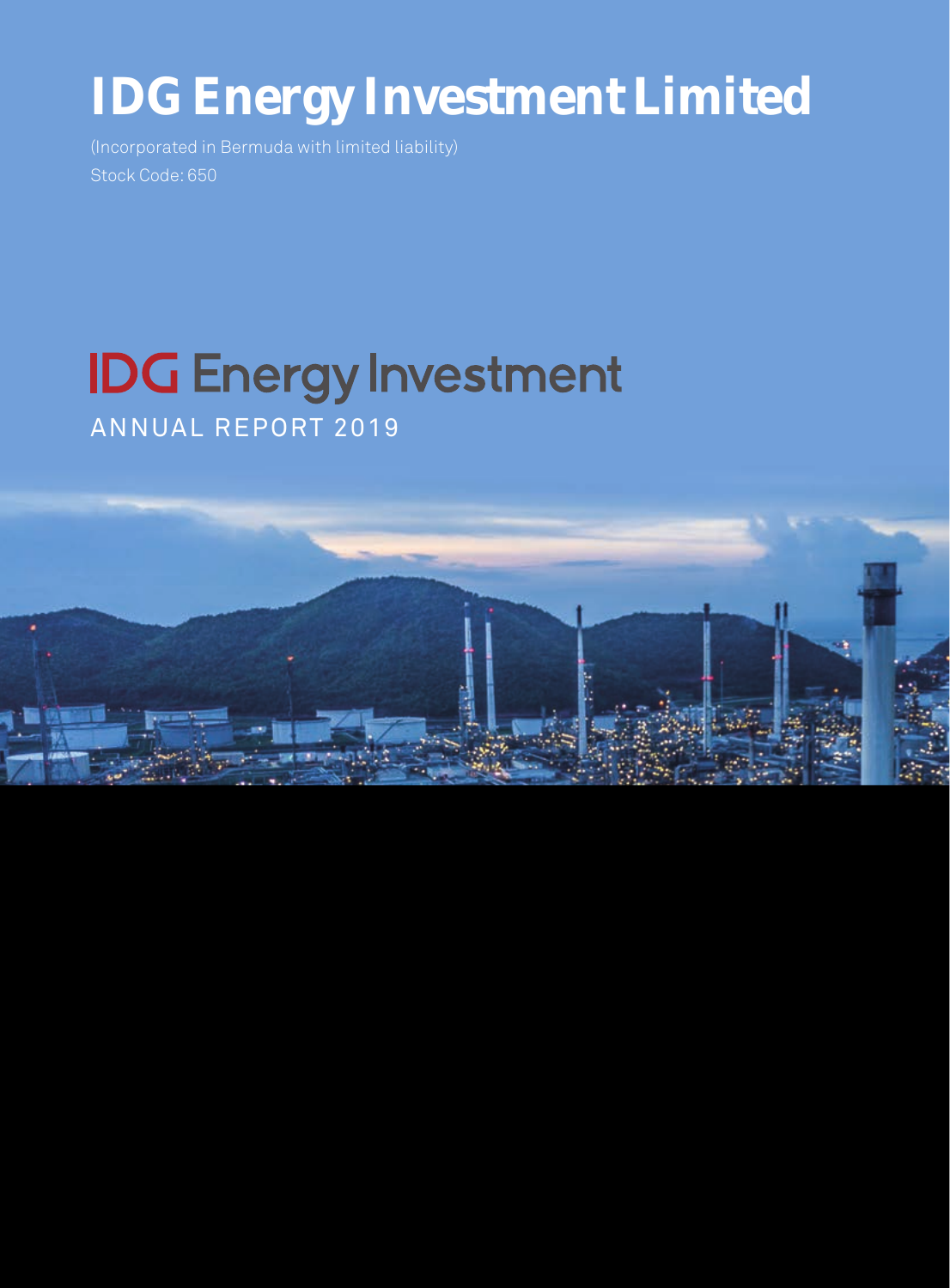## **CONTENTS**

| CORPORATE INFORMATION                                                   | $\overline{2}$ |
|-------------------------------------------------------------------------|----------------|
| CORPORATE PROFILE                                                       | 3              |
| FINANCIAL SUMMARY                                                       | 5              |
| OPERATING SUMMARY                                                       | 7              |
| FINANCIAL AND BUSINESS HIGHLIGHTS                                       | 8              |
| CHAIRMAN'S STATEMENT                                                    | 11             |
| MANAGEMENT DISCUSSION AND ANALYSIS                                      | 14             |
| DIRECTORS' AND SENIOR MANAGEMENT'S BIOGRAPHIES                          | 38             |
| REPORT OF THE DIRECTORS                                                 | 44             |
| CORPORATE GOVERNANCE REPORT                                             | 59             |
| ENVIRONMENTAL, SOCIAL AND GOVERNANCE REPORT                             | 73             |
| INDEPENDENT AUDITOR'S REPORT                                            | 103            |
| AUDITED CONSOLIDATED FINANCIAL STATEMENTS                               |                |
| CONSOLIDATED STATEMENT OF PROFIT OR LOSS                                | 109            |
| CONSOLIDATED STATEMENT OF PROFIT OR LOSS AND OTHER COMPREHENSIVE INCOME | 110            |
| CONSOLIDATED STATEMENT OF FINANCIAL POSITION                            | 111            |
| CONSOLIDATED STATEMENT OF CHANGES IN EQUITY                             | 113            |
| CONSOLIDATED CASH FLOW STATEMENT                                        | 114            |
| NOTES TO THE CONSOLIDATED FINANCIAL STATEMENTS                          | 115            |

This annual report is printed on environmentally friendly paper.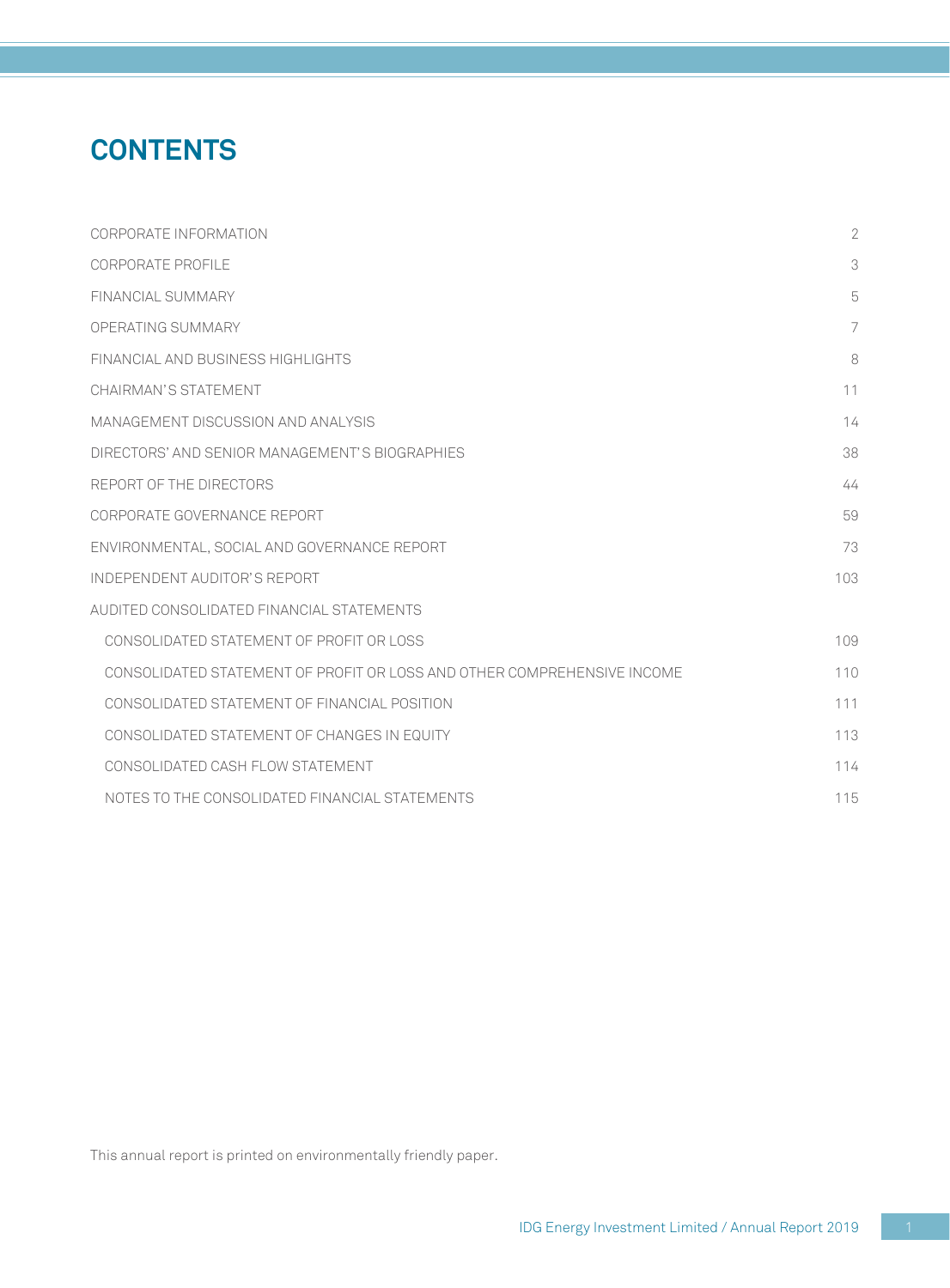## **CORPORATE INFORMATION**

### **THE COMPANY**

IDG Energy Investment Limited (the "**Company**") (formerly known as "IDG Energy Investment Group Limited")

### **BOARD OF DIRECTORS**

#### *Executive Directors*

WANG Jingbo (Chairman and Chief Executive Officer) LEE Khay Kok

#### *Non-executive Directors*

LIN Dongliang SHONG Hugo

#### *Independent Non-executive Directors*

GE Aiji SHI Cen CHAU Shing Yim David

### **AUDIT COMMITTEE**

CHAU Shing Yim David (Chairman) SHI Cen LIN Dongliang

### **REMUNERATION COMMITTEE**

CHAU Shing Yim David (Chairman) GE Aiji SHONG Hugo

### **NOMINATION COMMITTEE**

GE Aiji (Chairman) SHI Cen WANG Jingbo

## **JOINT COMPANY SECRETARIES**

TAN Jue (Chief Financial Officer) KU Sau Shan Lawrence James

### **PRINCIPAL BANKERS**

DBS Bank (Hong Kong) Limited China Merchants Bank Tianjin Pilot Free Trade Zone Branch Industrial Bank CO. LTD, Hong Kong Branch

### **PRINCIPAL SHARE REGISTRARS AND TRANSFER OFFICE**

MUFG Fund Services (Bermuda) Limited Belvedere Building 69 Pitts Bay Road Pembroke HM08 Bermuda

#### **HONG KONG BRANCH SHARE REGISTRAR AND TRANSFER OFFICE**

Computershare Hong Kong Investor Services Limited Shops 1712–1716 17th Floor, Hopewell Centre 183 Queen's Road East Wanchai Hong Kong

### **REGISTERED OFFICE**

Clarendon House 2 Church Street Hamilton HM 11 Bermuda

### **PRINCIPAL PLACE OF BUSINESS IN HONG KONG**

Unit 5507, 55/F, The Center 99 Queen's Road Central Hong Kong

### **LEGAL ADVISORS**

Baker & McKenzie

### **AUDITOR**

KPMG

## **STOCK CODE**

SEHK: 650

### **WEBSITE**

http://www.idgenergyinv.com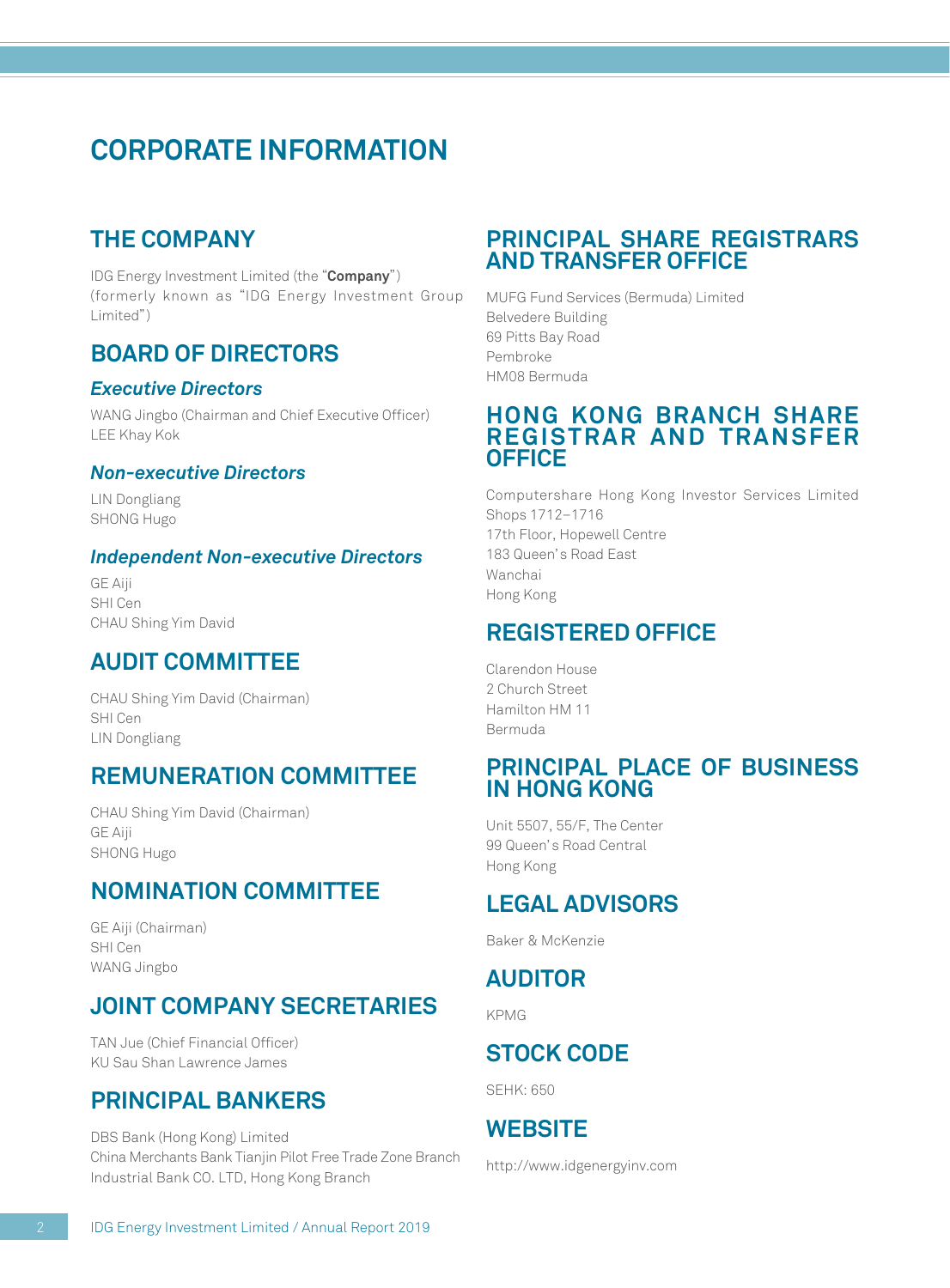## **CORPORATE PROFILE**

The Company is an investment holding company mainly engaged in global energy assets investment and management. The financial information of the Company is reported on a consolidated basis with portfolio companies controlled by it, whereas the Company's interests in other portfolio companies are mostly recognized as financial assets at fair value through profit or loss in the Company's financial statements.

As at 31 March 2019, the Company has invested in various energy portfolio companies, both in China and abroad, which include Hongbo Mining, Stonehold, JOVO, GNL Quebec, LNGL, and JUSDA Energy, etc., covering investments in upstream crude oil assets and strategic investments throughout LNG value chain.

- Hongbo Mining is a portfolio company wholly acquired by the Company in 2016. It is an operating company engaged in exploration, development, production and sales of crude oil in China with its gross sales volume of approximately 390,479 barrels, and gross revenue from sales of approximately HK\$210.0 million for the financial year ended 31 March 2019 ("**FY2018**"). The Company holds 100% equity interest in Hongbo Mining and therefore Hongbo Mining's financial figures are fully consolidated to the Company's financial statements.
- Stonehold, a portfolio company in the upstream sector invested by the Company in 2017, owns a world-class shale oil block in Eagle Ford, Texas of the U.S.. The total net production and the revenue of Stonehold's assets for 2018 had reached approximately 962,000 boe and US\$48.2 million, respectively. The Company invested in Stonehold through providing a Term Loan, where a fixed annual interest rate of 8% is recognized as financial assets at fair value through profit or loss in the Company's financial statements. In addition, the Company is also entitled to an amount equivalent to 92.5% of the net disposal proceeds upon disposal of the underlying assets, which is also recognized as fair value through profit or loss.
- JOVO, an LNG sector portfolio company invested by the Company in 2017, is principally engaged in clean energy businesses, including importing, processing and sale of LNG and LPG in China. JOVO is the first private LNG receiving terminal operator in China and is one of the internationally recognized players in the LNG market, which imports over 1 million tons of LNG annually. The Company holds minority interest in JOVO, of which the financial results are recognized as financial assets at fair value through profit or loss in the Company's financial statements.
- GNL Quebec is another portfolio company invested by the Company along the LNG value chain. GNL Quebec owns and operates one of the largest Canadian LNG export terminals under development with a planned capacity of 11 mmtpa. The Company holds minority interest in GNL Quebec, of which the financial results are recognized as financial assets at fair value through profit or loss in the Company's financial statements.
- LNGL, a listed company on the Australian Securities Exchange (ASX code: LNG), is another portfolio company that the Company invested in 2018. LNGL owns and operates a fully permitted greenfield LNG export terminal, the Magnolia LNG project, in Louisiana of the U.S., with a planned capacity of 8 mmtpa or greater and recognized as one of the most viable LNG projects in the U.S.. The Company is the second largest shareholder of LNGL, and holds a 9.9% equity interest in LNGL. The financial results of LNGL are recognized as financial assets at fair value through profit or loss in the Company's financial statements.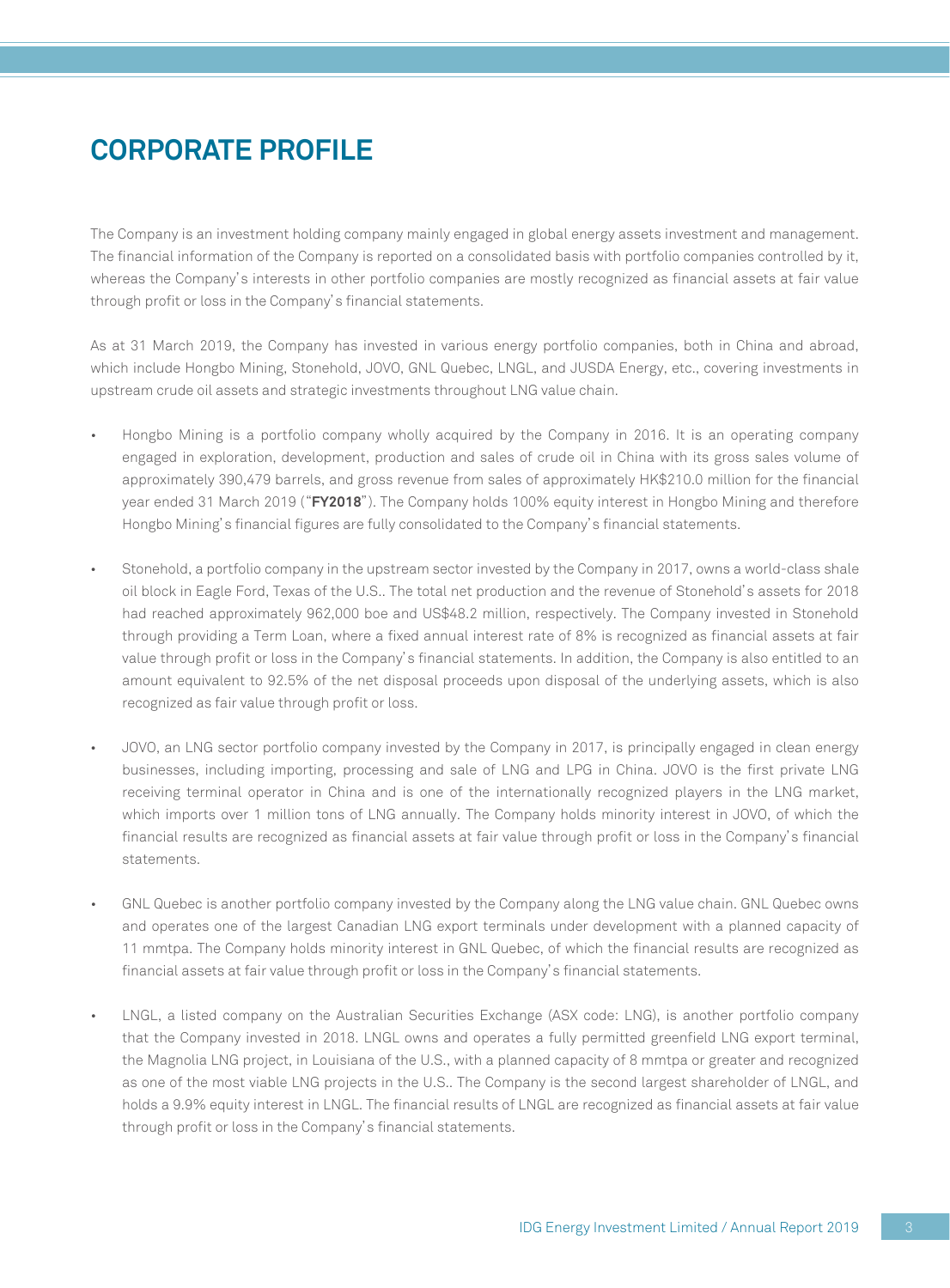## **CORPORATE PROFILE**

• JUSDA Energy, the latest investment made by the Company in 2018 along the LNG value chain, is engaged in LNG logistics services using LNG ISO container model. As of the date of this annual report, JUSDA Energy has already started providing stable logistics services to its customers to help them distribute LNG from domestic LNG receiving terminals or source LNG globally using ISO container. The Company will hold a 39% equity interest upon completion of all equity contribution in JUSDA Energy and its financial results are recognized as interest in an associate in the Company's financial statements.

With strong supports from its Shareholders, mature investment strategies, sophisticated cross-border transaction capabilities and in-depth knowledge of the global energy market, the Company has best positioned itself to grasp the industry momentum brought by China's energy structural reform and the dynamic changes of the global natural gas market, and is committed to becoming the best cross-border energy assets investment manager in the region.

Note: Terms used in this section have the same meanings as those defined in the subsequent sections of this annual report.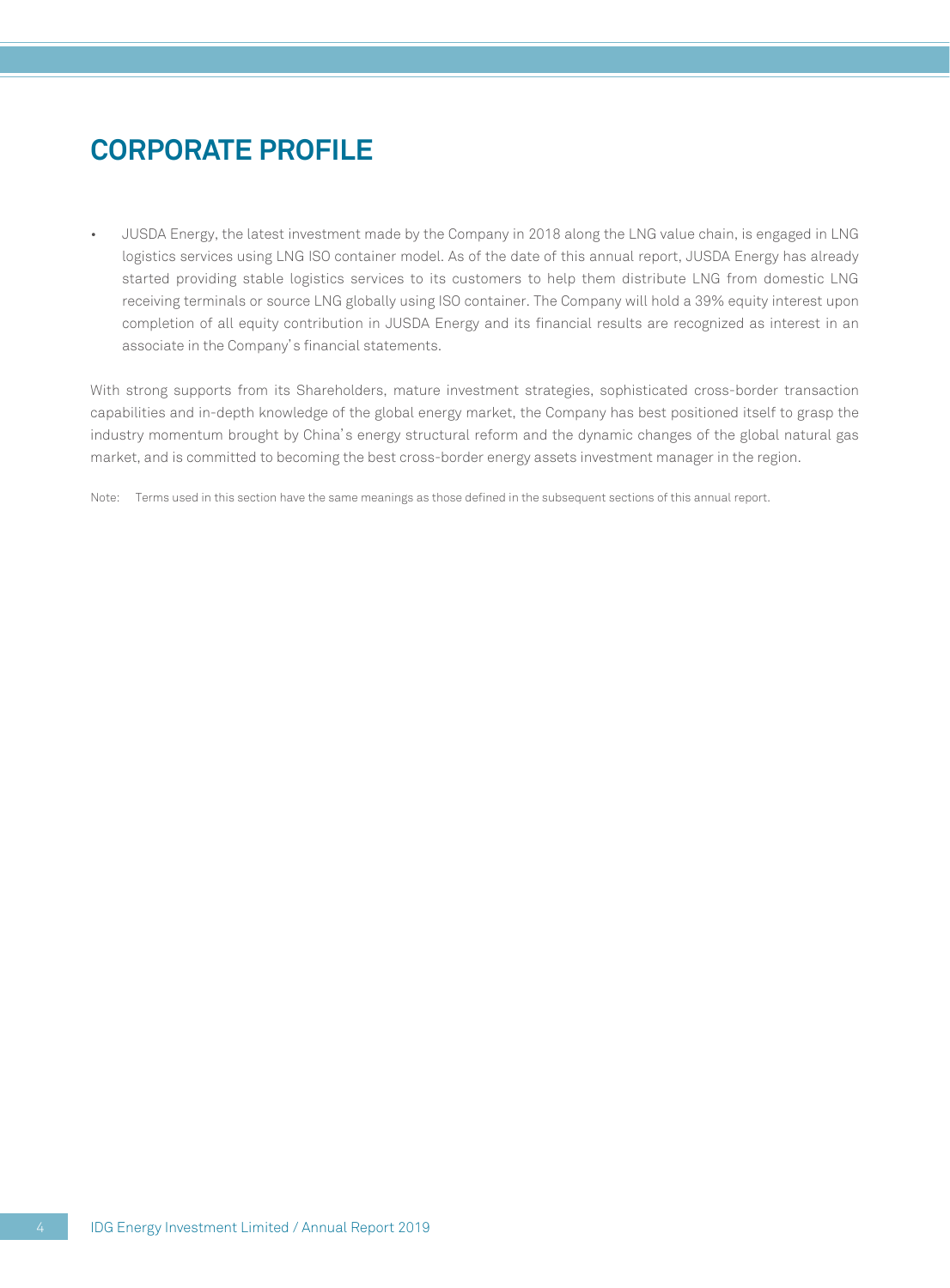## **FINANCIAL SUMMARY**

|                                                    | Year ended 31 March |              |            |            |            |  |
|----------------------------------------------------|---------------------|--------------|------------|------------|------------|--|
|                                                    |                     |              |            | 2016       |            |  |
|                                                    | 2019                | 2018         | 2017       | (restated) | 2015       |  |
|                                                    | <b>HK\$'000</b>     | HK\$'000     | HK\$'000   | HK\$'000   | HK\$'000   |  |
| Revenue from sales of goods (Note 1)               | 168,026             | 123,399      | 76,779     | 110,812    | 143,695    |  |
| Investment income (Note 2)                         | 163,289             | 74,395       |            |            |            |  |
| Subtotal                                           | 331,315             | 197.794      | 76.779     | 110,812    | 143,695    |  |
| Total income from principal business activities,   |                     |              |            |            |            |  |
| net of cost (Note 3)                               | 237,956             | 106,576      | (3, 105)   | 4,534      | (378, 624) |  |
| <b>EBITDA</b>                                      | 236,636             | 101,656      | (392,795)  | 26,197     | (172,506)  |  |
| Adjusted EBITDA (Note 4)                           | 236,636             | 101,656      | (32, 175)  | 26,197     | (172, 506) |  |
| Profit/(loss) before taxation                      | 35,482              | 24,323       | (450, 619) | (34, 636)  | (234, 934) |  |
| Profit/(loss) for the year                         | 27,379              | 14,493       | (462, 426) | (38, 943)  | (234, 934) |  |
| Basic earnings/(loss) per share (HK\$ per share)   | 0.437 cent          | 0.403 cent   | (0.33)     | (0.04)     | (67.38)    |  |
| Diluted earnings/(loss) per share (HK\$ per share) | 0.436 cent          | $0.294$ cent | (0.33)     | (0.04)     | (67.38)    |  |

|                          |           | As at 31 March |           |            |            |  |  |
|--------------------------|-----------|----------------|-----------|------------|------------|--|--|
|                          |           |                |           | 2016       |            |  |  |
|                          | 2019      | 2018           | 2017      | (restated) | 2015       |  |  |
|                          | HK\$'000  | HK\$'000       | HK\$'000  | HK\$'000   | HK\$'000   |  |  |
| Non-current assets       | 2,606,207 | 2.314.740      | 588,396   | 654.561    | 416,234    |  |  |
| Current assets           | 1,292,562 | 1,948,721      | 2,251,002 | 125,419    | 38,018     |  |  |
| Total assets             | 3,898,769 | 4,263,461      | 2,839,398 | 779,980    | 454,252    |  |  |
| Current liabilities      | 226,514   | 287.003        | 374.268   | 428.571    | 185,128    |  |  |
| Non-current liabilities  | 128,842   | 386,899        | 387,766   | 37,858     | 374,151    |  |  |
| Total liabilities        | 355,356   | 673.902        | 762.034   | 466.429    | 559,279    |  |  |
| Net assets/(liabilities) | 3,543,413 | 3,589,559      | 2,077,364 | 313.551    | (105, 027) |  |  |

Note 1: The revenue from sales of goods for the four years ended 31 March 2016, 2017, 2018 and 2019 represents the revenue generated from the net sales of crude oil produced by Xilin Gol League Hongbo Mining Development Company Limited\* (錫林郭勒盟宏博礦業開發有限 公司) ("**Hongbo Mining**"), a wholly-owned subsidiary of the Company.

Note 2: According to accounting policy, the investment income stated here mainly includes (i) the returns from one of the investments regarding upstream oil and gas assets, primarily in the form of interest income (interest at the rate of 8% per annum) and other fair value gain (entitlement to an amount equivalent to 92.5% of the net disposed proceeds) from the term loan (the "**Term Loan**") granted to Stonehold Energy Corporation ("**Stonehold**"), who holds the unconventional shale oil and gas assets in the Eagle Ford core region in the United States ("**U.S.**"), details of which are disclosed in the announcements of the Company dated 15 August 2017, 27 September 2017, and 28 February 2018 and the circular of the Company dated 29 September 2017; and (ii) the net of investment income and losses in the form of fair value gain or loss from other projects.

\* *For identification purposes only*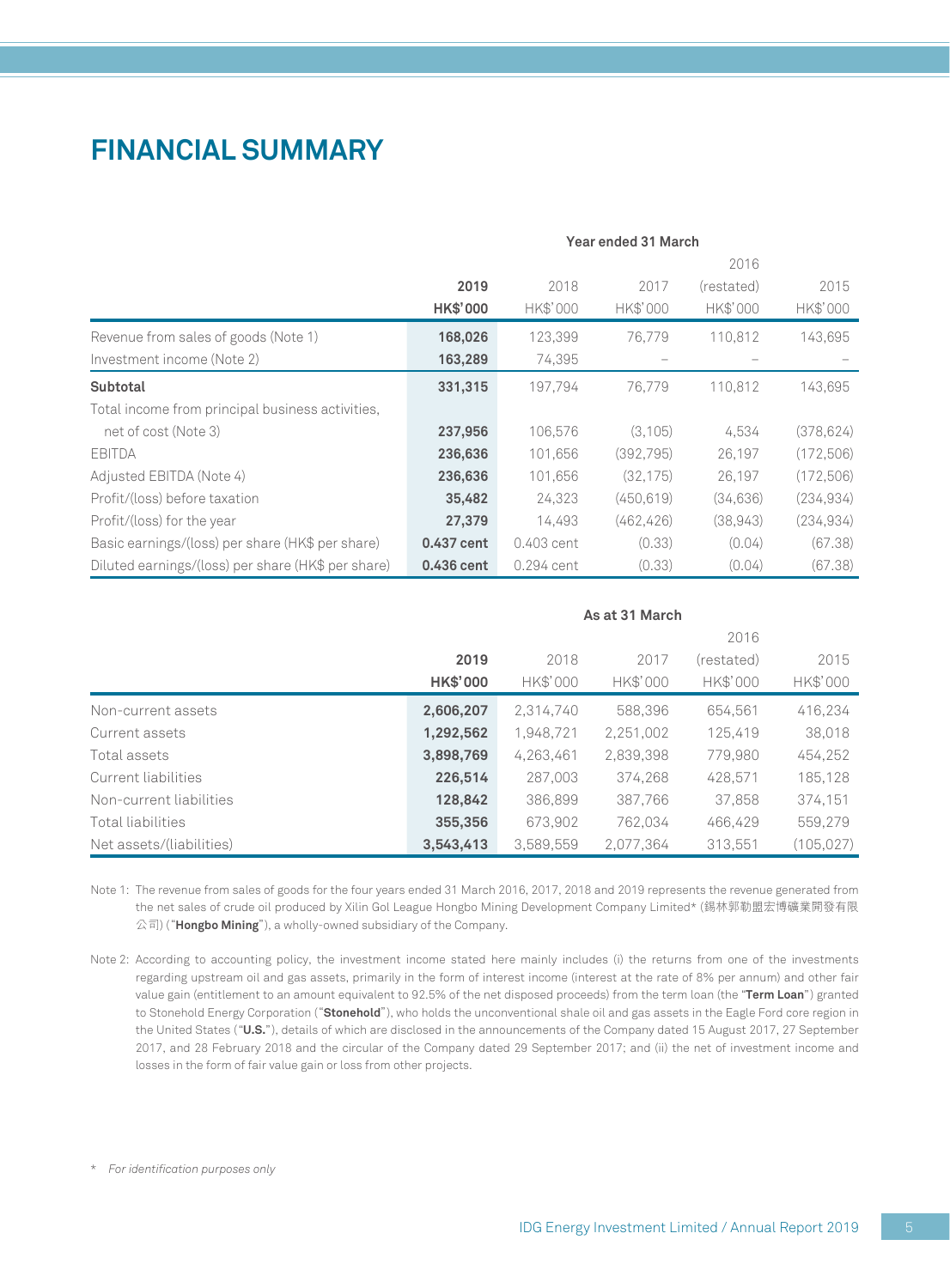## **FINANCIAL SUMMARY**

- Note 3: The total income from principal business activities, net of cost represents the above-mentioned revenue from sales of goods and investment income, net off the cost of sales of goods.
- Note 4: Adjusted EBITDA refers to EBITDA adjusted to exclude non-recurring items, including the notional listing expense and related transaction costs in relation to the Transfer and the Transactions during FY2016 (collectively referred to as the Reverse Takeover Transaction, the "**RTO**") (as defined in the circular of the Company dated 29 June 2016 (the "**RTO Circular**")).
- Note 5: The comparative figures for the financial year ended 31 March 2015 represent the performance of the hotel and restaurant business of the Company and its subsidiaries in China, which was entirely disposed of on 29 July 2016. The comparative figures for the financial year ended 31 March 2016 have been restated to conform to the current year's presentation.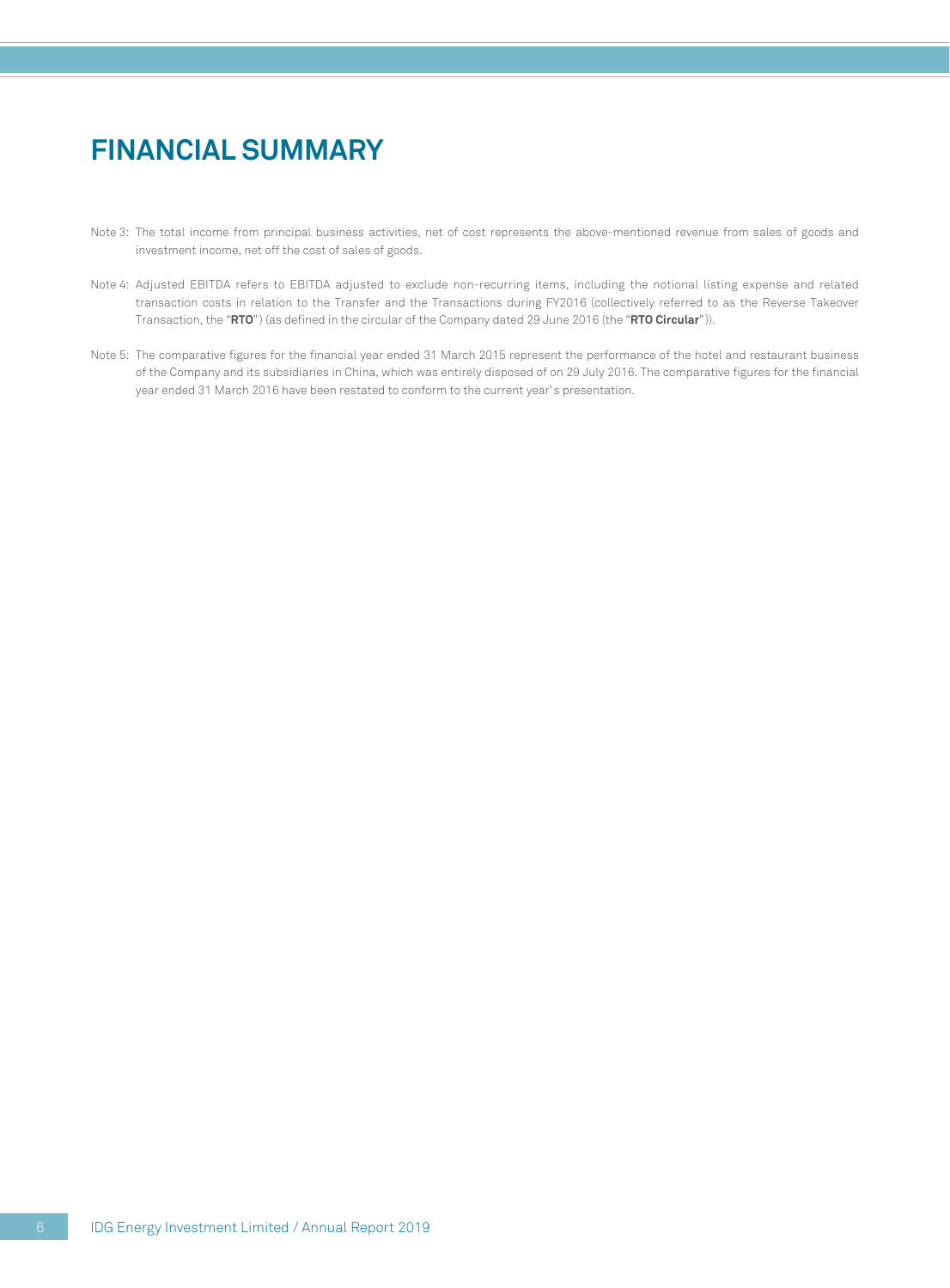## **OPERATING SUMMARY**

|                                                                   |          | Year ended 31 March |  |  |
|-------------------------------------------------------------------|----------|---------------------|--|--|
|                                                                   | 2019     | 2018                |  |  |
|                                                                   | HK\$'000 | HK\$'000            |  |  |
| Upstream oil and gas business from Hongbo Mining                  |          |                     |  |  |
| Gross production volume (barrels) (Note 1)                        | 387,513  | 362,682             |  |  |
| Gross sales volume (barrels) (Note 1)                             | 390,479  | 357,387             |  |  |
| Net sales volume (barrels)                                        | 312,384  | 285,910             |  |  |
| Average unit selling price (HK\$ per barrel) (Note 1)             | 518      | 432                 |  |  |
| Average daily gross production volume (barrels)                   | 1,076    | 1,007               |  |  |
| Average unit production cost before depreciation and amortisation |          |                     |  |  |
| (HK\$ per barrel) (Note 1)                                        | 113      | 103                 |  |  |
| Average unit production cost (HK\$ per barrel) (Note 1)           | 241      | 252                 |  |  |
| Wells drilled during the year                                     |          |                     |  |  |
| - Dry holes (unit)                                                |          |                     |  |  |
| - Oil producers (unit) (Note 2)                                   | 13       | 22                  |  |  |
| Fracturing workover during the year (unit)                        | 4        |                     |  |  |
| Key investment income                                             |          |                     |  |  |
| Stonehold investment (Note 3)                                     | 184,361  | 60,942              |  |  |
| JOVO investment (Note 3)                                          | 9,002    | 12,702              |  |  |
| GNL Quebec investment (Note 3)                                    | 6,102    | 7,449               |  |  |

Note 1: Hongbo Mining is a subsidiary of the Company engaged in exploration, development, production and sale of crude oil in China. Hongbo Mining's gross production volume was used in the calculation of average unit production cost and average unit production cost before depreciation and amortisation which includes the share of 20% production volume of crude oil to Shaanxi Yanchang Petroleum (Group) Company Limited (Yanchang Oil Mineral Administrative Bureau\* (陝西延長石油(集團)有 限責任公司(延長油礦管理局)) ("**Yanchang**"). The average unit selling price was calculated using the net sales amount and net sales volume which exclude Yanchang's 20% share in sales. Gross sales volume equals to the net sales volume plus the share of 20% of crude oil attributable to Yanchang.

- Note 2: In FY2018, Hongbo Mining had successfully drilled 13 wells, among which, as at 31 March 2019, 12 wells had been completed and the remaining 1 was pending for completion.
- Note 3: Please refer to note 4 to the consolidated financial statements and the section headed "Business Review" in this annual report for further information.

\* *For identification purposes only*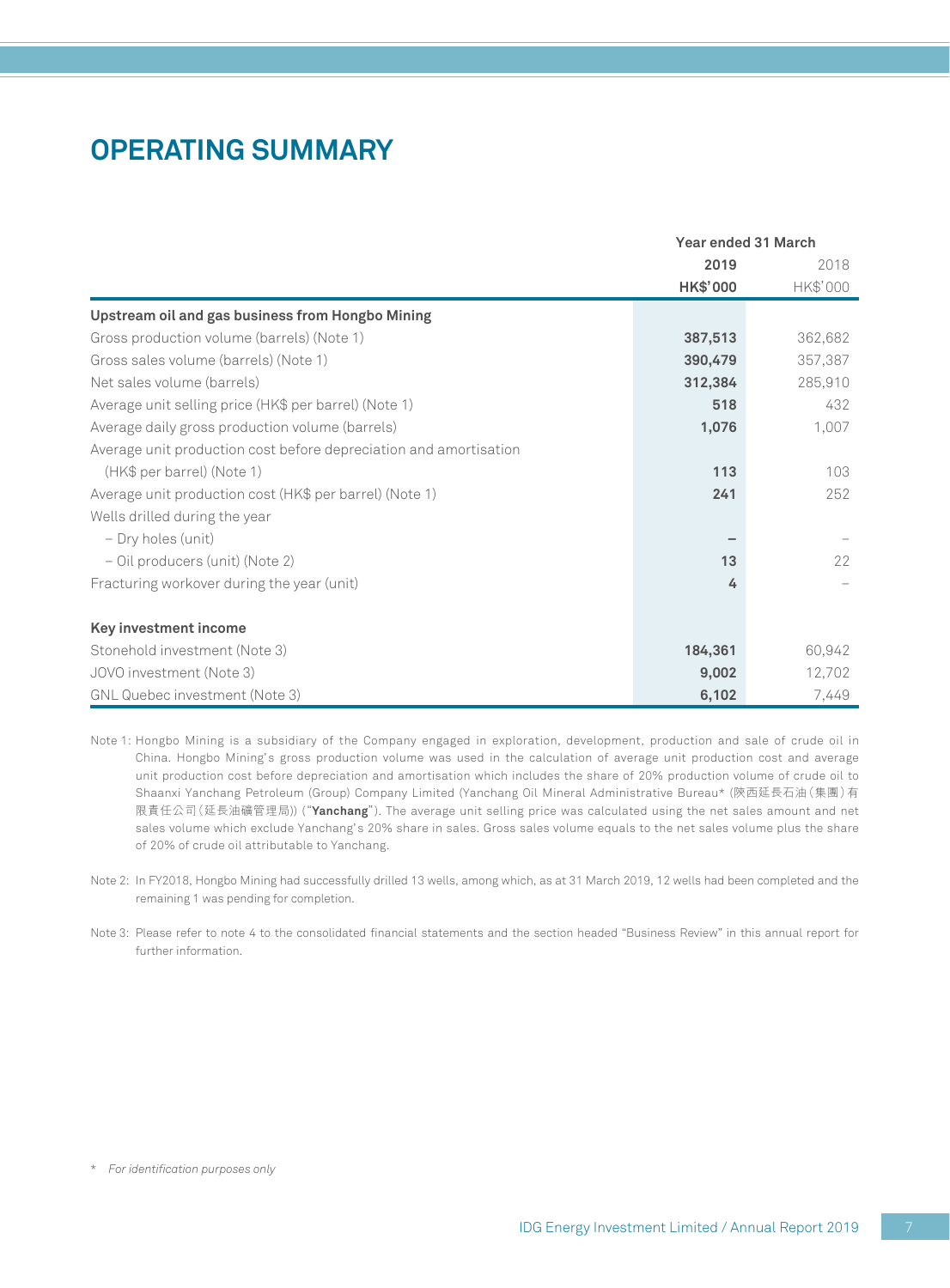## **FINANCIAL AND BUSINESS HIGHLIGHTS**

In FY2018, the Company and its subsidiaries made strong progress in terms of financial results and business operations.

### **SIGNIFICANT INCREASE IN INVESTMENT INCOME AND EBITDA**

The investment income increased to HK\$163.3 million in FY2018 from HK\$74.4 million for the financial year ended 31 March 2018 ("**FY2017**"). The increase of investment income is primarily attributable to the return on the investment regarding upstream oil and gas assets, in the form of interest income (at the rate of 8% per annum) and other fair value gain (entitlement to an amount equivalent to 92.5% of the net disposed proceeds) from the Term Loan granted to Stonehold, which holds unconventional shale oil and gas assets in the Eagle Ford core region in the U.S..

The EBITDA changed from HK\$101.7 million in FY2017 to HK\$236.6 million in FY2018. The significant increase of EBITDA is primarily attributable to (i) the increase of sales volume and the recovery of crude oil prices since the second half of 2017, which led to an increase in the revenue of Hongbo Mining, a wholly-owned subsidiary of the Company, and (ii) the increase of investment income as stated above.

### **BUSINESS DEVELOPMENT**

The Company made further investments along the liquefied natural gas ("**LNG**") value chain during FY2018, and had successfully developed a more diversified and balanced investment portfolio through selective investments regarding energy assets at home and abroad. Besides, the Company set foot in energy investment funds management through entering into a framework agreement with prospective investor in FY2018.

#### *1. Investment in LNGL*

On 13 June 2018, the Company, through its subsidiary, completed the subscription for 56,444,500 shares allotted and issued by Liquefied Natural Gas Limited ("**LNGL**"), a company principally engaged in developing LNG export terminal projects in the U.S. and in Canada, at an aggregate subscription price of A\$28.2 million (equivalent to approximately HK\$166.8 million) (the "**LNGL Investment**"). Upon completion of the LNGL Investment, the Company held a 9.9% equity interest in LNGL and became its second largest shareholder.

The Company believes that this strategic investment in LNGL will bring not only good financial returns for its shareholders (the "**Shareholders**") but also provide great competitive advantages for the Company to participate in the opportunity of satisfying the rapidly growing need for natural gas in China.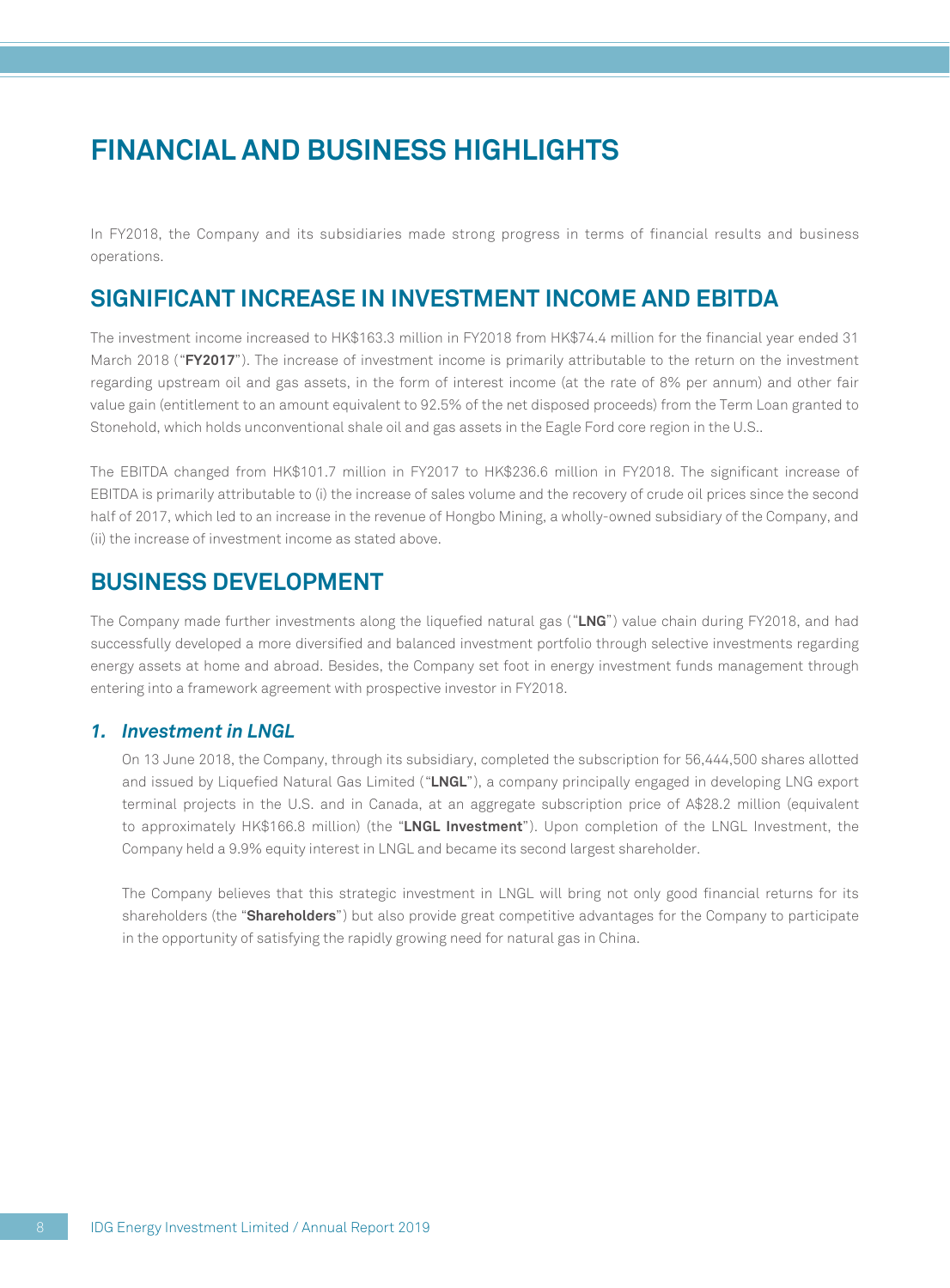## **FINANCIAL AND BUSINESS HIGHLIGHTS**

#### *2. Further investment in GNL Quebec*

On 30 November 2017, the Company, through its subsidiary, entered into an agreement of purchase and sale with an investment fund for purchasing its interests in LNG Quebec Limited Partnership ("**GNL Quebec**") at the purchase price of US\$3.15 million (equivalent to approximately HK\$24,633,000) (the "**GNL Quebec Investment**"). Upon completion of the GNL Quebec Investment on 7 February 2018, the Company held a minority interest in GNL Quebec.

On 26 July 2018, the Company, through its subsidiary, invested another US\$1 million (equivalent to approximately HK\$7,800,000) in GNL Quebec to support the project's ongoing development. GNL Quebec is actively working on the upstream gas supply and off-taking contracts both of which are developing rapidly. Based on the latest market dynamics, it is believed that this project is one of the most feasible LNG exporting terminal projects in Canada.

#### *3. Investment in JUSDA Energy*

On 25 September 2018, the Company, through one of its wholly-owned subsidiaries, entered into the agreement for a joint venture (the "**JV Agreement**") with JUSDA Supply Chain Management International CO., LTD. (準時達國 際供應鏈管理有限公司) ("**JUSDA**") and the management team (the "**Management**"), in relation to the formation of JUSDA Energy Technology (Shanghai) Co Ltd. (準時達能源科技(上海)有限公司) ("**JUSDA Energy**"), to be engaged in LNG logistics services (the "**JUSDA Energy Investment**"). The Company made contribution amounting to HK\$43,937,000 to JUSDA Energy pursuant to the JV Agreement and the completion of such investment took place on 21 December 2018. The Company will hold a 39% equity interest upon completion of all equity contribution in JUSDA Energy.

JUSDA Energy has started to provide stable logistics services to its customers to help them distribute LNG from domestic LNG receiving terminals or source LNG globally using ISO containers. The Company believes that JUSDA Energy's business model is notably differentiated from other market players by providing only logistics services instead of doing both trading and logistics, which makes JUSDA Energy a focused service provider on the market.

JUSDA Energy will benefit from the extensive network of natural gas resources of the Company, which will give its customers access to LNG resources in the North America and the Asia Pacific Region. JUSDA, as the sole logistics chain management platform designated under Foxconn Technology Group, has a wide container transportation network and strong bargaining power among the industry, which will provide strong support to JUSDA Energy in improving its LNG logistics services and reducing relevant costs.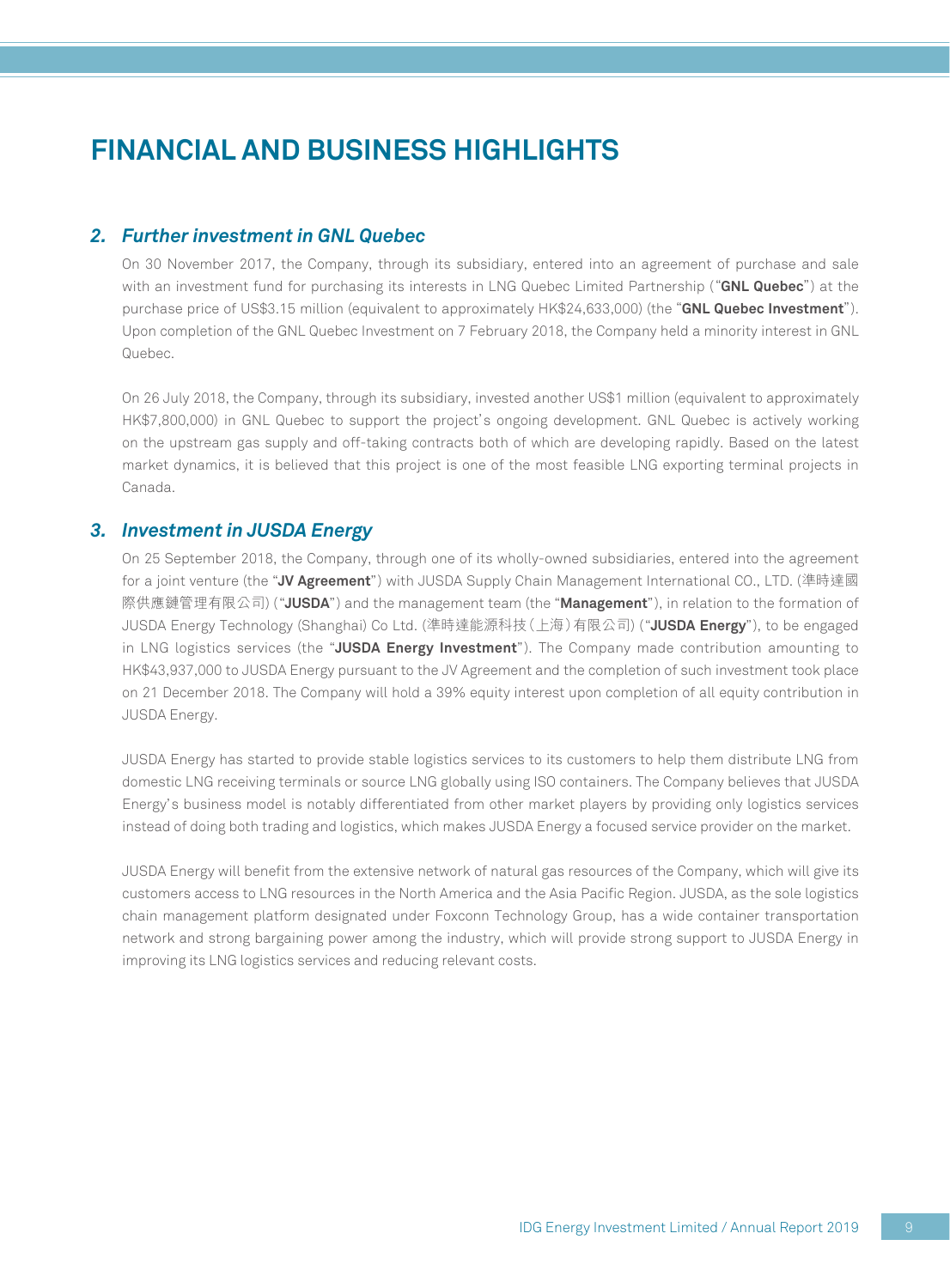## **FINANCIAL AND BUSINESS HIGHLIGHTS**

#### *4. Management of Energy Investment Fund*

On 20 November 2018, as a significant step and part of its principal activity of global energy assets investment and management, the Company and its subsidiary, Hengqin Harmony Rongtai Investment Management Limited\* (橫琴和諧榮泰投資管理有限公司) ("**Rongtai Investment Management**"), set foot in energy investment funds management through entering into a framework agreement (the "**Framework Agreement**") with Yantai Jereh Petroleum Service Group Co., Ltd.\* (煙台傑瑞石油服務集團股份有限公司) ("**Jereh**") for cooperation on the establishment, operation and management of an energy investment fund (the "**Energy Investment Fund**"). The Energy Investment Fund will be primarily focusing on investments along China's natural gas value chain as well as other energy-related industries. The expected size of the Energy Investment Fund is RMB3 billion to RMB5 billion, where Jereh, as a cornerstone investor, proposes to make a capital contribution of RMB1 billion. Rongtai Investment Management will be responsible for the operation and management of the Energy Investment Fund.

The establishment of the Energy Investment Fund will allow both parties to explore projects with promising investment returns in energy industries. The Company believes that Jereh's in-depth knowledge in energy related industries will help the Energy Investment Fund to maximize returns of investments.

For details of the financial results and business operations of the Company and its subsidiaries during FY2018 and the relevant analysis, please refer to the section headed "Business Review" in this annual report.

Note: For the purpose of this annul report, unless otherwise indicated, exchange rates used are for the purpose of illustration only and do not constitute a representation that any amount has been, could have been or may be exchanged at such rate or any other rate or at all on the date or dates in question or any other date. In respect of information of exchange rates that have been previously disclosed in the Company's announcements, the same exchange rates as disclosed in the respective announcements have been used herein.

*\* For identification purposes only*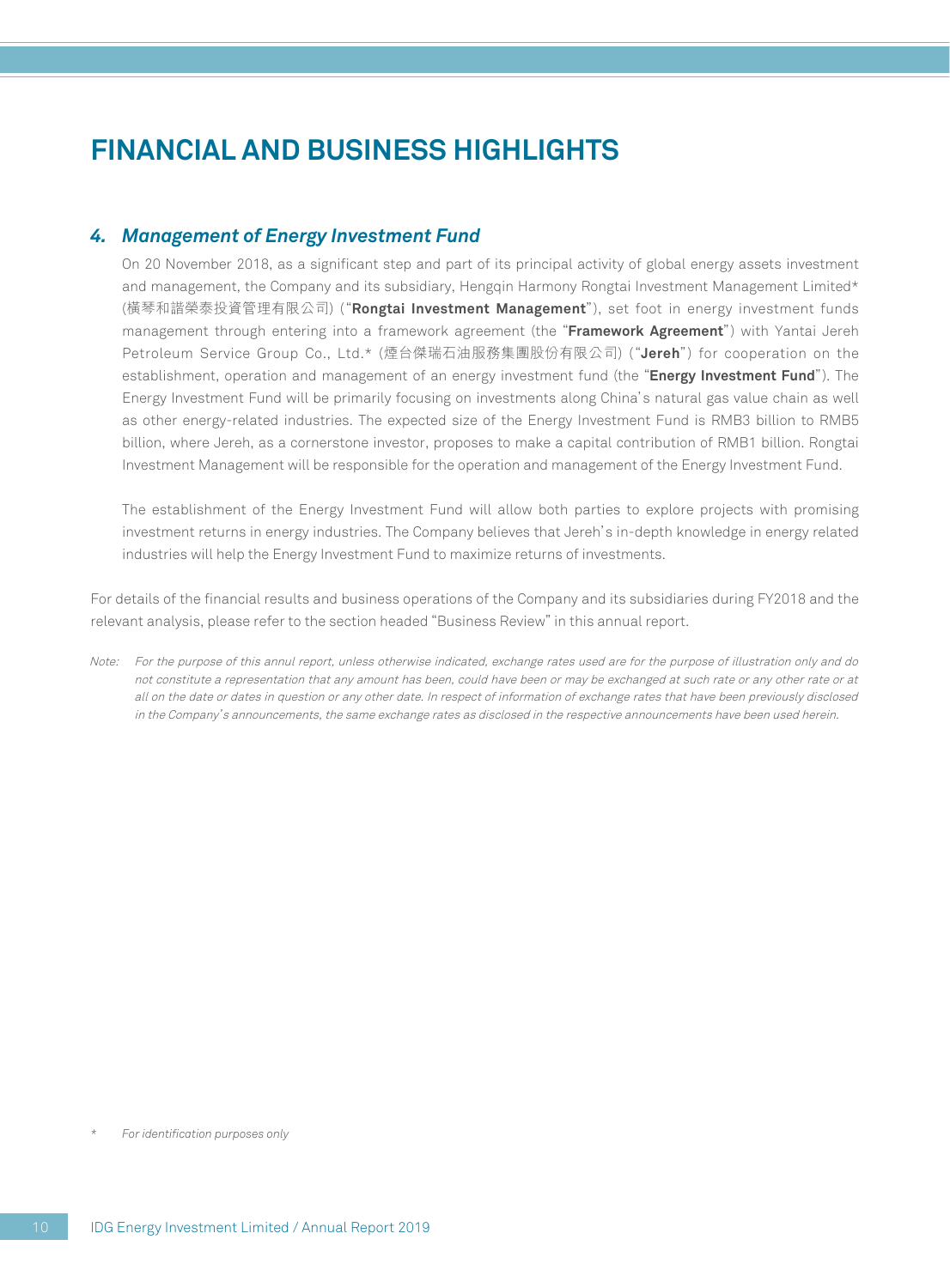## **CHAIRMAN'S STATEMENT**

Dear shareholders,

On behalf of the board (the "**Board**") of directors (the "**Directors**") of the Company, I hereby report to you the annual results of the Company and its subsidiaries for FY2018.

The Company is mainly engaged in global energy assets investment and management. The Company's objective is to achieve superior risk-adjusted returns by making privately negotiated investments primarily in the energy sectors, which is a significant component of virtually all major economies. The Company's portfolio of six active investments with a strong emphasis on China and North America's low-cost oil basins and strategic LNG terminal projects makes it well placed to take advantage of the dynamic global energy market.

Overall, the Company and its subsidiaries made strong progress in terms of financial results in the past financial year. On toplines, the sales revenue increased to HK\$168.0 million in FY2018 from HK\$123.4 million for FY2017, and the investment income increased to HK\$163.3 million in FY2018 from HK\$74.4 million for FY2017. Accordingly, the EBITDA increased significantly to HK\$236.6 million in FY2018 from HK\$101.7 million in FY2017.

During the first three quarters of 2018, oil price experienced a significant recovery with Brent average priced at US\$72.61/bbl and reaching US\$86.29/bbl that had not been seen since 2014 in early October. This is a result of balance of supply and demand in oil market. The price was not stable throughout FY2018, which reversed in the fourth quarter of 2018 but edged back up in the first quarter of 2019.

While the macro environment in FY2018 was certainly turbulent, the Company's portfolio companies in the upstream sector continued to focus on execution and operation efficiency in an environment with oil price fluctuation. Through operation improvement, cost control and increase in reserve and production over the past years, Hongbo Mining has achieved a very impressive performance with production and sales revenue increased year by year. In FY2018, its production increased by 7%, and sales revenue increased by 36% as compared with FY2017, with average unit production cost slightly decreased by US\$1.6 per barrel. Benefiting from the improvement of the above factors and the recovering of oil prices, the net present value of the oilfield assets increased significantly from US\$115 million at the time of the acquisition to US\$249 million. Another project the Company invested in the upstream sector is a shale oil project in Eagle Ford, U.S., which was completed in FY2017, again at an attractive consideration/2P reserves ratio equal to only US\$7.2 per barrel. This investment is in line with the Company's "low-cost acquisition" investment strategy. The total net production and revenue of the shale oil project in Eagle Ford for 2018 were approximately 962,000 boe and US\$48.2 million, respectively.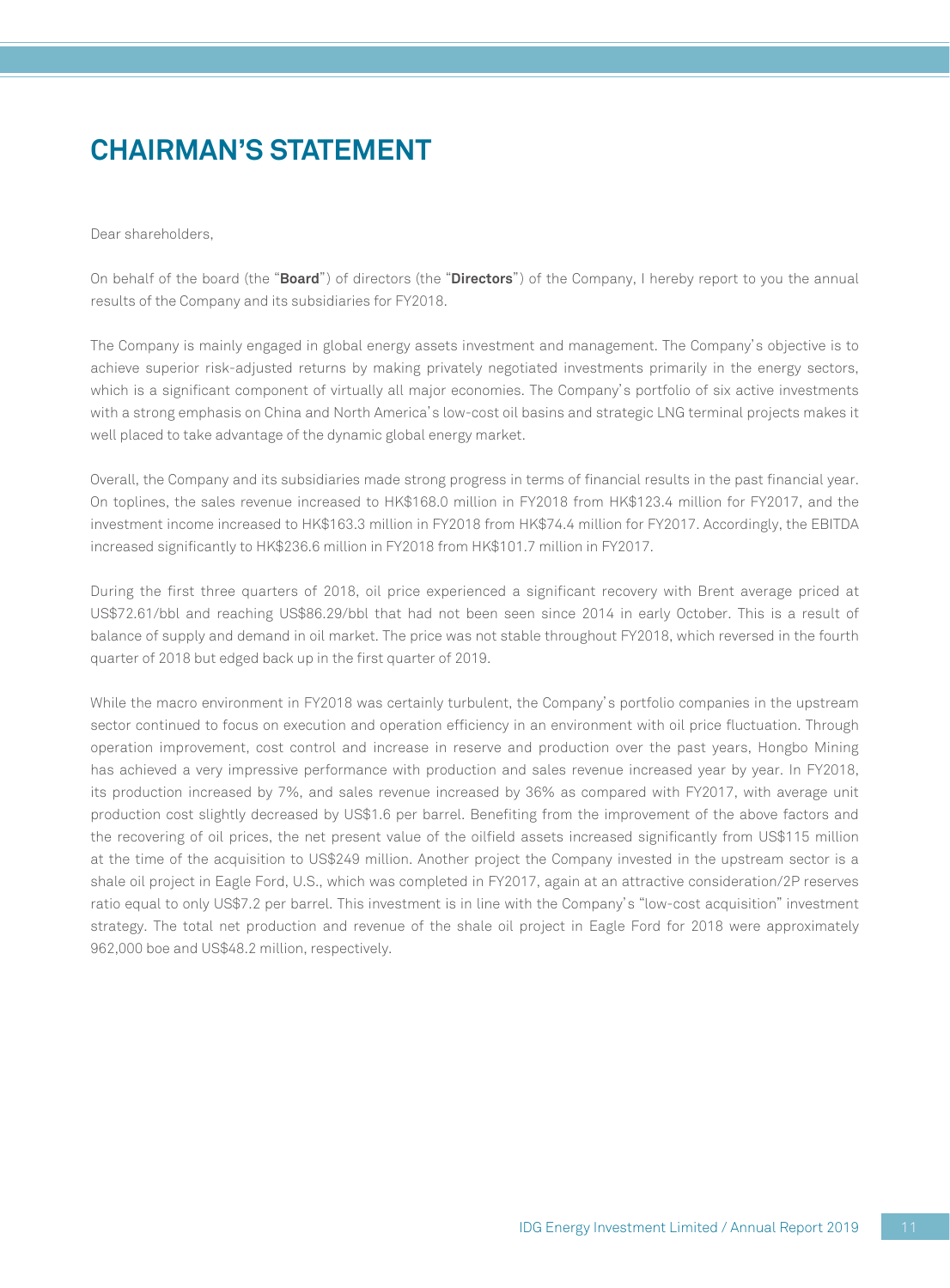## **CHAIRMAN'S STATEMENT**

Regarding the upstream portfolios, the Company will remain focused on growing our shareholder value in two principal ways. On one hand the Company seeks to drive operational improvements and identify attractive growth opportunities within these upstream portfolios; on the other hand the Company is monitoring the environment for potentially exiting its mature investments and will take advantage of attractive windows to crystalize value.

As for the global LNG market, it continued to strengthen in 2018 with delivery volume reaching 319 million tons, an increase of 27 million tons as compared to 2017. Japan remains the world's largest importer of LNG, followed by China and Korea. Since 2017, the Company had stepped into the LNG industry with a focus on Chinese domestic market with the strong belief that natural gas will be the most attractive energy sector in China. The natural gas market in China has grown continuously in 2018, and the annual consumption increased by 18.1% as compared to 2017. On the supply side, natural gas imports increased by 31.9% as compared to 2017. The Company made further investments along the LNG value chain during FY2018, and had successfully developed a more diversified and balanced investment portfolio through selective investments regarding energy assets at home and abroad.

JOVO, which the Company invested in FY2017, is principally engaged in clean energy businesses, including importing, processing and sale of LNG and LPG in China, As the first non-state-owned LNG receiving terminal operator in China, JOVO's LNG terminal has a nameplate capacity of 2 mmtpa. GNL Quebec, which the Company initially invested in the same financial year, owns and operates one of the largest Canadian LNG export terminals with a planned capacity of 11 mmtpa, and is one of the most feasible LNG export projects in Canada. In FY2018, the Company has injected an additional US\$1 million investment into GNL Quebec to support ongoing project development. LNGL, another portfolio the Company invested in FY2018, operates the Magnolia LNG project in Louisiana of the U.S. The project has a designed LNG export capacity of 8.8 mmtpa, and has obtained all regulatory approvals from the U.S. Department of Energy and Federal Energy Regulatory Commission. LNGL is recognised as one of the most viable greenfield LNG export terminal projects in the U.S. JUSDA Energy, in which the Company also invested in FY2018, is an independent logistic services provider which enables small-scale LNG trading globally. JUSDA Energy is expected to benefit from the extensive network of natural gas resources of the Company, and will give its customers access to LNG resources in North America and the Asia Pacific Region. It will also benefit from the wide container transportation network of JUSDA, the sole logistics chain management platform designated under Foxconn Technology Group, which will provide strong support to JUSDA Energy in improving its LNG logistics services and reducing relevant costs.

We believe all these investments have demonstrated our investment strategy along the whole value chain. As we are looking for more investment opportunities, we will also be helping portfolio companies to create synergies for their business for the next step. We will continue to, through our investments, help to supply LNG for Chinese market. Also, we want to expand our investment to regions that are similar to China and replicate the business model that was successful in China.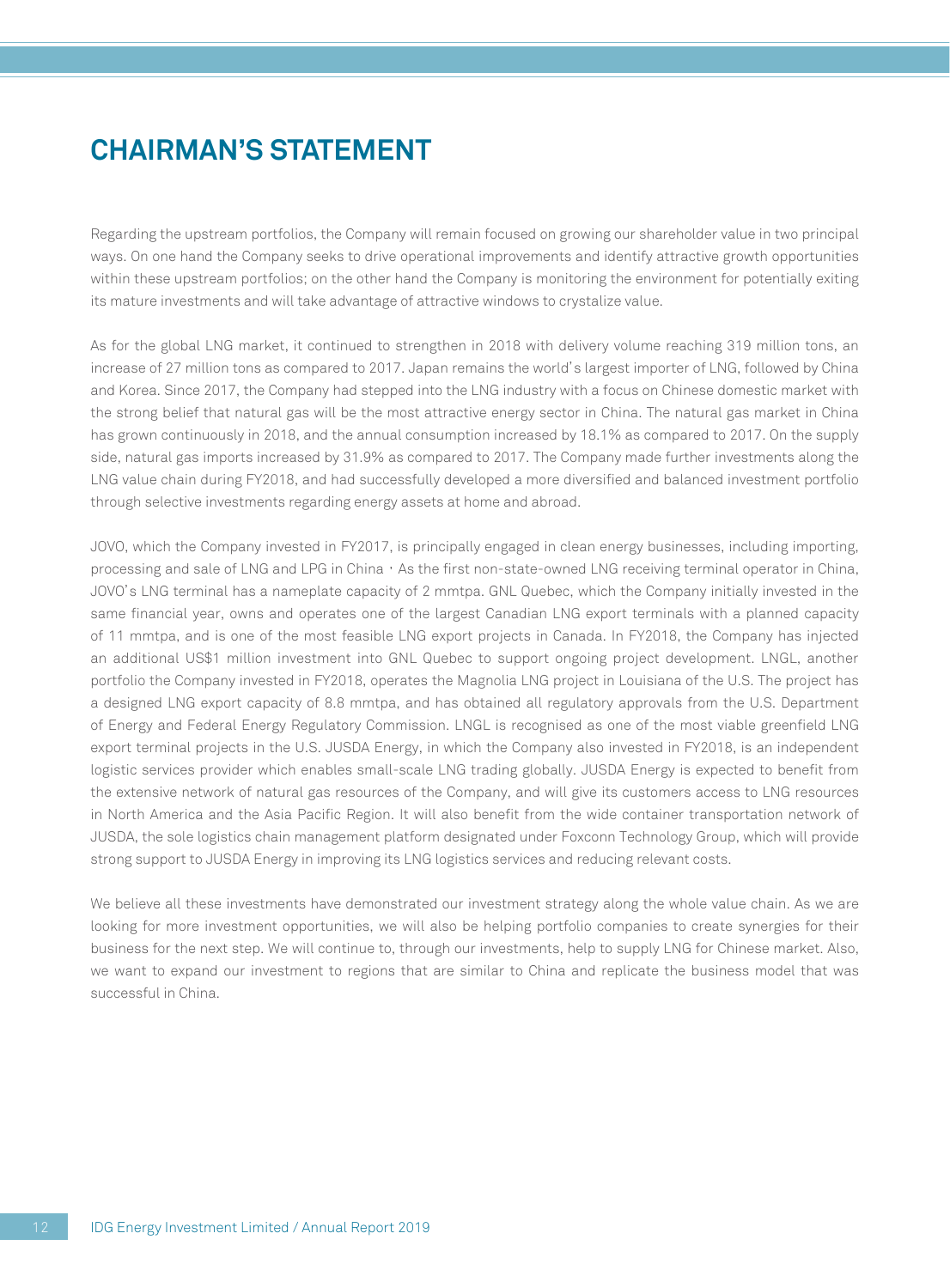## **CHAIRMAN'S STATEMENT**

In order to maintain the attractiveness of the Company to investors in the current macro environment, a clear focus on both maximizing investment performance and maintaining a flexible capital structure is imperative. We intend to look for suitable capital raising channels which may include leveraging both equity and/or debt markets, as well as other financing possibilities. At the end of 2018, we set foot in energy funds management through entering into the Framework Agreement with Jereh for cooperation on the Energy Investment Fund. With the Energy Investment Fund being raised, we expect new limited partners coming in and substantial pace of fundraising in the 2019 financial year.

With your strong supports to the Company, together with its mature investment strategies, sophisticated cross-border transaction capabilities and in-depth knowledge of the global energy market, the Company has best positioned itself to grasp the industry momentum brought by China's energy structural reform and the dynamic changes of the global natural gas market, and is committed to becoming the best cross-border energy assets investment manager in the region. I believe the Company will achieve great success in the 2019 financial year and beyond.

#### **Wang Jingbo**

Chairman and Chief Executive Officer

Hong Kong 21 June 2019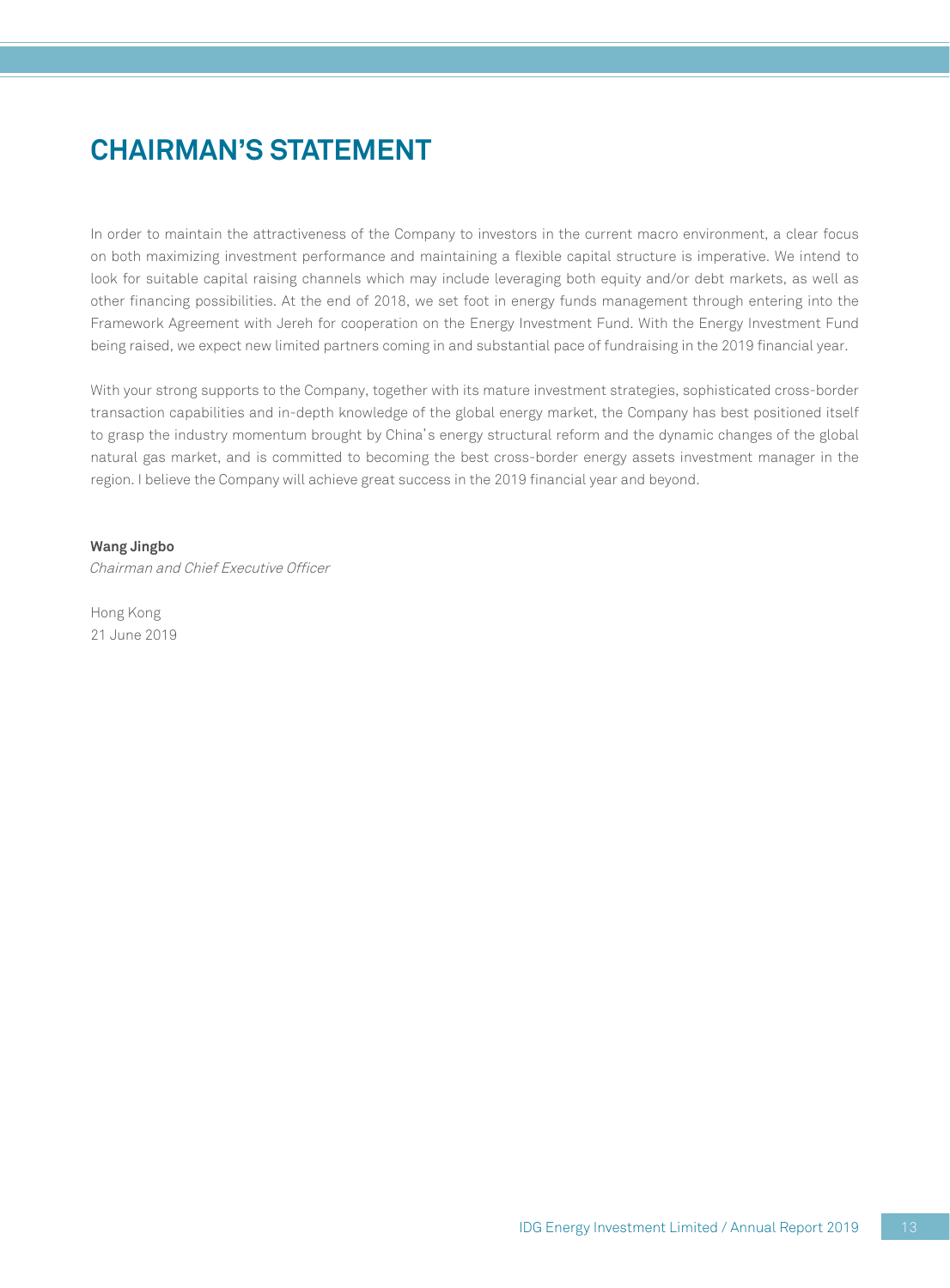### **BUSINESS REVIEW**

#### *The principal activities of the Company and its subsidiaries*

The Company is an investment holding company and its principal activity is global energy assets investment and management. The principal activities of its subsidiaries and invested portfolios consist of upstream oil and gas business, LNG liquefaction and exporting, LNG importing, processing and sales, and LNG logistics services, as well as related energy investment fund management.

#### *Summary of key investment portfolios*

#### **1. Investment in upstream crude oil assets**

The Company had made an acquisition of an upstream crude oil asset in 2016 at favorable costs and completed the investment in another upstream shale oil project in 2017. Benefiting from the operation improvement and recovering of oil prices, the net present value of the oilfield assets increased significantly.

#### *1.1 Hongbo Mining Investment*

Hongbo Mining, one of the upstream portfolios, is the Company's wholly-owned subsidiary and is engaged in exploration, development, production and sale of crude oil in China. The Company completed the acquisition of Hongbo Mining in July 2016 at the consideration of RMB558.88 million (equivalent to approximately HK\$652 million) (the "**Hongbo Mining Acquisition**").

Under the exploration and production cooperation contract entered into between Hongbo Mining and Yanchang, Yanchang (as the mineral right owner) and Hongbo Mining (as the operator) cooperate to explore for crude oil in Block 212 and Block 378 which together cover a region of 591 km<sup>2</sup> in Inner Mongolia; and Hongbo Mining and Yanchang are entitled to 80% and 20% of the sale proceeds (net of any sales related taxes), respectively. Block 212 had obtained from the Ministry of Land and Resources of the People's Republic of China a 15-year valid production permit covering Unit 2, Unit 19 and other areas in Block 212 in May 2017. Besides, Block 212 and Block 378 are entitled to exploration permit which are renewable for a term of two years after expiration. The current exploration permit in respect of Block 212 expired on 5 March 2019 with the new exploration permit being applied and processed by the Ministry of Natural Resources of the People's Republic of China, and the current exploration permit in respect of Block 378 will expire on 9 November 2019.

Starting from FY2017, the upstream oil industry experienced a substantial business cyclical upturn. Oil price experienced a significant recovery during the first three quarters of 2018, with Brent average priced at US\$72.61/bbl and in early October reaching US\$86.29/bbl that had not been seen since 2014. The price was not stable throughout FY2018, which reversed in the fourth quarter of 2018 but edged back up in the first quarter of 2019 with average price of US\$63.72/bbl. In view of the optimistic oil price trend at the beginning of 2018, Hongbo Mining drilled 13 wells as planned during FY2018 (including 3 wells drilled from the end of March 2018), among which, 12 wells had been completed and had achieved the anticipated target formations with a success rate of 100%, and the remaining 1 was pending for completion.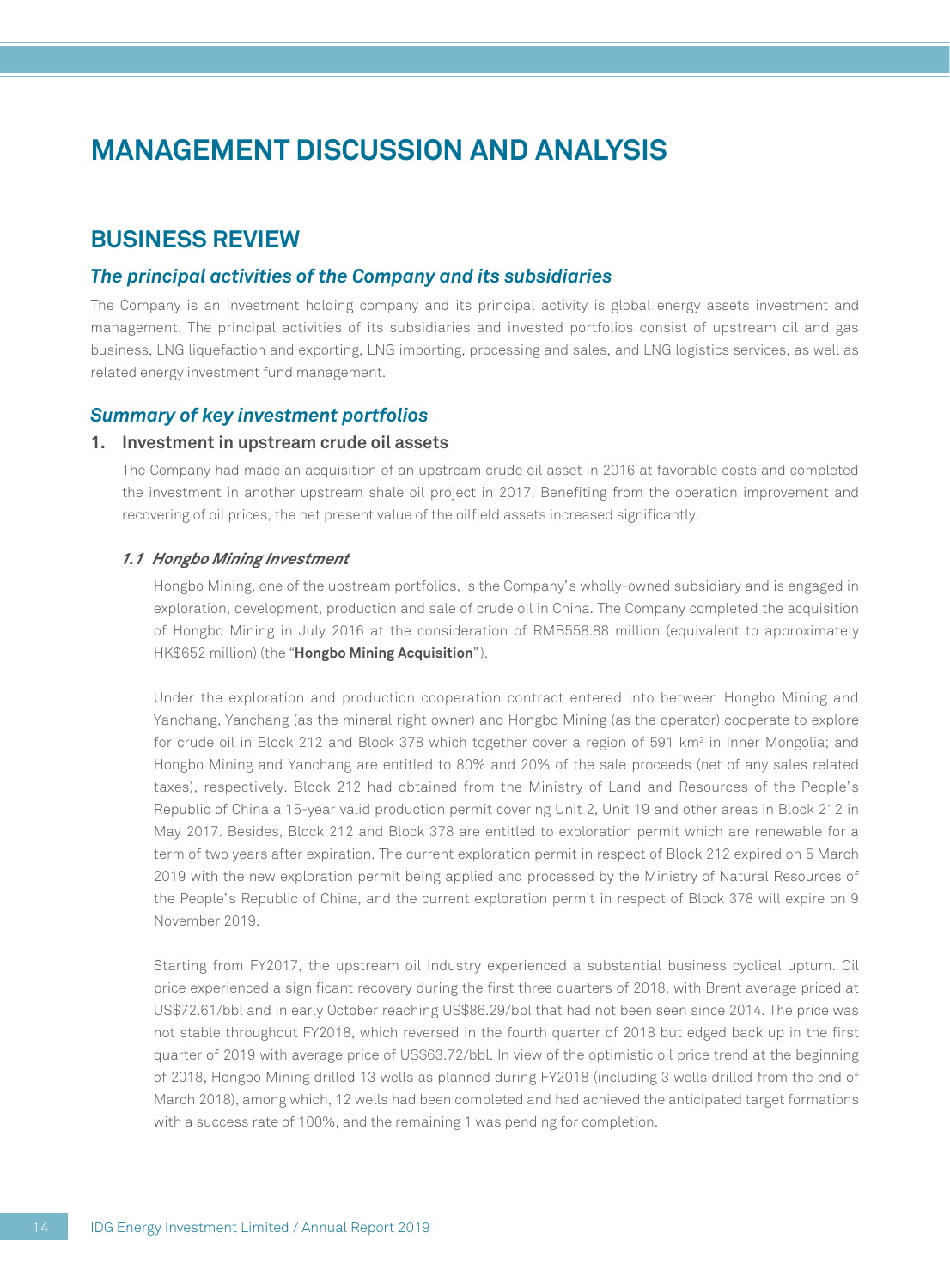### **BUSINESS REVIEW** (continued)

#### *Summary of key investment portfolios (continued)*

**1. Investment in upstream crude oil assets** (continued)

#### *1.1 Hongbo Mining Investment* (continued)

As a result, in FY2018, Hongbo Mining's oil production volume increased by approximately 6.8% to approximately 387,513 barrels; gross and net oil sales volume increased by approximately 9.3% to approximately 390,479 barrels and 312,384 barrels, respectively, and gross revenue (equals to the net revenue from sale of crude oil plus the share of 20% crude oil attributable to Yanchang) and net revenue from sales of crude oil increased by approximately 36.2% to approximately HK\$210.0 million and HK\$168.0 million, respectively, as compared with FY2017.

The average unit production cost decreased by HK\$11 per barrel, or approximately 4.4%, from approximately HK\$252 per barrel (equivalent to US\$32.3 per barrel) in FY2017 to approximately HK\$241 per barrel (equivalent to US\$30.7 per barrel) in FY2018 due to continuous cost control and performance improvement. Besides, as the industry recovers, normally the cost of various operation services will also increase. Accordingly, the average unit production cost before depreciation and amortization increased by HK\$10 per barrel, or approximately 9.7%, from HK\$103 per barrel (equivalent to US\$13.1 per barrel) in FY2017 to HK\$113 per barrel (equivalent to US\$14.4 per barrel) in FY2018.

The following table provides a recap of Hongbo Mining's key operational metrics and product prices for the periods indicated.

|                                                      | Year ended 31 March |       |  |
|------------------------------------------------------|---------------------|-------|--|
|                                                      | 2019                | 2018  |  |
| Average daily gross production volume (barrels)      | 1,076               | 1,007 |  |
| Average daily gross sales volume (barrels)           | 1,085               | 993   |  |
| Average unit production cost before depreciation and |                     |       |  |
| amortisation (HK\$ per barrel)                       | 113                 | 103   |  |
| Average unit production cost (HK\$ per barrel)       | 241                 | 252   |  |
| Average unit selling price (HK\$ per barrel)         | 518                 | 432   |  |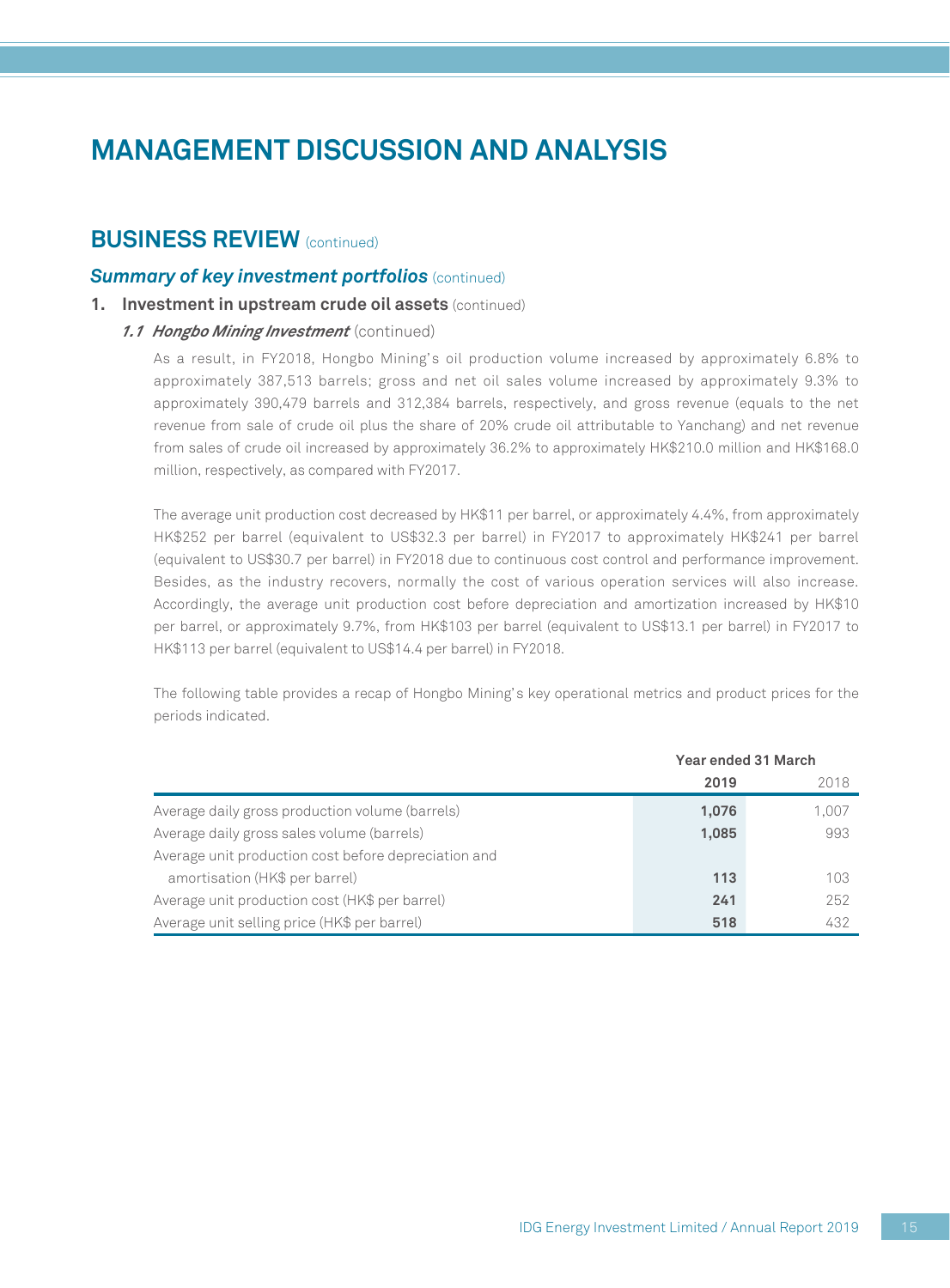### **BUSINESS REVIEW** (continued)

#### *Summary of key investment portfolios (continued)*

**1. Investment in upstream crude oil assets** (continued)

#### *1.1 Hongbo Mining Investment* (continued)

The summary of Hongbo Mining's exploration and development expenditures incurred is as follows:

|                                  | <b>Summary of expenditures incurred</b> |            |        |            |  |
|----------------------------------|-----------------------------------------|------------|--------|------------|--|
|                                  | for the year ended 31 March             |            |        |            |  |
|                                  | 2019                                    |            | 2018   |            |  |
|                                  | <b>Number</b>                           | Cost       | Number | Cost       |  |
|                                  |                                         | (HK\$'000) |        | (HK\$'000) |  |
| Wells drilled during the year    |                                         |            |        |            |  |
| Oil producers (Note)             | 13                                      | 61,104     | 22     | 87,092     |  |
| Total                            | 13                                      | 61,104     | 22     | 87,092     |  |
| <b>Fracturing workover</b>       | 4                                       | 2,453      |        |            |  |
| Geological and geophysical costs |                                         | 2,029      |        | 1.343      |  |

Note: In FY2018, Hongbo Mining had successfully drilled 13 wells. As at 31 March 2019, 12 of them had been completed and the remaining 1 was pending for completion.

Based on the reserves estimates as at 31 March 2019 as reviewed by independent technical consultants, the net 1P reserves of Hongbo Mining were 9.1 million barrels at stock tank conditions ("**MMstb**"), representing a slight decrease of 7.1% from the net 1P reserves as at 31 March 2018; the net 2P reserves were 15.3 MMstb, representing a slight decrease of 1.3% from the net 2P reserves as at 31 March 2018. This is due to the fact that Hongbo Mining had not drilled any exploration well during FY2018, and thus there is no new reserves discovered. However, the PDP portion of the 1P as at 31 March 2019 (5.6 MMstb) increased by 7.7% comparing to the PDP reserve as at 31 March 2018 (5.2MMstb), which is due to the outstanding results generated from developing old areas.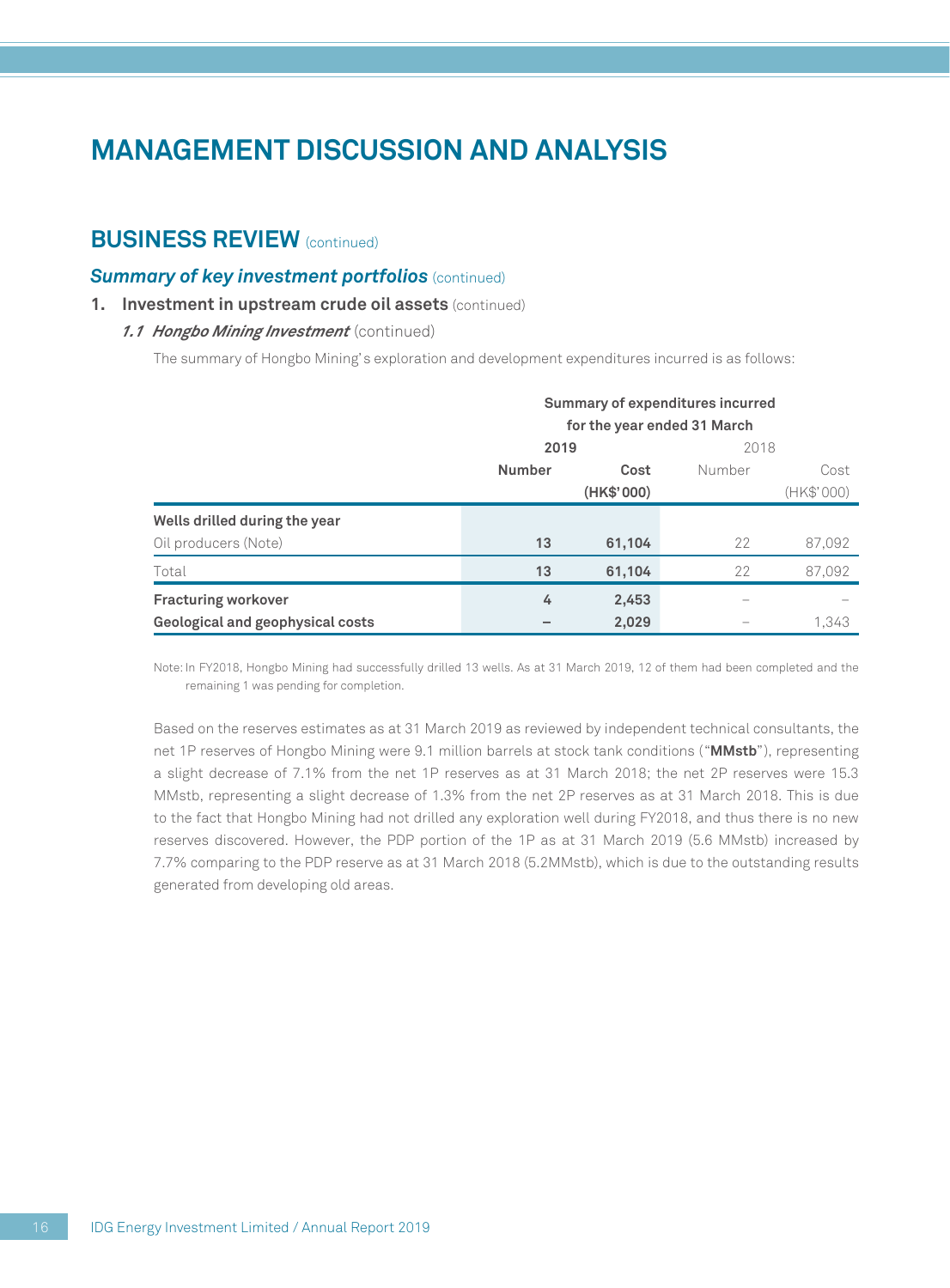### **BUSINESS REVIEW** (continued)

#### *Summary of key investment portfolios (continued)*

**1. Investment in upstream crude oil assets** (continued)

#### *1.1 Hongbo Mining Investment* (continued)

The below are the summary and review of the reserves and resources of Hongbo Mining as at 31 March 2019 and 31 March 2018, as conducted by the independent technical consultants, Gaffney, Cline & Associates ("**GCA**"):

|                                   | As at 31 March 2019 |         | As at 31 March 2018 |         |
|-----------------------------------|---------------------|---------|---------------------|---------|
|                                   | Gross<br><b>Net</b> |         | Gross               | Net     |
|                                   | (MMstb)             | (MMstb) | (MMstb)             | (MMstb) |
| Proved (1P)                       | 11.4                | 9.1     | 12.3                | 9.8     |
| Proved + Probable (2P)            | 19.1                | 15.3    | 19.4                | 15.5    |
| Proved + Probable + Possible (3P) | 23.7                | 18.9    | 26.6                | 21.3    |
| Contingent resources (1C)         | 2.1                 | 1.6     | 0.49                | 0.39    |
| Contingent resources (2C)         | 3.5                 | 2.8     | 0.71                | 0.57    |
| Contingent resources (3C)         | 5.6                 | 4.5     | 1.67                | 1.34    |
| Prospective resources             | 9.7                 | 7.76    | 9.7                 | 7.76    |

Note: The reserve estimates and the future net revenue have been prepared in accordance with generally accepted petroleum engineering and evaluation principles set forth in the Standards Pertaining to the Estimating and Auditing of Oil and Gas Reserves Information promulgated by the Society of Petroleum Engineers. Independent technical consultants used standard engineering and geosciences methods or a combination of methods, including performance analysis, volumetric analysis, and analogy, that it considered to be appropriate and necessary to classify, categorize, and estimate volumes in accordance with the 2007 PRMS (the Petroleum Resources Management System published by the Society of Petroleum Engineers, American Association of Petroleum Geologists, World Petroleum Council, and Society of Petroleum Evaluation Engineers in March 2007) definitions and guidelines. These reserve amounts are estimates only and should not be construed as exact quantities.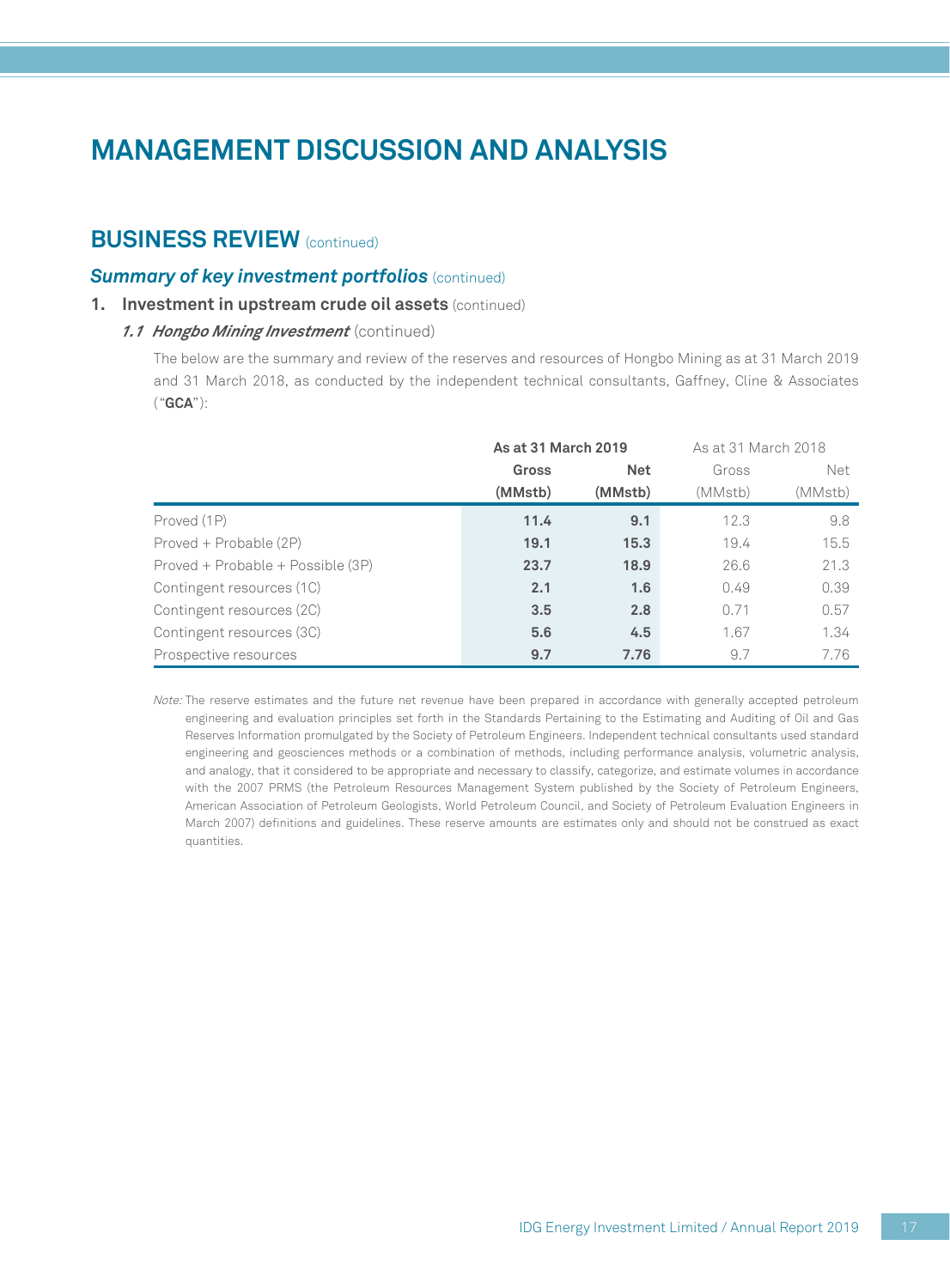### **BUSINESS REVIEW** (continued)

#### *Summary of key investment portfolios (continued)*

#### **1. Investment in upstream crude oil assets** (continued)

#### *1.2 Stonehold Investment*

The Company had widened its global footprint in the upstream oil sector by successfully completing the investment in Stonehold in September 2017.

Stonehold holds certain world-class unconventional shale oil and gas assets, covering approximately 23,754 gross acres (9,090 net acres) across Dimmit and La Salle counties in the Eagle Ford region of South Texas of the U.S.. The area of the target assets (the "**Target Assets**") is liquid-rich, and the majority of the reserves are crude oil and natural gas liquid. Based on the information provided by Stonehold, the Target Assets consist of 197 producing wells currently, and the total net production and revenue of the Target Assets for the 2018 were approximately 962,000 boe Note and US\$48.2 million, respectively.

On 14 August 2017 (local time in Houston, Texas, the U.S.), the Company and Think Excel Investments Limited ("**Think Excel**"), a wholly-owned subsidiary of the Company, entered into the credit agreement (the "**Credit Agreement**") with Stonehold, pursuant to which, the Company and Think Excel have conditionally agreed to grant the Term Loan to Stonehold for the purpose of financing the acquisition of the Target Assets and the subsequent operations of such assets by Stonehold. Stonehold is a company wholly owned and solely controlled by Breyer Capital L.L.C.. The principal amount of the Term Loan shall not exceed (i) the initial payment with an amount of US\$165.0 million (approximately HK\$1,291.1 million) on 26 September 2017; (ii) thereafter, US\$10 million (approximately HK\$78.3 million); and (iii) any guarantee payment made by the Company and Think Excel to Stonehold in respect of the senior debt to be obtained from commercial bank(s). The unpaid principal amount from time to time shall bear interest at the rate of 8% per annum (after the making of or the allocation of any applicable withholding tax), with an additional interest of an amount equal to 92.5% of the disposal proceeds received or recovered by Stonehold in respect of disposal of the Target Assets after deducting outstanding principals and interests as well as relevant fees and expenses. The Term Loan shall be payable to the Company and Think Excel in full on the maturity date, which falls 10 years after 26 September 2017.

On the same date of the Credit Agreement, Stonehold entered into an acquisition agreement (the "**Acquisition Agreement**") with Stonegate Production Company, LLC ("**Stonegate**"), pursuant to which, Stonegate has conditionally agreed to sell and Stonehold has conditionally agreed to purchase the Target Assets. All Target Assets are non-operated oil and gas assets of Stonegate (the "**Stonegate Acquisition**").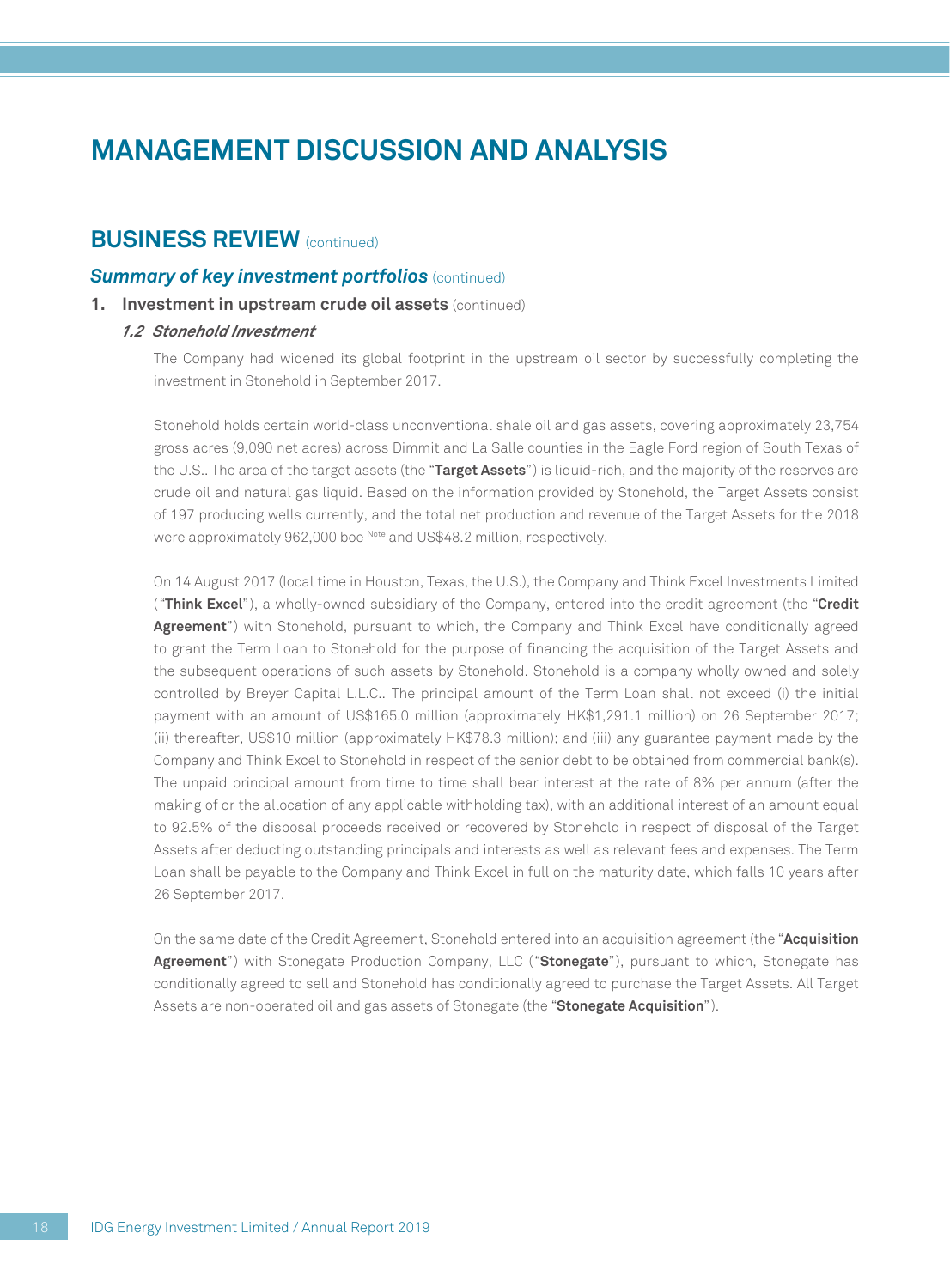### **BUSINESS REVIEW** (continued)

#### *Summary of key investment portfolios (continued)*

#### **1. Investment in upstream crude oil assets** (continued)

#### *1.2 Stonehold Investment* (continued)

On 26 September 2017 (local time in Houston, Texas, the U.S.), the initial payment of the Term Loan with an amount of US\$165.0 million (approximately HK\$1,291.1 million) under the Credit Agreement was released to Stonehold and the acquisition of the Target Assets by Stonehold from Stonegate was consummated in accordance with the terms of the Acquisition Agreement, and a subsequent payment of the Term Loan with an amount of US\$5.0 million (approximately HK\$39.0 million) has been released to Stonehold on 22 November 2017.

During 2018, oil market has shown a very positive sign of recovery with global inventory dropped below 5-year average. With the demand getting close to 100mbbl/day, the Company believes that the market has shifted into a balanced state with steadily growing price, which will create great value for upstream assets globally. Accordingly, Stonehold drilled more wells following the uprising oil price and effectively controlled the operation cost in order to turn more proved undeveloped ("**PUD**") reserves to proved developed producing ("**PDP**") reserves. Based on the information provided by Stonehold, efficient cost control has resulted in a cash cost, which includes all operating costs and general administrative expenses of below US\$15.9 per boe for the Target Assets.

The income generated from the Term Loan in the form of interest income has provided the Company with a stable and considerable revenue with an amount of US\$13.6 million in FY2018. In addition, the Company believes that any increase in the reserve and valuation of the Target Assets may increase the expected returns for the Shareholders upon disposal of the Target Assets by Stonehold in the future in an amount equivalent to 92.5% of any net disposal proceeds which will go to the Company under the Credit Agreement, and the corresponding estimated fair value gain as at 31 March 2019 is US\$9.1 million.

For details of the Term Loan and the Credit Agreement, please refer to the announcements of the Company dated 15 August 2017, 27 September 2017 and 28 February 2018, and the circular of the Company dated 29 September 2017 published on the website of The Stock Exchange of Hong Kong Limited (the "**Stock Exchange**") (http://www.hkexnews.hk/).

Note: The barrel of oil equivalent, an energy unit based on the level of energy released by one barrel of crude oil.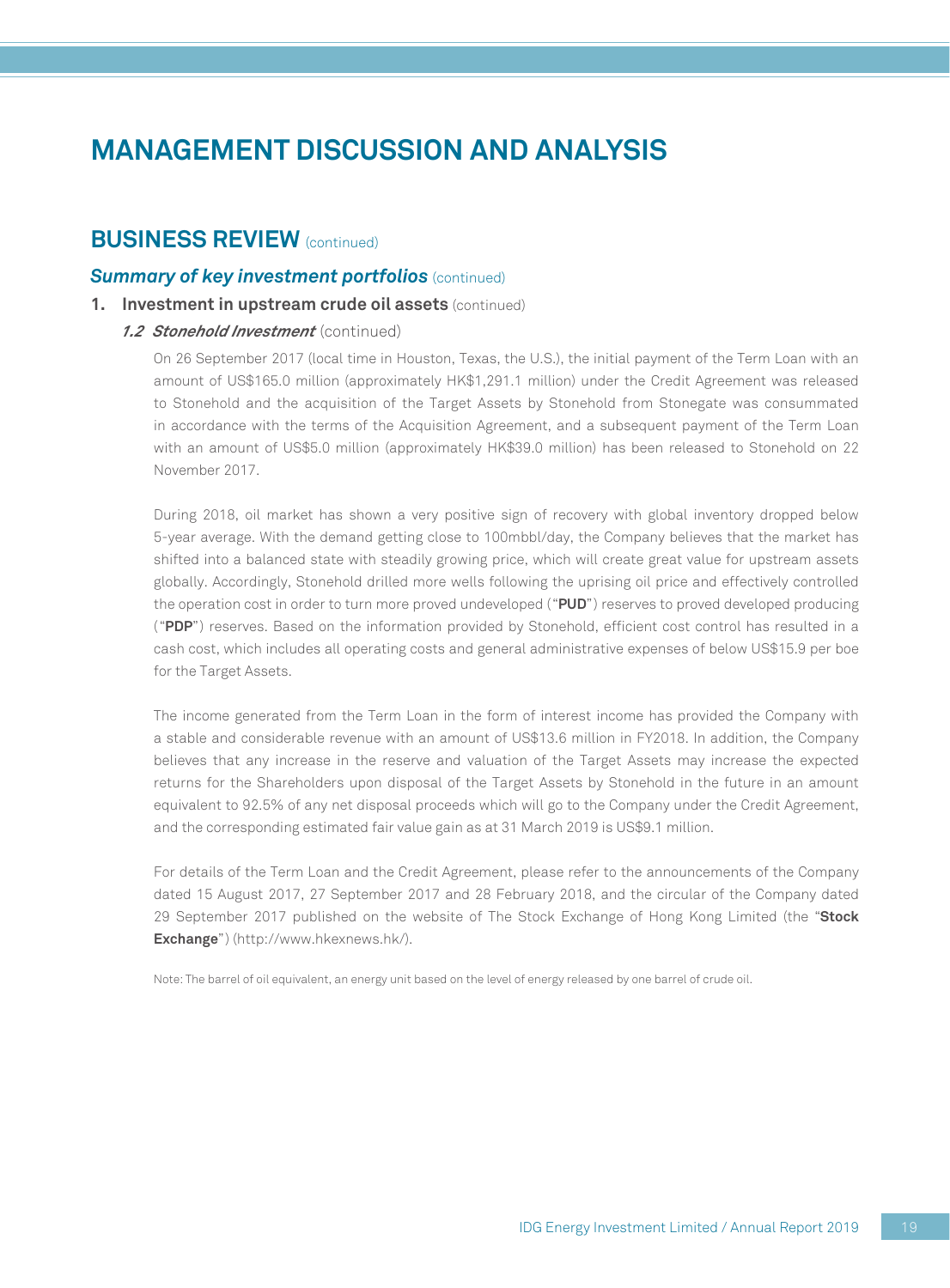### **BUSINESS REVIEW** (continued)

#### *Summary of key investment portfolios (continued)*

#### **2. Investment regarding LNG business along the value chain**

To roll out the existing strategies, the Company, through its subsidiaries, has also made reasonable expansion of the business portfolio and business model in order to capture the market opportunities and dynamics.

Since FY2017, the Company had stepped into the LNG industry with a focus on Chinese domestic market with the strong belief that natural gas will be the most attractive energy sector in China. The natural gas market in China has grown continuously in 2018, and the annual consumption increased by 18.1% as compared to 2017. On the supply side, natural gas imports increased by 31.9% while domestic production increased 7.5% as compared to 2017. The Company will continuously search for investment opportunities in order to capture the opportunities brought by the growing Chinese natural gas market.

#### *2.1 JOVO Investment*

On 28 July 2017, Valuevale Investment Limited, a wholly-owned subsidiary of the Company, completed the subscription of shares allotted and issued by Jiangxi Jovo Energy Company Limited\* (江西九豐能源有限公司) ("**JOVO**"), which is principally engaged in clean energy businesses, including importing, processing and sale of LNG and liquefied petroleum gas ("**LPG**") in China, at the consideration of RMB100 million (equivalent to approximately HK\$115.2 million).

According to the information provided by JOVO, JOVO's operational performance remained robust in 2018, with its sales volume and revenue increased stably as compared to 2017. As for LNG imports, JOVO delivered more than 1 million tons to end-users which represents another big jump on a year-to-year basis. As the first non-state-owned LNG receiving terminal operator in China, JOVO has benefited from China's coal-to-gas conversion program and this trend is still continuing in the coming years. JOVO's LNG terminal has a nameplate capacity of 2 mmtpa and, through efficiency improvement, the terminal is steadily reaching its capacity. In the winter of 2018, LNG spot market JKM price dropped to the \$4-5/mmbtu range but the LNG price in China stayed at \$10/mmbtu above. Unlike other terminal operators who have been filled up with long term contracts, JOVO has excess capacity to capitalize this price dislocation opportunity.

In September 2018, JOVO filed application for its initial public offering (the "**IPO**") in China, which the Company believes will not only provide good returns for its shareholders, but also elevate the investment of the Company to a new level. JOVO plans to use proceeds from IPO to purchase two state-of-art mid-size LNG vessels. This will further expand its LNG business in terms of volume and coverage area, and will position JOVO in a very competitive place in a more flexible LNG trading world.

The Company strongly believes that JOVO's performance is in line with its expectation and the high demand of gas supply in China will keep JOVO growing at a fast speed. Also, being internationally recognized, JOVO is expanding its business to South East Asian region and trying to apply its successful business model over there.

\* For identification purposes only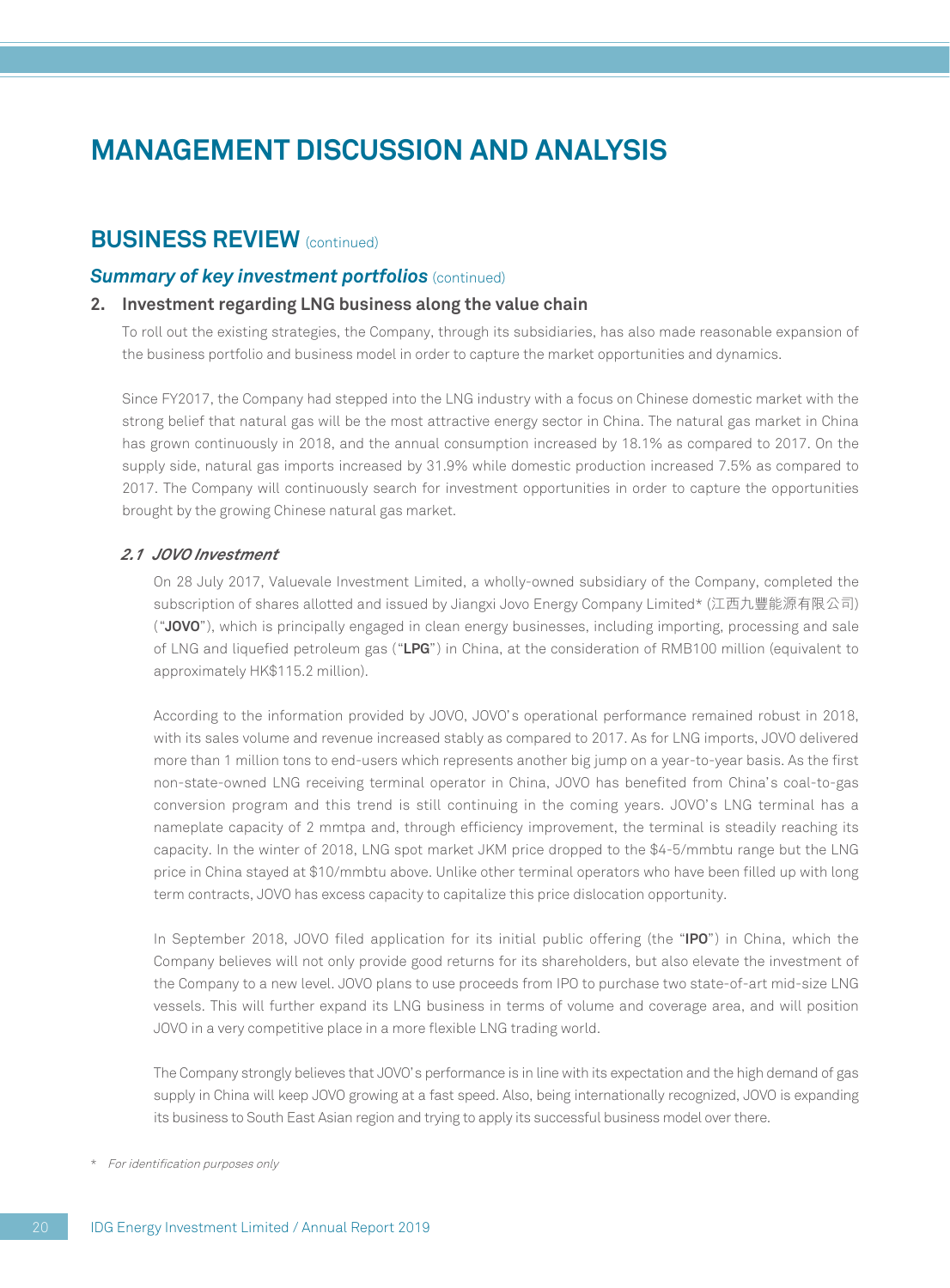### **BUSINESS REVIEW** (continued)

#### *Summary of key investment portfolios (continued)*

#### **2. Investment regarding LNG business along the value chain** (continued)

#### *2.2 GNL Quebec Investment*

On 30 November 2017, the Company, through its subsidiary, entered into an agreement of purchase and sale with an investment fund for purchasing its interests in GNL Quebec at the purchase price of US\$3.15 million (equivalent to approximately HK\$24,633,000). On 26 July 2018, the Company made a subsequent investment of US\$1 million (equivalent to approximately HK\$7,800,000) to support the project's ongoing development. The Company holds minority interest in GNL Quebec.

According to the information provided by GNL Quebec, GNL Quebec, through its wholly-owned subsidiary, is developing a state-of-the-art and low-carbon-emission LNG exporting terminal (the "**Terminal**") project with a maximum nameplate liquefaction capacity of up to 11 million tons per annum, which is one of the largest Canadian LNG export terminals under development, and a 750-km natural gas pipeline (the "**Pipeline**") to connect the Terminal to TransCanada's Canadian Mainline in Eastern Ontario. The Terminal is designed to receive, liquefy and export up to 1.55 billion standard cubic feet of natural gas per day (equivalent to approximately 15.4 billion cubic meters per year) from gas supply sources in North America and is well-located to deliver cost-competitive LNG to Asia, Europe and South America, etc.

The project of the Terminal has continued to make positive progress on key milestones to increase momentum and advance towards FID. It has advanced its technical/regulatory process, upstream gas supply sourcing and downstream LNG marketing engagement. The Pipeline project is also making key milestones towards the development of the Terminal project. The Company believes that, with the additional facilitation of Pipeline project, GNL Quebec will have a more competitive source of natural gas supply.

Construction of the Terminal and the Pipeline is expected to start in the first and third quarter of 2021, respectively.

#### *2.3 LNGL Investment*

On 13 June 2018, the Company, through its subsidiary, completed the subscription for 56,444,500 shares allotted and issued by LNGL, a company principally engaged in developing LNG export terminal projects in the U.S. and in Canada, at an aggregate subscription price of A\$28.2 million (equivalent to approximately HK\$166.8 million). Upon completion of the LNGL Investment, the Company held a 9.9% equity interest in LNGL and became its second largest shareholder. The LNGL Investment monies were principally used to support the ongoing downstream LNG offtake marketing efforts focusing on the Magnolia LNG project of LNGL (the "**Magnolia LNG**") and for general corporate purposes.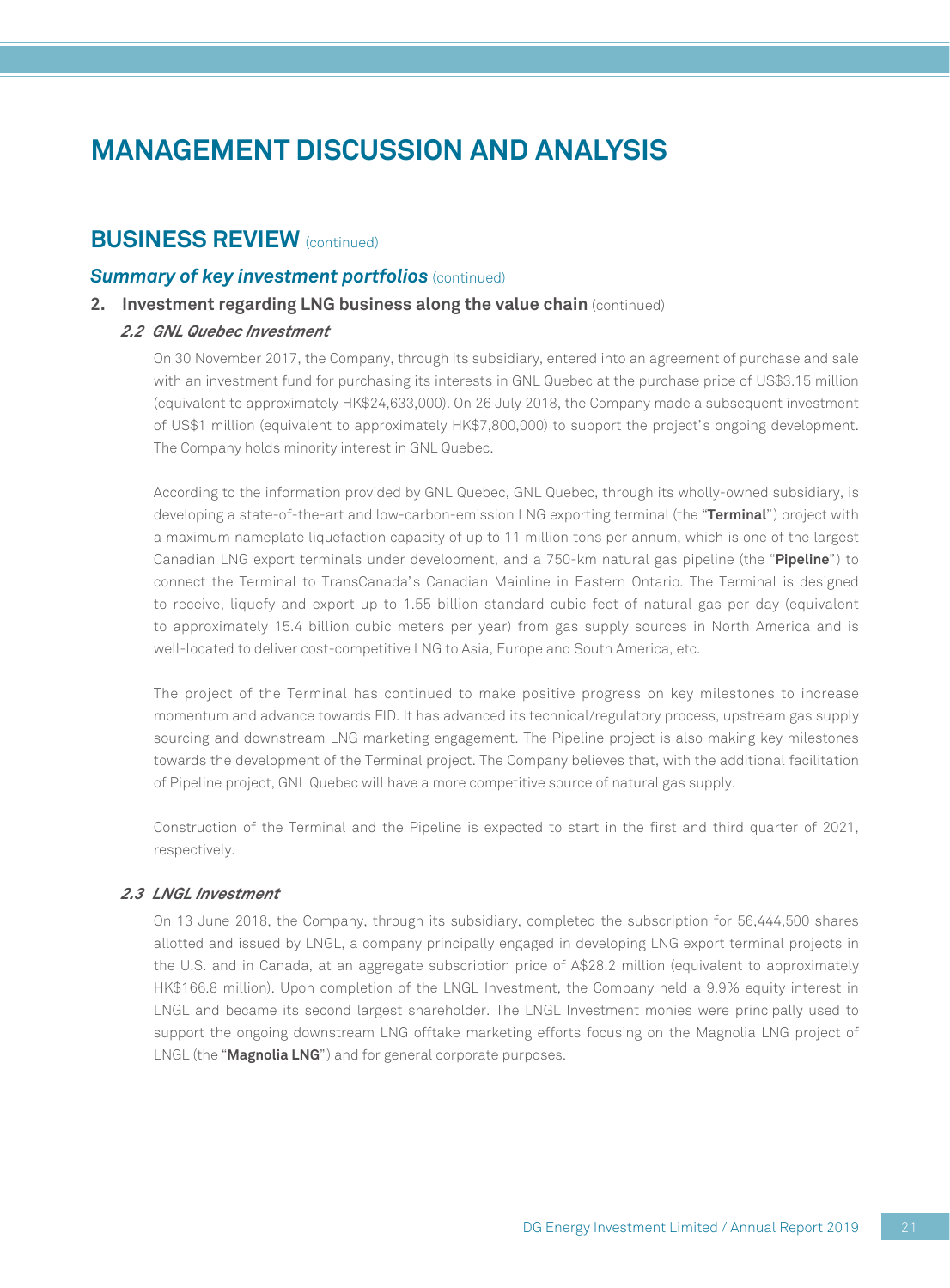### **BUSINESS REVIEW** (continued)

#### *Summary of key investment portfolios (continued)*

**2.** Investment regarding LNG business along the value chain (continued)

#### 2.3 *LNGL Investment* (continued)

According to the information provided by LNGL, the Magnolia LNG project, located in Lake Charles of Louisiana, the U.S., with planned capacity of 8.8 mmpta, is recognized as one of the most viable greenfield LNG projects in the U.S.. The project has obtained all required permits and approvals from U.S. Federal Energy Regulatory Commission and U.S. Department of Energy. LNGL continued its emphasis on signing long-term offtake contracts for Magnolia LNG project while ensuring that its best-in-class project execution and delivery strategy is fully ready to meet customer needs arising in the LNG market. Most LNG industry participants are bullish on the prospects for execution of new long-term offtake agreements in 2019. Consistent with this thesis, active negotiations for the capacity of the Magnolia LNG project continue with focus on Asian and European customers.

On 31 December 2018, Magnolia LNG filed an application with the U.S. DOE Office of Fossil Energy to increase the quantity of authorized exports of domestically produced LNG to nations with and without a free-trade agreement to 8.8 mmtpa, up from the current 8.0 mmtpa approved level.

The Company believes that the Magnolia project is very market competitive in terms of pricing. Along with proper execution and delivery strategy, mature regulatory status, and financing plans, the Magnolia LNG project presents buyers with a very attractive commercial opportunity against other projects.

#### *2.4 JUSDA Energy Investment*

On 25 September 2018, the Company, through one of its wholly-owned subsidiaries, has entered into the JV Agreement with JUSDA and the Management, in relation to the formation of JUSDA Energy, to be engaged in LNG logistics services. The Company made contribution of HK\$43,937,000 to JUSDA Energy pursuant to the JV Agreement and the completion of such investment took place on 21 December 2018. The Company will hold a 39% equity interest upon completion of all equity contribution in JUSDA Energy.

JUSDA Energy will benefit from the extensive network of natural gas resources of the Company, which will give its customers access to LNG resources in the North America and the Asia Pacific Region. JUSDA, as the sole logistics chain management platform designated under Foxconn Technology Group, has a wide container transportation network and strong bargaining power among the industry, which will provide strong support to JUSDA Energy in improving its LNG logistics services and reducing relevant costs.

JUSDA Energy's business plan has been successfully executed after its formulation, and JUSDA Energy has started to provide stable logistic services to customers. The recent performance of the business volume showed its potential of fast expansion in near future. The Company believes the business model of JUSDA Energy is very competitive since there is a lack of logistic services for small scale LNG trading in the market.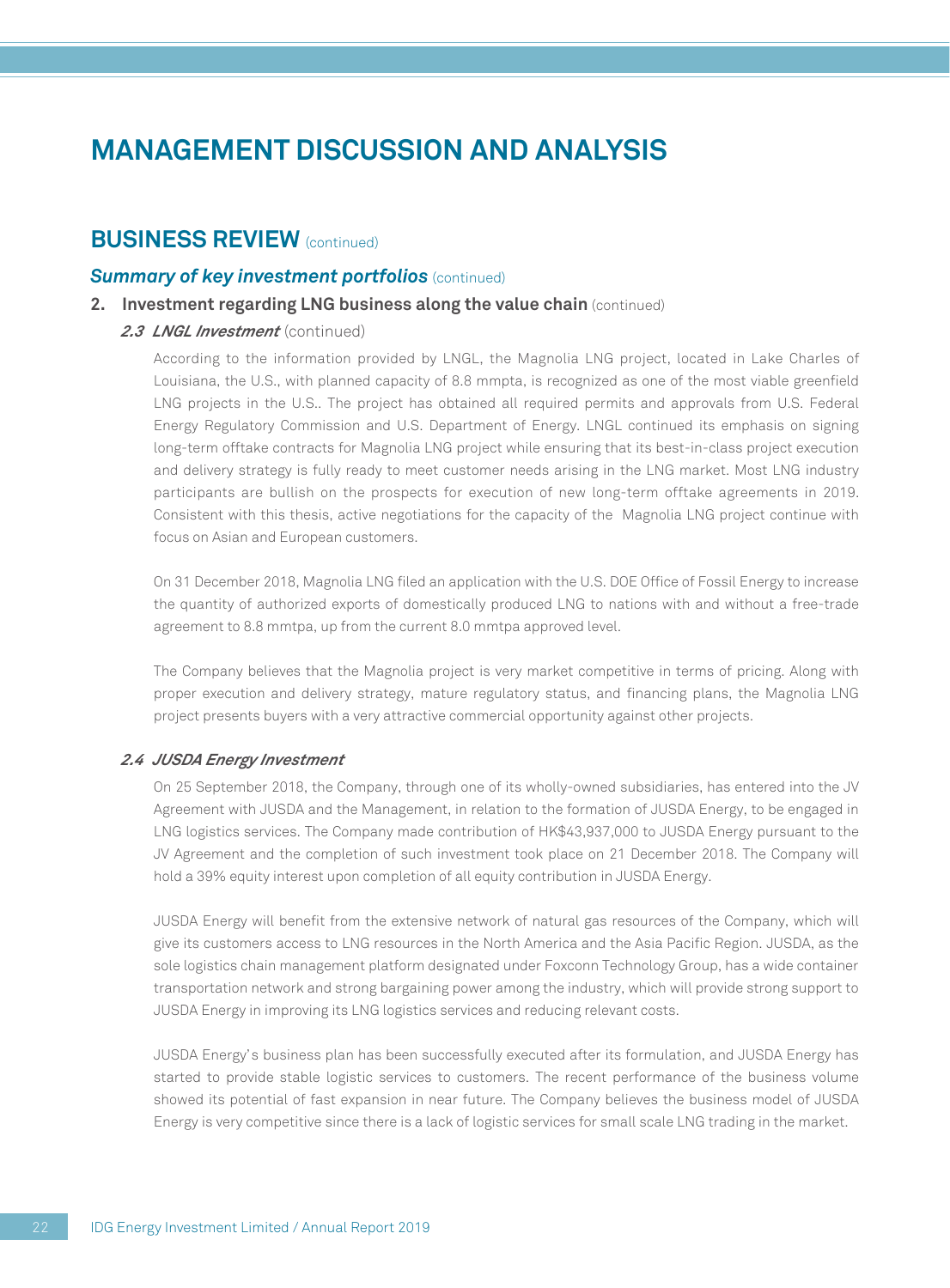### **BUSINESS REVIEW** (continued)

#### *Summary of key investment portfolios (continued)*

#### **2. Investment regarding LNG business along the value chain** (continued)

The Company believes the existing investments perfectly match the business strategy of the Company and have achieved the first step of the key layout of natural gas import and export, and will bring the Company not only good financial returns but also great competitive advantages to participate in the opportunity of satisfying the rapidly growing need for natural gas in China.

The Company will continue to look for opportunities to invest in other LNG projects worldwide with a view to enhancing the Company's asset portfolio and overall investment return.

For details of the above transactions, please refer to the Company's voluntary announcements dated 17 July 2017, 31 July 2017, 8 February 2018, 4 June 2018, 13 June 2018, 25 September 2018 and 24 December 2018 published on the website of the Stock Exchange (http://www.hkexnews.hk).

#### *Management of Energy Investment Fund*

On 20 November 2018, as a significant step and part of its principal activity of global energy assets investment and management, the Company and its subsidiary set foot in energy investment funds management through entering into the Framework Agreement with Jereh, for cooperation on the establishment, operation and management of the Energy Investment Fund. Jereh, listed on the Shenzhen Stock Exchange (Stock code: 002353), is an international group specializing in equipment manufacturing, oil and gas engineering and construction and oilfield technology services.

Rongtai Investment Management, incorporated in the PRC and a wholly-owned subsidiary of the Company, will be responsible for the operation and management of the Energy Investment Fund, including fund raising, investments and information disclosure, etc. Rongtai Investment Management is a private equity and venture capital fund manager registered with the Asset Management Association of China (中國證券投資基金業協會) specializing in private equity fund establishment and investment management in the energy industry.

The Energy Investment Fund will be primarily focusing on investments along China's natural gas value chain as well as other energy-related industries. Pursuant to the Framework Agreement, the expected size of the Fund is RMB3 billion to RMB5 billion, where Jereh, as a cornerstone investor, proposes to make a capital contribution of RMB1 billion, subject to the entering into of formal fund documents by Jereh and other prospective investors and the completion of all approval procedures by Jereh pursuant to applicable laws and constitutional documents.

The establishment of the Energy Investment Fund will allow both parties to explore projects with promising investment returns in energy industries. The Company believes that Jereh's in-depth knowledge in energy related industries will help the Energy Investment Fund to maximize returns of investments. And the Company will expand its energy investment fund management, which can zoom in the scale of energy investment and create various type of revenue for the Shareholder.

For details of the above transaction, please refer to the announcement of the Company dated 30 November 2018 published on the website of the Stock Exchange (http://www.hkexnews.hk).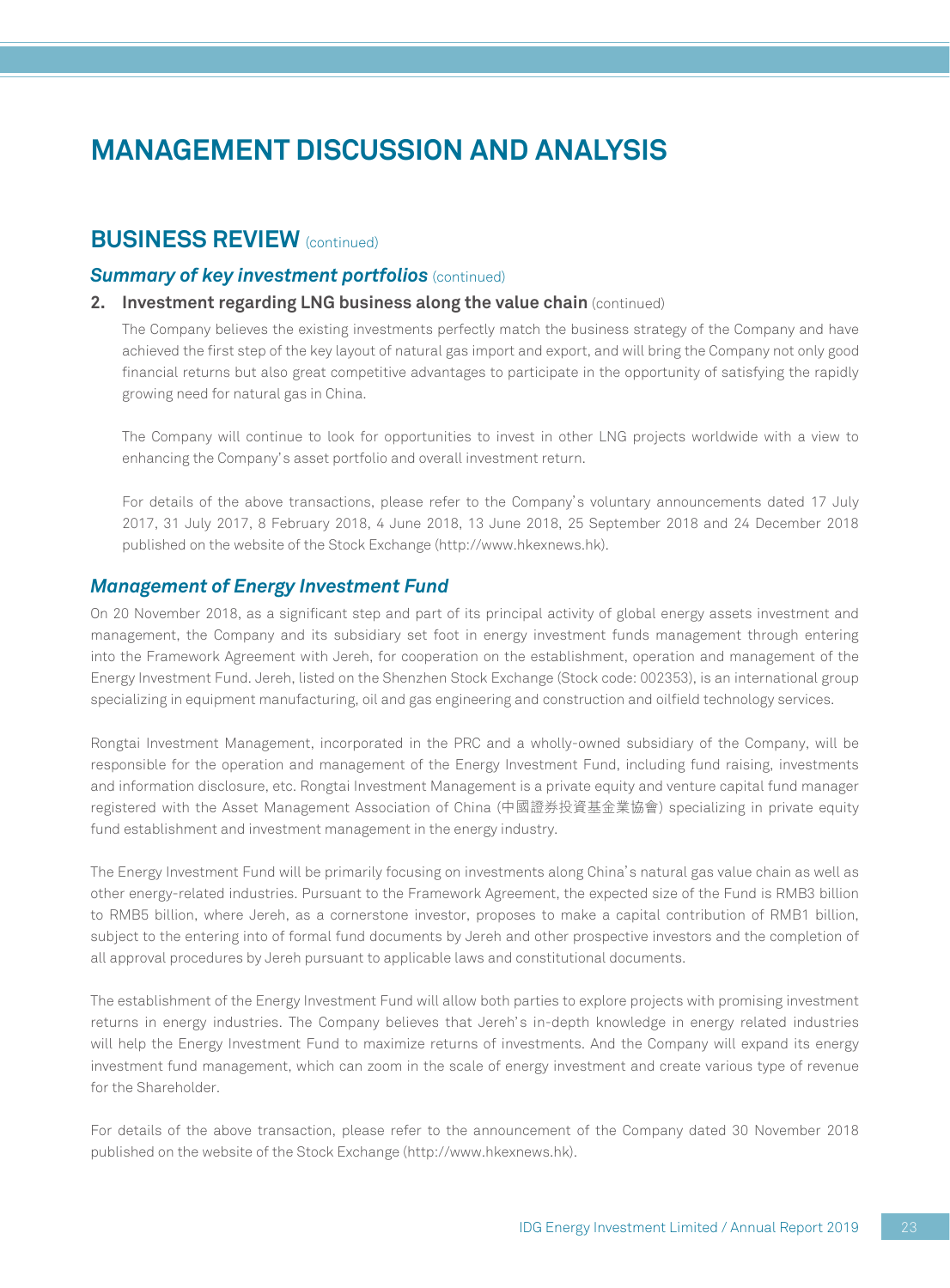### **BUSINESS REVIEW** (continued)

#### *Use of proceeds from the Subscription and the Convertible Note Subscription*

On 29 July 2016 (the "**Completion Date**"), the Company completed the RTO which involved, among others, the Hongbo Mining Acquisition, with Titan Gas Technology Investment Limited ("**Titan Gas**") becoming the majority shareholder of the combined group as a result. Hongbo Mining is treated as the acquirer for accounting purpose. Accordingly, the financial statements of the Company have been consolidated with those of Hongbo Mining since the Completion Date and the consolidated financial statements of the Company have been presented as a continuation of the financial statements of Hongbo Mining.

On the Completion Date, the Company completed, among others, the following transactions:

- 1. a subscription of certain Ordinary Shares and Preferred Shares (as defined in the RTO Circular) issued by the Company to Titan Gas and other subscribers (the "**Subscription**"); and
- 2. a subscription of the Convertible Note (as defined in the RTO Circular) issued by the Company to League Way Ltd. (the "**CN Subscription**").

The following table summarizes the intended use of proceeds and the actual use of proceeds as at 31 March 2019.

| Transaction  | Gross<br>proceeds<br>HK\$ million | Amount<br>received as at<br>31 March<br>2019<br>HK\$ million | Amount<br>receivable<br>as at<br>31 March<br>2019<br>HK\$ million | Intended use<br>of proceeds<br>as disclosed<br>in the RTO Circular                                                                                      | Intended use of<br>proceeds (after the<br>change as announced<br>on 8 March 2017<br>and the further<br>change as announced<br>on 27 September<br>2017) | Actual use of<br>proceeds as at<br>31 March 2019                                                                                               |
|--------------|-----------------------------------|--------------------------------------------------------------|-------------------------------------------------------------------|---------------------------------------------------------------------------------------------------------------------------------------------------------|--------------------------------------------------------------------------------------------------------------------------------------------------------|------------------------------------------------------------------------------------------------------------------------------------------------|
| Subscription | 2,690                             | 2,626<br>(Note 1)                                            | Nil<br>(Note 1)                                                   | - approximately HK\$60<br>million for the payment of<br>the transaction expenses;                                                                       | - approximately HK\$66<br>million for the payment of<br>the transaction expenses;                                                                      | approximately HK\$66<br>$\overline{\phantom{a}}$<br>million was used to<br>settle the payment of the<br>transaction expenses;                  |
|              |                                   |                                                              |                                                                   | - approximately HK\$665<br>million for the payment of<br>the consideration for the<br>acquisition of the entire<br>equity interest of Hongbo<br>Mining; | - approximately HK\$652<br>million for the payment of<br>the consideration for the<br>Acquisition;                                                     | approximately HK\$652<br>$\overline{\phantom{a}}$<br>million was used to<br>settle the payment of<br>the consideration for the<br>Acquisition; |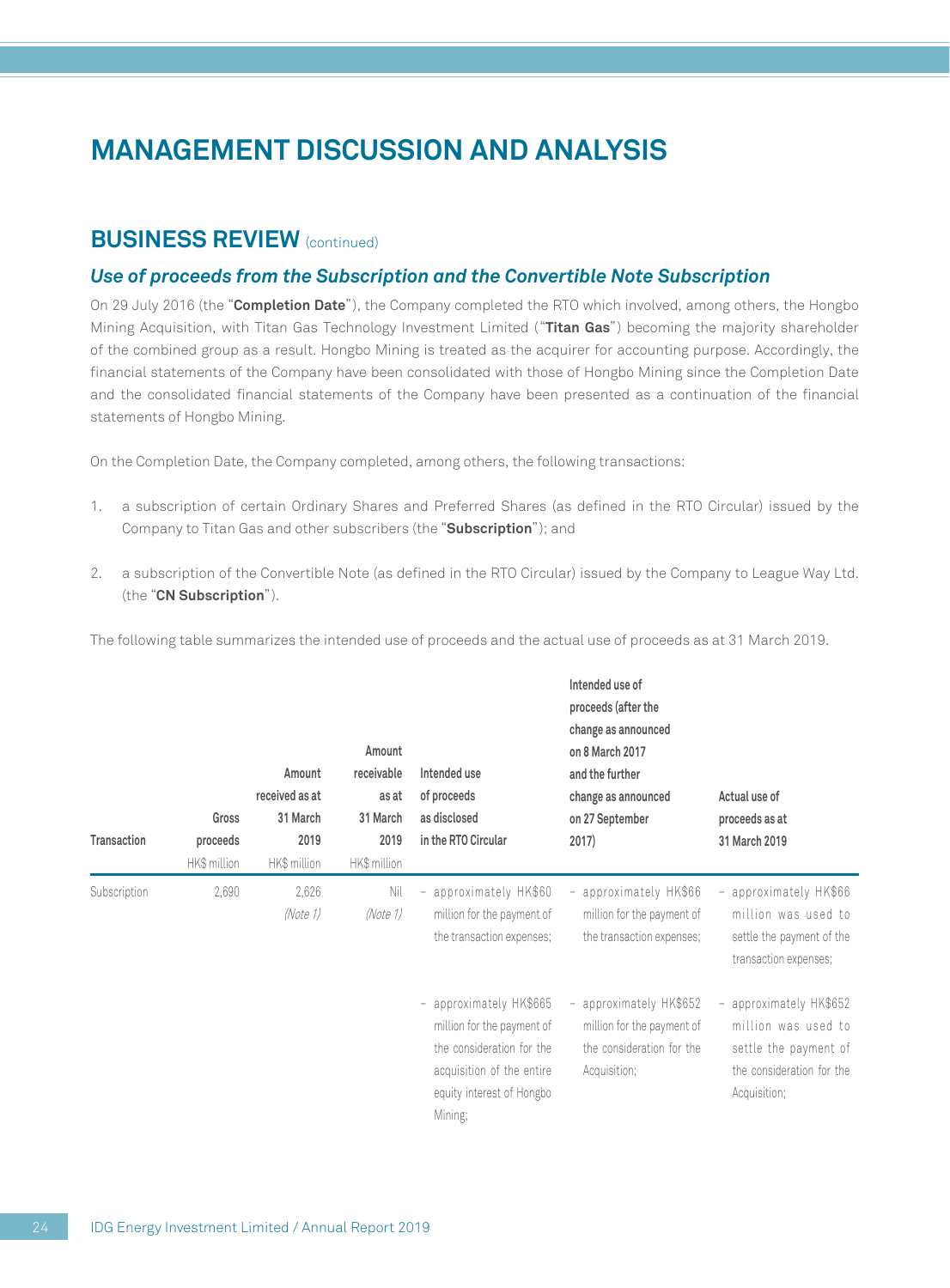## **BUSINESS REVIEW (continued)**

## *Use of proceeds from the Subscription and the Convertible Note Subscription (continued)*

| Transaction | Gross<br>proceeds<br>HK\$ million | Amount<br>received as at<br>31 March<br>2019<br>HK\$ million | Amount<br>receivable<br>as at<br>31 March<br>2019<br>HK\$ million | Intended use<br>of proceeds<br>as disclosed<br>in the RTO Circular                                                                                 | Intended use of<br>proceeds (after the<br>change as announced<br>on 8 March 2017<br>and the further<br>change as announced<br>on 27 September<br>2017)                  | Actual use of<br>proceeds as at<br>31 March 2019                                                                           |
|-------------|-----------------------------------|--------------------------------------------------------------|-------------------------------------------------------------------|----------------------------------------------------------------------------------------------------------------------------------------------------|-------------------------------------------------------------------------------------------------------------------------------------------------------------------------|----------------------------------------------------------------------------------------------------------------------------|
|             |                                   |                                                              |                                                                   | - approximately HK\$400<br>million to finance the<br>repayment of Hongbo<br>Mining's outstanding<br>payables and borrowings;                       | - approximately HK\$400<br>million to finance the<br>repayment of Hongbo<br>Mining's outstanding<br>payables and borrowings;                                            | - approximately HK\$376<br>million was used for<br>repayment of Hongbo<br>Mining's outstanding<br>payables and borrowings; |
|             |                                   |                                                              |                                                                   | - approximately HK\$800<br>million to finance the<br>development plan of the<br>currently explored areas<br>in Block 212;                          | - approximately HK\$800<br>million to finance the<br>development plan of the<br>currently explored areas<br>in Block 212 (Notes 1 and<br>$2$ );                         | approximately HK\$194<br>million was used for the<br>development work in<br>Block 212 (Note 1);                            |
|             |                                   |                                                              |                                                                   | - approximately HK\$450<br>million for exploration<br>and development of other<br>areas in Block 212:                                              |                                                                                                                                                                         |                                                                                                                            |
|             |                                   |                                                              |                                                                   | - approximately HK\$115<br>million to finance the<br>operating expenses of<br>Hongbo Mining as well<br>as the Company and its<br>subsidiaries; and | - approximately HK\$111<br>million to finance the<br>operating expenses of<br>Hongbo Mining as well<br>as the Company and its<br>other subsidiaries (Note<br>$2$ ); and | approximately HK\$69<br>million was used for the<br>general working capital<br>of the Company and its<br>subsidiaries;     |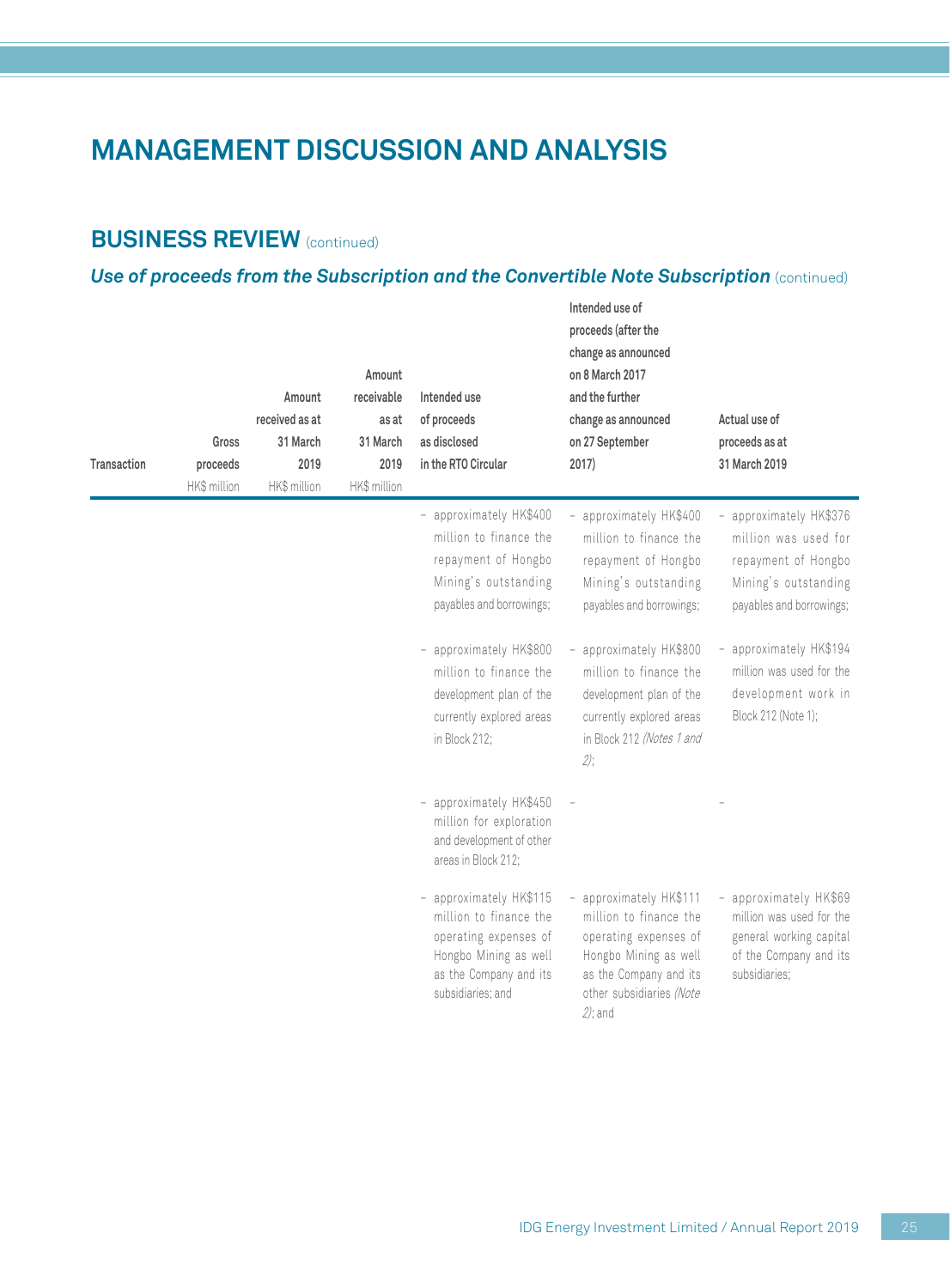## **BUSINESS REVIEW (continued)**

## *Use of proceeds from the Subscription and the Convertible Note Subscription (continued)*

| Transaction | Gross<br>proceeds<br>HK\$ million | Amount<br>received as at<br>31 March<br>2019<br>HK\$ million | Amount<br>receivable<br>as at<br>31 March<br>2019<br>HK\$ million | Intended use<br>of proceeds<br>as disclosed<br>in the RTO Circular                                                                                                                                                                                                      | Intended use of<br>proceeds (after the<br>change as announced<br>on 8 March 2017<br>and the further<br>change as announced<br>on 27 September<br>2017)                                     | Actual use of<br>proceeds as at<br>31 March 2019                                                                                                                                                                                                                      |
|-------------|-----------------------------------|--------------------------------------------------------------|-------------------------------------------------------------------|-------------------------------------------------------------------------------------------------------------------------------------------------------------------------------------------------------------------------------------------------------------------------|--------------------------------------------------------------------------------------------------------------------------------------------------------------------------------------------|-----------------------------------------------------------------------------------------------------------------------------------------------------------------------------------------------------------------------------------------------------------------------|
|             |                                   |                                                              |                                                                   | - approximately HK\$200<br>million for expanding the<br>business of the Company<br>and its subsidiaries<br>by acquiring other oil<br>companies and the<br>further exploration,<br>development and<br>production of the other<br>newly acquired oil and<br>gas projects. | approximately HK\$661<br>million for expanding the<br>business of the Company<br>and its subsidiaries<br>through investments<br>in other oil and gas<br>companies or projects<br>(Note 2). | - Approximately HK\$661<br>million, together with<br>HK\$465 millions from<br>unutilized proceeds of<br>development of Unit 2<br>and Unit 19 of Block 212,<br>totaling HK\$1,126 million<br>was used in respect of<br>the provision of the Term<br>Loan (Note 2); and |
|             |                                   |                                                              |                                                                   |                                                                                                                                                                                                                                                                         |                                                                                                                                                                                            | - approximately HK\$119<br>million from unutilized<br>proceeds of development<br>of Unit 2 and Unit 19 of<br>Block 212 and working<br>capital was used for the<br>subscription of shares in<br>Jovo and the transaction<br>expenses.                                  |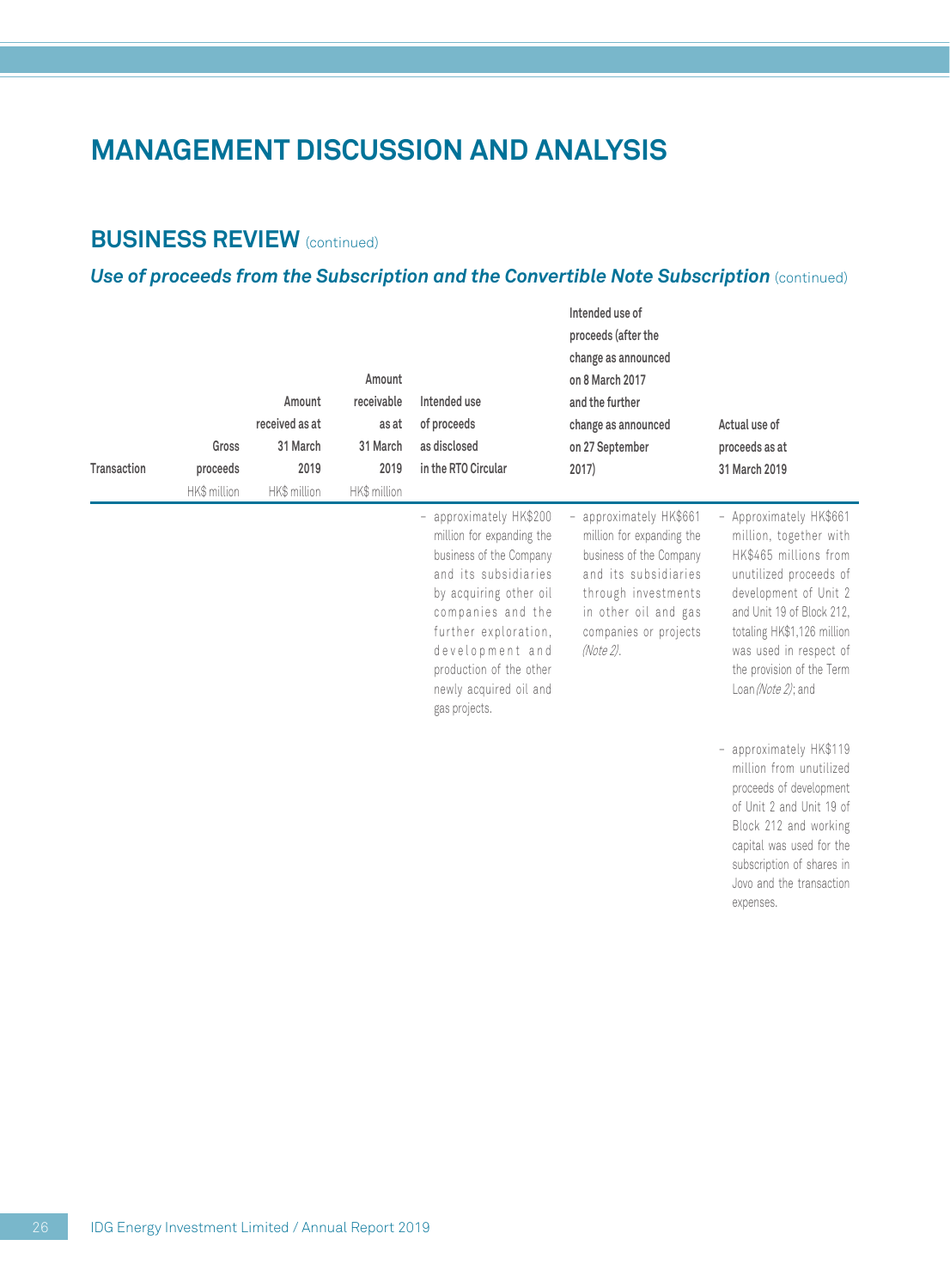### **BUSINESS REVIEW** (continued)

#### *Use of proceeds from the Subscription and the Convertible Note Subscription (continued)*

| Transaction     | Gross<br>proceeds<br>HK\$ million                                    | Amount<br>received as at<br>31 March<br>2019<br>HK\$ million | Amount<br>receivable<br>as at<br>31 March<br>2019<br>HK\$ million | Intended use<br>of proceeds<br>as disclosed<br>in the RTO Circular                                                                                                                                                                                                      | Intended use of<br>proceeds (after the<br>change as announced<br>on 8 March 2017<br>and the further<br>change as announced<br>on 27 September<br>2017)                              | Actual use of<br>proceeds as at<br>31 March 2019                                                                                            |
|-----------------|----------------------------------------------------------------------|--------------------------------------------------------------|-------------------------------------------------------------------|-------------------------------------------------------------------------------------------------------------------------------------------------------------------------------------------------------------------------------------------------------------------------|-------------------------------------------------------------------------------------------------------------------------------------------------------------------------------------|---------------------------------------------------------------------------------------------------------------------------------------------|
| CN Subscription | 250 (being<br>the principal<br>amount of<br>the convertible<br>note) | 250                                                          | Nil                                                               | - approximately HK\$200<br>million to expand the<br>business of the Company<br>and its subsidiaries<br>by acquiring other oil<br>companies and the<br>further exploration,<br>development and<br>production of the other<br>newly acquired oil and<br>gas projects; and | - approximately HK\$200<br>million to expand the<br>business of the Company<br>and its subsidiaries by<br>investment in other oil<br>and gas companies or<br>projects (Note 2); and | approximately HK\$200<br>$\overline{\phantom{0}}$<br>million was used in<br>respect of the provision<br>of the Term Loan (Note 2);<br>and   |
|                 |                                                                      |                                                              |                                                                   | - approximately HK\$50<br>million to finance the<br>operations of Hongbo<br>Mining and to be used as<br>general working capital<br>of the Company and its<br>subsidiaries.                                                                                              | - approximately HK\$50<br>million to finance the<br>operations of Hongbo<br>Mining and to be used as<br>general working capital<br>of the Company and its<br>subsidiaries.          | approximately HK\$50<br>$\qquad \qquad -$<br>million was used for the<br>general working capital<br>of the Company and its<br>subsidiaries. |

#### Notes:

1. On 29 July 2016, as part of the Subscription, the Company issued a total number of 443,369,176 Preferred Shares to Aquarius Growth Investment Limited ("**Aquarius Investment**") (the "**Aquarius Subscription**"), among which, 343,369,176 Preferred Shares were fully-paid and 100,000,000 Preferred Shares were partially-paid (the "**Unpaid Preferred Shares**"). With respect to the Unpaid Preferred Shares, Aquarius Investment partially paid an amount of HK\$3,348,000 (the "**Partial Paid Amount**") and an outstanding amount of HK\$63,612,000 remained unpaid, which became due and payable on 28 July 2017. On 28 September 2017, the Unpaid Preferred Shares, i.e., the whole of the 100,000,000 preferred shares, with the amount of HK\$66,960,000 were forfeited and cancelled. As agreed by the Company and Aquarius Investment, the Partial Paid Amount will not be refunded to Aquarius Investment and the Board has sole discretion on the use of the Partial Paid Amount. In light of such shortfall in the amount of proceeds received as compared to that contemplated at the time of the Subscription, taking into account the actual utilization of proceeds and the circumstances of the operations of the Company and its subsidiaries, the Company has decided that a total amount of HK\$736.39 million from the proceeds, being HK\$800 million minus HK\$63.61 million, be used to finance the development plan of the currently explored areas in Block 212. As at 31 March 2019, save for the amount of HK\$63,612,000 with respect to the aforesaid cancelled and forfeited Preferred Shares, the Company had received all proceeds from the Subscription.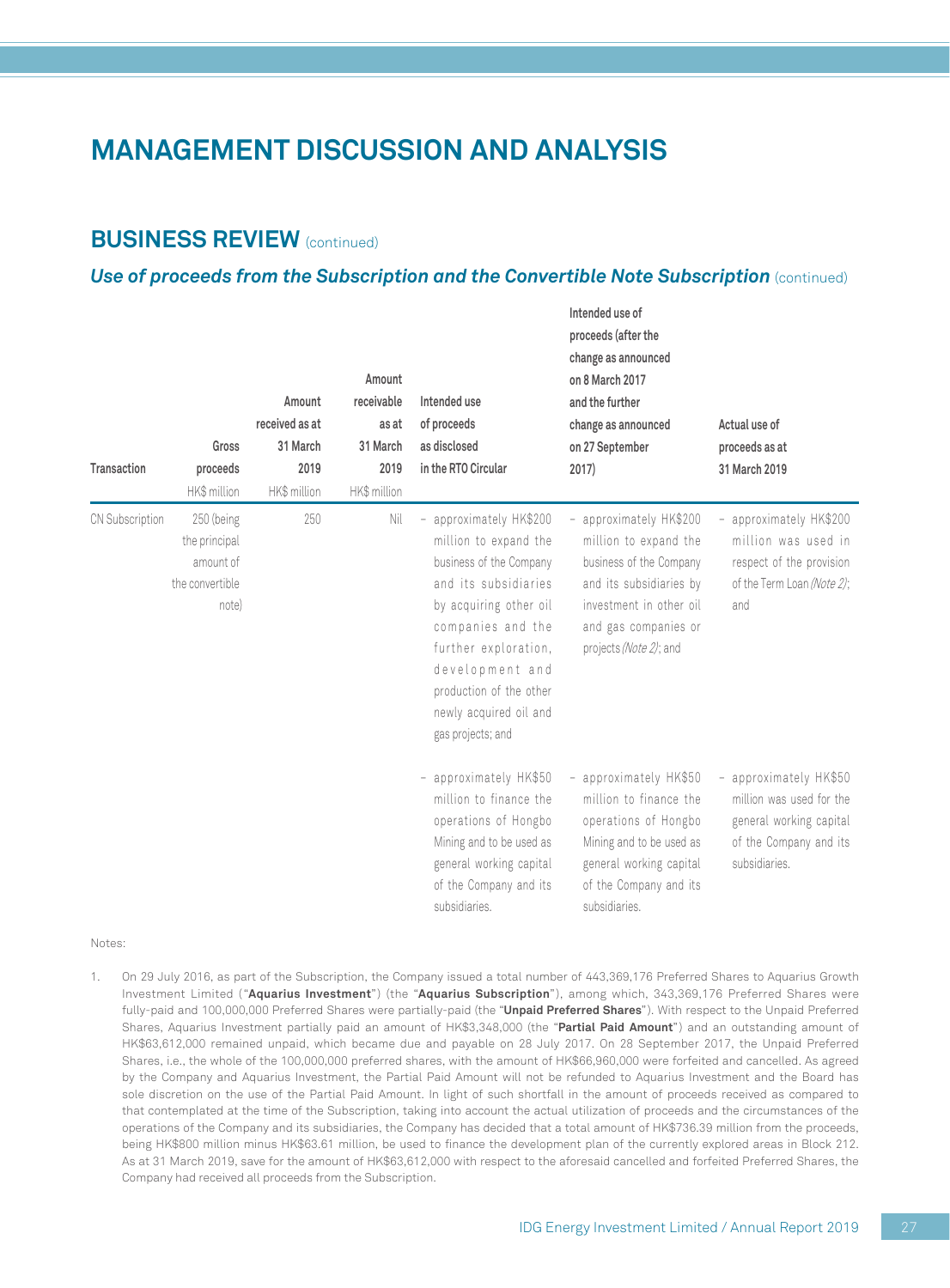### **BUSINESS REVIEW** (continued)

#### *Use of proceeds from the Subscription and the Convertible Note Subscription (continued)*

- 2. As disclosed in the section headed "Stonehold investment", on 14 August 2017 (local time in Houston, Texas, the U.S.), the Company and Think Excel, a wholly-owned subsidiary of the Company, entered into the Credit Agreement with Stonehold, pursuant to which, the Company and Think Excel have conditionally agreed to grant the Term Loan to Stonehold. In order to finance the Term Loan under the Credit Agreement, the Company has made the following arrangements for the use of proceeds (after the reallocation as announced on 8 March 2017):
	- (1) extended the use of "Acquisition and development of other oil and gas companies or projects" to "Investment in other oil and gas companies or projects, including but not limited to acquisition and development, equity or debt investment and other forms of investment that the Company considers appropriate and in line with the Company's business strategy"; and
	- (2) temporarily used the unutilized proceeds of (i) an amount of HK\$532 million planned to be used for the development of Unit 2 and Unit 19 of Block 212 which was not required for any then immediate use and (ii) an amount of HK\$60.5 million planned to be used as working capital which was not required for any then immediate use for making the payment under the Term Loan on closing of the Stonegate Acquisition. The Term Loan has been generating a stable and considerable interest income, part of which had been used to replenish the aforesaid proceeds.

As at 31 March 2019, an aggregate amount of HK\$2,852 million of the proceeds from the Subscription and the CN Subscription had been utilized and there was an unutilized amount of HK\$24 million, which the Company intends to utilize pursuant to the intended use of proceeds (after the change as announced on 8 March 2017 and the further change as announced on 27 September 2017) as set above in upcoming financial years. The Company will, from time to time, taking into account the investment opportunities arising from domestic and overseas markets, assess and evaluate the business needs of the Company and its subsidiaries and the optimal plan for allocation and deployment of the financial resources of the Company and its subsidiaries to strengthen the efficiency and effectiveness of the use of proceeds, including, but not limited to, making further change to the intended use of proceeds as and when appropriate.

For further details of the change in use of proceeds, the entering into of the Credit Agreement and the further change in use of proceeds, please refer to the section headed "Stonehold Investment" and the announcements of the Company dated 8 March 2017, 15 August 2017, 27 September 2017 and 28 February 2018 respectively published on the website of the Stock Exchange (http://www.hkexnews.hk/).

For further details of the Subscription and the CN Subscription, please refer to the RTO Circular and the Company's announcement dated 29 July 2016 published on the website of the Stock Exchange (http://www.hkexnews.hk/).

For further details of the Aquarius Subscription, please refer to the Company's announcements dated 27 October 2015, 20 November 2015, 28 January 2016 and 23 March 2016 respectively, in relation to, among others, the amendments of the subscription agreement entered into between the Company and Aquarius Investment, as one of the subscribers, on 22 June 2015, and the RTO Circular published on the website of the Stock Exchange (http://www.hkexnews.hk/).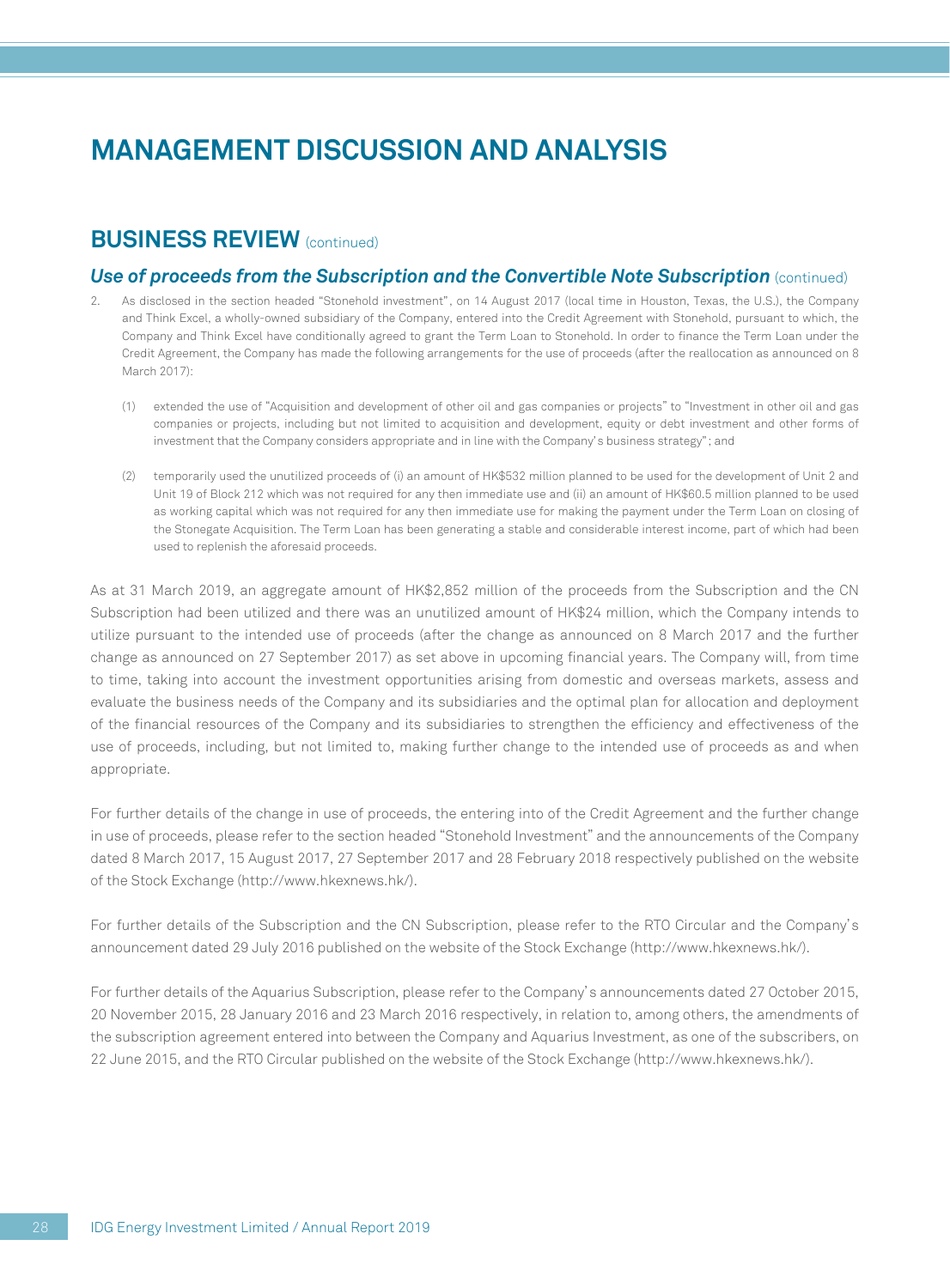### **BUSINESS REVIEW** (continued)

#### *Use of proceeds from the Foxconn Subscription*

On 22 January 2018, the Company received an aggregate subscription price of HK\$1,485 million from Foxconn Technology Pte. Ltd., High Tempo International Limited, World Trade Trading Limited, Q-Run Holdings Limited, and Q-Run Far East Corporation (collectively known as the "Foxconn Subscribers") and issued to each of the Foxconn Subscribers 297,000,000 subscription shares at the subscription price of HK\$1.00 per subscription share totalling 1,485,000,000 subscription shares in accordance with the terms and conditions of the subscription agreement (the "**Foxconn Subscription**").

For details of the Foxconn Subscription, please refer to the announcements of Company dated 13 December 2017 and 22 January 2018 and the circular of the Company dated 23 December 2017 published on the website of the Stock Exchange (http://www.hkexnews.hk/).

The gross proceeds from the Foxconn Subscription are HK\$1,485 million. The net proceeds from the Foxconn Subscription (after deducting the expenses incurred in the Foxconn Subscription) are approximately HK\$1,483 million.

The Company intends to use and has used the net proceeds from the Foxconn Subscription as follows:

- (i) as to approximately HK\$1,100 million for potential investment in or acquisition of targets in the natural gas industry along the value chain, both in China and in North America (including but not limited to LNG export terminal projects in Canada, LNG receiving terminal projects in China, companies engaged in importing, processing and sale of LNG, and city gas companies or natural gas distribution companies in China), among which HK\$342 million had been utilized for investments in the natural gas industry as at 31 March 2019;
- (ii) as to approximately HK\$300 million to expand the business of the Company through investments in upstream shale gas and/or shale oil assets or projects overseas, especially within high quality basins in North America, which had not been utilized as at 31 March 2019; and
- (iii) as to approximately HK\$83 million to other investments for the future development that is in line with the business strategies of the Company, which had not been utilized as at 31 March 2019.

As at 31 March 2019, an aggregate amount of HK\$342 million had been utilized for investments in the natural gas industry pursuant to the intended use. As for the remaining unutilized amount of HK\$1,141 million the Company intends to follow abovementioned intended uses in the upcoming financial years. The Company will, from time to time, after taking into account the investment opportunities, the business needs and the optimal plan for financial resources allocation, strengthen the efficiency and effectiveness of the use of proceeds and make further announcements as and when appropriate.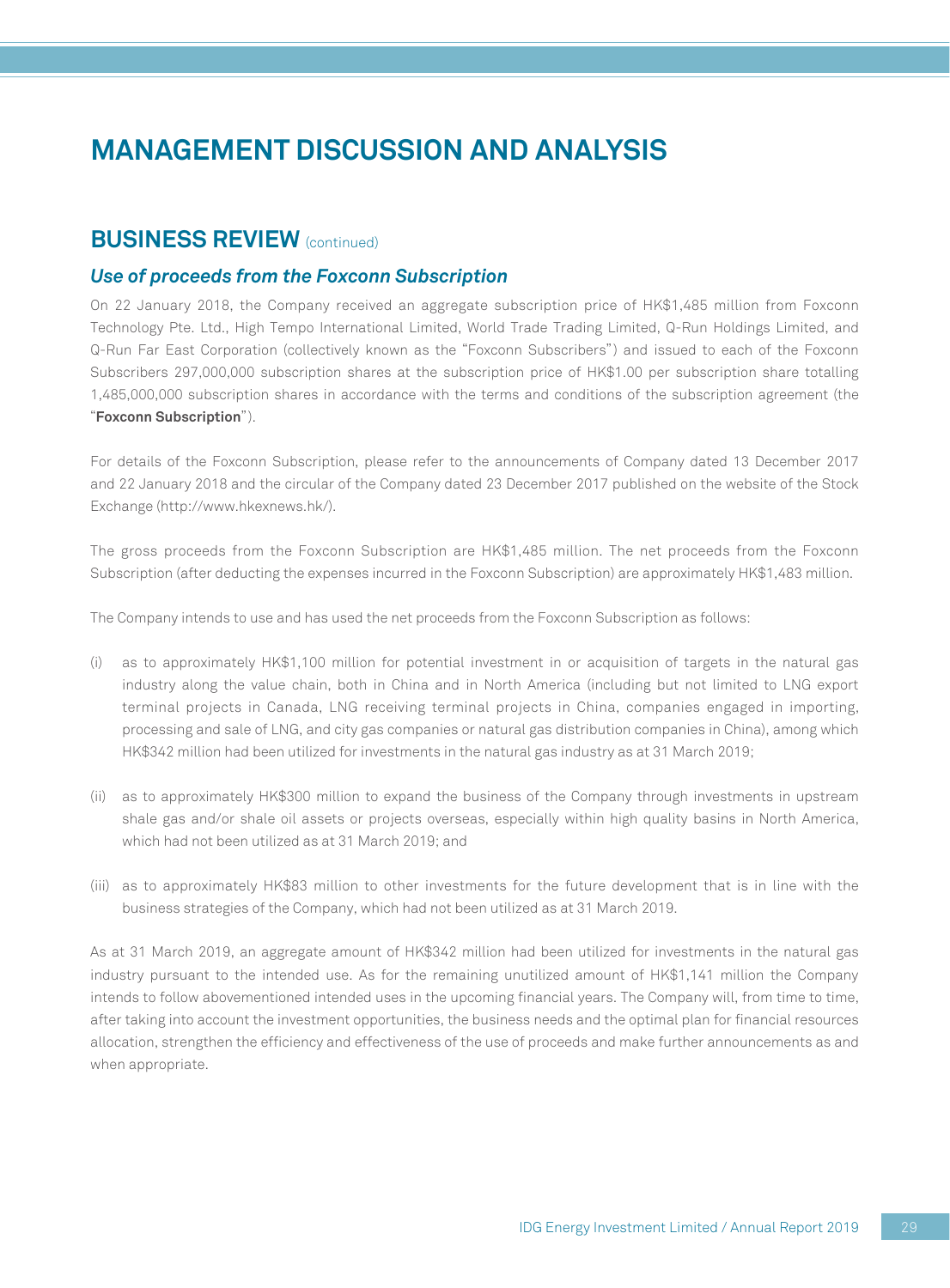## **OUTLOOK**

The Company is committed to achieving superior risk-adjusted returns, through privately negotiated investments in the energy sector, with dedicated investment professionals focusing exclusively on energy but analyzing opportunities across sub-sectors, geographies, and the capital structure. The Company strives to leverage its expertise to build differentiated businesses in the energy value chain where it believes to be valuable. The Company's current investment portfolios are primarily in the upstream crude oil assets and LNG business of the energy industry.

The oil price experienced a significant recovery in the first three quarters of 2018. The average price of Brent crude oil during the period was US\$72.61/bbl and in early October reaching the highest level at US\$86.29/bbl since 2014. This increase in price was driven by the balancing effect of the supply and demand in the oil market. However, the oil price was not very stable throughout FY2018, which reversed in the fourth quarter of 2018 before rebounding slightly in the first quarter of 2019. Given the global economic volatility and the risk of oversupply in the market, the Company believes that the market will continue to be volatile in 2019. With OPEC now re-considering cutting oil production in June and the U.S. beginning to export crude oil to the global market, the Company's view of the oil price for 2019 is rather convoluted. Nevertheless, the Company will continue to implement its hedging strategy when the market is favorable so as to ensure that it can provide cash flow to the investors when oil prices fall, while still be able to benefit from the possible rise in oil prices.

The Company's upstream portfolio investments benefited from a bullish market environment and continued to perform well operationally. The Company will continue to focus on improving shareholder value in the following two ways. First, the Company is committed to driving operational improvement and seeking attractive growth opportunities for its upstream portfolio investments. Secondly, the Company shall pay close attention to the market environment and consider potentially exiting its mature investments so as to seize opportunity and realize value.

As for the global LNG market, it continued to strengthen in 2018 with the delivery volume reaching 319 million tons, an increase of 27 million tons as compared to 2017. Japan remains the world's largest importer of LNG, followed by China and Korea. China again shows a strong increase in demand for natural gas, which accounted for more than 40 billion cubic metres (BCM) in growth. The LNG price in China in the winter of 2018 was not as bullish as in 2017 which is because Chinese buyers had secured enough spot contracts before the winter to meet the peak downstream needs. The Company believes this reasonable pricing environment is good for market development. However, as the market becomes tighter in 2020 which means the market will be lack of flexible spot cargos, the Company believes that Chinese buyers will need to secure more long-term contracts in order to meet the demand increase in coming years.

The Company once again emphasized that its strategy focus is on the LNG sector. The Company's investment strategy is to grasp the huge opportunity arising from China's growing demand for imported LNG supplied from the North America market, which is rich in low-cost shale gas. While it continues to look for investment opportunities along the LNG value chain, the Company expects next year will be a good time for it to create synergies among its invested companies. The Company will continue to, through its investments, supply LNG for the Chinese market. In addition, the Company wishes to expand its investment and replicate its successful business model to regions that are similar to China.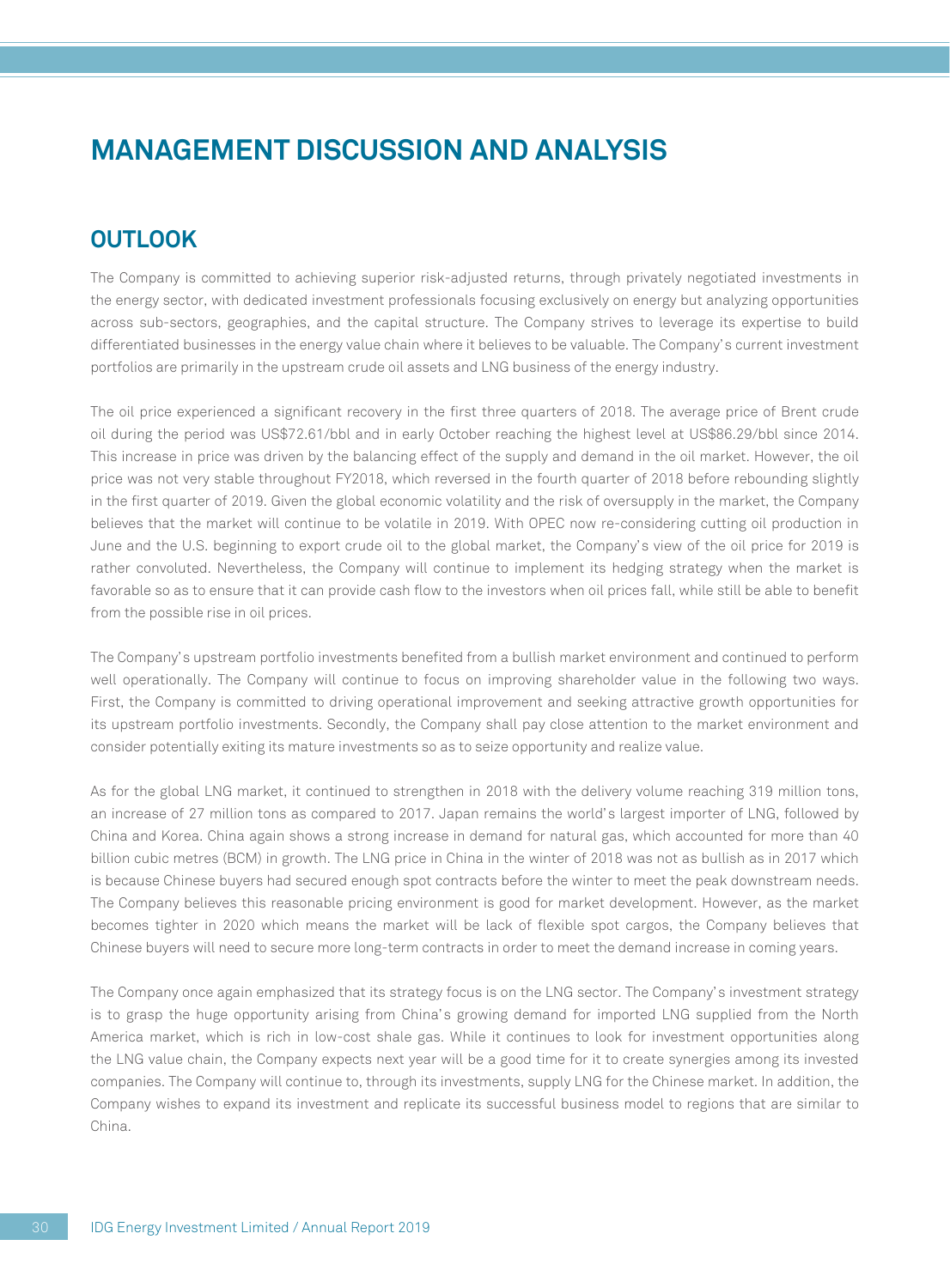### **OUTLOOK** (continued)

Despite its solid cash position, the Company will also explore suitable capital raising channels, including leveraging both equity and/or debt markets, as well as other financing possibilities. At the end of 2018, the Company and its subsidiary set foot in energy investment funds management by entering into a framework agreement with Jereh, to cooperate in the establishment, operation and management of an energy investment fund. With the set up of the energy investment fund, the prospect of the Company remains promising as it expects new limited partners to join and fundraising activities to be carried out in the 2019 financial year of the Company.

It's worth reflecting on the Company's longer term performance, as the energy industry has faced an incredibly tumultuous time in recent years, with highly volatile commodity prices and dynamic geopolitical environment. The Company's investment strategy has allowed the Company to exploit opportunities arising from industry's distress. Also, the Company is of the view that the energy sector, by its very nature, is a favorable choice for the Company to achieve long-term sustainable growth and prosperity.

The Company believes that it is well positioned for rapid development when attractive investment assets become available. The Company will endeavor to present unique investment opportunities for its Shareholders to gain exposure to a diversified, top quality global energy asset portfolio and strive for substantial returns.

### **FINANCIAL RESULTS REVIEW**

#### *Revenue from sales of goods*

The revenue from sales of goods represents the crude oil net sales from Hongbo Mining, a wholly-owned subsidiary of the Company. It increased by HK\$44.6 million, or 36.2%, from HK\$123.4 million in FY2017 to HK\$168.0 million in FY2018.

The increase was mainly due to the increase in crude oil prices and Hongbo Mining's net sales volume. Hongbo Mining's crude oil is priced mainly with reference to Brent Crude oil prices. The average Brent Crude oil price in FY2018 increased to approximately HK\$550 per barrel as compared to approximately HK\$450 per barrel in FY2017. The average unit selling price of Hongbo Mining's crude oil increased to approximately HK\$518 per barrel in FY2018 from HK\$432 per barrel in FY2017, which was consistent with the trend of global oil prices. Hongbo Mining's net sales volume increased to approximately 312,384 barrels in FY2018 from approximately 285,910 barrels in FY2017, which was mainly due to new wells drilled and the impact of fracture in FY2018. For further details on the increase of the production volume, please refer to "Business Review – Hongbo Mining Investment".

#### *Cost of sales of goods*

Cost of sales of goods represents the crude oil sales cost from Hongbo Mining, which only increased by approximately HK\$2.1 million, or approximately 2.3%, from approximately HK\$91.2 million in FY2017 to approximately HK\$93.3 million in FY2018 with the gross production volume and gross sales volume of Hongbo Mining in FY2018 increased by 24,831 barrels and 33,092 barrels, or approximately 6.8% and 9.3%, respectively, as compared with that in FY2017.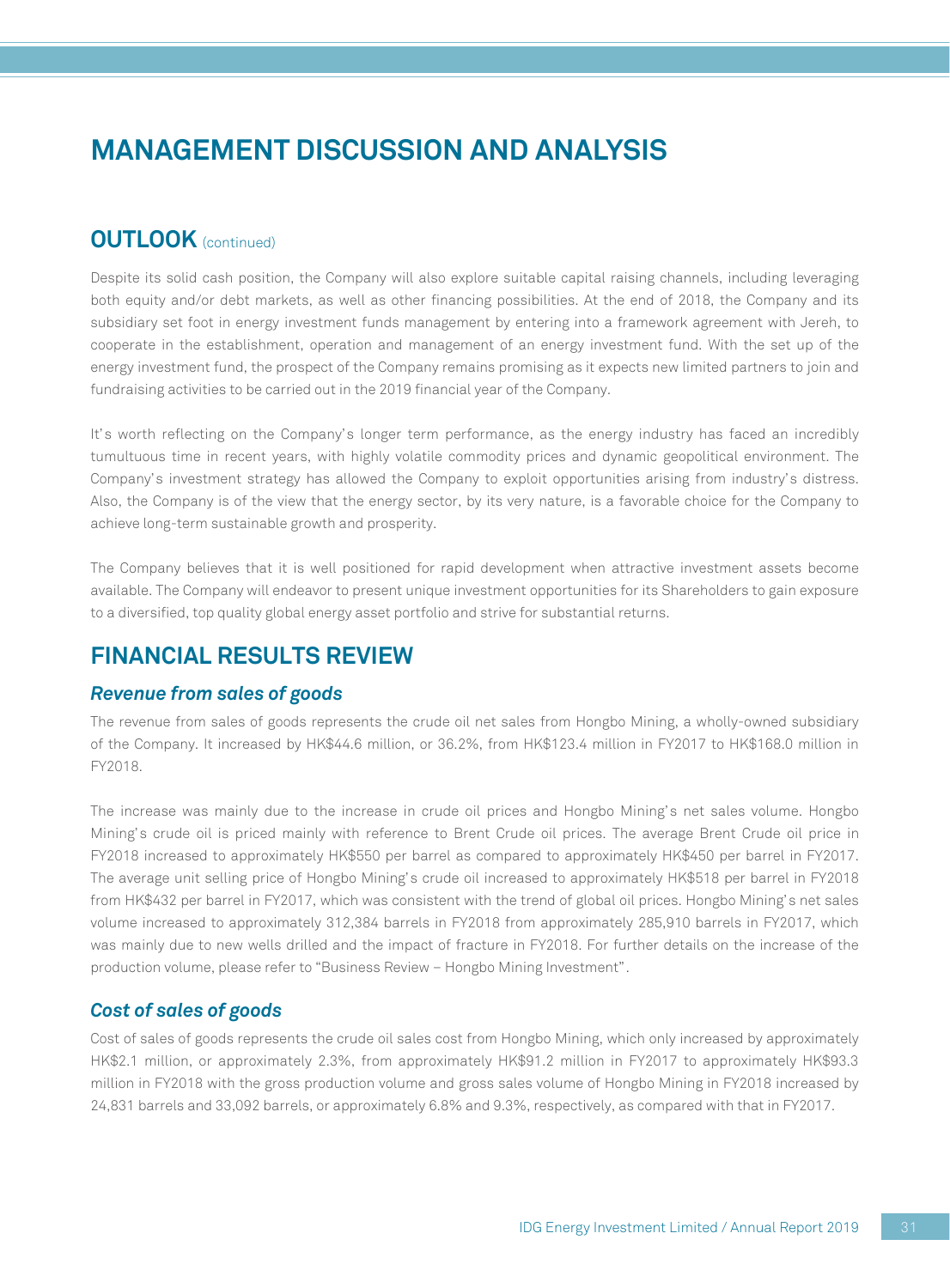### **FINANCIAL RESULTS REVIEW (continued)**

#### *Cost of sales of goods (continued)*

The average unit production cost decreased by HK\$11 per barrel, or approximately 4.4%, from approximately HK\$252 per barrel (equivalent to US\$32.3 per barrel) in FY2017 to approximately HK\$241 per barrel (equivalent to US\$30.7 per barrel) in FY2018 due to continuous cost control and performance improvement. Besides, as the industry recovers, normally the cost of various operation services will also increase. Accordingly, the average unit production cost before depreciation and amortization increased by HK\$10 per barrel, or approximately 9.7%, from HK\$103 per barrel (equivalent to US\$13.1 per barrel) in FY2017 to HK\$113 per barrel (equivalent to US\$14.4 per barrel) in FY2018.

#### *Investment income*

Investment income (excluding exchange gain/loss) mainly includes 1) the returns from the Term Loan granted to Stonehold on 26 September 2017, who holds the unconventional shale oil and gas assets in the Eagle Ford core region in the U.S, amounting to approximately HK\$178.1 million, which primarily in the form of interest income (at the rate of 8% per annum) and other fair value gain (entitlement to an amount equivalent to 92.5% of the net disposed proceeds); 2) the fair value gain of approximately HK\$9.7 million from other investments; and 3) the fair value loss resulting from the stock price changes of approximately HK\$14.5 million from the LNGL investment. Besides, the Company recorded exchange loss of approximately HK\$14.1 million for all investments.

#### *Administrative expenses*

Administrative expenses decreased by approximately HK\$7.0 million, or approximately 9.5%, from HK\$73.8 million in FY2017 to HK\$66.8 million in FY2018. The decrease in administrative expenses was primarily due to the cost control from the Company.

#### *Taxes other than income tax*

Taxes other than income tax increased by approximately HK\$6.9 million, or approximately 83.8%, from approximately HK\$8.2 million in FY2017 to approximately HK\$15.1 million in FY2018, which was mainly due to (i) the increase in resources tax levied on the sale of crude oil attributable to the revenue growth of Hongbo Mining, and (ii) the accrual for petroleum special profit taxation attributable to the oil prices accessing US\$65 per barrel.

#### *Exploration expenses, including dry holes*

The exploration expense increased by approximately HK\$0.7 million, or approximately 51.1%, from approximately HK\$1.3 million in FY2017 to approximately HK\$2.0 million in FY2018, which was mainly due to the increase of exploration activities.

#### *Net finance income/(costs)*

The Company and its subsidiaries recorded finance income of approximately HK\$24.3 million in FY2017 and approximately HK\$34.9 million in FY2018, the increase of the finance income was primarily due to the increase of bank interest income from the abundant cash owned by the Company, especially after the Foxconn Subscription. The Company and its subsidiaries also recorded finance costs of approximately HK\$23.0 million in FY2017 and approximately HK\$153.5 million in FY2018, and the increase was primarily due to the Convertible Note Redemption in FY2018.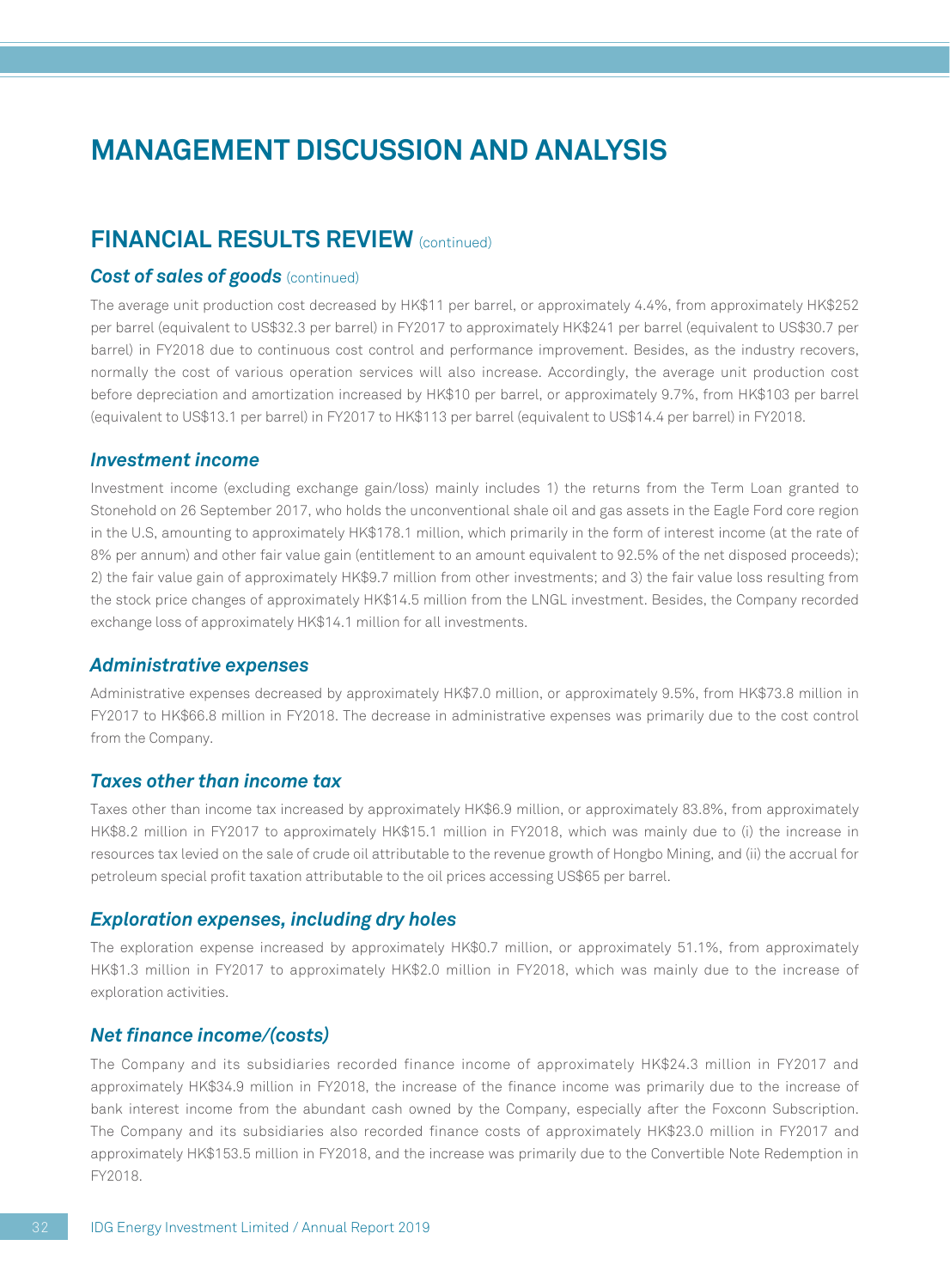## **FINANCIAL RESULTS REVIEW** (continued)

#### *Profit before taxation*

Profit before taxation significantly increased by approximately HK\$11.2 million from approximately HK\$24.3 million in FY2017 to approximately HK\$35.5 million in FY2018, which was primarily due to the cumulative effects of factors as discussed above in this section.

#### *Income tax*

Income tax changed from a deferred tax expense of approximately HK\$9.8 million in FY2017 to a deferred tax expense of approximately HK\$8.1 million in FY2018. The change was mainly due to the movements of the deferred tax assets and liabilities arising from the temporary differences of the provision for abandonment, depreciation of oil and gas properties of Hongbo Mining, amortisation of intangible assets and accrued expenses.

#### *Profit for the year*

The profit for the year significantly increased by HK\$12.9 million from approximately HK\$14.5 million in FY2017 to approximately HK\$27.4 million in FY2018, which was primarily due to the cumulative effects of factors as discussed above in this section.

#### *EBITDA*

The management of the Company prepared a reconciliation of EBITDA to profit/loss before taxation, its most directly comparable financial performance measures calculated and presented in accordance with financial reporting standards and interpretations issued by the Hong Kong Institute of Certified Public Accountants. EBITDA refers to earnings before interest expenses, income tax, depreciation and amortisation.

The management of the Company believes that EBITDA is a financial measure commonly used as supplemental financial measures by the management of the Company and by investors, research analysts, bankers and others to assess the operating performance, cash flow, return on capital and the ability to take on financing of the Company and its subsidiaries as compared to those of other companies. However, EBITDA should not be considered in isolation or construed as alternatives to profit from operations or any other measure of performance or as an indicator of the operating performance or profitability of the Company and its subsidiaries. EBITDA fails to account for income tax, interest expenses, depreciation and amortisation.

The following table presents a reconciliation of EBITDA to profit before taxation for the periods indicated.

|                                    | Year ended 31 March |          |  |
|------------------------------------|---------------------|----------|--|
|                                    | 2019                | 2018     |  |
|                                    | <b>HK\$'000</b>     | HK\$'000 |  |
| Profit before taxation             | 35,482              | 24,323   |  |
| Add: Interest expenses             | 149,336             | 20,818   |  |
| Add: Depreciation and amortisation | 51,818              | 56.515   |  |
| <b>EBITDA</b>                      | 236,636             | 101,656  |  |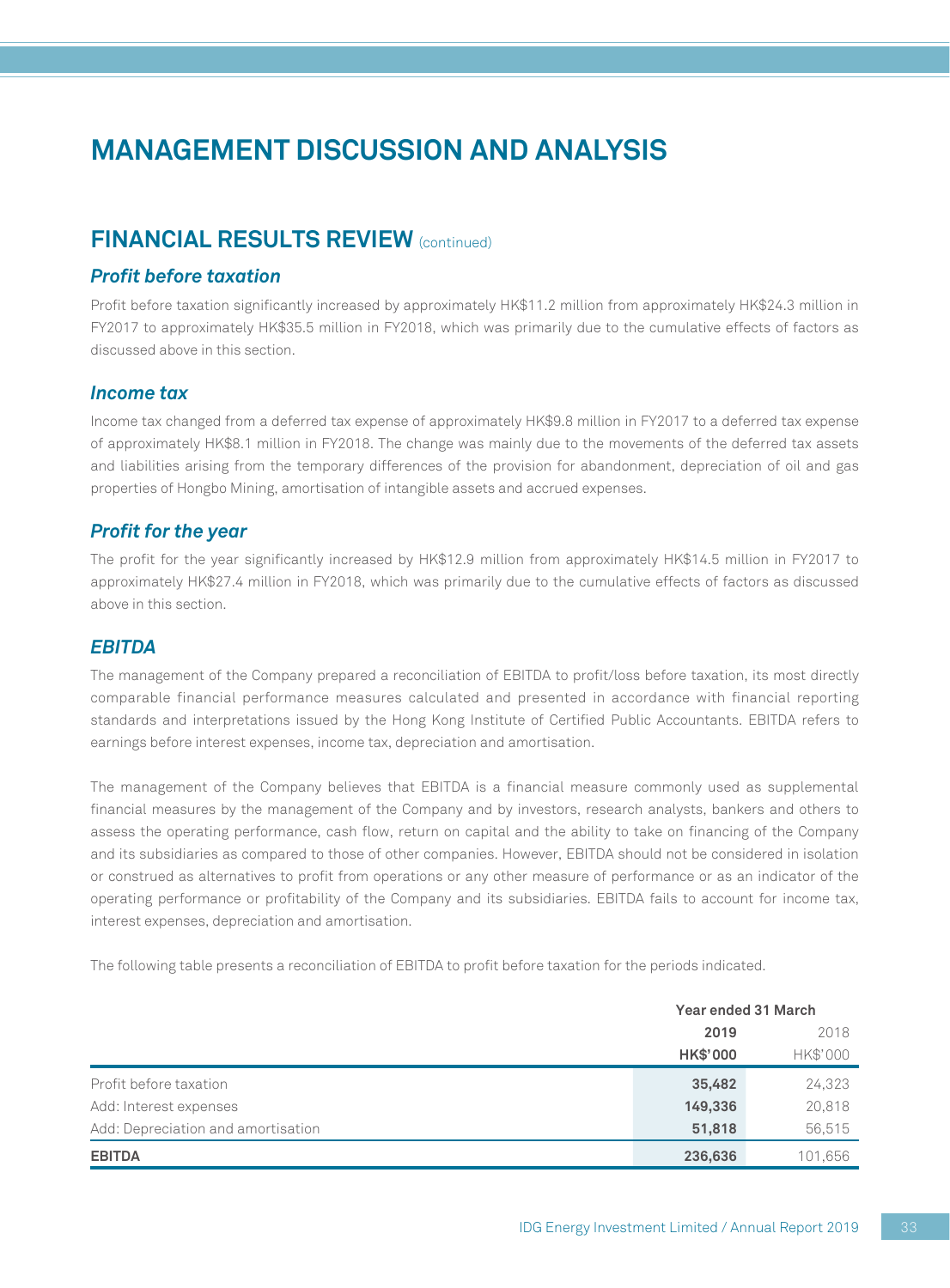### **FINANCIAL RESULTS REVIEW (continued)**

#### *EBITDA* (continued)

The EBITDA changed from HK\$101.7 million in FY2017 to HK\$236.6 million in FY2018. The significant increase of EBITDA is primarily attributable to (i) the increase of sales volume and the recovery of crude oil prices started from the second half of 2017, which led to an increase in the revenue of Hongbo Mining, a wholly-owned subsidiary of the Company, and (ii) the return on the investment regarding upstream oil and gas assets, in the form of interest income and other fair value change gain from the Term Loan granted to Stonehold, which holds unconventional shale oil and gas assets in the Eagle Ford core region in the U.S.

### **LIQUIDITY AND FINANCIAL RESOURCES**

The Company and its subsidiaries finance their operations primarily through a combination of bank and other borrowings and proceeds from the Subscription, the CN Subscription and the Foxconn Subscription. For further details of use of proceeds from the Subscription, the CN Subscription and the Foxconn Subscription, please refer to "Business Review – Use of Proceeds from the Subscription and the CN Subscription" and "Business Review – Use of proceeds from the Foxconn Subscription" in this annual report.

The cash and cash equivalents are mostly denominated in US\$, HK\$ and RMB. As at 31 March 2019, the Company and its subsidiaries had unpledged cash and bank deposits of HK\$1,191.5 million (31 March 2018: HK\$1,786.4 million).

As at 31 March 2019, the Company and its subsidiaries had no outstanding loans (31 March 2018: Nil).

As at 31 March 2019, the Company had Convertible Bond (as defined in the RTO Circular) with carrying amount of approximately HK\$45.7 million (31 March 2018: HK\$67.1 million). The aggregate principal amount of the Convertible Bond is HK\$60.0 million, with maturity date of 30 April 2022 and payable at an interest rate of 1% per annum.

As at 31 March 2019, the Company had no Convertible Note (31 March 2018: HK\$234.2 million). On 4 February 2019, the Company redeemed all of the outstanding Convertible Note, after which the Convertible Note was cancelled and the Company was discharged from all of its obligations under and in respect of the Convertible Note.

Save as the information disclosed above or otherwise in this annual report, the Company and its subsidiaries had no outstanding mortgage, pledge, debentures or other loan capital issued or agreed to be issued, bank overdrafts, borrowings, liabilities under acceptance or other similar liabilities, hire purchase and finance lease commitments, or any guarantees or other material contingent liabilities as at 31 March 2019.

The Company and its subsidiaries have not used any financial instrument to hedge potential fluctuation in interest rates and exchange rates.

As at 31 March 2019, the gearing ratio (ratio of the sum of total bank and other borrowings, Convertible Bond and Convertible Note to the total assets) was approximately 1.2% (31 March 2018: 7.1%).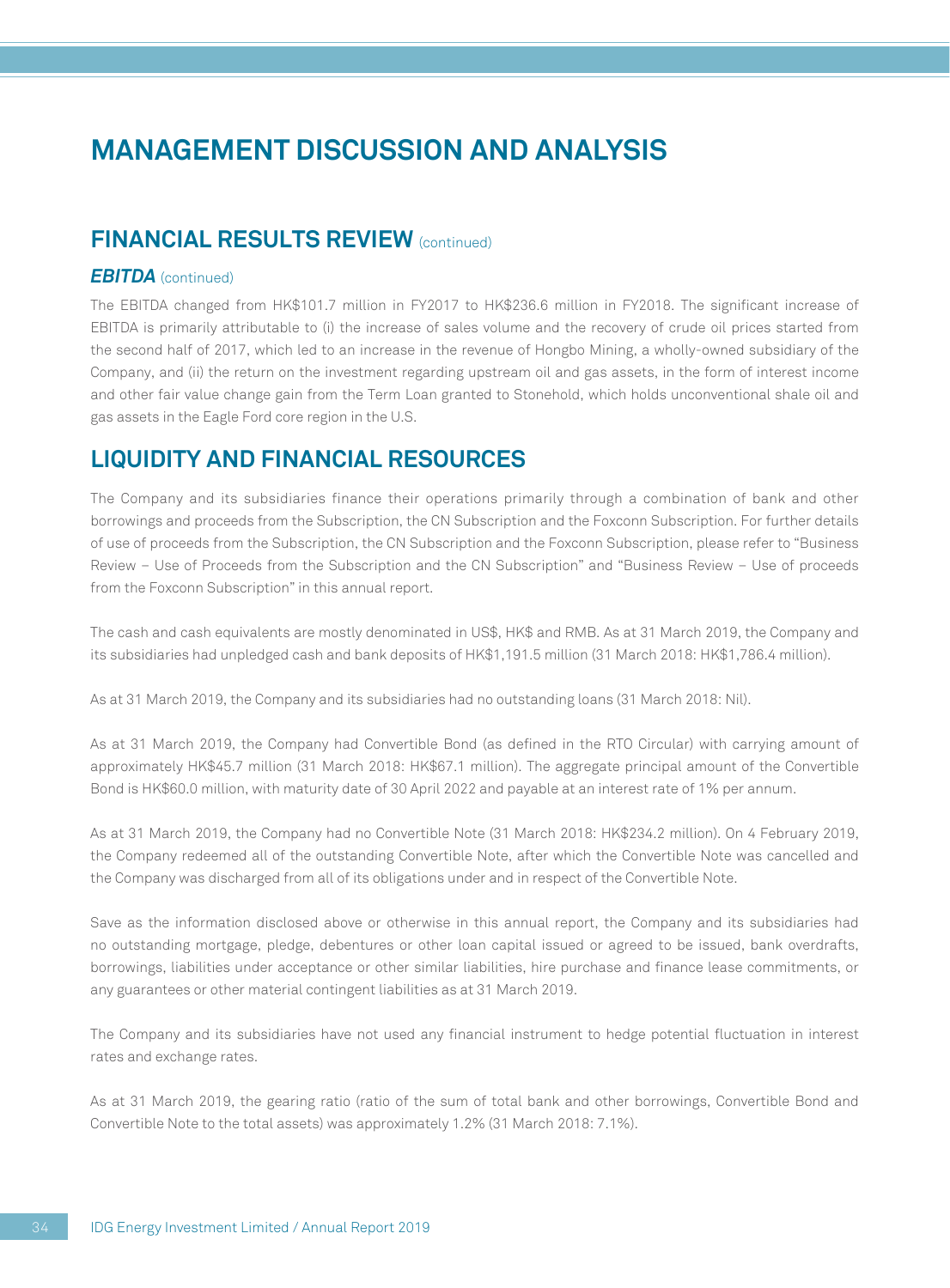## **MAJOR RISK MANAGEMENT**

The market risk exposures of the Company primarily consist of oil price risk, currency risk, liquidity risk and interest rate risk.

#### *Oil price risk*

The principal activity of the Company is global energy assets investment and management. The principal activities of its subsidiaries and invested portfolios consist of upstream oil and gas business, LNG liquefaction and exporting, LNG importing, processing and sales, and LNG logistics services, as well as related energy investment fund management. Hongbo Mining, a wholly-owned subsidiary of the Company, is engaged in petroleum-related activities in the PRC. The Company also has the Term Loan granted to Stonehold, which is engaged in petroleum-related activities as well. Prices of crude oil are affected by a wide range of global and domestic political, economic and military factors which are beyond the control of the Company. A decrease in such prices could adversely affect the financial position of the Company and its subsidiaries. The Company actively used derivative instruments to hedge against potential price fluctuations of crude oil.

In FY2018, the Company purchased swaps and/or put options for part of the production of Hongbo Mining and Stonehold. Both the swaps and/or the put options place the Company in a hedged position, protecting the Company from a decline in the oil price over the stipulated period of time and preserving the value of the assets of Hongbo Mining and Stonehold. For details of hedging activities with respect to Stonehold's production, please refer to the announcement of the Company dated 3 April 2018 published on the website of the Stock Exchange (http://www.hkexnew.hk/). As at 31 March 2019, the Company did not hold any such swaps or put options.

#### *Currency risk*

The Company and its subsidiaries are exposed to currency risk primarily through overseas investment which gives rise to other receivables and cash balances that are denominated in a foreign currency, i.e., a currency other than the functional currency of the operations to which the transactions relate. The currencies giving rise to this risk are primarily HK\$, US\$, A\$ and RMB.

The Company and its subsidiaries currently do not engage in hedging activities designed or intended to manage foreign exchange rate risk. The Company and its subsidiaries will continue to monitor foreign exchange changes to best preserve the cash value.

#### *Liquidity risk*

The Company and its individual operating entities are responsible for their own cash management, including the shortterm investment of cash surpluses and the raising of loans to cover expected cash demands, subject to approval by the parent company's board when the borrowings exceed certain predetermined levels of authority. The policy of the Company and its subsidiaries is to regularly monitor its liquidity requirements and its compliance with lending covenants, to ensure that it maintains sufficient reserves of cash and readily realisable marketable securities and adequate committed lines of funding from major financial institutions to meet its liquidity requirements in the short and longer term.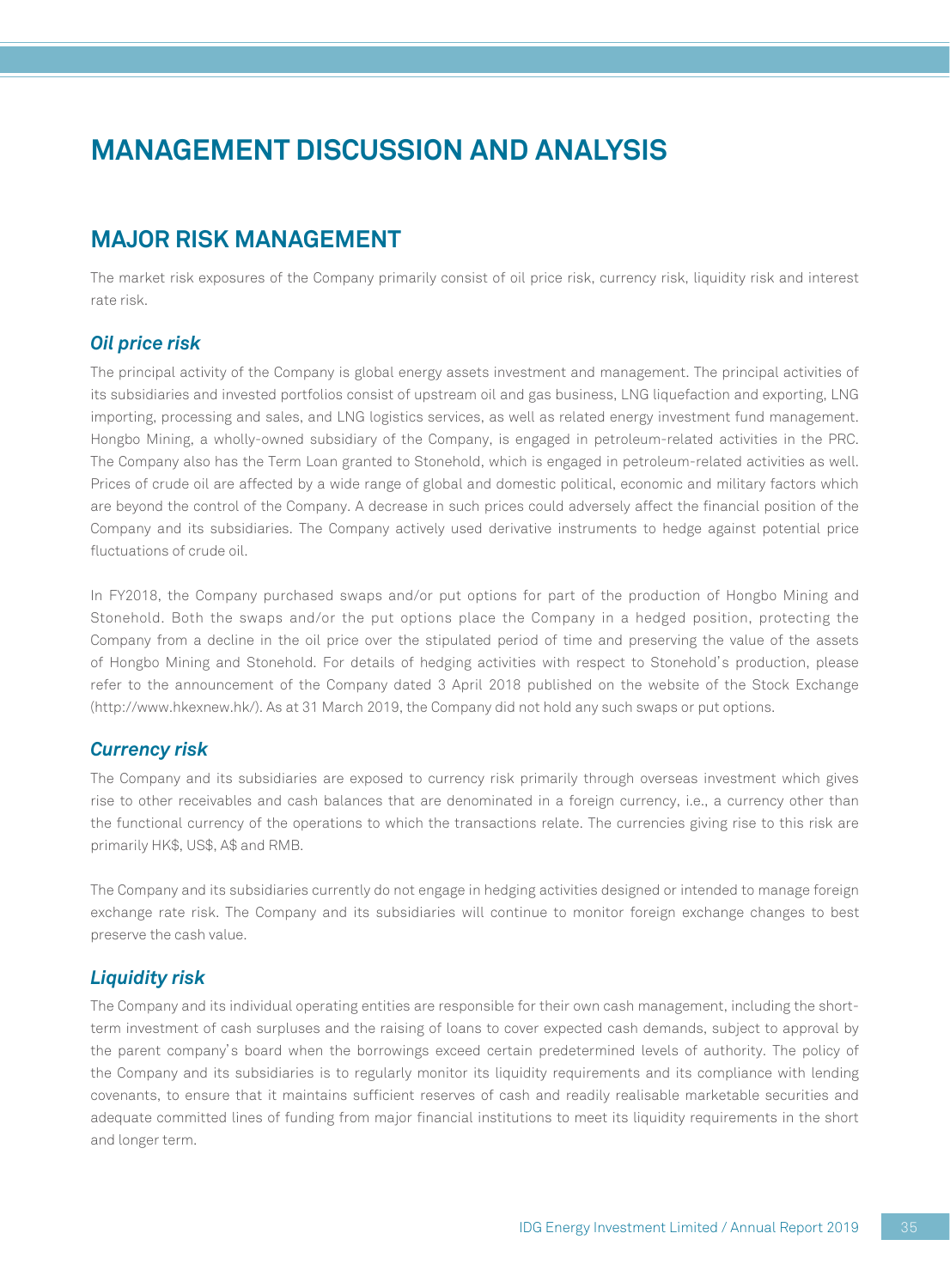# **MANAGEMENT DISCUSSION AND ANALYSIS**

### **MAJOR RISK MANAGEMENT** (continued)

#### *Interest rate risk*

The interest rate risk of the Company and its subsidiaries arises primarily from interest-bearing borrowings. The Company and its subsidiaries regularly review and monitor the mix of fixed and variable rate bank borrowings in order to manage the interest rate risks.

### **ACQUISITIONS AND DISPOSALS (INCLUDING ANY SIGNIFICANT INVESTMENTS)**

Please refer to the section headed "Stonehold Investment" above for the Company's investment regarding certain oil and gas assets in the U.S. and the section headed "Investment regarding LNG business along the value chain" for the Company's investment regarding certain natural gas business in China and North America.

Save as disclosed above, the Company or its subsidiaries did not hold any significant investments in FY2018.

## **CHARGES ON ASSETS OF THE COMPANY AND ITS SUBSIDIARIES**

As at 31 March 2019, the Company and its subsidiaries did not have any charges on assets (31 March 2018: Nil).

### **CONTINGENT LIABILITIES**

So far as known to the Directors, as at 31 March 2019, there had been no litigation, arbitration or claim of material importance in which the Company or its respective subsidiaries was engaged or pending or which as threatened against the Company or its respective subsidiaries.

### **COMMITMENTS**

#### *Capital commitments*

As at 31 March 2019, the Company and its subsidiaries had capital commitments of HK\$26.5 million (31 March 2018: HK\$23.2 million) contracted but not provided for the acquisition of property, plant and equipment.

#### *Operating lease commitments*

As at 31 March 2019, the Company and its subsidiaries had operating lease commitments as lessee of HK\$5.7 million (31 March 2018: HK\$0.4 million).

### **DIVIDEND**

The Directors do not recommend the payment of a final dividend for FY2018 (FY2017: Nil).

### **MANAGEMENT CONTRACT**

No contract concerning the management and administration of the whole or any substantial part of the business of the Company was entered into or existed in FY2018.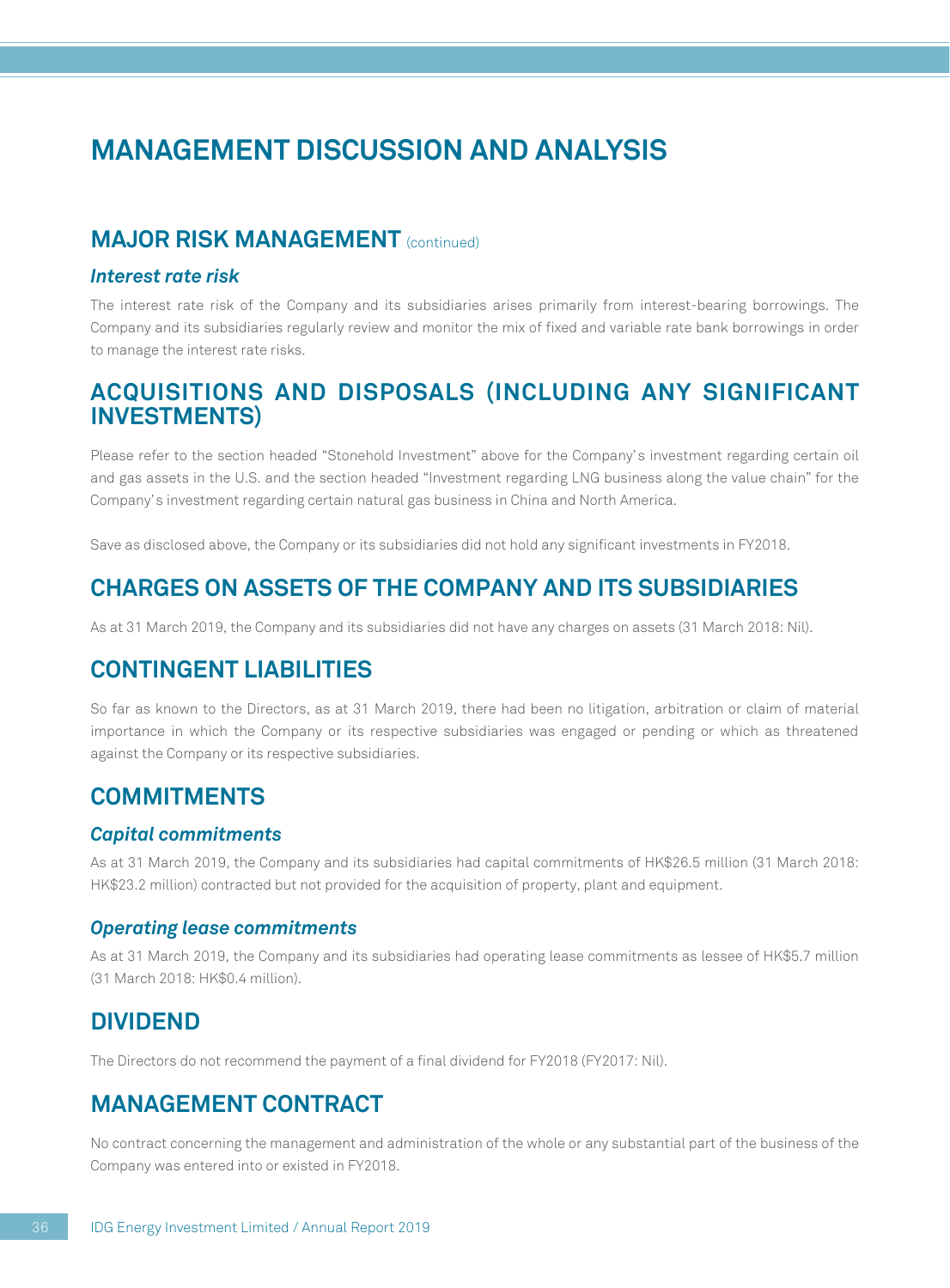# **MANAGEMENT DISCUSSION AND ANALYSIS**

# **EMPLOYEES**

As at 31 March 2019, the Company and its subsidiaries had 115 (31 March 2018: 113) employees in Hong Kong and the PRC. In FY2018, the total staff costs (including the directors' emoluments) amounted to HK\$44.3 million (FY2017: HK\$33.0 million). Employees' remuneration package was reviewed periodically and determined with reference to the performance of the individual and the prevailing market practices. Employees' remuneration package includes basic salary, year-end bonus, medical and contributory provident fund.

## **AUDIT COMMITTEE AND REVIEW OF RESULTS**

The Audit Committee of the Company was established with written terms of reference in compliance with Rule 3.21 of the Rules Governing the Listing of Securities on The Stock Exchange of Hong Kong Limited (the "**Listing Rules**"). The primary duties of the Audit Committee, among other things, are to oversee the Company's financial report system, risk management and internal control procedures, provide advice and comments to the Board, and monitor the independence and objective of the external auditor. As at 31 March 2019, the Audit Committee of the Company comprises two independent non-executive Directors, namely Mr. Chau Shing Yim David (Chairman) and Mr. Shi Cen, and one non-executive Director, namely Mr. Lin Dongliang.

As at 31 March 2019, the Audit Committee has reviewed with management of the Company the accounting principles and practices adopted by the Company and discussed the risk management and internal controls and financial reporting matters, including a review of the consolidated financial statements and the annual report of FY2018.

## **CHANGE OF COMPANY NAME AND LOGO**

The English name of the Company has been changed from "IDG Energy Investment Group Limited" to "IDG Energy Investment Limited" and the Company has adopted "IDG能源投資有限公司\*" as the Chinese name of the Company to replace the Chinese name "IDG能源投資集團有限公司\*" for identification purpose only. The change of name of the Company was approved by the Shareholders at the special general meeting of the Company by way of a special resolution on 9 July 2018 and was approved by the Registrar of Companies in Bermuda on 20 July 2018.

The logo of the Company has been changed as **IDG Energy Investment** with effect from 19 June 2018.

For details of the change of company name and logo, please refer to the announcements of the Company dated 19 June 2018 and 7 August 2018 and the circular of the Company dated 19 June 2018 published on the website of the Stock Exchange (http://www.hkexnews.hk/).

## **CHANGE OF DIRECTORS**

On 19 October 2018, Ms. Ge Aiji was appointed as an independent non-executive Director, a member of the remuneration committee and a member and the chairman of the nomination committee of the Company, and on the same date, Prof. Chen Zhiwu resigned from the same positions.

For details of the change of Directors, please refer to the announcement of the Company dated 19 October 2018 published on the websites of the Stock Exchange (http://www.hkexnews.hk/) and the Company (http://www.idgenergyinv.com/).

For identification purposes only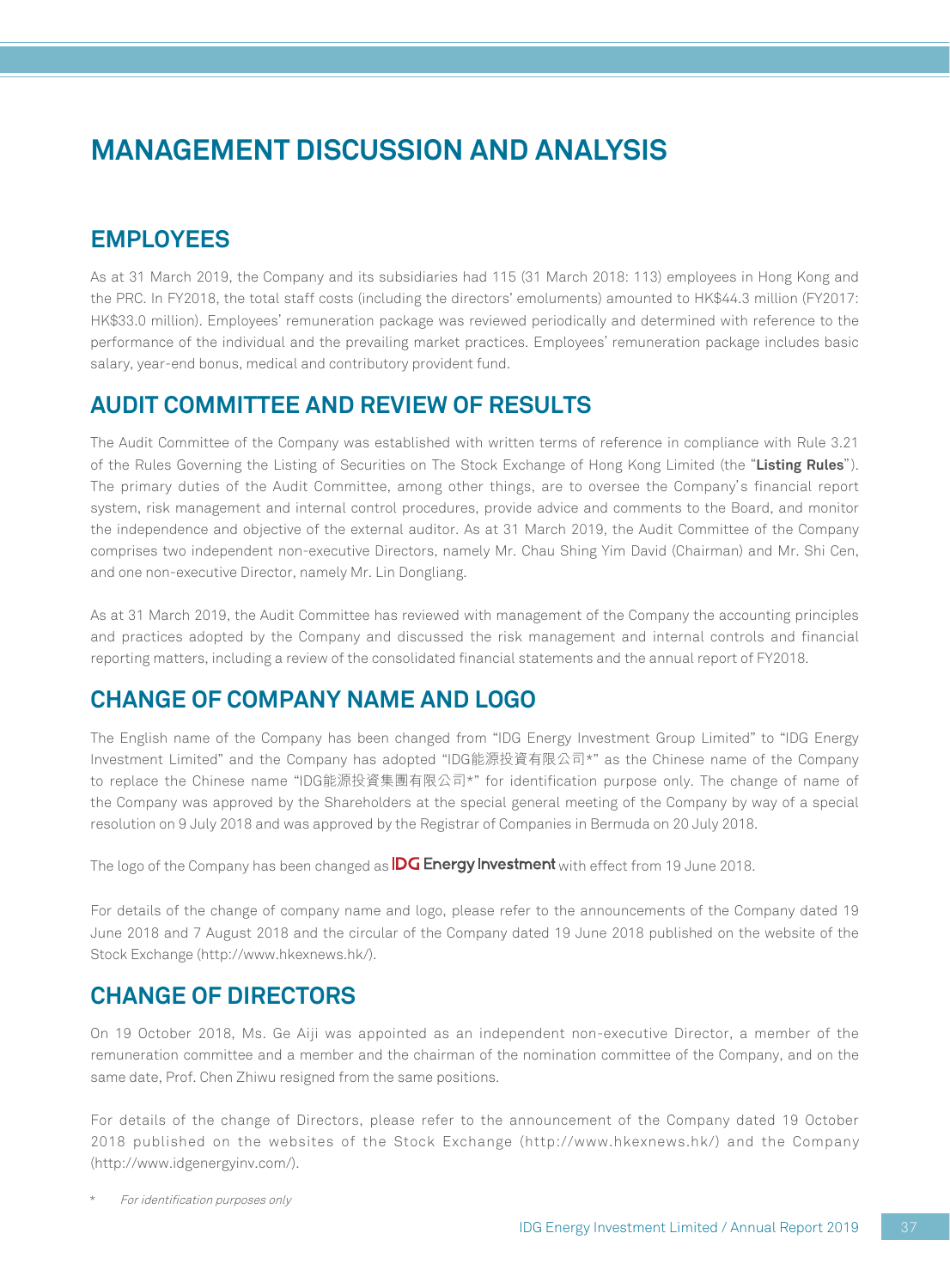### **EXECUTIVE DIRECTORS**

#### *Mr. WANG Jingbo (***王靜波***) — Chairman*

**Mr. Wang**, aged 41, was appointed as executive director of the Company on 5 August 2016, and appointed as chairman on 26 August 2016. He is also a member of the nomination committee of the Company.

Mr. Wang has over 13 years of experience in research, management and investment in upstream oil and gas industry and other energy sectors, including around 7 years of practical experience in upstream oil and gas companies. Mr. Wang is a founder and a director of Titan Gas Technology Holdings Limited ("**Titan Gas Holdings**"), the immediate holding company of Titan Gas, and has been its executive director, managing director and chief executive officer since 2012. Titan Gas Holdings is principally engaged in development and investments in oil and gas upstream assets globally. During his tenure with Titan Gas Holdings, Mr. Wang has led sourcing, technical assessment, commercial negotiation, and development of a number of investment and acquisition opportunities in oil and gas sector in Mainland China, Middle East and North America. Since 2011, Mr. Wang has also worked at IDG Capital as a partner, where he oversees the firm's operation and private equity investment. From 2008 to 2011, Mr. Wang worked at D. E. Shaw & Co., a wall-street investment institution in the U.S.. From 2005 to 2008, Mr. Wang was a researcher at Exxon Mobil Corporation, a major integrated oil and gas company. From June 2017 to January 2019, Mr. Wang was a director of Fang Holdings Limited (stock code: SFUN), whose shares are listed on the New York Stock Exchange.

Mr. Wang graduated with a bachelor's degree in Engineering from the Mechanical Engineering Department of Tsinghua University and obtained a master's degree in Science, and a Ph.D in Mechanical Engineering from Cornell University as well as a master's degree in Business and Administration from New York University.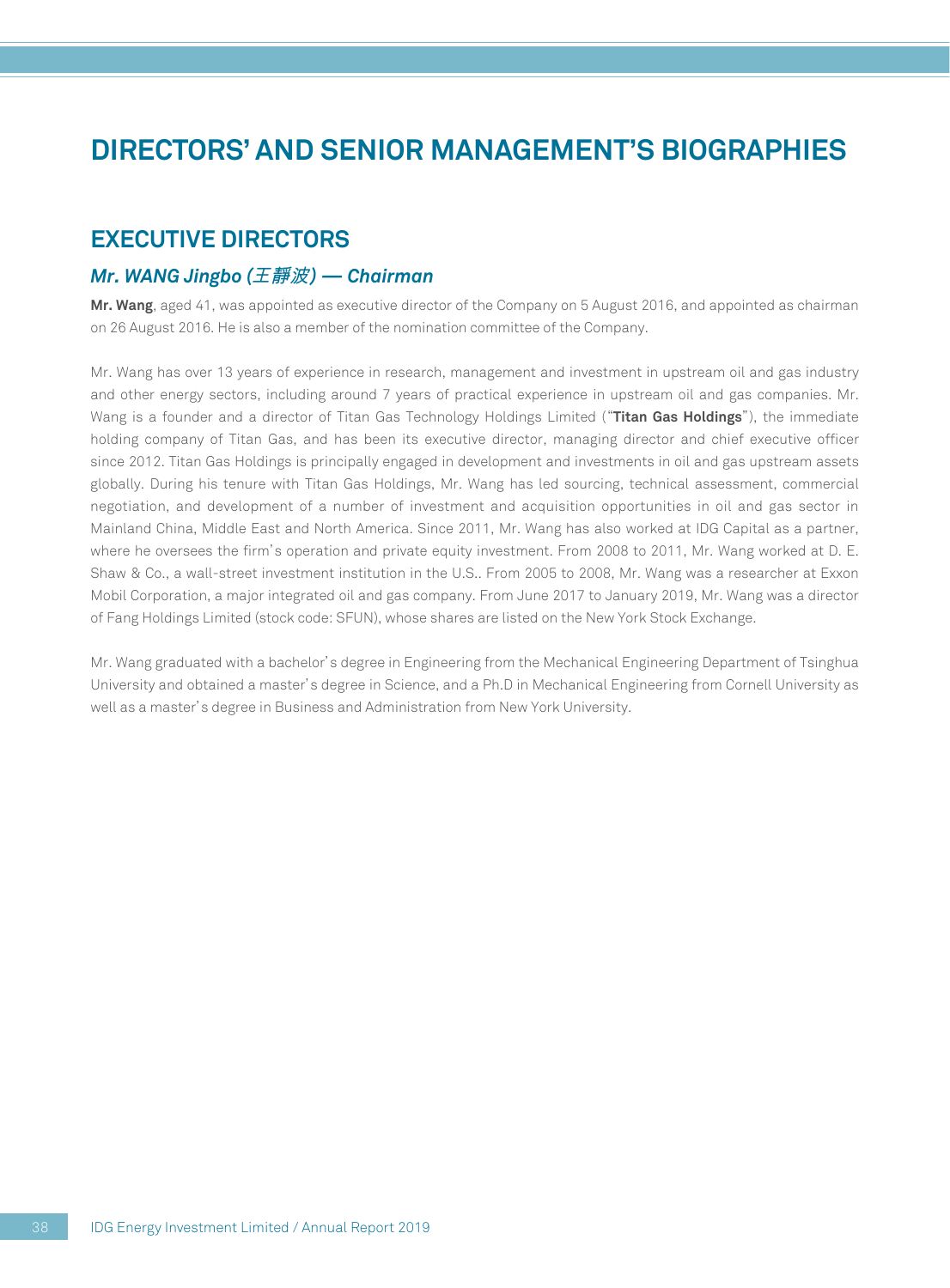### **EXECUTIVE DIRECTORS** (continued)

#### *Mr. LEE Khay Kok*

**Mr. Lee**, aged 53, was appointed as an executive director of the Company on 5 August 2016.

Mr. Lee has over 24 years of experience in upstream oil and gas exploration and development, in particular in the fields of production enhancement and fracturing stimulation. He has been the chief engineer of Titan Gas Holdings since 2013, where he was in charge of the firm's engineering and technology management.

From 1994 to 2013, Mr. Lee worked for Schlumberger Limited, a leading company providing a wide range of oilfield services globally from exploration to production. Mr. Lee held several key technical positions during his approximately 19-year tenure at Schlumberger Group, including Geomarket Technical Engineer — Principal (chief technical advisor in Schlumberger company), In Touch Manager — Stimulation (responsible for 24/7 technical support to Schlumberger worldwide stimulation community) and CHG Stimulation Domain Manager (regional chief technical engineer supporting North-east Asia area) providing technical support and advice to Schlumberger Technical personnel or to oil companies. At Schlumberger Group, Mr. Lee was involved in many key oilfield production enhancement projects. His roles in these projects varied from the technical design of the job to field execution and in some cases where he was the engineer in-charge in operations.

Mr. Lee graduated with a bachelor's degree in Mineral and Petroleum Engineering from National Cheng Kung University in Taiwan and obtained a master's degree in Petroleum Engineering from the University of Oklahoma. Mr. Lee was also a recipient of the 1995 Rock Mechanics Award from the U.S. National Committee for Rock Mechanics for his Master's Thesis.

## **NON-EXECUTIVE DIRECTORS**

#### *Mr. LIN Dongliang (***林棟梁***)*

**Mr. Lin**, aged 56, was appointed as the non-executive director of the Company on 5 August 2016. He is also a member of the audit committee of the Company.

Mr. Lin has presided over a variety of investment projects in the IT industry since 1995 with remarkable success. Prior to joining IDG Capital, Mr. Lin was a Senior Research Fellow at the Development Research Center of the State Council of the PRC. He also previously worked for Citibank New York from 1992 to 1993. Mr. Lin is a general partner of IDG Capital and a director of Titan Gas Holdings, and he is currently a non-executive director of NetDragon Websoft Holdings Limited (a company listed on the Stock Exchange) (stock code: 777)). Mr. Lin is also a director of LongShine Technology Co., Ltd.\* (朗新科技股份有限公司) (stock code: 300682), and Sichuan Shuangma Cement Co., Ltd.\* (四川雙 馬水泥股份有限公司) (stock code: 000935), both of which are listed on the Shenzhen Stock Exchange, and a director of Beijing Digital Dafang Science and Technology Co., Ltd.\* (北京數碼大方科技股份有限公司) (stock code: 832617), a company having its share quoted on the over the counter market in China.

Mr. Lin graduated with a master's degree in Engineering Management from Tsinghua University.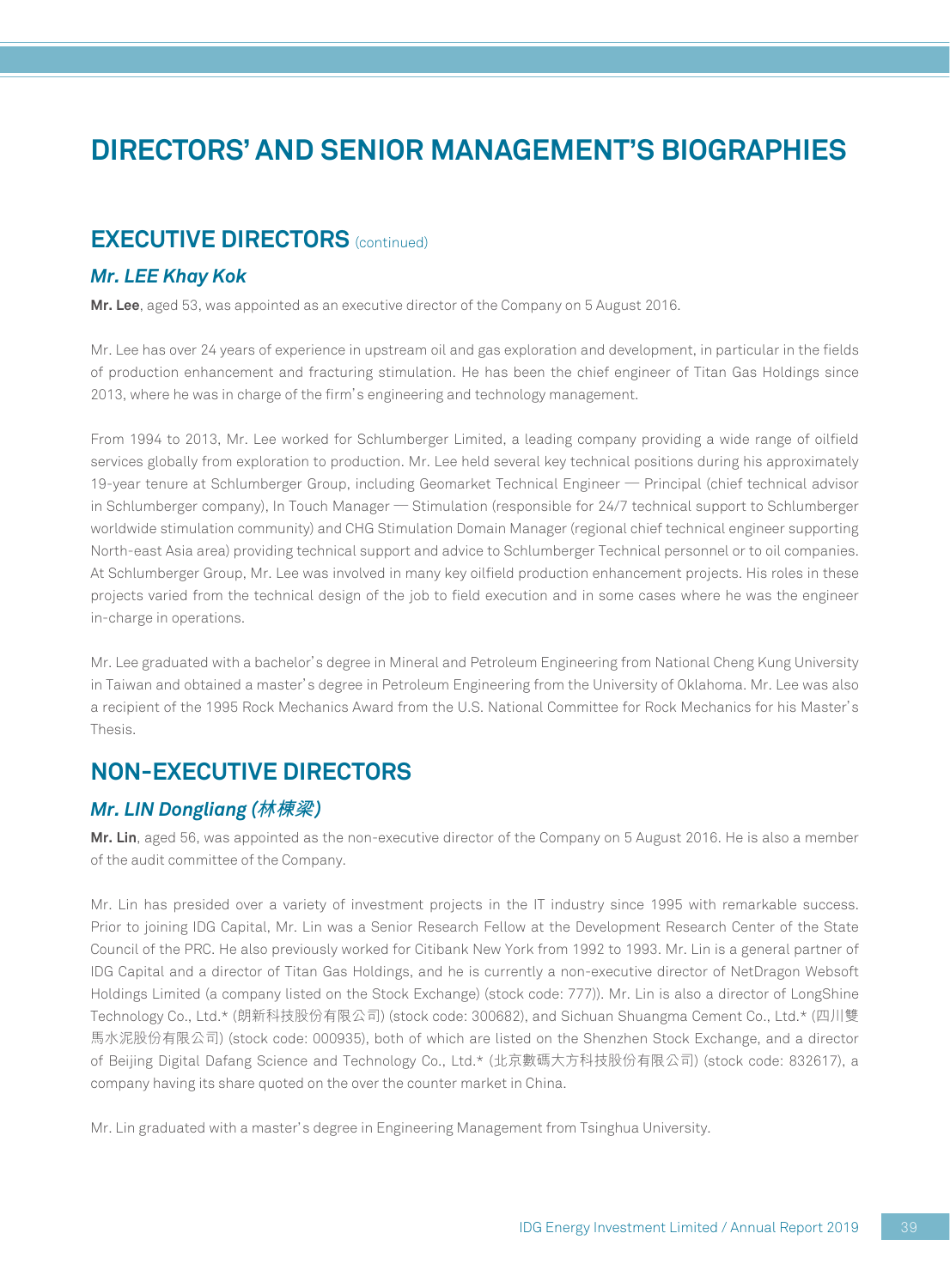### **NON-EXECUTIVE DIRECTORS** (continued)

#### *Mr. SHONG Hugo (***熊曉鴿***)*

**Mr. Shong**, aged 63, was appointed as the non-executive director of the Company on 5 August 2016. He is also a member of the remuneration committee of the Company.

Mr. Shong is Co-Chairman of IDG Capital and also a director of Titan Gas Holdings. Among his many affiliations, Mr. Shong has served on the Board of Trustees of Boston University, the Harvard Business School Asia Advisory Committee and the Leadership Board of the McGovern Institute for Brain Research at MIT. Mr. Shong is a non-executive director of Mei Ah Entertainment Group Ltd., (stock code: 391) and HJ Capital (International) Holdings Company Limited (formerly known as iOne Holdings Limited)(stock code: 982), both of which are listed on the Main Board of the Stock Exchange, and China United Network Communications Group Co., Ltd., whose A shares are listed on the Shanghai Stock Exchange (stock code: 600050).

Mr. Shong graduated with a bachelor degree from Hunan University in 1981. He studied Journalism at the Graduate School of the Chinese Academy of Social Sciences from 1984 to 1986. He was under graduate study at the Fletcher School of Law and Diplomacy from 1987 to 1988 and obtained his Master of Science degree from Boston University's College of Communication in 1987. He also completed the Harvard Business School's Advanced Management Program in the fall of 1996.

### **INDEPENDENT NON-EXECUTIVE DIRECTORS**

#### *Mr. SHI Cen (***石岑***)*

**Mr. Shi**, aged 43, was appointed as an independent non-executive director of the Company on 5 August 2016. He is also a member of the audit committee and nomination committee of the Company.

Mr. Shi is a partner of Ascendent Capital Partners (Asia) Ltd., which is a private equity investment company focusing on the Greater China market. Prior to joining Ascendent Capital Partners (Asia) Ltd. in April 2011, Mr. Shi was senior vice president of D. E. Shaw & Co., responsible for its Greater China private equity investment business. Prior to joining D.E. Shaw & Co., Mr. Shi served as vice president at CCMP Capital Asia Pte Ltd. (formerly known as JP Morgan Partners Asia), where he focused on buyouts and other private equity investments in China and the Asia Pacific region. He began his career at Goldman Sachs Investment Banking division, where he focused on providing overseas equity offerings and cross-border mergers and acquisitions advice for Chinese companies. Mr. Shi is also a director of Ningxia XiaJin Dairy Group Co., Ltd.\* (寧夏夏進乳業集團股份有限公司), a company established in the PRC.

Mr. Shi graduated with a bachelor's degree in Economics, specialising in international finance, and obtained a master's degree in Economics from Tsinghua University.

<sup>\*</sup> For identification purposes only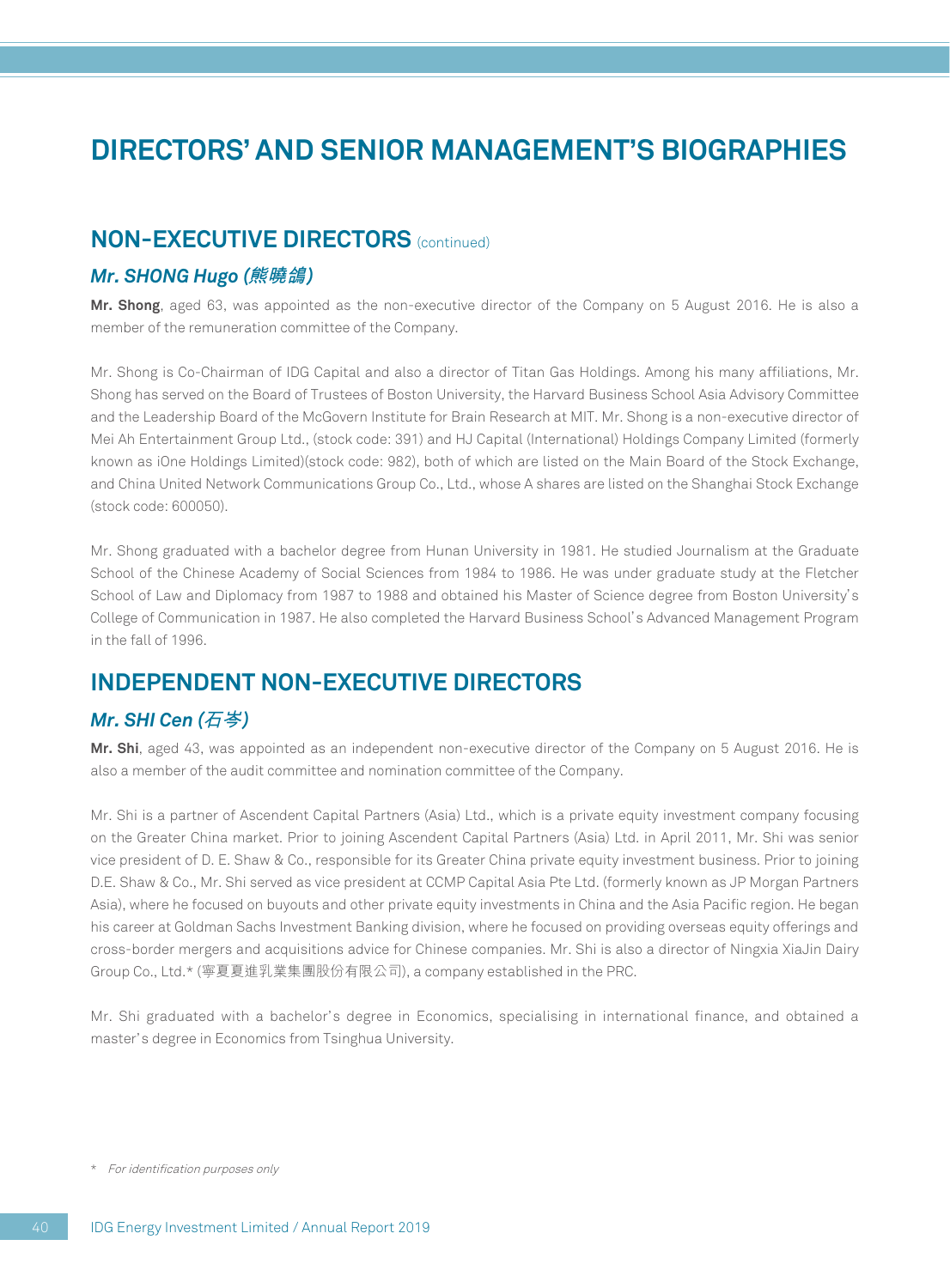### **INDEPENDENT NON-EXECUTIVE DIRECTORS** (continued)

#### *Mr. CHAU Shing Yim David (***周承炎***)*

**Mr. Chau**, aged 55, was appointed as an independent non-executive director of the Company on 5 August 2016. He is also the chairman of the audit committee and remuneration committee of the Company.

Mr. Chau has over 22 years' experience in corporate finance covering projects ranging from initial public offering transactions and restructuring of enterprises in the PRC to cross border and domestic takeover transactions. Mr. Chau was formerly a partner of one of the big four accounting firms in Hong Kong, holding the position as the head of mergers and acquisitions and corporate advisory. He is a member of the Hong Kong Securities and Investment Institute, and a member of the Institute of Chartered Accountants of England and Wales ("**ICAEW**"), and was granted the Corporate Finance Qualification of ICAEW. He is a member of the Hong Kong Institute of Certified Public Accountant ("**HKICPA**") and was an ex-committee member of the Disciplinary Panel of HKICPA. Mr. Chau is a member of Jinan Municipal Committee of the Chinese People's Political Consultation Conference ("**CPPCC**") and Hospital Governing Committee of Pamela Youde Nethersole Eastern Hospital since 1 April 2017.

Mr. Chau is currently an independent non-executive director of seven companies which are listed on the Main Board of the Stock Exchange, namely, Lee & Man Paper Manufacturing Limited (stock code: 2314), Man Wah Holdings Limited (stock code: 1999), China Evergrande Group (stock code: 3333), Evergrande Health Industry Group Limited (stock code: 708), Hengten Networks Group Limited (stock code: 136) and BC Technology Group Limited (formerly known as Branding China Group Limited) (stock code: 863).

#### *Ms. GE Aiji (***葛艾繼***)*

**Ms. Ge**, aged 54, was appointed as an independent non-executive director, a member of the remuneration committee of the Company and the chairman of the nomination committee of the Company on 19 October 2018.

Ms. GE has over 30 years of experience in the energy industry. She has played pivotal roles in many domestic enterprises' overseas upstream exploration and development projects and led various major international merger and acquisition projects in the upstream oil and gas field. Ms. Ge has been serving as the vice president of Talent Power Group Limited since 2014. From 2012 to 2016, Ms. GE served as a non-executive director of Mining Resource Company of China Great Wall Industry Corporation. In addition, Ms. Ge held several management positions with China National Oil and Gas Exploration and Development Corporation, China National Petroleum Corporation and its affiliated companies.

Ms. Ge graduated from Beijing University of Chemical Technology with a bachelor's degree of Chemical Engineering in 1986 and a master degree of Technical Economics in 1988. Ms. GE also obtained an Executive Master of Business Administration degree from the National University of Singapore in 2007.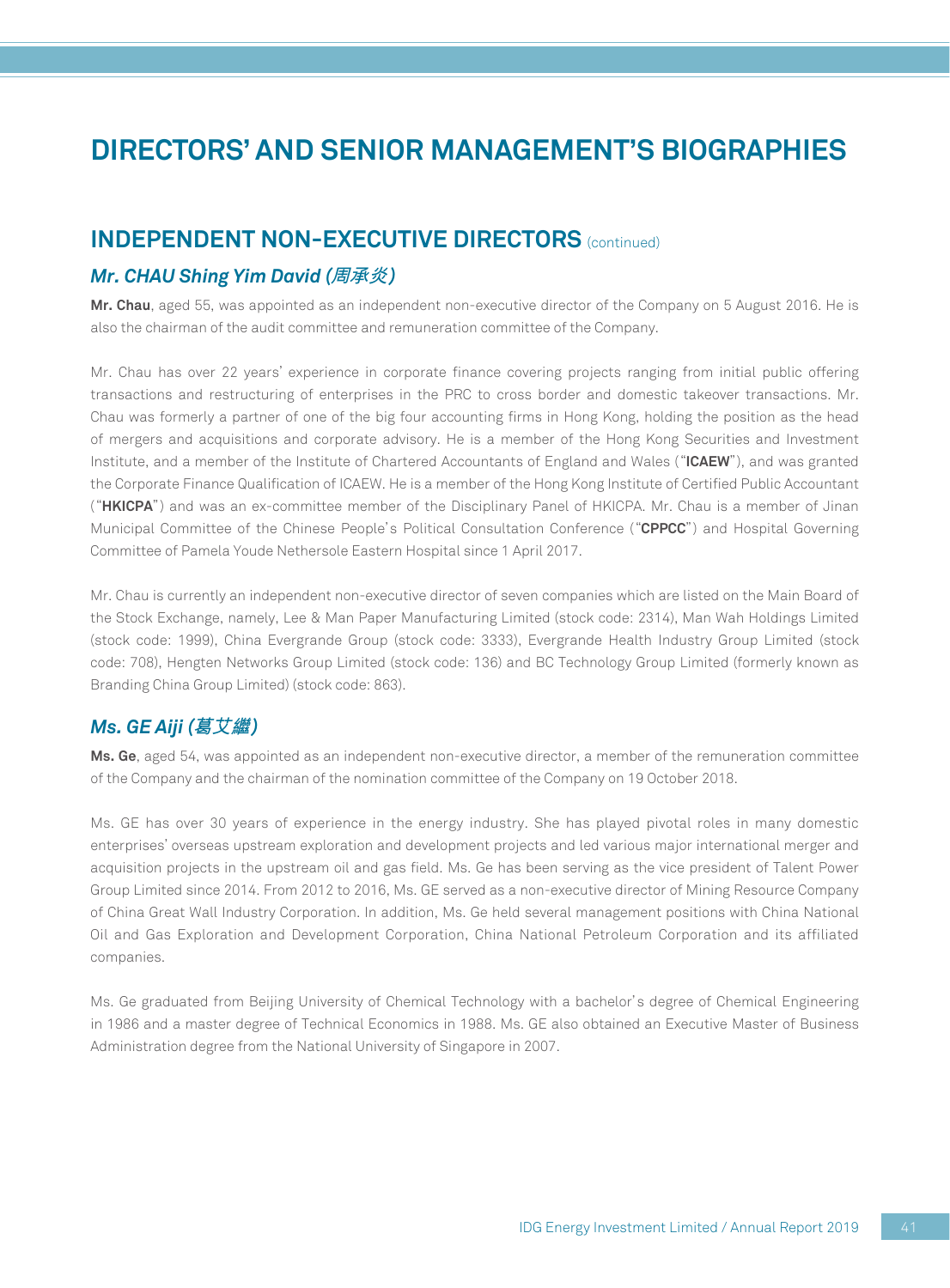### **SENIOR MANAGEMENT**

#### *Mr. WANG Jingbo (***王靜波***) — Chief Executive Officer*

**Mr. Wang**, aged 41, was appointed as chief executive officer of the Company on 5 August 2016. He is primarily responsible for the Company's overall business development and growth strategies, Board governance and supervision of key management issues. Please refer to the above section headed "Executive Directors" for more detailed information.

#### *Mr. LIU Zhihai (***劉知海***) — President*

**Mr. Liu**, aged 35, was appointed as the vice president of the Company on 30 September 2016 and subsequently redesignated as president on 2 January 2017. He is primarily responsible for the Company's overall management and business operation, corporate governance, human resource management, as well as public and investor relations.

Mr. Liu has approximately 10 years of experience with energy companies and investments and broad knowledge of the oil and gas industry. He was a co-founder of Titan Gas Holdings and has worked for IDG Capital since 2011, where he headed the firm's oil and gas practice as a managing director and led and participated in several investments in the oil and energy sector. Prior to 2011, he worked as a business analyst at Accenture, covering strategy, mergers and acquisitions and operation optimization projects and consulting services for several major oil and gas companies and national oil companies.

Mr. Liu graduated with a bachelor's degree of Science and a master's degree of Science from the Mathematical School of Peking University.

#### *Mr. TAN Jue (***譚崛***) — Chief Financial Officer*

**Mr. Tan**, aged 36, was appointed as one of the joint company secretaries and the chief financial officer of the Company on 5 August 2016 and 30 September 2016, respectively. He is primarily responsible for financing, financial reporting, budget planning, internal control, compliance, and financial management operations. He also leads or oversees the Company's major investment transactions.

Mr. Tan has over 12 years of experience in financial management, cross-border mergers & acquisitions, and corporate governance. He joined IDG Capital in 2013 and has been responsible for, as an executive director, the execution of the fund's investment in companies in growth and mature stages and has also gained extensive experiences in the management of portfolio companies in areas of finance, operation, internal control and corporate governance. From 2006 to 2013, he worked for the deals group of PricewaterhouseCoopers Consultants Shenzhen Limited Beijing Branch for 7 years.

Mr. Tan graduated with a bachelor's degree of Economics from Renmin University of China. He is a fellow member of the Association of Chartered Certified Accountants.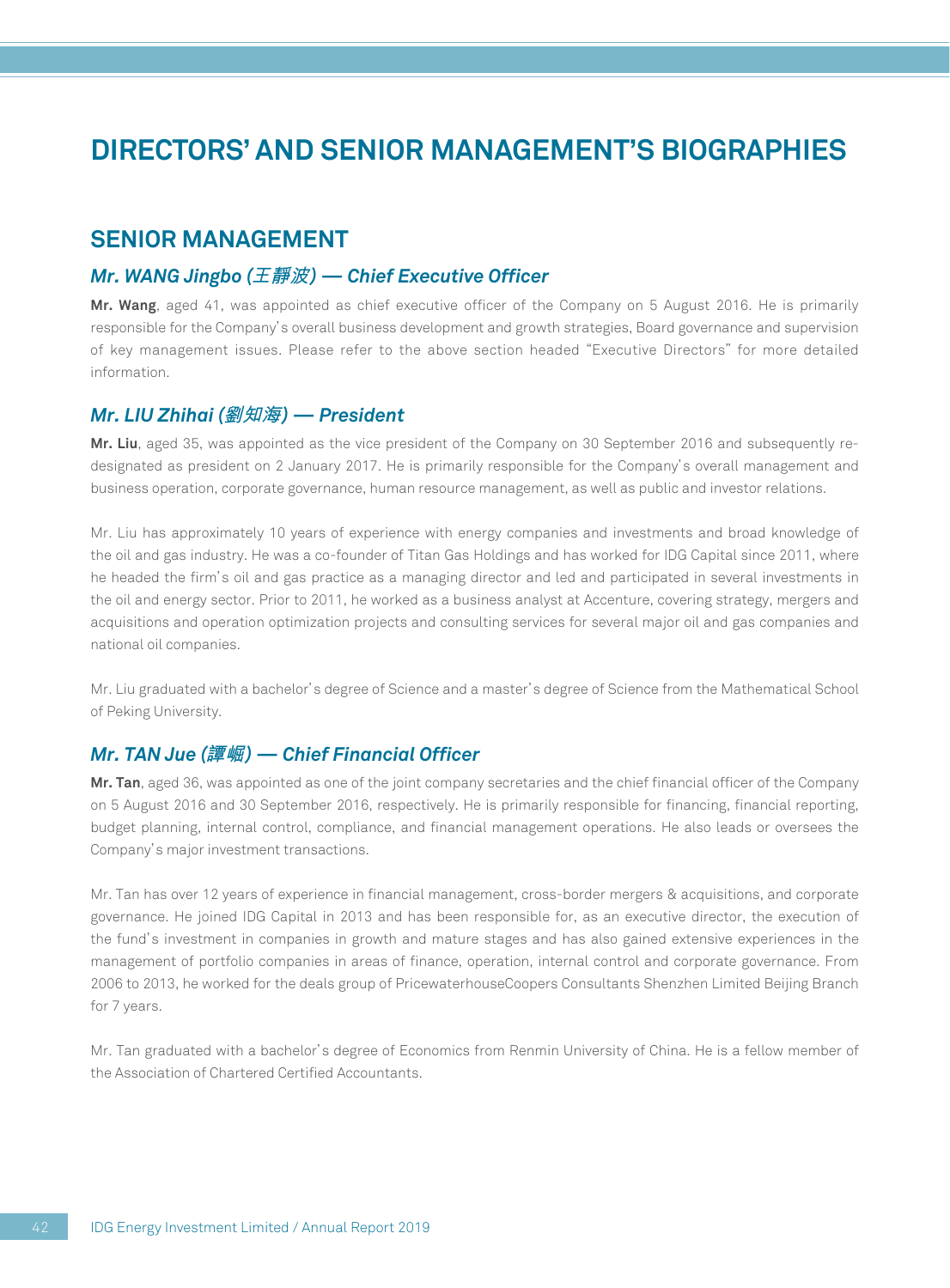### **SENIOR MANAGEMENT** (continued)

#### *Mr. LEE Khay Kok — Vice President*

**Mr. Lee**, aged 53, was appointed as vice president and the chief Engineer of the Company on 30 September 2016. He is primarily responsible for the Company's engineering management, technical assessment and review, operation overseeing, and technology innovation. Please refer to the above section headed "Executive Directors" for more detailed information.

#### *Mr. HAO Xiang (***郝翔***) — Vice President*

**Mr. Hao**, aged 31, was appointed as the vice president of the Company on 1 April 2017. He is primarily responsible for the Company's investment business, including sourcing, coordinating, negotiating and executing potential mergers and acquisitions or investment opportunities, as well as acquisition transaction execution and management.

Mr. Hao has always been working in oil and gas industry for many years, including upstream and LNG. Before joining the Company, he was with KKR-Yanchang Global Energy Fund where he has been involved in more than 10 oil and gas investments in various countries across Asia, North America and Europe.

Mr. Hao holds a Master of Science degree in Engineering from University of Pennsylvania and received his bachelor's degree in Materials Science and Engineering from Beihang University.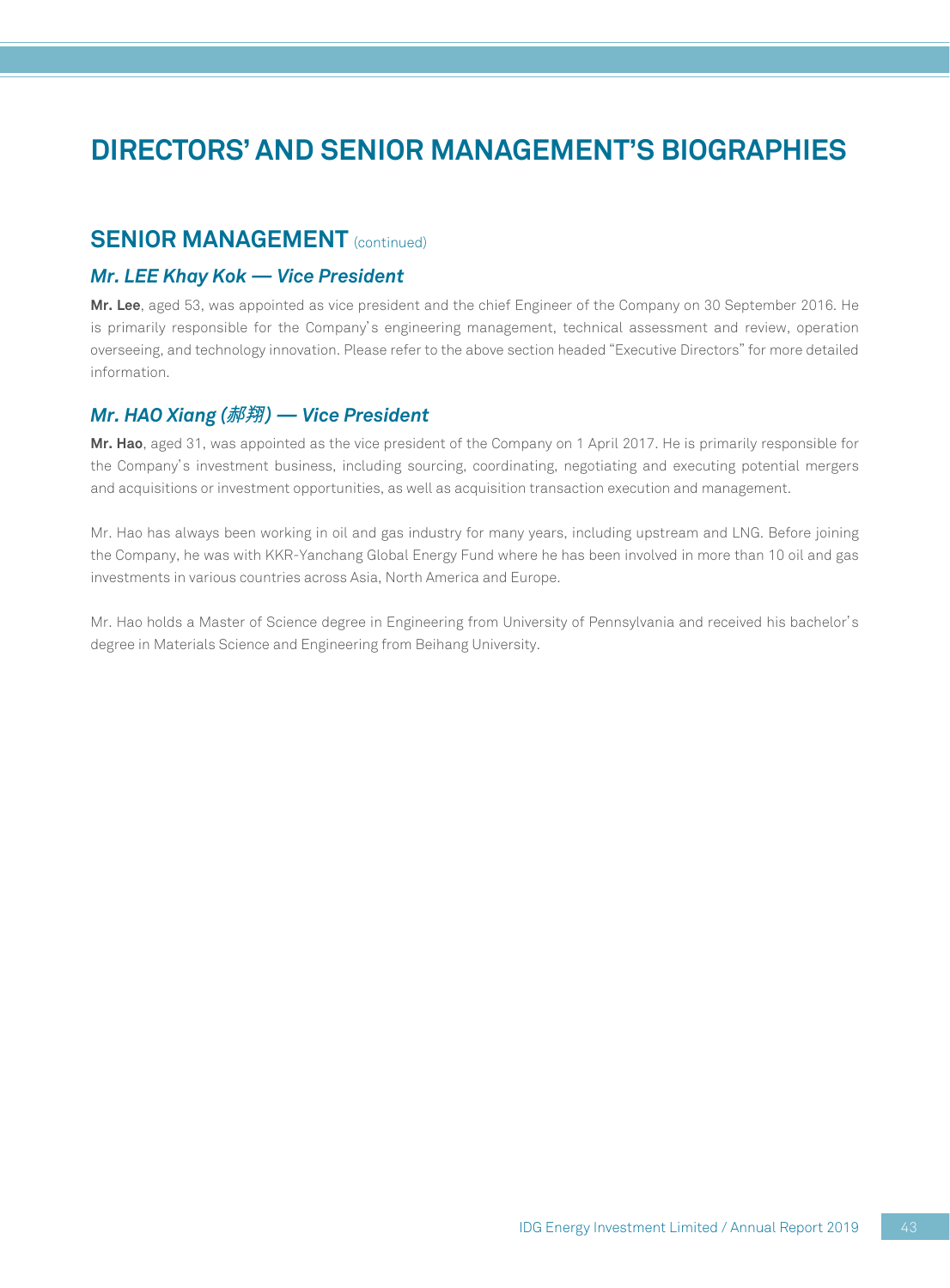## **PRINCIPAL ACTIVITIES**

The principal activity of the Company is global energy assets investment and management. The principal activities of its subsidiaries and invested portfolios consist of upstream oil and gas business, LNG liquefaction and exporting, LNG importing, processing and sales, and LNG logistics services, as well as related energy investment fund management,  $e^{+c}$ 

## **RESULTS AND DIVIDENDS**

Details of the results in FY2018 are set out in the consolidated statement of profit or loss on page 109 of this annual report.

The Directors do not recommend the payment of a final dividend in FY2018 (31 March 2018: Nil).

## **BUSINESS REVIEW**

A fair review of the business of the Company as well as a discussion and analysis of the Company's performance during the year as required by Schedule 5 to the Companies Ordinance (Chapter 622 of the laws of Hong Kong), including a discussion of the principal risks and uncertainties facing the Company and an indication of likely future developments in the Company's business, can be found in the section headed "Management Discussion and Analysis" of this annual report. These discussions form part of the report of the directors.

## **PROPERTY, PLANT AND EQUIPMENT**

Details of movements in the property, plant and equipment of the Company and its subsidiaries during the year are set out in note 13 to the consolidated financial statements.

## **BANK LOANS AND BORROWINGS**

Details of bank loans and other borrowings during FY2018 are set out in note 26 to the consolidated financial statements.

## **FIVE YEAR FINANCIAL SUMMARY**

A summary of the results and of the assets and liabilities of the Company and its subsidiaries for the last five financial years is set out on page 5 of this annual report.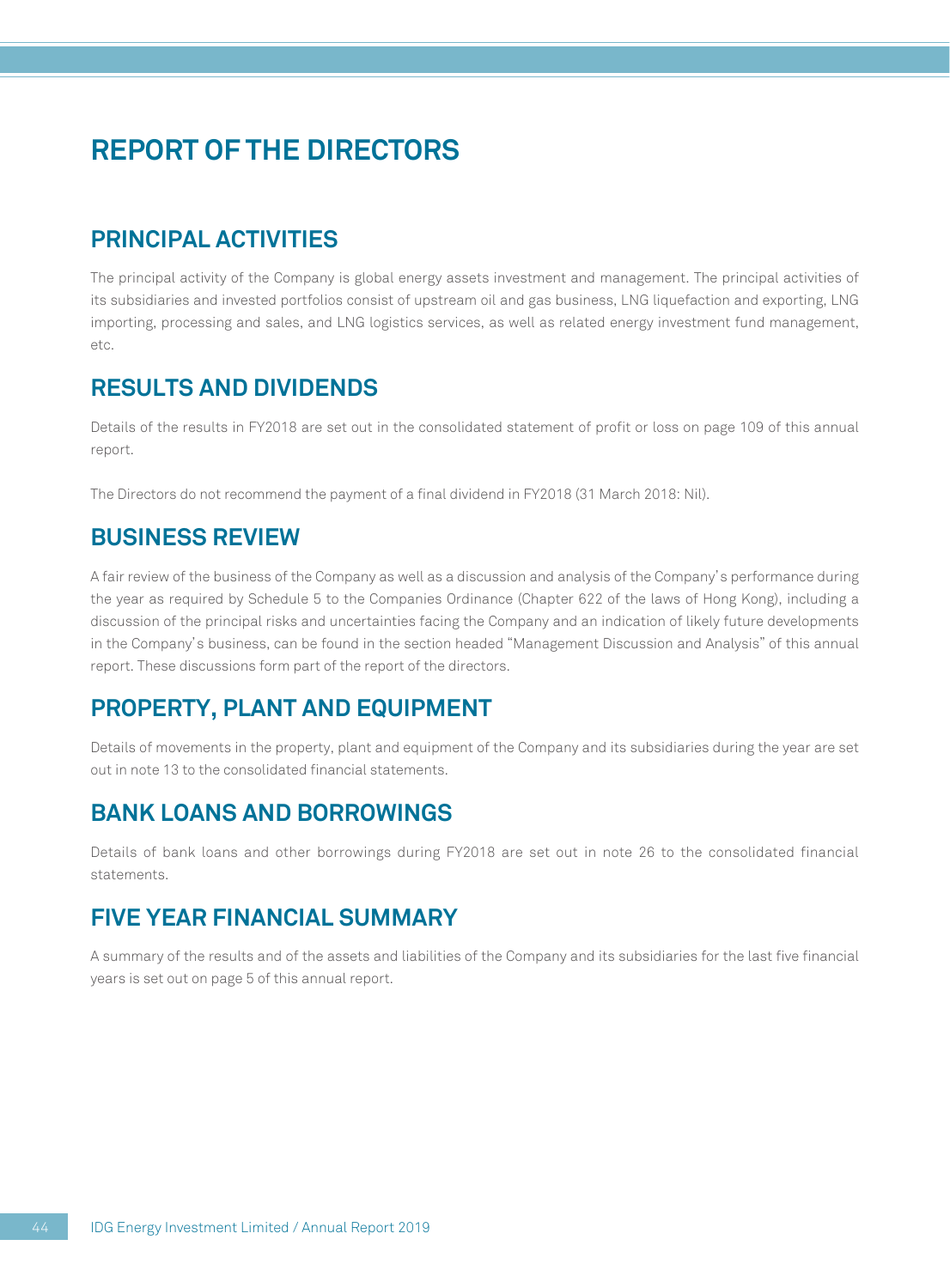### **SHARE CAPITAL, CONVERTIBLE BOND AND CONVERTIBLE NOTE**

#### *(A) Summary of outstanding Convertible Bond and Convertible Note*

#### **Convertible Bond**

On 28 March 2008, the Company issued the Convertible Bond in the principal amount of HK\$120,000,000 to Tanisca, pursuant to the subscription agreement dated 29 October 2007 (as amended on 28 March 2013, 3 June 2014 and 15 August 2017 (the last amendment between the Company and Titan Gas only), respectively). Tanisca later transferred to Titan Gas the Convertible Bond in the principal amount of HK\$96,832,526, pursuant to a conditional sell and purchase agreement dated 22 June 2015 (as amended on 27 October 2015, 20 November 2015, 28 January 2016, 23 March 2016 and 28 June 2016 respectively). Upon completion of the transfer, on 29 July 2016, Tanisca held the Convertible Bond in the principal amount of HK\$23,167,474.

On 25 September 2017, Tanisca converted all the Convertible Bond it held with a principal amount of HK\$23,167,474 into 344,754,077 Ordinary Shares at the conversion price of HK\$0.0672 per conversion share in accordance with the terms and conditions of the Convertible Bond.

On 22 August 2018, Titan Gas transferred the Convertible Bond in the principal amount of HK\$16,832,526 to three entities.

On 18 October 2018, certain holders converted the Convertible Bond in the principal amount of HK\$18,432,526 into 274,293,540 Ordinary Shares at the conversion price of HK\$0.0672 per conversion share in accordance with the terms and conditions of the Convertible Bond.

On 17 December 2018, certain holders converted the Convertible Bond in the principal amount of HK\$18,400,000 into 273,809,523 Ordinary Shares at the conversion price of HK\$0.0672 per conversion share in accordance with the terms and conditions of the Convertible Bond.

For details of the issuance, the amendments and the transfer of the Convertible Bond, please refer to (i) the announcement dated 31 October 2007 and the circular dated 21 November 2007; (ii) the announcement dated 28 March 2013 and the circular dated 30 April 2013, the announcement dated 3 June 2014 and the circular dated 13 June 2014, and the announcement dated 15 August 2017 and the circular dated 16 August 2017; and (iii) the announcements dated 27 October 2015, 20 November 2015, 28 January 2016, 23 March 2016, 28 June 2016 and 29 July 2016, and the RTO Circular of the Company published on the website of the Stock Exchange (http://www.hkexnews.hk/).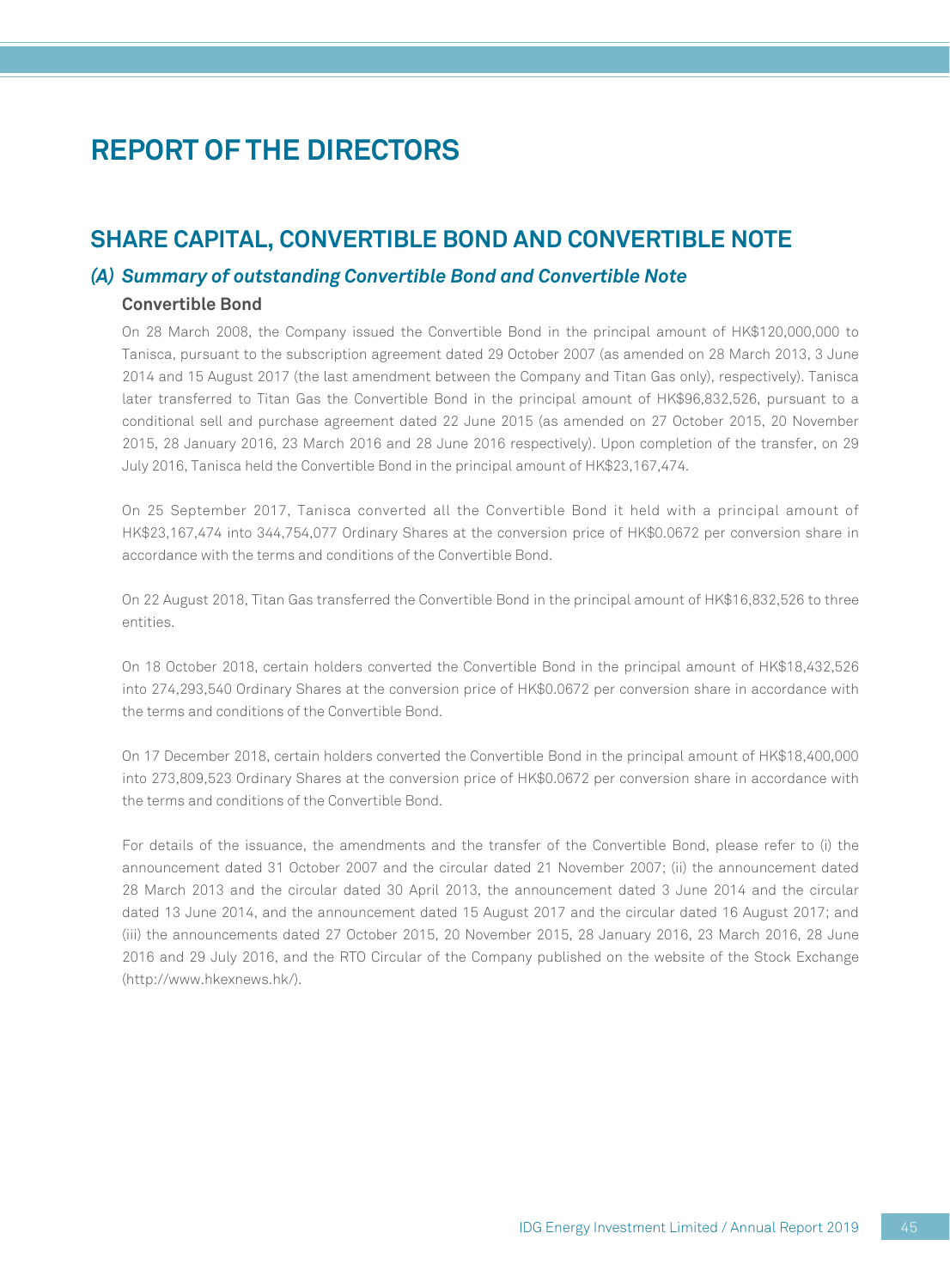### **SHARE CAPITAL, CONVERTIBLE BOND AND CONVERTIBLE NOTE** (continued)

#### **(A) Summary of outstanding Convertible Bond and Convertible Note** (continued) **Convertible Note**

On 29 July 2016, the Company issued the Convertible Note with an aggregate principal amount of HK\$250,000,000 to League Way Ltd., pursuant to the convertible note subscription agreement dated 22 June 2015 (as amended on 20 November 2015, 28 January 2016, 23 March 2016 and 28 June 2016 respectively).

On 4 February 2019, the Company redeemed all of the outstanding Convertible Note at the amount of HK\$375 million after receiving the redemption notice from League Way Ltd. (the "**Redemption**") pursuant to the terms of the Convertible Note. Following the Redemption, the Convertible Note was cancelled and the Company was discharged from all of its obligations under and in respect of the Convertible Note.

For details of the issuance and amendments of the Convertible Note and the Redemption, please refer to the announcements dated 20 November 2015, 28 January 2016, 23 March 2016, 28 June 2016,29 July 2016 and 4 February 2019, and the RTO Circular of Company published on the website of the Stock Exchange (http://www.hkexnews.hk/).

Details of the movements in the Convertible Bond and the Convertible Note during FY2018, and the relevant accounting treatment and the analysis on the financial and liquidity position of the Company are set out in note 27 and note 28 to the consolidated financial statements.

#### *(B) Dilutive impact of the Convertible Bond and the Convertible Note on the issued Ordinary Shares*

As at 31 March 2019, the outstanding principal amount of the Convertible Bond and the Convertible Note was HK\$60,000,000 and nil respectively. Based on the conversion price of HK\$0.0672 per Ordinary Share for the Convertible Bond, the maximum number of Ordinary Shares issuable by the Company upon full conversion of the Convertible Bond (the "**Conversion**") will be 892,857,142 Ordinary Shares.

The following table sets out the shareholding structure in terms of Ordinary Shares upon Conversion with reference to the shareholding structure of the Company as at 31 March 2019 and assuming no further issuance of Ordinary Shares by the Company: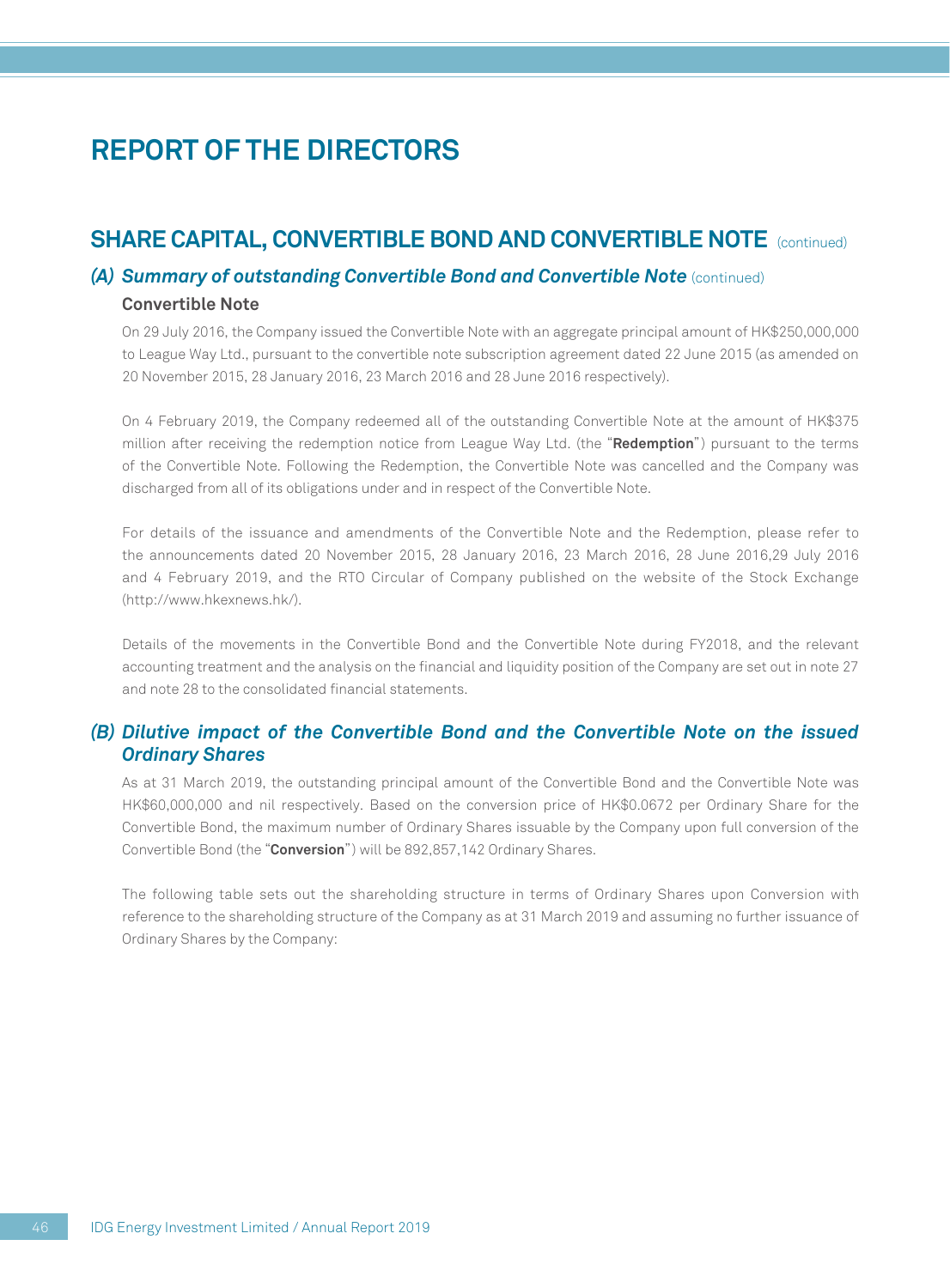# **SHARE CAPITAL, CONVERTIBLE BOND AND CONVERTIBLE NOTE** (continued)

#### *(B) Dilutive impact of the Convertible Bond and the Convertible Note on the issued Ordinary Shares (continued)*

|                                                  | As at the 31 March 2019 |                        | Immediately following the Conversion |                 |  |
|--------------------------------------------------|-------------------------|------------------------|--------------------------------------|-----------------|--|
|                                                  |                         | Percentage of          | Percentage of                        |                 |  |
|                                                  | Numbers of              | total issued           | Numbers of                           | total issued    |  |
| Name of shareholders                             | <b>Ordinary Shares</b>  | <b>Ordinary Shares</b> | Ordinary Shares                      | Ordinary Shares |  |
| Titan Gas                                        | 2,538,766,246           | 38.49                  | 2,538,766,246                        | 33.91           |  |
| Holder of the Convertible Bond (i.e., Titan Gas) |                         | -                      | 892.857.142                          | 11.92           |  |
|                                                  |                         |                        | (Note 1)                             |                 |  |
| Foxconn Subscribers (Note 2)                     | 1,485,000,000           | 22.51                  | 1.485.000.000                        | 19.83           |  |
| Lin Dongliang (Note 3)                           | 12,910,000              | 0.20                   | 12.910.000                           | 0.17            |  |
| Public shareholders                              | 2,559,230,668           | 38,80                  | 2,559,230,668                        | 34.17           |  |
| Total                                            | 6,595,906,914           | 100                    | 7,488,764,056                        | 100             |  |

Note 1: Titan Gas will hold 892,857,142 Ordinary Shares converted by the Convertible Bond immediately following the Conversion, representing 11.92% of the then total issued Ordinary Shares. Therefore, upon the Conversion, Titan Gas will hold an aggregate of 3,431,623,388 Ordinary Shares, representing 45.83% of the then total issued Ordinary Shares.

Note 2: The Foxconn Subscribers are Foxconn Technology Pte. Ltd., High Tempo International Limited, World Trade Trading Limited, Q-Run Holdings Limited, and Q-Run Far East Corporation respectively. Each of the Foxconn Subscribers holds 297,000,000 Ordinary Shares.

Note 3: As at 31 March 2019, Mr. Lin Dongliang, a non-executive Director (being a core connected person of the Company as defined under the Listing Rules), held 12,910,000 Ordinary Shares, which are not counted as Ordinary Shares held by public shareholders.

Note 4: The above percentage figures are subject to rounding adjustments. Accordingly, figures shown as totals may not be the arithmetic aggregation of the figures preceding them.

An analysis of the impact on the diluted earning/(loss) per share is set out in note 12 to the consolidated financial statements of this annual report.

Save as disclosed in this annual report, no other Convertible Bond or Convertible Note had been converted for FY2018.

### **DONATIONS**

During the year, the Company and its subsidiaries did not make any charitable donations to any charitable organisations.

### **PRE-EMPTIVE RIGHTS**

There are no provisions for pre-emptive rights under the Company's Bye-laws and there are no restrictions against such rights under the laws in Bermuda.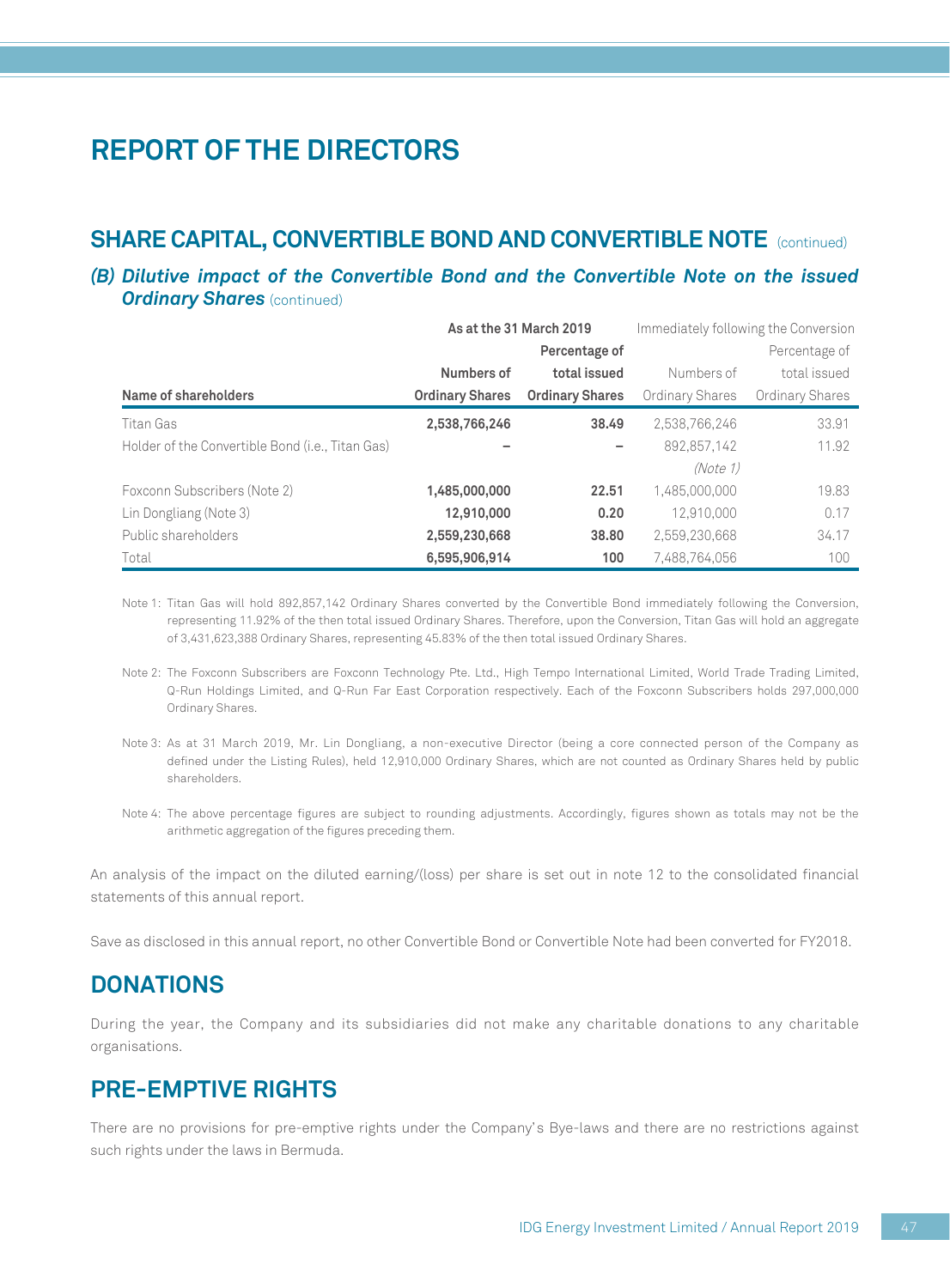## **DIVIDEND POLICY**

The Company has adopted a dividend policy ("**Dividend Policy**"), pursuant to which the Company may distribute dividends to the shareholders of the Company by way of cash or shares. Any distribution of dividends shall be in accordance with the Hong Kong law, the bye-laws of the Company, the Bermuda Companies Act 1981 (as amended from time to time) and any other applicable laws, rules and regulations.

The recommendation of the payment of any dividend is subject to the absolute discretion of the Board, and any declaration of dividend will be subject to the approval of the Shareholders. In proposing any dividend payout, the Board shall also take into account, inter alia:

- the Company and its subsidiaries' actual and expected financial performance;
- shareholders' interests:
- retained earnings, distributable reserves and contributed surplus of the Company and each of the other members of the Company and its subsidiaries;
- the level of the Company and its subsidiaries' debts to equity ratio, return on equity and financial covenants to which the Company and its subsidiaries is subject;
- possible effects on the Company and its subsidiaries' creditworthiness;
- any restrictions on payment of dividends or other covenants on the Company and its subsidiaries' financial ratios that may be imposed by the Company and its subsidiaries' financial creditors;
- the Company and its subsidiaries' expected working capital requirements and future expansion plans;
- liquidity position and future commitments at the time of declaration of dividend;
- taxation considerations:
- statutory and regulatory restrictions;
- general business conditions and strategies;
- general economic conditions, business cycle of the Company and its subsidiaries' business and other internal or external factors that may have an impact on the business or financial performance and position of the Company; and
- other factors that the Board deems appropriate.

The Dividend Policy will be reviewed from time to time and there is no assurance that a dividend will be proposed or declared in any specific period.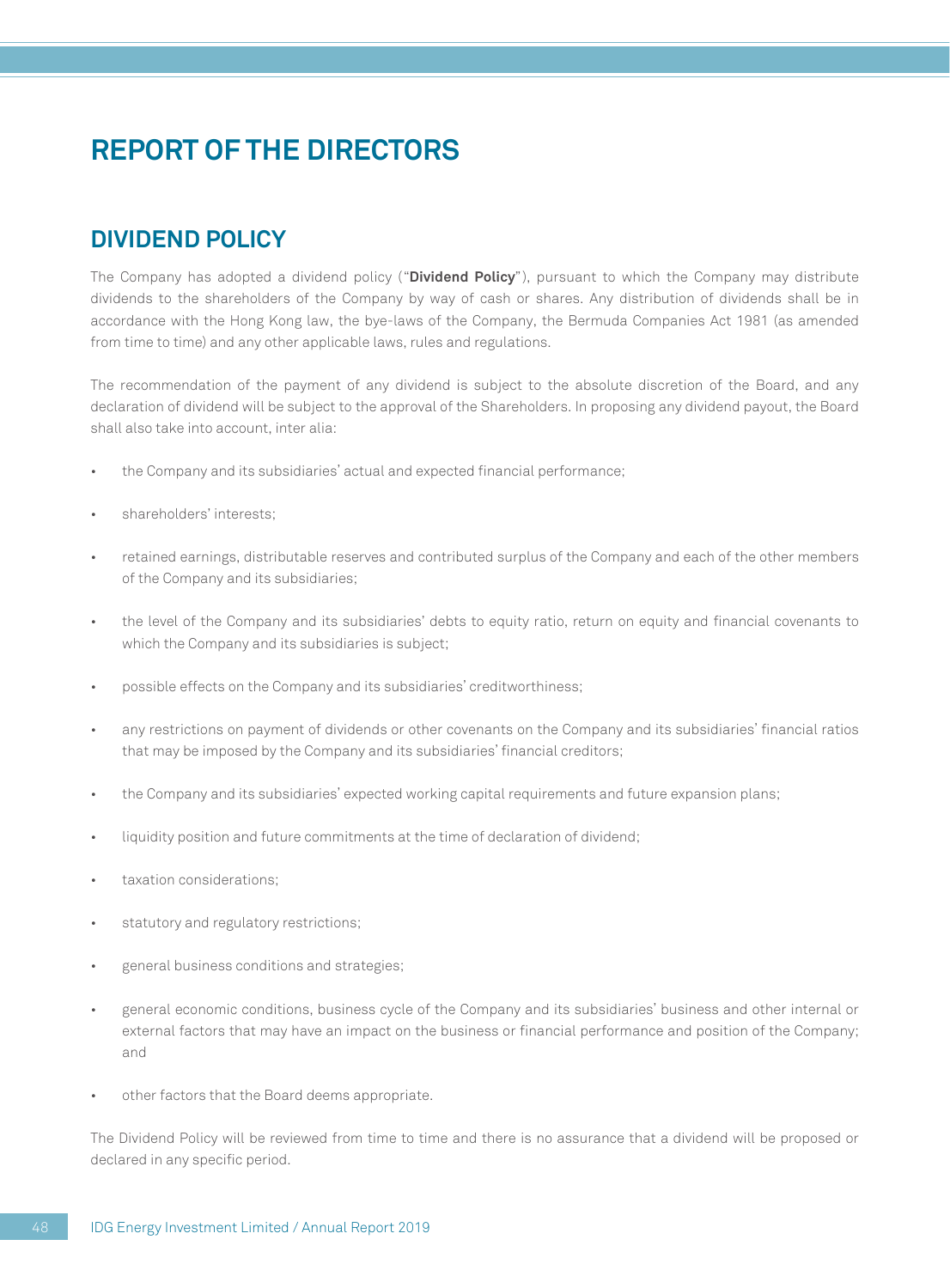## **PURCHASE, SALE OR REDEMPTION OF THE COMPANY'S LISTED SHARES**

In FY2018, the Company repurchased a total of 46,600,000 ordinary shares of the Company on the Stock Exchange, with an aggregate consideration paid amounting to HK\$55,007,582.20. All the shares repurchased by the Company were subsequently cancelled and the issued share capital of the Company was reduced thereon. The repurchase was effected by the Board for the enhancement of shareholder value in the long term. Details of the shares repurchased are as follows:

**Repurchase price per share**

| Month of   | No. of shares | <b>Highest price</b> | Lowest price | <b>Aggregate</b><br>consideration |
|------------|---------------|----------------------|--------------|-----------------------------------|
| repurchase | repurchased   | paid                 | paid         | paid                              |
|            |               | <b>HKD</b>           | <b>HKD</b>   | <b>HKD</b>                        |
| July       | 42,024,000    | 1.25                 | 1.03         | 49,413,724.80                     |
| August     | 4,576,000     | 1.25                 | 1.20         | 5,593,857.40                      |
| Total      | 46,600,000    |                      |              | 55,007,582.20                     |

Save as disclosed above, neither the Company nor any of its subsidiaries purchased, redeemed or sold any of the Company's listed shares in FY2018.

### **RESERVES**

Details of movements in the reserves of the Company during the year are set out in note 31(a) to the consolidated financial statements.

### **DISTRIBUTABLE RESERVES**

Under the laws of Bermuda, the Company had no reserve available for distribution to shareholders as at 31 March 2019.

### **MAJOR CUSTOMERS AND SUPPLIERS**

During FY2018, the three largest customers accounted for 100% of revenue from sales of goods of the Company and its subsidiaries while the five largest suppliers accounted for approximately 78% of the purchases of the Company and its subsidiaries. In addition, the largest customer accounted for approximately 97% of revenue from sales of goods of the Company and its subsidiaries while the largest supplier accounted for approximately 42% of the purchases of the Company and its subsidiaries.

None of the Directors, their close associates or any shareholders (which to the knowledge of the Directors owned more than 5% of the Company's share capital) had any interest in the largest customers or five largest suppliers mentioned above.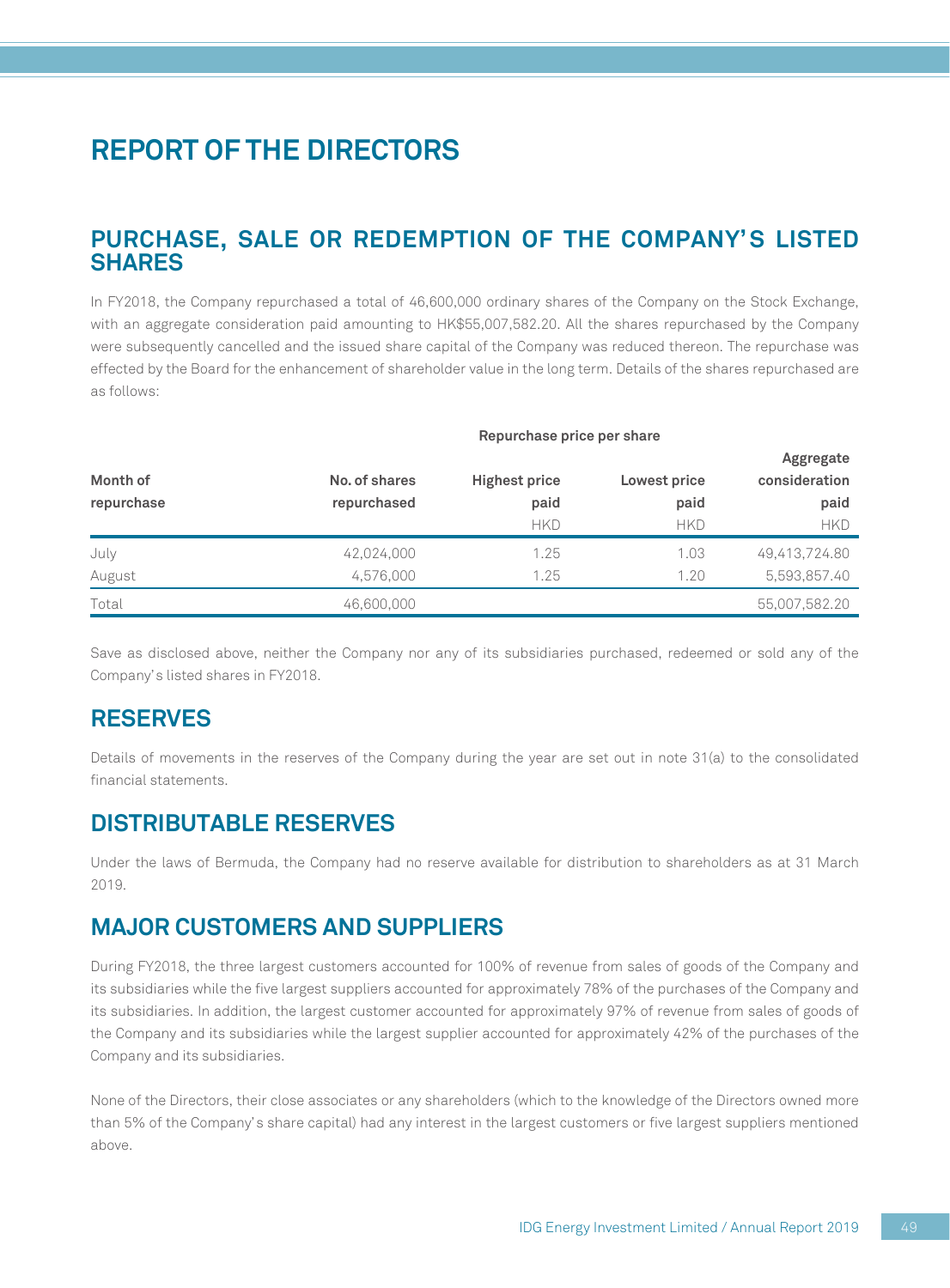## **DIRECTORS**

The Directors during the financial year and up to the date of this report were:

#### *Executive Directors*

Mr. Wang Jingbo (Chairman and Chief Executive Officer) Mr. Lee Khay Kok

#### *Non-executive Directors*

Mr. Lin Dongliang Mr. Shong Hugo

#### *Independent Non-executive Directors*

Ms. Ge Aiji (Appointed on 19 October 2018) Mr. Shi Cen Mr. Chau Shing Yim David Mr. Chen Zhiwu (Resigned on 19 October 2018)

None of the members of the Board is related to one another.

One third of the directors are subject to retirement by rotation at annual general meetings of the Company in accordance with the Company's Bye-laws.

In accordance with Bye-law 83(2), Bye-law 84(1) and Bye-law 84(2) of the Bye-laws, Ms. Ge Aiji, Mr. Wang Jingbo and Mr. Shi Cen will retire from office by rotation and, being eligible, offer themselves for re-election at the forthcoming annual general meeting.

The Company has received annual confirmations of independence from all independent non-executive directors and considers them to be independent. Under the terms of their appointment, the independent non-executive directors are appointed for a specific term and are subject to retirement by rotation in accordance with the Company's Bye-laws.

### **DIRECTORS' AND SENIOR MANAGEMENT'S BIOGRAPHIES**

Biographical details of the Directors and the senior management of the Company are set out on pages 38 to 43 of this annual report.

### **DIRECTORS' SERVICE CONTRACTS**

The Company has entered into letters of appointment with each Director, pursuant to which each of the executive Directors, non-executive Directors and independent non-executive Directors is appointed for terms of three years, subject to re-election in accordance with Bye-laws of the Company at general meeting.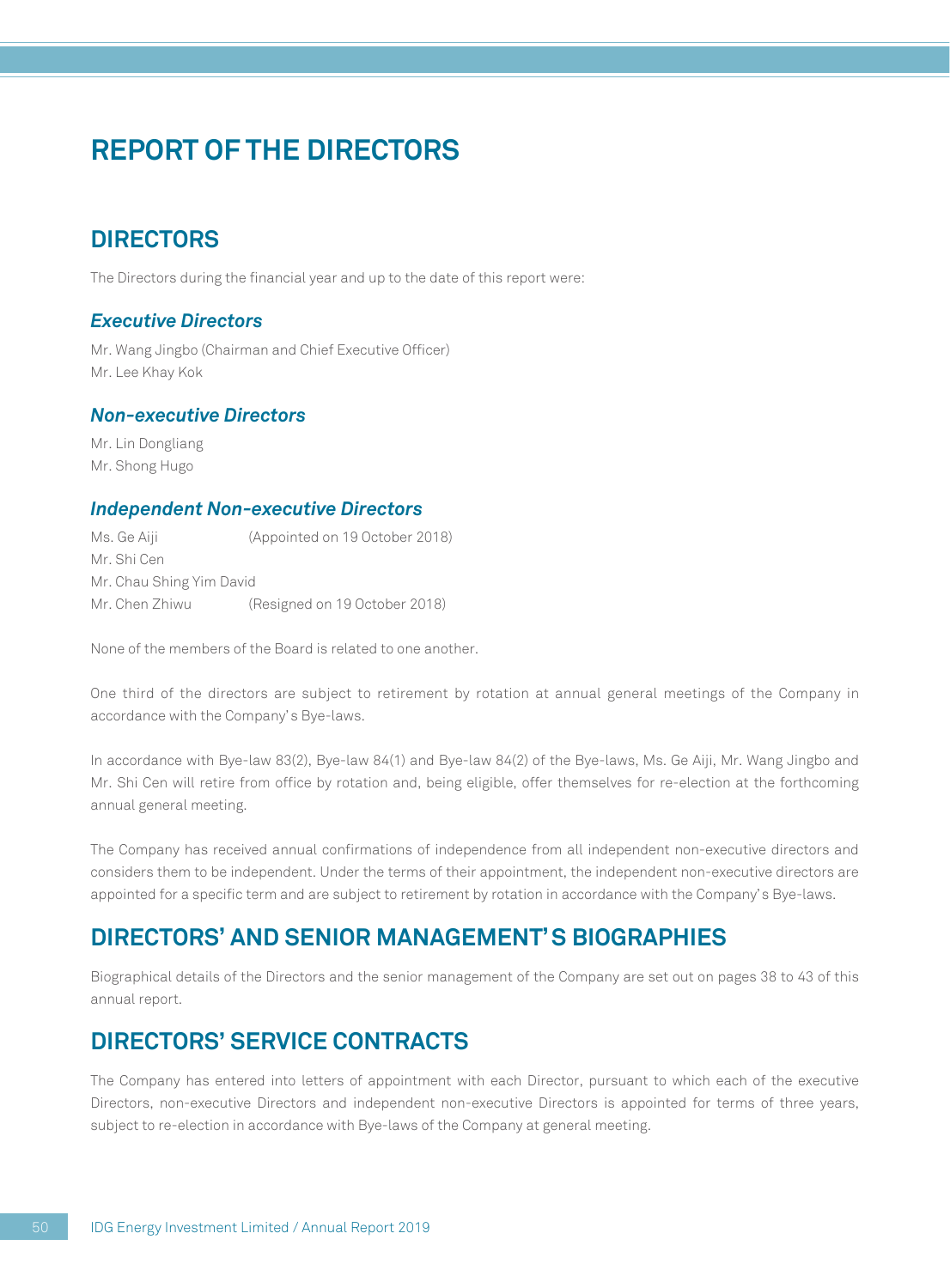## **DIRECTORS' SERVICE CONTRACTS** (continued)

None of the Directors has entered into any service contract with the Company or any of its subsidiaries, which is not terminable by the Company within one year without the payment of compensation (other than statutory compensation).

### **REMUNERATION POLICY**

The Company's remuneration policy is built upon the principle of providing an equitable, motivating and marketcompetitive remuneration package that can stimulate and drive staff at all levels to work towards achieving the strategic objectives of the Company and its subsidiaries.

The remuneration of the Directors is reviewed by the Remuneration Committee and the Board, having regard to Directors' duties, responsibilities, the operating results and comparable market statistics.

## **MANAGEMENT CONTRACT**

No contract concerning the management and administration of the whole or any substantial part of the business of the Company was entered into or existed in FY2018.

## **RELATED PARTIES' TRANSACTIONS**

Details of related parties' transactions are set out in note 34 to the consolidated financial statements. None of the related party transactions mentioned above constitutes connected transactions/continuing connected transactions under the Listing Rules.

### **DIRECTORS' INTERESTS IN TRANSACTIONS, ARRANGEMENTS OR CONTRACTS OF SIGNIFICANCE**

Save as disclosed in note 34 to the consolidated financial statements, no other transactions, arrangements or contracts of significance in relation to the Company's business to which the Company or any of its subsidiaries, or holding company or fellow subsidiaries was a party and in which any of the Company's Directors or an entity connected with the Directors had a material interest, whether directly or indirectly, subsisted at the end of the year or at any time during the year.

## **DIRECTORS' INTERESTS AND SHORT POSITIONS IN SHARES AND UNDERLYING SHARES**

At 31 March 2019, the interests and short positions of the Directors in the shares and underlying shares of the Company and its associated corporations (within the meaning of Part XV of the Securities and Futures Ordinance (the "**SFO**")), as recorded in the register required to be kept by the Company pursuant to Section 352 of the SFO, or as otherwise notified to the Company and the Stock Exchange pursuant to the Model Code for Securities Transactions by Directors of Listed Issuers (the "**Model Code**"), were as follows: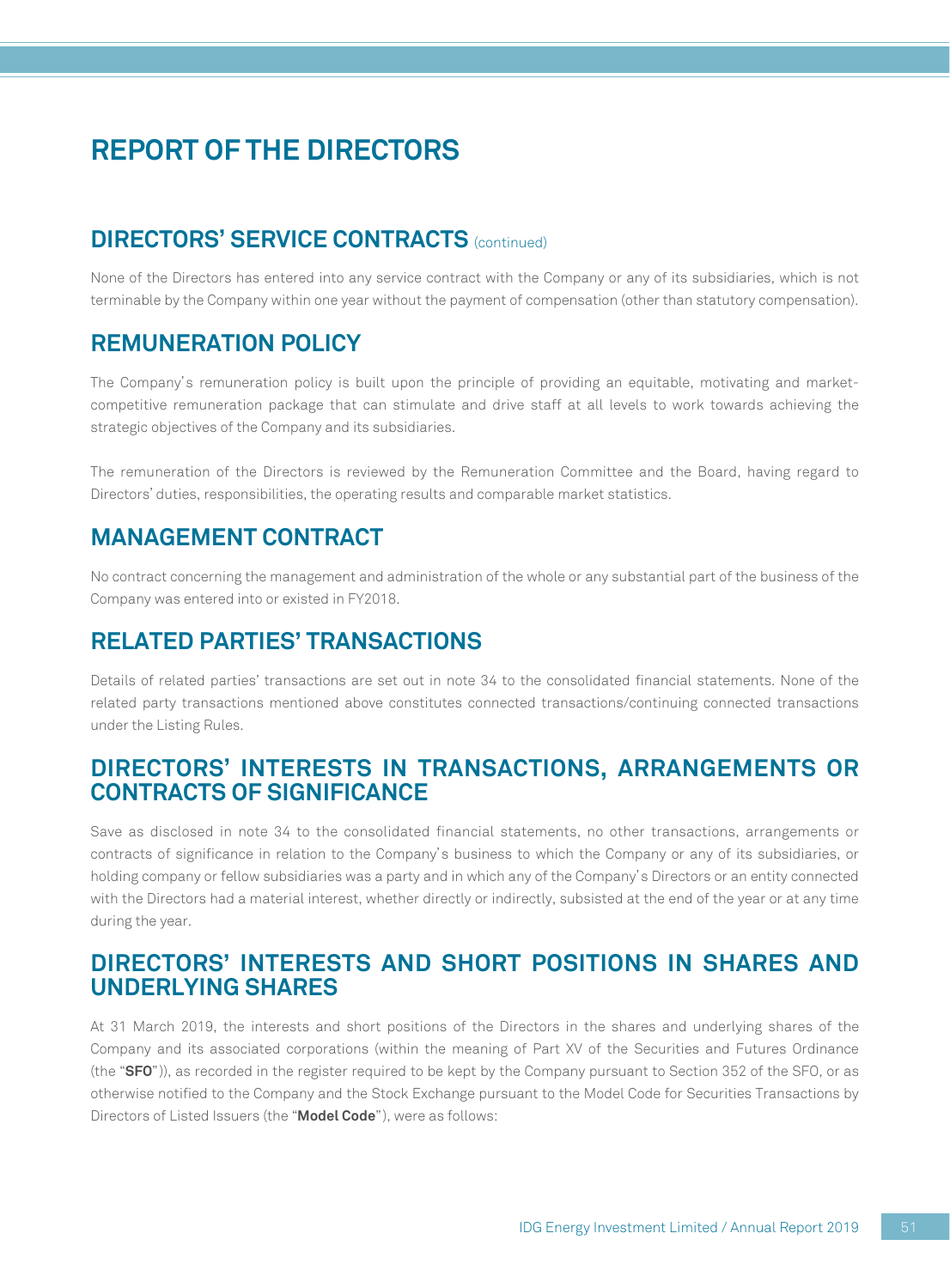### **DIRECTORS' INTERESTS AND SHORT POSITIONS IN SHARES AND UNDERLYING SHARES** (continued)

#### *(A) Long positions in Ordinary Shares:*

| Name of Director | Nature of interest | Number of<br><b>Ordinary Shares</b> | <b>Feldelitage UI</b><br>the Company's<br><b>issued Ordinary</b><br><b>Shares</b> |
|------------------|--------------------|-------------------------------------|-----------------------------------------------------------------------------------|
| Wang Jingbo      | Corporate          | 2,538,766,246                       | 38.49%                                                                            |
|                  |                    | (Note 1)                            |                                                                                   |
| Shong Hugo       | Corporate          | 2,538,766,246                       | 38.49%                                                                            |
|                  |                    | (Notes 1 and 2)                     |                                                                                   |
| Lin Dongliang    | Corporate          | 2,538,766,246                       | 38.49%                                                                            |
|                  | Beneficial         | 12,910,000                          | 0.20%                                                                             |
|                  |                    | (Notes 1 and 3)                     |                                                                                   |

**Percentage of** 

Note 1: These shares are held by Titan Gas, a company which is controlled as to 75.73% by Titan Gas Holdings, which is in turn owned as to 35.13% by Standard Gas Capital Limited ("**Standard Gas**"), 49.14% by IDG-Accel China Capital II L.P. ("**IDG-Accel Capital II L.P.**") and IDG-Accel China Capital II Investors L.P. ("**IDG-Accel Investors II L.P.**") (collectively, "**IDG Funds**"), 8.05% by Mr. Wang Jingbo ("**Mr. Wang**") and 6.87% by Kingsbury International Holdings Co., Ltd.\* (金世旗國際控股股份有限公司) ("**Kingsbury**"), 0.73% by Zhang Weiwei and 0.08% by Bryce Wayne Lee. Under the SFO, Titan Gas Holdings, Standard Gas and IDG Funds are deemed to have interest in the Ordinary Shares in which Titan Gas has beneficial interest.

Standard Gas, Mr. Wang and Kingsbury have entered into an acting in concert arrangement for the purpose of facilitating a more efficient decision-making process in connection with the exercise of their shareholders' rights in Titan Gas Holdings pursuant to which, Standard Gas, Kingsbury and Mr. Wang agree to align with each other in respect of the voting of major actions in respect of Titan Gas Holdings' business and each of Standard Gas, Mr. Wang and Kingsbury will consult with each other and reach agreement on material matters of Titan Gas Holdings before it/he exercises its/his respective voting rights in Titan Gas Holdings, provided that Mr. Wang will have a casting vote and will have the final decision making power in the event that a consensus cannot be reached among Standard Gas, Mr. Wang and Kingsbury. Under the SFO, Mr. Wang is deemed to have interest in the Ordinary Shares in which Titan Gas has interest.

- Note 2: All the issued voting shares in Standard Gas are held by Blazing Success Limited ("**Blazing Success**") which in turn is wholly owned by Lee Khay Kok. Blazing Success has granted a power of attorney to the board of directors of Standard Gas which comprise Mr. Wang, Lin Dongliang and Shong Hugo. Under the SFO, Shong Hugo is deemed to have interest in the shares in which Standard Gas has interest.
- Note 3: All the issued voting shares in Standard Gas are held by Blazing Success which in turn is wholly owned by Lee Khay Kok. Blazing Success has granted a power of attorney to the board of directors of Standard Gas which comprise Mr. Wang, Lin Dongliang and Shong Hugo. Under the SFO, Lin Dongliang is deemed to have interest in the shares in which Standard Gas has interest.

The 12,910,000 Ordinary Shares are held by Lin Dongliang beneficially.

<sup>\*</sup> For identification purposes only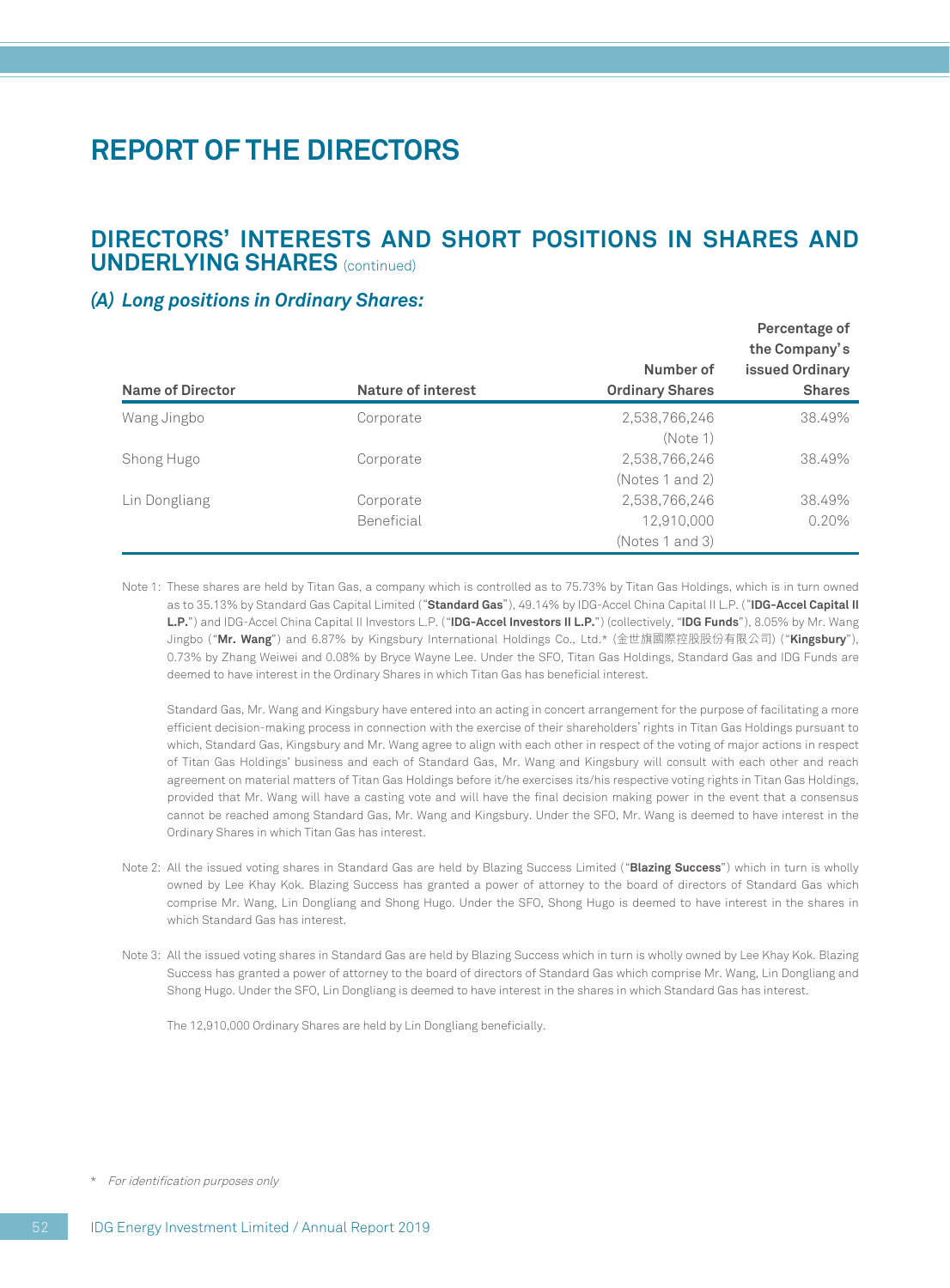### **DIRECTORS' INTERESTS AND SHORT POSITIONS IN SHARES AND UNDERLYING SHARES** (continued)

#### *(B) Long positions in the Convertible Bond:*

| Name of Director | Nature of interest | <b>INUITIVEL UI</b><br>underlying shares |
|------------------|--------------------|------------------------------------------|
| Wang Jingbo      | Corporate          | 892,857,142                              |
|                  |                    | (Note 1)                                 |
| Shong Hugo       | Corporate          | 892,857,142                              |
|                  |                    | (Notes 1 and 2)                          |
| Lin Dongliang    | Corporate          | 892,857,142                              |
|                  |                    | (Notes 1 and 3)                          |

Note 1: The 892,857,142 underlying shares represented the new Ordinary Shares to be issued upon full conversion of Convertible Bond with an aggregate principal amount of HK\$60,000,000 held by Titan Gas at a conversion price of HK\$0.0672 per Ordinary Shares issued by the Company. As explained in Note 1 of Section (A) above, under the SFO, Mr. Wang is deemed to have interests in the convertible bond in which Titan Gas has interest.

Note 2: As explained in Notes 1 and 2 of Section (A) above, under the SFO, Shong Hugo is deemed to have interest in the shares in which Standard Gas has interest.

Save as disclosed above, as at 31 March 2019, none of the Directors or chief executives of the Company had registered an interest or short position in the shares, underlying shares or debentures of the Company or any of its associated corporations that was required to be recorded pursuant to Section 352 of the SFO, or as otherwise notified to the Company and the Stock Exchange pursuant to the Model Code.

### **DIRECTORS' RIGHTS TO ACQUIRE SHARES OR DEBENTURES**

Save as disclosed in the section headed "Directors' interests and short positions in shares and underlying shares" above, at no time during the year were rights to acquire benefits by means of the acquisition of shares in or debentures of the Company granted to any Directors or their respective spouse or children under 18 years of age, or were any such rights exercised by them; or was the Company, its holding company, or any of its fellow subsidiaries or subsidiaries a party to any arrangement to enable the Directors to acquire such rights in any other body corporate.

**Number of** 

Note 3: As explained in Notes 1 and 3 of Section (A) above, under the SFO, Lin Dongliang is deemed to have interest in the shares in which Standard Gas has interest.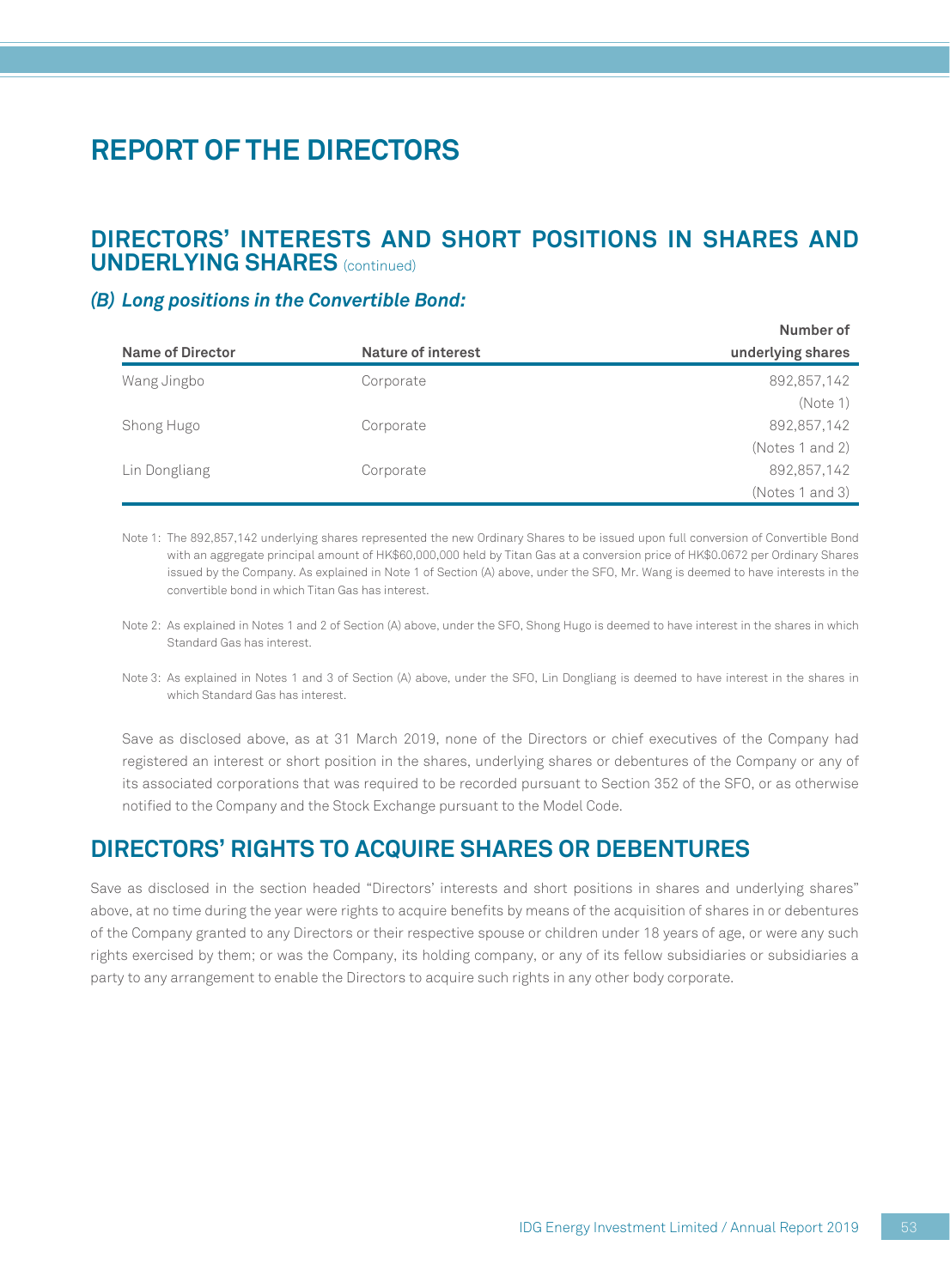### **SUBSTANTIAL SHAREHOLDERS' AND OTHER PERSON'S INTERESTS IN SHARES AND UNDERLYING SHARES OF THE COMPANY**

As at 31 March 2019, the following interests in the issued share capital and underlying shares of the Company were recorded in the register of interests required to be kept by the Company under Section 336 of the SFO:

|                                  |                                      | Number of              | Percentage of          |
|----------------------------------|--------------------------------------|------------------------|------------------------|
|                                  |                                      | <b>Ordinary Shares</b> | the Company's          |
|                                  |                                      | or underlying          | issued                 |
|                                  |                                      | <b>Ordinary Shares</b> | <b>Ordinary Shares</b> |
| <b>Name</b>                      | <b>Capacity/Nature of interest</b>   | (Note 1)               | (Note 2)               |
| Tanisca Investments Limited      | Beneficial owner                     | 344,754,077(L)         | 5.23%                  |
| (Note3)                          |                                      | (Note3)                |                        |
| MO Tian Quan (Note 3)            | Interest of controlled corporations  | 379,507,486(L)         | 5.75%                  |
|                                  |                                      | (Note 3)               |                        |
| Aquarius Growth Investment       | Beneficial owner                     | 343,369,176(L)         | 5.21%                  |
| Limited (Note 5)                 |                                      | (Note4)                |                        |
| ZHAO Ming (Note 5)               | Interest of a controlled corporation | 343,369,176(L)         | 5.21%                  |
|                                  |                                      | (Note 4)               |                        |
| Titan Gas Technology Investment  | Beneficial owner                     | 3,431,623,388 (L)      | 52.03%                 |
| Limited (Note 6)                 |                                      | (Note 6)               |                        |
| Titan Gas Technology Holdings    | Interest of a controlled corporation | 3,431,623,388 (L)      | 52.03%                 |
| Limited (Note 6)                 |                                      | (Note 6)               |                        |
| Standard Gas Capital Limited     | Interest of controlled corporations  | 3,431,623,388 (L)      | 52.03%                 |
| (Note 6)                         |                                      | (Note 6)               |                        |
| Kingsbury International Holdings | Interest of controlled corporations  | 3,431,623,388 (L)      | 52.03%                 |
| Co., Ltd.                        |                                      | (Note 6)               |                        |
| (金世旗國際控股股份有限公司)                  |                                      |                        |                        |
| (Note 6)                         |                                      |                        |                        |
| IDG-Accel China Capital GP II    | Interest of controlled corporations  | 3,431,623,388 (L)      | 52.03%                 |
| Associates Ltd. (Note 8)         |                                      | (Note 6, 8)            |                        |
| IDG-Accel China Capital II       | Interest of controlled corporations  | 3,431,623,388 (L)      | 52.03%                 |
| Associates L.P. (Note 9)         |                                      | (Notes 6,9)            |                        |
| IDG-Accel China Capital II L.P.  | Interest of controlled corporations  | 3,431,623,388 (L)      | 52.03%                 |
| (Note9)                          |                                      | (Notes 6, 9)           |                        |
| Ho Chi Sing (Note 10)            | Interest of controlled corporations  | 3,443,123,388 (L)      | 52.20%                 |
|                                  |                                      | (Notes 6, 8, 10)       |                        |
| ZHOU Quan (Note 10)              | Interest of controlled corporations  | 3,443,123,388 (L)      | 52.20%                 |
|                                  |                                      | (Notes 6, 8, 10)       |                        |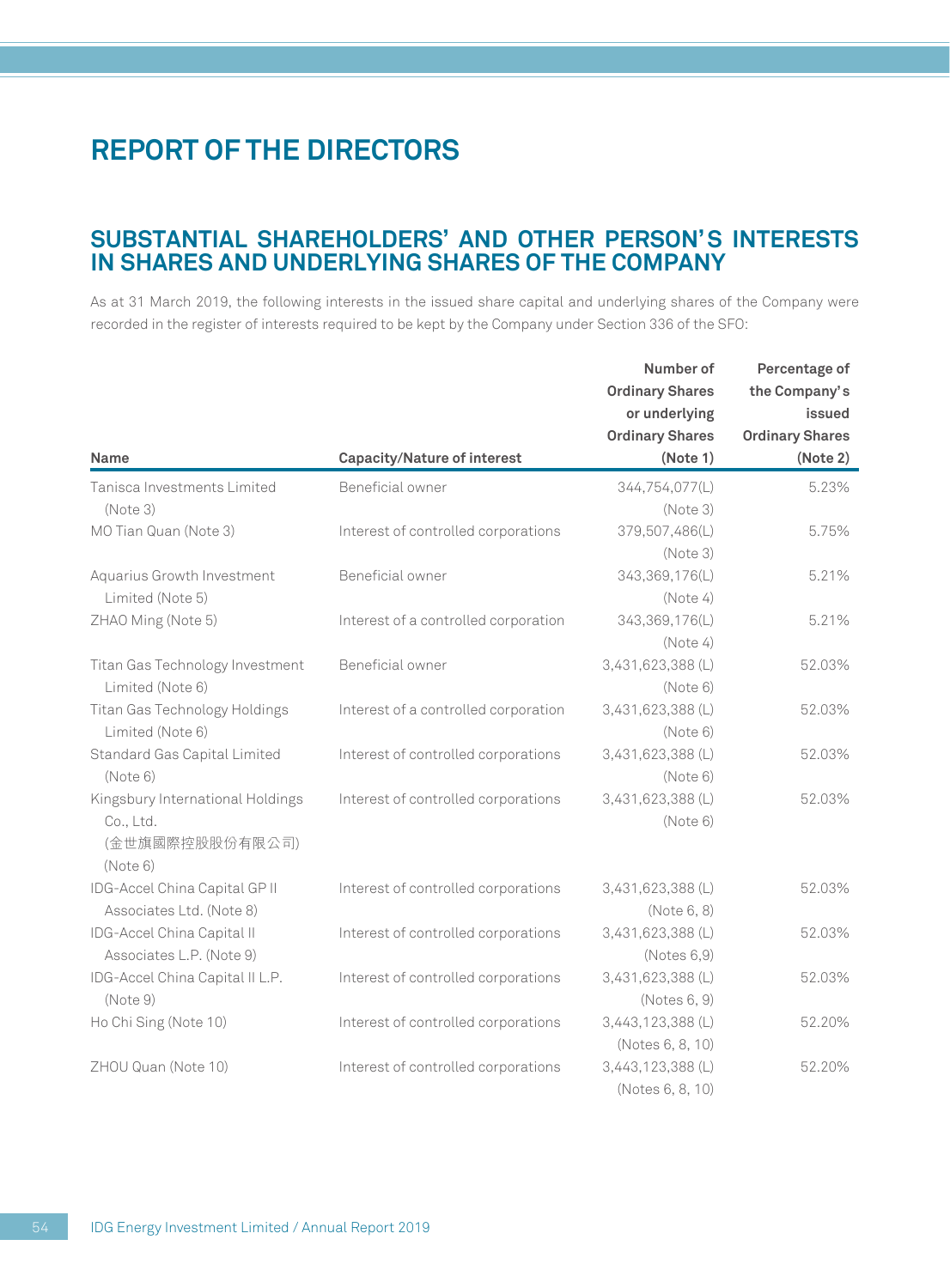### **SUBSTANTIAL SHAREHOLDERS' AND OTHER PERSON'S INTERESTS IN SHARES AND UNDERLYING SHARES OF THE COMPANY** (continued)

| <b>Name</b>                 | <b>Capacity/Nature of interest</b>  | Number of<br><b>Ordinary Shares</b><br>or underlying<br><b>Ordinary Shares</b><br>(Note 1) | Percentage of<br>the Company's<br>issued<br><b>Ordinary Shares</b><br>(Note 2) |
|-----------------------------|-------------------------------------|--------------------------------------------------------------------------------------------|--------------------------------------------------------------------------------|
| LUO Yuping                  | Interest of controlled corporations | 3,431,623,388 (L)<br>(Notes 6, 7, 11)                                                      | 52.03%                                                                         |
| Foxconn Technology Co., Ltd | Interest of controlled corporations | 1.485.000.000(L)<br>(Note 12)                                                              | 22.51%                                                                         |
| Q-Run Holding Ltd.          | Interest of controlled corporations | 1,188,000,000(L)<br>(Note 12)                                                              | 18.01%                                                                         |
|                             | Beneficial owner                    | 297.000.000(L)<br>(Note 12)                                                                | 4.50%                                                                          |

Notes:

- 1. In the above table, the information on the companies in which the interests are held, the capacity/nature of such interests and the number of Ordinary Shares or underlying Ordinary Shares is based on information available on the website of the Stock Exchange (http://www.hkexnews.hk/). The percentage of such Ordinary Shares or underlying Ordinary Shares in the issued Ordinary Shares is calculated with reference to the number of issued Ordinary Shares of the Company as at 31 March 2019 and is for reference only.
- 2. The letter "L" represents the individual's long position in the Ordinary Shares or underlying Ordinary Shares. These interests in the underlying Ordinary Shares represent the derivative interests under the Convertible Bond.
- 3. Mr. Mo Tianquan ("**Mr. Mo**") has control over 100% interests of Tanisca and Upsky Enterprises Limited. Upsky Enterprises Limited has interest in 34,753,409 Ordinary Shares of the Company. Under the SFO, Mr. Mo is deemed to have interest in the Ordinary Shares in which Tanisca and Upsky Enterprises Limited have interest.
- 4. Aquarius Investment has interests in respect of 343,369,176 Ordinary Shares.
- 5. Aquarius Investment is controlled as to 91% by Zhao Ming and as to 9% by Mr. Wang, who is the sole director of Aquarius Investment. Under the SFO, Zhao Ming is deemed to have interest in the underlying Ordinary Shares in which Aquarius Investment has interest.
- 6. Titan Gas is controlled as to 75.73% by Titan Gas Holdings, which is in turn controlled as to 35.13% by Standard Gas, 49.14% by the IDG Funds, 8.05% by Mr. Wang and 6.87% by Kingsbury, 0.73% by Zhang Weiwei and 0.08% by Bryce Wayne Lee. Under the SFO, Titan Gas Holdings, Standard Gas, IDG Funds are deemed to have interest in 3,431,623,388 Ordinary Shares in which Titan Gas has beneficial interest. Interest in such Ordinary Shares include interest in 892,857,142 underlying Ordinary Shares through derivative interests in the Convertible Bond in the principal amount of HK\$60,000,000 at a conversion price of HK\$0.0672 per share. As at 31 March 2019, Mr. Wang, Lin Dongliang and Shong Hugo are directors of Titan Gas Holdings.
- 7. Standard Gas, Mr. Wang and Kingsbury have entered into an acting in concert arrangement for the purpose of facilitating a more efficient decision making process in connection with the exercise of their shareholders' rights in Titan Gas Holdings pursuant to which, Standard Gas, Kingsbury and Mr. Wang agree to align with each other in respect of the voting of major actions in respect of Titan Gas Holdings' business and each of Standard Gas, Mr. Wang and Kingsbury will consult with each other and reach agreement on material matters of Titan Gas Holdings before it/he exercises its/his respective voting rights in Titan Gas Holdings, provided that Mr. Wang will have a casting vote and will have the final decision making power in the event that a consensus cannot be reached among Standard Gas, Mr. Wang and Kingsbury. The Ordinary Shares and underlying Ordinary Shares in which Mr. Wang has interest comprise 3,431,623,388 Ordinary Shares in which Titan Gas has beneficial interest (including derivative interest in 892,857,142 underlying Ordinary Shares).

**Percentage of**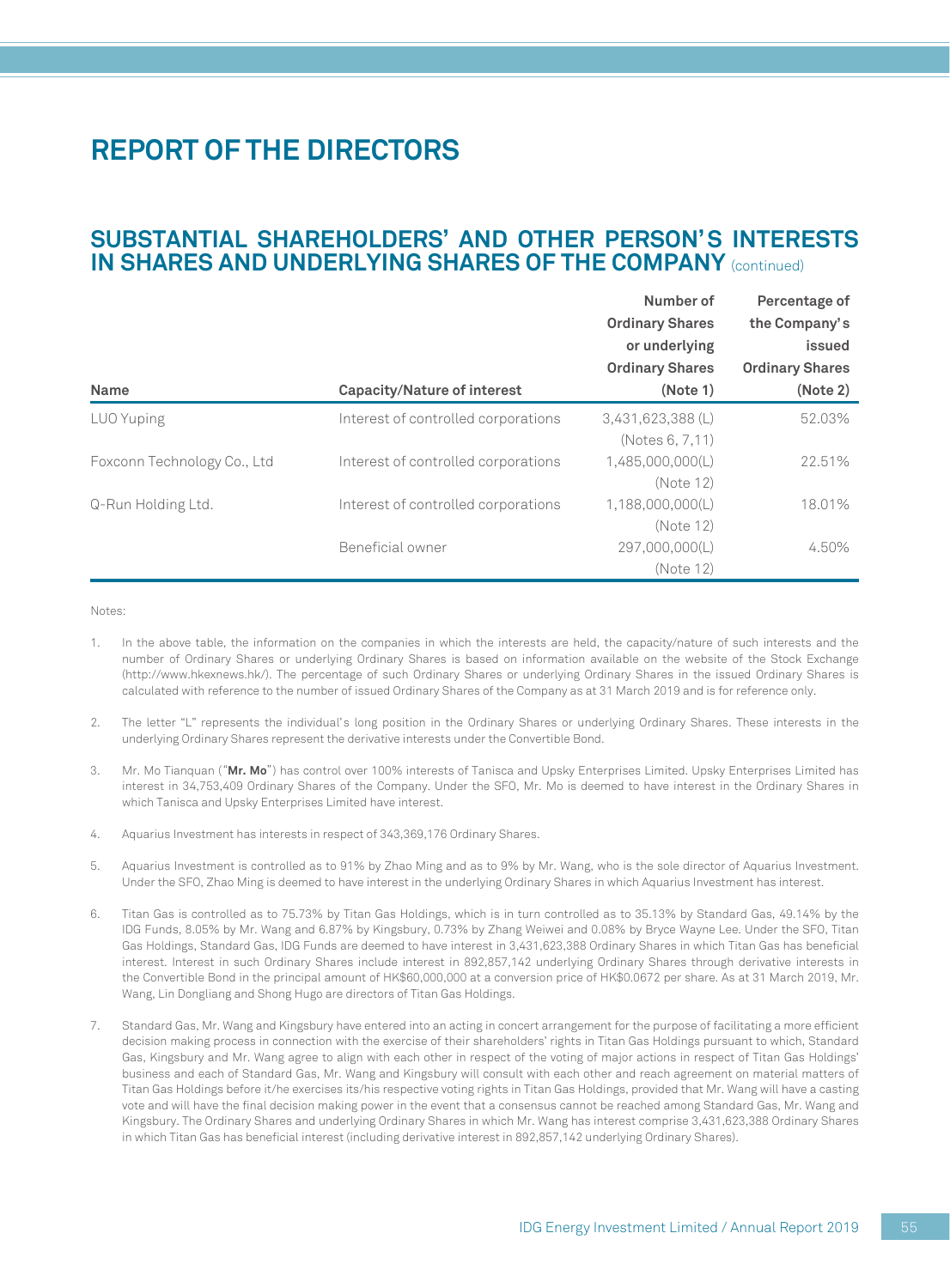### **SUBSTANTIAL SHAREHOLDERS' AND OTHER PERSON'S INTERESTS IN SHARES AND UNDERLYING SHARES OF THE COMPANY** (continued)

- 8. The IDG Funds is under the control of its ultimate general partner, IDG-Accel China Capital GP II Associates Ltd. ("**IDG-Accel Ultimate GP**"). Under the SFO, IDG-Accel Ultimate GP is deemed to have interest in the Ordinary Shares and the underlying Ordinary Shares in which the IDG Funds have interest.
- 9. IDG-Accel China Capital II Associates L.P. has control over IDG-Accel Capital II L.P. Under the SFO, IDG-Accel China Capital II Associates L.P. is deemed to have interest in the Ordinary Shares and the underlying Ordinary Shares in which IDG-Accel Capital II L.P. has beneficial interest.
- 10. Ho Chi Sing and Zhou Quan are directors of IDG-Accel Ultimate GP and are responsible for decision-making matters relating to the IDG Funds and their investments, and hence control the exercise of voting rights to the shares that the IDG Funds hold in Titan Gas Holdings. Therefore they are deemed to have interest in the Ordinary Shares and the underlying Ordinary Shares in which IDG-Accel Ultimate GP has interest.
- 11. Kingsbury is controlled as to 74.8% by Luo Yuping. By virtue of the acting in concert arrangement referred to in Note 7, Luo Yuping is deemed to have interest in the Ordinary Shares and the underlying Ordinary Shares in which Titan Gas Holdings has interest.
- 12. Foxconn Technology Co., Ltd. has control over Q-Run Holding Ltd., which in turn has direct and indirect controls of 297,000,000 Ordinary Shares and 1,188,000,000 Ordinary Shares of the Company, respectively. Under the SFO, Foxconn Technology Co., Ltd. is deemed to have all the interest in the Ordinary Shares of the Company in which Q-Run Holding Ltd. has interest.

Save as disclosed above, as at 31 March 2019, no person, other than the Directors or chief executives of the Company, whose interests are set out in the section "Directors' and chief executives' interests and short positions in shares, underlying shares and debentures of the company or any associated corporation" above, had registered an interest or short position in the shares or underlying shares of the Company that was required to be recorded pursuant to Section 336 of the SFO.

## **DIRECTORS' INTERESTS IN A COMPETING BUSINESS**

During FY2018, none of the Directors or their respective associates had engaged in or had any interest in any business which competes or may compete with the business of the Company.

## **PERMITTED INDEMNITY PROVISION**

The Bye-laws provides that the Directors shall be indemnified and secured harmless out of the assets and profits of the Company from and against all actions, costs, charges, losses, damages and expenses which they shall or may incur or sustain by or by reason of any act done, concurred in or omitted in or about the execution of their duty; provided that this indemnity shall not extend to any matter in respect of any fraud or dishonesty which may attach to any of the **Directors** 

A directors' liability insurance is in place to protect the Directors against potential costs and liabilities arising from claims brought against the Directors.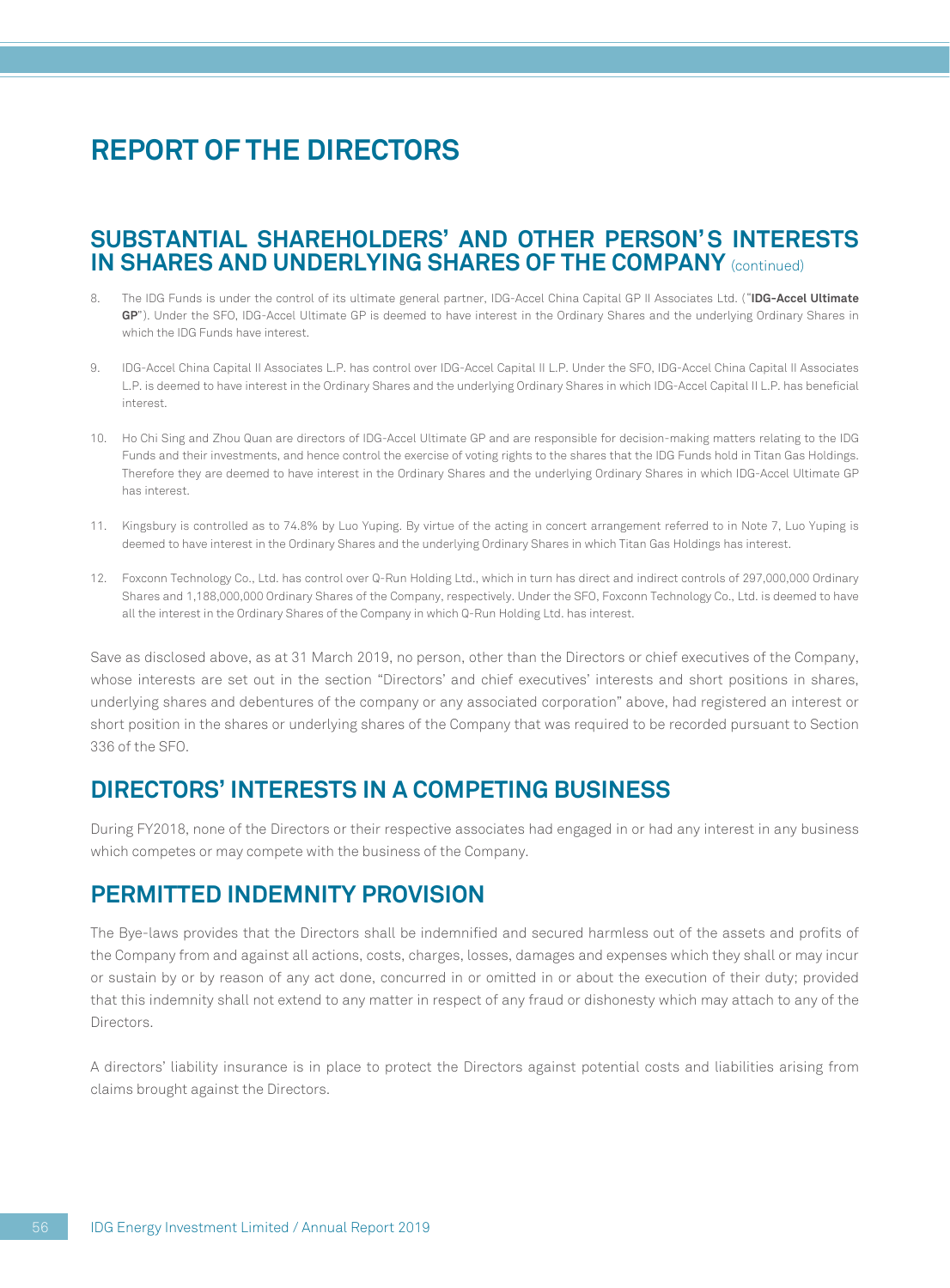# **CONFIRMATION OF INDEPENDENCE**

The Company has received from each of the independent non-executive Directors an annual confirmation of independence pursuant to Rule 3.13 of the Listing Rules and considers all the independent non-executive Directors to be independent.

## **CORPORATE GOVERNANCE**

A report on the principal corporate governance practices adopted by the Company is set out on pages 59 to 72 of this annual report.

## **SUFFICIENCY OF PUBLIC FLOAT**

As at the date of this annual report, based on information that is publicly available to the Company and within the knowledge of the Directors, the Company has maintained the prescribed public float under the Listing Rules.

## **SHARE OPTION SCHEME**

The Company did not adopt any share option scheme. However, the Company may consider to adopt one subject to compliance with the Listing Rules.

## **ENVIRONMENTAL POLICY AND PERFORMANCE**

Details of the environmental policy and performance of the Company and its subsidiaries are set out in the Environmental, Social and Governance Report on pages 73 to 102 of this annual report.

## **RELATIONSHIPS WITH EMPLOYEES, SUPPLIERS AND CUSTOMERS**

Details of the relationships of the Company and its subsidiaries with employees, suppliers and customers are set out in the Environmental, Social and Governance Report on pages 73 to 102 of this annual report.

## **COMPLIANCE WITH LAWS AND REGULATIONS**

During the year, as far as the Company is aware, there was no material breach of or non-compliance with applicable laws, rules and regulations by the Company and its subsidiaries that have significant impact on their businesses and operations.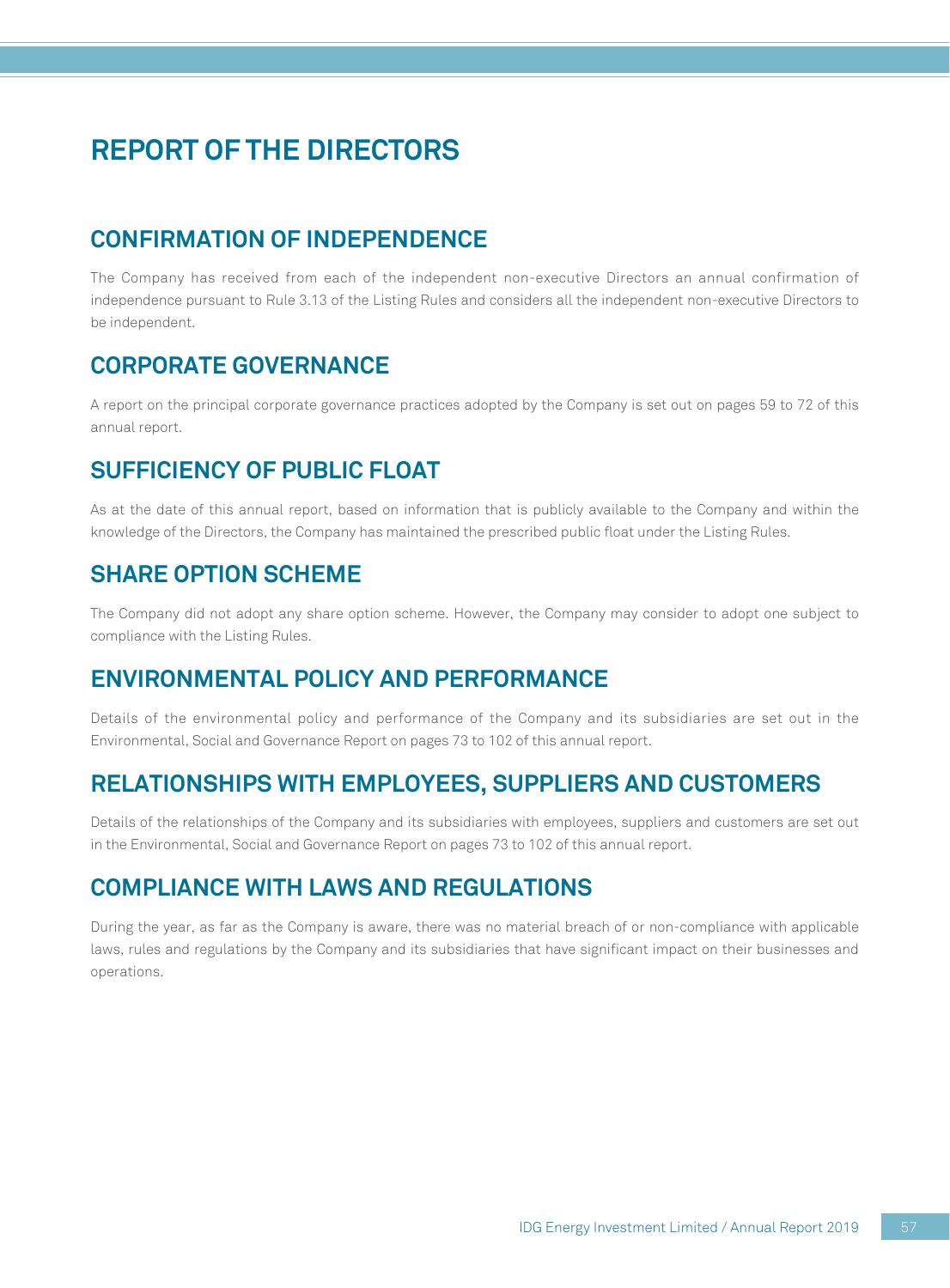## **AUDITORS**

SHINEWING resigned as the auditor of the Company on 26 August 2016 at the request of the Board and following such resignation, KPMG has been appointed as the auditor of the Company with effect from 26 August 2016 to fill the casual vacancy and held office until the conclusion of the annual general meeting held on 28 September 2016 during which KPMG was re-appointed as the auditor of the Company.

Pursuant to the resolution passed at the annual general meeting of the Company on 11 August 2017, the Company re-appointed KPMG as the auditor of the Company. Pursuant to the resolution passed at the annual general meeting of the Company on 24 August 2018, the Company re-appointed KPMG as the auditor of the Company. The proposal of re-appointing KPMG as the auditor of the Company will be put forward at the forthcoming annual general meeting.

## **PROFESSIONAL TAX ADVICE RECOMMENDED**

If the shareholders are unsure about the taxation implications of purchasing, holdings, disposing of, dealing in, or the exercise of any rights in relation to, the shares of the Company, they are advised to consult an expert.

### **NON-COMPETITION DEED**

As disclosed in the RTO Circular, each of the Controlling Shareholders (as defined in the RTO Circular) and Lin Dongliang (together, the "**Covenantors**") have entered into a Non-Competition Deed (as defined in the RTO Circular) in favour of the Company (for itself and for the benefit of its subsidiaries). With reference to the RTO Circular, the Company organised a working meeting with the Covenantors in which the Company reviewed their business portfolios and considered that there was no opportunity to operate a Restricted Business (as defined in the RTO Circular).

The Company has received confirmations from each of the Covenantors on full compliance with the Non-Competition Deed for FY2018.

The independent non-executive Directors have reviewed the confirmations provided by the Covenantors, and concluded that each of the Covenantors complied with the relevant terms of the Non-Competition Deed for FY2018.

ON BEHALF OF THE BOARD

**Wang Jingbo** Chairman and Chief Executive Officer

Hong Kong 21 June 2019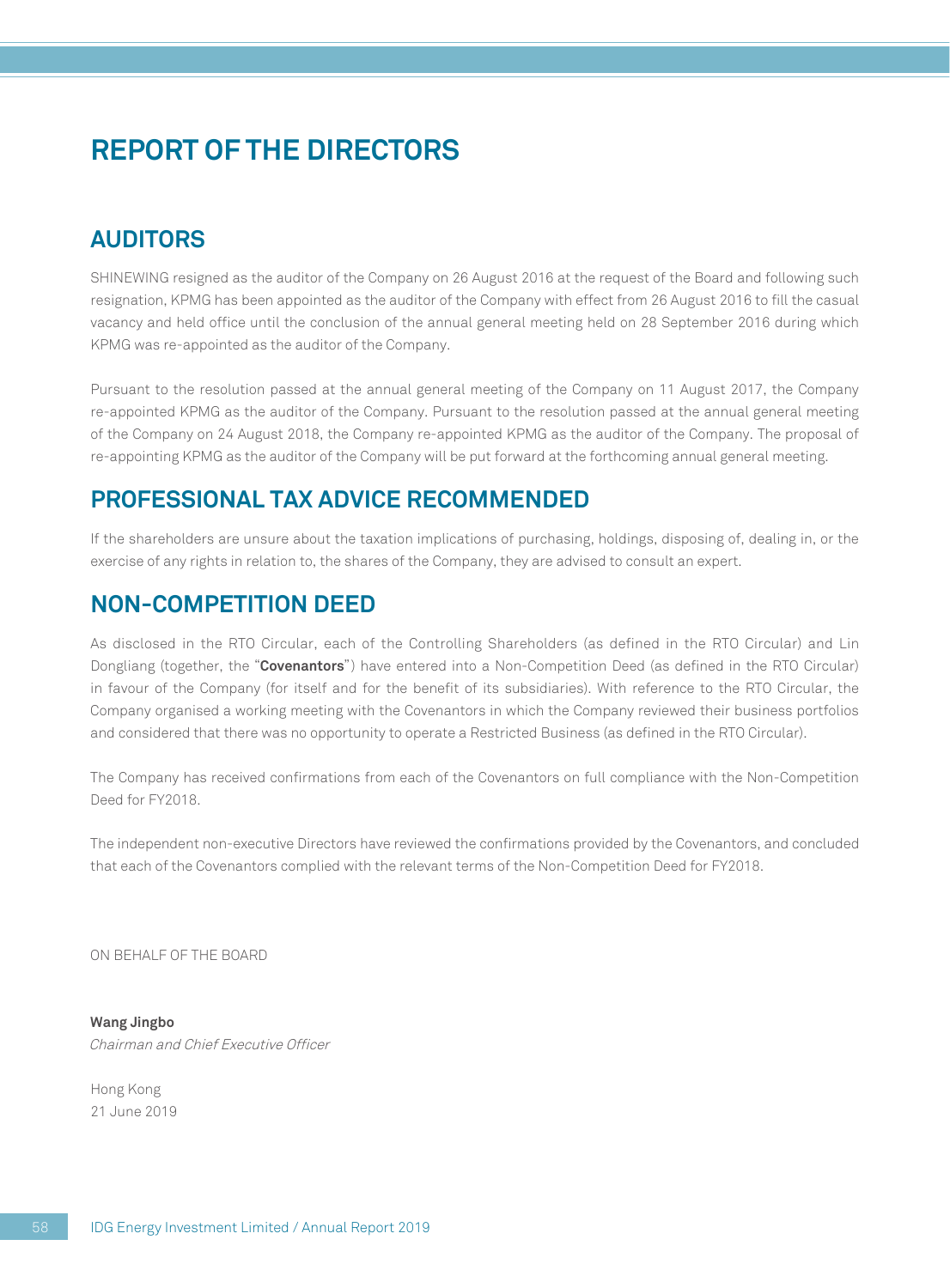## **COMPLIANCE WITH THE CORPORATE GOVERNANCE CODE**

The Company is committed to achieving high standards of corporate governance and has always recognised the importance of accountability, transparency and protection of Shareholders' interest in general. The Company has adopted the code provisions of the Corporate Governance Code and Corporate Governance Report (the "**CG Code**") set out in Appendix 14 of the Listing Rules as its own corporate governance policy, subject to amendments from time to time.

In the opinion of the Board, the Company had complied with the code provisions of the CG Code throughout FY2018, except for the CG Code provision A.2.1, which stipulates that the roles of chairman and chief executive should be separate and should not be performed by the same individual. During FY2018, Mr. Wang Jingbo was both the chairman of the Board and the chief executive officer of the Company. The Board is of the opinion that such arrangement does not result in undue concentration of power and is conducive to the efficient formulation and implementation of the Company's strategies thus allowing the Company to develop its business more effectively.

### **BUSINESS MODEL AND STRATEGY**

During the past year, as one of its existing strategies, the Company has aimed to widen its global footprint and develop a more diversified and balanced energy business portfolio through selective acquisition of overseas energy assets. The Company is currently focusing on the substantial investment opportunities arising from China's increasing demand for imported nature gas and the emerging North America LNG export market due to abundant low-cost shale gas supply. By investing in China's first non-state-owned LNG receiving terminal and one of the largest Canadian LNG export terminals under development, and making equity investment in LNGL, a company principally engaged in developing LNG export terminal projects in the U.S. and in Canada, the Company has been making strategic investments focusing on the LNG business value chain.

The Company captures investment opportunities in the energy sector and realizes value appreciation and extraordinary returns through enhancing the efficiency of asset operations, the diversification of energy asset portfolios, the crossborder mergers and acquisitions, and funds management with economies of scale.

With strong supports from shareholders, mature investment strategies, sophisticated cross-border transaction capabilities and in-depth knowledge of the global energy market, the Company is best positioned to grasp the industry momentum brought by China's energy structural reform and the dynamic changes of the global natural gas market, and is committed to becoming the best cross-border energy assets investment manager of the region. To satisfy the capital needs for assets investment and management, subject to the market condition, the Company will look for the most suitable fund raising channels which may include leveraging both equity and/or debt markets, as well as any other financing possibilities. The Boards believes that the Company is well positioned for rapid development when attractive assets become available, and outperform crude oil benchmarks. The Company endeavors to present a unique investment opportunity for its shareholders to gain exposure to a diversified, top quality global oil and gas asset portfolio.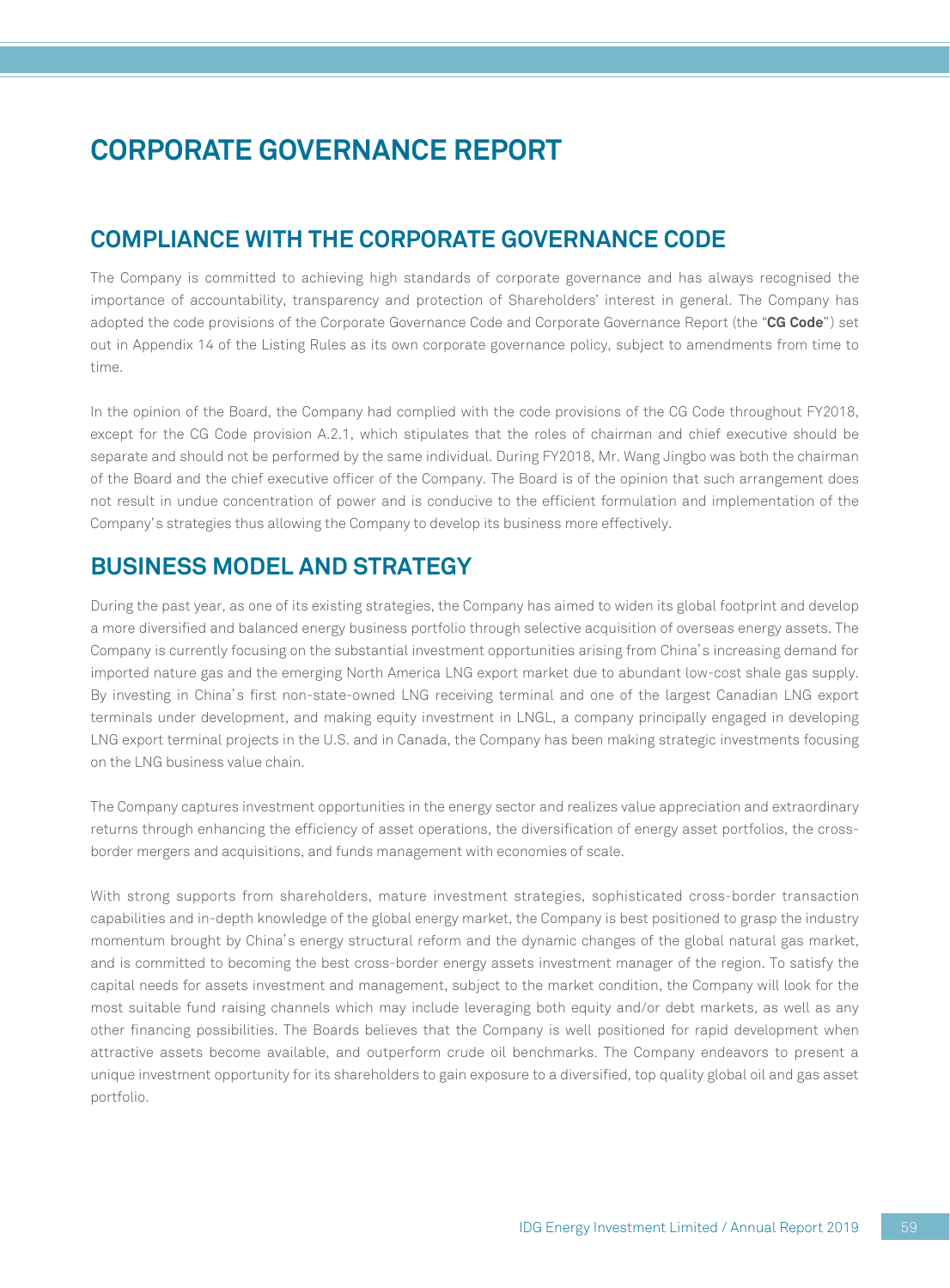## **BOARD OF DIRECTORS**

As at the date of this annual report, the Board comprises 7 directors, including 2 executive Directors (Mr. Wang Jingbo (chairman and chief executive officer) and Mr. Lee Khay Kok; 2 non-executive Directors (Mr. Lin Dongliang and Mr. Shong Hugo), and 3 independent non-executive Directors (Mr. Shi Cen, Ms. Ge Aiji, and Mr. Chau Shing Yim David). The biographical details of the Directors are set out in the section "Directors' and Senior Management's Biographies" on pages 38 to 43 of this annual report.

One of the independent non-executive Directors, Mr. Chau Shing Yim David, is a professional accountant and that is in compliance with the requirement of the Listing Rules. There are also 3 board committees under the Board, which are the audit committee, the nomination committee and the remuneration committee of the Company.

The key responsibilities of the Board include, among other things, formulating the Company's overall strategies, setting management targets, regulating and reviewing internal controls, formulating the Company's corporate governance policy, supervising management's performance while the day-to-day operations and management of the Company are delegated by the Board to management, and ensuring adequacy of resources, qualifications, experience and training programs and budget of the financial staff.

In accordance with the Company's Bye-laws, at each annual general meeting of the Company one-third of the Directors for the time being or, if the number of the Directors is not a multiple of three, the number nearest to but not less than one-third, shall retire from office by rotation, provided that every director shall be subject to retirement by rotation at least once every three years.

As at the date of this annual report, each of the executive Directors, non-executive Directors and independent nonexecutive Directors is appointed for a specific term of not more than 3 years and is subject to retirement by rotation and re-election at the Company's annual general meeting in accordance with the Company's Bye-laws and the Listing Rules. At the forthcoming annual general meeting, Mr. Wang Jingbo, Ms. Ge Aiji and Mr. Shi Cen will retire from office by rotation and, being eligible, offer themselves for re-election. To determine the non-executive Directors' independence, assessments are carried out upon appointment, annually and at any other time where the circumstances warrant reconsideration by the nomination committee of the Company ("**Nomination Committee**"). The Company has received from each of the independent non-executive Directors an annual confirmation of independence pursuant to Rule 3.13 of the Listing Rules. The Board determined that all the independent non-executive Directors had met the requirements for independence as set out in Rule 3.13 of the Listing Rules.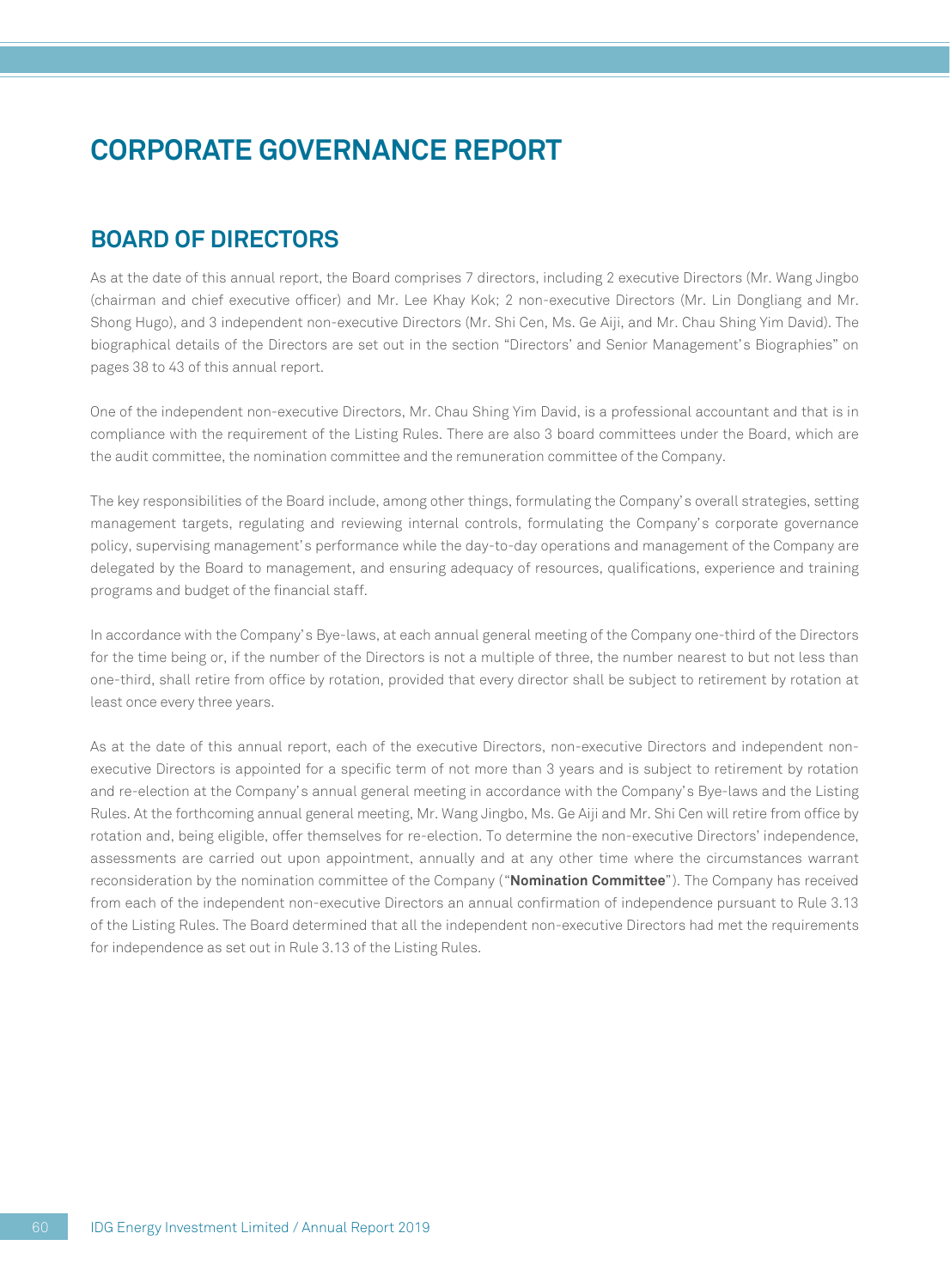## **BOARD OF DIRECTORS** (continued)

Every newly appointed Director will be given an introduction so as to ensure that he/she has appropriate understanding of the Company's business and of his/her duties and responsibilities under the Listing Rules and the relevant statutory and regulatory requirements. The Directors may request the Company to provide independent professional advice at the Company's expense to discharge his/her duties to the Company. Directors' training is an ongoing process. During FY2018, the Company had provided to the Directors regular updates and presentations on changes and developments to the Company's business and to the legislative regulatory environments in which the Company and its subsidiaries operate. All Directors are also encouraged to attend relevant training courses at the Company's expense. All Directors are required to provide the Company with their training record they received during FY2018.

During FY2018, the Board has reviewed and monitored the training and continuous professional development of Directors and senior management. The Board has also reviewed and ensured compliance of the relevant legal and regulatory requirements, the code of conducts, the CG Code and the disclosure in this Corporate Governance Report.

The Directors acknowledge their responsibility for preparing the financial statements and ensuring that the financial statements are prepared as to give a true and fair view and on a going concern basis in accordance with the statutory requirements and applicable financial reporting standards.

#### *Audit Committee*

The audit committee of the Company ("**Audit Committee**") currently comprises two independent non-executive Directors and one non-executive Director, namely Mr. Chau Shing Yim David (Chairman), Mr. Shi Cen and Mr. Lin Dongliang.

Under the terms of reference, the Audit Committee is required, among other things, to oversee the relationship with the independent auditor, to review the interim and annual consolidated financial statements, to monitor compliance with statutory and listing requirements, to ensure adequacy of resources, qualifications, experience and training programs and budget of the financial staff, and to oversee the Company's financial reporting system, risk management and internal control systems. The Audit Committee is also responsible for facilitating the risk assessment process and timely communication with the Board where appropriate, and ensuring key business and operational risks are properly identified and managed.

The terms of reference for the Audit Committee have been adopted in line with the CG Code. The written terms of reference of the Audit Committee are available on the website of the Stock Exchange and the Company.

During FY2018, the Audit Committee, among other matters, reviewed interim/annual results and reports from the independent auditor regarding the audit on annual consolidated financial statements, discussed the risk management and internal control of the Company and its subsidiaries, and met with the independent auditor. The Audit Committee reviewed the scope, extent and effectiveness of risk management and internal control systems of the Company and its subsidiaries.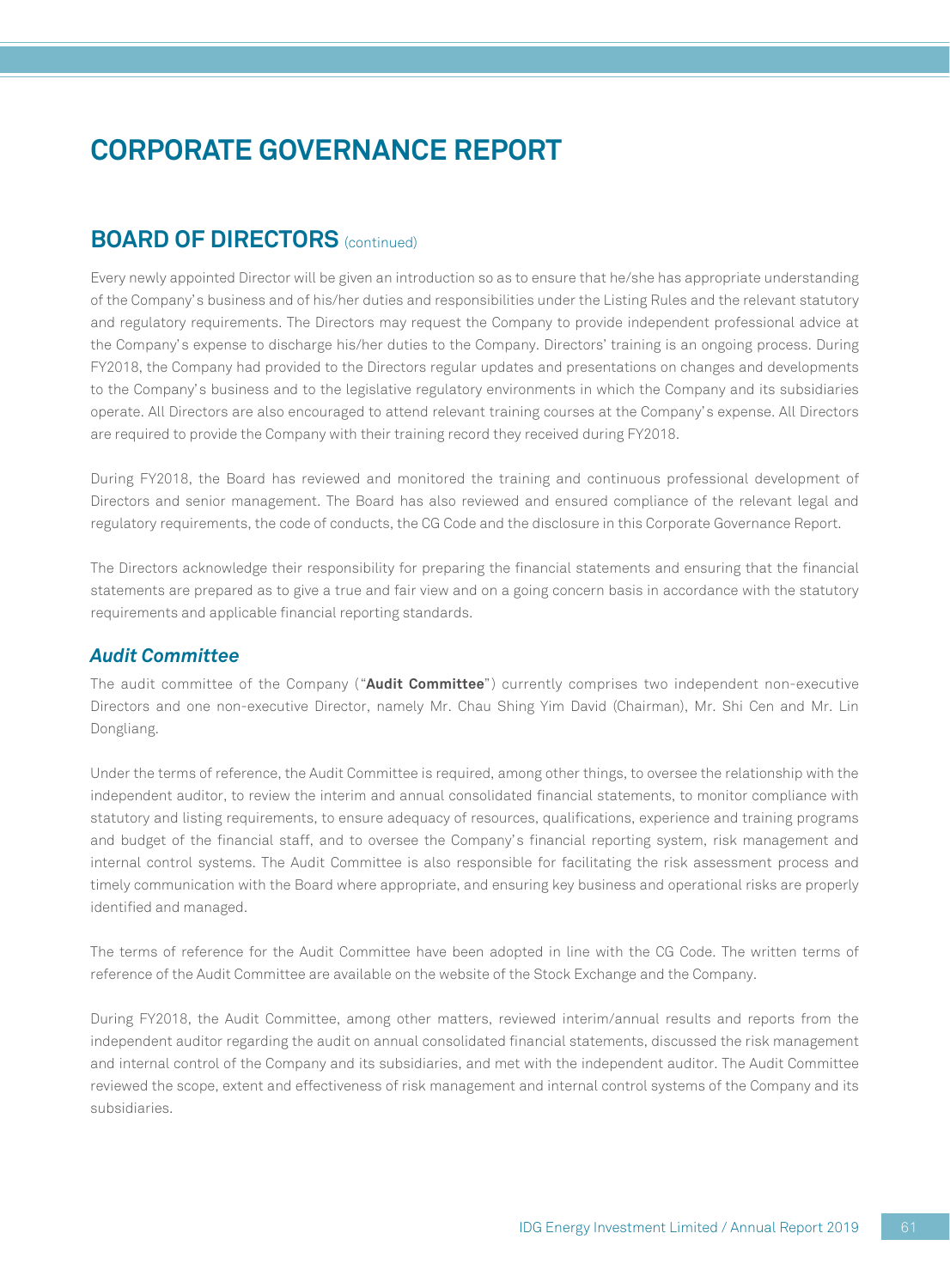### **BOARD OF DIRECTORS** (continued)

#### *Nomination Committee*

The Nomination Committee currently comprises two independent non- executive Directors and one executive Director, namely Ms. Ge Aiji (Chairman), Mr. Shi Cen, and Mr. Wang Jingbo.

The terms of reference of the Nomination Committee have been determined with reference to the CG Code. Under its terms of reference, the Nomination Committee is responsible for determining the policy for the nomination of Directors, identifying potential directors and making recommendations to the Board on the appointment or re-appointment of Directors. Potential new directors are selected on the basis of their qualifications, skills and experience which the Nomination Committee considers will make a positive contribution to the performance of the Board.

The terms of reference for the Nomination Committee have been adopted in line with the CG Code. The written terms of reference of the Nomination Committee are available on the website of the Stock Exchange and the Company.

The Nomination Committee is also responsible for the review of the Board's diversity policy, considering factors including but not limited to gender, age, cultural and educational background, ethnicity, professional experience, skills, knowledge and length of service of Board members, and review the measurable objectives that the Board has set for implementing the Board's diversity policy, and monitor the progress on achieving the measurable objectives.

During FY2018, the Nomination Committee reviewed the credentials of the incoming Directors and recommended the appointment of the same to the Board for approval. In addition, the Nomination Committee reviewed the structure, size and composition (including the skills set, knowledge and experience) of the Board, and performed an assessment on the independence of all the Independent Non-executive Directors with the conclusion that all of them are independent. It also evaluated the performance and contribution of the retiring Directors and recommended them to the Board on their re-elections at the forthcoming annual general meeting.

#### *Remuneration Committee*

The remuneration committee of the Company ("**Remuneration Committee**") currently comprises two independent non-executive Directors and one non-executive Director, namely Mr. Chau Shing Yim David (Chairman), Ms. Ge Aiji and Mr. Shong Hugo.

The terms of reference of the Remuneration Committee have been determined with reference to the CG Code. Under the terms of reference of the Remuneration Committee, the responsibilities of the Remuneration Committee include, inter alia, assisting the Company in the administration of a formal and transparent procedure for developing remuneration policies, making recommendations to the Board on the remuneration packages of individual executive Directors and senior management and ensuring that no Director or any of his/her associates is involved in deciding his/ her own remuneration, assessing performance of executive Directors and approving the term of executive Directors' service contracts.

During FY2018, the Remuneration Committee reviewed and approved the remunerations of the Directors and the senior management of the Company, and recommended the same to the Board for approval.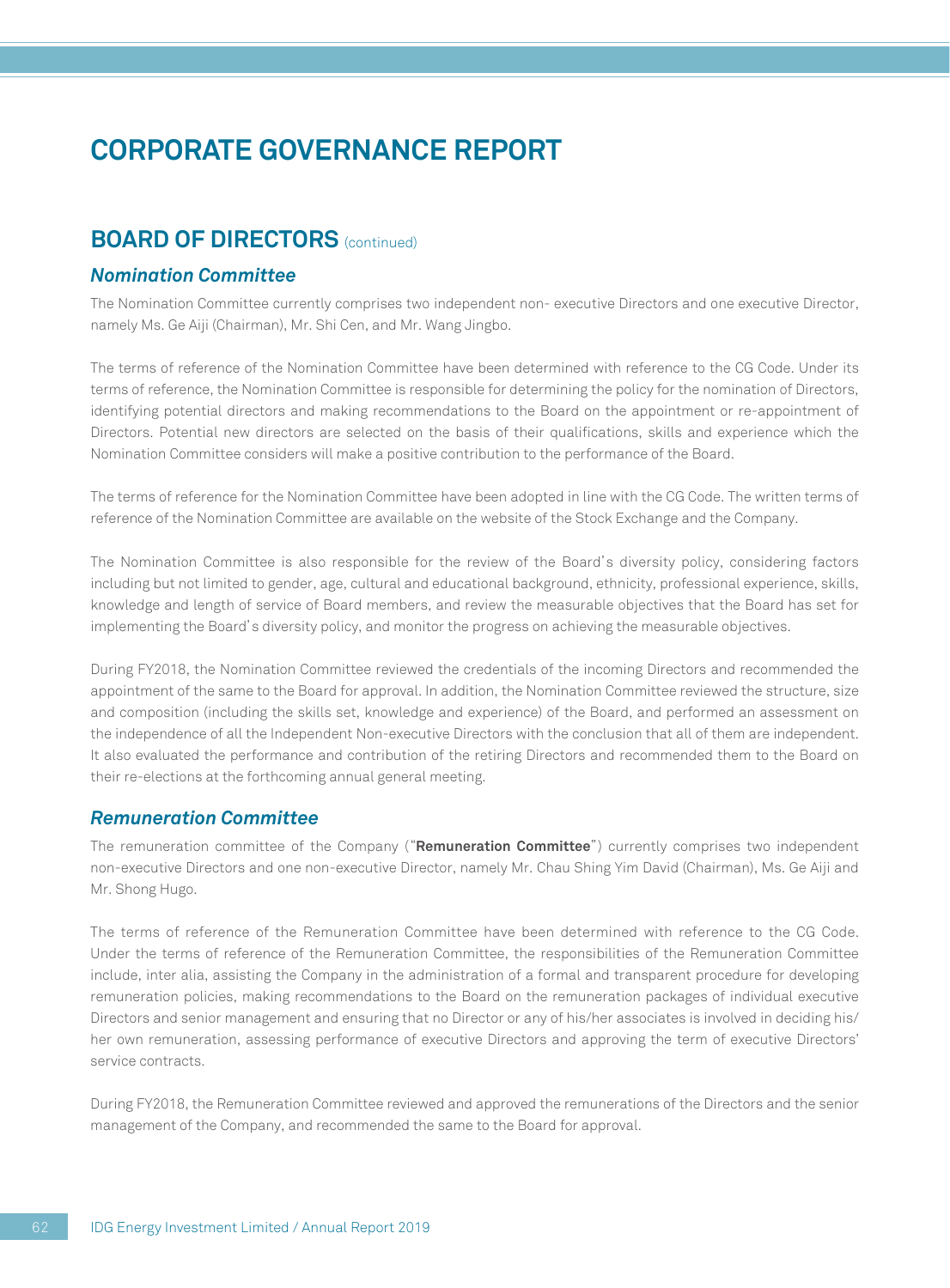### **BOARD OF DIRECTORS** (continued)

#### **Remuneration Committee** (continued)

The terms of reference for the Remuneration Committee have been adopted in line with the CG Code. The written terms of reference of the Remuneration Committee are available on the website of the Stock Exchange and the Company.

In FY2018, the work performed by the Remuneration Committee includes, inter alia, the review of the Company's remuneration policy for its executive Directors and senior management and their levels of remuneration.

### **BOARD DIVERSITY POLICY**

In 2016, the Board adopted a board diversity policy setting out the approach to achieve diversity on the Board. The Company considered diversity of board members can be achieved through consideration of a number of aspects, including but not limited to gender, age, cultural and educational background, professional experience, skills, knowledge and length of service. All Board appointments are based on merit and contribution, and candidates are considered against objective criteria, having due regard for the benefits of diversity on the Board. The Nomination Committee reviews the diversity policy on a regular basis and discusses any revisions that may be required, and recommends any such revisions to the Board for consideration and approval.

## **BOARD NOMINATION POLICY**

The Board has formalised the Company's existing approach and procedures and adopted a Board nomination policy in March 2019 to ensure that, with the support of the Nomination Committee, proper selection and nomination processes are in place for the appointment of additional and replacing Directors and re-election of Directors.

As noted above, the Nomination Committee will, on an ad hoc basis, recommend candidates who possess the relevant expertise as it considers appropriate when the need to select, nominate or re-elect Directors arises. In the determination of the suitability of a candidate, the Nomination Committee will consider the potential contribution a candidate can bring to the Board in terms of skills set, experience, expertise, independence, age, culture, ethnicity, gender and such other factors that it may consider appropriate for a position on the Board. The Nomination Committee will provide updated information and status of progress to the Board throughout the determination process as and when appropriate. The Board will take into consideration the benefits of a diversified Board when selecting Board candidates.

Where a retiring Director, being eligible, offers himself/herself for re-election, the relevant sub-committee will consider and, if appropriate, recommend such retiring Director to stand for re-election at a general meeting. A circular containing the requisite information on such retiring Director will be sent to shareholders prior to a general meeting in accordance with the Listing Rules. Shareholders of the Company may nominate a person to stand for election as a Director at a general meeting in accordance with the Bye-laws of the Company and applicable laws and regulations including those of the Listing Rules. The procedures for such proposal are posted on the website of the Company.

The Board Nomination Policy is available on the website of the Company. The Board will from time to time review the Board Nomination Policy and monitor its implementation to ensure its continued effectiveness and compliance with regulatory requirements and good corporate governance practices.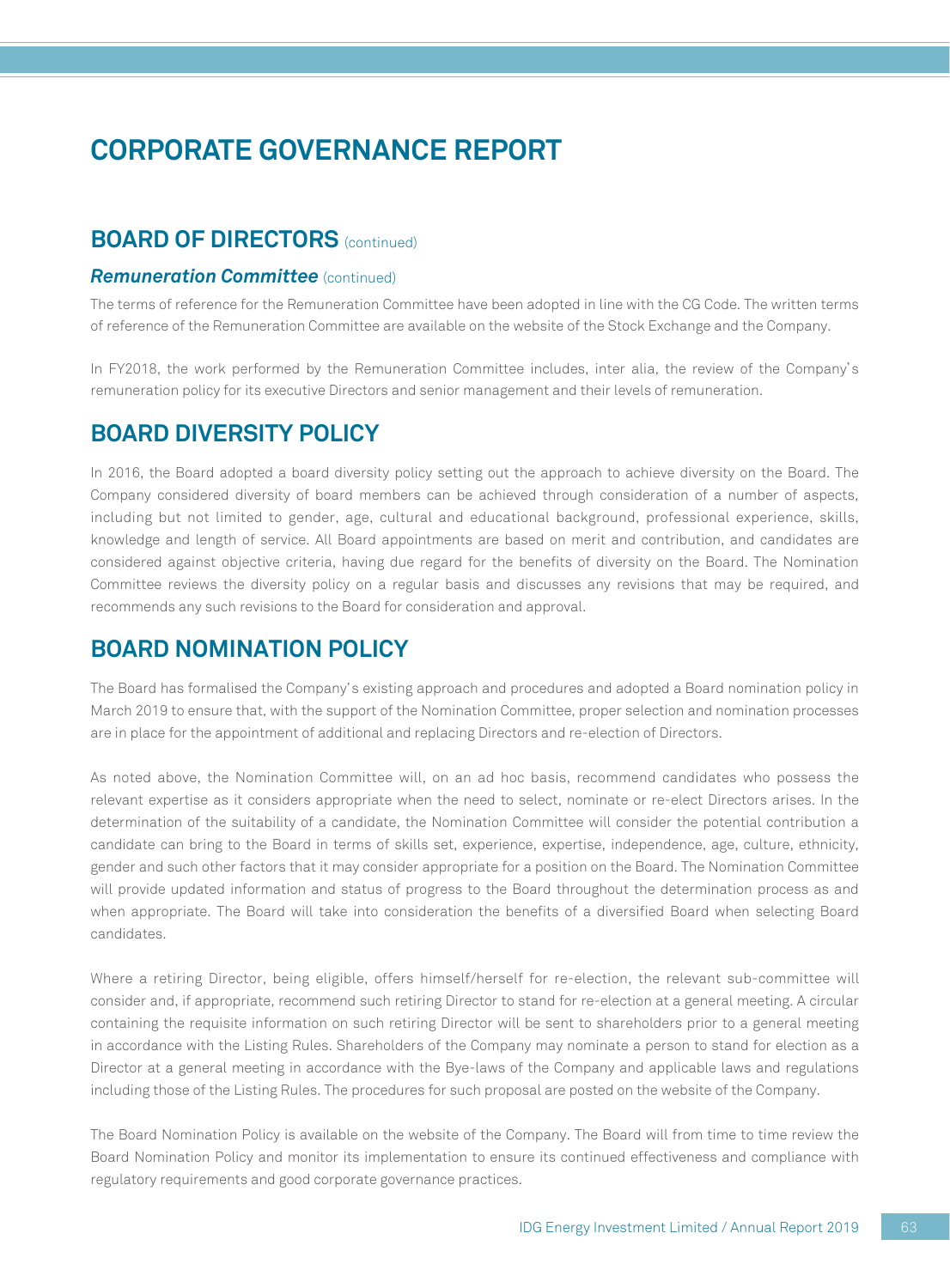# **ATTENDANCE RECORDS AT MEETINGS**

The attendance records of each Director at the various meetings of the Company during FY2018 are set out below:

|                                            | Attended/Eligible to Attend |              |              |           |            |                |
|--------------------------------------------|-----------------------------|--------------|--------------|-----------|------------|----------------|
|                                            | Annual                      | Special      |              | Audit     | Nomination | Remuneration   |
|                                            | general                     | general      | <b>Board</b> | committee | committee  | committee      |
|                                            | meeting                     | meeting      | meetings     | meetings  | meetings   | meetings       |
| Number of meetings                         | 1                           | $\mathbf{1}$ | 13           | 3         | 3          | $\overline{2}$ |
| <b>Executive Directors</b>                 |                             |              |              |           |            |                |
| Mr. Wang Jingbo                            | 1/1                         | 1/1          | 13/13        | N/A       | 3/3        | N/A            |
| Mr. Lee Khay Kok                           | 1/1                         | 1/1          | 13/13        | N/A       | N/A        | N/A            |
| <b>Non-executive Directors</b>             |                             |              |              |           |            |                |
| Mr. Lin Dongliang                          | 1/1                         | 1/1          | 11/13        | N/A       | N/A        | N/A            |
| Mr. Shong Hugo                             | 1/1                         | 1/1          | 11/13        | N/A       | N/A        | 2/2            |
| <b>Independent Non-executive Directors</b> |                             |              |              |           |            |                |
| Mr. Chau Shing Yim David                   | 1/1                         | 1/1          | 11/13        | 3/3       | N/A        | 2/2            |
| Mr. Shi Cen                                | 1/1                         | 1/1          | 11/13        | 3/3       | 3/3        | N/A            |
| Ms. Ge Aiji (i)                            | N/A                         | N/A          | 4/5          | N/A       | 1/1        | N/A            |
| Prof. Chen Zhiwu (ii)                      | 1/1                         | 1/1          | 7/8          | 3/3       | 2/2        | 2/2            |

Notes:

(i) Ms. Ge Aiji was appointed as an independent non-executive director, a member of the remuneration committee and the chairman of the nomination committee of the Company on 19 October 2018.

(ii) Prof. Chen Zhiwu resigned as an independent non-executive director, a member of the remuneration committee and the chairman of the nomination committee of the Company on 19 October 2018.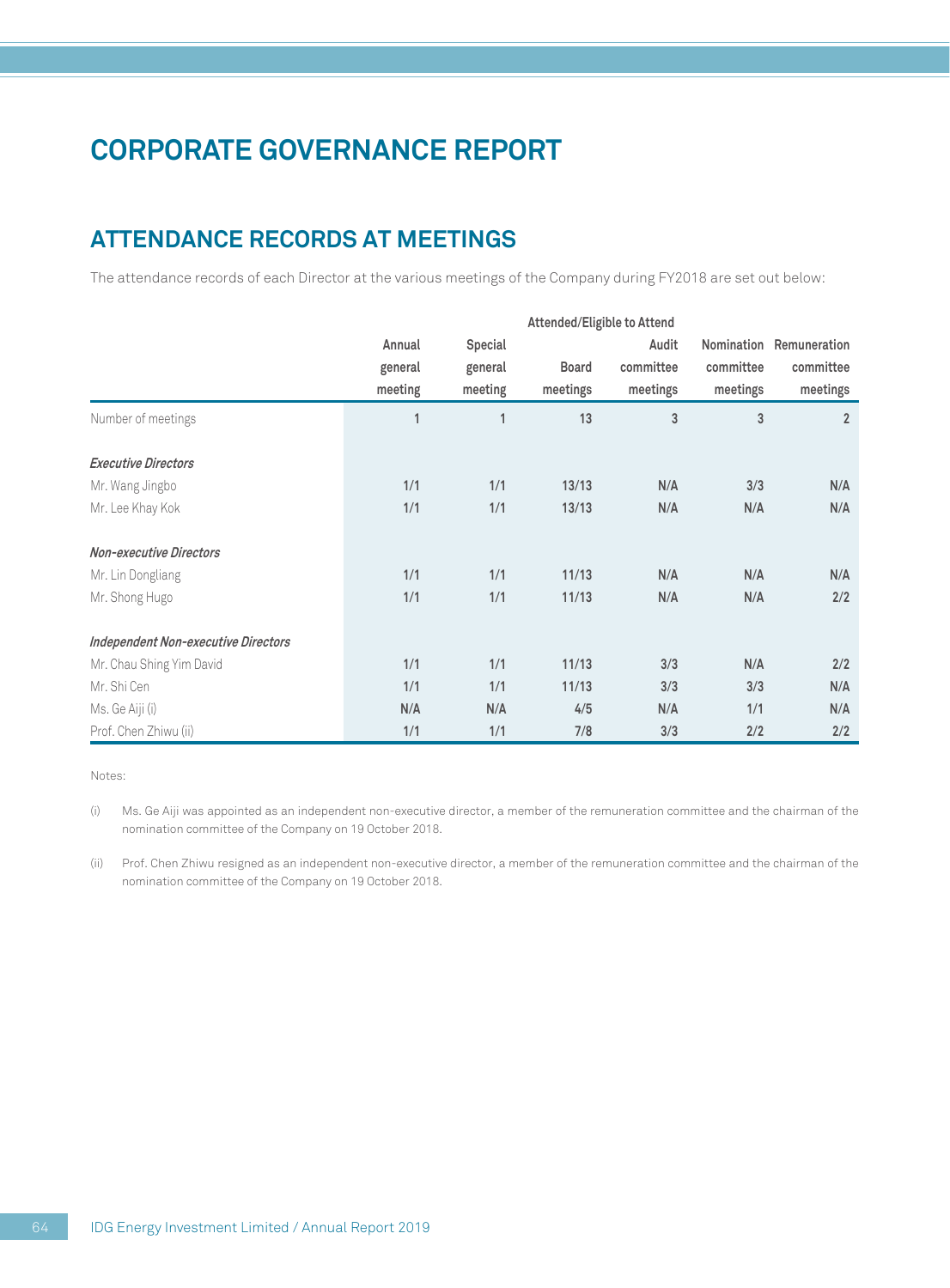## **CONTINUOUS PROFESSIONAL DEVELOPMENT**

Pursuant to CG Code provision A.6.5, all directors should participate in continuous professional development to develop and refresh their knowledge and skills during the year. This is to ensure that their contributions to the Board remains informed and relevant.

All Directors have been provided with training on their duties and responsibilities as a director of a listed company and the compliance issues under the Listing Rules. The Company continuously updates Directors on the latest developments regarding the Listing Rules and other applicable regulatory requirements, to ensure their compliance and enhance their awareness of their continuing obligations as Directors and good corporate governance practices. All Directors have provided the joint company secretaries of the Company with their training records for FY2018.

The individual training record of each Director during FY2018 is set out below:

#### *Executive Directors*

| Mr. Wang Jingbo                            | Reading relevant materials and updates relating to the Listing Rules and                                             |
|--------------------------------------------|----------------------------------------------------------------------------------------------------------------------|
| (Chairman and Chief Executive Officer)     | other applicable regulatory requirements                                                                             |
| Mr. Lee Khay Kok                           | Reading relevant materials and updates relating to the Listing Rules and                                             |
|                                            | other applicable regulatory requirements                                                                             |
| <b>Non-executive Directors</b>             |                                                                                                                      |
| Mr. Lin Dongliang                          | Reading relevant materials and updates relating to the Listing Rules and<br>other applicable regulatory requirements |
| Mr. Shong Hugo                             | Reading relevant materials and updates relating to the Listing Rules and                                             |
|                                            | other applicable regulatory requirements                                                                             |
| <b>Independent Non-executive Directors</b> |                                                                                                                      |

| Ms. Ge Aiji              | Reading relevant materials and updates relating to the Listing Rules and |
|--------------------------|--------------------------------------------------------------------------|
|                          | other applicable regulatory requirements                                 |
| Mr. Shi Cen              | Reading relevant materials and updates relating to the Listing Rules and |
|                          | other applicable regulatory requirements                                 |
| Mr. Chau Shing Yim David | Reading relevant materials and updates relating to the Listing Rules and |
|                          | other applicable regulatory requirements                                 |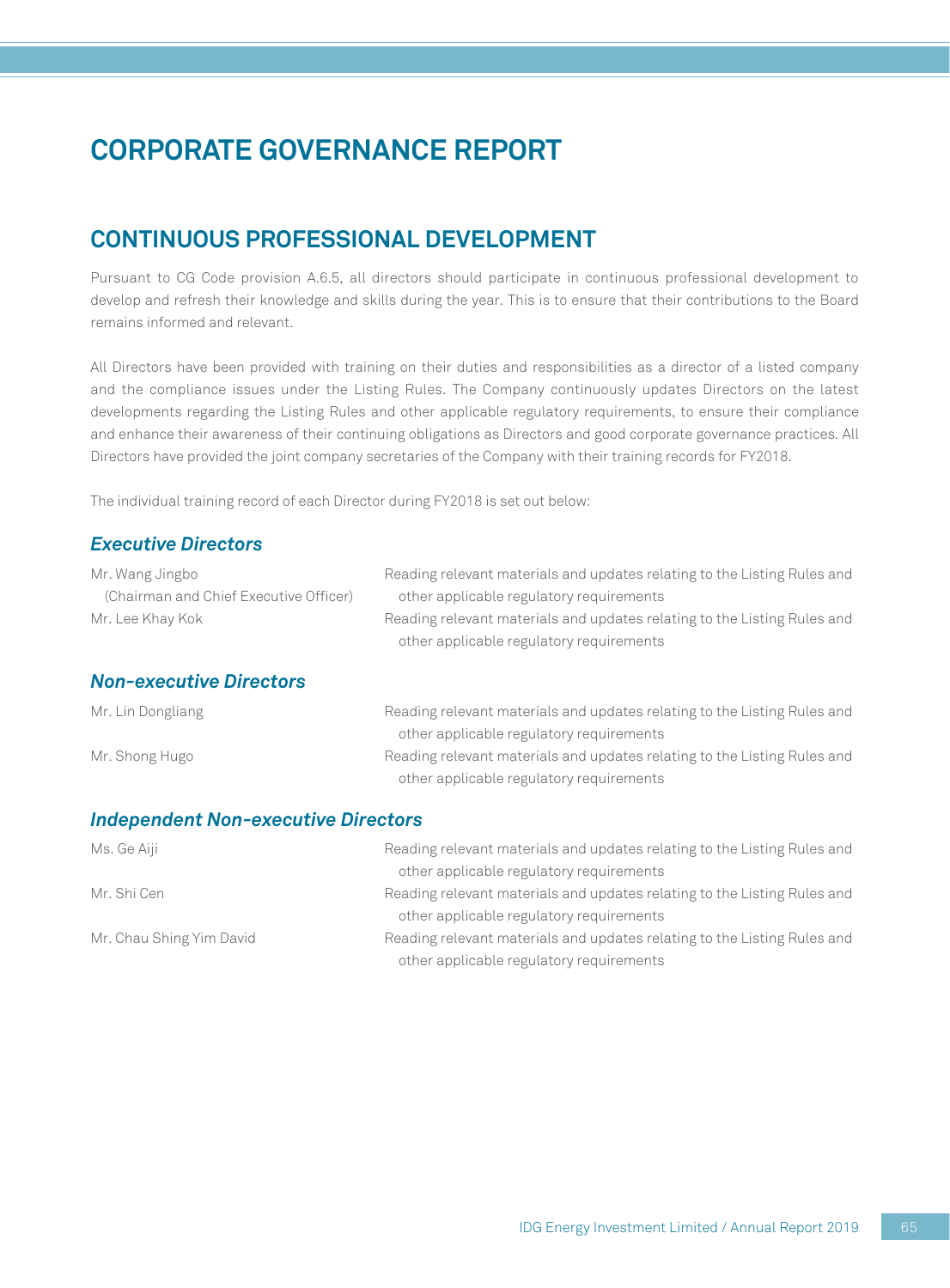## **CORPORATE GOVERNANCE FUNCTION**

The Board recognizes that corporate governance should be the collective responsibility of Directors and the corporate governance duties include:

- (a) to develop and review the Company's policies and practices on corporate governance and make recommendations to the Board;
- (b) to review and monitor the training and continuous professional development of Directors and senior management of the Company;
- (c) to review and monitor the Company' s policies and practices on compliance with legal and regulatory requirements;
- (d) to develop, review and monitor the code of conduct and compliance manual (if any) applicable to employees and Directors; and
- (e) to review the Company's compliance with the CG Code and disclosure in the Corporate Governance Report.

### **REMUNERATION OF DIRECTORS AND SENIOR MANAGEMENT**

The Company has established a formal and transparent procedure for formulating policies on remuneration of Directors and senior management. Details of the remuneration of each of the Directors for FY2018 are set out in note 10 to the consolidated financial statements.

The senior management's remuneration for FY2018 is within the following bands:

| <b>Emolument bands</b>      | individuals |
|-----------------------------|-------------|
| HK\$500,001-HK\$1,000,000   |             |
| HK\$1,000,001-HK\$1,500,000 |             |
| HK\$1,500,001-HK\$2,000,000 |             |
|                             |             |

Note: The members of the senior management disclosed above refer to the employees other than Directors.

Further particulars regarding the Directors and senior management's emoluments and the five highest paid employees as required to be disclosed pursuant to Appendix 16 of the Listing Rules are set out in notes 10, 34(a) and 11 to the consolidated financial statements.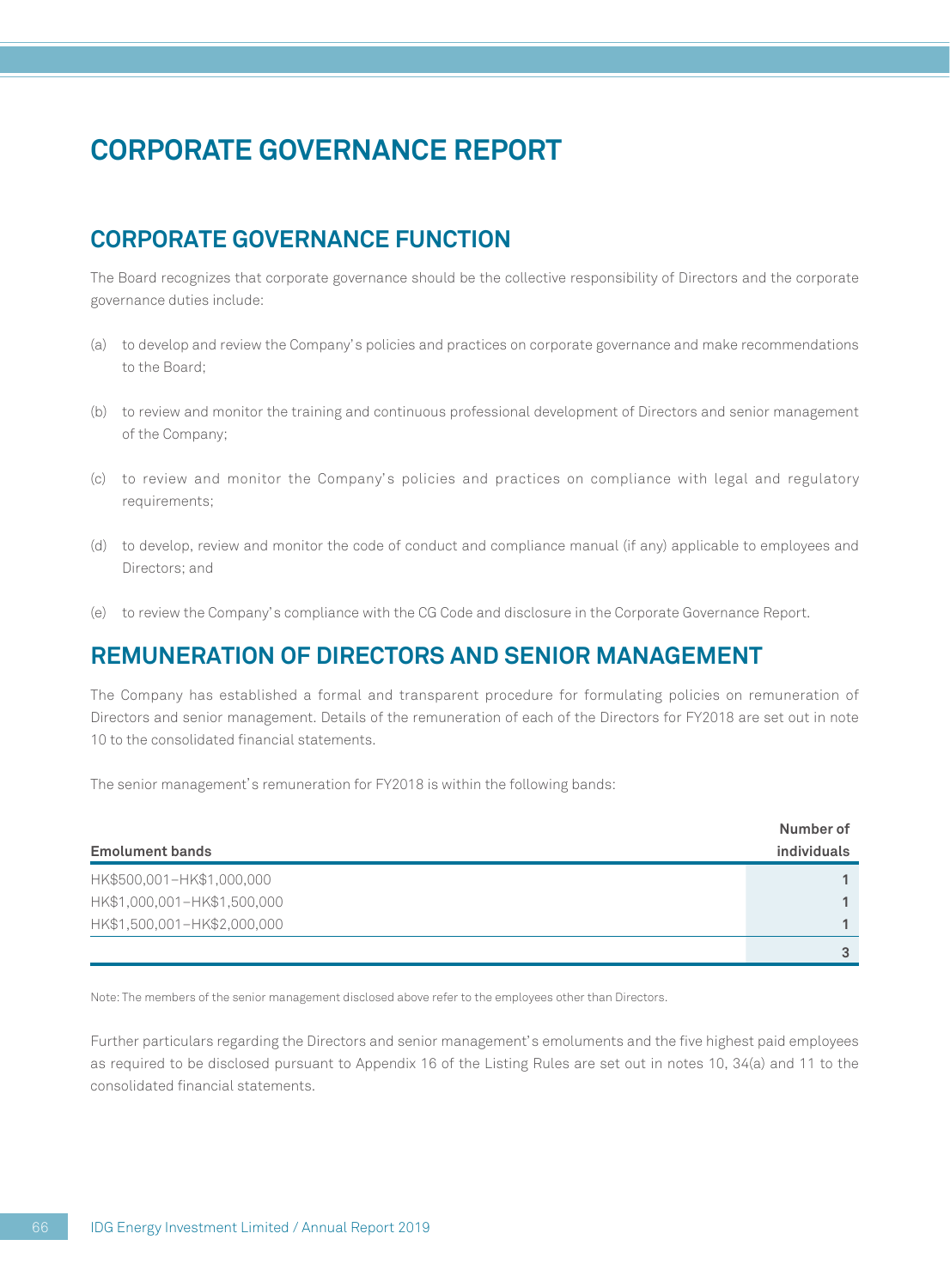# **AUDITOR'S REMUNERATION**

For FY2018, services provided to the Company and its subsidiaries by KPMG, the existing auditor of the Company, and the respective fees paid and payable were:

|                | HK\$'000 |
|----------------|----------|
| Audit services | 3.132    |

## **DIRECTORS' SECURITIES TRANSACTIONS**

The Company has adopted the Model Code for Securities Transactions by Directors of Listed Issuers (the "**Model Code**") as set out in Appendix 10 to the Listing Rules to regulate the Directors' securities transactions.

Having made specific enquiries by the Company, all Directors have confirmed that they have complied with the required standard set out in the Model Code throughout FY2018.

### **JOINT COMPANY SECRETARIES**

The Company has appointed Mr. Tan Jue, the chief financial officer of the Company, and Mr. Ku Sau Shan Lawrence James as the joint company secretaries of the Company. The joint company secretaries report to the chairman of the Company and are responsible for advising the Board on governance matters, new Director's induction and professional development of Directors as well as ensuring good information flow between the Board members and the compliance of the policy and procedure of the Board.

In FY2018, each of the joint company secretaries of the Company had undertaken no less than 15 hours of relevant professional training.

## **RISK MANAGEMENT AND INTERNAL CONTROL**

#### *Responsibility of the Board*

The Board has overall responsibilities for maintaining the Company's systems of risk management and internal control and reviewing their effectiveness. The systems of risk management and internal control systems of the Company are designed to provide reasonable assurance to minimise risk of failure in operational systems, and to assist in the achievement of the Company's goals. The systems are also structured to safeguard the Company's assets, to ensure the maintenance of proper accounting records and compliance with applicable laws, rules and regulations.

The Audit Committee has the final authority to review and approve the annual audit plan and all major changes to the plan. In addition, special reviews may also be performed on areas of concern identified by management from time to time.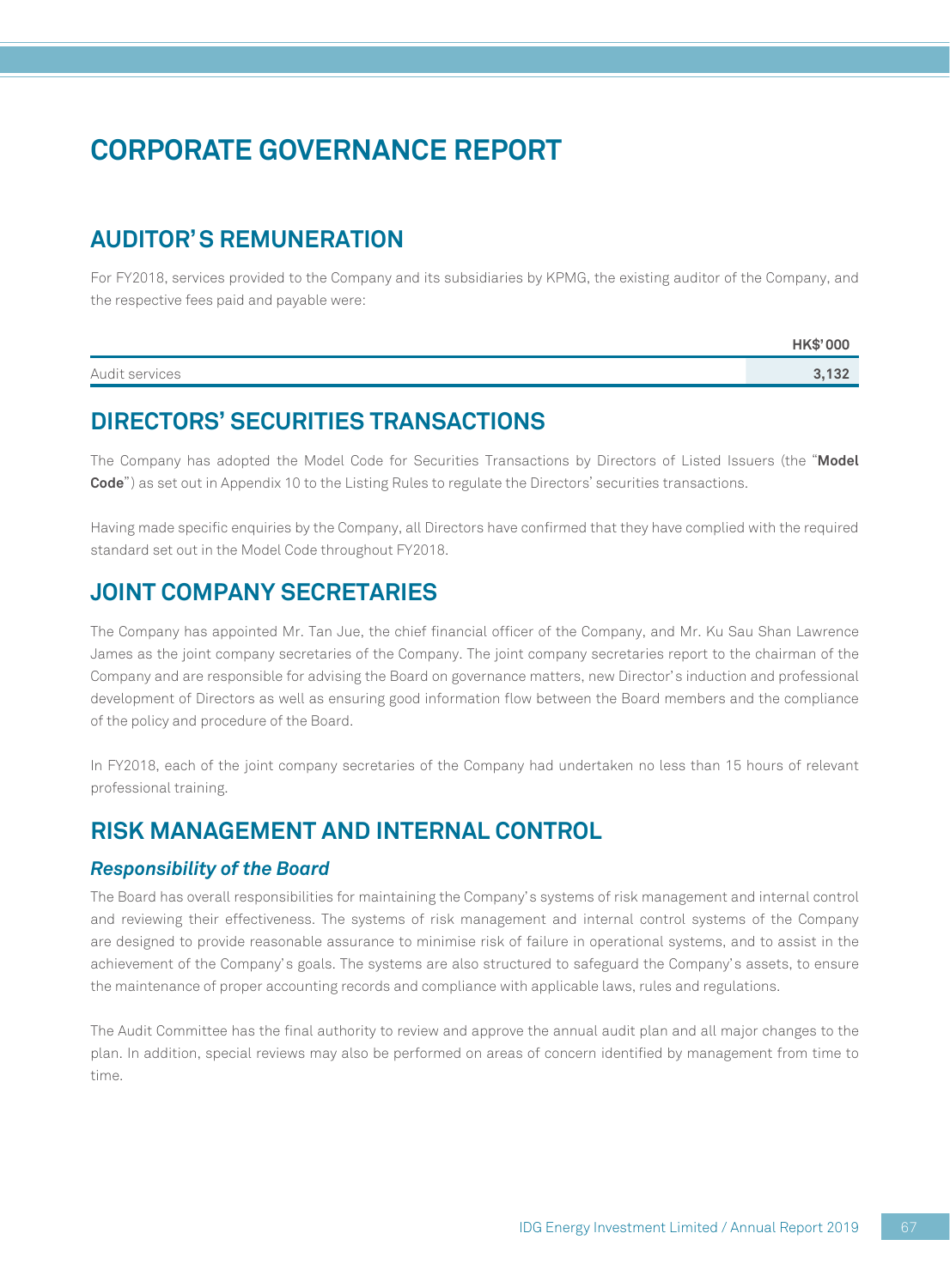### **RISK MANAGEMENT AND INTERNAL CONTROL** (continued)

#### *The Risk Management and Internal Control Systems*

The Company adopted the three lines of defence model in the management of risk. Operational management forms the core of the first line of defence as they contact with the risk sources in the first place. They are responsible for identifying, reporting and preliminarily managing risks in their daily operations. Our second line of defence is aimed to facilitate and monitor the implementation of effective risk management practices by operational management throughout the Company. Our internal audit function is the core of the third line of defence and mainly responsible for checking, auditing and monitoring the work performed by the first and second lines of defence.

The Company's risks are identified from business processes in our established enterprise-wide risk assessment methodologies. Key responsible personnel for the management of risk in each of the business process are selected as interviewees to identify the risks to form our risk universe. Each risk within the risk universe is assessed in terms of likelihood of occurrence and the significance of impact, taken into account the current internal controls in place to mitigate these risks. The risk assessment results are reported to senior management and the Board for them to evaluate whether risks have been appropriately managed and decide on our priorities in risk management, based on their preferences towards risk, and in particular how much risks the Company is willing to take for the achievement of its strategy and business objectives, the availability of resources for risk mitigation, and the effectiveness of current internal control system.

The key components of the Company's control structure are as follows:

**Culture:** The Board believes that good governance reflects the culture of an organisation. The Company aims at all times to act ethically and with integrity, and to instil this behaviour in all its employees by setting example by the Board. The Company has a code of conduct, which is posted on its internal intranet site. The Company is committed to developing and maintaining high professional and ethical standards. These are reflected in the rigorous selection process and career development plans for all employees. The organisation prides itself on being a long-term employer which instils in individuals, as they progress through the Company, a thorough understanding of the Company's ways of thinking and acting.

Channels of communication are clearly established which allow employees to express their views to senior staff. Employees are aware that, whenever the unexpected occurs, attention should be given not only to the event itself, but also to determining the cause. Through the Company's code of conduct, employees are encouraged (and instructed as to how) to report control deficiencies or suspicions of impropriety to those who are in a position to take necessary action.

**Risk assessment:** The Board of Directors and the management each have a responsibility to identify and analyse the risks underlying the achievement of business objectives, and to determine how such risks should be managed and mitigated. The management, among other matters, is responsible for facilitating risk assessment process and timely communication to the Board where appropriate, and ensuring that key business and operational risks are properly identified and managed.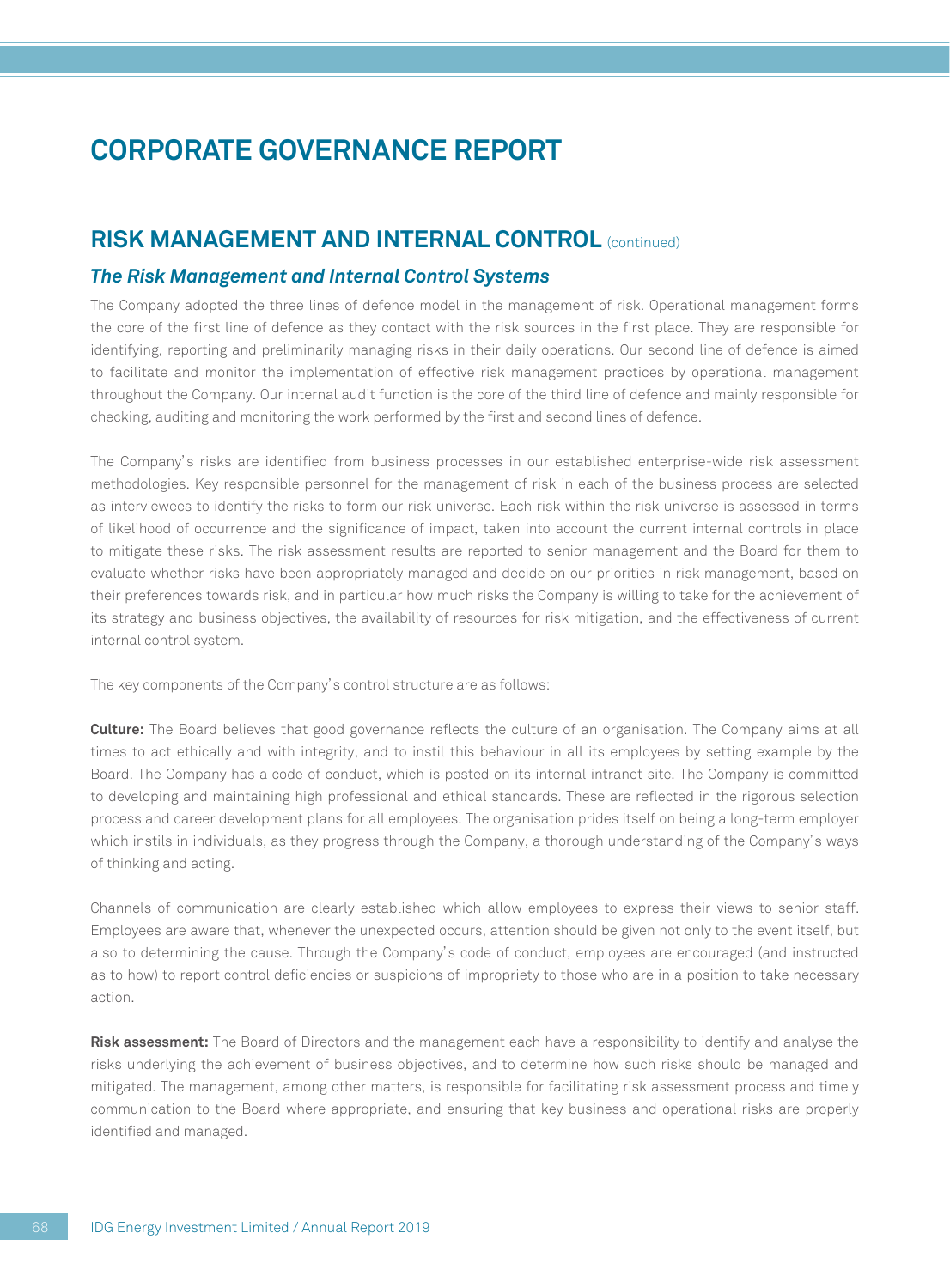### **RISK MANAGEMENT AND INTERNAL CONTROL** (continued)

#### *The Risk Management and Internal Control Systems* (continued)

**Management structure:** The Company has a clear organisational structure that, to the extent required, delegates the day-to-day responsibility for the design, documentation and implementation of procedures and monitoring of risk. Individuals appreciate where they will be held accountable in this process.

**Controls and review:** The control environment comprises policies and procedures intended to ensure that relevant management directives are carried out and actions that may be needed to address risks are taken. These may include approvals and verifications, reviews, safeguarding of assets and segregation of duties. Control activities can be divided into operations, financial reporting and compliance, although there may, on occasion, be some overlap between them. The typical control activities adopted by the Company include:

- analytical reviews: for example, conducting reviews of actual performance versus budgets, forecasts, prior periods and competitors
- direct functional or activity management: reviews of performance reports, conducted by managers in charge of functions or activities
- information-processing: performing controls intended to check the authorisation of transactions and the accuracy and completeness of their reporting, for example, exception reports.
- physical controls: ensuring equipment, inventories, securities and other assets are safeguarded and subject to periodic checks.
- performance indicators: carrying out analyses of different sets of data, operational and financial, examining the relationships between them, and taking corrective action where necessary.
- segregation of duties: dividing and segregating duties among different people, with a view to strengthening checks and minimising the risk of errors and abuse.
- Hedging: place the Company in a hedged position, protecting it from a decline in the oil price over the stipulated period of time.

The Company has in place effective processes and systems for the identification, capture and reporting of operational, financial and compliance-related information in a form and time frame intended to ensure that staff carry out their designated responsibilities.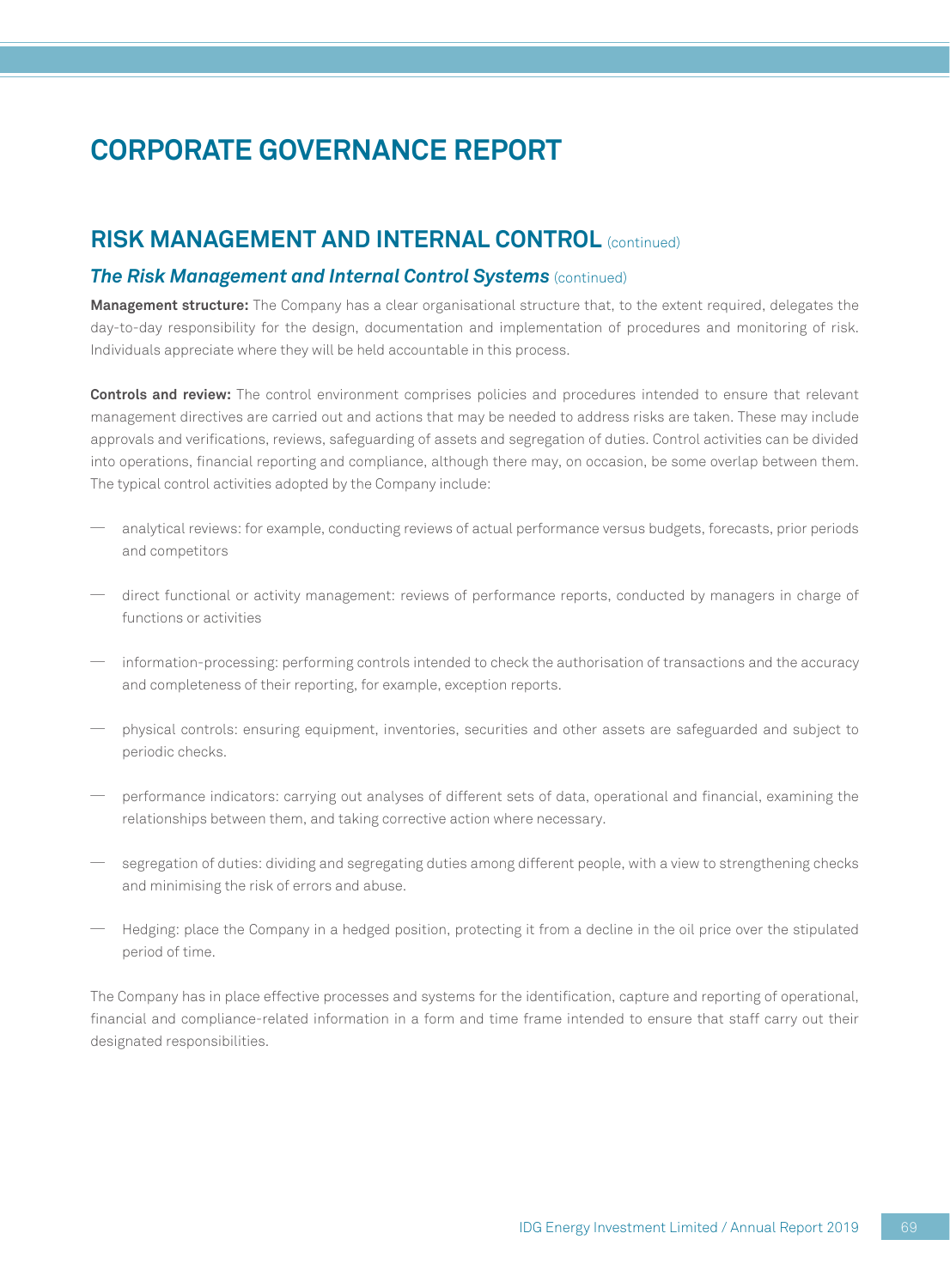### **RISK MANAGEMENT AND INTERNAL CONTROL** (continued)

#### *The Risk Management and Internal Control Systems (continued)*

Any material internal control defects identified are timely communicated and carefully evaluated for their potential impacts. The departments or functions who are owners of these controls, are required to propose corrective measures and obtain approval from management before implementation. The implementation statues are monitored by both management and the internal audit function to ensure these control defects are properly resolved in a timely manner. The Company has also established policies and procedures for the handling and dissemination of inside information. The information to be disclosed should be properly reviewed and approved by our compliance functions and management to ensure its appropriateness and accuracy, and is closely monitored after disclosure.

In the forthcoming financial year, the Company plans to use its best endeavor to continuously refine our risk management and internal control systems whenever necessary, which would include the establishment of a more formalised risk response process, improvements to be made in control design and execution in high risk areas identified through our annual risk assessment, and a mechanism to monitor the resolution of control deficiencies, to mention but a few.

#### *Internal Audit Function*

The Company's internal audit department plays a major role in the monitoring of the Company's internal governance processes. The major tasks of the department include providing assurance on the effectiveness of the Company's governance, risk management and internal controls in areas of operations, safeguarding of assets, reporting, and compliance, and conducting risk-based audits of all branches and subsidiaries of the Company on a regular basis with recommended action plans to audit findings. The department also provides suggestion in risk management and internal control related issues within the Company.

#### *Review of the Effectiveness and Adequacy of Systems*

The management prepares and submits reports to the Board in risk and control related issues at least annually, detailing how risks have been managed and internal controls have been designed and implemented in accordance with the established risk and control frameworks, to keep our overall risk exposures within risk appetite and achieve our business objectives. The Board reviews the reasonableness of these reports and representations from management and makes sufficient enquiries whenever they feel necessary, before reaching their conclusions.

In respect of FY2018, the Board and the Audit Committee conducted annual review of the effectiveness of the risk management and the internal control system of the Company covering the finance, operational and compliance controls and risk management functions. Based on the review, the Board considered that the Company's risk management and internal control systems were effective and adequate for its present requirements.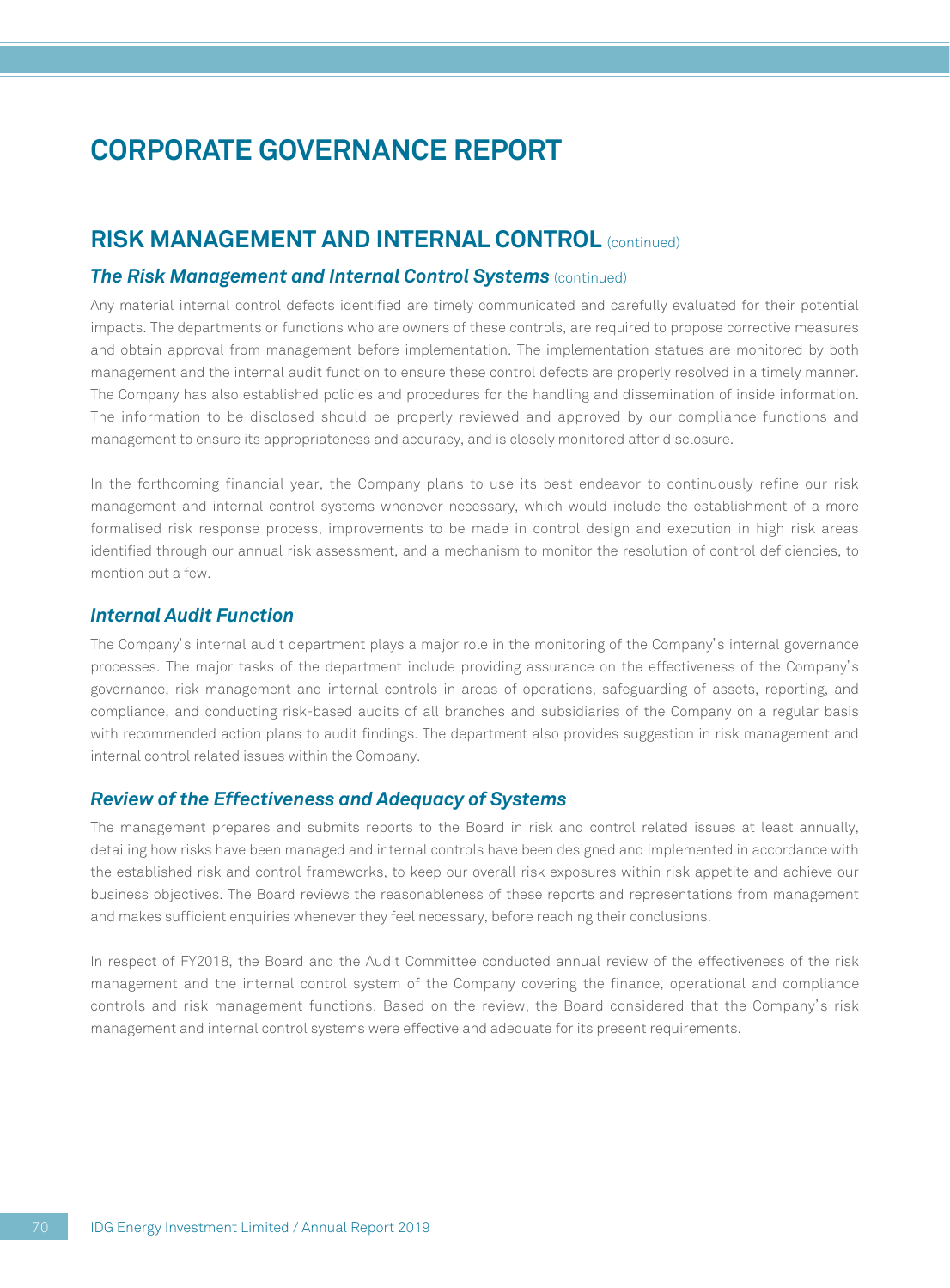## **ACCOUNTABILITY AND AUDIT**

The Directors acknowledge their responsibility for preparing financial statements for each financial period with a view to ensuring such financial statements give a true and fair view of the state of affairs of the Company and its subsidiaries and of the results and cash flows for that period. The Company's financial statements are prepared in accordance with all relevant statutory requirements and applicable accounting standards. The Directors are responsible for ensuring that appropriate accounting policies are selected and applied consistently; and that judgments and estimates made are prudent and reasonable. The statement of the external auditor of the Company, KPMG, with regard to their reporting responsibilities on the consolidated financial statements is set out in the Independent Auditor's Report on pages 103 to 108 of this annual report.

## **COMMUNICATION WITH SHAREHOLDERS**

The Company communicates with the shareholders of the Company through the publication of annual and interim reports, press announcements and circulars. The annual general meeting also provides a useful and convenient forum for shareholders to exchange views with the Board, and with each other. At the annual general meeting, the chairperson of the annual general meeting and chairman/member/duly appointed delegate of the Audit Committee, the Remuneration Committee and the Nomination Committee are available to answer the questions raised by shareholders.

The Directors present their report and the audited financial statements of the Company and its subsidiaries for FY2018.

An annual general meeting of the Company shall be held in each year and at the place as may be determined by the Board. Each general meeting, other than an annual general meeting, shall be called a special general meeting.

### **SHAREHOLDERS' RIGHT TO PROPOSE RESOLUTIONS AT GENERAL MEETING**

Shareholder(s) of the Company holding (i) not less than one-twentieth of the total voting rights of all shareholders having the right to vote at the general meeting; or (ii) not less than 100 shareholders, can submit a written request stating the resolution intended to be moved at an annual general meeting; or a statement of no more than 1,000 words with respect to the matter referred to in any proposed resolution or the business to be dealt with at a particular general meeting.

The written request/statements must be signed by the shareholder(s) concerned and deposited at the Company's registered office at Clarendon House, 2 Church Street, Hamilton HM11, Bermuda and its principal office at Unit 5507, 55/F, The Center, 99 Queen's Road, Central, Hong Kong, for the attention of the joint company secretaries of the Company, not less than six weeks before an annual general meeting in the case of a requisition requiring notice of a resolution and not less than one week before the general meeting in the case of any other requisition.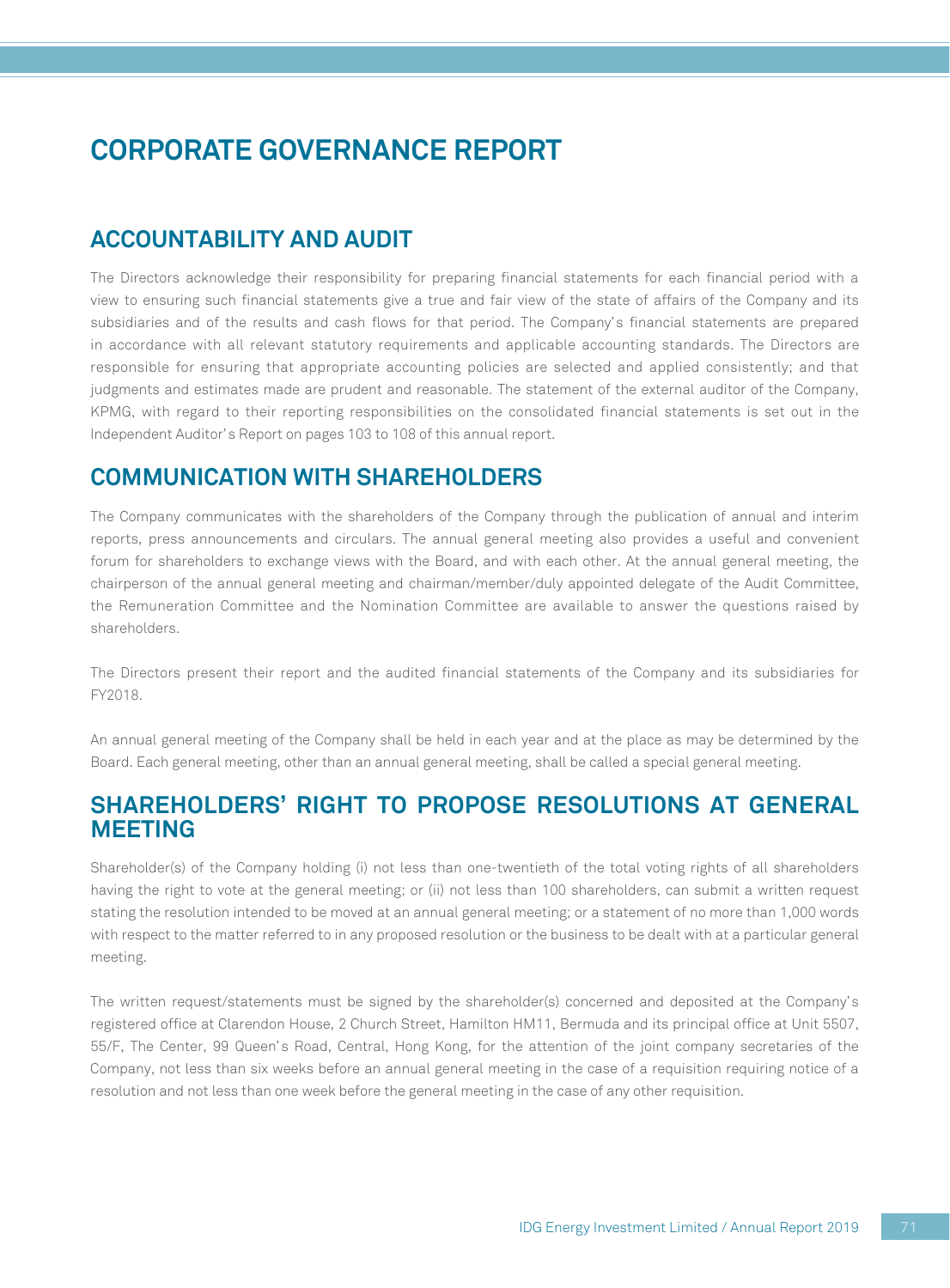## **CORPORATE GOVERNANCE REPORT**

### **PROCEDURES FOR SHAREHOLDERS TO CONVENE A SPECIAL GENERAL MEETING**

According to the Bye-laws of the Company and the Companies Act 1981 of Bermuda, a special general meeting shall be convened by the Board on the requisition of one or more Shareholders' holding, at the date of deposit of the requisition, not less than one tenth of the paid up capital of the Company having the right of voting at general meetings. Such requisition shall be made in writing to the Board or the secretary of the Company and deposited at the registered office of the Company. Such meeting shall be held within 2 months after the deposit of such requisition. If within 21 days of such deposit, the Board fails to proceed to convene such meeting, the requisitionist(s) himself (themselves) (or any of them representing more than one half of the total voting rights held by all of the requisitionists) may do so in the same manner (as nearly as possible). Any meeting so convened shall not be held after the expiration of 3 months from the date of deposit of the requisition. All reasonable expenses incurred by the requisitionist(s) as a result of the failure of the Board shall be reimbursed to the requisitionist(s) by the Company.

### **PROCEDURES FOR SHAREHOLDERS TO PUT ENQUIRES TO THE BOARD**

Shareholders should direct their enquiries about their shareholdings to the Company's branch share registrar in Hong Kong, Computershare Hong Kong Investor Services Limited, at Shops 1712-1716, 17th Floor, Hopewell Centre, 183 Queen's Road East, Wanchai, Hong Kong. In respect of other enquiries, Shareholders may put forward enquiries to the Board through the below contact details for handling. The contact details are as follows:

| Address: | Unit 5507, 55/F., The Center      |
|----------|-----------------------------------|
|          | 99 Queen's Road Central Hong Kong |
| Tel No.: | (852) 3903 1326                   |
| Fax No.: | (852) 2541 5562                   |

Shareholders may also make enquiries with the Board at the general meetings of the Company.

## **VOTING BY POLL**

All resolutions put forward at shareholder meetings will be voted by poll pursuant to the Listing Rules and poll results will be posted on the websites of the Company and the Stock Exchange after each shareholder's meeting.

## **CHANGE IN CONSTITUTIONAL DOCUMENTS**

There were no changes in the Company's constitutional documents during FY2018.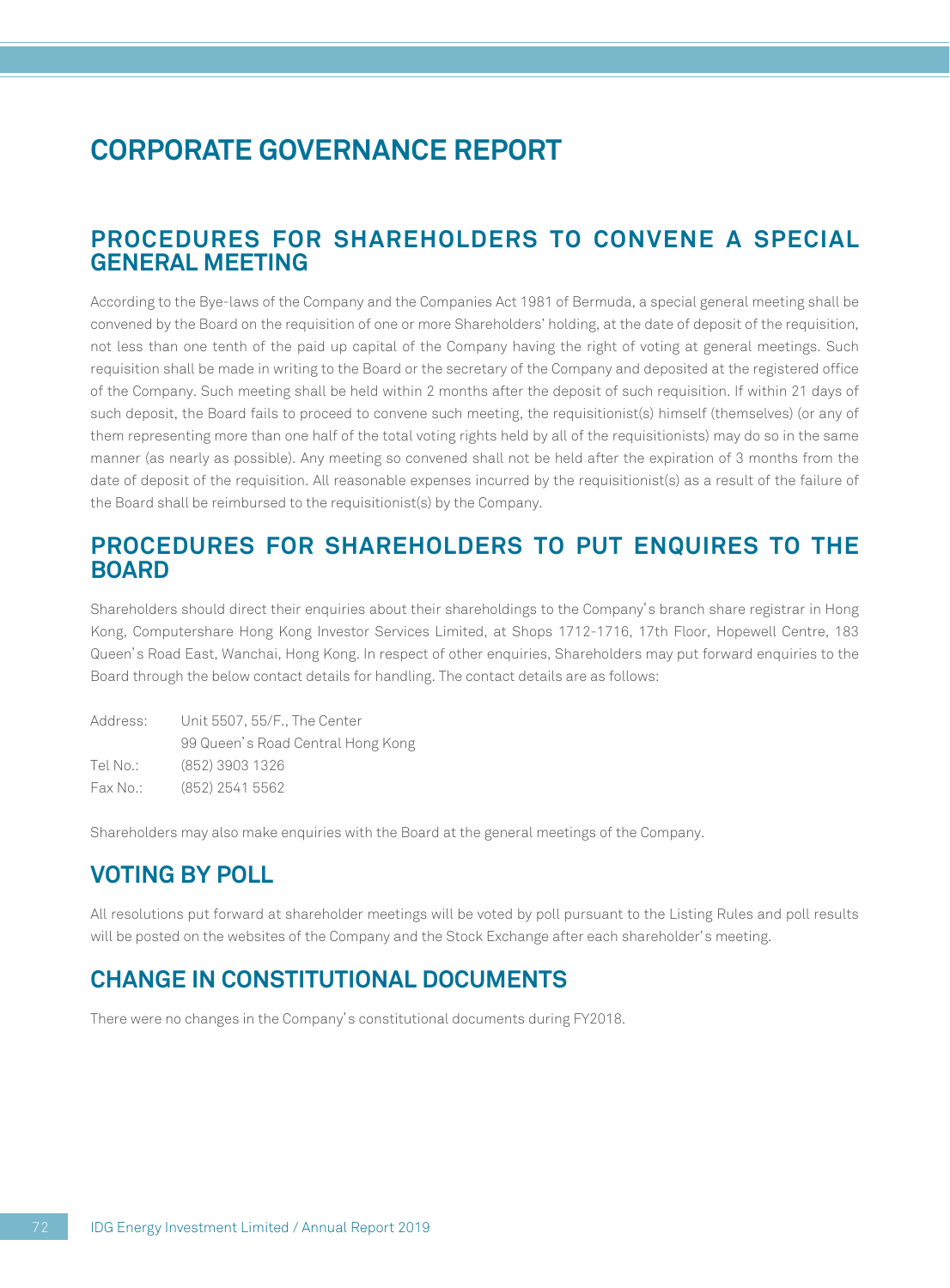### **Contents**

| <b>I. REPORT OVERVIEW</b>                                                         | 74 |
|-----------------------------------------------------------------------------------|----|
| 1.1 About This Report                                                             | 74 |
| 1.2 Vision of ESG Management                                                      | 75 |
| <b>II. ENVIRONMENTAL PROTECTION AND GREEN DEVELOPMENT</b>                         | 75 |
| 2.1 Emissions Management                                                          | 76 |
| 2.2 Use of Resources and Management                                               | 81 |
| 2.3 Innovation and Safety                                                         | 84 |
| III. COMPLIANT BUSINESS OPERATION TO BUILD A SAFE AND HARMONIOUS PRODUCTION CHAIN | 86 |
| 3.1 Anti-corruption                                                               | 86 |
| 3.2 Ensuring Production Quality and Consolidating Customer Relationship           | 87 |
| 3.3 Supplier Management                                                           | 88 |
| IV. CARE FOR EMPLOYEES AND MUTUAL DEVELOPMENT                                     | 90 |
| 4.1 Employment and Protection of Employees' Rights and Benefits                   | 90 |
| 4.2 Employee Training and Career Development                                      | 94 |
| 4.3 Employee Care                                                                 | 96 |
| V. COMMUNITY SERVICES AND CONTRIBUTION TO THE SOCIETY                             | 96 |
| APPENDIX - INDEX TO THE ENVIRONMENTAL, SOCIAL AND GOVERNANCE REPORTING GUIDE      |    |
| OF THE HONG KONG STOCK EXCHANGE                                                   | 98 |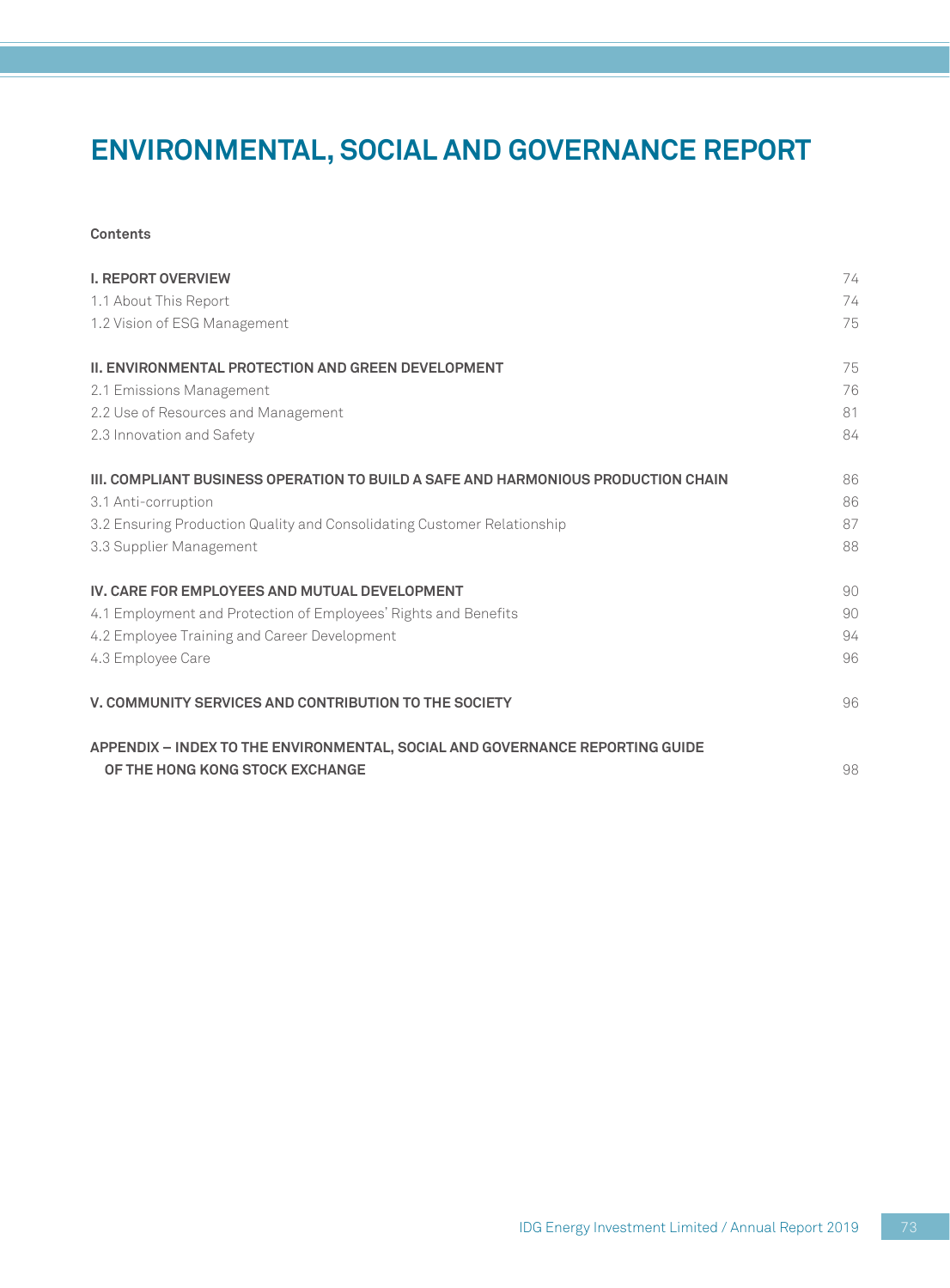### **I. REPORT OVERVIEW**

### *1.1 About This Report*

This is the third Environmental, Social and Governance Report issued by IDG Energy Investment Limited (the "**Company**"). This report mainly introduces the Company and its subsidiaries' policies and measures regarding environmental, social and governance ("**ESG**") issues and is meant to strengthen communication and engagement with internal and external stakeholders.

The Board of Directors of the Company (the "**Board**") and its individual members assume full responsibility for the Company's ESG strategy and ESG reporting and are responsible for assessing and determining the Company's ESG risks and ensuring that the Company and its subsidiaries have an appropriate and effective ESG risk management and internal control system in place. The management of the Company provides the Board with confirmation as to whether the system is effective. The Board and its individual members affirm that this report contains no false or misleading statements or material omissions and that they are jointly and severally responsible for the truthfulness, accuracy, and completeness of its contents.

### **Scope of the Report**

This report covers the Company and its subsidiaries. The Company is an investment company and its principal activity is global energy assets investment and management. The principal activities of its subsidiaries and invested portfolios consist of upstream oil and gas business, LNG liquefaction and exporting, LNG importing, processing and sales, and LNG logistics services, as well as related energy investment fund management. As the sole product manufacturing subsidiary of the Company, Xilin Gol League Hongbo Mining Development Company Limited (錫林郭勒盟宏博礦業開發有限公司) ("**Hongbo Mining**") is responsible for the largest proportion of environmental responsibility, so the scope of disclosure of environmental data in this report is limited to Hongbo Mining.

### **Time Range**

The Company's ESG report is an annual report and this report is for the period from 1 April 2018 to 31 March 2019.

#### **Basis of Preparation**

This report is prepared in accordance with the requirements of the Environmental, Social and Governance Reporting Guide (the "**ESG Reporting Guide**") of Hong Kong Exchange and Clearing Limited ("**HKEx**").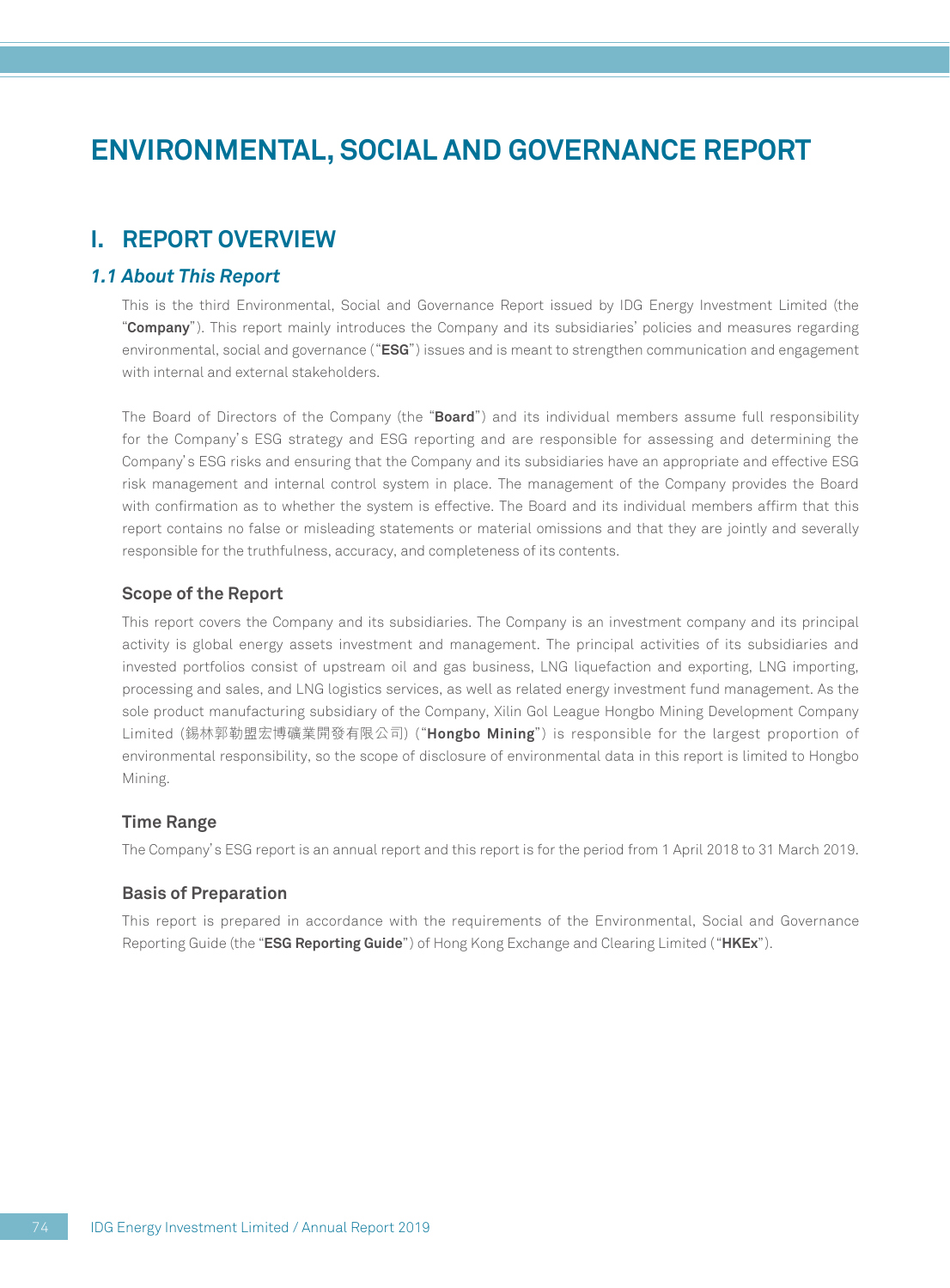### *1.2 Vision of ESG Management*

The reporting period of this report represented the third year of the Company's ESG disclosure. Regarding Hongbo Mining, the Company's subsidiary, engaged in upstream oil exploration, development, production and sale of crude oil in China, the Company has adhered to the development philosophy of "energy conservation, emissions reduction, green development, and safety as top priority" to achieve green and secure development while continuously improving quality and efficiency and provide society with high-quality oil resources. At the same time, the Company has further increased its comprehensive strength by focusing on talent development, technological innovation, supervision and management and performance optimization. The Company mainly focuses on investment and management of global energy assets. With respect to investment orientation, the Company is optimistic about China's huge demand for imported nature gas and the long-term availability of abundant low-price natural gas resources due to the shale gas revolution in North America, proactively making deployments along the clean energy (natural gas) industry chain, and developing itself into an upstream and downstream integrated, innovative, secure and environmentally friendly energy investment and management company.

### **II. ENVIRONMENTAL PROTECTION AND GREEN DEVELOPMENT**

Environmental protection is an important issue of common concern for the whole world. The Company and its subsidiaries have always strictly followed the national and local laws, regulations and policies on resource preservation and environmental protection, including Environmental Protection Law of the People's Republic of China (《中華人民共和國環境保護法》), Energy Conservation Law of the People's Republic of China (《中華人民共和 國節約能源法》) and Plan of Ecological and Environmental Protection during the 13th Five-Year Plan Period (《"十 三五"生態環境保護規劃》). The Company and its subsidiaries have been committed to fulfilling its environmental responsibilities by increasing investment in energy conservation, emissions reduction and environmental protection, increasing resource utilization efficiency, reducing pollutant emissions, and ensuring environmental and ecological protection in the operating regions.

During the reporting period, the Company and its subsidiaries did not have any environmental pollution and ecological damage accidents, or waste management violation events.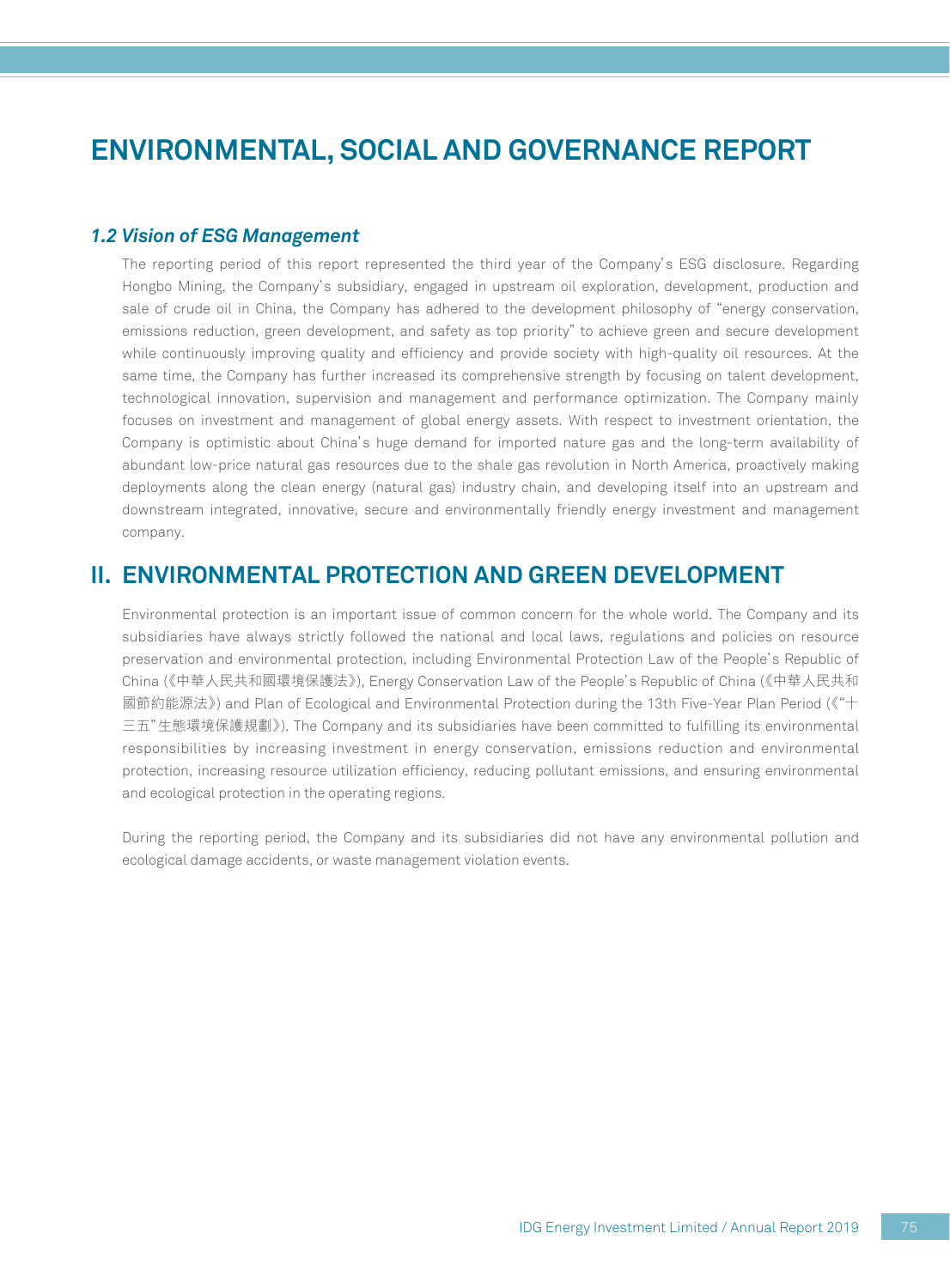### *2.1 Emissions Management*

Hongbo Mining, the Company's subsidiary, has formulated strict internal Rules on Environmental Protection Management ("**Management Rules**") and Management System for Protecting 212 Oil Region Environment ("**Management System for Oil Region**") in accordance with relevant laws and regulations including Law of the People's Republic of China on Prevention and Control Atmospheric Pollution (《中華人民共和國大氣污染防 治法》), Law of the People's Republic of China on Prevention and Control of Environmental Pollution Caused by Solid Wastes (《中華人民共和國固體廢物污染環境防治法》), and Law of the People's Republic of China on Prevention and Control Water Pollution (《中華人民共和國水污染防治法》). The Management Rules have clear provisions in six major aspects such as environmental protection measures, environmental impact assessment, "three simultaneous" management, environmental hidden danger management, environmental monitoring, and environmental performance evaluation. The Management System for Oil Region is tailored to specific oil regions, including vehicle route planning, daily environmental health maintenance and garbage collection in well site, storage of materials and waste & scraps, and arrangement of impervious cloth, and ensures that various departments and teams fulfill their due responsibilities. In this reporting period, Hongbo Mining has also published the Bylaw for Handover in Oil Well Operations and Bylaw for Well Drilling, Withdrawal after Well Completion and Handover, which standardized the environmental management rules for handover and withdrawal after completion.

Hongbo Mining, in accordance with the above relevant management rules, has also put in place an effective management mechanism for implementation, where Exploration Engineering and Engineering Operation assume the overall responsibility and the relevant functional departments and project contractors supervise each other with clear definition of responsibilities and powers, which has achieved prominent effects.

### **2.1.1 Reduction of Greenhouse Gas Emissions**

In line with the Greenhouse Gas Emissions Control Plan during the 13th Five-Year Plan Period (《"十三五"控 制溫室氣體排放工作方案》) and other policy documents, the Company and its subsidiaries have thoroughly implemented national environmental protection guidelines and policies and strictly controlled its greenhouse gas emissions.

Greenhouse gas (GHG) emissions generated by Hongbo Mining from its crude oil production, collection, transmission and processing activities are mainly carbon dioxide. Scope 1 1 emissions are mainly from the following sources:

- GHG emissions resulting from diesel combustion in well drilling and oil-water well maintenance activities;
- GHG emissions resulting from natural gas combustion for oil and gas transmission pipeline heating and domestic heating in winter;
- GHG emissions resulting from well testing release, process release and escape during production.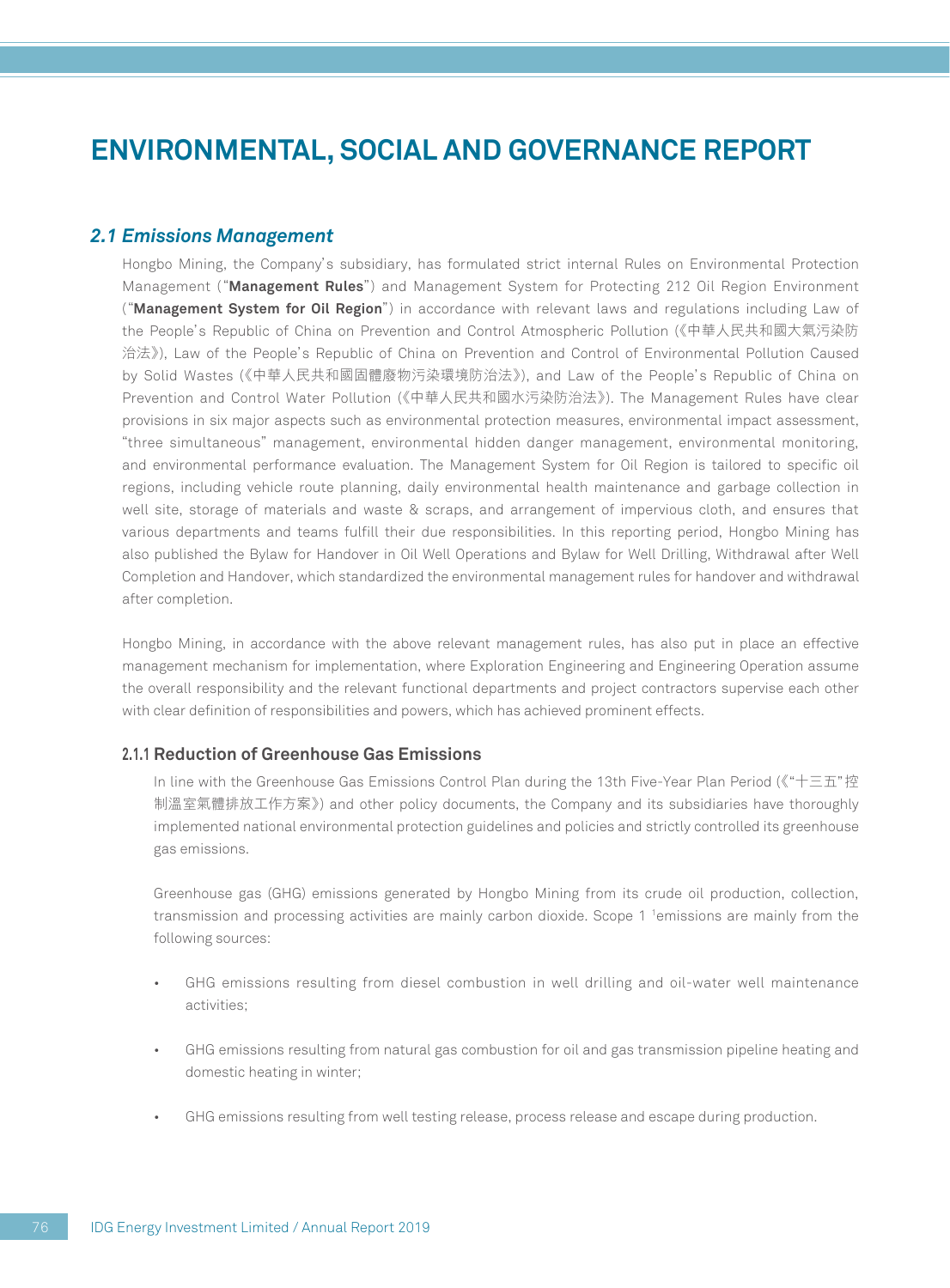Scope 2 <sup>1</sup>emissions are mainly from the generation of purchased electricity.

| <b>Greenhouse Gas Emissions</b>                                   | <b>FY 2018</b> | FY 2017   |
|-------------------------------------------------------------------|----------------|-----------|
| Total greenhouse gas emissions ( $t$ CO $_2$ equivalent)          | 11,607.34      | 10,164.25 |
| Scope 1 gas emissions <sup>2</sup> (t CO <sub>2</sub> equivalent) | 4,883.76       | 4,005.25  |
| Scope 2 gas emissions ( $t$ CO <sub>2</sub> equivalent)           | 6,723.58       | 6,159.00  |
| Intensity of greenhouse gas emissions                             |                |           |
| (t CO <sub>2</sub> equivalent/t crude output)                     | 0.22           | N 21      |

To reduce GHG emissions, Hongbo Mining has taken a series of measures. Examples include gathering associated natural gas in crude oil production and using it for heating and electricity generation of Hongbo Mining; adjusting thermal system parameters according to season in a timely way to plan natural gas utilization optimally; developing scientific working schedules with reasonable activation and deactivation for oil wells with insufficient liquid supply to pump oil by interval and thus effectively reduce electricity consumption; promoting advanced applications such as intelligent variable frequency control cabinet and alloy anti-wax devices to save electricity consumption; and add reactive power compensators to improve the power factor of power grids, reduce the loss of supply transformers and transmission lines, and enhance power supply efficiency.

During the reporting period, Hongbo Mining saved approximately 2,354.10 tonnes of standard coal equivalent and reduced 6,167.72 tonnes of carbon dioxide equivalent of GHG emissions by combusting 1.77 million normal cubic metres of associated natural gas for heating and electricity generation.

<sup>1</sup> In accordance with Appendix 2: Reporting Guidance on Environmental KPIs published by HKEx, Scope 1 emissions are direct emissions from operations that are owned or controlled by the company and Scope 2 emissions are "energy indirect" emissions resulting from the generation of purchased or acquired electricity, heating, cooling and steam consumed within the company.

<sup>2</sup> Hongbo Mining does not use gas flares in its oil and gas production and therefore does not have GHG emissions from them. As Hongbo Mining has not yet established a process to collect GHG emissions data from well testing, process release and production escape, such data is not covered in this report and will be disclosed in future reports after it has put in place a statistical process for such data.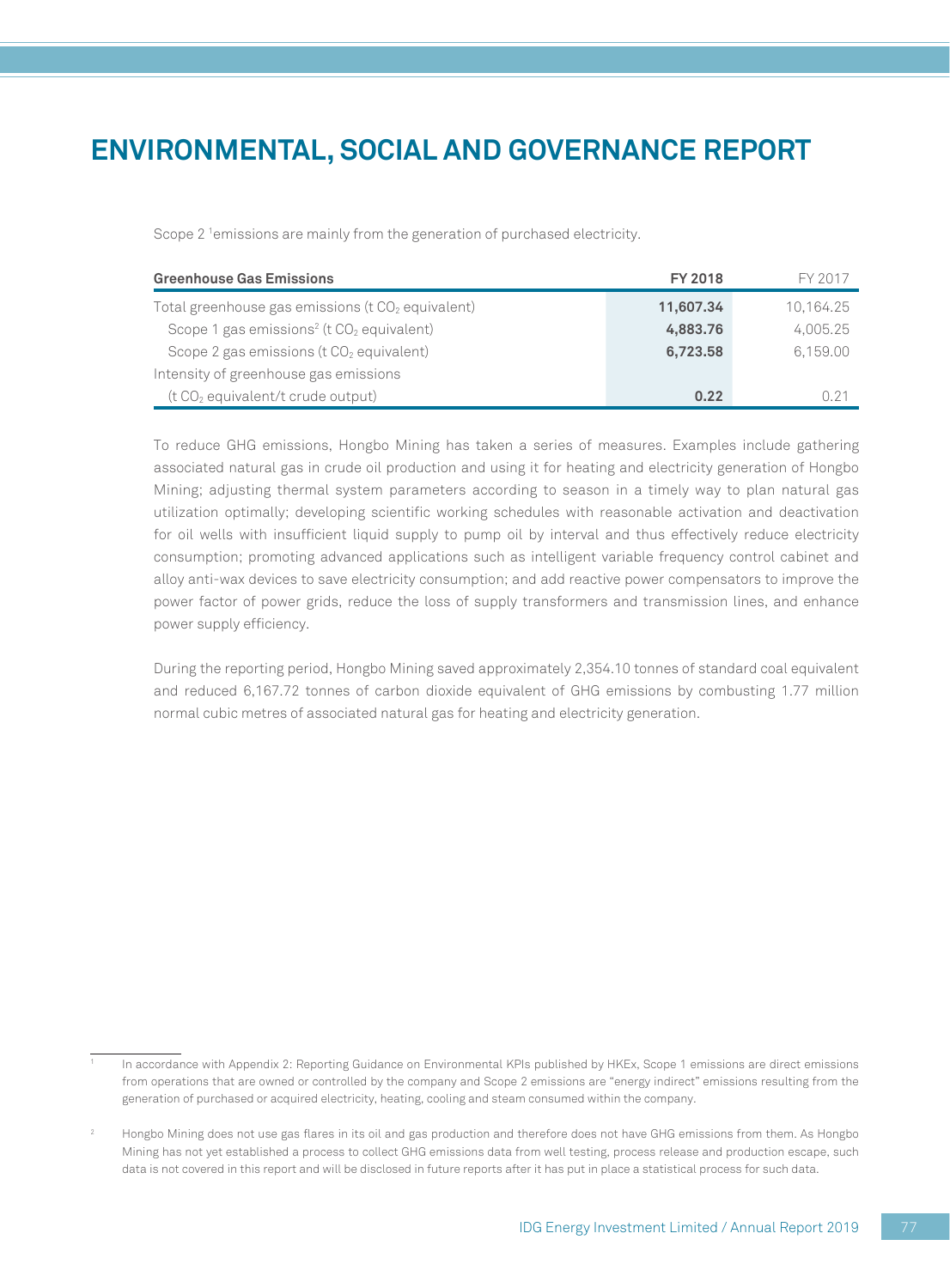### **2.1.2 Waste Gas Generation and Management**

The air pollutants generated by Hongbo Mining from its business operation are mainly sulphur dioxide, oxynitride and soot resulting from natural gas combustion of its heating furnaces and generating units and petrol and diesel combustion.

| <b>Exhaust Emissions</b>                                     | <b>FY 2018</b> | FY 2017 <sup>3</sup> |
|--------------------------------------------------------------|----------------|----------------------|
| Sulphur dioxide emissions (t)                                | 0.32           | 0.27                 |
| Oxynitride emissions (t)                                     | 3.99           | 2.56                 |
| Particulate matter emissions (t)                             | 0.50           | 0.34                 |
| Intensity of sulphur dioxide emissions (g/t crude output)    | 6.05           | 5.46                 |
| Intensity of oxynitride emissions (g/t crude output)         | 75.47          | 52.52                |
| Intensity of particulate matter emissions (g/t crude output) | 9.46           | 7.07                 |

To reduce the impact of its business operation on the atmospheric environment, Hongbo Mining has adopted the corresponding measures, including adding natural gas collection devices to all wellheads for centralized recycling; replacing oil well maintenance equipment with oil and gas dual-purpose boilers or pure gas-fired boilers for heating; strengthening vehicle management; strictly controlling the number of vehicles; reducing frequency of use; and continuing to phase out large-displacement fuel-hungry engineering vehicles in a planned way to reduce petrol and diesel consumption.

According to the environmental impact assessment report issued by a third-party agency during the reporting period, the ratio of maximum landed concentration of atmospheric pollutant emission to standard concentration emitted by Hongbo Mining was only 0.23%, indicating that its business operation does not have a significant impact on ambient air quality.

The Company mainly focuses on investment and management of global energy assets. In terms of investment, the Company has successfully made deployments along the clean energy (natural gas) industry chain because natural gas, as a clean energy source, can reduce sulphur dioxide and dust emissions by nearly 100%, carbon dioxide emissions by 60% and oxynitride emissions by 50%.

• In July 2017, the Company, through its subsidiary, completed the subscription of shares allotted by Jiangxi JOVO Energy Company Limited (江西九豐能源有限公司) ("**JOVO**") by making an investment of RMB100 million. JOVO has begun operation from 1990 and is principally engaged in clean energy businesses, including importing, processing and sale of the industrial products of liquified petroleum gas and LNG.

<sup>3</sup> The HKEx "Appendix 2: Reporting Guidance on Environmental KPIs" requires disclosure of driving mileage data by vehicle type, but as statistics on this indicator were not collected during the reporting period, data of oxynitride and soot resulting from petrol and diesel combustion is not disclosed in this report.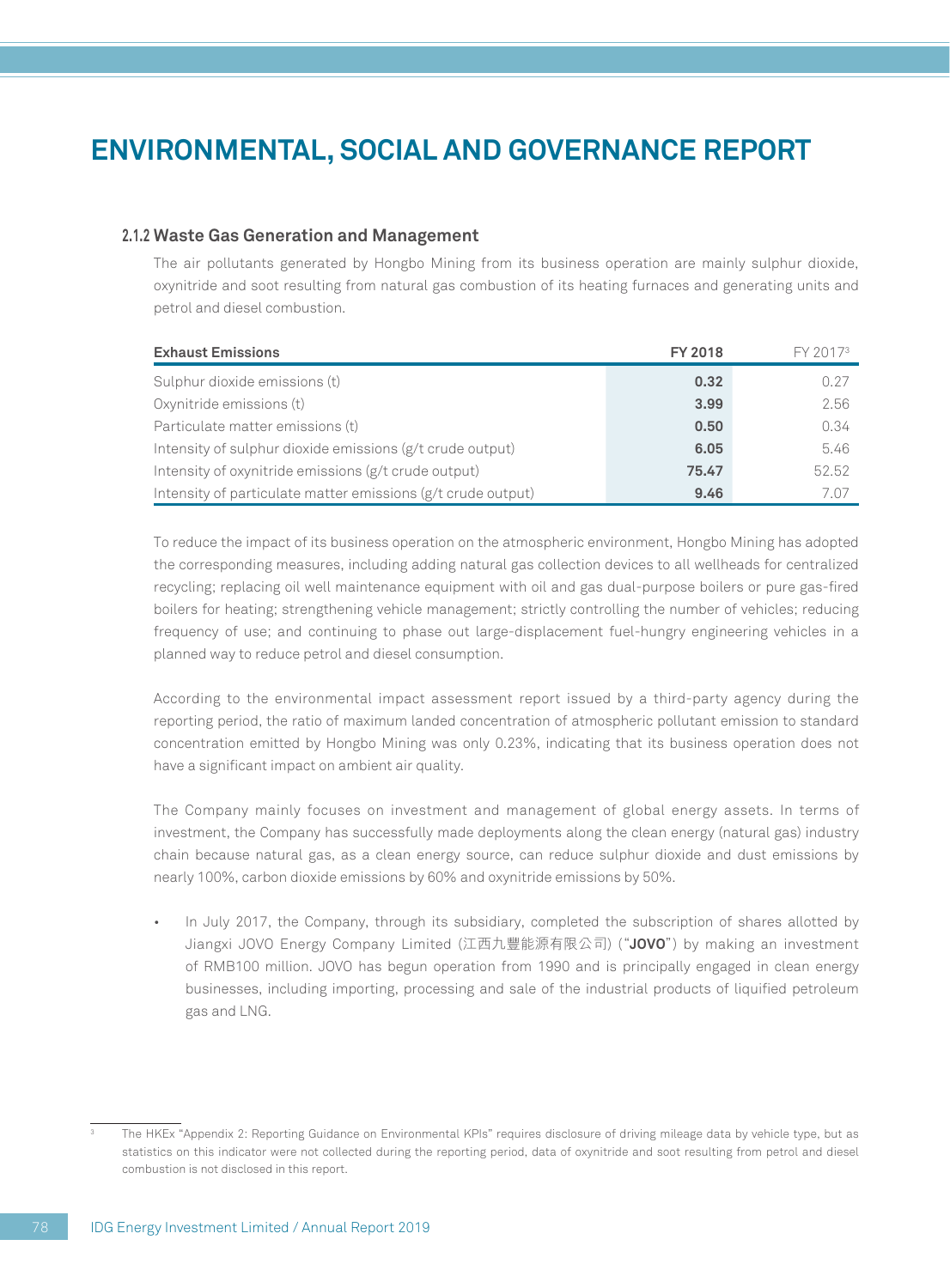- In February 2018, the Company, through its subsidiary, completed the acquisition of a stake in LNG Quebec Limited Partnership at the purchase price of US\$3.15 million. LNG Quebec Limited Partnership is developing one of the largest Canadian LNG export terminals under development, with a maximum nameplate liquefaction capacity of up to 11 million tonnes per annum. In July 2018, the Company increased investment of US\$1 million in LNG Quebec Limited Partnership.
- In June 2018, the Company, through its subsidiary, acquired a 9.9% equity in Liquefied Natural Gas Limited ("**LNGL**") listed on the Australian Securities Exchange with A\$28.20 million (approximately HK\$166.8 million), becoming the second largest shareholder of LNGL. LNGL owns and operates the United States ("**U.S.**") new LNG export terminal project that has obtained all approvals and has a planned production capacity of more than 8 million tonnes per year. This project is considered to be one of the most viable LNG projects in the US.
- In September 2018, the Company, through its subsidiary, has enter into the agreement for a joint venture with JUSDA Supply Chain Management International CO., LTD. ("**JUSDA**") and the management team, established a joint venture company to provide liquefied natural gas ("**LNG**") logistics transportation solutions, including LNG tank logistics business. The joint venture company aims to provide separate LNG logistics services to the industry, to satisfy the global demand for LNG.

#### **2.1.3 Waste Generation and Management**

All oil and gas exploitation projects of Hongbo Mining are contracted, but Hongbo Mining is responsible for supervision of waste transfer and storage of the contractors. Hongbo Mining attaches great importance to waste generation, gathering, transport, storage and disposal. Typically, Hongbo Mining signs a service contract with a project contractor, supervises its waste disposal, and conducts strict acceptance inspection of waste disposal. By promoting technological innovation, improving management mechanisms, adopting centralized recovery, and improving utilization efficiency, Hongbo Mining has been continuously advancing non-hazardous disposal and resourcification of waste.

| <b>Waste Emissions</b>                                | <b>FY 2018</b> | FY 2017 |
|-------------------------------------------------------|----------------|---------|
| Total hazardous waste emissions (t)                   | 11.98          | 14.88   |
| Oil sludge(t)                                         | 11.98          | 14.88   |
| Intensity of hazardous wastes (kg/t crude output)     | 0.23           | 0.31    |
| Total non-hazardous waste emissions (t)               | 121.89         | 148.45  |
| Waste packaging materials (t)                         | 2.50           | 2.20    |
| Scrap metal (t)                                       | 99.00          | 128.00  |
| Domestic waste (t)                                    | 20.39          | 18.25   |
| Intensity of non-hazardous wastes (kg/t crude output) | 2.31           | 3.05    |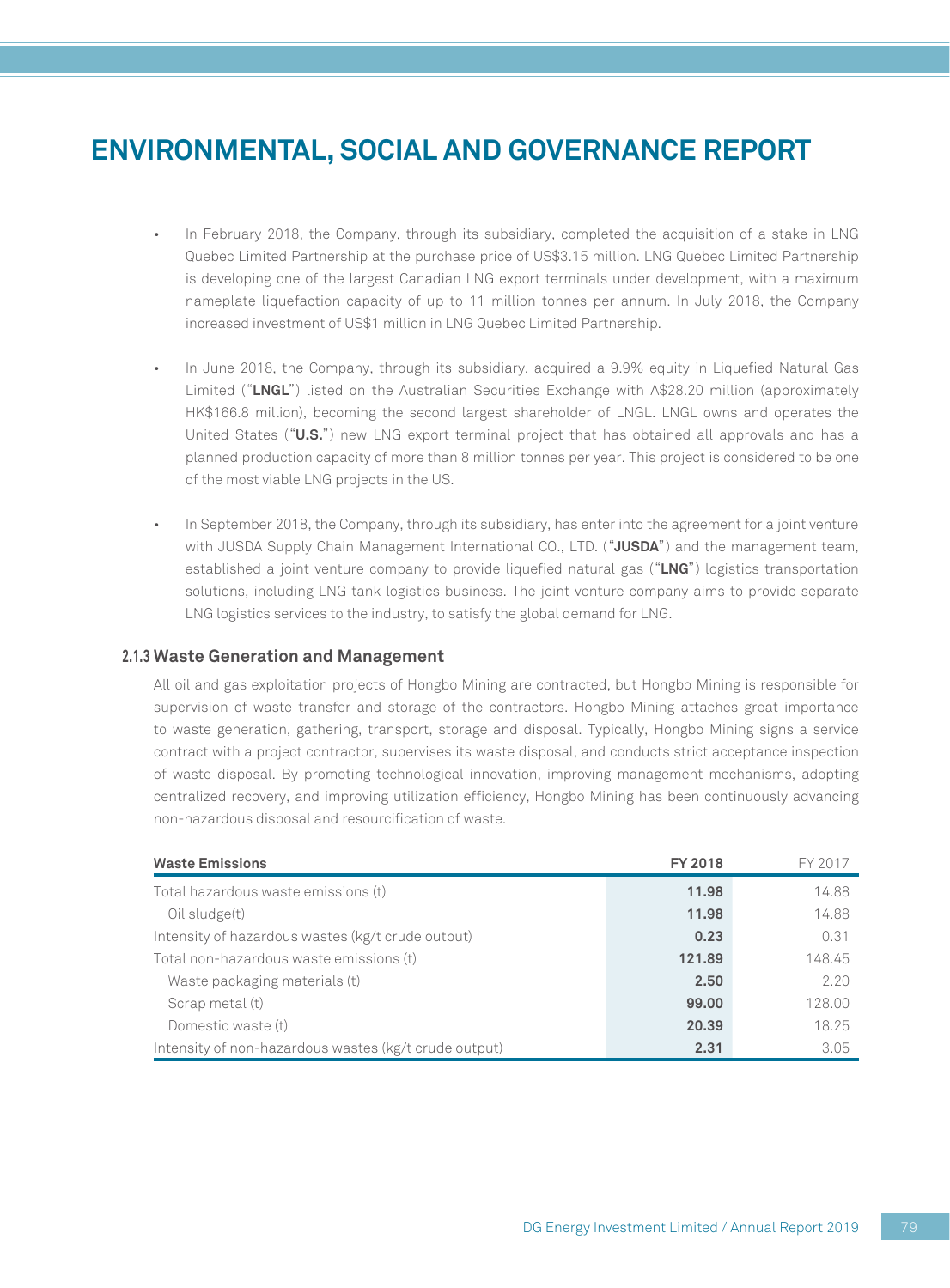#### *Hazardous Waste*

The main hazardous wastes resulting from the crude oil exploitation, treatment, storage and formation testing activities of Hongbo Mining are collectively referred to as oil sludge, including paraffin wax coagulated from crude oil, heavy oil deposited on tank bottoms, flocs formed by cleaning agents during wastewater treatment, and waste resulting from pipeline corrosion. These substances have some toxicity and flammability and if directly discharged without proper treatment will cause pollution to soil, water and air and if landfilled without remediation will cause serious pollution to underground water and seriously damage the existing ecosystem such as trees and vegetation.

In line with the principle of reducing and recycling, Hongbo Mining has engaged a professional third-party team to design and expand the sewage treatment system, which has increased the treatment capacity by 5 times. This greatly reduced the suspended substance in the sewage, thereby reducing the sediment in the pipeline and the corrosion to the pipe wall. Meanwhile, Hongbo Mining has taken effective measures to reduce oil sludge, including injecting liquid active solvents into producing wells and washing the wax deposited on well walls and bottoms with high-temperature liquid on a regular basis; and washing pipelines with neutral or faintly acid aqueous solutions to accelerate breakdown of coagulations and sediments and achieve grease and grime removal. Hongbo Mining has formulated the Hongbo Mining Plan for Managing Hazardous Waste regarding hazardous waste collection and disposal, with a dedicated environmental protection officer responsible for having the equipment cleansed on a regular basis and supervising relevant personnel to transport hazardous wastes to the gathering and transportation station for centralized disposal, where oil sludge and other wastes are converted to non-hazardous wastes through a series of processes including heating, filtration, precipitation and dehydration. This work is contracted to a local certified hazardous waste disposal company.

Hongbo Mining has recycled all waste toner cartridges by adding carbon powder and did not generate any hazardous office waste including waste toner cartridge during the reporting period.

#### *Non-hazardous Waste*

Non-hazardous waste generated by Hongbo Mining from its business activities mainly includes packaging materials of purchased equipment, scrap metal (tools, wires and parts) and domestic waste.

Hongbo Mining has striven to reduce the generation of non-hazardous waste by tackling their sources through multiple effective measures, including: adopting new techniques; using the sucker rod centralizer and oil tube lining to reduce the eccentric wear caused by long-term sucker rod trips on the oil tube, prolong the workover intervals of oil wells, and reduce waste pipes caused by sucker rod fray; maintaining, repairing and treating for corrosion resistance pipelines on a regular basis to extend their service life; using neutral detergents to extend the service life of pipelines and equipment; repairing and reusing decommissioned pipelines, with the decommissioned pipelines being put into use again safely after expiration of service life accounting for approximately 25% of all decommissioned pipelines; advocating paperless office and repairing and reusing electronic products such as computers, so that Hongbo Mining did not generate any office waste including computer scrap during the reporting period; and separating domestic wastes by type to facilitate disposal.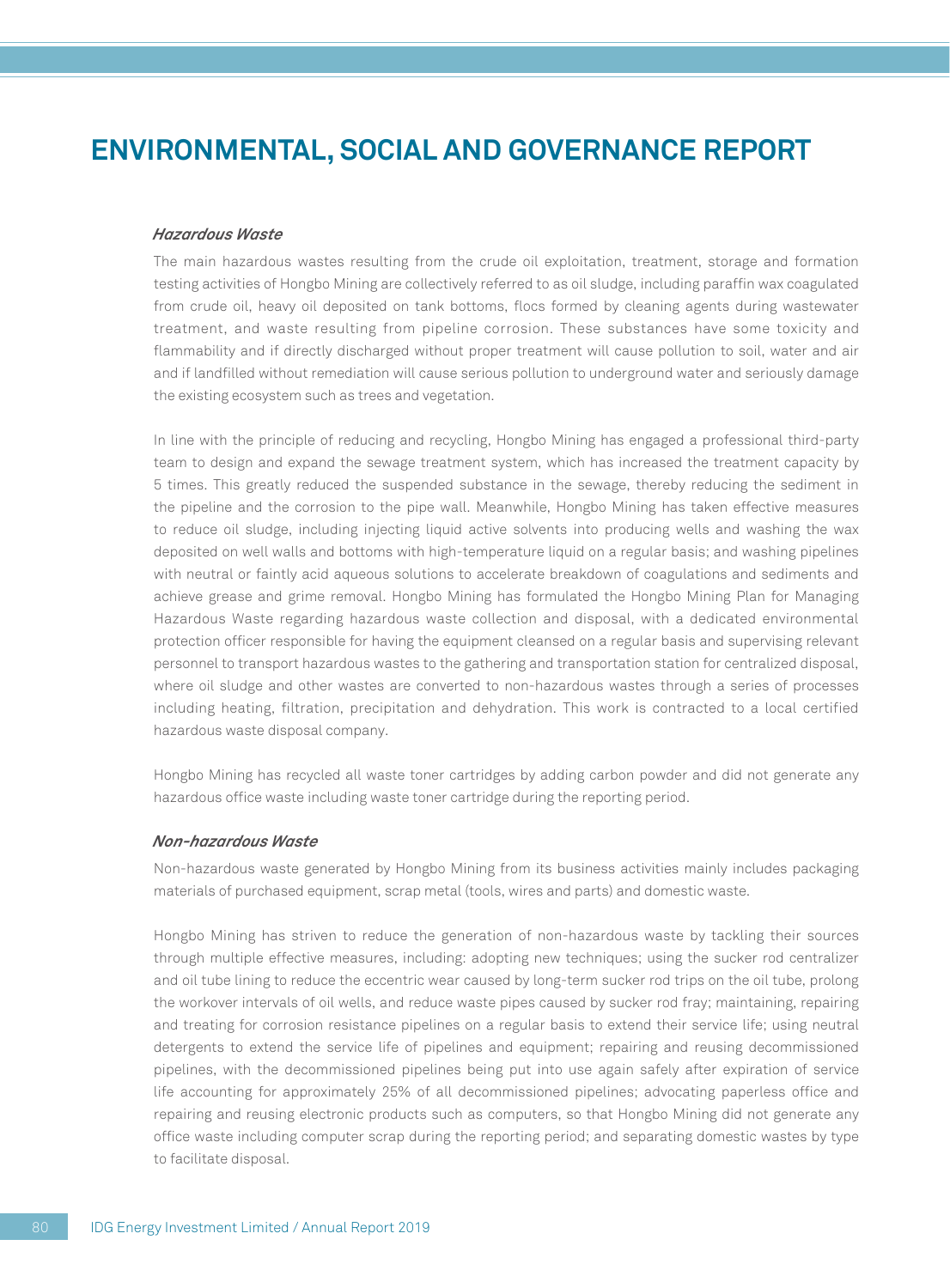Hongbo Mining separates non-hazardous wastes by type, with solid wastes that cannot be reused such as packaging materials and scrap metal being handed over to qualified solid waste disposal companies and domestic wastes being transported to sites designated by competent local authorities for centralized disposal in accordance with local environmental requirements.

### **2.1.4 Wastewater Management**

The Company and its subsidiaries have strictly complied with relevant laws and regulations and national, local and industry standards including Water Law of the People's Republic of China (《中華人民共和國水 法》), Water Pollution Prevention and Control Law of the People's Republic of China (《中華人民共和國水污 染防治法》) and Integrated Wastewater Discharge Standard (《污水綜合排放標準》(GB 8978-1996)) by taking the measures of "locating the source, controlling the process, utilizing by different levels and recycling" based on the principle of source control and recycling, which involve collecting the sewage generated during crude oil exploitation through the gathering and transportation station for separation from the crude oil and sedimentation, and then injecting it back to the stratum after wastewater treatment to facilitate oil exploitation. The whole system is a closed loop where the wastewater can be fully recycled, thereby achieving zero emission.

During the reporting period, the wastewater generated from oil exploitation was completely injected back to the stratum with a reinjection rate of 100%, which significantly reduced consumption of fresh water.

| <b>Wastewater Emissions</b>   | FY 2018 |        |
|-------------------------------|---------|--------|
| Domestic sewage discharge (t) | 25,550  | 29.200 |

Having been biologically degraded to meet the discharge standard, all the domestic sewage was discharged for vegetation irrigation.

### *2.2 Use of Resources and Management*

Hongbo Mining has adopted measures to use electricity, water, petrol and diesel more efficiently with a view to improve resource utilization. The Company has initially established calculation systems for resource consumption, including the initial establishment of calculation systems for fresh water and natural gas, which separately calculate water for production, water for oilfield water injection and domestic water and separately calculate natural gas for domestic use, natural gas for power generation and natural gas for heating furnace in the production system, in order to achieve scientific and reasonable dispatch and utilization of fresh water and natural gas. The Engineering Operation Department of Hongbo Mining has revised the Company Vehicle Management System which regulates the use of petrol and diesel by strictly stipulating the speed of vehicles, filling in a monthly statement of vehicle use, and checking the fuel consumption of vehicles from time to time.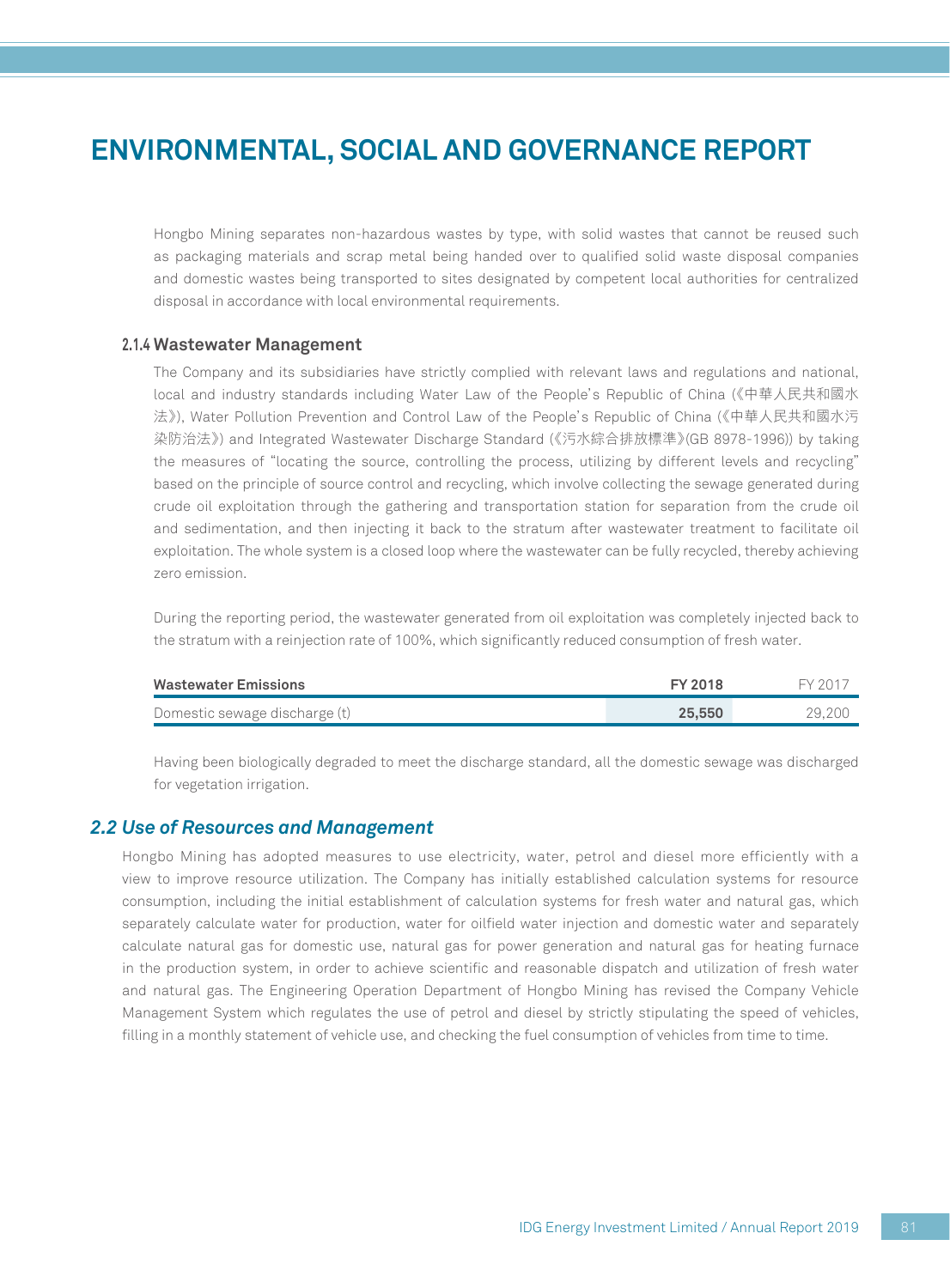### **2.2.1 Energy Management**

The Company and its subsidiaries have strictly complied with the Energy Conservation Law of the People's Republic of China (《中華人民共和國節約能源法》) and relevant requirements of the Plan of Integrated Work of Energy Conservation and Emission Reduction during the 13th Five-year Plan Period (《"十三五"節能減排綜合 工作方案》) to become resource-conserving enterprises.

The Company's energy consumption is mainly from its subsidiary, Hongbo Mining, whose main sources of energy consumption include electricity for well site equipment, gas and oil gathering and transmission, and water filling; petrol for cars for inspection and supervision purposes; diesel for engineering vehicles, generators for well sites without grid connection, and domestic heating on project site in winter; and natural gas as domestic fuel and for winter heating and combustion-based electricity generation.

In daily management, Hongbo Mining has responded to the call for energy conservation and environmental protection by adhering to the guidelines of using clean energy and improving energy efficiency. Measures include strengthening vehicle management by centrally scheduling vehicle use, planning routes efficiently, merging trips and sharing vehicles wherever possible, and phasing out large-displacement fuel-hungry engineering vehicles; and using energy-efficient electric motors in well site equipment and installing more variable frequency electric control cabinets and reactive power compensation devices.

| <b>Energy Consumption</b>                                       | <b>FY2018</b> | FY2017    |
|-----------------------------------------------------------------|---------------|-----------|
| Total power consumption (kWh)                                   | 7,603,284     | 6,964,830 |
| Petrol consumption (t)                                          | 40.82         | 42.41     |
| Diesel consumption (t)                                          | 294.244       | 230.25    |
| Associated natural gas consumption (10,000 normal cubic metres) | 177.00        | 145.29    |
| Comprehensive energy consumption <sup>5</sup> (1,000 kWh)       | 48,118.88     | 41,848.65 |
| Intensity of comprehensive energy consumption                   |               |           |
| (kWh/t crude output)                                            | 910.19        | 859.63    |

During the reporting period, Hongbo Mining consumed 1.734 million normal cubic metres of associated natural gas for heating (saving 67,506.35 GJ of thermal energy) and 36,000 normal cubic metres of associated natural gas for electricity generation (saving approximately 63,000 kWh of electricity).

<sup>4</sup> Some of the producing wells newly put into production were not connected to the grid, and diesel generators were used to supply electricity, resulting in an increase in diesel consumption during this reporting period.

<sup>5</sup> Calculation on this indicator performed with reference to converted standard coal coefficient data in China Energy Statistical Yearbook 《中國能源統計年鑒》 ( ) and General Principles for Calculation of the Comprehensive Energy Consumption (《綜合能耗計算通則》 (GB/T 2589-2008), etc.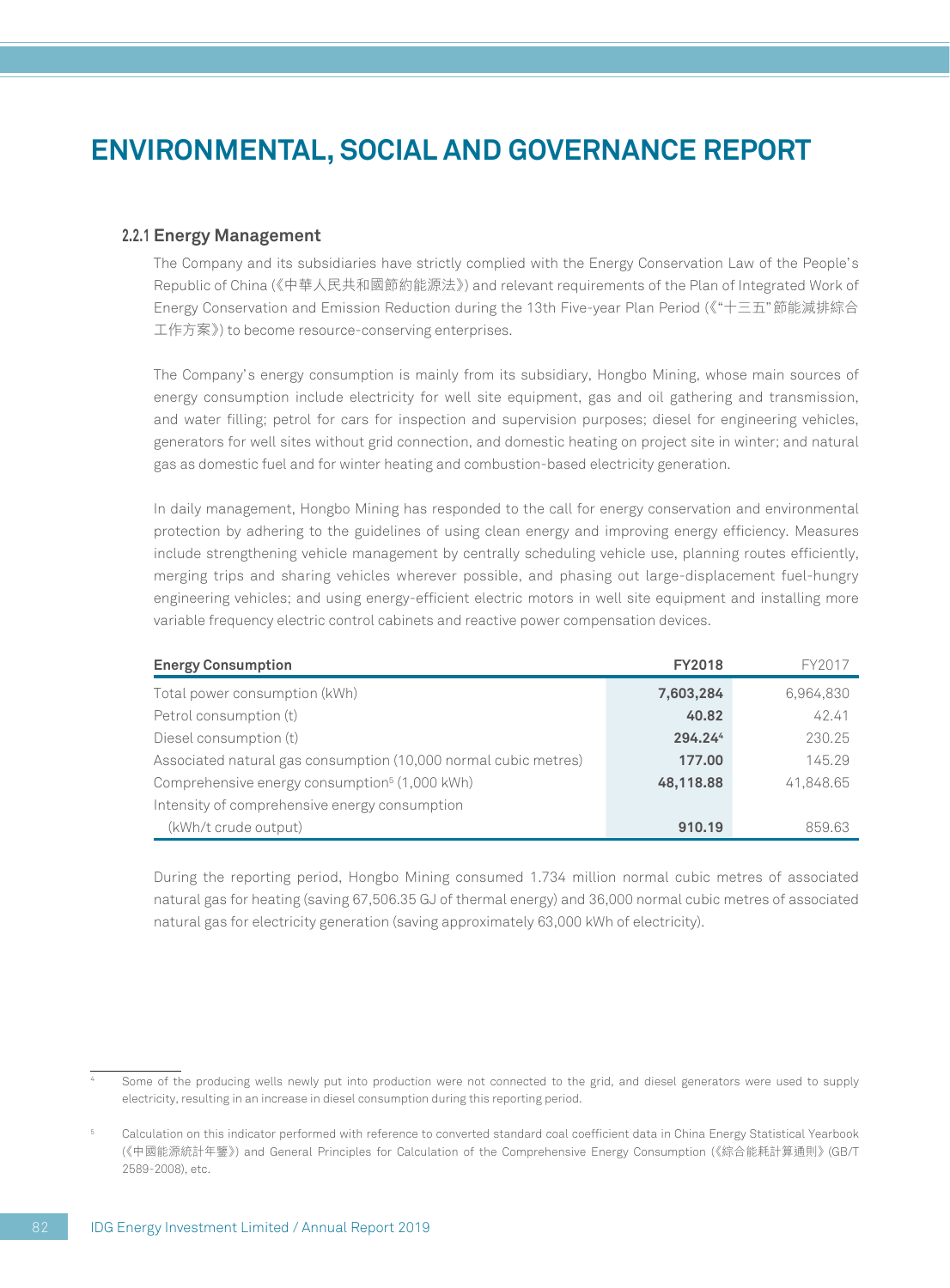### **2.2.2 Water Resource Management**

Hongbo Mining's water resource management goal is to achieve 100% produced water treatment, 100% produced water reinjection, and efficient and controlled use of fresh water.

Hongbo Mining's main sources of water use include water use for well drilling, completion and maintenance, water injection to supplement producing energy and increase oil recovery, and a small amount of domestic water.

In its production and operation process, Hongbo Mining has adopted measures in the following aspects to conserve water resource:

- Adopting clean production processes and implementing water saving practices to increase water recycling and reduce water withdrawal.
- Ensuring effective day-to-day maintenance, keeping the pipeline network in normal working condition, guaranteeing safe water supply, and preventing pipeline seepage, with all anti-seepage measures having a permeability coefficient of less than 1.0×10<sup>-7</sup>cm/s.
- Cleaning wells with treated wastewater, which not only reduces the use of flushing fluid but also mitigates pollution and damage to oil reservoir, and recycling flushing liquid.

In the future, Hongbo Mining will establish a dynamic water use monitoring system capable of real-time monitoring and control of makeup water to achieve optimal water use, where production and living water are planned and supplied according to quantity and quality requirements to maintain water balance.

| Water resource consumption            | <b>FY2018</b>        | FY2017 |
|---------------------------------------|----------------------|--------|
| Fresh water consumption (cubic metre) | 163.910 <sup>6</sup> | 55.515 |
| Intensity of fresh water consumption  |                      |        |
| (cubic metre/t crude output)          | 3.10                 | 114    |

During the reporting period, the Company did not have any violation regarding water usage.

<sup>6</sup> During the reporting period, due to the business and working conditions, Hongbo Mining took measures to inject water into the mine and increase pressure, resulting in an increase in fresh water consumption. Since the need to inject fresh water is greatly affected by factors such as the geological conditions of the mining area, there are no regular changes in the annual fresh water consumption and consumption intensity.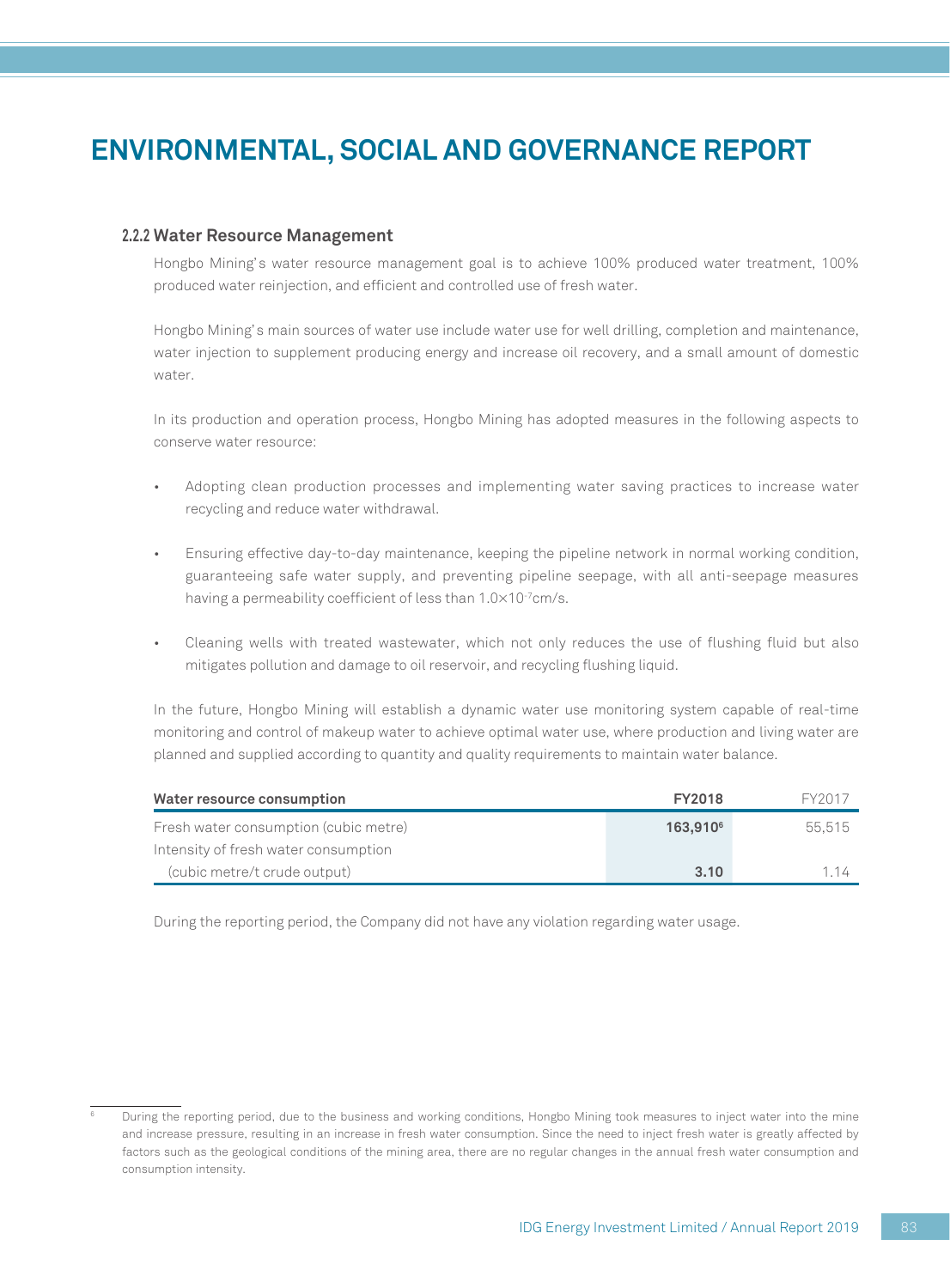### **2.2.3 Land Rehabilitation**

Oil field development will create a new artificial ecosystem, and its environmental impact is mainly shown as the excavation face being not entirely rehabilitated, leading to reduced vegetation coverage, vegetation biomass loss, and impaired vegetation structure.

Based on the guidelines of relevant documents such as the Guidance on Gradual Establishment of the Responsibility Mechanism for Environment Control and Ecology Recovery of Mine Fields (《關於逐步建立礦 山環境治理和生態恢復責任機制的指導意見》) and the Notice on Matters Relating to Reporting and Review of Land Rehabilitation (《關於組織土地復墾編報和審查有關問題的通知》), Hongbo Mining has formulated and issued its Land Rehabilitation Plan which combines rehabilitation engineering and project development with the focus on comprehensive environment management for construction projects by prioritizing ecology protection and integrating a succession of measures including land levelling, topsoil coverage, forestation and grass plantation to achieve "exploiting while rehabilitating". In accordance with the requirements of national environmental protection authorities, all projects of Hongbo Mining have participated in the acceptance inspection until pass.

### *2.3 Innovation and Safety*

### **2.3.1 Technological Innovation**

The Company and its subsidiaries' innovation-driven performance enhancement policy is underpinned by the respect for labour, for knowledge, for talent, and for creation and encourages team collaboration as well as independent innovation. The Company and its subsidiaries have a Core Talent Development Program geared to developing high-level talent and making innovations in urgently needed technologies and has formed a strong R&D team led by leading technologists to support the innovation-driven sustainable development. The Company's subsidiary Hongbo Mining, based on its Staff Innovation Workshop, has mobilized its staff at various levels to make technological innovations in various ways including joint research to make breakthroughs in key technologies, technological renovation, invention, repair and waste recycling. By organising activities such as collaborative research in key technologies, management innovation and project-based research and promoting advanced concepts, technologies and methods, Hongbo Mining has solved technical bottlenecks confronting its oil blocks and achieved steady progress in its exploration and development capabilities. Hongbo Mining won the Inner Mongolia Autonomous Region level "Xilin Gol League Staff Innovation Workshop" title.

### **2.3.2 Safe Production**

The Company and its subsidiaries care for every employee and is committed to protecting their health. They strictly comply with Work Safety Law of the People's Republic of China (《中華人民共和國安全生產 法》) and Law of the People's Republic of China on Prevention and Control of Occupational Diseases (《中華 人民共和國職業病防治法》) and adhere to the guideline of "safety first, prevention foremost, and integrated management", always highlighting occupational health, work safety and environmental protection as an important part of its corporate social responsibility and reflecting this commitment into the full life cycle of Hongbo Mining's production and operation activities. It has established a health, safety and environment ("**HSE**") management system and an operating mechanism which integrate decision management, business operation, technical support, and regulation and incentivization.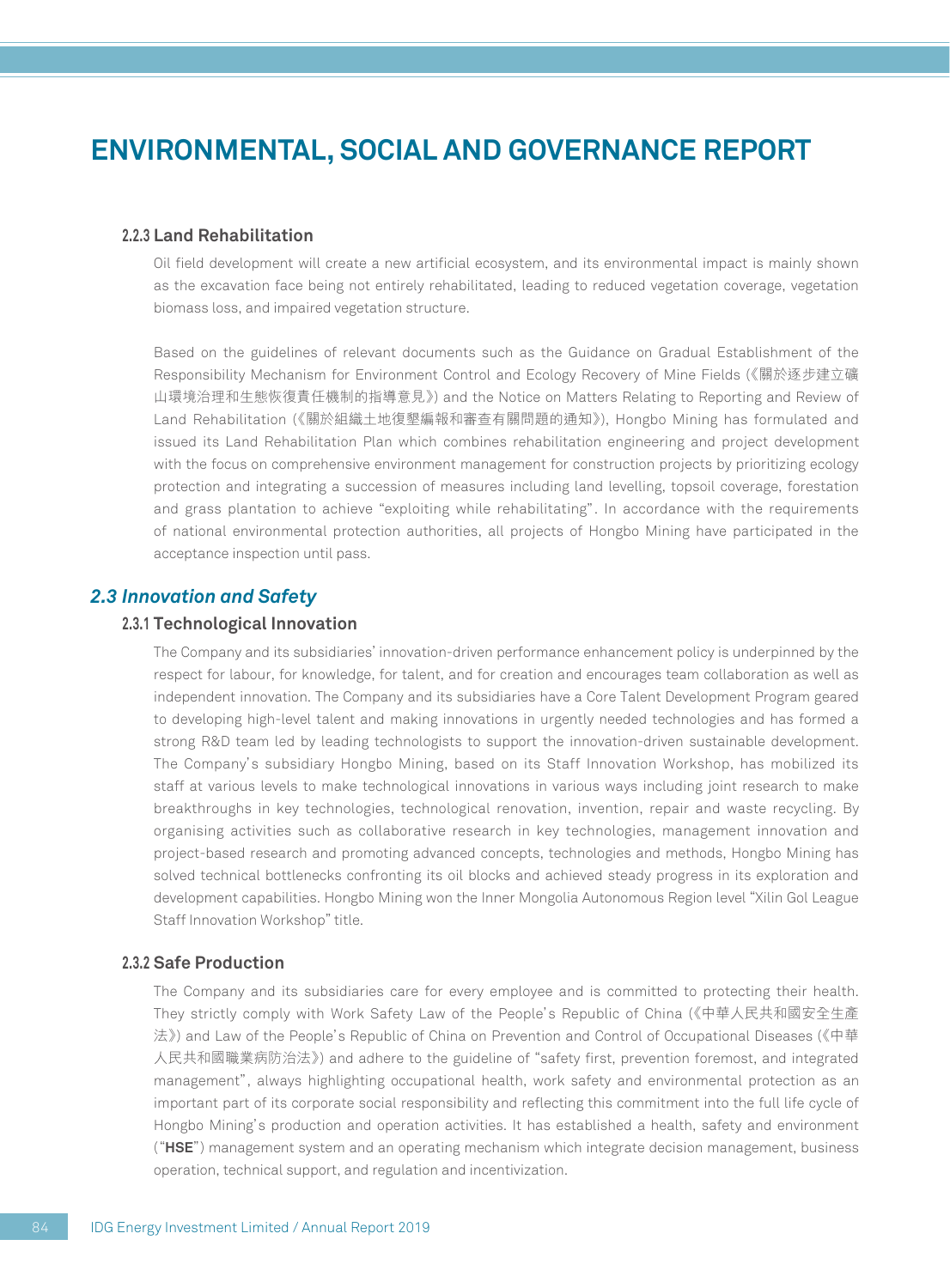During the reporting period, the Company and its subsidiaries did not have any violation of China's relevant current labour and safety laws and regulations or experience any major accident seriously jeopardizing employee safety or causing employee death, with zero lost workday due to work-related injury.

#### *Improvement of HSE System*

Hongbo Mining has been committed to continuously improving its HSE system by striving to establish comprehensive management and implementation mechanisms in line with its HSE system and mechanism, including a safety work leading group led by the general manager which is responsible for enforcing safety management down to every production team and every employee and providing strong organizational support for HSE supervision and decision-making. Adhering to its standard of HSE system, Hongbo Mining has planned, formulated and amended more than 30 safety and health management rules including Employee Safety Manual, Common Non-Compliances and Corrective Actions, Hazardous Source Identification and Risk Assessment Control Management System, Operation Permit Management System, Traffic Safety Management System, Safety Reward and Punishment System, Special Equipment Safety Management System, and Emergency Management System, and improved its HSE evaluation mechanisms, including by establishing a safety incentive fund to improve HSE management performance.

#### *Strengthening Risk Management and Control*

Hongbo Mining has been committed to developing its environmental and safety responsibility enforcement and level-based risk control mechanisms, allocating registered safety engineers to carry out the company's safety supervision and management, and improving its emergency response force comprising full-time and part-time roles. It has conducted emergency drills, completed the accident risk assessment report, revised the company's production safety accident emergency plan and reported it to the government authorities for record. In accordance with the requirement of "double duties in one position", Hongbo Mining implements major responsibilities in ensuring safe production and conducts safety hazard identification to identify and remove all types of problems and hazards in a timely manner while advancing the institutionalization and standardization of hazard identification and control.

#### *Safety Education for Employees*

The Company and its subsidiaries have stringent requirements on employee safety training, with safety training covering all employees, and on-boarding training covering all new recruits. Hongbo Mining has been committed to increasing employees' safety awareness by organizing different types of safety training on a regular basis and publicizing HSE in various forms and through different channels, such as safety education in employee orientation, special equipment safety learning, traffic safety training, daily safety education, safety education for workers from contractors and educational safety video watching, to ensure employees' work safety competence and compliance. Hongbo Mining has established an integrated HSE training system based on solid HSE theory and rich content, covering HSE management concept, job responsibility awareness and emergency response management.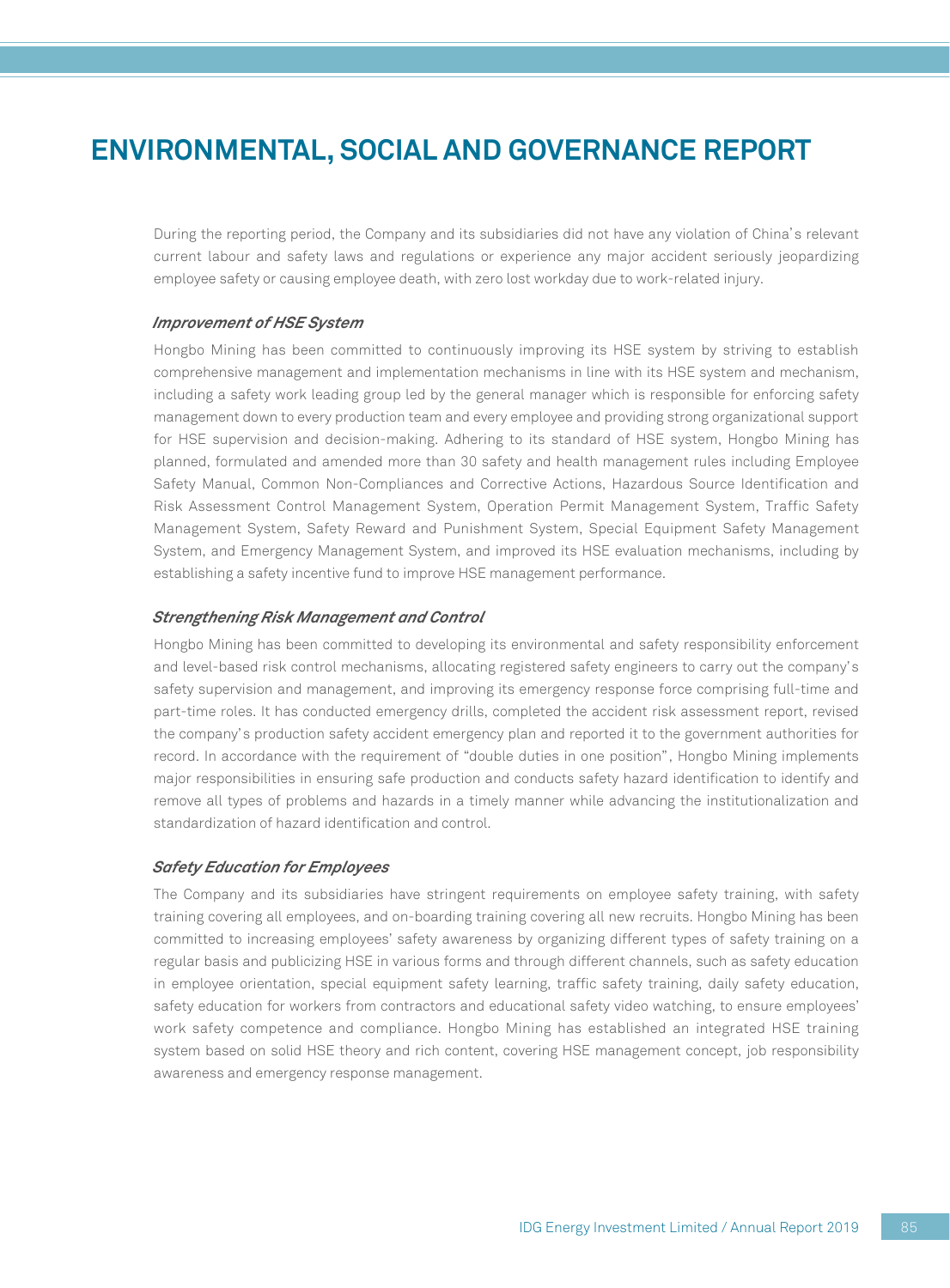#### *Protection of Occupational Health of Employees*

The Company and its subsidiaries have been committed to strengthening their employee occupational health management systems and have established an occupational health management accountability mechanism which involves the appointment of dedicated occupational health officers, the engagement of qualified agencies to conduct workplace occupational health assessment and testing on a regular basis, and the supervision of hazardous process rectification. The Company and its subsidiaries also provide health check for employees before employment, on the job and before separation and maintain their occupational health records, in addition to providing all employees with safe working conditions and adequate labour protection and carrying out employee occupational health monitoring and education, thereby implementing occupational health management in a comprehensive, well-regulated way. During the reporting period, the Company and its subsidiaries experienced no new occupational disease case.

### **III. COMPLIANT BUSINESS OPERATION TO BUILD A SAFE AND HARMONIOUS PRODUCTION CHAIN**

The Company and its subsidiaries adhere to compliant business operation based on comprehensive compliance management policies covering business integrity, external communication, professional ethics, internal relation management, corporate interest maintenance, and taking social responsibility. The Company and its subsidiaries are committed to communicating with all internal and external stakeholders to achieve mutual benefit and winwin.

### *3.1 Anti-corruption*

The Company and its subsidiaries strictly comply with laws and regulations relating to anti-corruption, antiextortion, anti-fraud and anti-money laundering including the Criminal Law of the People's Republic of China (《中華人民共和國刑法》), Anti-money Laundering Law of the People's Republic of China (《中華人民共和國反洗 錢法》, the Prevention of Bribery Ordinance 《防止賄賂條例》). In corporate development, the Company and its subsidiaries have proceeded in a way which combines clean governance and business growth by building an ideological and institutional firewall against corruption, which clearly defines the rights and obligations of the shareholders' meeting, board of directors and the management under a check and balance mechanism where the decision-making, management and supervision functions are relatively independent from one another, and inculcating correct values. The Company has established an internal management committee led by the president with members comprising vice presidents in charge of various divisions, which operates in accordance with the principle of democratic centralism to eliminate "rule by the voice of one man alone" and backroom dealing, and enforce coordination, mutual supervision, and synergistic collaboration.

The Company and its subsidiaries make continuous innovation in education methods and carry out in-depth education of honest practices. On one hand, the Company and its subsidiaries have provided special coverage of anti-corruption in the section headed "Basic Literacy and Business Etiquettes of Employees" in the induction training materials for new employees; on the other hand, the Company and its subsidiaries have distributed the Employee Handbook (《員工手冊》) which clearly prohibits deliberate fabrication, leakage of confidential information, corruption, embezzlement, misappropriation, dinner invitation and gift exchange among the employees to improve employee loyalty and integrity.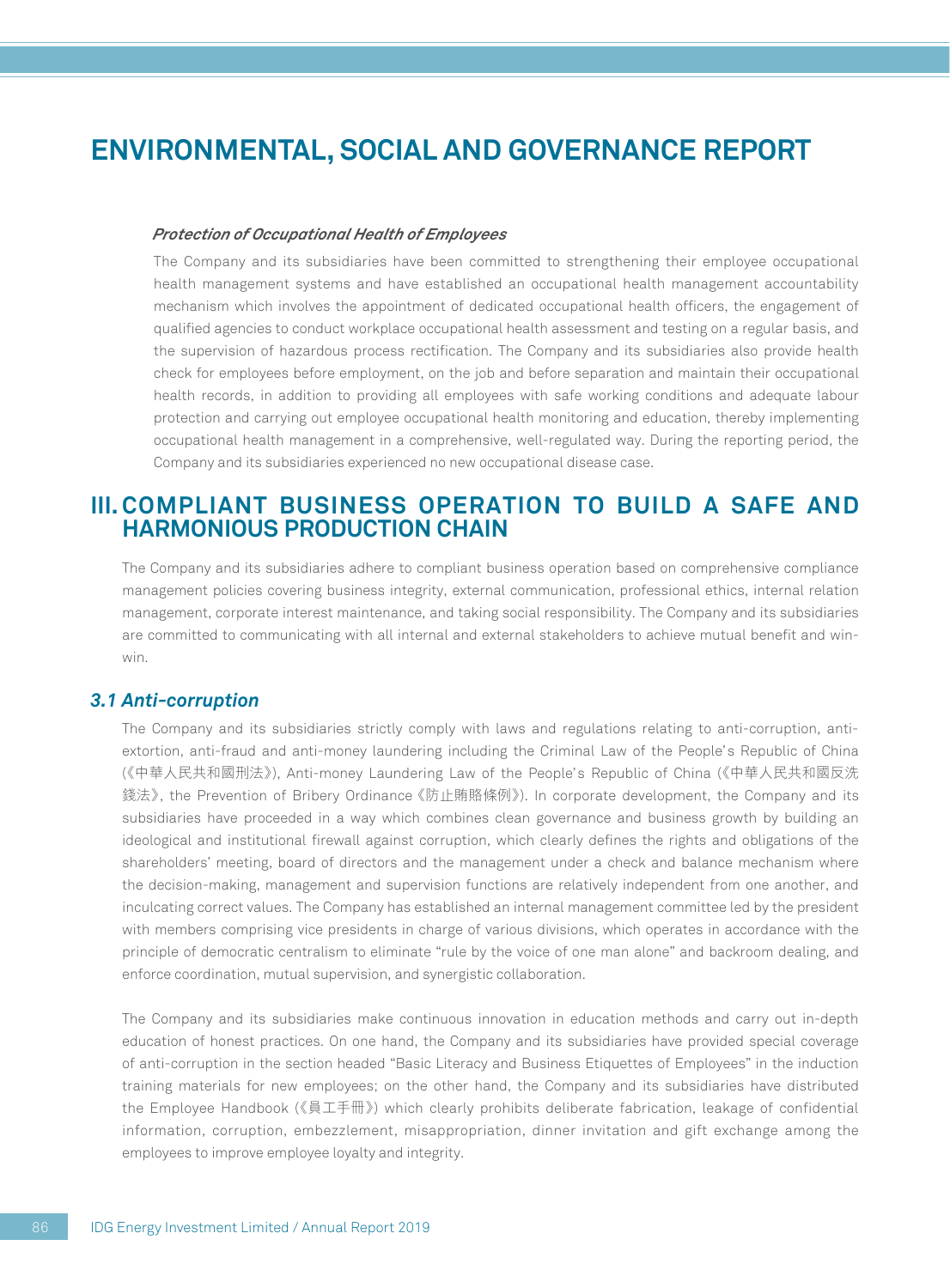The Company has established a comprehensive top-down system, which requires continuously improving the systems in various aspects such as corporate operation, procurement, sales, project budget and final accounting, capital and finance and strengthening corporate self-discipline and internal control mechanisms. The Company's subsidiary Hongbo Mining requires signing suppliers and contractors to sign statements of honest practice to prevent commercial bribery while encouraging employees to file complaints or blow the whistle directly by passing the immediate leadership for non-compliance identified. If the non-compliance is proven to be true, the responsible person will be dismissed immediately, subject to further sanctions through litigation if the circumstance is severe. This represents an approach of combining process control and violation punishment to prevent non-compliance.

The Company and its subsidiaries, in response to the national call to improve party conduct, uphold integrity and fight corruption, has organized various party member and non-party member employee workshops and trainings on relevant topics to increase the overall integrity awareness of the staff, build a corporate firewall against corruption and resolutely put an end to the violation of the national call to improve party conduct, uphold integrity and fight corruption.

During the reporting period, the Company and its subsidiaries experienced no litigation brought against it or its employees on corruption charge.

### *3.2 Ensuring Production Quality and Consolidating Customer Relationship*

The Company attaches importance to product quality responsibility, and Hongbo Mining, as the Company's only product manufacturing subsidiary, has always deemed engineering quality as the lifeline for its existence and development and inculcated the management goal of "building top projects with excellence in every detail" in the mind of every employee. Besides strictly complying with national standards and quality specifications for the petroleum and natural gas industry, Hongbo Mining, in the light of its own conditions, has formulated and issued internal construction management specifications, quality management rules, assessment standards and punishment rules, which in some cases impose even more stricter requirements than industry standards. These internal specifications and rules are reviewed, adjusted and optimized annually to reflect the company's business development and priorities.

In product quality management, during the reporting period, Hongbo Mining summarized the abovementioned systems and formulated a guidebook integrating its existing acceptance and other procedures to make all work procedure-based and under control. In employee management, it has always focused on the three dimensions of safety, quality and speed, where managers have the whole picture in mind and pay attention to detail as well throughout the project by directly controlling major processes, supervising key links, eliminating all hazards, and strictly enforcing acceptance standards. It has focused on the technical disclosure before construction and acceptance of conditions for commencement of construction, further promoted workplace standardization and emphasized process control in engineering. It has put in place a "three inspections" system-self-inspection by contractor, mutual inspection by collaborative entities, and special inspection by the supervision department, to ensure its effective implementation based on clear accountability. In line with the principle of "fairness, justice and openness", Hongbo Mining has put the construction teams under comprehensive oversight and evaluation in extensive aspects including materials, manning, construction progress, project quality, work safety and environmental protection, and given rewards to excellent construction teams, with clearly defined punishments for non-compliances and violations. Through the combination of rewards and punishments, Hongbo Mining has urged the engineering teams to learn from other's strong points to offset its weakness. During the reporting period, in particular, Hongbo Mining further substantiated and refined evaluation of such aspects as oil reservoir protection and wellbore quality. Through these measures, Hongbo Mining has put in place a fairly comprehensive quality supervision system.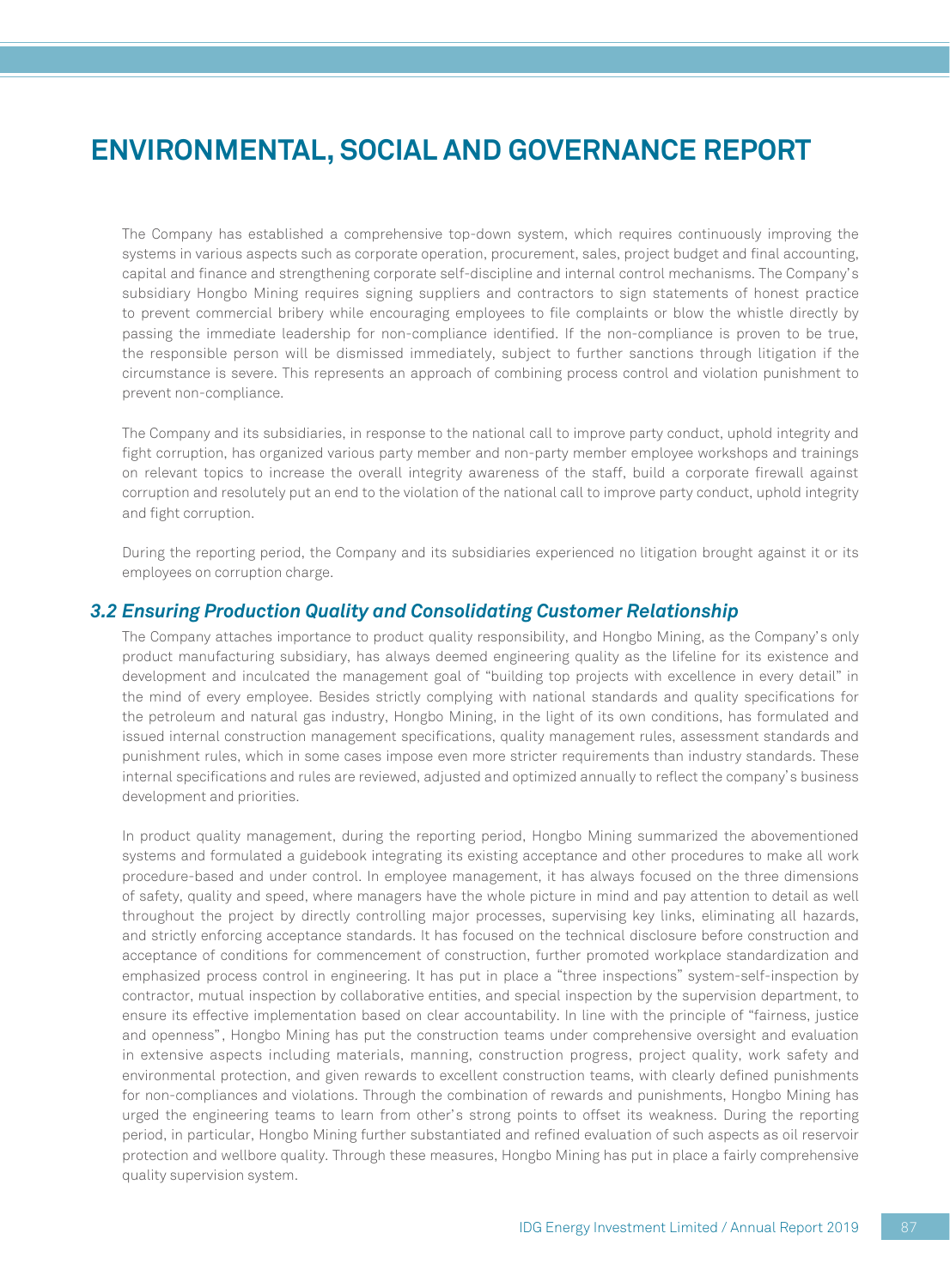Hongbo Mining has taken the following specific measures to control product quality: 1) using double tanks circulation storage to reserve enough sedimentation time and ensure the concentration of crude oil products; 2) engaging internationally recognized third-party agencies to perform product testing; 3) increasing product quality testing frequency from once a year to once every half year; 4) providing standby weighing equipment for sales to improve weighing accuracy; and 5) asking the quality inspection authority to calibrate its measuring equipment on a regular basis to increase measuring accuracy and avoid measuring errors. In addition, Hongbo Mining has strictly complied with relevant regulations including Measures for the Administration of the Crude Oil Market (《原 油市場管理辦法》) and Administrative Measures for Oil Prices (《石油價格管理辦法》) in product pricing and sale.

Hongbo Mining has committed to protecting customer privacy in accordance with the law and has included a confidentiality clause in contracts, among other measures. The Company and its subsidiaries do not involve advertising and labelling in the process of providing products.

During the reporting period, the Company and its subsidiaries did not have any significant violation regarding product or service liability or privacy matters.

### *3.3 Supplier Management*

Hongbo Mining is the sole subsidiary of the Company with businesses involving exchange and cooperation with suppliers during its production and operation. By service type, Hongbo Mining's suppliers are divided into engineering contractors (36: 13 in Xilin Gol League and 23 outside) and material suppliers (42: 9 in Xilin Gol League and 33 outside).

Hongbo Mining has attached great importance to the responsibility management of its engineering contractors and material suppliers by strictly implementing its supplier admission, maintenance, management and removal procedures to ensure that their products and services always meet its relevant requirements:

• Conducting strict preliminary review, with focus on obtaining the background information of the enterprise, such as the strength in technology, management, capital and other aspects. Hongbo Mining has established a contractor assessment group with members comprising the heads of its various business departments to select contractors through tender and negotiation based on the principles of quality first and fair competition;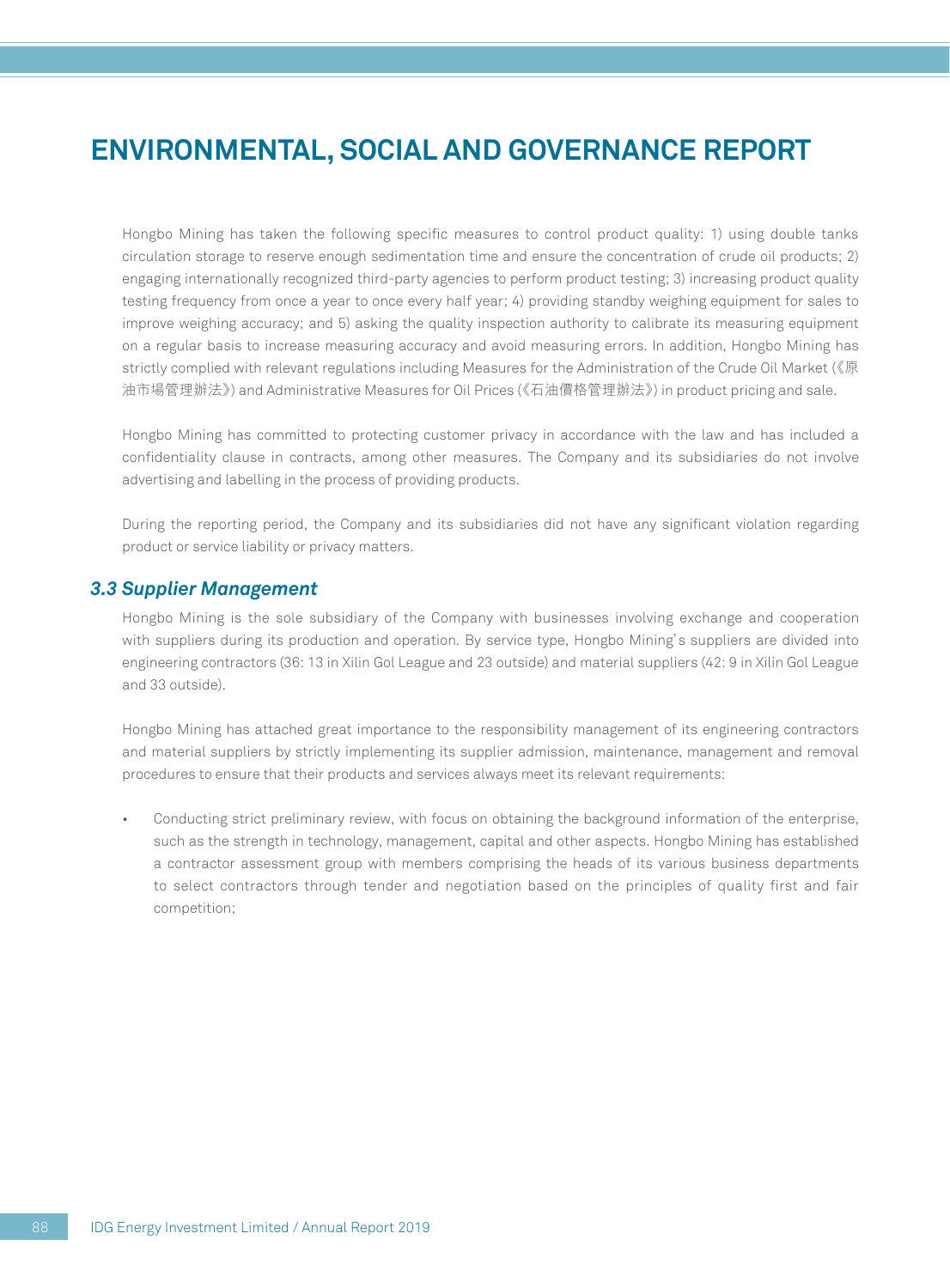- In light of the accumulated experience and market conditions over the years, analysing the cost structure in detail, formulating reasonable price range, and eliminating malicious competition through low price;
- Signing the HSE statement and including it in Hongbo Mining's safety management system and convening special meetings on safety on a regular basis;
- Strengthening tracking of key procedures and enforcing comprehensive supervision by implementing comprehensive management of service providers to ensure high-quality services and products;
- Further improving the requirements of construction safety and product quality, and urging contractors and suppliers to update concepts and upgrade equipment, in order to advance with the times to achieve technological progress and increase production efficiency;
- Conducting graded evaluation and regular quality assessment of the products or services provided, continuously improving the awareness of responsibility and service ability of suppliers and striving to build a sustainable service chain and supply chain to achieve win-win and mutual development with the suppliers;
- Carrying out year-end inspection and visit to major suppliers to register and verify basic information, inspect their management systems and have face-to-face communication with managerial personnel in order to get a truthful understanding and comprehensive assessment of their business operation and reduce the operating risk and bring it under control;
- Procuring within a radius of 1,500 kilometres from the oilfields and from qualified oilfield equipment manufacturers which hold API (American Petroleum Institute) certification and have been approved by China National Petroleum Corporation and Sinopec Group, based on the principle of mainly sourcing from suppliers possessing ISO9001, ISO14001 and OHSAS18001 certifications and complementing it with local procurement of small spare parts, with all suppliers and service providers being confirmed in the Hongbo Mining's supplier and provider database under a well-documented procedure-based system.

During the reporting period, Hongbo Mining included all its engineering contractors in its supplier management system, with 23 material suppliers obtaining API certification or ISO management system certifications. It will introduce more qualified enterprises with certifications to become strategic partners and establish a win-win relationship for sustainable development.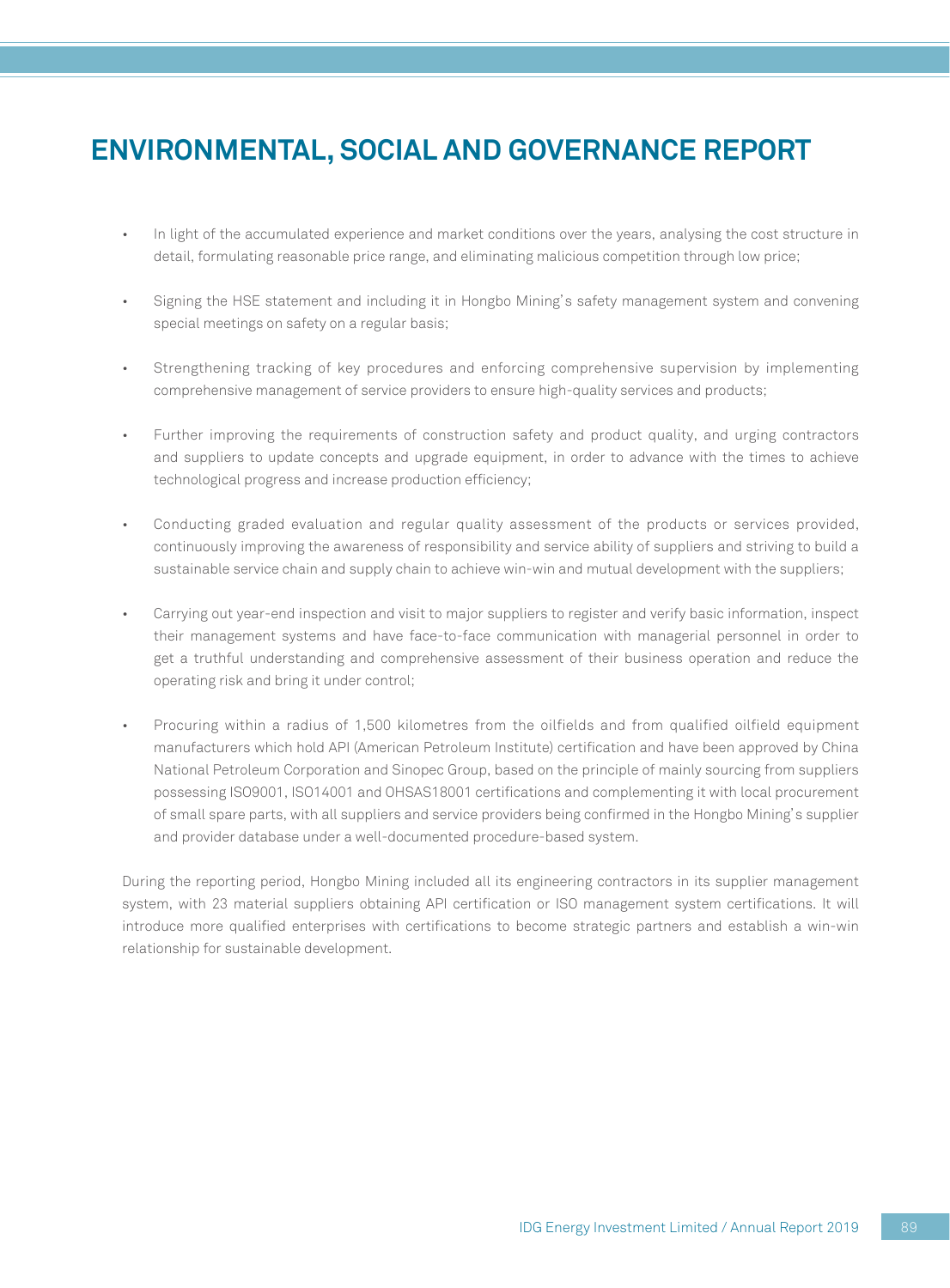### **IV. CARE FOR EMPLOYEES AND MUTUAL DEVELOPMENT**

### *4.1 Employment and Protection of Employees' Rights and Benefits*

The Company and its subsidiaries put people first, respect and protect the lawful rights and interests of their employees and implement a labour policy of equality and non-discrimination, and are committed to continuously refining its democratic system, building an excellent career development platform for employees, advancing workforce localization and diversification, providing employees with a fair and harmonious work environment, and achieving common growth of the enterprise and the employees.

### **Employment Policy**

The Company and its subsidiaries strictly comply with the Law of Employment Promotion of the People's Republic of China (《中華人民共和國就業促進法》), Labor Contract Law of the People's Republic of China (《中華人民共和 國勞動合同法》) and other laws and regulations on recruitment and promotion, dismissal, working hours, etc., and have established comprehensive employment management rules and systems, implemented fair and nondiscriminatory employment policy, including fair and just treatment to employees with different nationalities, skin colors, ethnicities, genders, religions and culture background. The Company enters into labour contracts with its employees with a signing rate of 100%. The Company has set up a working hour system with no more than 8 hours of work time per day. The Company confirms the age of job applicants by reviewing the identity, verifying the qualification and checking the contribution to social security fund, and strictly prohibits the employment of child labour in any form. In order to implement the paid leave system, the Company has taken various measures such as signing of agreements and strict supervision of working times to eliminate forced labour. The Company has established a staff recruitment system, reasonable and fair recruitment of personnel to meet the requirements of the Company's positions. The Company has developed an Employee Handbook that requires all employees to learn and follow through. Meanwhile, the Company attaches great importance to the business ability of human resources personnel in all levels, and organizes various trainings related to labour policies and regulations.

During the reporting period, the Company and its subsidiaries did not have any violation relating to employee rights and other labour regulations, and no child labour and forced labour incidents occurred.

During the reporting period, the Company and its subsidiaries had a total of 115 employees, with 13 employees leaving, representing a turnover rate of 11.30%. In view of factors including the Company's scope of business and work environment, it has more male employees than female employees, but there is no discrimination for gender, race, region or any other reason.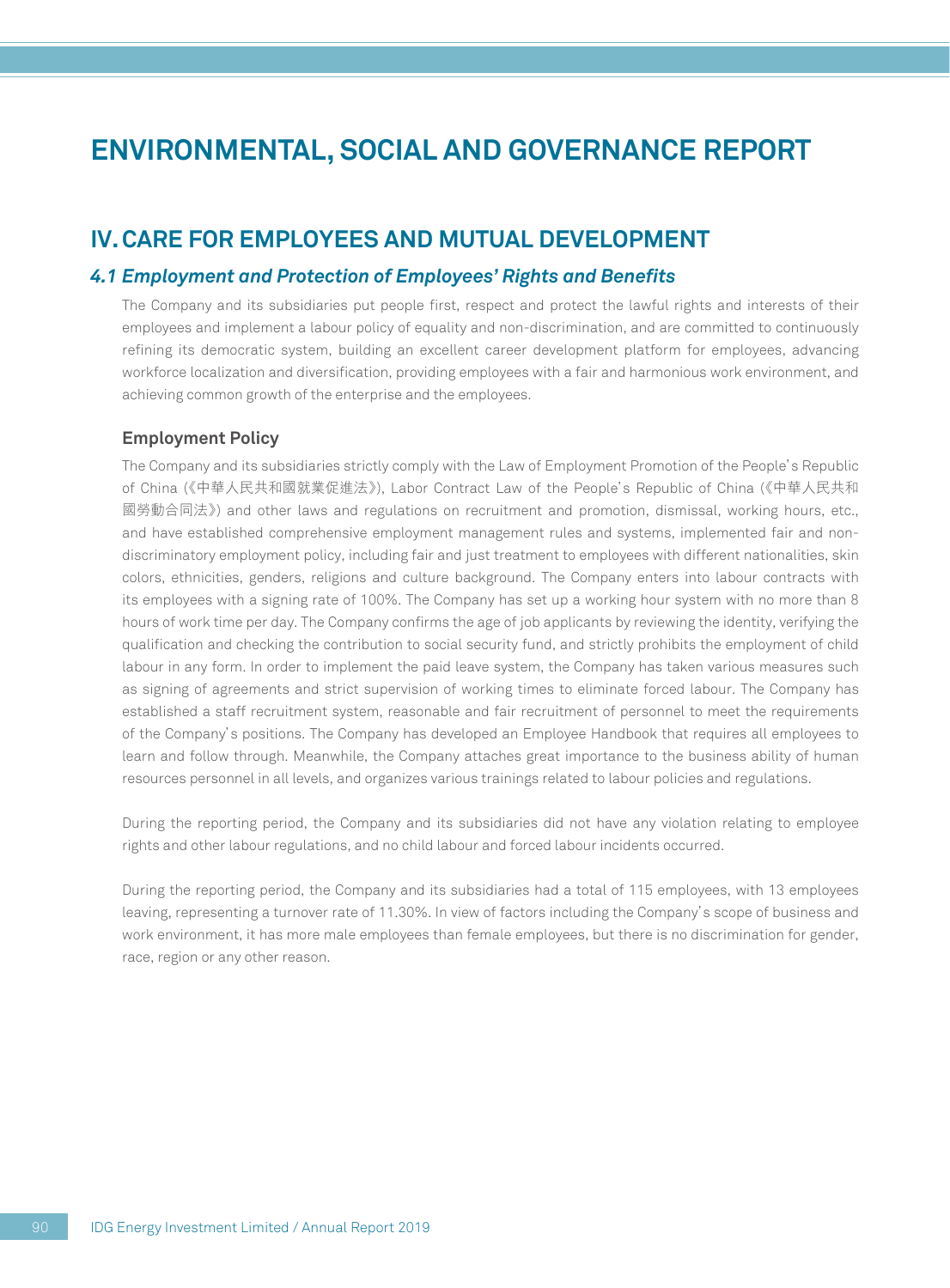

**Distribution of the Employees by Employment Type of the Company**

**Distribution of the Employees by Ages of the Company**

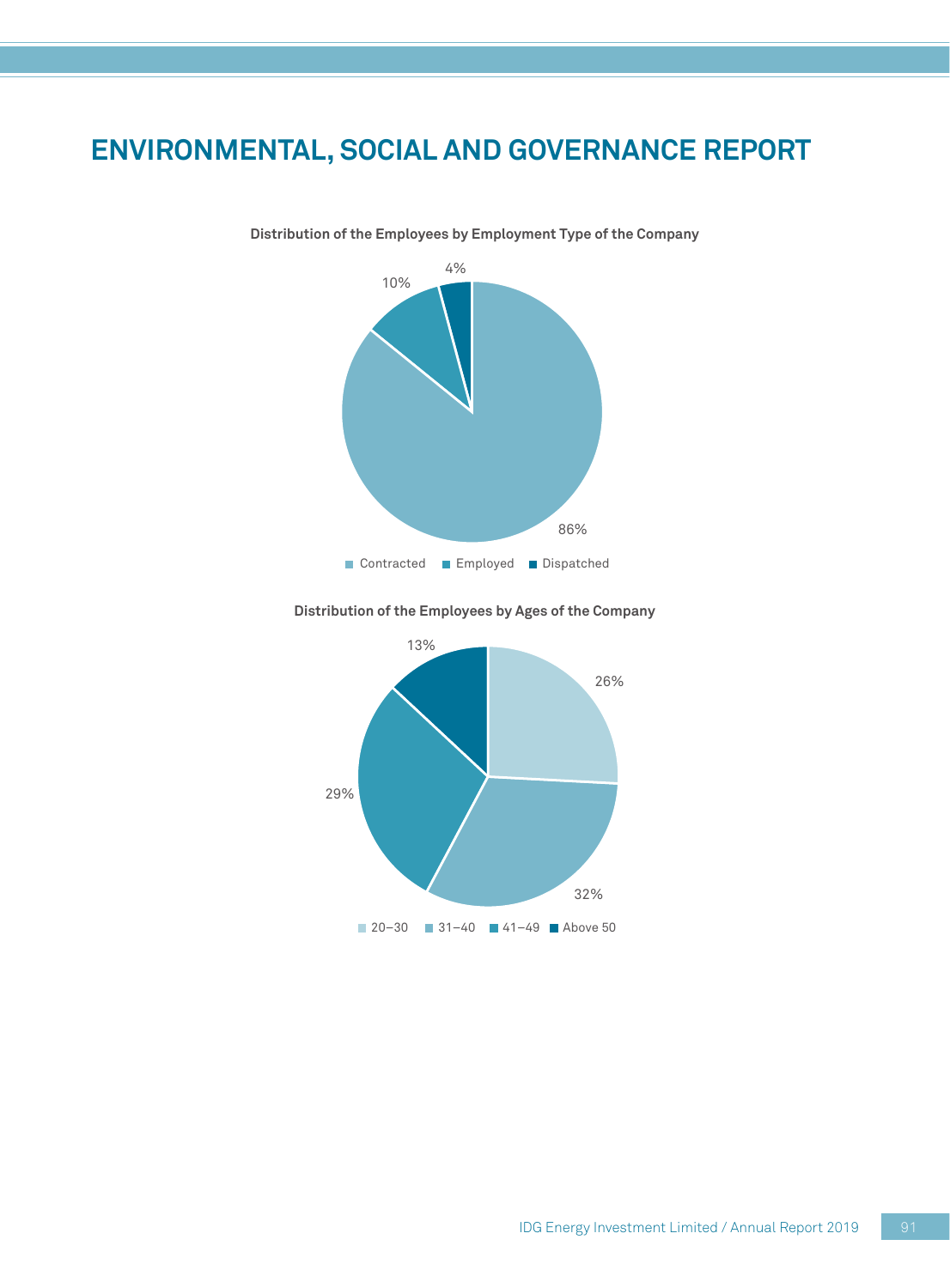

**Distribution of the Employees by Genders of the Company**

**Distribution of the Employees by Ethnicities of the Company**

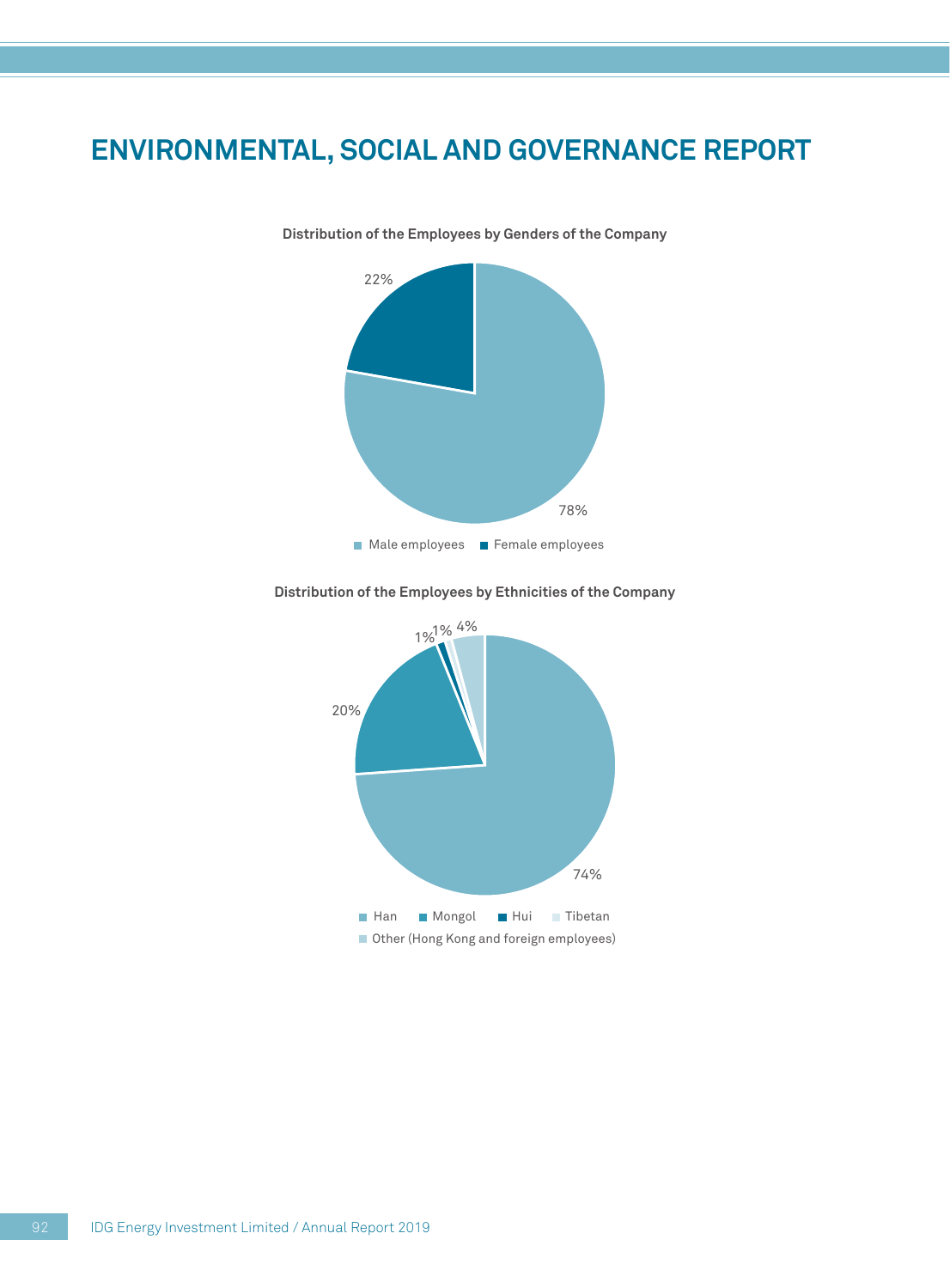

**Employees Turnover Proportion7 by Genders and Ages of the Company**

### **Democratic Management**

The Company and its subsidiaries have established a sound mechanism of democratic management, emphasize on giving play to the employees' function in democratic management, democratic participation and democratic supervision, and publish all matters related to the rights and benefits of their employees. The Company and its subsidiaries insist on implementing democratic procedures, strengthen the disclosure of factory operation through multiple channels such as departmental meetings or regular meetings of the Company, special meetings for business discussion, face-to-face conversations, internal publications and the social media platform such as WeChat, encourage the employees to participate in the discussion and receive opinions from the employees.

### **Remuneration and Benefits**

The Company and its subsidiaries have established a protective and competitive system of remuneration and benefits and built a system of remuneration management based on job position, personal ability and performance, which geared to achieving effective interaction between corporate performance and employee income. The Company and its subsidiaries have committed to optimizing their remuneration structures with innovative incentives and remuneration communication to make allocation fair and scientific. The Company has strictly complied with national social security, employee welfare and other relevant regulations by making corporate contributions to their social security accounts such as pension, medical care, work-related injury, maternity, unemployment and housing provident fund with a social security coverage rate of 100%. Meanwhile, it provides employees with commercial insurance and other benefits including paid annual leave.

During the reporting period, the Company and its subsidiaries did not have any violation relating to employee remuneration, working time, equality of opportunity, anti-discrimination and other welfare matters.

Example of calculation method: male employee turnover as a proportion of the total number of male employees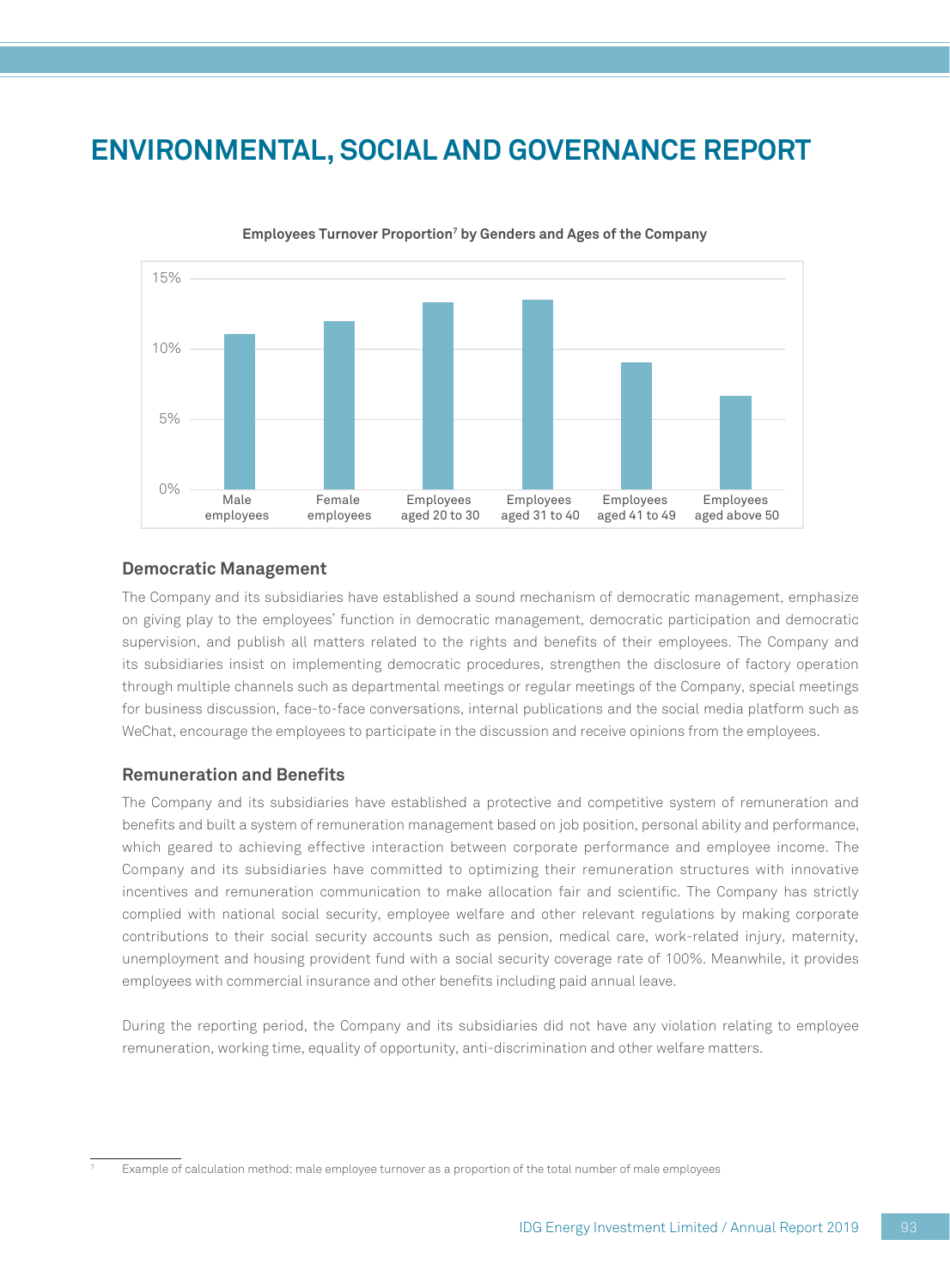### *4.2 Employee Training and Career Development*

The Company and its subsidiaries support talent cultivation, attach importance to facilitating talent education, pay attention to the improvement of professional ability and comprehensive quality of their employees, establish a career development platform that enables mutual development of the Company and its employees, adhere to the guidelines of "providing quality training to facilitate development", form a comprehensive training system with multiple layers, formulate training plans based on the advices and recommendations from the employees, and provide the employees with planned trainings related to corporate culture, professional knowledge, post skills and comprehensive quality. In addition to taught trainings, the Company and its subsidiaries also offer other trainings in various forms such as self-learning, special seminars, exchange sessions and job rotation, in order to enhance the training efficiency and result and continuously improve the employees' knowledge and working initiatives. During the reporting period, the training program of the Company and its subsidiaries covered 100% of the employees, with each employee receiving an average of 32 hours of training.

Based on the training needs collected from different departments every year, the Company and its subsidiaries formulate a training plan for all employees at the beginning of every year and implement such plan according to priority in the quarters. After the completion of relevant professional and personal improvement trainings, the Company and its subsidiaries collect feedbacks from the trained employees in a timely manner. The trainings during the reporting period were well received, which provided supplemental knowledge and skills improvement for the employees' career development.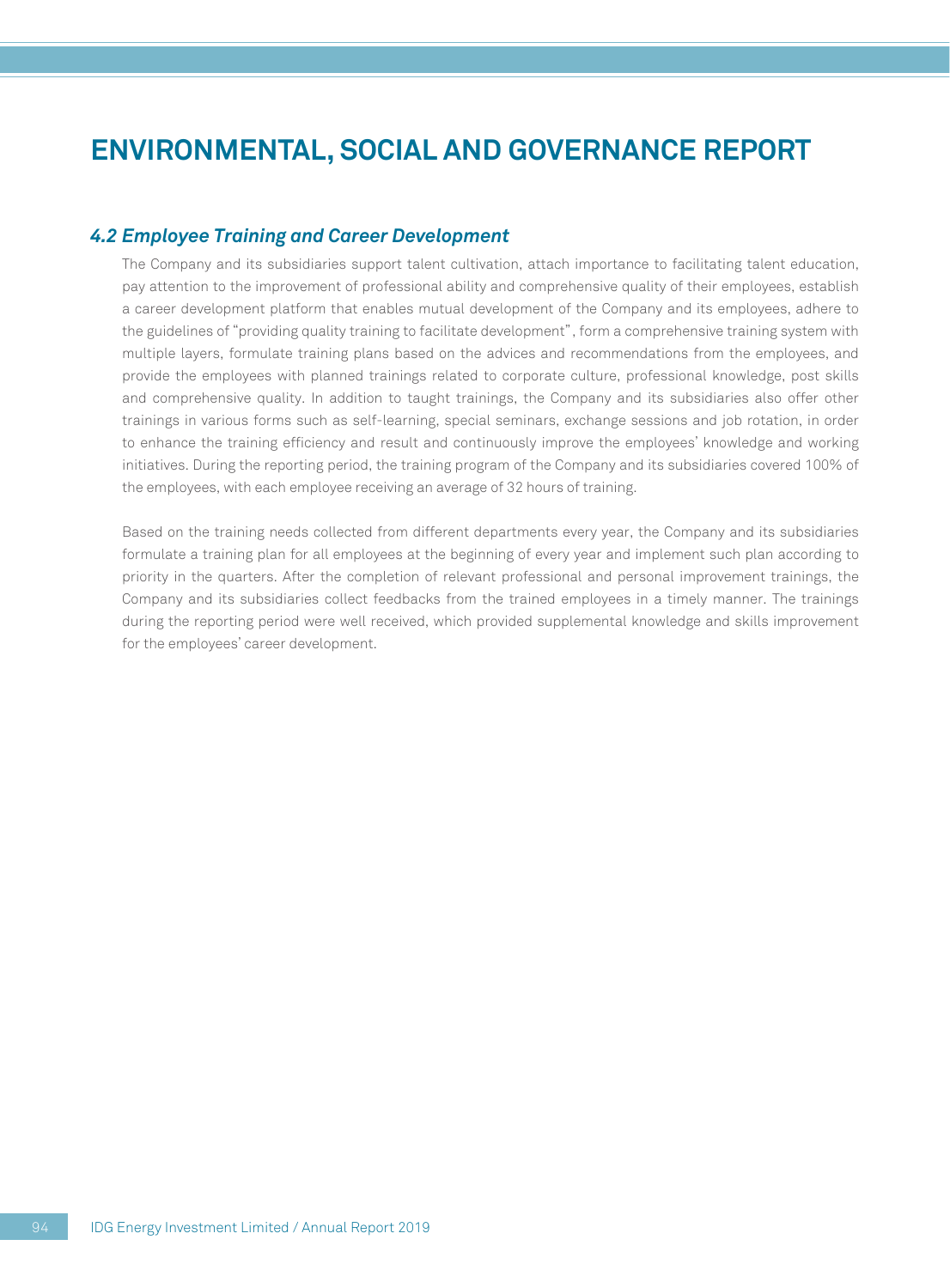During the reporting period, trainings organized by the Company and its subsidiaries included: 5 sessions of investment and management trainings, 7 sessions of professional technical trainings, 8 sessions of personal improvement trainings, 10 sessions of safety trainings, and other special trainings.

| Investment and Management Trainings                                                               |                                                                        |  |  |
|---------------------------------------------------------------------------------------------------|------------------------------------------------------------------------|--|--|
| China natural gas market trainings<br>Financial model and valuation presentation                  |                                                                        |  |  |
| International Maritime Organization (IMO) 2020 new<br>regulations trainings                       | Private fund taxation seminar                                          |  |  |
| Hong Kong new fund tax policy and Cayman economic substance law interpretation and sharing        |                                                                        |  |  |
|                                                                                                   | Professional Technical Trainings (Hongbo Mining)                       |  |  |
| Special operation trainings (height climbing, pressure<br>vessel, welding, high and low pressure) | Oil production, gathering and transportation<br>technology competition |  |  |
| Well control trainings                                                                            | Hydrogen sulphide protection trainings                                 |  |  |
| HSE management position trainings                                                                 | Level 3 drilling supervision trainings                                 |  |  |
| Special trainings on HSE laws and regulations                                                     |                                                                        |  |  |
|                                                                                                   | Personal Improvement Trainings                                         |  |  |
| Corporate culture and professional quality                                                        | Leadership development trainings                                       |  |  |
| New individual income tax practice trainings<br>(2 sessions)                                      | New employee orientation trainings (4 sessions)                        |  |  |
|                                                                                                   | Safety Trainings                                                       |  |  |
| Special trainings on HSE laws and regulations                                                     | Special trainings on safety hazard detection                           |  |  |
| Full-time and part-time safety officer certification<br>trainings                                 | Fire drill (5 sessions)                                                |  |  |
| Full-time and part-time driver trainings<br>Outsourcing unit entry trainings                      |                                                                        |  |  |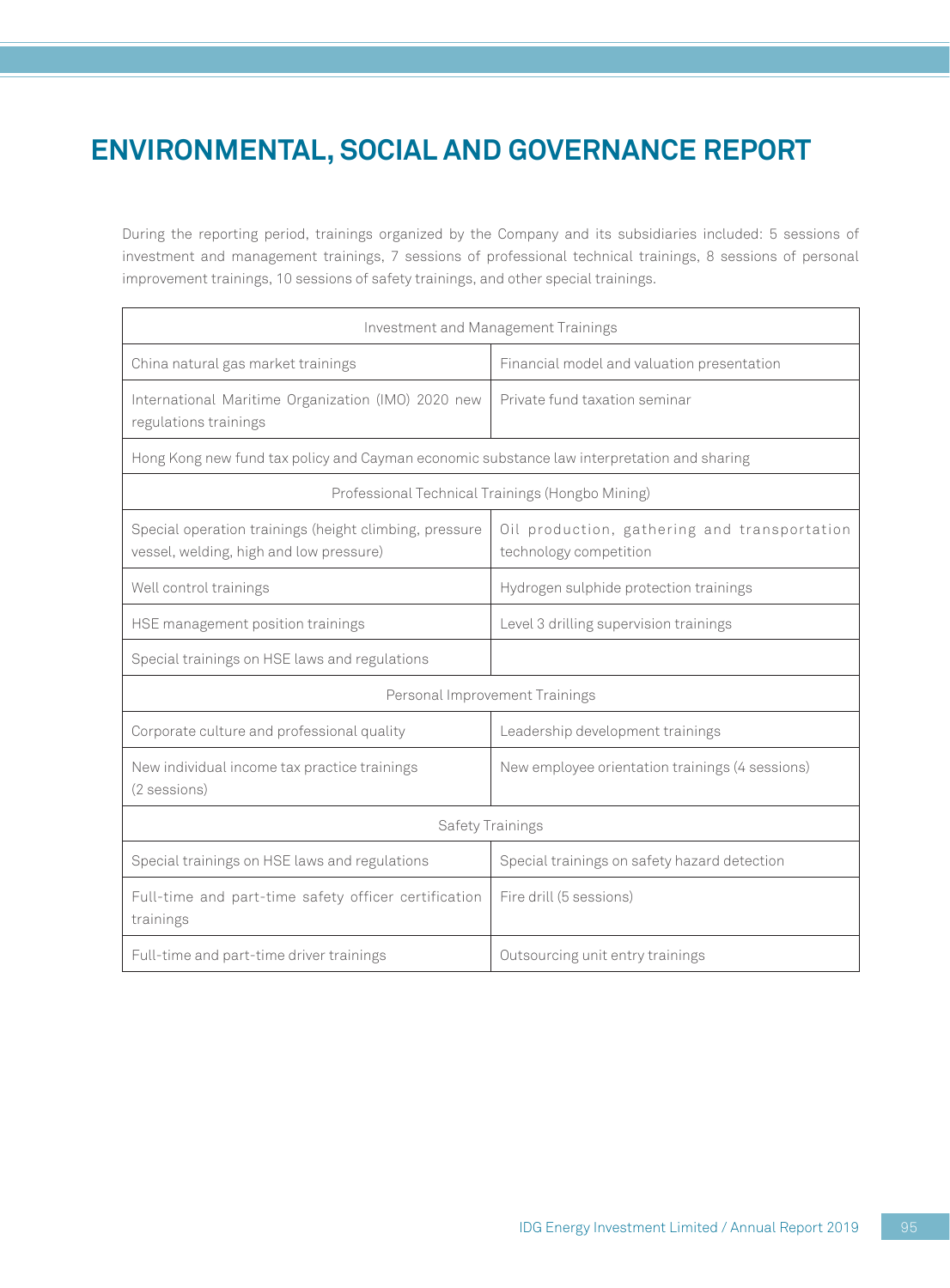#### **Employee Promotion Mechanism**

The Company and its subsidiaries, in view of employees' career development needs and in the light of the characteristics of different types of talent, have committed to improving its two-channel career development system where employees can choose to develop towards the managerial or specialised direction, supported by platforms and mechanisms geared to "unleashing and utilising the talent of everyone". In this regard, it has put in place fair and scientific assessment methods to ensure that high-calibre employees stand out while continuously expanding the career development potential for all employees and providing them with a career development ladder whether an employee is of a managerial or professional technical rank and the corresponding resources to support the effective implementation of these mechanisms. Base on the Company's staff development philosophy, Hongbo Mining formulated and implemented the Measures on Talent Pipeline Development for Middle Management (《中層後備人員管理辦法》) with clear procedures of rank determination and promotion for different positions.

### *4.3 Employee Care*

In order to improve the family living standards of employees with difficulties, the Company and its subsidiaries gradually implement employee assistance programs to care for employees with difficulties, establish a normal mechanism for visiting employees with difficulties, carry out the activities of "sending warmth and giving love" and set up a major disease support system, thus gradually forming a sustainable poverty alleviation system with full coverage, strong support and multi-participation.

The Company and its subsidiaries have always placed employee health at the core of the Company's development, integrated corporate health management resources to promote the integrated management of employees' occupational health, physical health and mental health based on occupational disease prevention and control, and at the same time strengthened the construction of cultural and sports venues and fitness facilities for employees, organized the investigation of employees' health status risks, carried out outdoor activities, film watching, summer sunstroke prevention and other cultural and sports activities to improve the physical and mental health of employees.

## **V. COMMUNITY SERVICES AND CONTRIBUTION TO THE SOCIETY**

The Company and its subsidiaries have committed to developing a platform of communication with local production and operation community, Hongbo Mining, as the sole production subsidiary of the Company, established the public relations department serving as the interface of communication in line with the guideline of "mutual benefit, win-win and common development" to listen to and understand their expectations and concerns, increase mutual understanding, better accommodate local traditions and customs, and promote community engagement, thereby delivering value on different dimensions including job creation, environmental protection, poverty relief, and tax payment and driving and promoting local economic, social and cultural development.

During the reporting period, parts of the Company and its subsidiaries' participation and investment in social welfare projects are as follows: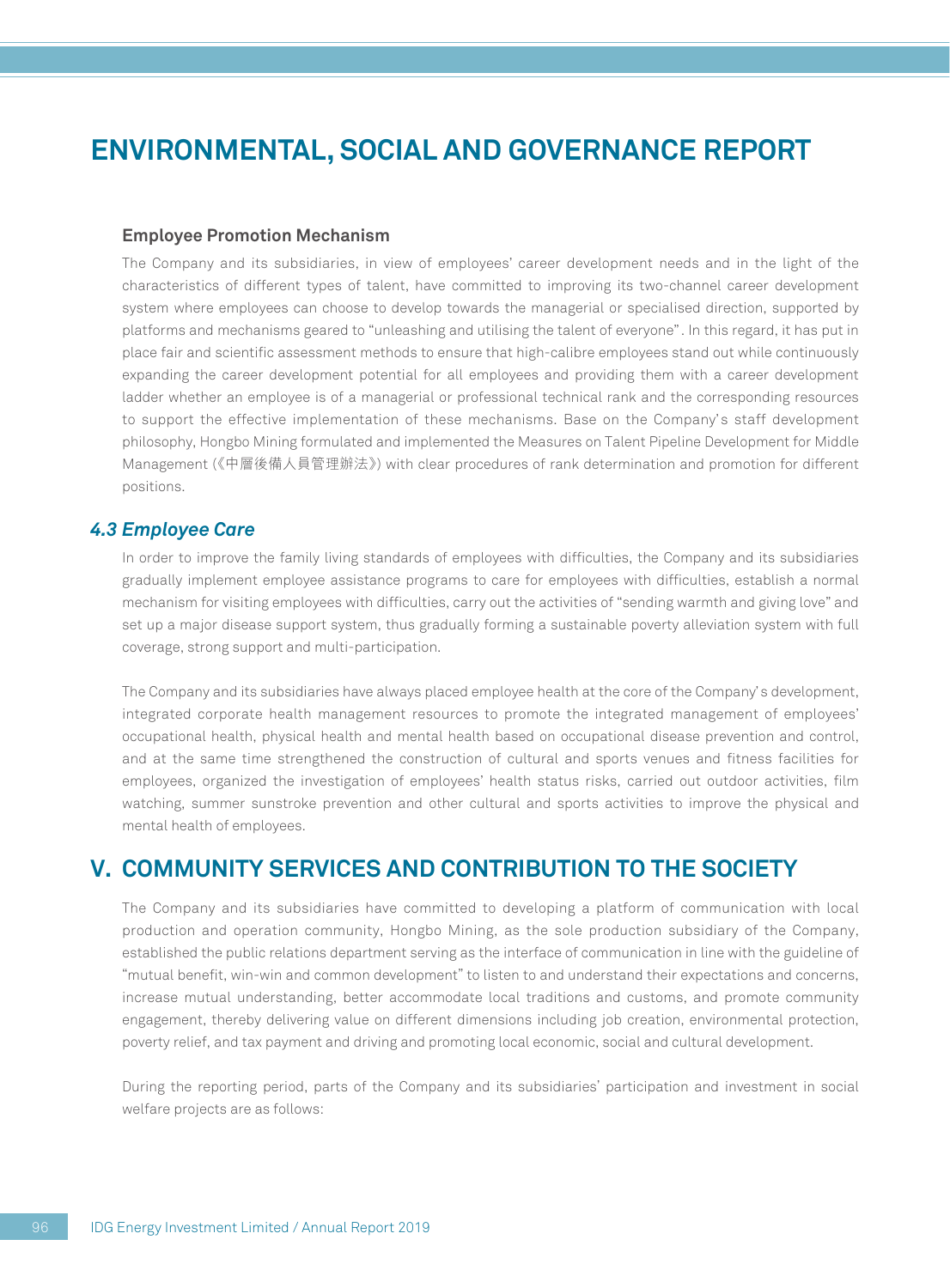### *Poverty Alleviation*

Helped local herders resist ice and snow and clear roads, and provided assistance for 20 herder households.

### *Interaction with Community*

Invited the local herdsmen and local army to carry out various culture activities.

### *Employment*

Arranged employment for the local community, with some employees of the Company being from the local community.

Through the cooperation with the local government, non-profit organizations and non-governmental entities, the Company and its subsidiaries have built a positive image within the local community, created a harmonious social environment and made contribution to the overall development and harmonious improvement of the community.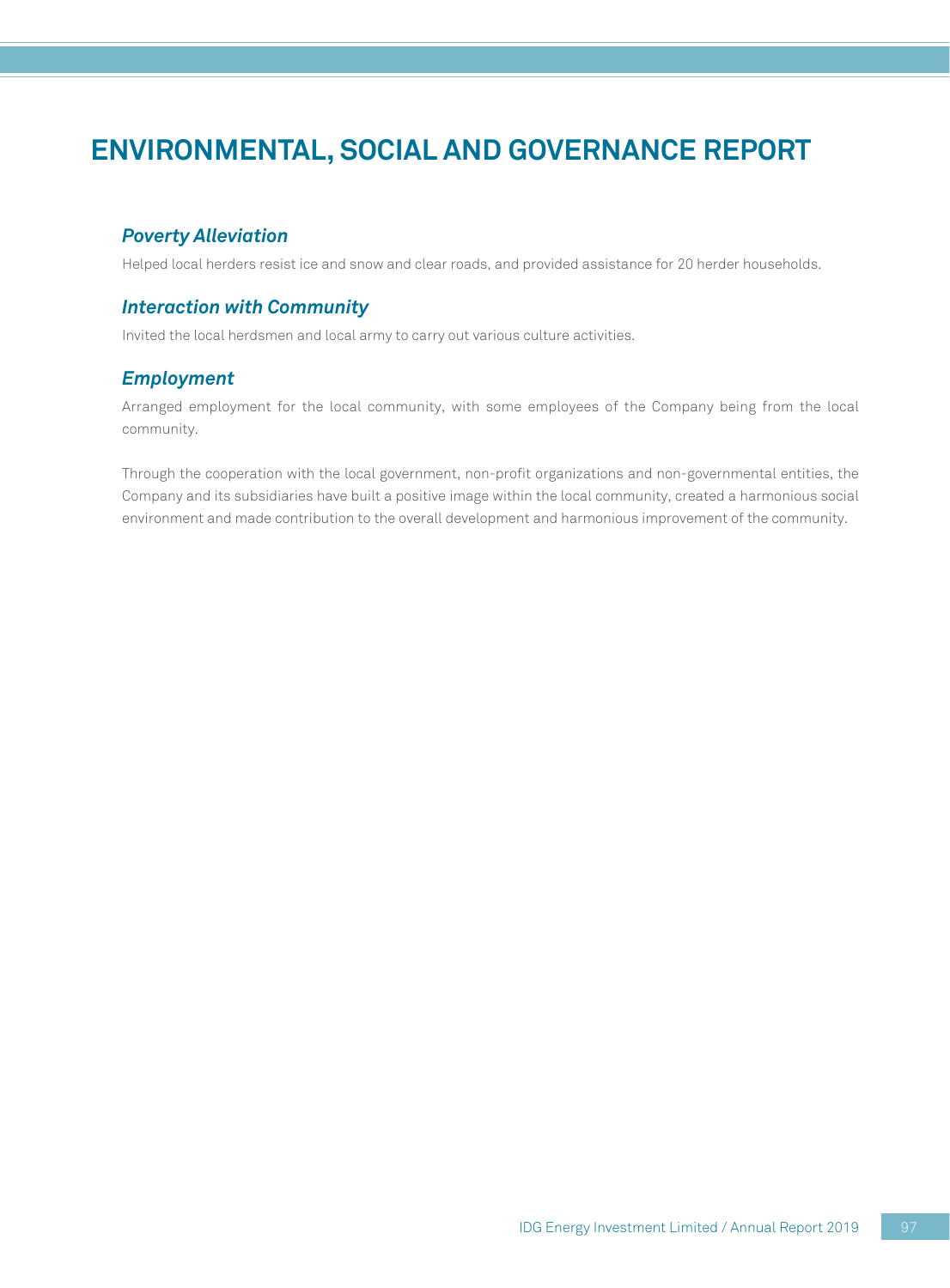### **APPENDIX – INDEX TO THE ENVIRONMENTAL, SOCIAL AND GOVERNANCE REPORTING GUIDE OF THE HONG KONG STOCK EXCHANGE**

|      | <b>Environmental, Social and Governance Reporting Guide</b>                                                                             | Page<br><b>Number</b> | <b>Content of the Report</b>                                                                                                  |
|------|-----------------------------------------------------------------------------------------------------------------------------------------|-----------------------|-------------------------------------------------------------------------------------------------------------------------------|
|      | <b>Subject Area A. Environmental</b>                                                                                                    |                       |                                                                                                                               |
|      | <b>Aspect A1: Emissions</b>                                                                                                             |                       |                                                                                                                               |
| A1   | General Disclosure                                                                                                                      | 75                    | II. Environmental Protection and                                                                                              |
|      | Information on:                                                                                                                         | 76-81                 | Green Development<br>2.1 Emissions Management                                                                                 |
|      | the policies; and<br>(a)                                                                                                                |                       |                                                                                                                               |
|      | (b)<br>compliance with relevant laws and regulations that have a<br>significant impact on the issuer                                    |                       |                                                                                                                               |
|      | relating to air and greenhouse gas emissions, discharges into water<br>and land, and generation of hazardous and non-hazardous waste.   |                       |                                                                                                                               |
|      | Note: Air emissions include NOx, SOx and other pollutants regulated<br>under national laws and regulations.                             |                       |                                                                                                                               |
|      | Greenhouse gases include carbon dioxide, methane, nitrous<br>oxide, hydrofluorocarbons, perfluorocarbons and sulphur<br>hexafluoride.   |                       |                                                                                                                               |
|      | Hazardous wastes are those defined by national regulations.                                                                             |                       |                                                                                                                               |
| A1.1 | The types of emissions and respective emissions data.                                                                                   | 78                    | 2.1.2 Waste Gas Generation and<br>Management                                                                                  |
|      |                                                                                                                                         | 81                    | 2.1.4 Wastewater Management                                                                                                   |
| A1.2 | Greenhouse gas emissions in total (in tonnes) and, where appropriate,<br>intensity (e.g. per unit of production volume, per facility).  | 77                    | 2.1.1 Reduction of Greenhouse Gas<br>Emissions                                                                                |
| A1.3 | Total hazardous waste produced (in tonnes) and, where appropriate,<br>intensity (e.g. per unit of production volume, per facility).     | 79                    | 2.1.3 Waste Generation and<br>Management                                                                                      |
| A1.4 | Total non-hazardous waste produced (in tonnes) and, where<br>appropriate, intensity (e.g. per unit of production volume, per facility). | 79                    | 2.1.3 Waste Generation and<br>Management                                                                                      |
| A1.5 | Description of measures to mitigate emissions and results achieved.                                                                     | 77<br>78-79<br>81     | 2.1.1 Reduction of Greenhouse Gas<br>Emissions<br>2.1.2 Waste Gas Generation and<br>Management<br>2.1.4 Wastewater Management |
| A1.6 | Description of how hazardous and non-hazardous wastes are handled,<br>reduction initiatives and results achieved.                       | 79-81                 | 2.1.3 Waste Generation and<br>Management                                                                                      |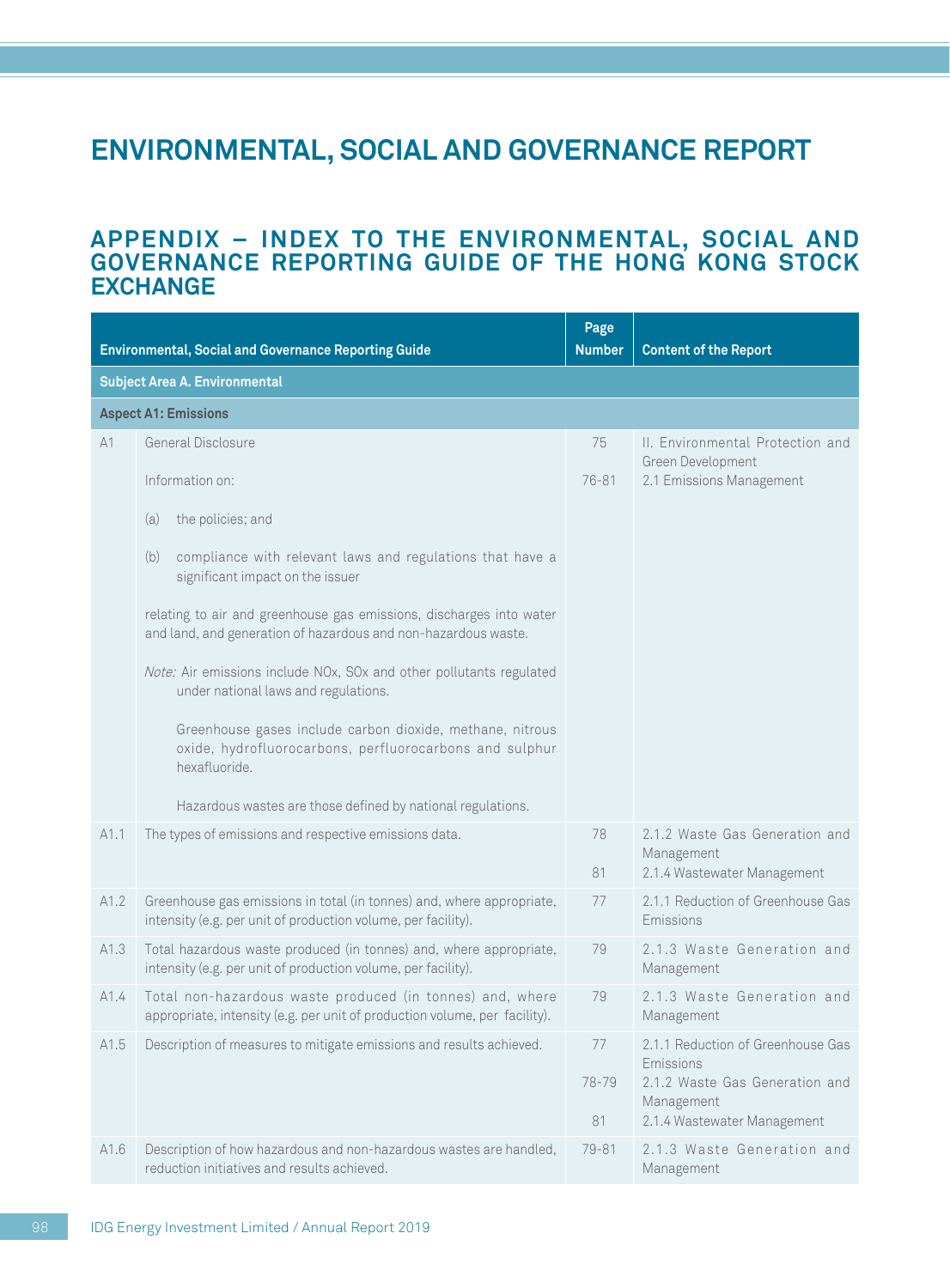| A2<br>General Disclosure<br>$81 - 84$<br>2.2 Use of Resources and<br>Management<br>Policies on the efficient use of resources, including energy, water and<br>other raw materials.<br>Note: Resources may be used in production, in storage,<br>transportation, in buildings, electronic equipment, etc.<br>Direct and/or indirect energy consumption by type (e.g. electricity, gas<br>82<br>A2.1<br>2.2.1 Energy Management<br>or oil) in total (kWh in '000s) and intensity (e.g. per unit of production<br>volume, per facility).<br>Water consumption in total and intensity (e.g. per unit of production<br>2.2.2 Water Resource Management<br>A2.2<br>83<br>volume, per facility).<br>Description of energy use efficiency initiatives and results achieved.<br>82<br>2.2.1 Energy Management<br>A2.3<br>A2.4<br>Description of whether there is any issue in sourcing water that is fit<br>83<br>2.2.2 Water Resource Management<br>for purpose, water efficiency initiatives and results achieved.<br>Total packaging material used for finished products (in tonnes) and, if<br>The products of the Company is<br>A2.5<br>$\qquad \qquad -$<br>applicable, with reference to per unit produced.<br>crude oil; no packaging material<br>were used, so it is not applicable<br><b>Aspect A3: Environment and Natural Resources</b><br>General Disclosure<br>A3<br>75-84<br>II. Environmental Protection and<br>Green Development<br>Policies on minimising the issuer's significant impact on the<br>environment and natural resources.<br>II. Environmental Protection and<br>Description of the significant impacts of activities on the environment<br>75-84<br>A3.1<br>and natural resources and the actions taken to manage them.<br>Green Development<br><b>Subject Area B. Social</b><br><b>Employment and Labour Practices</b><br><b>Aspect B1: Employment</b><br>General Disclosure<br>$90 - 93$<br>4.1 Employment and Protection of<br><b>B1</b><br>Employees' Rights and Benefits<br>Information on:<br>the policies; and<br>(a)<br>compliance with relevant laws and regulations that have a<br>(b)<br>significant impact on the issuer<br>relating to compensation and dismissal, recruitment and promotion,<br>working hours, rest periods, equal opportunity, diversity, anti-<br>discrimination, and other benefits and welfare. | <b>Aspect A2: Use of Resources</b> |  |
|----------------------------------------------------------------------------------------------------------------------------------------------------------------------------------------------------------------------------------------------------------------------------------------------------------------------------------------------------------------------------------------------------------------------------------------------------------------------------------------------------------------------------------------------------------------------------------------------------------------------------------------------------------------------------------------------------------------------------------------------------------------------------------------------------------------------------------------------------------------------------------------------------------------------------------------------------------------------------------------------------------------------------------------------------------------------------------------------------------------------------------------------------------------------------------------------------------------------------------------------------------------------------------------------------------------------------------------------------------------------------------------------------------------------------------------------------------------------------------------------------------------------------------------------------------------------------------------------------------------------------------------------------------------------------------------------------------------------------------------------------------------------------------------------------------------------------------------------------------------------------------------------------------------------------------------------------------------------------------------------------------------------------------------------------------------------------------------------------------------------------------------------------------------------------------------------------------------------------------------------------------------------------------------------------------------------------------------------------------|------------------------------------|--|
|                                                                                                                                                                                                                                                                                                                                                                                                                                                                                                                                                                                                                                                                                                                                                                                                                                                                                                                                                                                                                                                                                                                                                                                                                                                                                                                                                                                                                                                                                                                                                                                                                                                                                                                                                                                                                                                                                                                                                                                                                                                                                                                                                                                                                                                                                                                                                          |                                    |  |
|                                                                                                                                                                                                                                                                                                                                                                                                                                                                                                                                                                                                                                                                                                                                                                                                                                                                                                                                                                                                                                                                                                                                                                                                                                                                                                                                                                                                                                                                                                                                                                                                                                                                                                                                                                                                                                                                                                                                                                                                                                                                                                                                                                                                                                                                                                                                                          |                                    |  |
|                                                                                                                                                                                                                                                                                                                                                                                                                                                                                                                                                                                                                                                                                                                                                                                                                                                                                                                                                                                                                                                                                                                                                                                                                                                                                                                                                                                                                                                                                                                                                                                                                                                                                                                                                                                                                                                                                                                                                                                                                                                                                                                                                                                                                                                                                                                                                          |                                    |  |
|                                                                                                                                                                                                                                                                                                                                                                                                                                                                                                                                                                                                                                                                                                                                                                                                                                                                                                                                                                                                                                                                                                                                                                                                                                                                                                                                                                                                                                                                                                                                                                                                                                                                                                                                                                                                                                                                                                                                                                                                                                                                                                                                                                                                                                                                                                                                                          |                                    |  |
|                                                                                                                                                                                                                                                                                                                                                                                                                                                                                                                                                                                                                                                                                                                                                                                                                                                                                                                                                                                                                                                                                                                                                                                                                                                                                                                                                                                                                                                                                                                                                                                                                                                                                                                                                                                                                                                                                                                                                                                                                                                                                                                                                                                                                                                                                                                                                          |                                    |  |
|                                                                                                                                                                                                                                                                                                                                                                                                                                                                                                                                                                                                                                                                                                                                                                                                                                                                                                                                                                                                                                                                                                                                                                                                                                                                                                                                                                                                                                                                                                                                                                                                                                                                                                                                                                                                                                                                                                                                                                                                                                                                                                                                                                                                                                                                                                                                                          |                                    |  |
|                                                                                                                                                                                                                                                                                                                                                                                                                                                                                                                                                                                                                                                                                                                                                                                                                                                                                                                                                                                                                                                                                                                                                                                                                                                                                                                                                                                                                                                                                                                                                                                                                                                                                                                                                                                                                                                                                                                                                                                                                                                                                                                                                                                                                                                                                                                                                          |                                    |  |
|                                                                                                                                                                                                                                                                                                                                                                                                                                                                                                                                                                                                                                                                                                                                                                                                                                                                                                                                                                                                                                                                                                                                                                                                                                                                                                                                                                                                                                                                                                                                                                                                                                                                                                                                                                                                                                                                                                                                                                                                                                                                                                                                                                                                                                                                                                                                                          |                                    |  |
|                                                                                                                                                                                                                                                                                                                                                                                                                                                                                                                                                                                                                                                                                                                                                                                                                                                                                                                                                                                                                                                                                                                                                                                                                                                                                                                                                                                                                                                                                                                                                                                                                                                                                                                                                                                                                                                                                                                                                                                                                                                                                                                                                                                                                                                                                                                                                          |                                    |  |
|                                                                                                                                                                                                                                                                                                                                                                                                                                                                                                                                                                                                                                                                                                                                                                                                                                                                                                                                                                                                                                                                                                                                                                                                                                                                                                                                                                                                                                                                                                                                                                                                                                                                                                                                                                                                                                                                                                                                                                                                                                                                                                                                                                                                                                                                                                                                                          |                                    |  |
|                                                                                                                                                                                                                                                                                                                                                                                                                                                                                                                                                                                                                                                                                                                                                                                                                                                                                                                                                                                                                                                                                                                                                                                                                                                                                                                                                                                                                                                                                                                                                                                                                                                                                                                                                                                                                                                                                                                                                                                                                                                                                                                                                                                                                                                                                                                                                          |                                    |  |
|                                                                                                                                                                                                                                                                                                                                                                                                                                                                                                                                                                                                                                                                                                                                                                                                                                                                                                                                                                                                                                                                                                                                                                                                                                                                                                                                                                                                                                                                                                                                                                                                                                                                                                                                                                                                                                                                                                                                                                                                                                                                                                                                                                                                                                                                                                                                                          |                                    |  |
|                                                                                                                                                                                                                                                                                                                                                                                                                                                                                                                                                                                                                                                                                                                                                                                                                                                                                                                                                                                                                                                                                                                                                                                                                                                                                                                                                                                                                                                                                                                                                                                                                                                                                                                                                                                                                                                                                                                                                                                                                                                                                                                                                                                                                                                                                                                                                          |                                    |  |
|                                                                                                                                                                                                                                                                                                                                                                                                                                                                                                                                                                                                                                                                                                                                                                                                                                                                                                                                                                                                                                                                                                                                                                                                                                                                                                                                                                                                                                                                                                                                                                                                                                                                                                                                                                                                                                                                                                                                                                                                                                                                                                                                                                                                                                                                                                                                                          |                                    |  |
|                                                                                                                                                                                                                                                                                                                                                                                                                                                                                                                                                                                                                                                                                                                                                                                                                                                                                                                                                                                                                                                                                                                                                                                                                                                                                                                                                                                                                                                                                                                                                                                                                                                                                                                                                                                                                                                                                                                                                                                                                                                                                                                                                                                                                                                                                                                                                          |                                    |  |
|                                                                                                                                                                                                                                                                                                                                                                                                                                                                                                                                                                                                                                                                                                                                                                                                                                                                                                                                                                                                                                                                                                                                                                                                                                                                                                                                                                                                                                                                                                                                                                                                                                                                                                                                                                                                                                                                                                                                                                                                                                                                                                                                                                                                                                                                                                                                                          |                                    |  |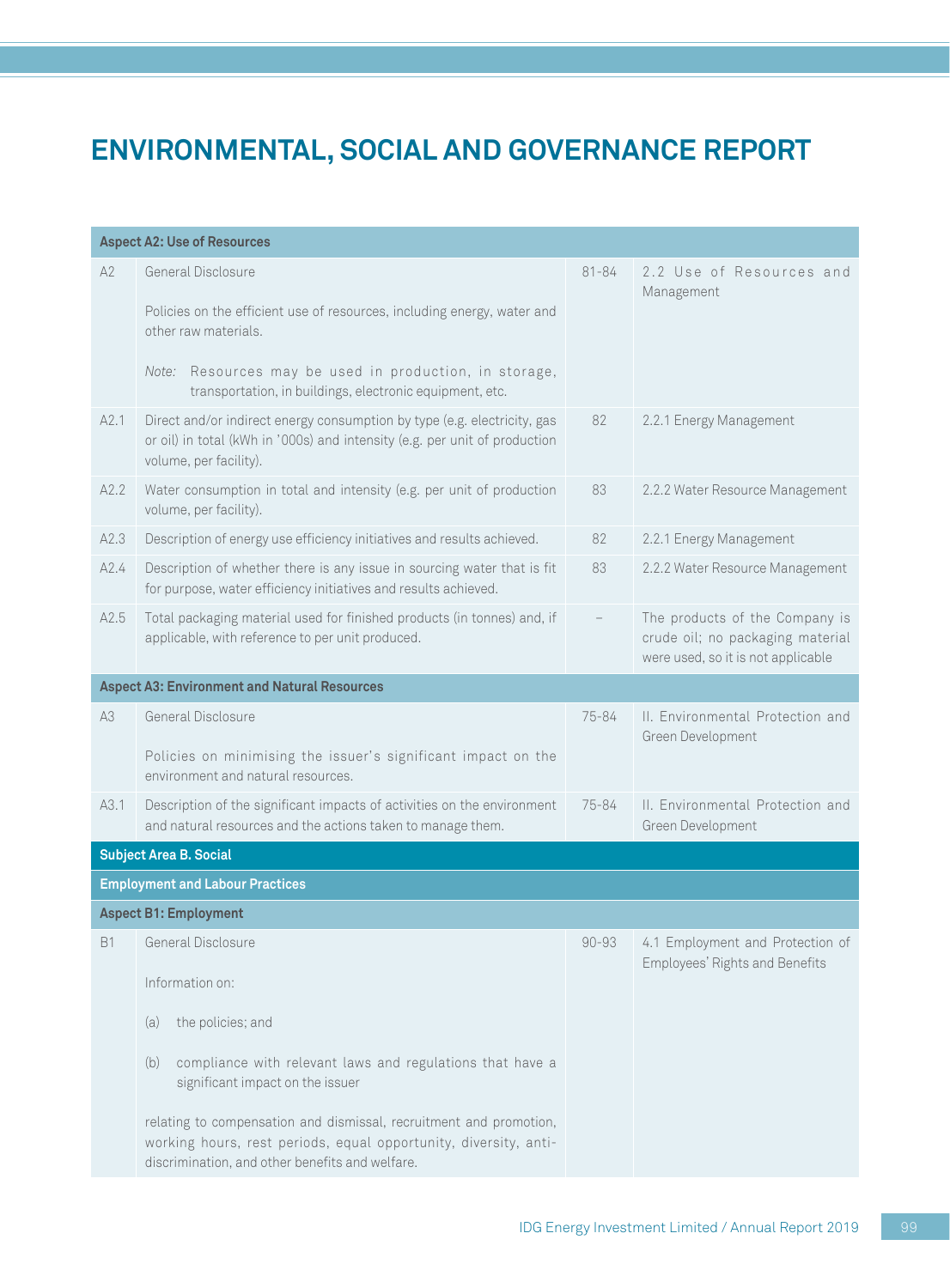| B1.1             | Total workforce by gender, employment type, age group and<br>geographical region.                                            | $90 - 92$ | 4.1 Employment and Protection of<br>Employees' Rights and Benefits                 |
|------------------|------------------------------------------------------------------------------------------------------------------------------|-----------|------------------------------------------------------------------------------------|
| B1.2             | Employee turnover rate by gender, age group and geographical region.                                                         | 90, 93    | 4.1 Employment and Protection of<br>Employees' Rights and Benefits                 |
|                  | <b>Aspect B2: Health and Safety</b>                                                                                          |           |                                                                                    |
| <b>B2</b>        | General Disclosure                                                                                                           | 84-86     | 2.3.2 Safe Production                                                              |
|                  | Information on:                                                                                                              |           |                                                                                    |
|                  | (a)<br>the policies; and                                                                                                     |           |                                                                                    |
|                  | (b)<br>compliance with relevant laws and regulations that have a<br>significant impact on the issuer                         |           |                                                                                    |
|                  | relating to providing a safe working environment and protecting<br>employees from occupational hazards.                      |           |                                                                                    |
| B <sub>2.1</sub> | Number and rate of work-related fatalities.                                                                                  | 85        | 2.3.2 Safe Production                                                              |
| B <sub>2.2</sub> | Lost days due to work injury.                                                                                                | 85        | 2.3.2 Safe Production                                                              |
| B <sub>2.3</sub> | Description of occupational health and safety measures adopted, how<br>they are implemented and monitored.                   | 84-86     | 2.3.2 Safe Production                                                              |
|                  | <b>Aspect B3: Development and Training</b>                                                                                   |           |                                                                                    |
| B <sub>3</sub>   | General Disclosure                                                                                                           | 94-96     | 4.2 Employee Training and Career                                                   |
|                  | Policies on improving employees' knowledge and skills for discharging<br>duties at work. Description of training activities. |           | Development                                                                        |
|                  | Note: Training refers to vocational training. It may include internal<br>and external courses paid by the employer.          |           |                                                                                    |
| B <sub>3.2</sub> | The average training hours completed per employee by gender and<br>employee category.                                        | 94        | 4.2 Employee Training and Career<br>Development                                    |
|                  | <b>Aspect B4: Labour Standards</b>                                                                                           |           |                                                                                    |
| <b>B4</b>        | General Disclosure                                                                                                           | 90        | 4.1 Employment and Protection of<br>Employees' Rights and Benefits                 |
|                  | Information on:                                                                                                              |           |                                                                                    |
|                  | the policies; and<br>(a)                                                                                                     |           |                                                                                    |
|                  | (b)<br>compliance with relevant laws and regulations that have a<br>significant impact on the issuer                         |           |                                                                                    |
|                  | relating to preventing child and forced labour.                                                                              |           |                                                                                    |
| B4.1             | Description of measures to review employment practices to avoid child<br>and forced labour.                                  | 90        | 4.1 Employment and Protection of<br>Employees' Rights and Benefits                 |
| B4.2             | Description of steps taken to eliminate such practices when<br>discovered.                                                   | 90        | 4.1 Employment and Protection of<br>Employees' Rights and Benefits                 |
|                  |                                                                                                                              |           | During the reporting period, the<br>Company didn't find any relevant<br>violations |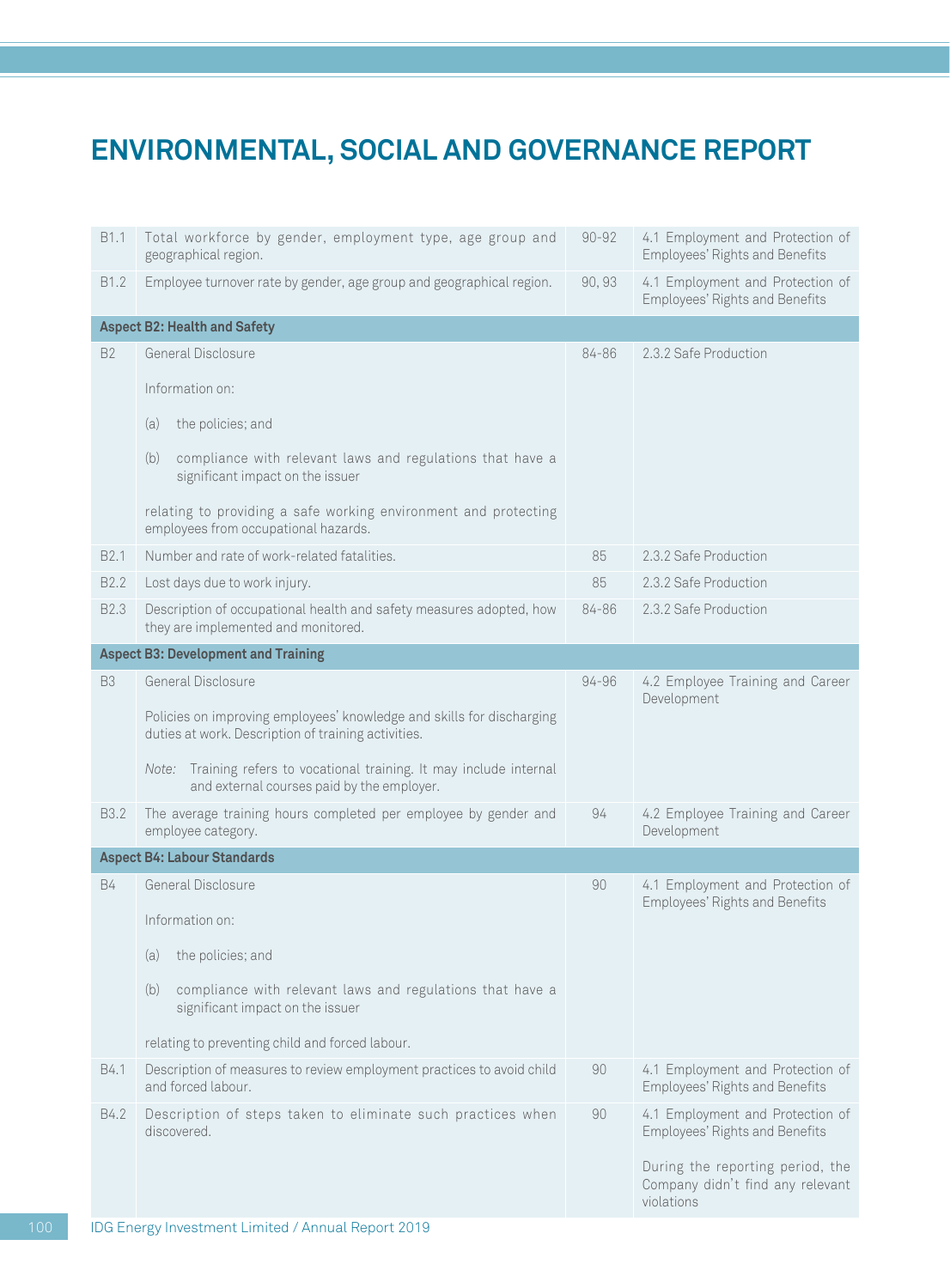| <b>Operating Practices</b>                |                                                                                                                                                                       |       |                                                                                                                                                  |  |  |
|-------------------------------------------|-----------------------------------------------------------------------------------------------------------------------------------------------------------------------|-------|--------------------------------------------------------------------------------------------------------------------------------------------------|--|--|
| <b>Aspect B5: Supply Chain Management</b> |                                                                                                                                                                       |       |                                                                                                                                                  |  |  |
| <b>B5</b>                                 | General Disclosure                                                                                                                                                    | 88-89 | 3.3 Supplier Management                                                                                                                          |  |  |
|                                           | Policies on managing environmental and social risks of the supply<br>chain.                                                                                           |       |                                                                                                                                                  |  |  |
| B5.1                                      | Number of suppliers by geographical region.                                                                                                                           | 88    | 3.3 Supplier Management                                                                                                                          |  |  |
| B <sub>5.2</sub>                          | Description of practices relating to engaging suppliers, number of<br>suppliers where the practices are being implemented, how they are<br>implemented and monitored. | 88-89 | 3.3 Supplier Management                                                                                                                          |  |  |
| <b>Aspect B6: Product Responsibility</b>  |                                                                                                                                                                       |       |                                                                                                                                                  |  |  |
| <b>B6</b>                                 | General Disclosure                                                                                                                                                    | 87-88 | 3.2 Ensuring Production Quality<br>and Consolidating Customer                                                                                    |  |  |
|                                           | Information on:                                                                                                                                                       |       | Relationship                                                                                                                                     |  |  |
|                                           | the policies; and<br>(a)                                                                                                                                              |       |                                                                                                                                                  |  |  |
|                                           | compliance with relevant laws and regulations that have a<br>(b)<br>significant impact on the issuer                                                                  |       |                                                                                                                                                  |  |  |
|                                           | relating to health and safety, advertising, labelling and privacy matters<br>relating to products and services provided and methods of redress.                       |       |                                                                                                                                                  |  |  |
| B6.1                                      | Percentage of total products sold or shipped subject to recalls for<br>safety and health reasons.                                                                     |       | Not applicable                                                                                                                                   |  |  |
| B6.4                                      | Description of quality assurance process and recall procedures.                                                                                                       | 87-88 | 3.2 Ensuring Production Quality<br>and Consolidating Customer<br>Relationship<br>The business of the Company does<br>not involve product recalls |  |  |
| B6.5                                      | Description of consumer data protection and privacy policies, how they<br>are implemented and monitored.                                                              | 88    | 3.2 Ensuring Production Quality<br>and Consolidating Customer<br>Relationship                                                                    |  |  |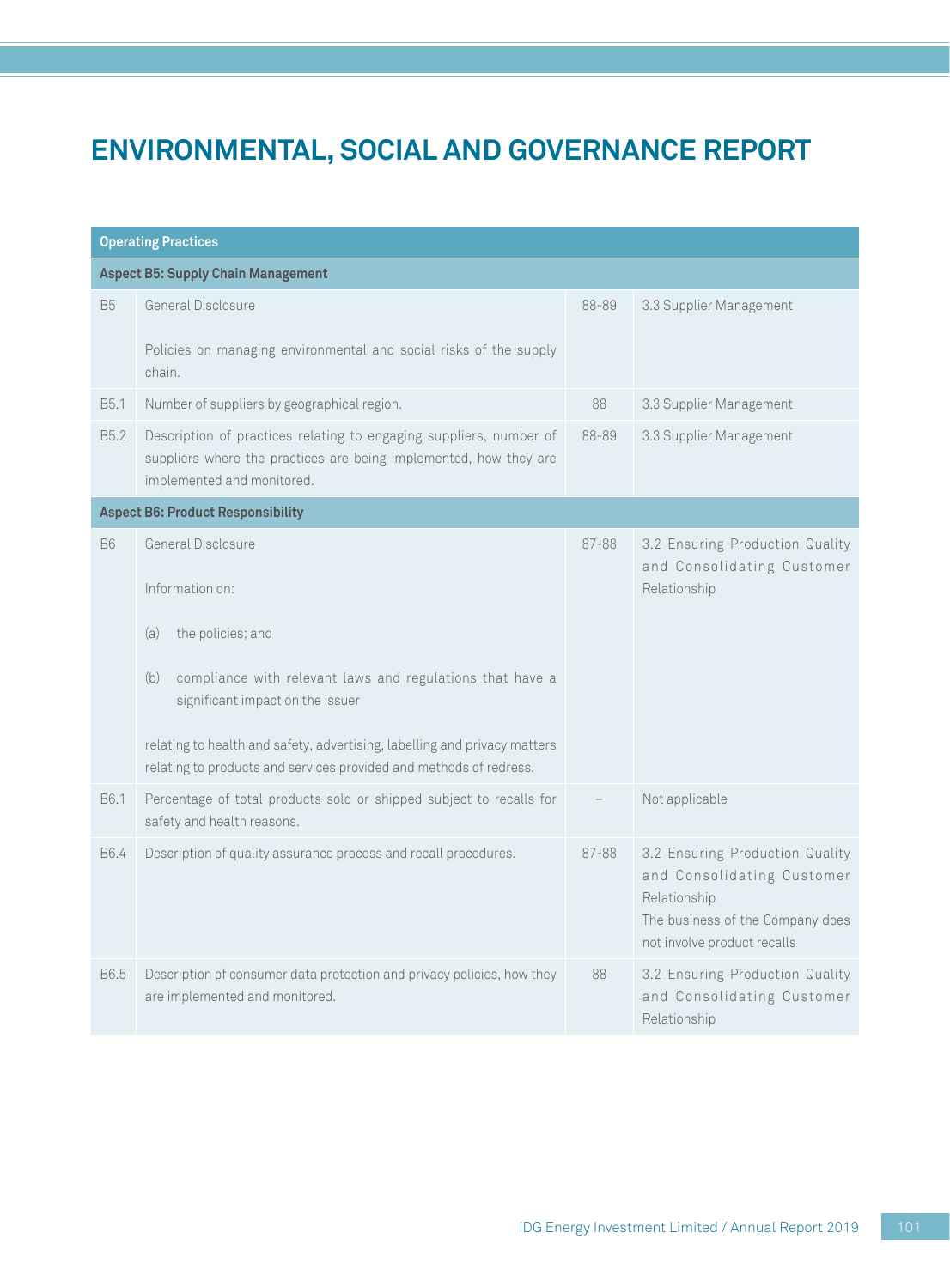| <b>Aspect B7: Anti-corruption</b>      |                                                                                                                                                                                                                                                     |           |                                                          |  |
|----------------------------------------|-----------------------------------------------------------------------------------------------------------------------------------------------------------------------------------------------------------------------------------------------------|-----------|----------------------------------------------------------|--|
| <b>B7</b>                              | General Disclosure<br>Information on:<br>the policies; and<br>(a)<br>compliance with relevant laws and regulations that have a<br>(b)<br>significant impact on the issuer<br>relating to preventing bribery, extortion, fraud and money laundering. | 86-87     | 3.1 Anti-corruption                                      |  |
| B7.1                                   | Number of concluded legal cases regarding corrupt practices brought<br>against the issuer or its employees during the reporting period and the<br>outcomes of the cases.                                                                            | 87        | 3.1 Anti-corruption                                      |  |
| B7.2                                   | Description of preventive measures and whistle-blowing procedures,<br>how they are implemented and monitored.                                                                                                                                       | 86-87     | 3.1 Anti-corruption                                      |  |
| <b>Community</b>                       |                                                                                                                                                                                                                                                     |           |                                                          |  |
| <b>Aspect B8: Community Investment</b> |                                                                                                                                                                                                                                                     |           |                                                          |  |
| B <sub>8</sub>                         | General Disclosure<br>Policies on community engagement to understand the needs of the<br>communities where the issuer operates and to ensure its activities<br>take into consideration the communities' interests.                                  | $96 - 97$ | V. Community Services and<br>Contribution to the Society |  |
| B8.1                                   | Focus areas of contribution (e.g. education, environmental concerns,<br>labour needs, health, culture, sport).                                                                                                                                      | $96 - 97$ | V. Community Services and<br>Contribution to the Society |  |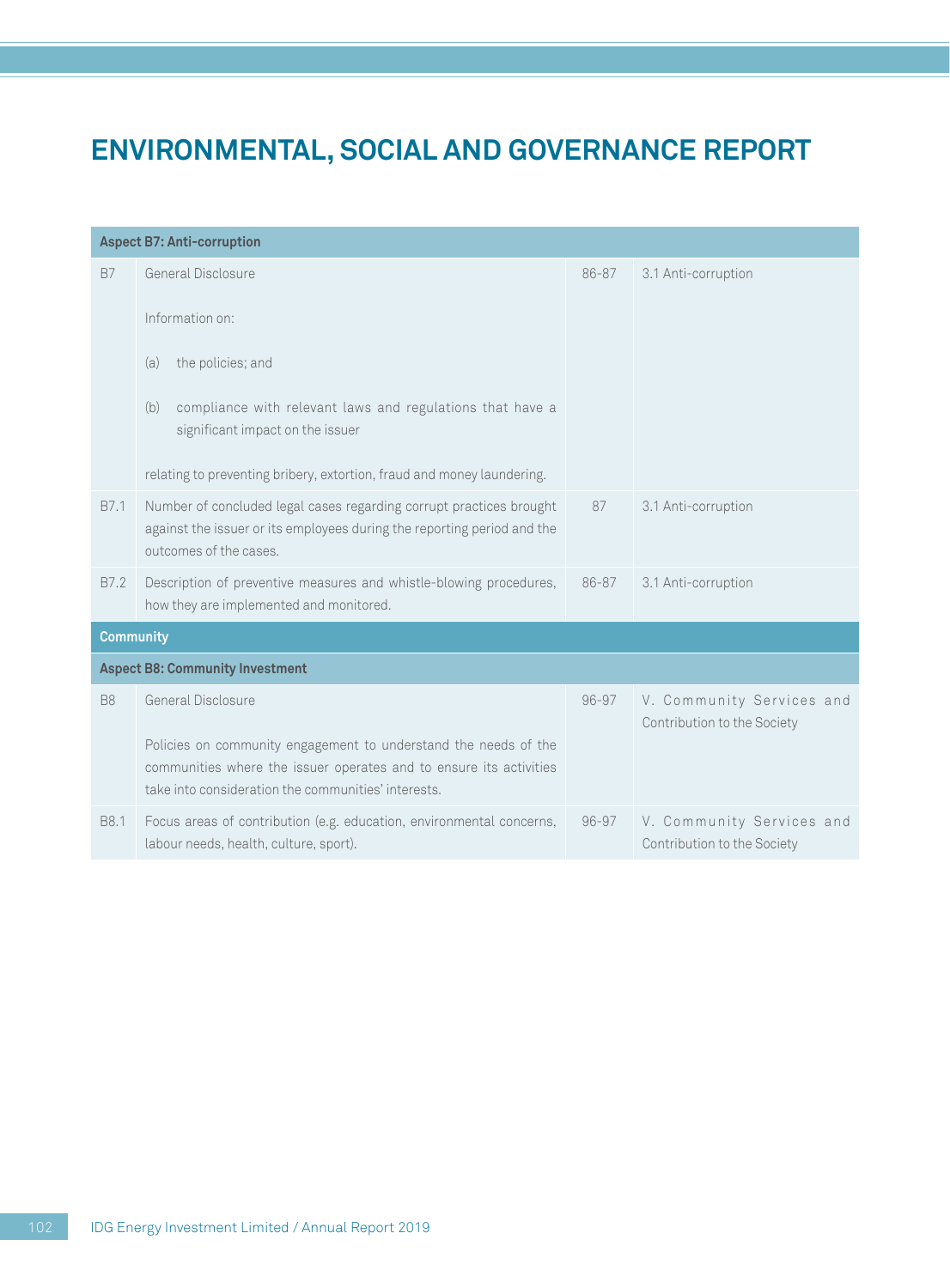### **To the shareholders of IDG Energy Investment Limited**

(incorporated in Bermuda with limited liability)

## **OPINION**

We have audited the consolidated financial statements of IDG Energy Investment Limited (the "**Company**") and its subsidiaries (the "**Group**") set out on pages 109 to 182, which comprise the consolidated statement of financial position as at 31 March 2019, the consolidated statement of profit or loss, the consolidated statement of profit or loss and other comprehensive income, the consolidated statement of changes in equity and the consolidated statement of cash flows for the year then ended and notes to the consolidated financial statements, including a summary of significant accounting policies.

In our opinion, the consolidated financial statements give a true and fair view of the consolidated financial position of the Group as at 31 March 2019 and of its consolidated financial performance and its consolidated cash flows for the year then ended in accordance with Hong Kong Financial Reporting Standards ("**HKFRSs**") issued by the Hong Kong Institute of Certified Public Accountants ("**HKICPA**") and have been properly prepared in compliance with the disclosure requirements of the Hong Kong Companies Ordinance.

## **BASIS FOR OPINION**

We conducted our audit in accordance with Hong Kong Standards on Auditing ("**HKSAs**") issued by the HKICPA. Our responsibilities under those standards are further described in the Auditor's responsibilities for the audit of the consolidated financial statements section of our report. We are independent of the Group in accordance with the HKICPA's Code of Ethics for Professional Accountants (the "**Code**") together with any ethical requirements that are relevant to our audit of the consolidated financial statements in Bermuda, and we have fulfilled our other ethical responsibilities in accordance with these requirements and the Code. We believe that the audit evidence we have obtained is sufficient and appropriate to provide a basis for our opinion.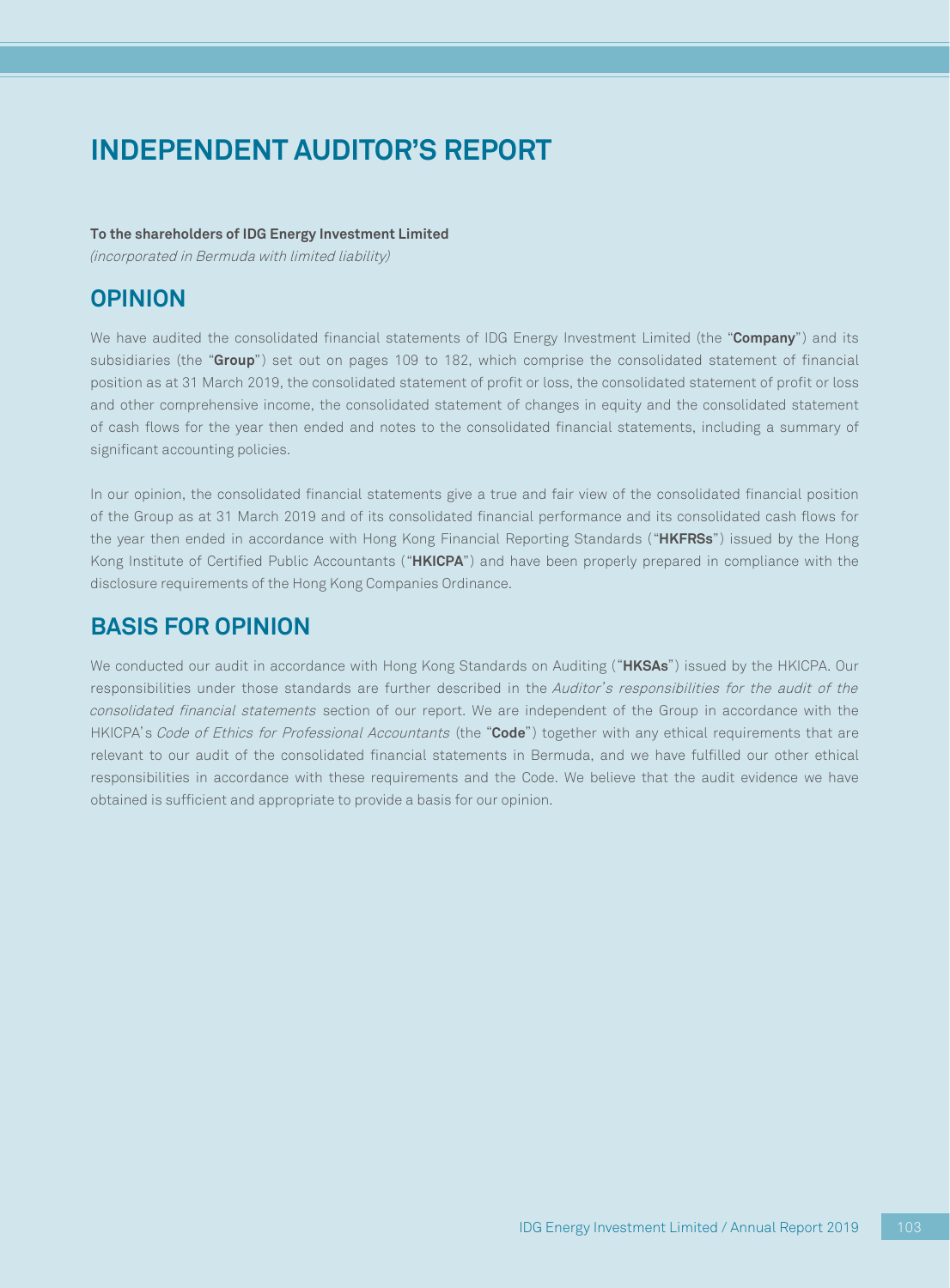## **KEY AUDIT MATTERS**

Key audit matters are those matters that, in our professional judgement, were of most significance in our audit of the consolidated financial statements of the current period. These matters were addressed in the context of our audit of the consolidated financial statements as a whole, and in forming our opinion thereon, and we do not provide a separate opinion on these matters.

### **Valuation of the Stonehold investment**

Refer to note 19(a) to the consolidated financial statements.

| <b>The Key Audit Matter</b>                              | How the matter was addressed in our audit              |
|----------------------------------------------------------|--------------------------------------------------------|
| On 14 August 2017, the Group granted a term loan to      | Our audit procedures to assess the valuation of the    |
| Stonehold Energy Corporation ("Stonehold") for the       | Stonehold investment included the following:           |
| purpose of financing Stonehold's acquisition of certain  |                                                        |
| oil and gas related assets of Stonegate Production       | checking the calculation of interest income generated  |
| Company, LLC ("Stonegate") (the "Target Assets") and the | from the Stonehold investment;                         |
| subsequent operations of such assets (the "Stonehold     |                                                        |
| investment"). On the same date, Stonehold entered into   | utilising our internal valuation specialists to assist |
| an acquisition agreement (the "Acquisition Agreement")   | us in evaluating the assumptions, inputs and           |
| with Stonegate to purchase the Target Assets.            | methodology adopted by management in their             |
|                                                          | valuation of the Stonehold investment by checking      |
| On 26 September 2017, the initial payment with an        | the computation logic with the key terms of the        |
| amount of US\$165 million (approximately HK\$1,291.1     | agreements relating to the Stonehold investment,       |
| million) was released to Stonehold and the acquisition   | performing our own valuation and comparing the         |
| of the Target Assets from Stonegate has also been        | results with the valuation report issued by the        |

independent valuer; and

The Group is entitled to interest on the principal amount of the Stonehold investment at a rate of 8% per annum (after the making of or the allocation of any applicable withholding tax). The Group is also entitled to additional interest at an amount equal to 92.5% of the remainder cash proceeds received or recovered by Stonehold in respect of any disposal of the Target Assets after repayment of outstanding principal and interest and after deducting fees, costs and expenses reasonably incurred by Stonehold with respect to such disposal, if applicable. The maturity date of the Stonehold investment is 10 years after the initial payment.

consummated in accordance with the Acquisition

Agreement.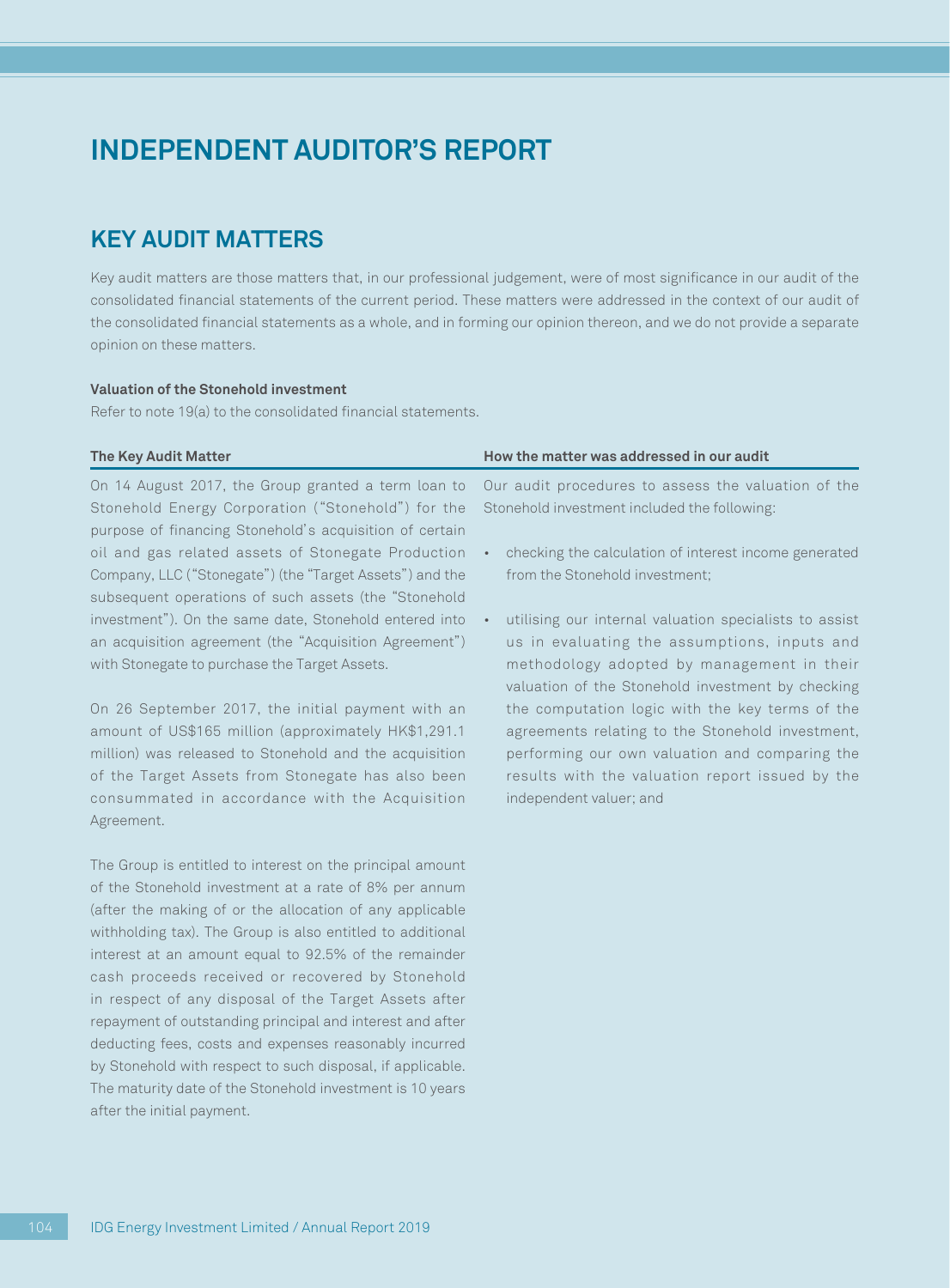### **KEY AUDIT MATTERS** (continued)

#### **Valuation of the Stonehold investment (continued)**

Refer to note 19(a) to the consolidated financial statements.

involved in valuing the Stonehold investment and the degree of judgement exercised by management in determining the inputs used in the valuation model.

| <b>The Key Audit Matter</b>                                                                                                                                                                                                                                                                                                                                                                                                                                                                  | How the matter was addressed in our audit                                                                                                                                                                                                     |
|----------------------------------------------------------------------------------------------------------------------------------------------------------------------------------------------------------------------------------------------------------------------------------------------------------------------------------------------------------------------------------------------------------------------------------------------------------------------------------------------|-----------------------------------------------------------------------------------------------------------------------------------------------------------------------------------------------------------------------------------------------|
| The carrying amount of the Stonehold investment<br>formed a significant part of the Group's assets. At 31<br>March 2019, the fair value of the Stonehold investment<br>was HK\$1,510.1 million, which was determined by the<br>directors of the Company with reference to a valuation<br>report issued by an independent valuer. Valuation of<br>the Stonehold investment is based on a combination<br>of market data and valuation model which requires a<br>considerable number of inputs. | considering the disclosures in the consolidated<br>$\bullet$<br>financial statements in respect of the fair value<br>measurement of the Stonehold investment with<br>reference to the requirements of the prevailing<br>accounting standards. |
| We identified the valuation of the Stonehold investment<br>as a key audit matter because of the degree of complexity                                                                                                                                                                                                                                                                                                                                                                         |                                                                                                                                                                                                                                               |

### **INFORMATION OTHER THAN THE CONSOLIDATED FINANCIAL STATEMENTS AND AUDITOR'S REPORT THEREON**

The directors are responsible for the other information. The other information comprises all the information included in the annual report, other than the consolidated financial statements and our auditor's report thereon.

Our opinion on the consolidated financial statements does not cover the other information and we do not express any form of assurance conclusion thereon.

In connection with our audit of the consolidated financial statements, our responsibility is to read the other information and, in doing so, consider whether the other information is materially inconsistent with the consolidated financial statements or our knowledge obtained in the audit or otherwise appears to be materially misstated.

If, based on the work we have performed, we conclude that there is a material misstatement of this other information, we are required to report that fact. We have nothing to report in this regard.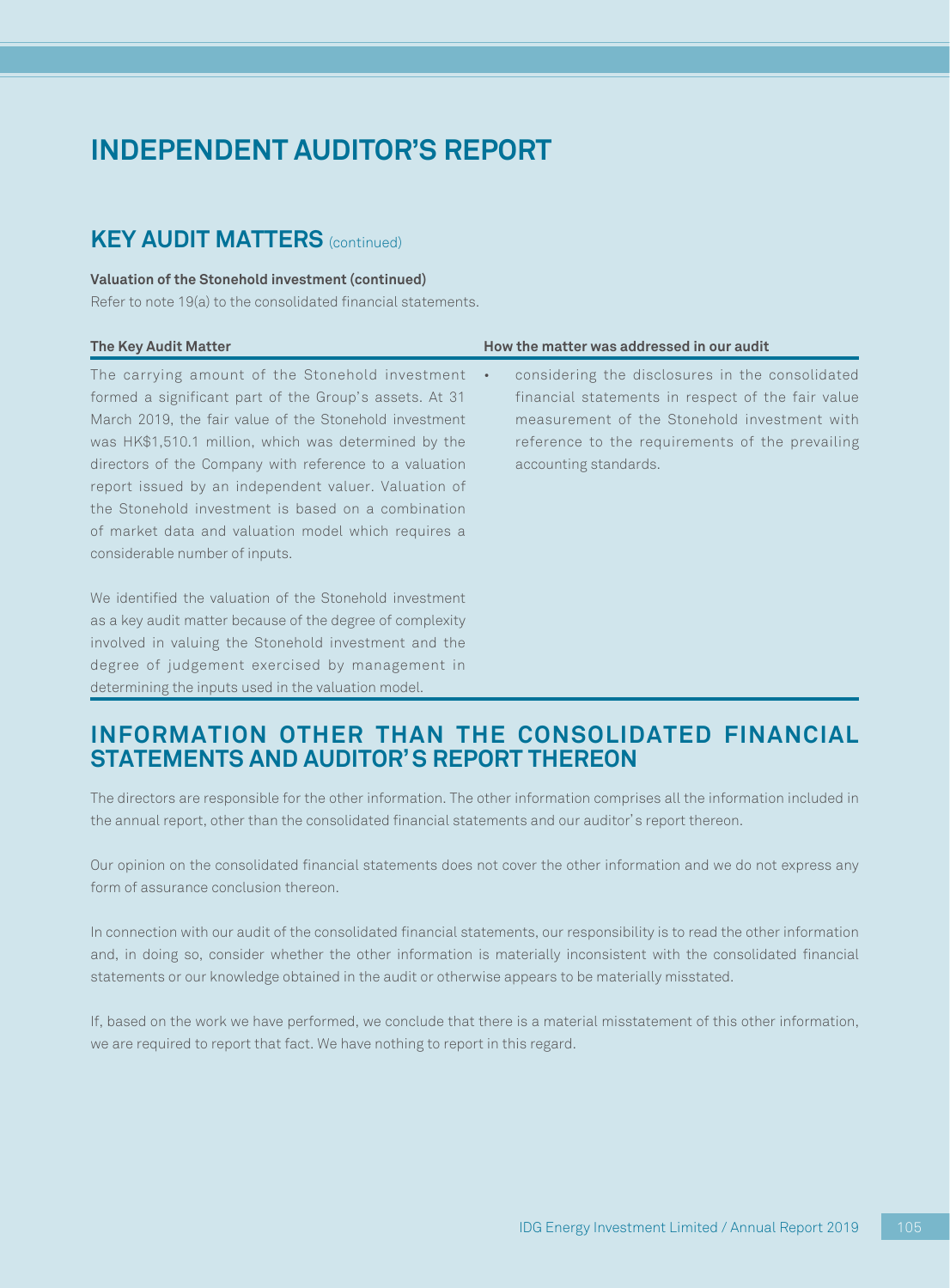### **RESPONSIBILITIES OF THE DIRECTORS FOR THE CONSOLIDATED FINANCIAL STATEMENTS**

The directors are responsible for the preparation of the consolidated financial statements that give a true and fair view in accordance with HKFRSs issued by the HKICPA and the disclosure requirements of the Hong Kong Companies Ordinance and for such internal control as the directors determine is necessary to enable the preparation of consolidated financial statements that are free from material misstatement, whether due to fraud or error.

In preparing the consolidated financial statements, the directors are responsible for assessing the Group's ability to continue as a going concern, disclosing, as applicable, matters related to going concern and using the going concern basis of accounting unless the directors either intend to liquidate the Group or to cease operations, or have no realistic alternative but to do so.

The directors are assisted by the Audit Committee in discharging their responsibilities for overseeing the Group's financial reporting process.

### **AUDITOR'S RESPONSIBILITIES FOR THE AUDIT OF THE CONSOLIDATED FINANCIAL STATEMENTS**

Our objectives are to obtain reasonable assurance about whether the consolidated financial statements as a whole are free from material misstatement, whether due to fraud or error, and to issue an auditor's report that includes our opinion. This report is made solely to you, as a body, in accordance with Section 90 of the Bermuda Companies Act 1981, and for no other purpose. We do not assume responsibility towards or accept liability to any other person for the contents of this report.

Reasonable assurance is a high level of assurance, but is not a guarantee that an audit conducted in accordance with HKSAs will always detect a material misstatement when it exists. Misstatements can arise from fraud or error and are considered material if, individually or in the aggregate, they could reasonably be expected to influence the economic decisions of users taken on the basis of these consolidated financial statements.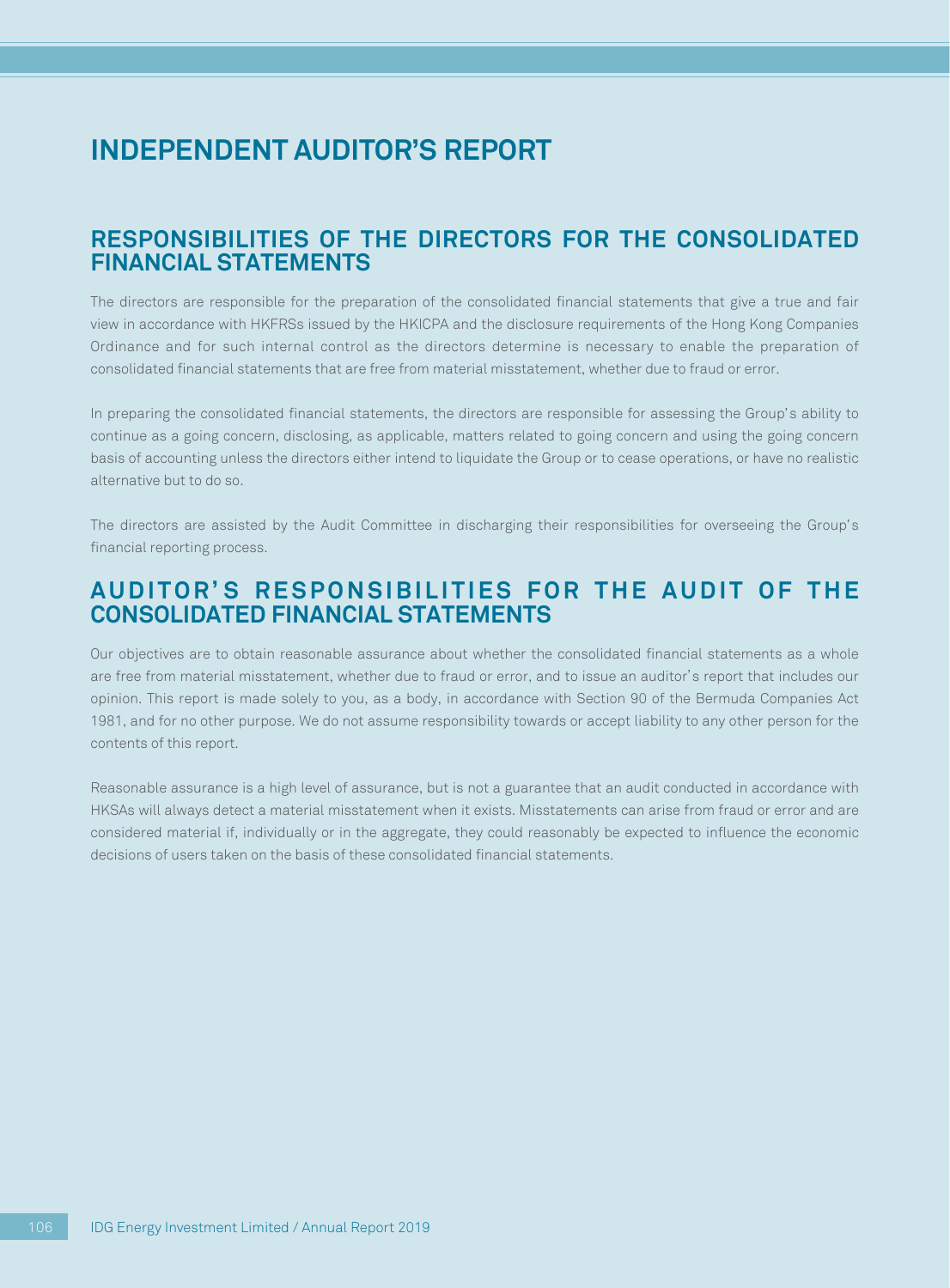## **AUDITOR'S RESPONSIBILITIES FOR THE AUDIT OF THE CONSOLIDATED FINANCIAL STATEMENTS** (continued)

As part of an audit in accordance with HKSAs, we exercise professional judgement and maintain professional scepticism throughout the audit. We also:

- Identify and assess the risks of material misstatement of the consolidated financial statements, whether due to fraud or error, design and perform audit procedures responsive to those risks, and obtain audit evidence that is sufficient and appropriate to provide a basis for our opinion. The risk of not detecting a material misstatement resulting from fraud is higher than for one resulting from error, as fraud may involve collusion, forgery, intentional omissions, misrepresentations, or the override of internal control.
- Obtain an understanding of internal control relevant to the audit in order to design audit procedures that are appropriate in the circumstances, but not for the purpose of expressing an opinion on the effectiveness of the Group's internal control.
- Evaluate the appropriateness of accounting policies used and the reasonableness of accounting estimates and related disclosures made by the directors.
- Conclude on the appropriateness of the directors' use of the going concern basis of accounting and, based on the audit evidence obtained, whether a material uncertainty exists related to events or conditions that may cast significant doubt on the Group's ability to continue as a going concern. If we conclude that a material uncertainty exists, we are required to draw attention in our auditor's report to the related disclosures in the consolidated financial statements or, if such disclosures are inadequate, to modify our opinion. Our conclusions are based on the audit evidence obtained up to the date of our auditor's report. However, future events or conditions may cause the Group to cease to continue as a going concern.
- Evaluate the overall presentation, structure and content of the consolidated financial statements, including the disclosures, and whether the consolidated financial statements represent the underlying transactions and events in a manner that achieves fair presentation.
- Obtain sufficient appropriate audit evidence regarding the financial information of the entities or business activities within the Group to express an opinion on the consolidated financial statements. We are responsible for the direction, supervision and performance of the group audit. We remain solely responsible for our audit opinion.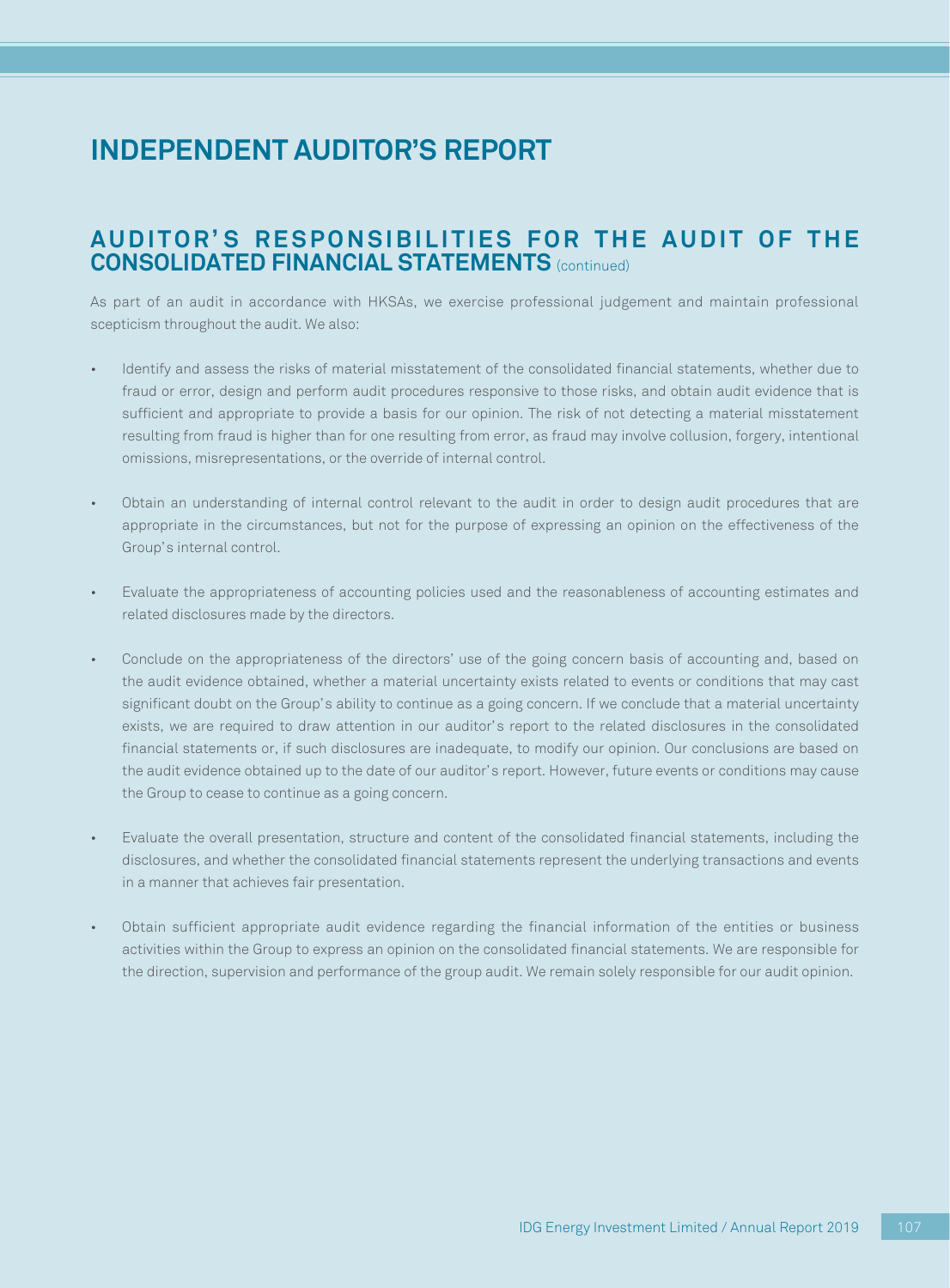# **INDEPENDENT AUDITOR'S REPORT**

## **AUDITOR'S RESPONSIBILITIES FOR THE AUDIT OF THE CONSOLIDATED FINANCIAL STATEMENTS** (continued)

We communicate with the Audit Committee regarding, among other matters, the planned scope and timing of the audit and significant audit findings, including any significant deficiencies in internal control that we identify during our audit.

We also provide the Audit Committee with a statement that we have complied with relevant ethical requirements regarding independence and communicate with them all relationships and other matters that may reasonably be thought to bear on our independence and, where applicable, related safeguards.

From the matters communicated with the Audit Committee, we determine those matters that were of most significance in the audit of the consolidated financial statements of the current period and are therefore the key audit matters. We describe these matters in our auditor's report unless law or regulation precludes public disclosure about the matter or when, in extremely rare circumstances, we determine that a matter should not be communicated in our report because the adverse consequences of doing so would reasonably be expected to outweigh the public interest benefits of such communication.

The engagement partner on the audit resulting in this independent auditor's report is Ng Kwok Keung Raymond.

**KPMG** Certified Public Accountants

8th Floor, Prince's Building 10 Chater Road Central, Hong Kong

21 June 2019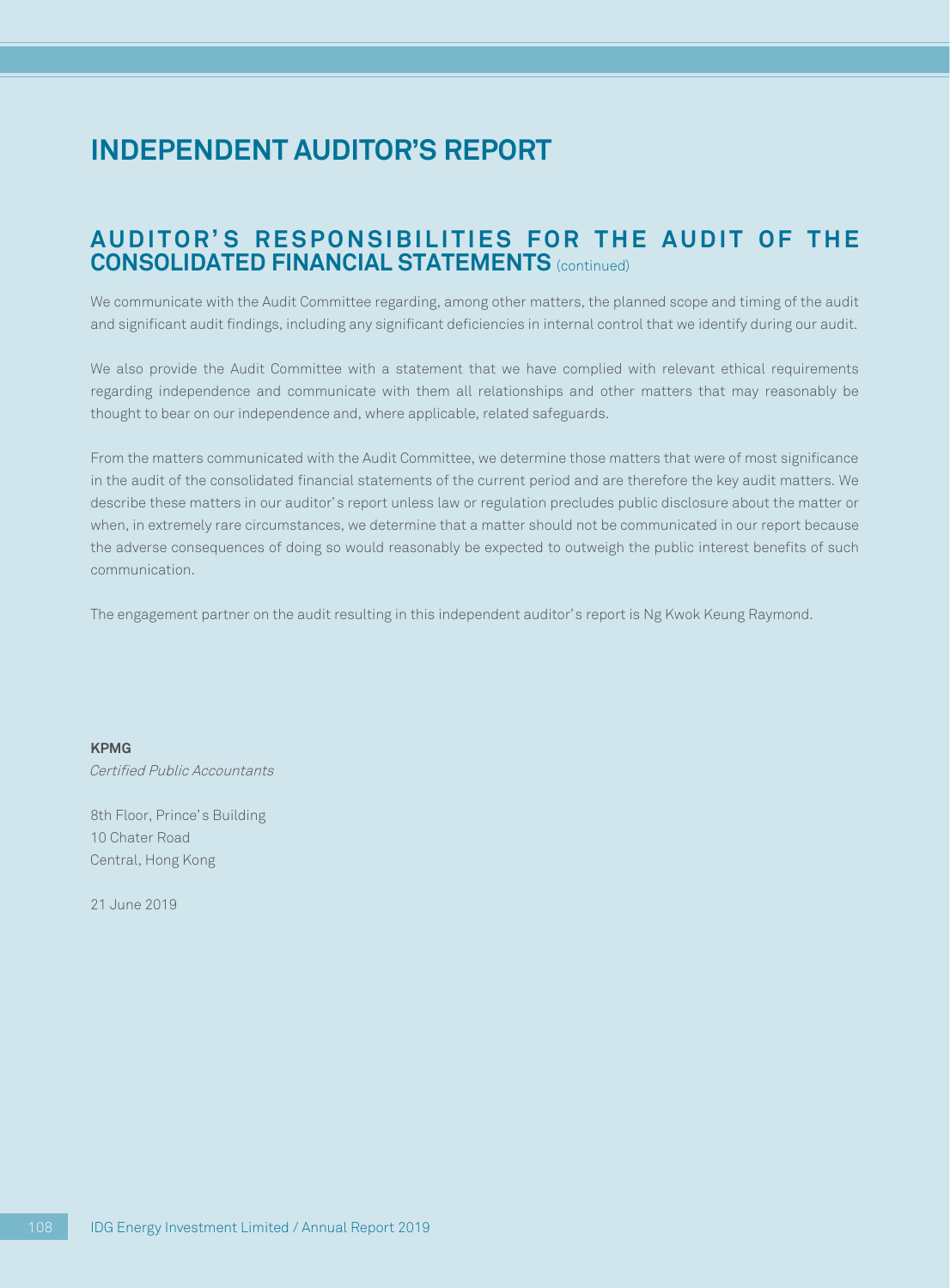# **Consolidated statement of profit or loss**

For the year ended 31 March 2019 (Expressed in Hong Kong dollars)

|                                                              |      |                       | <b>Year ended 31 March</b>     |
|--------------------------------------------------------------|------|-----------------------|--------------------------------|
|                                                              | Note | 2019                  | 2018                           |
|                                                              |      |                       | (Note)                         |
|                                                              |      | <b>HK\$'000</b>       | HK\$'000                       |
| Revenue from sales of goods                                  |      | 168,026               | 123,399                        |
| Cost of sales of goods                                       |      | (93, 359)             | (91, 218)                      |
|                                                              |      | 74,667                | 32,181                         |
| Investment income                                            |      | 163,289               | 74,395                         |
| Total income from principal business activities, net of cost | 4    | 237,956               | 106,576                        |
| Other net gains/(losses)                                     | 5    | 15                    | (163)                          |
| Administrative expenses                                      |      | (66, 843)             | (73, 836)                      |
| Taxes other than income tax                                  | 6    | (15,080)              | (8, 205)                       |
| Exploration expenses, including dry holes                    | 7    | (2,029)               | (1, 343)                       |
| Profit before net finance (costs)/income and taxation        |      | 154,019               | 23,029                         |
| Finance income                                               |      | 34,934                | 24,337                         |
| Finance costs                                                |      | (153, 471)            | (23,043)                       |
| Net finance (costs)/income                                   | 8(a) | (118, 537)            | 1,294                          |
| <b>Profit before taxation</b>                                | 8    | 35,482                | 24,323                         |
| Income tax                                                   | 9    | (8, 103)              | (9,830)                        |
| <b>Profit for the year</b>                                   |      | 27,379                | 14,493                         |
| <b>Earnings per share</b>                                    | 12   |                       |                                |
| <b>Basic</b>                                                 |      | <b>HK\$0,437 cent</b> | HK\$ 0.403 cent                |
| Diluted                                                      |      |                       | HK\$0.436 cent HK\$ 0.294 cent |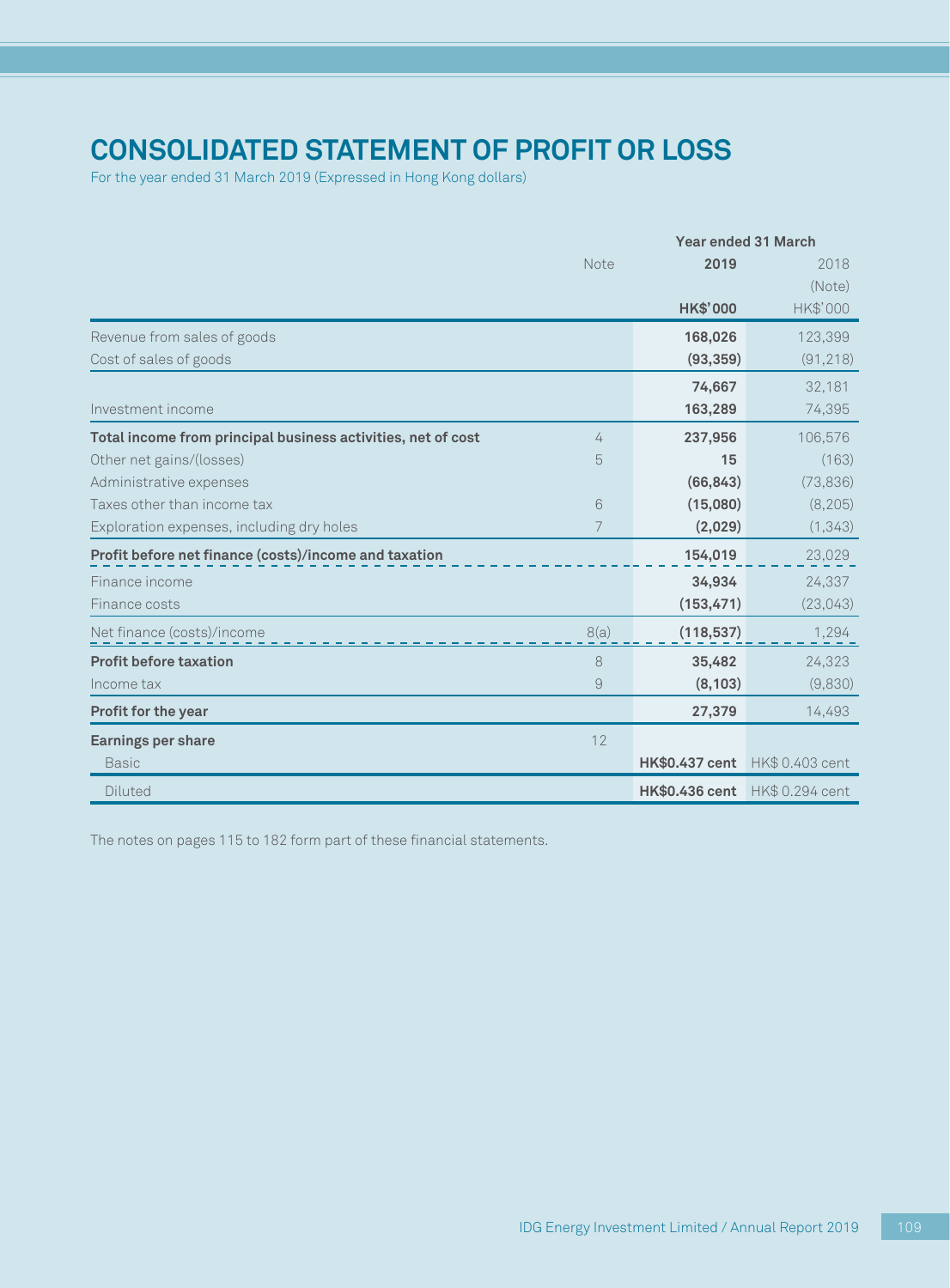## **Consolidated statement of profit or loss and other comprehensive income**

For the year ended 31 March 2019 (Expressed in Hong Kong dollars)

|                                                                                         | <b>Year ended 31 March</b> |          |  |
|-----------------------------------------------------------------------------------------|----------------------------|----------|--|
|                                                                                         | 2019                       | 2018     |  |
|                                                                                         |                            | (Note)   |  |
|                                                                                         | <b>HK\$'000</b>            | HK\$'000 |  |
| <b>Profit for the year</b>                                                              | 27,379                     | 14,493   |  |
| Other comprehensive income for the year (after tax and<br>reclassification adjustments) |                            |          |  |
| Items that will not be reclassified to profit or loss:                                  |                            |          |  |
| Equity investment at FVOCI – net movement in fair value reserve (non-recycling)         | (12, 331)                  | (1, 127) |  |
|                                                                                         |                            |          |  |
| Items that may be reclassified subsequently to profit or loss:                          |                            |          |  |
| Exchange differences on translation of financial                                        |                            |          |  |
| statements of overseas subsidiaries                                                     | (33, 277)                  | 25,933   |  |
| Other comprehensive income for the year                                                 | (45,608)                   | 24,806   |  |
| Total comprehensive income for the year                                                 | (18, 229)                  | 39,299   |  |

Note: The Group has initially applied HKFRS 15 at 1 April 2018. Under the transition methods chosen, comparative information is not restated (see note 2(c)).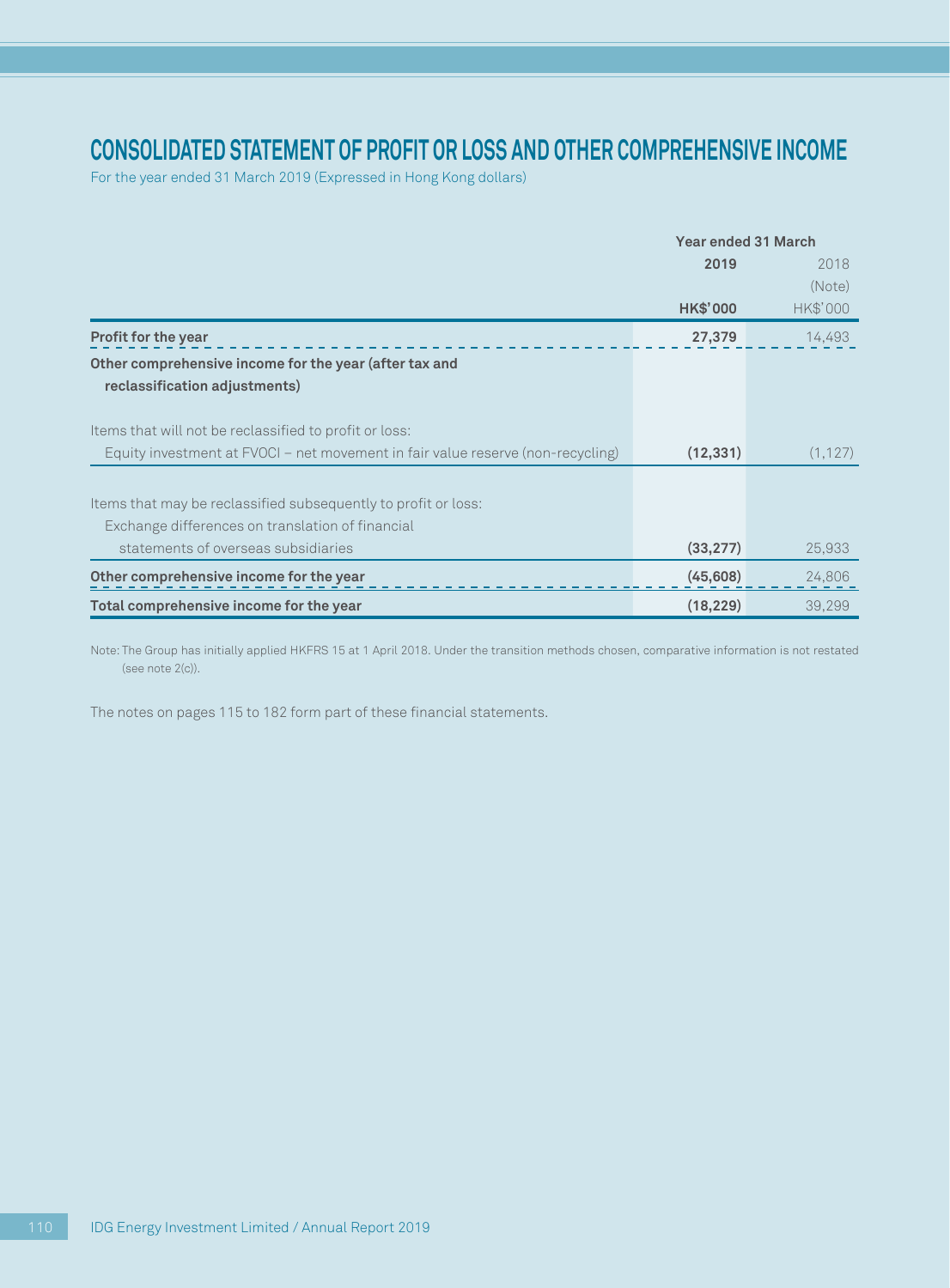# **Consolidated statement of financial position**

At 31 March 2019 (Continued) (Expressed in Hong Kong dollars)

|                                                                         | At 31 March     | At 31 March |
|-------------------------------------------------------------------------|-----------------|-------------|
| Note                                                                    | 2019            | 2018        |
|                                                                         |                 | (Note)      |
|                                                                         | <b>HK\$'000</b> | HK\$'000    |
| <b>Non-current assets</b>                                               |                 |             |
| 13<br>Property, plant and equipment                                     | 597,163         | 622,774     |
| 14<br>Construction in progress                                          | 18,193          | 12,509      |
| Intangible assets<br>15                                                 | 26,175          | 28,943      |
| 16<br>Lease prepayments                                                 | 10,029          | 11,057      |
| Interest in an associate<br>18                                          | 43,778          |             |
| Financial assets at fair value through profit or loss<br>19             | 1,836,876       | 1,550,377   |
| Financial assets at fair value through other comprehensive income<br>20 | 44,038          | 56,369      |
| Other non-current assets<br>21                                          | 29,955          | 32,711      |
|                                                                         | 2,606,207       | 2,314,740   |
| <b>Current assets</b>                                                   |                 |             |
| Inventories<br>22                                                       | 5,099           | 7,294       |
| Trade receivables<br>23                                                 | 46,298          | 44,820      |
| Other receivables<br>23                                                 | 31,588          | 82,404      |
| Financial assets at fair value through profit or loss<br>19             | 18,043          | 26,515      |
| Derivative financial instruments<br>24                                  |                 | 1,285       |
| 25<br>Cash and cash equivalents                                         | 1,191,534       | 1,786,403   |
|                                                                         | 1,292,562       | 1,948,721   |
| <b>Current liabilities</b>                                              |                 |             |
| Trade and other payables<br>26                                          | 226,514         | 284,730     |
| Derivative financial instruments<br>24                                  |                 | 2,273       |
|                                                                         | 226,514         | 287,003     |
| <b>Net current assets</b>                                               | 1,066,048       | 1,661,718   |
| <b>Total assets less current liabilities</b>                            | 3,672,255       | 3,976,458   |
| <b>Non-current liabilities</b>                                          |                 |             |
| Convertible bond<br>27                                                  | 45,653          | 67,148      |
| Convertible note<br>28                                                  |                 | 234,187     |
| Deferred tax liabilities<br>29(a)                                       | 31,770          | 25,358      |
| Provisions<br>30                                                        | 51,419          | 56,592      |
| Derivative financial instruments<br>24                                  |                 | 3,614       |
|                                                                         | 128,842         | 386,899     |
| <b>NET ASSETS</b>                                                       | 3,543,413       | 3,589,559   |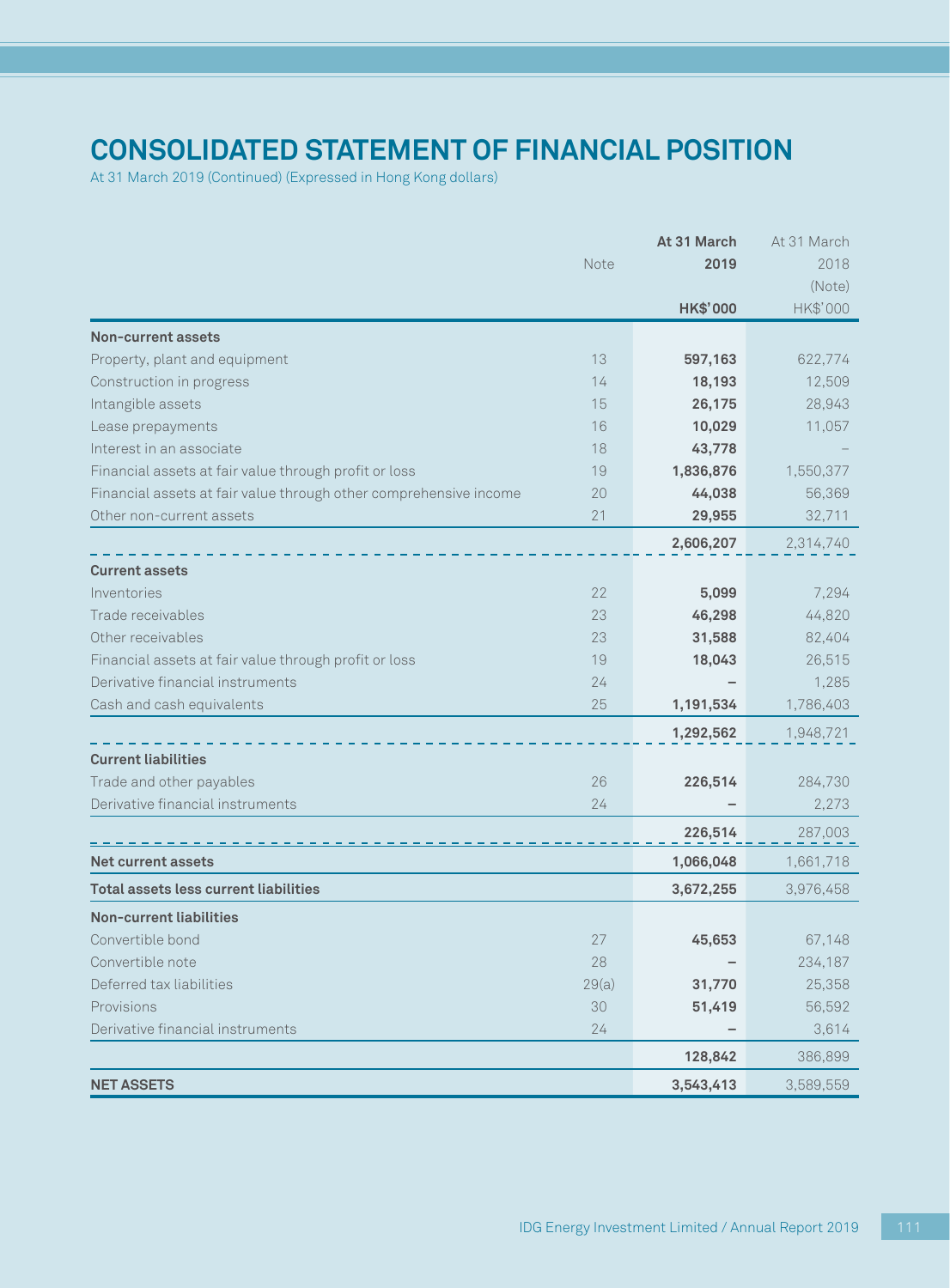# **Consolidated statement of financial position**

At 31 March 2019 (Expressed in Hong Kong dollars)

|                             | At 31 March     | At 31 March |
|-----------------------------|-----------------|-------------|
| Note                        | 2019            | 2018        |
|                             |                 | (Note)      |
|                             | <b>HK\$'000</b> | HK\$'000    |
| <b>CAPITAL AND RESERVES</b> |                 |             |
| 31(c)<br>Share capital      | 65,959          | 60,944      |
| 31(d)<br>Reserves           | 3,477,454       | 3,528,615   |
| <b>TOTAL EQUITY</b>         | 3,543,413       | 3,589,559   |

Note: The Group has initially applied HKFRS 15 at 1 April 2018. Under the transition methods chosen, comparative information is not restated(see note 2(c)).

Approved and authorised for issue by the board of directors on 21 June 2019.

| <b>Wang Jingbo</b> |          |
|--------------------|----------|
|                    | Director |
|                    |          |
| Lee Khay Kok       |          |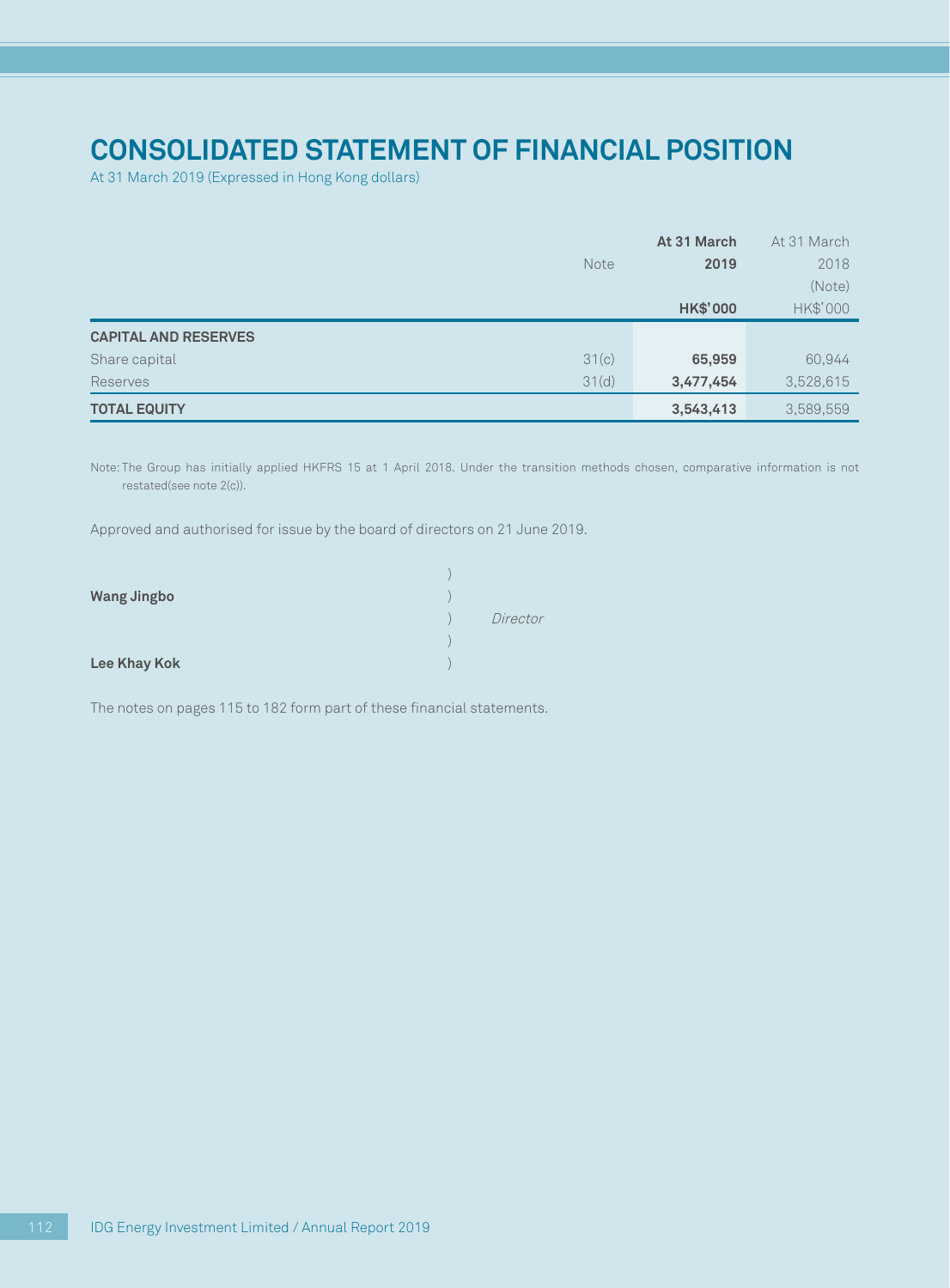# **Consolidated statement of changes in equity**

For the year ended 31 March 2019 (Expressed in Hong Kong dollars)

|                                                                                    |                |              |                 |                  |                   | Fair value<br><b>Reserve</b> |                          |                |                     |
|------------------------------------------------------------------------------------|----------------|--------------|-----------------|------------------|-------------------|------------------------------|--------------------------|----------------|---------------------|
|                                                                                    |                | <b>Share</b> | <b>Share</b>    | Specific         | <b>Exchange</b>   | $(non-$                      | Other                    | Accumulated    |                     |
|                                                                                    | Note           | capital      | premium         | reserve          | reserves          | recycling)                   | reserve                  | losses         | <b>Total</b>        |
|                                                                                    |                | HK\$'000     | HK\$'000        | HK\$'000         | <b>HK\$'000</b>   | HK\$'000                     | HK\$'000                 | HK\$'000       | HK\$'000            |
|                                                                                    |                | (note 31(c)) | (note 31(d)(i)) | (note 31(d)(ii)) | (note 31(d)(iii)) | (note 31(d)(iv))             | (note 31(d)(v))          |                |                     |
|                                                                                    |                |              |                 |                  |                   |                              |                          |                |                     |
| Balance at 1 April 2017                                                            |                | 43,646       | 2,768,895       | 5,609            | 8,861             |                              | (36,592)                 | (713,055)      | 2,077,364           |
| Changes in equity for the year ended<br>31 March 2018:                             |                |              |                 |                  |                   |                              |                          |                |                     |
| Profit for the year                                                                |                |              |                 |                  |                   |                              |                          | 14,493         | 14,493              |
| Other comprehensive income                                                         |                |              |                 |                  | 25,933            | (1, 127)                     |                          |                | 24,806              |
| Total comprehensive income                                                         |                |              |                 | ÷                | 25,933            | (1, 127)                     |                          | 14,493         | 39,299              |
| Appropriation of safety production fund                                            |                |              |                 | 982              |                   |                              |                          | (982)          |                     |
| Utilisation of safety production fund                                              |                |              |                 | (40)             |                   |                              |                          | 40             |                     |
| Conversion of convertible bond                                                     |                |              |                 |                  |                   |                              |                          | L,             |                     |
|                                                                                    | 27(c)          | 3,448        | 45,088          |                  |                   |                              | (25, 695)                |                | 22,841              |
| Adjustment of unpaid preferred shares<br>Modification of terms of convertible bond | 31(c)<br>27(b) | (1,000)      | (65,960)        |                  |                   |                              | 3,348                    |                | (63, 612)           |
|                                                                                    |                |              | 1,467,228       |                  |                   |                              | 31,589                   |                | 31,589<br>1,482,078 |
| Issue of ordinary shares                                                           | 31(c)          | 14,850       |                 |                  |                   |                              |                          |                |                     |
| Balance at 31 March 2018 (Note)                                                    |                | 60,944       | 4,215,251       | 6,551            | 34,794            | (1, 127)                     | (27, 350)                | (699, 504)     | 3,589,559           |
| Changes in equity for the year ended                                               |                |              |                 |                  |                   |                              |                          |                |                     |
| 31 March 2019:                                                                     |                |              |                 |                  |                   |                              |                          |                |                     |
| Profit for the year                                                                |                |              |                 |                  |                   |                              |                          | 27,379         | 27,379              |
| Other comprehensive income                                                         |                |              |                 |                  | (33, 277)         | (12, 331)                    |                          |                | (45, 608)           |
| Total comprehensive income                                                         |                |              | ۰               | $\overline{a}$   | (33, 277)         | (12, 331)                    | $\overline{\phantom{a}}$ | 27,379         | (18, 229)           |
| Appropriation of safety production fund                                            |                |              |                 | 1,050            |                   |                              |                          | (1,050)        |                     |
| Utilisation of safety production fund                                              |                |              |                 | (304)            |                   |                              |                          | 304            |                     |
| Conversion of convertible bond                                                     | 27(e)          | 5,481        | 74,477          |                  |                   | $\overline{\phantom{a}}$     | (52, 867)                | $\overline{a}$ | 27,091              |
| Purchase of own shares                                                             | 31(c)          | (466)        | (54, 542)       |                  |                   |                              |                          |                | (55,008)            |
| Redemption of convertible note                                                     | 28             |              | L,              | $\overline{a}$   |                   | $\overline{\phantom{a}}$     | (34, 583)                | 34,583         |                     |
| Balance at 31 March 2019                                                           |                | 65,959       | 4,235,186       | 7,297            | 1,517             | (13, 458)                    | (114, 800)               | (638, 288)     | 3,543,413           |

Note: The Group has initially applied HKFRS 15 at 1 April 2018. Under the transition methods chosen, comparative information is not restated (see note 2(c)).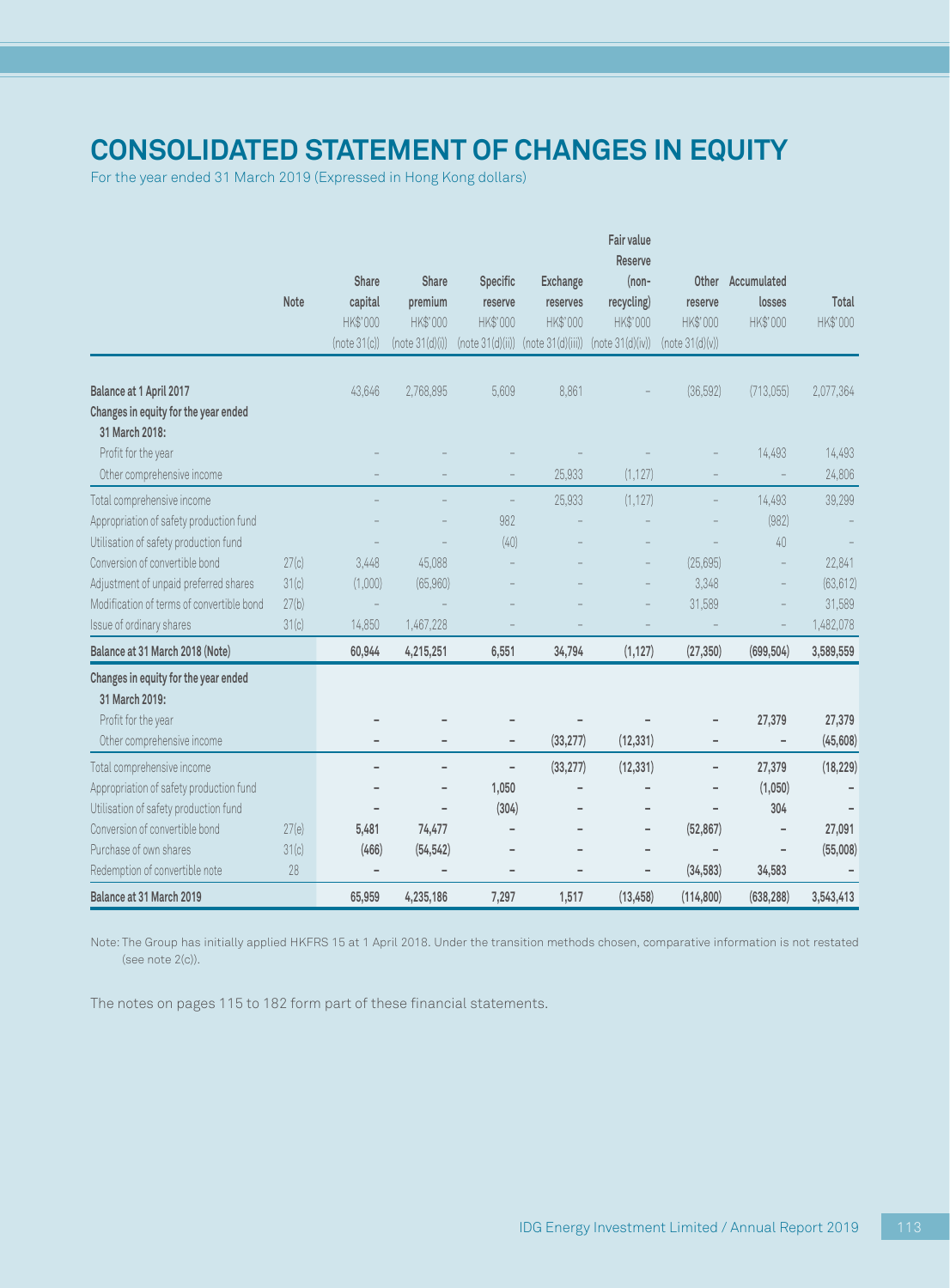# **Consolidated cash flow statement**

For the year ended 31 March 2019 (Expressed in Hong Kong dollars)

|                                                                    | Note  | 2019            | 2018        |
|--------------------------------------------------------------------|-------|-----------------|-------------|
|                                                                    |       |                 | (Note)      |
|                                                                    |       | <b>HK\$'000</b> | HK\$'000    |
| <b>Operating activities</b>                                        |       |                 |             |
| Cash generated from operations                                     | 25(b) | 46,974          | 47,000      |
| Net cash generated from operating activities                       |       | 46,974          | 47,000      |
| <b>Investing activities</b>                                        |       |                 |             |
| Net cash inflow/(outflow) for the Stonehold investment             |       | 42,120          | (1,386,593) |
| Payment for the purchase of property, plant and equipment          |       | (106, 918)      | (103, 350)  |
| Proceeds from sales of property, plant and equipment               |       | 30              |             |
| Payment for investment in an associate                             |       | (43, 937)       |             |
| Net cash outflow from other investments                            |       | (996, 576)      | (334,986)   |
| Net cash inflow from investment deposits                           |       |                 | 175,451     |
| Proceeds from interest generated from the Stonehold investment     |       | 63,505          |             |
| Dividend received                                                  |       | 1,938           |             |
| Proceeds from sales of other investments                           |       | 826,823         | 92,616      |
| Net cash used in investing activities                              |       | (213, 015)      | (1,556,862) |
| <b>Financing activities</b>                                        |       |                 |             |
| Proceeds from issuing ordinary shares                              | 31(c) |                 | 1,485,000   |
| Proceeds from issuing preferred shares                             |       |                 | 789,735     |
| Proceeds from advances and borrowings                              | 25(c) |                 | 79,789      |
| Payment for redemption of convertible note                         | 25(c) | (375,000)       |             |
| Purchase of own shares                                             | 31(c) | (55,008)        |             |
| Repayment of advances and borrowings                               | 25(c) |                 | (182, 211)  |
| Interest paid                                                      | 25(c) | (1, 262)        | (1,886)     |
| Net cash (used in)/generated from financing activities             |       | (431, 270)      | 2,170,427   |
| Net (decrease)/increase in cash and cash equivalents               |       | (597, 311)      | 660,565     |
| Cash and cash equivalents at the beginning of the reporting period | 25(a) | 1,786,403       | 1,134,521   |
| <b>Effect of foreign exchange rate changes</b>                     |       | 2,442           | (8,683)     |
| Cash and cash equivalents at the end of the reporting period       | 25(a) | 1,191,534       | 1,786,403   |

Note: The Group has initially applied HKFRS 15 at 1 April 2018. Under the transition methods chosen, comparative information is not restated (see note 2(c)).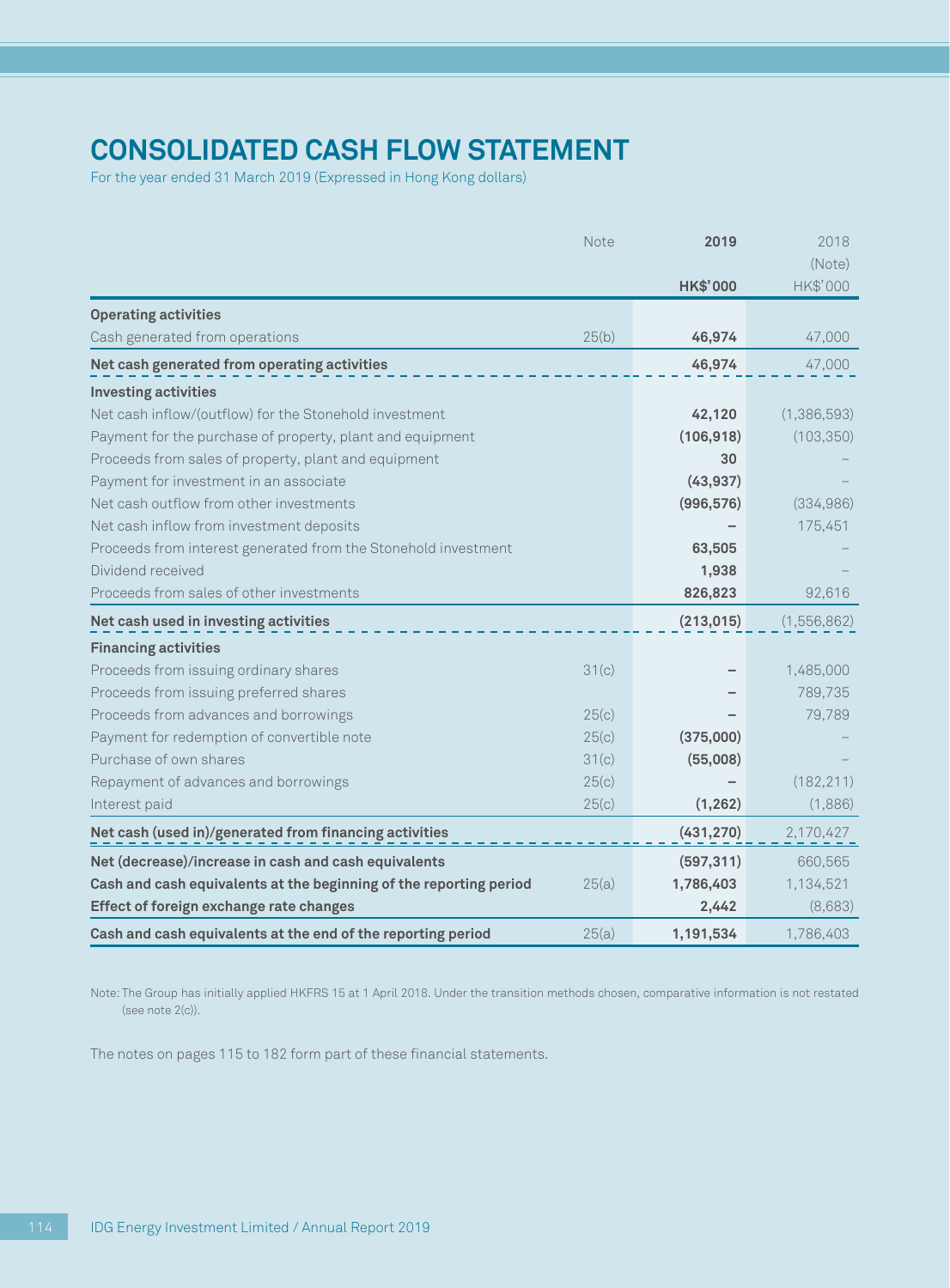(Expressed in Hong Kong dollars unless otherwise indicated)

## **1 CORPORATE INFORMATION**

IDG Energy Investment Limited (formerly known as IDG Energy Investment Group Limited) (the "**Company**") is an investment holding company, which was incorporated in Bermuda as an exempted company with limited liability and its shares are listed on the Main Board of The Stock Exchange of Hong Kong Limited (the "**Stock Exchange**"). The Company's registered office is located at Clarendon House, 2 Church Street, Hamilton HM 11, Bermuda and its head office and principal place of business is located at Unit 5507, 55/F., The Center, 99 Queen's Road Central, Hong Kong.

Pursuant to a special resolution in relation to the change of company name passing at the special general meeting of the Company on 9 July 2018, the name of the Company was changed from IDG Energy Investment Group Limited to IDG Energy Investment Limited with effect from 20 July 2018.

On 29 July 2016 (the "**Completion Date**"), the Company completed a reverse takeover transaction (the "Reverse Takeover Transaction") which involved, among others, the acquisition by the Company of the entire equity interest of Xilin Gol League Hongbo Mining Development Company Limited 錫林郭勒盟宏博礦業開發有限公司 ("**Hongbo Mining**"), a limited liability company established in the People's Republic of China ("PRC").

During the year ended 31 March 2019, the principal activity of the Company is global energy assets investment and management. The principal activities of its subsidiaries and invested portfolios consist of upstream oil and gas business, LNG liquefaction and exporting, LNG importing, processing and sales, and LNG logistics services, as well as related energy investment fund management.

Hongbo Mining, one of the Company's wholly-owned subsidiaries, entered into an exploration and production cooperation contract ("**EPCC**") with Shaanxi Yanchang Petroleum (Group) Company Limited (Yanchang Oil Mineral Administrative Bureau) (陝西延長石油(集團)有限責任公司(延長油礦管理局), "**Yanchang**") in July 2010. The EPCC gives Hongbo Mining the right to explore, develop, produce and sell the crude oil extracted from the two blocks (Block 212 and Block 378) located at Xilin Gol League, Inner Mongolia (the "**Area**") and shared between Hongbo Mining and Yanchang in the proportion of 80% and 20% respectively. Hongbo Mining commenced production in Block 212 in 2010. The EPCC was renewed in June 2018 and the expiry date of the EPCC is extended to 30 June 2020. Yanchang had obtained from the Ministry of Land and Resources of the People' s Republic of China a 15 year valid production permit for Unit 2, Unit 19 and other areas in Block 212 in May 2017. Besides, Block 212 and Block 378 are entitled to exploration permit which are renewable for a term of two years after expiration. The current exploration permit in respect of Block 212 expired on 5 March 2019 with the new exploration permit being applied and processed by the Ministry of Natural Resources of the People' s Republic of China, and the current exploration permit in respect of Block 378 will expire on 9 November 2019.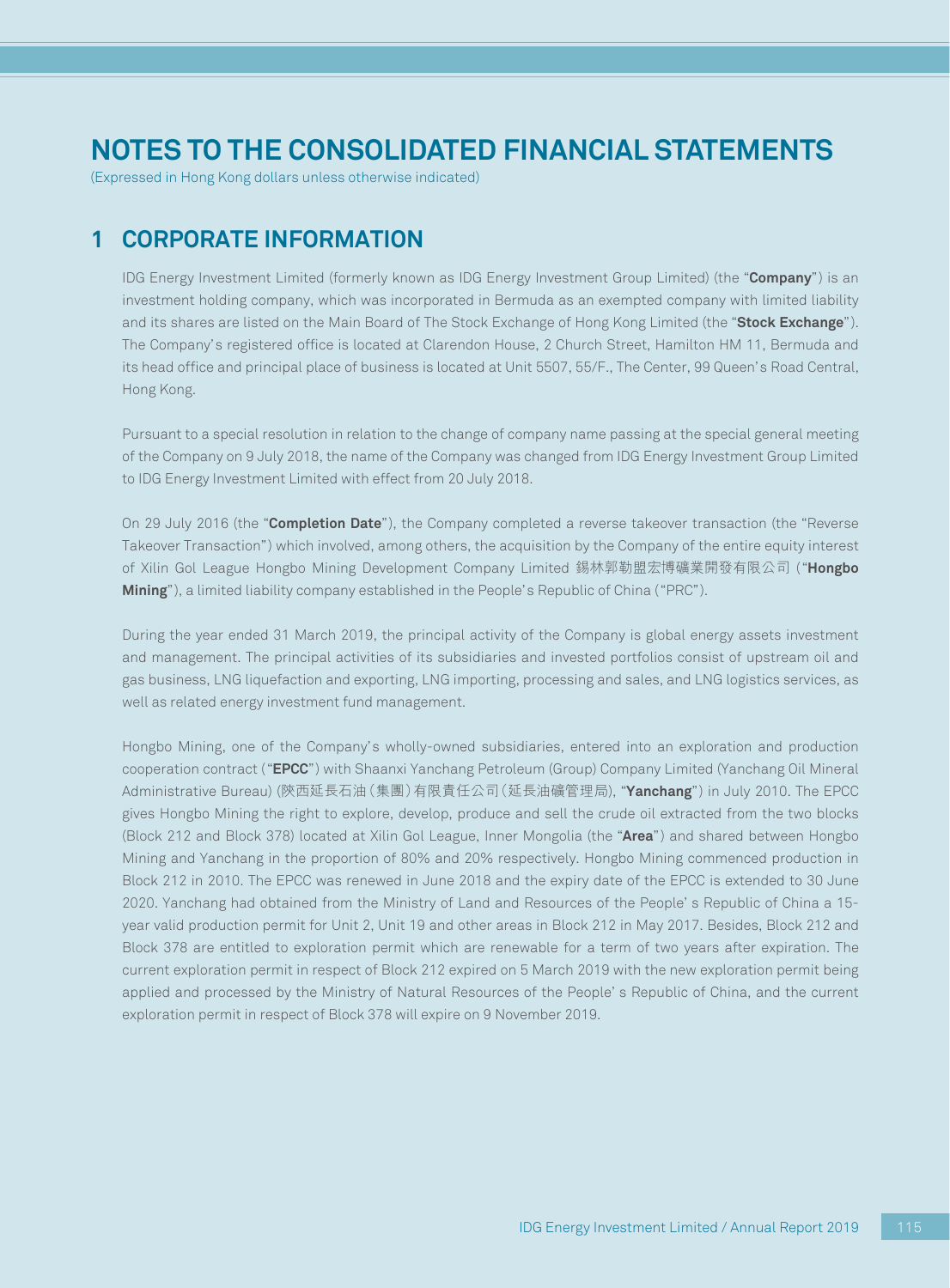(Expressed in Hong Kong dollars unless otherwise indicated)

## **2 SIGNIFICANT ACCOUNTING POLICIES**

### *(a) Statement of compliance*

These financial statements have been prepared in accordance with all applicable Hong Kong Financial Reporting Standards (HKFRSs), which collective term includes all applicable individual Hong Kong Financial Reporting Standards, Hong Kong Accounting Standards (HKASs) and Interpretations issued by the Hong Kong Institute of Certified Public Accountants (HKICPA), accounting principles generally accepted in Hong Kong and the requirements of the Hong Kong Companies Ordinance. These financial statements also comply with the applicable disclosure provisions of the Rules Governing the Listing of Securities on The Stock Exchange of Hong Kong Limited. Significant accounting policies adopted by the Group are disclosed below.

The HKICPA has issued certain new and revised HKFRSs that are first effective or available for early adoption for the current accounting period of the Group. Note 2(c) provides information on any changes in accounting policies resulting from initial application of these developments to the extent that they are relevant to the Group for the current and prior accounting periods reflected in these financial statements.

### *(b) Basis of preparation of the financial statements*

The financial information for the year ended 31 March 2019 comprises the Company and its subsidiaries.

The measurement basis used in the preparation of the financial statements is the historical cost basis except that the following assets and liabilities are stated at their fair value as explained in the accounting policies set out below:

- Financial assets at fair value through profit or loss (see note 2(f));
- Financial assets at fair value through other comprehensive income (see note 2(f));
- Derivative financial instruments (see note 2(g)).

The preparation of financial statements in conformity with HKFRSs requires management to make judgements, estimates and assumptions that affect the application of policies and reported amounts of assets, liabilities, income and expenses. The estimates and associated assumptions are based on historical experience and various other factors that are believed to be reasonable under the circumstances, the results of which form the basis of making the judgements about carrying values of assets and liabilities that are not readily apparent from other sources. Actual results may differ from these estimates.

The estimates and underlying assumptions are reviewed on an ongoing basis. Revisions to accounting estimates are recognised in the period in which the estimate is revised if the revision affects only that period, or in the period of the revision and future periods if the revision affects both current and future periods.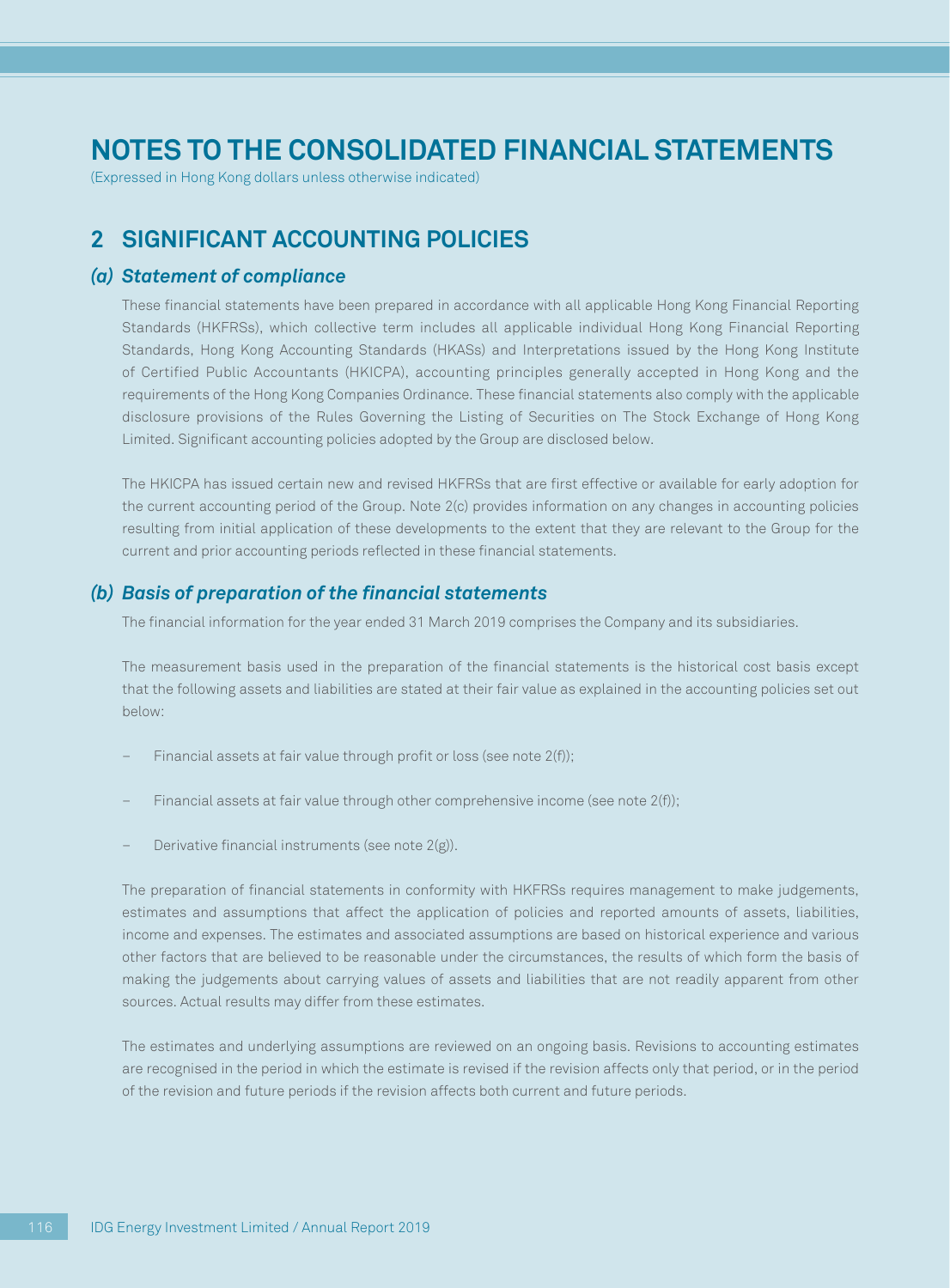(Expressed in Hong Kong dollars unless otherwise indicated)

## **2 SIGNIFICANT ACCOUNTING POLICIES** (continued)

### *(c) Changes in accounting policies*

The HKICPA has issued a number of new HKFRSs and amendments to HKFRSs that are first effective for the current accounting period of the Group. The Group has early adopted HKFRS 9, Financial Instruments in the annual financial report ended 31 March 2018. The development of HKFRS 15, Revenue from contracts with customers is relevant to the Group's financial statements.

The Group has not applied new standard or interpretation that is not yet effective for the current accounting period.

#### **HKFRS 15, Revenue from contracts with customers**

HKFRS 15 establishes a comprehensive framework for recognising revenue and some costs from contracts with customers. HKFRS 15 replaces HKAS 18, Revenue, which covered revenue arising from sale of goods and rendering of services, and HKAS 11, Construction contracts, which specified the accounting for construction contracts.

The adoption of HKFRS 15 does not have any material impact on the financial position and the financial results of the Group.

### *(d) Subsidiaries*

Subsidiaries are entities controlled by the Group. The Group controls an entity when it is exposed, or has rights, to variable returns from its involvement with the entity and has the ability to affect those returns through its power over the entity. When assessing whether the Group has power, only substantive rights (held by the Group and other parties) are considered.

An investment in a subsidiary is consolidated into the consolidated financial statements from the date that control commences until the date that control ceases. Intra-group balances, transactions and cash flows and any unrealised profits arising from intra-group transactions are eliminated in full in preparing the consolidated financial statements. Unrealised losses resulting from intra-group transactions are eliminated in the same way as unrealised gains but only to the extent that there is no evidence of impairment.

Changes in the Group's interests in a subsidiary that do not result in a loss of control are accounted for as equity transactions, whereby adjustments are made to the amounts of controlling and non-controlling interests within consolidated equity to reflect the change in relative interests, but no adjustments are made to goodwill and no gain or loss is recognised.

When the Group loses control of a subsidiary, it is accounted for as a disposal of the entire interest in that subsidiary, with a resulting gain or loss being recognised in profit or loss. Any interest retained in that former subsidiary at the date when control is lost is recognised at fair value and this amount is regarded as the fair value on initial recognition of a financial asset or, when appropriate, the cost on initial recognition of an investment in an associate or joint venture.

In the Company's statement of financial position, an investment in a subsidiary is stated at cost less impairment losses (see note 2(k)(ii)).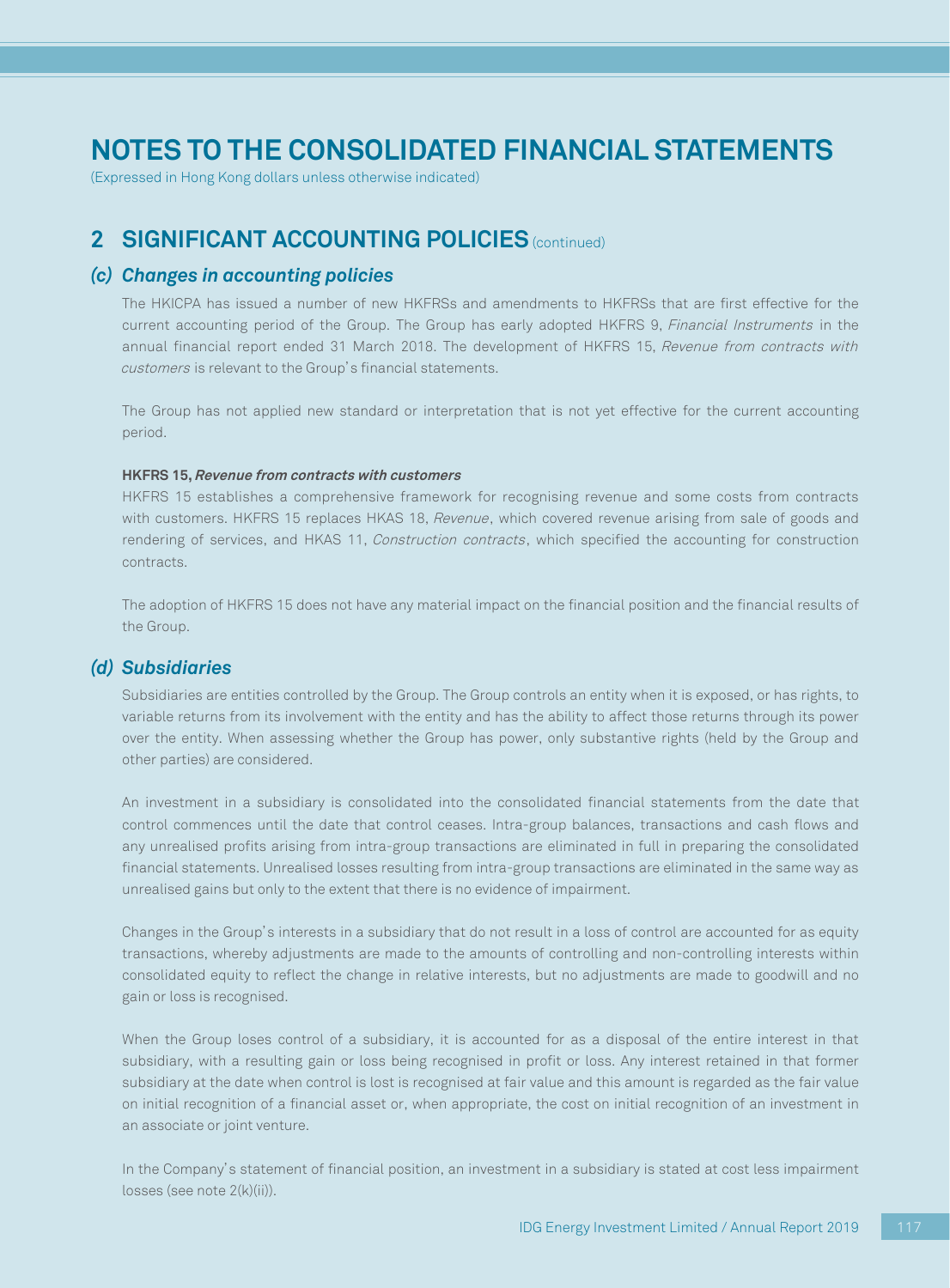(Expressed in Hong Kong dollars unless otherwise indicated)

## **2 SIGNIFICANT ACCOUNTING POLICIES** (continued)

### *(e) Associates*

An associate is an entity in which the Group or Company has significant influence, but not control or joint control, over its management, including participation in the financial and operating policy decisions.

An investment in an associate is accounted for in the consolidated financial statements under the equity method, unless it is classified as held for sale (or included in a disposal Group that is classified as held for sale). Under the equity method, the investment is initially recorded at cost, adjusted for any excess of the Group's share of the acquisition-date fair values of the investee's identifiable net assets over the cost of the investment (if any). The cost of the investment includes purchase price, other costs directly attributable to the acquisition of the investment, and any direct investment into the associate that forms part of the Group's equity investment. Thereafter, the investment is adjusted for the post acquisition change in the Group's share of the investee's net assets and any impairment loss relating to the investment (see notes 2(k)(ii)). Any acquisition date excess over cost, the Group's share of the post-acquisition, post-tax results of the investees and any impairment losses for the year are recognised in the consolidated statement of profit or loss, whereas the Group's share of the postacquisition post-tax items of the investees' other comprehensive income is recognised in the consolidated statement of profit or loss and other comprehensive income.

When the Group's share of losses exceeds its interest in the associate, the Group's interest is reduced to nil and recognition of further losses is discontinued except to the extent that the Group has incurred legal or constructive obligations or made payments on behalf of the investee. For this purpose, the Group's interest is the carrying amount of the investment under the equity method together with any other long-term interests that in substance form part of the Group's net investment in the associate.

Unrealised profits and losses resulting from transactions between the Group and its associates are eliminated to the extent of the Group's interest in the investee, except where unrealised losses provide evidence of an impairment of the asset transferred, in which case they are recognised immediately in profit or loss.

In all other cases, when the Group ceases to have significant influence over an associate, it is accounted for as a disposal of the entire interest in that investee, with a resulting gain or loss being recognised in profit or loss. Any interest retained in that former investee at the date when significant influence is lost is recognised at fair value and this amount is regarded as the fair value on initial recognition of a financial asset (see note 2(f)).

In the company's statement of financial position, investments in associates are stated at cost less impairment losses (see note 2(k)), unless classified as held for sale (or included in a disposal group that is classified as held for sale).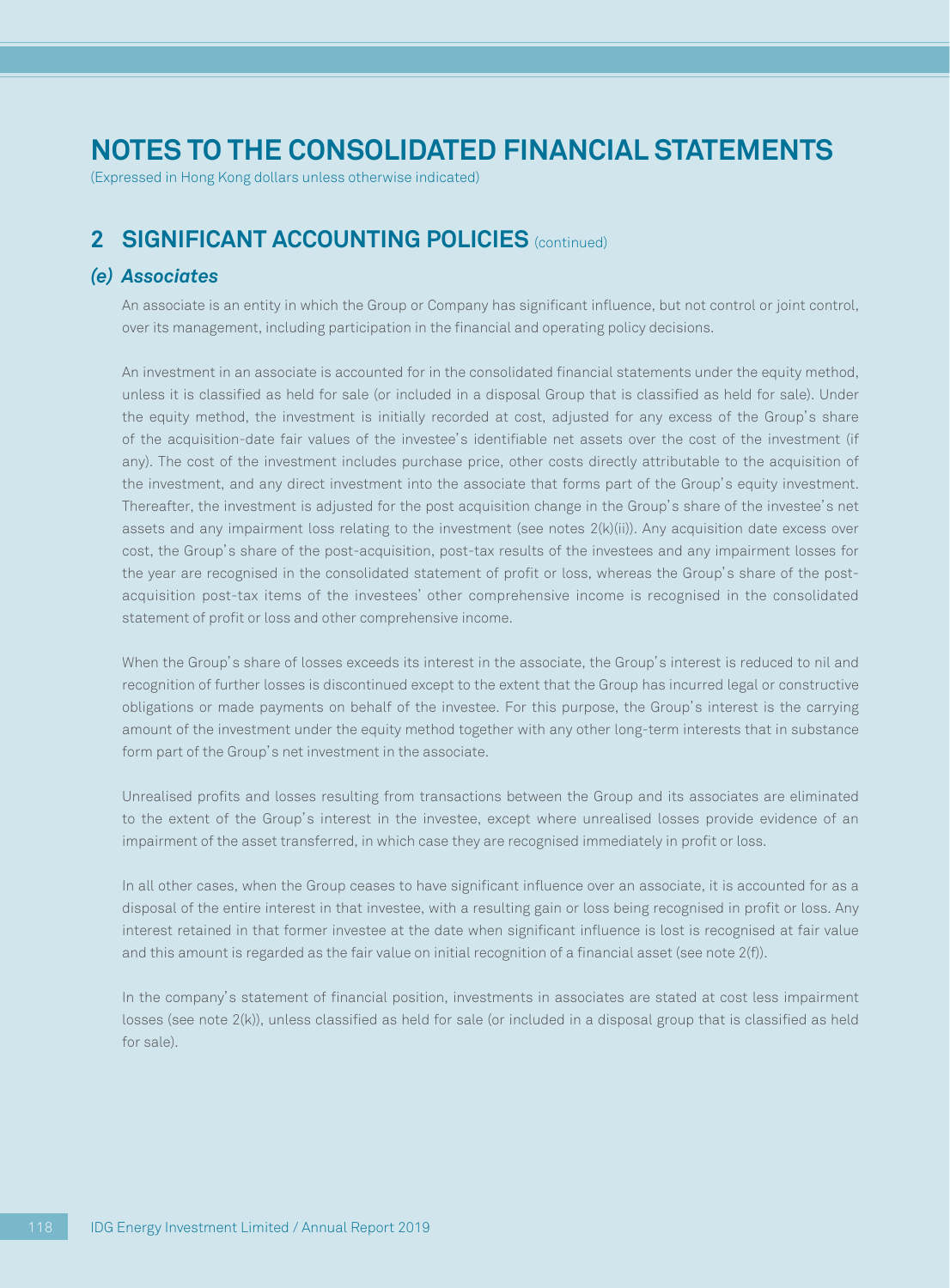(Expressed in Hong Kong dollars unless otherwise indicated)

## **2 SIGNIFICANT ACCOUNTING POLICIES** (continued)

### *(f) Other investments in debt and equity securities*

The Group's policies for investments in debt and equity securities, other than investments in subsidiaries and associates are set out below.

Investments in debt and equity securities are recognised/derecognised on the date the Group commits to purchase/sell the investment. The investments are initially stated at fair value plus directly attributable transaction costs, except for those investments measured at fair value through profit or loss (FVTPL) for which transaction costs are recognised directly in profit or loss. For an explanation of how the Group determines fair value of financial instruments, see note 32(g). These investments are subsequently accounted for as follows, depending on their classification.

### **Investments other than equity investments**

Non-equity investments held by the Group are classified into one of the following measurement categories:

- amortised cost, if the investment is held for the collection of contractual cash flows which represent solely payments of principal and interest. Interest income from the investment is calculated using the effective interest method.
- fair value through other comprehensive income (FVOCI) recycling, if the contractual cash flows of the investment comprise solely payments of principal and interest and the investment is held within a business model whose objective is achieved by both the collection of contractual cash flows and sale. Changes in fair value are recognised in other comprehensive income, except for the recognition in profit or loss of expected credit losses, interest income (calculated using the effective interest method) and foreign exchange gains and losses. When the investment is derecognised, the amount accumulated in other comprehensive income is recycled from equity to profit or loss.
- fair value at profit or loss (FVTPL) if the investment does not meet the criteria for being measured at amortised cost or FVOCI (recycling). Changes in the fair value of the investment (including interest) are recognised in profit or loss.

### **Equity investments**

An investment in equity securities is classified as FVTPL unless the equity investment is not held for trading purposes and on initial recognition of the investment the Group makes an election to designate the investment at FVOCI (non-recycling) such that subsequent changes in fair value are recognised in other comprehensive income. Such elections are made on an instrument-by-instrument basis, but may only be made if the investment meets the definition of equity from the issuer's perspective. Where such an election is made, the amount accumulated in other comprehensive income remains in the fair value reserve (non-recycling) until the investment is disposed of. At the time of disposal, the amount accumulated in the fair value reserve (non-recycling) is transferred to retained earnings. It is not recycled through profit or loss. Dividends from an investment in equity securities, irrespective of whether classified as at FVTPL or FVOCI, are recognised in profit or loss as investment income.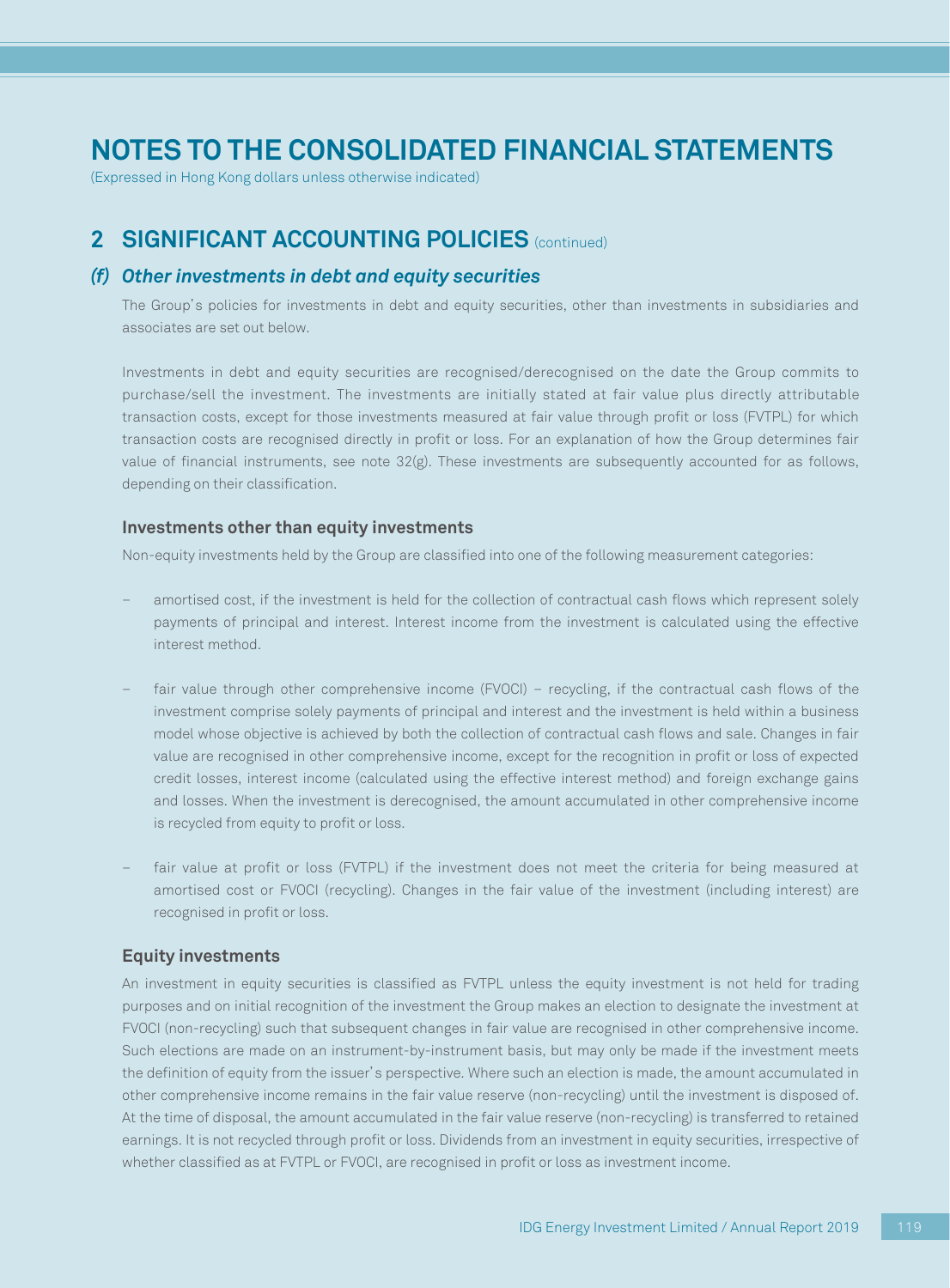(Expressed in Hong Kong dollars unless otherwise indicated)

## **2 SIGNIFICANT ACCOUNTING POLICIES** (continued)

### *(g) Derivative financial instruments*

Derivative financial instruments are recognised initially at fair value. At the end of each reporting period the fair value is remeasured. The gain or loss on remeasurement to fair value is recognised immediately in profit or loss. Derivatives are carried as assets when the fair value is positive and as liabilities when the fair value is negative.

### *(h) Property, plant and equipment*

Property, plant and equipment are stated at cost less accumulated depreciation and impairment losses (see note  $2(k)(ii)$ ).

The cost of self-constructed items of property, plant and equipment includes the cost of materials, direct labour, the initial estimate, where relevant, of the costs of dismantling and removing the items and restoring the site on which they are located, and an appropriate proportion of production overheads and borrowing costs (see note  $2(y)$ ).

Gains or losses arising from the retirement or disposal of an item of property, plant and equipment are determined as the difference between the net disposal proceeds and the carrying amount of the item and are recognised in profit or loss on the date of retirement or disposal.

Depreciation is calculated to write off the cost or valuation of items of property, plant and equipment, other than oil and gas properties, less their estimated residual value, if any, using the straight line method over their estimated useful lives as follows:

| $-$ | Buildings and structures | 40 years      |
|-----|--------------------------|---------------|
|     | Machinery and equipment  | 14 years      |
|     | Motor vehicle            | 8 years       |
|     | Others                   | $3 - 5$ years |

Where parts of an item of property, plant and equipment have different useful lives, the cost of the item is allocated on a reasonable basis between the parts and each part is depreciated separately. Both the useful life of an asset and its residual value, if any, are reviewed annually.

Oil and gas properties for the relevant area are amortised on a unit-of-production basis. Unit-of-production rate is based on oil and gas reserves estimated to be recoverable from known reservoirs.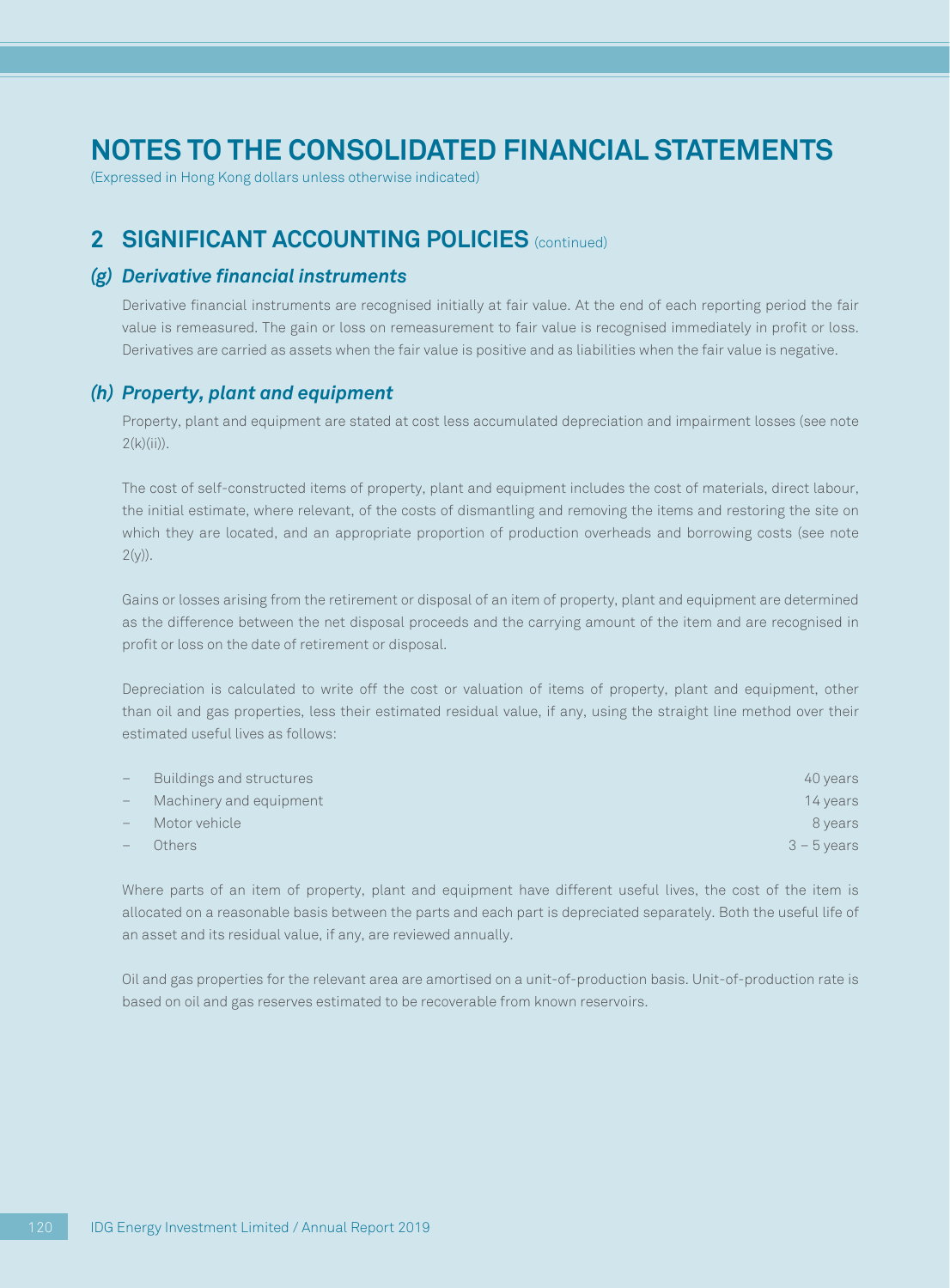(Expressed in Hong Kong dollars unless otherwise indicated)

## **2 SIGNIFICANT ACCOUNTING POLICIES** (continued)

### *(i) Exploration and evaluation costs*

Geological and geophysical costs are charged to profit or loss as incurred.

Costs directly associated with an exploration well are initially capitalised as exploration and evaluation assets until the drilling of the well is complete and the results have been evaluated. These costs include employee remuneration, materials and fuel used, rig costs and payments made to contractors.

Costs directly associated with appraisal activity undertaken to determine the size, characteristics and commercial potential of a reservoir following the initial discovery of hydrocarbons, including the costs of appraisal wells where hydrocarbons were not found, are initially capitalised as exploration and evaluation assets.

If no potentially commercial hydrocarbons are discovered, the exploration and evaluation asset is written off through the profit or loss as a dry hole. If extractable hydrocarbons are found and, subject to further appraisal activity (e.g., the drilling of additional wells), it is probable that they can be commercially developed, the costs continue to be carried as exploration and evaluation assets while sufficient/continued progress is made in assessing the commerciality of the hydrocarbons.

Regular review is undertaken for each area to determine the appropriateness of continuing to carry forward accumulated capitalised exploration and evaluation expenditure. To the extent that capitalised exploration and evaluation expenditure is no longer expected to be recovered, it is charged to profit or loss.

No amortisation is charged during the exploration and evaluation phase.

When the technical feasibility and commercial viability of extracting natural resources become demonstrable, the relevant capitalised expenditure is first assessed for impairment and (if required) any impairment loss is recognised, then the remaining balance is transferred to property, plant and equipment — oil and gas properties.

### *(j) Intangible assets*

Intangible assets that are acquired by the Group are stated at cost less accumulated amortisation (where the estimated useful life is finite) and impairment losses (see note 2(k)(ii)). Expenditure on internally generated goodwill and brands is recognised as an expense in the period in which it is incurred.

Amortisation of intangible assets with finite useful lives is charged to profit or loss. Cooperation right is amortised on a unit-of-production basis. Unit-of-production rate is based on oil and gas reserves estimated to be recoverable from known reservoirs.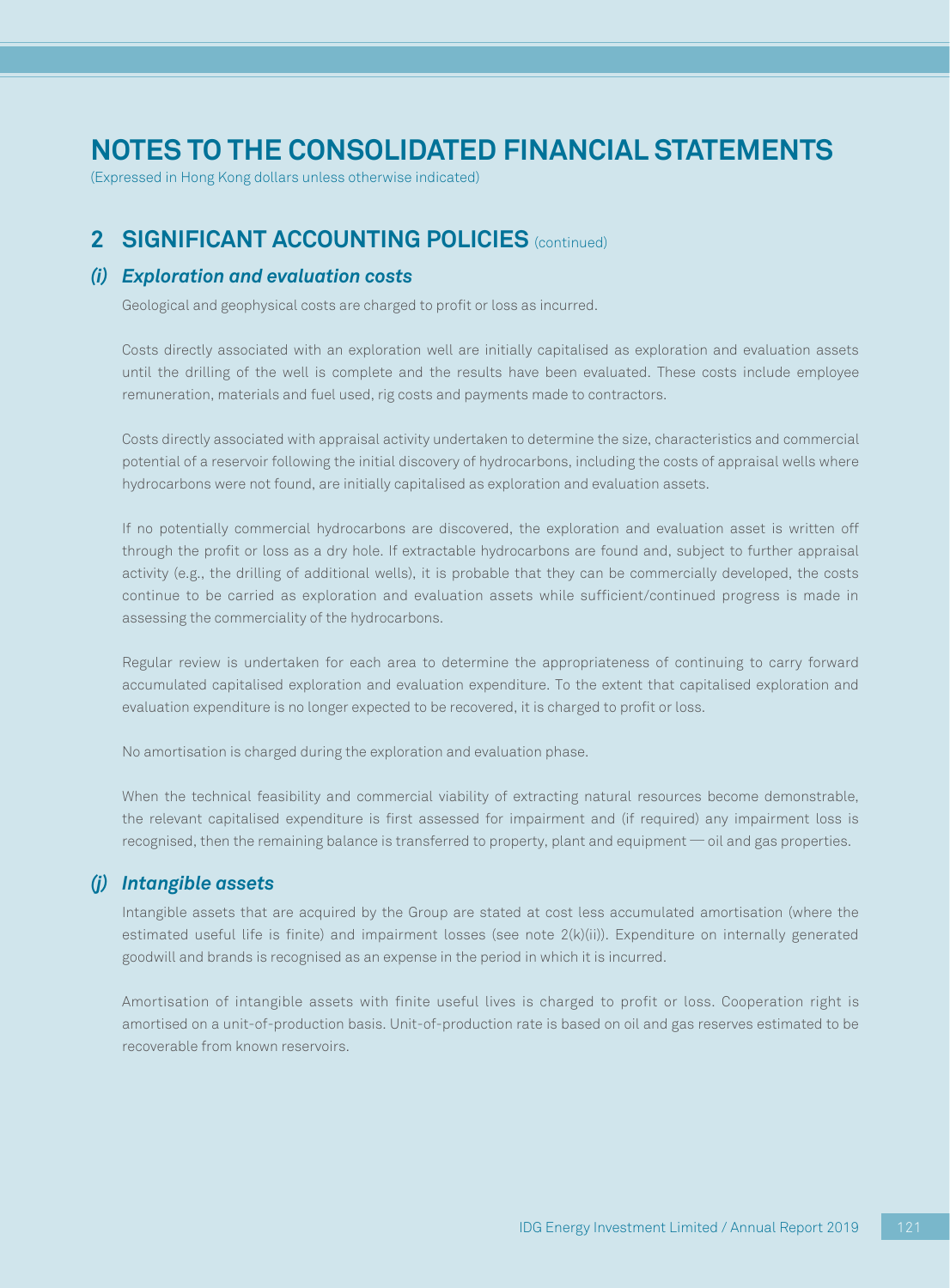(Expressed in Hong Kong dollars unless otherwise indicated)

## **2 SIGNIFICANT ACCOUNTING POLICIES** (continued)

### *(k) Credit losses and impairment of assets*

### **(i) Credit losses from financial instruments**

The Group recognises a loss allowance for expected credit losses (ECLs) on the financial assets measured at amortised cost (including cash and cash equivalents and trade and other receivables);

Financial assets measured at fair value, including equity securities measured at FVTPL, equity securities designated at FVOCI (non-recycling) and derivative financial assets, are not subject to the ECL assessment.

### *Measurement of ECLs*

ECLs are a probability-weighted estimate of credit losses. Credit losses are measured as the present value of all expected cash shortfalls (i.e. the difference between the cash flows due to the Group in accordance with the contract and the cash flows that the Group expects to receive).

The expected cash shortfalls are discounted using the following discount rates where the effect of discounting is material:

- trade and other receivables: effective interest rate determined at initial recognition or an approximation thereof; and
- variable-rate financial assets: current effective interest rate.

The maximum period considered when estimating ECLs is the maximum contractual period over which the Group is exposed to credit risk.

In measuring ECLs, the Group takes into account reasonable and supportable information that is available without undue cost or effort. This includes information about past events, current conditions and forecasts of future economic conditions.

ECLs are measured on either of the following bases:

- 12-month ECLs: these are losses that are expected to result from possible default events within the 12 months after the reporting date; and
- lifetime ECLs: these are losses that are expected to result from all possible default events over the expected lives of the items to which the ECL model applies.

Loss allowances for trade receivables are always measured at an amount equal to lifetime ECLs. ECLs on these financial assets are estimated using a provision matrix based on the group's historical credit loss experience, adjusted for factors that are specific to the debtors and an assessment of both the current and forecast general economic conditions at the reporting date.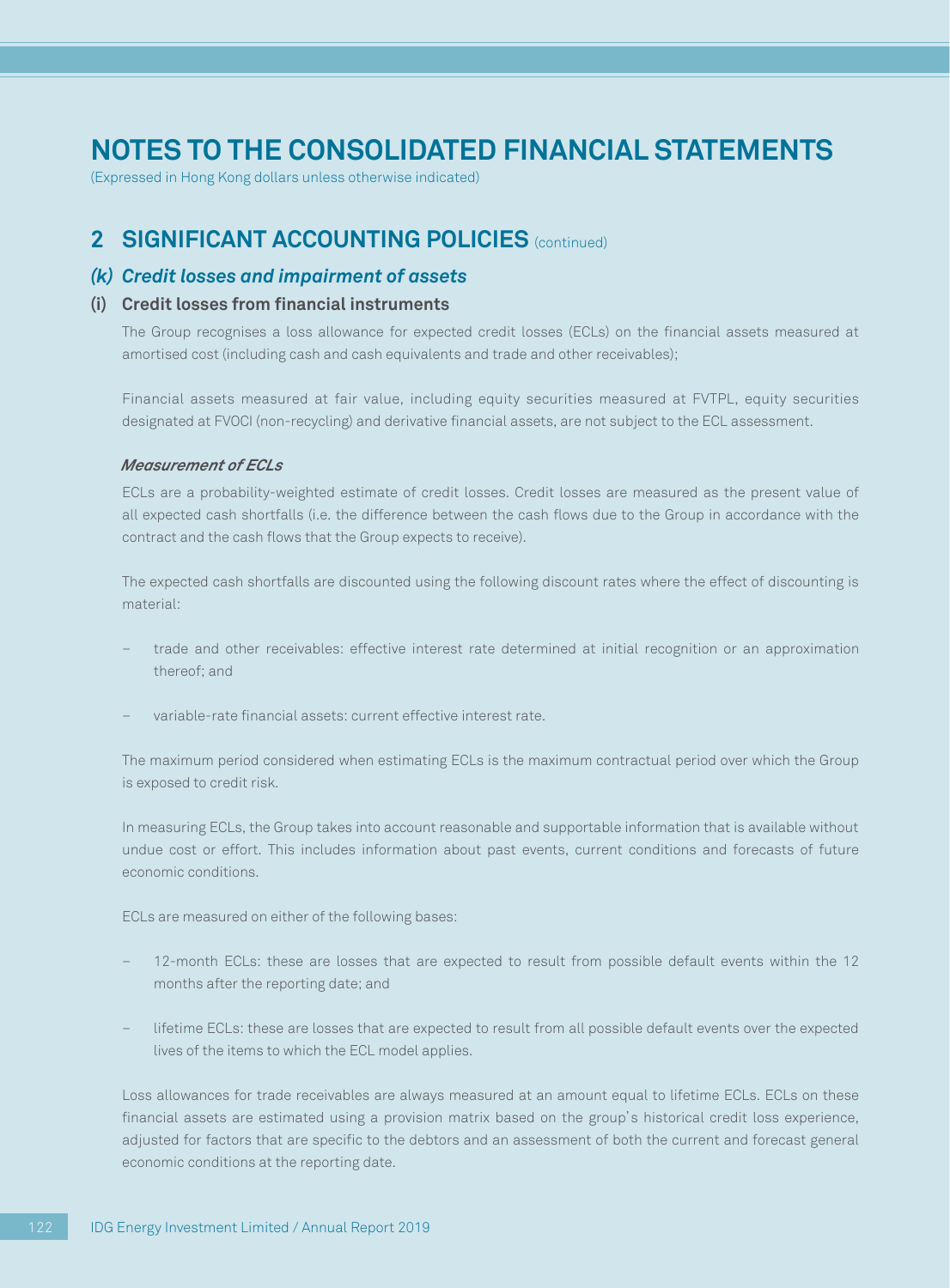(Expressed in Hong Kong dollars unless otherwise indicated)

## **2 SIGNIFICANT ACCOUNTING POLICIES** (continued)

### *(k) Credit losses and impairment of assets* (continued)

### **(i) Credit losses from financial instruments** (continued)

### *Significant increases in credit risk*

In assessing whether the credit risk of a financial instrument has increased significantly since initial recognition, the Group compares the risk of default occurring on the financial instrument assessed at the reporting date with that assessed at the date of initial recognition. In making this reassessment, the Group considers that a default event occurs. The Group considers both quantitative and qualitative information that is reasonable and supportable, including historical experience and forward-looking information that is available without undue cost or effort.

#### *Basis of calculation of interest income*

Interest income recognised in accordance with note  $2(w)(ii)$  is calculated based on the gross carrying amount of the financial asset unless the financial asset is credit-impaired, in which case interest income is calculated based on the amortised cost (i.e. the gross carrying amount less loss allowance) of the financial asset.

At each reporting date, the Group assesses whether a financial asset is credit-impaired. A financial asset is credit-impaired when one or more events that have a detrimental impact on the estimated future cash flows of the financial asset have occurred.

Evidence that a financial asset is credit-impaired includes the following observable events:

- significant financial difficulty of the debtor;
- a breach of contract, such as a default or delinquency in interest or principal payments;
- it becoming probable that the debtor will enter bankruptcy or other financial reorganisation;
- significant changes in the technological, market, economic or legal environment that have an adverse effect on the debtor; and
- the disappearance of an active market for a security because of financial difficulties of the issuer.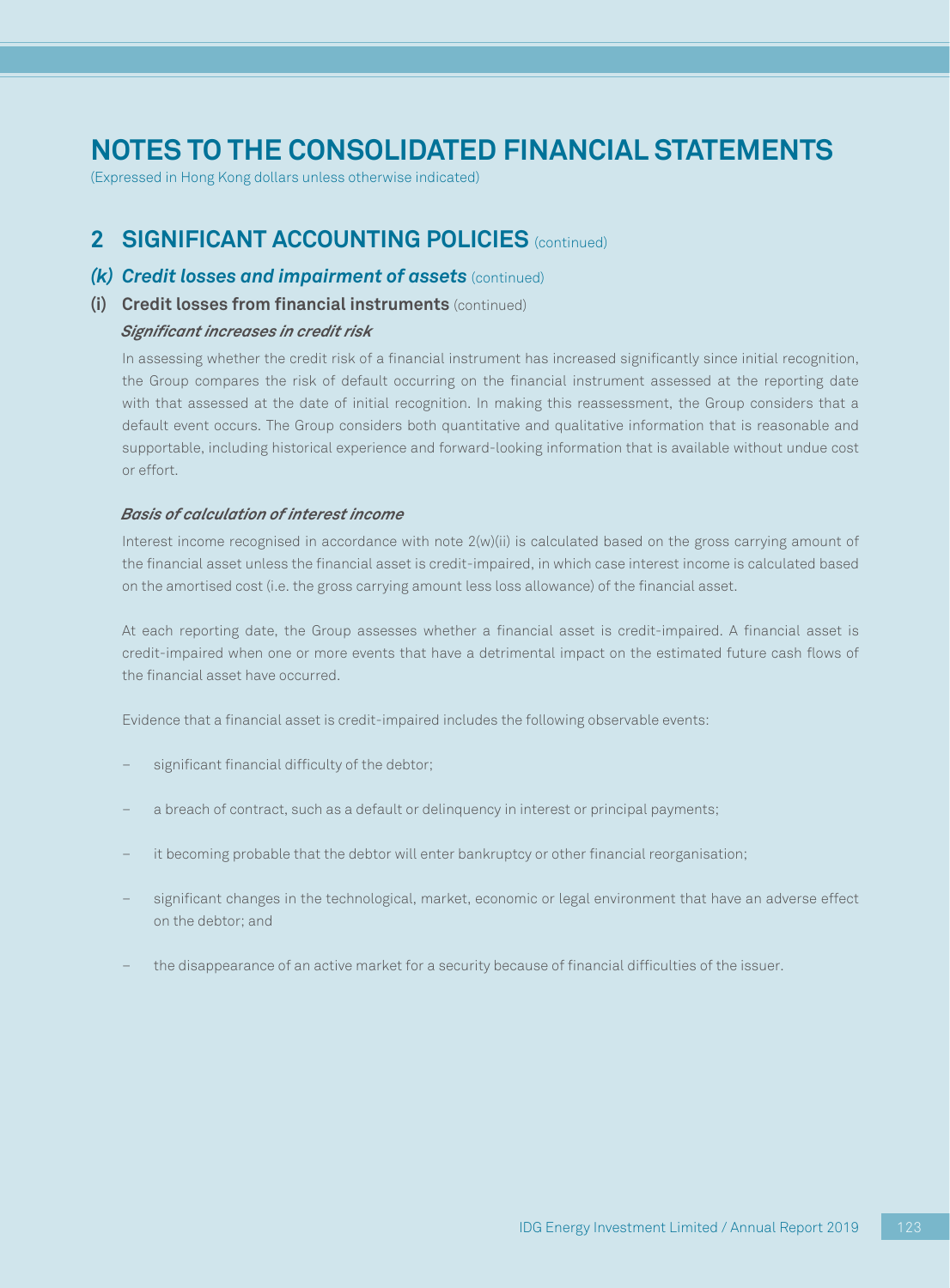(Expressed in Hong Kong dollars unless otherwise indicated)

## **2 SIGNIFICANT ACCOUNTING POLICIES** (continued)

### *(k) Credit losses and impairment of assets* (continued)

**(i) Credit losses from financial instruments** (continued)

### *Write-off policy*

The gross carrying amount of a financial asset is written off (either partially or in full) to the extent that there is no realistic prospect of recovery. This is generally the case when the Group determines that the debtor does not have assets or sources of income that could generate sufficient cash flows to repay the amounts subject to the writeoff.

Subsequent recoveries of an asset that was previously written off are recognised as a reversal of impairment in profit or loss in the period in which the recovery occurs.

### **(ii) Impairment of other non-current assets**

Internal and external sources of information are reviewed at the end of each reporting period to identify indications that the following assets may be impaired or an impairment loss previously recognised no longer exists or may have decreased:

- property, plant and equipment;
- construction in progress;
- intangible assets;
- lease prepayments; and
- investment in subsidiaries and associates in the company's statement of financial position.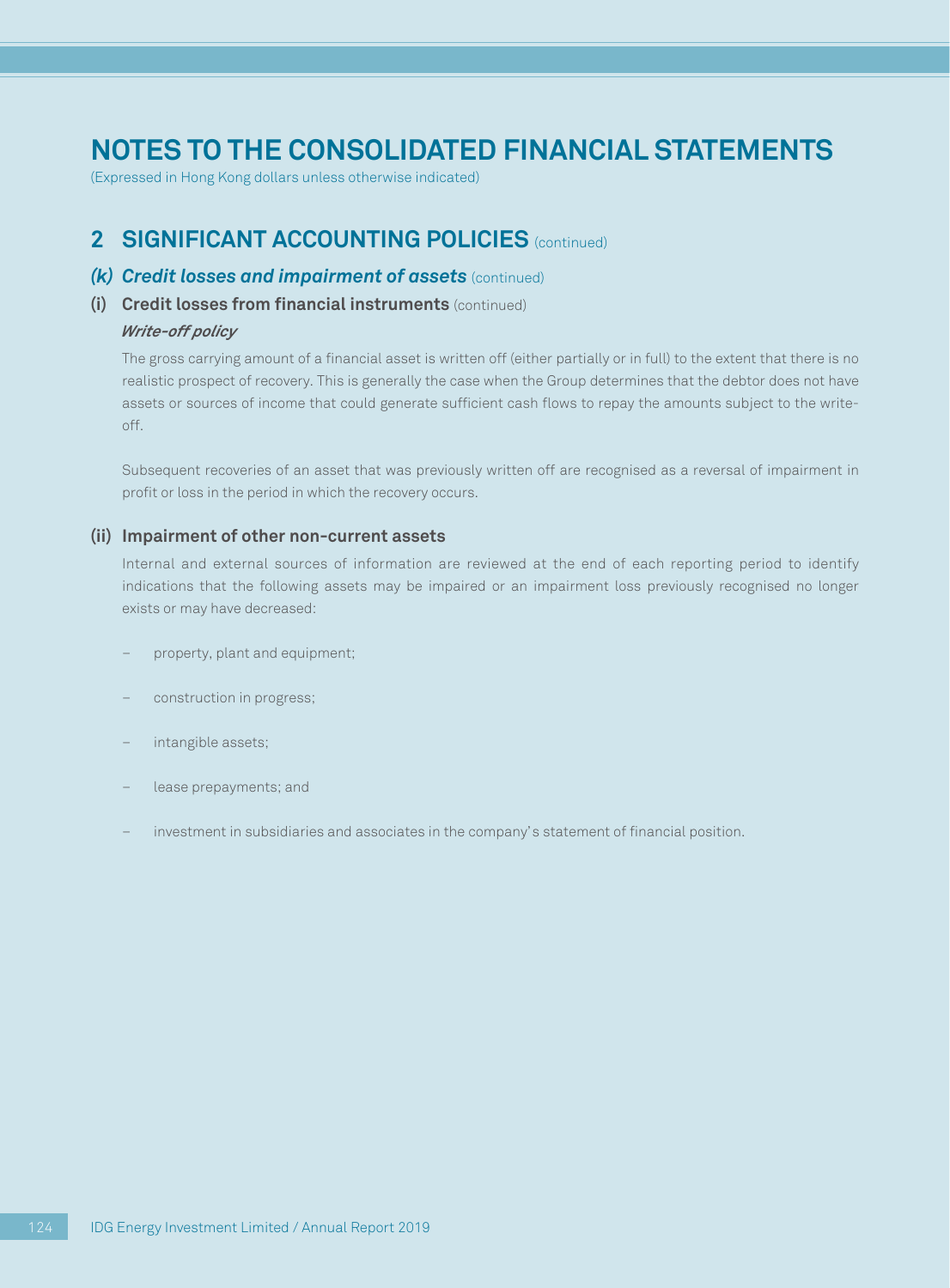(Expressed in Hong Kong dollars unless otherwise indicated)

### **2 SIGNIFICANT ACCOUNTING POLICIES** (continued)

### *(k) Credit losses and impairment of assets* (continued)

### **(ii) Impairment of other non-current assets** (continued)

If any such indication exists, the asset's recoverable amount is estimated.

– Calculation of recoverable amount

The recoverable amount of an asset is the greater of its fair value less costs of disposal and value in use. In assessing value in use, the estimated future cash flows are discounted to their present value using a pre-tax discount rate that reflects current market assessments of the time value of money and the risks specific to the asset. Where an asset does not generate cash inflows largely independent of those from other assets, the recoverable amount is determined for the smallest group of assets that generates cash inflows independently (i.e. a cash-generating unit).

– Recognition of impairment losses

An impairment loss is recognised in profit or loss if the carrying amount of an asset, or the cash-generating unit to which it belongs, exceeds its recoverable amount. Impairment losses recognised in respect of cashgenerating units are allocated to reduce the carrying amount of the assets in the cash-generating unit (or group of units) on a pro rata basis, except that the carrying value of an asset will not be reduced below its individual fair value less costs of disposal (if measurable) or value in use (if determinable).

– Reversals of impairment losses

An impairment loss is reversed if there has been a favourable change in the estimates used to determine the recoverable amount.

A reversal of an impairment loss is limited to the asset's carrying amount that would have been determined had no impairment loss been recognised in prior years. Reversals of impairment losses are credited to profit or loss in the year in which the reversals are recognised.

#### **(iii) Interim financial reporting and impairment**

Under the Rules Governing the Listing of Securities on the Stock Exchange of Hong Kong Limited, the Group is required to prepare an interim financial report in compliance with HKAS 34, Interim financial reporting, in respect of the first six months of the financial year. At the end of the interim period, the Group applies the same impairment testing, recognition, and reversal criteria as it would at the end of the financial year (see note 2(k)(i) and (ii)).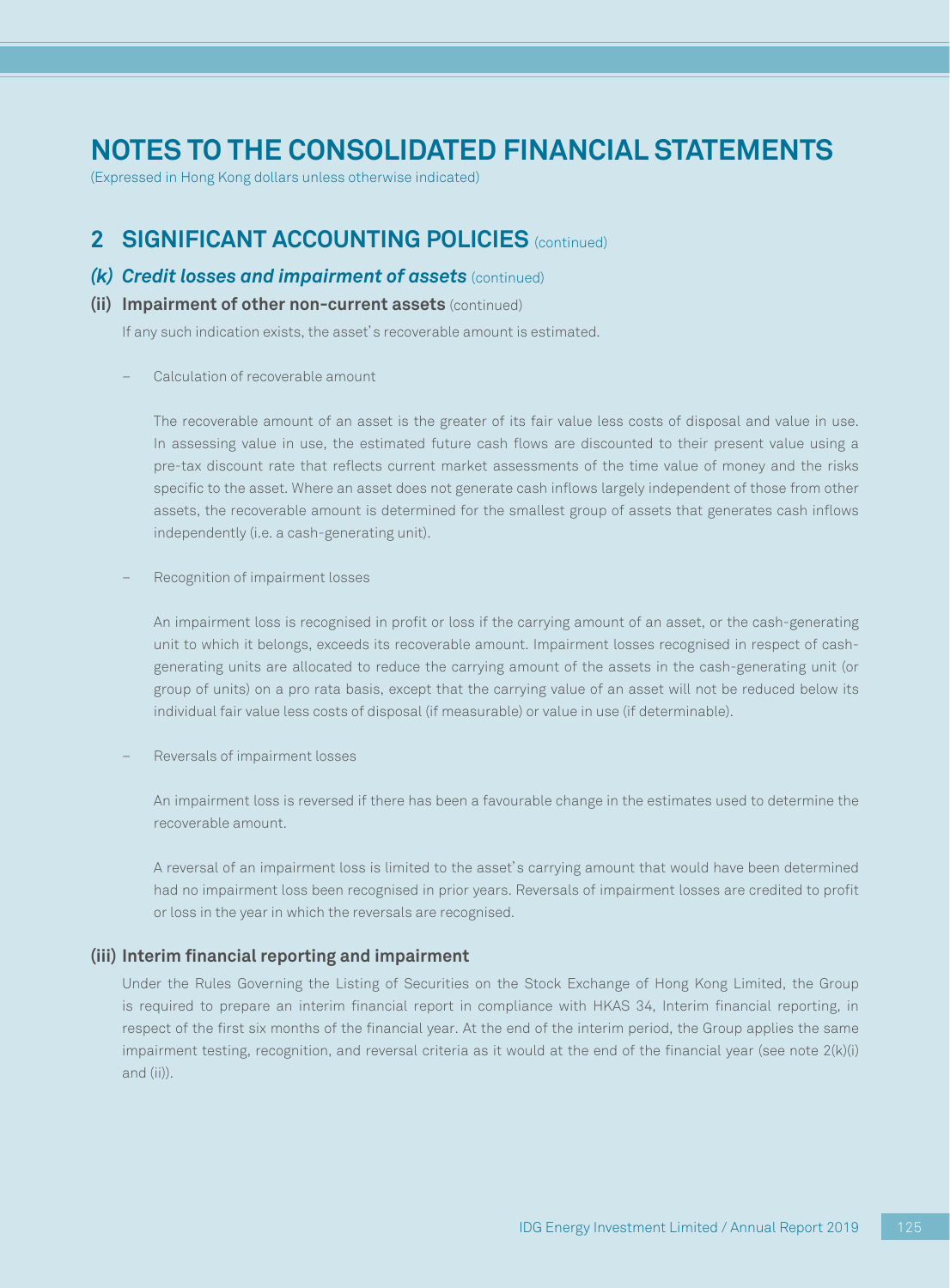(Expressed in Hong Kong dollars unless otherwise indicated)

## **2 SIGNIFICANT ACCOUNTING POLICIES** (continued)

### *(l) Inventories*

Inventories are carried at the lower of cost and net realisable value.

Cost is calculated using the weighted average cost formula and comprises all costs of purchase, costs of conversion and other costs incurred in bringing the inventories to their present location and condition.

Net realisable value is the estimated selling price in the ordinary course of business less the estimated costs of completion and the estimated costs necessary to make the sale.

When inventories are sold, the carrying amount of those inventories is recognised as an expense in the period in which the related revenue is recognised. The amount of any write-down of inventories to net realisable value and all losses of inventories are recognised as an expense in the period the write-down or loss occurs. The amount of any reversal of any write-down of inventories is recognised as a reduction in the amount of inventories recognised as an expense in the period in which the reversal occurs.

### *(m)Leased assets*

An arrangement, comprising a transaction or a series of transactions, is or contains a lease if the Group determines that the arrangement conveys a right to use a specific asset or assets for an agreed period of time in return for a payment or a series of payments. Such a determination is made based on an evaluation of the substance of the arrangement and is regardless of whether the arrangement takes the legal form of a lease.

#### **(i) Classification of assets leased to the Group**

Assets that are held by the Group under leases which transfer to the Group substantially all the risks and rewards of ownership are classified as being held under finance leases. Leases which do not transfer substantially all the risks and rewards of ownership to the Group are classified as operating leases.

#### **(ii) Operating lease charges**

Where the Group has the use of assets held under operating leases, payments made under the leases are charged to profit or loss in equal instalments over the accounting periods covered by the lease term, except where an alternative basis is more representative of the pattern of benefits to be derived from the leased asset. Lease incentives received are recognised in profit or loss as an integral part of the aggregate net lease payments made. Contingent rentals are charged to profit or loss in the accounting period in which they are incurred.

Lease prepayments represent land use rights paid to the relevant government authorities. Land use rights are carried at cost less accumulated amortisation and impairment losses (see note 2(k)(ii)). The cost of lease prepayments is amortised on a straight line basis over the respective periods of the land use rights.

### *(n) Trade and other receivables*

Trade and other receivables are initially recognised at fair value and thereafter stated at amortised cost using the effective interest method less loss allowances (see note 2(k)(i)).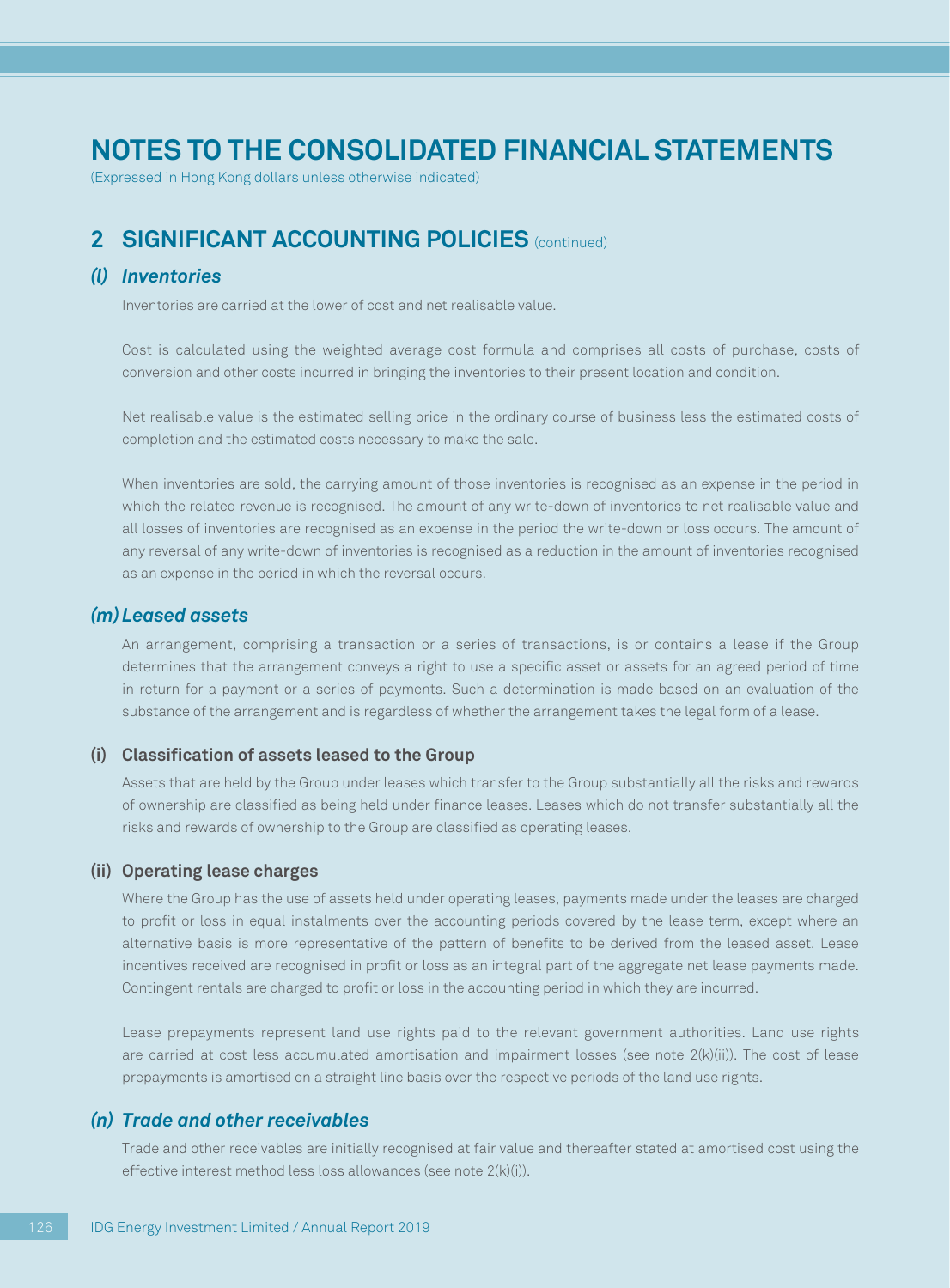(Expressed in Hong Kong dollars unless otherwise indicated)

## **2 SIGNIFICANT ACCOUNTING POLICIES** (continued)

### *(o) Cash and cash equivalents*

Cash and cash equivalents comprise cash at bank and on hand, demand deposits with banks and other financial institutions, and short-term, highly liquid investments that are readily convertible into known amounts of cash and which are subject to an insignificant risk of changes in value, having been within three months of maturity at acquisition.

### *(p) Trade and other payables*

Trade and other payables are initially recognised at fair value and subsequently stated at amortised cost unless the effect of discounting would be immaterial, in which case they are stated at cost.

### *(q) Preference share capital*

Preference share capital is classified as equity if it is non-redeemable, or redeemable only at the Company's option, and any dividends are discretionary. Dividends on preference share capital classified as equity are recognised as distributions within equity.

### *(r) Interest-bearing borrowings*

Interest-bearing borrowings are recognised initially at fair value less attributable transaction costs. Subsequent to initial recognition, interest-bearing borrowings are stated at amortised cost with any difference between the amount initially recognised and redemption value being recognised in profit or loss over the period of the borrowings, together with any interest and fees payable, using the effective interest method.

### *(s) Convertible note and bond*

Convertible note and bond that can be converted to equity share capital at the option of the holder, where the number of shares that would be issued on conversion and the value of the consideration that would be received at that time do not vary, are accounted for as compound financial instruments which contain both a liability component and an equity component.

At initial recognition the derivative component of the convertible note is measured at fair value and presented as part of derivative financial instruments (see note 2(g)) and the liability component of the convertible note and bond are measured as the present value of the future interest and principal payments, discounted at the market rate of interest applicable at the time of initial recognition to similar liabilities that do not have a conversion option. Any excess of proceeds over the amount initially recognised as the derivative component and liability component is recognised as the equity component. Transaction costs that relate to the issue of a compound financial instrument are allocated to the derivative, liability and equity components in proportion to the allocation of proceeds.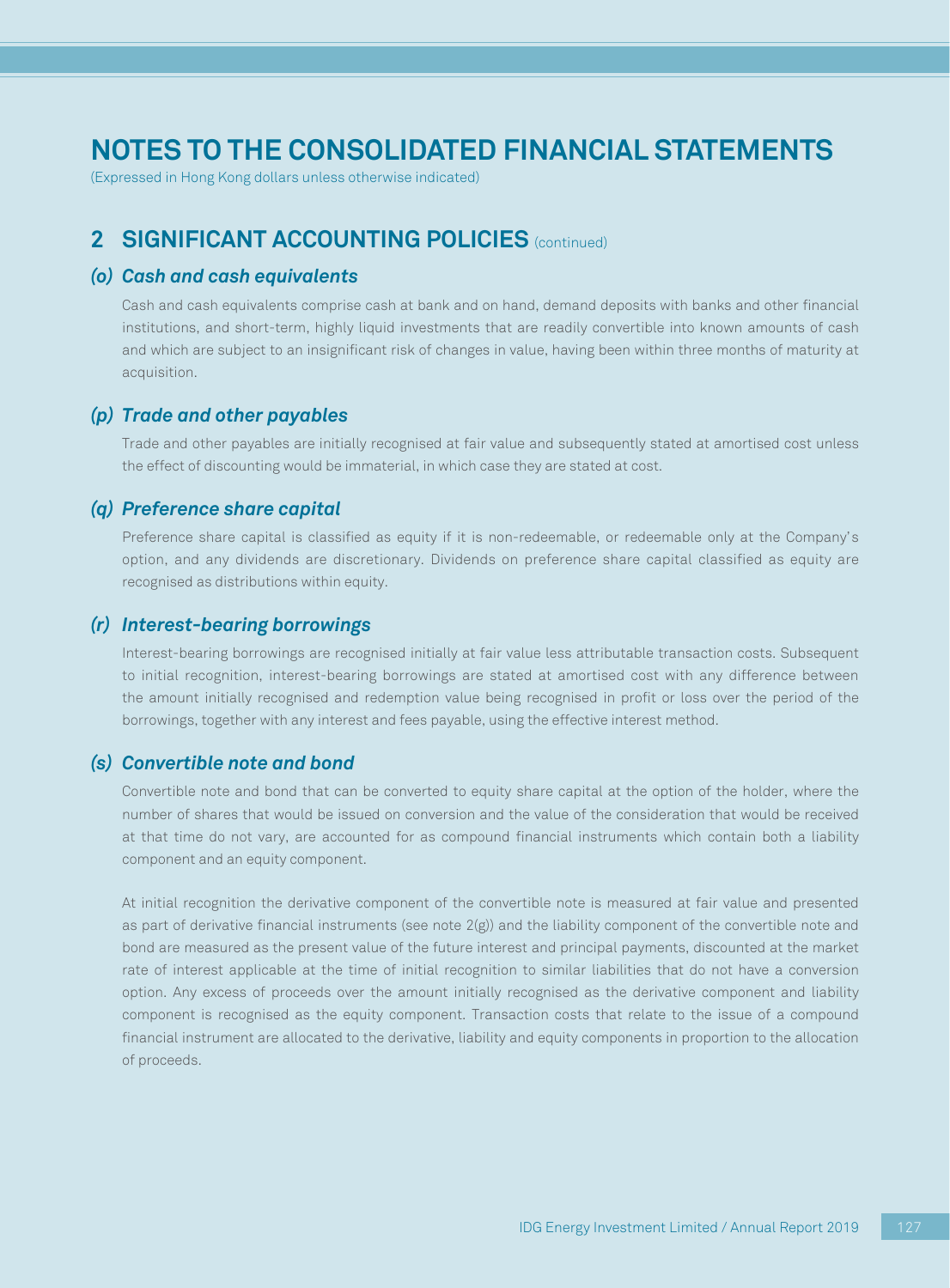(Expressed in Hong Kong dollars unless otherwise indicated)

## **2 SIGNIFICANT ACCOUNTING POLICIES** (continued)

### *(s) Convertible note and bond* (continued)

The liability component is subsequently carried at amortised cost. The interest expense recognised in profit or loss on the liability component is calculated using the effective interest method. The equity component is recognised in the capital reserve until either the note or bond is converted or redeemed.

If the note and bond are converted, the capital reserve, together with the carrying amount of the liability component at the time of conversion, is transferred to share capital and share premium as consideration for the shares issued. If the note or bond is redeemed, the capital reserve is released directly to retained profits.

### *(t) Employee benefits*

### **(i) Short-term employee benefits and contributions to defined contribution retirement plans**

Salaries, annual bonuses, paid annual leave, contributions to defined contribution retirement plans and the cost of non-monetary benefits are accrued in the year in which the associated services are rendered by employees. Where payment or settlement is deferred and the effect would be material, these amounts are stated at their present values.

#### **(ii) Termination benefits**

Termination benefits are recognised at the earlier of when the Group can no longer withdraw the offer of those benefits and when it recognises restructuring costs involving the payment of termination benefits.

### *(u) Income tax*

Income tax for the year comprises current tax and movements in deferred tax assets and liabilities. Current tax and movements in deferred tax assets and liabilities are recognised in profit or loss except to the extent that they relate to items recognised in other comprehensive income or directly in equity, in which case the relevant amounts of tax are recognised in other comprehensive income or directly in equity, respectively.

Current tax is the expected tax payable on the taxable income for the year, using tax rates enacted or substantively enacted at the end of the reporting period, and any adjustment to tax payable in respect of previous years.

Deferred tax assets and liabilities arise from deductible and taxable temporary differences respectively, being the differences between the carrying amounts of assets and liabilities for financial reporting purposes and their tax bases. Deferred tax assets also arise from unused tax losses and unused tax credits.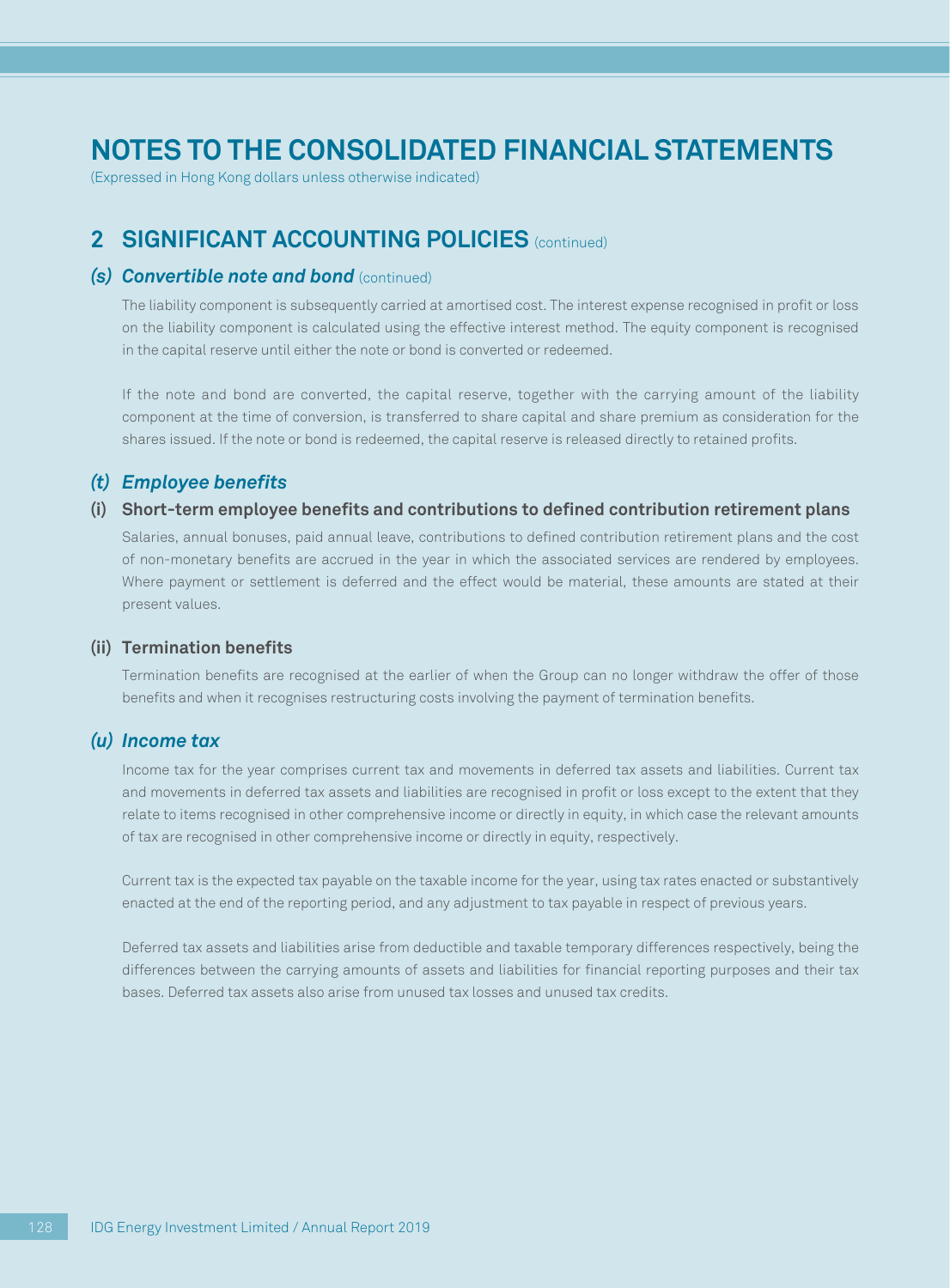(Expressed in Hong Kong dollars unless otherwise indicated)

## **2 SIGNIFICANT ACCOUNTING POLICIES** (continued)

### *(u) Income tax* (continued)

Apart from certain limited exceptions, all deferred tax liabilities, and all deferred tax assets to the extent that it is probable that future taxable profits will be available against which the asset can be utilised, are recognised. Future taxable profits that may support the recognition of deferred tax assets arising from deductible temporary differences include those that will arise from the reversal of existing taxable temporary differences, provided those differences relate to the same taxation authority and the same taxable entity, and are expected to reverse either in the same period as the expected reversal of the deductible temporary difference or in periods into which a tax loss arising from the deferred tax asset can be carried back or forward. The same criteria are adopted when determining whether existing taxable temporary differences support the recognition of deferred tax assets arising from unused tax losses and credits, that is, those differences are taken into account if they relate to the same taxation authority and the same taxable entity, and are expected to reverse in a period, or periods, in which the tax loss or credit can be utilised.

The limited exceptions to recognition of deferred tax assets and liabilities are, the initial recognition of assets or liabilities that affect neither accounting nor taxable profit and temporary differences relating to investments in subsidiaries to the extent that, in the case of taxable differences, the Group controls the timing of the reversal and it is probable that the differences will not reverse in the foreseeable future, or in the case of deductible differences, unless it is probable that they will reverse in the future.

The amount of deferred tax recognised is measured based on the expected manner of realisation or settlement of the carrying amount of the assets and liabilities, using tax rates enacted or substantively enacted at the end of the reporting period. Deferred tax assets and liabilities are not discounted.

The carrying amount of a deferred tax asset is reviewed at the end of each reporting period and is reduced to the extent that it is no longer probable that sufficient taxable profits will be available to allow the related tax benefit to be utilised. Any such reduction is reversed to the extent that it becomes probable that sufficient taxable profits will be available.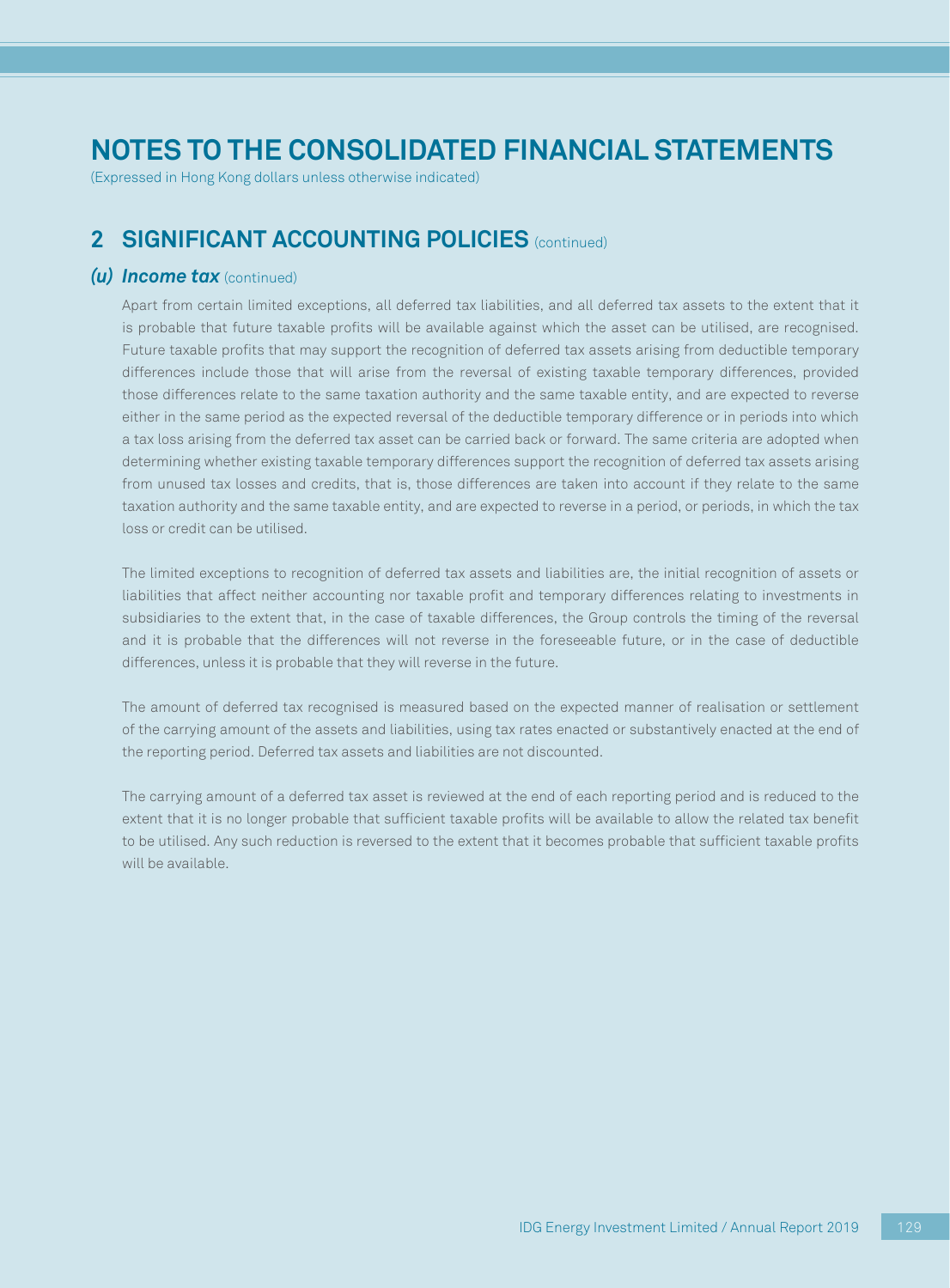(Expressed in Hong Kong dollars unless otherwise indicated)

## **2 SIGNIFICANT ACCOUNTING POLICIES** (continued)

### *(u) Income tax* (continued)

Current tax balances and deferred tax balances, and movements therein, are presented separately from each other and are not offset. Current tax assets are offset against current tax liabilities, and deferred tax assets against deferred tax liabilities, if the Company or the Group has the legally enforceable right to set off current tax assets against current tax liabilities and the following additional conditions are met:

- in the case of current tax assets and liabilities, the Company or the Group intends either to settle on a net basis, or to realise the asset and settle the liability simultaneously; or
- in the case of deferred tax assets and liabilities, if they relate to income taxes levied by the same taxation authority on either:
	- the same taxable entity; or
	- different taxable entities, which, in each future period in which significant amounts of deferred tax liabilities or assets are expected to be settled or recovered, intend to realise the current tax assets and settle the current tax liabilities on a net basis or realise and settle simultaneously.

### *(v) Provisions and contingent liabilities*

Provisions are recognised for liabilities of uncertain timing or amount when the Group has a legal or constructive obligation arising as a result of a past event, it is probable that an outflow of economic benefits will be required to settle the obligation and a reliable estimate can be made. Where the time value of money is material, provisions are stated at the present value of the expenditure expected to settle the obligation.

Where it is not probable that an outflow of economic benefits will be required, or the amount cannot be estimated reliably, the obligation is disclosed as a contingent liability, unless the probability of outflow of economic benefits is remote. Possible obligations, whose existence will only be confirmed by the occurrence or non-occurrence of one or more future events are also disclosed as contingent liabilities unless the probability of outflow of economic benefits is remote.

Provisions for future dismantlement costs are initially recognised based on the present value of the future costs expected to be incurred in respect of the Group's expected dismantlement and abandonment costs at the end of related oil and gas development and production activities. Any subsequent change in the present value of the estimated costs, other than the change due to passage of time which is regarded as interest cost, is reflected as an adjustment to the provision and the oil and gas properties.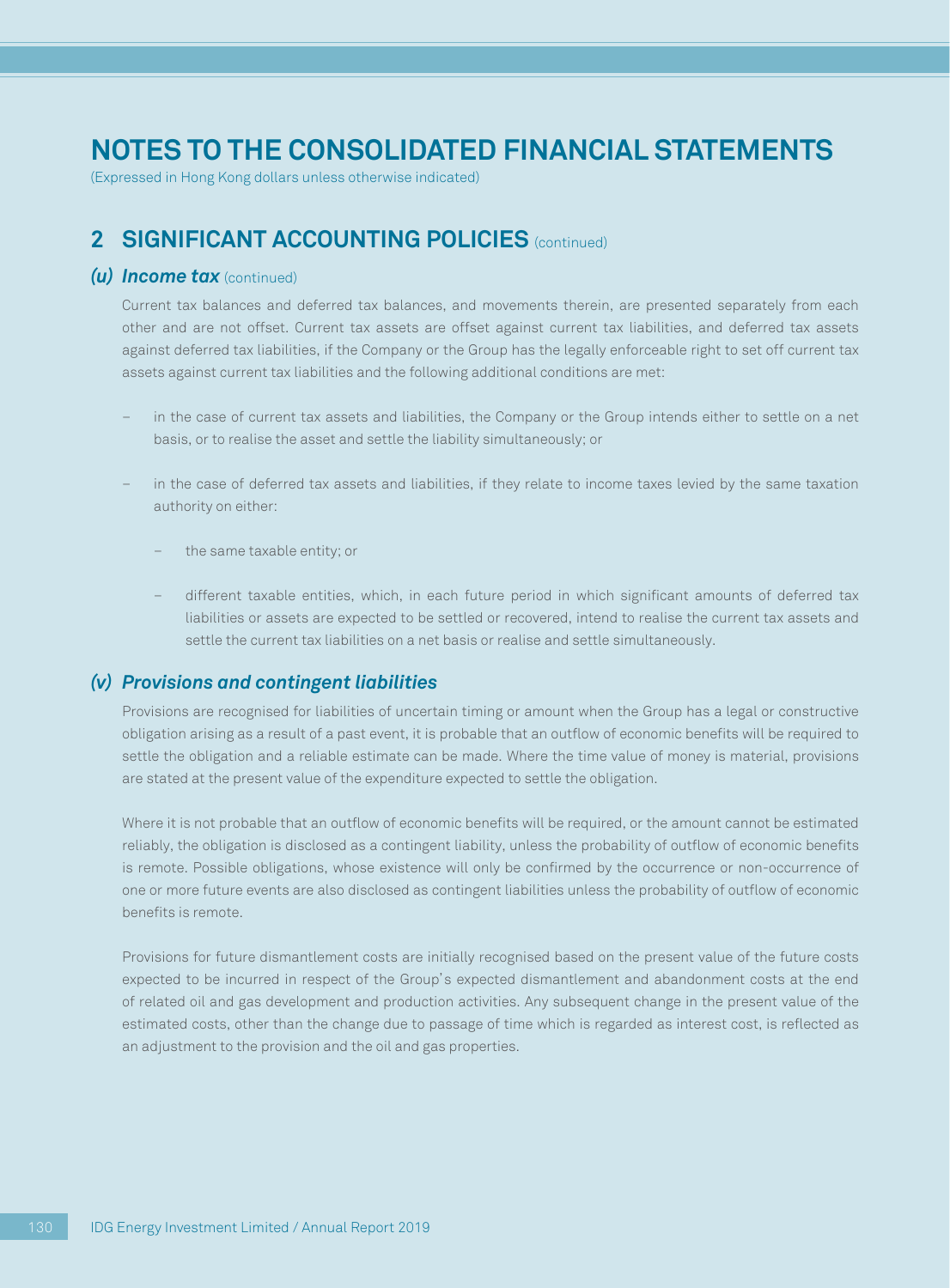(Expressed in Hong Kong dollars unless otherwise indicated)

## **2 SIGNIFICANT ACCOUNTING POLICIES** (continued)

### *(w) Revenue recognition*

Income is classified by the Group as revenue when it arises from the sale of goods in the ordinary course of the Group's business.

Revenue is recognised when control over a product is transferred to the customer, at the amount of promised consideration to which the Group is expected to be entitled, excluding those amounts collected on behalf of third parties. Revenue excludes value added tax or other sales taxes and is after deduction of any trade discounts.

Further details of the Group's revenue and other income recognition policies are as follows:

### **(i) Sale of goods**

Revenue is recognised when the customer takes possession of and accepts the goods which was taken to be the point in time when the customer obtain control of the goods.

In the comparative period, revenue from sales of goods was recognised when the goods were shipped out of the gathering station, which was taken to be the point in time when the customer had accepted the goods and the related risks and rewards of ownership.

### **(ii) Interest income**

Interest income is recognised as it accrues under the effective interest method using the rate that exactly discounts estimated future cash receipts through the expected life of the financial asset to the gross carrying amount of the financial asset. For financial assets measured at amortised cost or FVOCI (recycling) that are not credit-impaired, the effective interest rate is applied to the gross carrying amount of the asset. For creditimpaired financial assets, the effective interest rate is applied to the amortised cost (i.e. gross carrying amount net of loss allowance) of the asset (see note 2(k)(i)).

#### **(iii) Dividends**

- Dividend income from unlisted investments is recognised when the shareholder's right to receive payment is established.
- Dividend income from listed investments is recognised when the share price of the investment goes exdividend.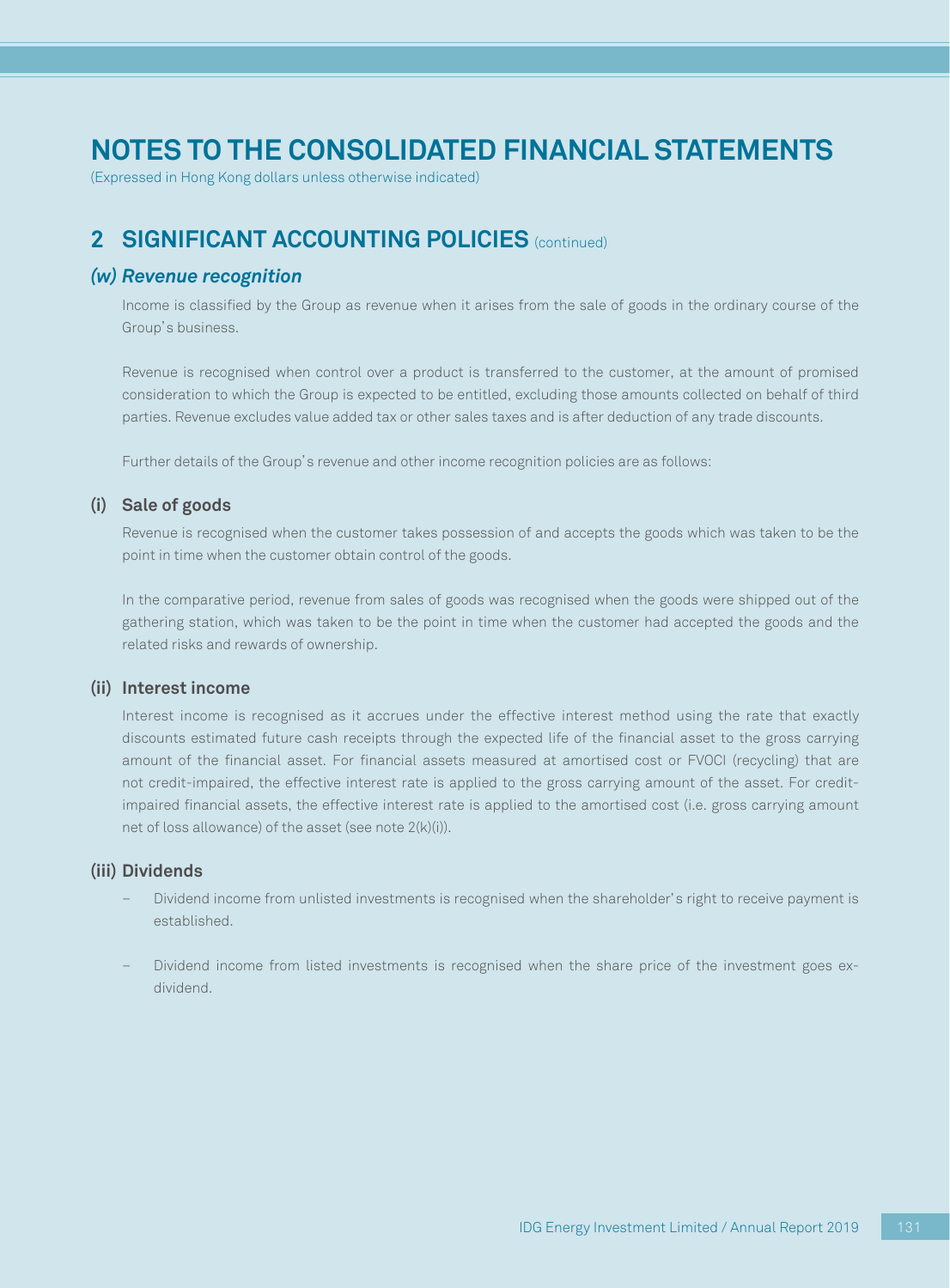(Expressed in Hong Kong dollars unless otherwise indicated)

### **2 SIGNIFICANT ACCOUNTING POLICIES** (continued)

### *(x) Translation of foreign currencies*

Foreign currency transactions during the year are translated at the foreign exchange rates ruling at the transaction dates. Monetary assets and liabilities denominated in foreign currencies are translated at the foreign exchange rates ruling at the end of the reporting period. Exchange gains and losses are recognised in profit or loss.

Non-monetary assets and liabilities that are measured in terms of historical cost in a foreign currency are translated using the foreign exchange rates ruling at the transaction dates. Non-monetary assets and liabilities denominated in foreign currencies that are stated at fair value are translated using the foreign exchange rates ruling at the dates the fair value was measured.

The results of foreign operations are translated into Hong Kong dollars at the exchange rates approximating the foreign exchange rates ruling at the dates of the transactions. Statement of financial position items, are translated into Hong Kong dollars at the closing foreign exchange rates at the end of the reporting period. The resulting exchange differences are recognised in other comprehensive income and accumulated separately in equity in the exchange reserve.

On disposal of a foreign operation, the cumulative amount of the exchange differences relating to that foreign operation is reclassified from equity to profit or loss when the profit or loss on disposal is recognised.

### *(y) Borrowing costs*

Borrowing costs that are directly attributable to the acquisition, construction or production of an asset which necessarily takes a substantial period of time to get ready for its intended use or sale are capitalised as part of the cost of that asset. Other borrowing costs are expensed in the period in which they are incurred.

The capitalisation of borrowing costs as part of the cost of a qualifying asset commences when expenditure for the asset is being incurred, borrowing costs are being incurred and activities that are necessary to prepare the asset for its intended use or sale are in progress. Capitalisation of borrowing costs is suspended or ceases when substantially all the activities necessary to prepare the qualifying asset for its intended use or sale are interrupted or complete.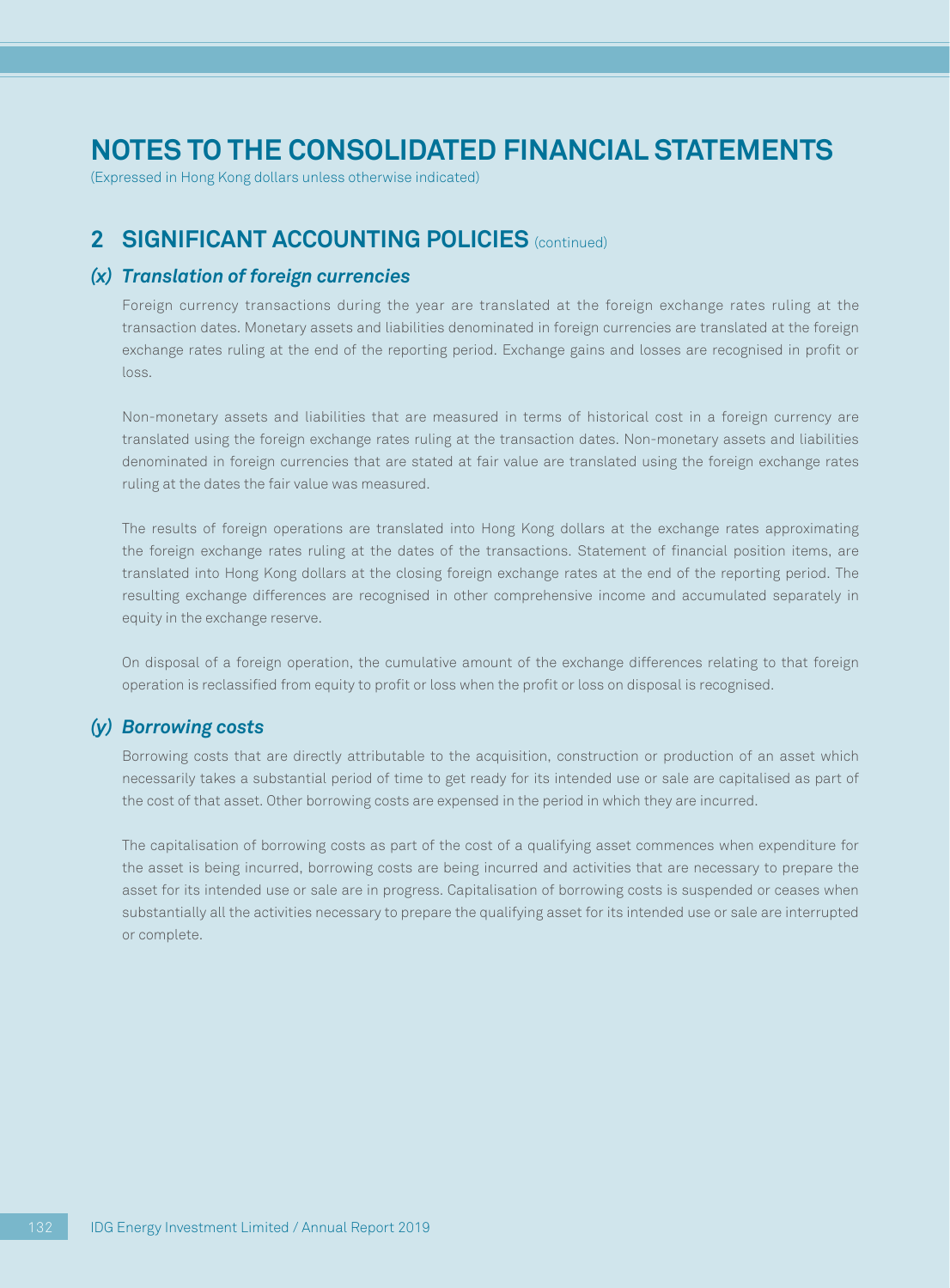(Expressed in Hong Kong dollars unless otherwise indicated)

## **2 SIGNIFICANT ACCOUNTING POLICIES** (continued)

### *(z) Related parties*

- (a) A person, or a close member of that person's family, is related to the Group if that person:
	- (i) has control or joint control over the Group;
	- (ii) has significant influence over the Group; or
	- (iii) is a member of the key management personnel of the Group or the Group's parent.
- (b) An entity is related to the Group if any of the following conditions applies:
	- (i) The entity and the Group are members of the same Group (which means that each parent, subsidiary and fellow subsidiary is related to the others).
	- (ii) One entity is an associate or joint venture of the other entity (or an associate or joint venture of a member of a Group of which the other entity is a member).
	- (iii) Both entities are joint ventures of the same third party.
	- (iv) One entity is a joint venture of a third entity and the other entity is an associate of the third entity.
	- (v) The entity is a post-employment benefit plan for the benefit of employees of either the Group or an entity related to the Group.
	- (vi) The entity is controlled or jointly controlled by a person identified in (a).
	- (vii) A person identified in (a)(i) has significant influence over the entity or is a member of the key management personnel of the entity (or of a parent of the entity).
	- (viii) The entity, or any member of a Group of which it is a part, provides key management personnel services to the Group or to the Group's parent.

Close members of the family of a person are those family members who may be expected to influence, or be influenced by, that person in their dealings with the entity.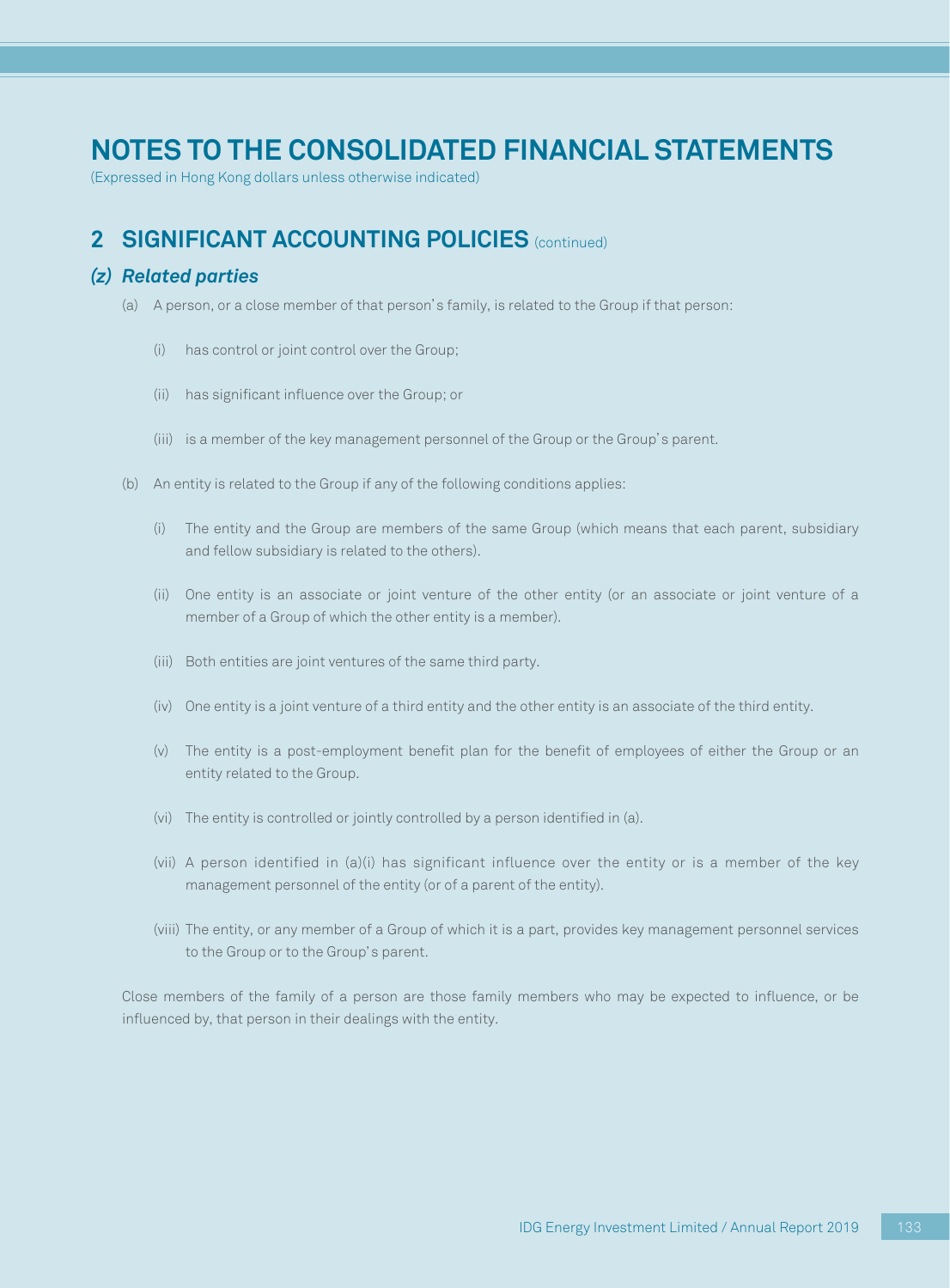(Expressed in Hong Kong dollars unless otherwise indicated)

## **2 SIGNIFICANT ACCOUNTING POLICIES** (continued)

### *(aa) Segment reporting*

Operating segments, and the amounts of each segment item reported in the financial statements, are identified from the financial information provided regularly to the most senior executive management for the purposes of allocating resources to, and assessing the performance of, the Company and its subsidiaries' various lines of business and geographical locations.

Individually material operating segments are not aggregated for financial reporting purposes unless the segments have similar economic characteristics and are similar in respect of the nature of products and services, the nature of production processes, the type or class of customers, the methods used to distribute the products or provide the services, and the nature of the regulatory environment. Operating segments which are not individually material may be aggregated if they share a majority of these criteria.

The principal activity of the Company is global energy assets investment and management. The principal activities of its subsidiaries and invested portfolios consist of upstream oil and gas and other related businesses. The external customer and non-current assets (excluded deferred tax assets, financial instruments and interest in an associate) are located in the PRC, which are mainly held by Hongbo Mining.

The most senior executive management regularly review its financial statements as a whole to assess the performance and make resource allocation decisions. Accordingly, no segment information is presented.

## **3 ACCOUNTING JUDGEMENT AND ESTIMATES**

Key sources of estimation uncertainty are as follow:

### *(a) Oil and gas properties and reserves*

The accounting for the oil and gas exploration and production activities is subject to accounting rules that are unique to the oil and gas industry. Engineering estimates of the oil and gas reserves are inherently imprecise and represent only approximate amounts because of the subjective judgements involved in developing such information. There are authoritative guidelines regarding the engineering criteria that have to be met before estimated oil and gas reserves can be designated as ''proved'' or ''probable''.

Proved and probable reserves estimates are updated at least annually and take into account recent production and technical information about each field. In addition, as prices and cost levels change from year to year, the estimate of proved and probable reserves also changes. This change is considered a change in estimate for accounting purposes and is reflected on a prospective basis in relation to depreciation rates.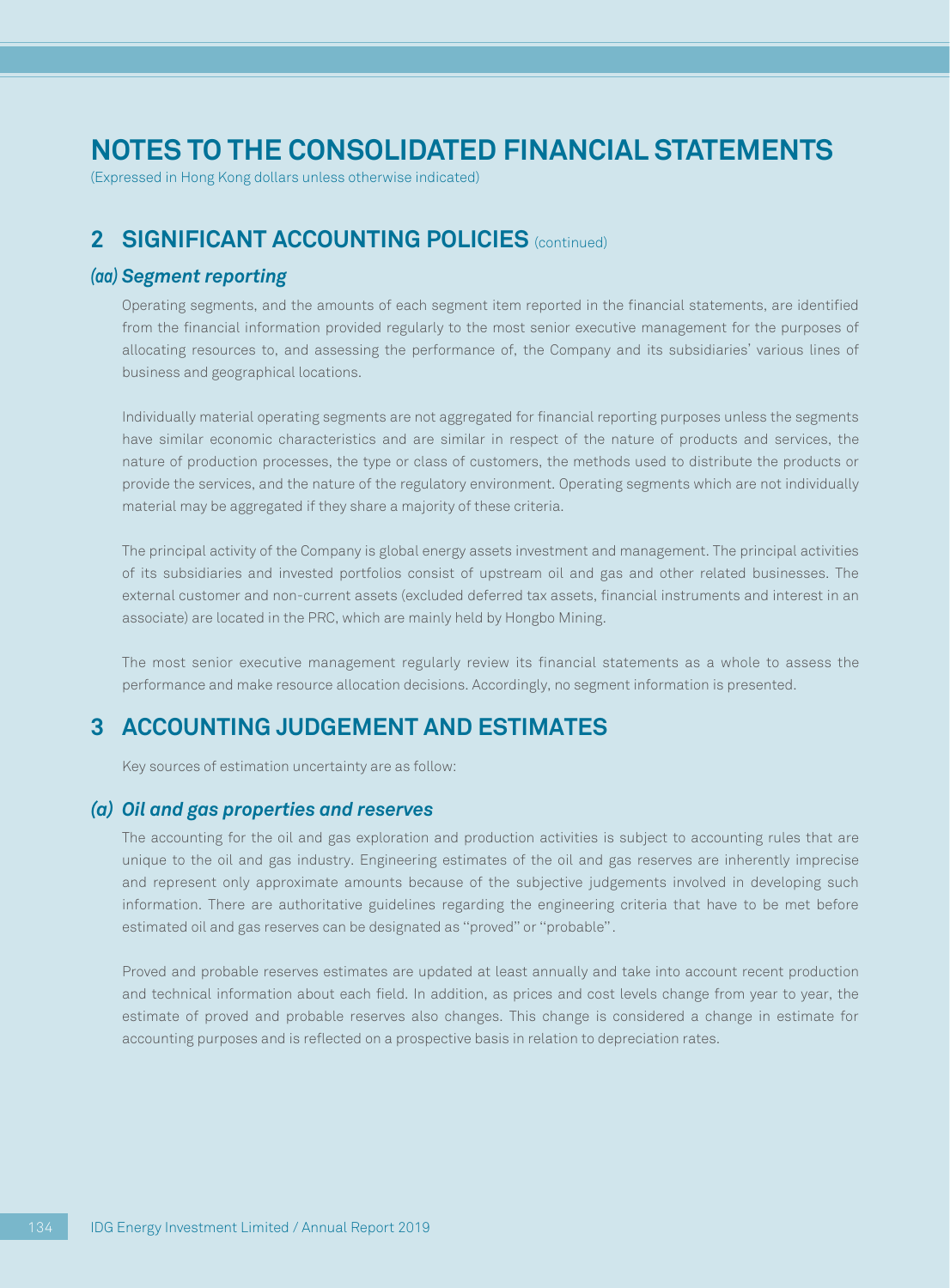(Expressed in Hong Kong dollars unless otherwise indicated)

### **3 ACCOUNTING JUDGEMENT AND ESTIMATES** (continued)

### *(a) Oil and gas properties and reserves* (continued)

Future dismantlement costs for oil and gas properties are estimated with reference to engineering estimates after taking into consideration the anticipated method of dismantlement required in accordance with industry practices in similar geographic area, including estimation of economic life of oil and gas properties, technology and price level. The present values of these estimated future dismantlement costs are capitalised as oil and gas properties with equivalent amounts recognised as provisions for dismantlement costs.

Despite the inherent imprecision in these engineering estimates, these estimates are used in determining depreciation expense, impairment loss and future dismantlement costs. Depreciation rates are determined based on estimated proved developed reserve quantities (the denominator) and capitalised costs of producing properties (the numerator). Producing properties' capitalised costs are amortised based on the units of oil or gas produced.

### *(b) Impairment losses of non-financial assets*

If circumstances indicate that the carrying amount of a non-financial asset may not be recoverable, the asset may be considered ''impaired'', and an impairment loss may be recognised. The carrying amounts of non-financial assets are reviewed periodically in order to assess whether the recoverable amounts have declined below the carrying amounts. These assets are tested for impairment whenever events or changes in circumstances indicate that their recorded carrying amounts may not be recoverable. When such a decline has occurred, the carrying amount is reduced to recoverable amount. The recoverable amount is the greater of the fair value less costs to sell and the value in use. It is difficult to precisely estimate selling price because quoted market prices for these assets or cash-generating units are not readily available. In determining the value in use, expected cash flows generated by the asset or the cash-generating unit are discounted to their present value, which requires significant judgement relating to level of sale volume, selling price and amount of operating costs. Management uses all readily available information in determining an amount that is a reasonable approximation of recoverable amount, including estimates based on reasonable and supportable assumptions and projections of sale volume, selling price and amount of operating costs.

### *(c) Depreciation*

Property, plant and equipment, other than oil and gas properties, are depreciated on a straight line basis over the estimated useful lives of the assets, after taking into account the estimated residual values, if any. The Group reviews the estimated useful lives and the residual values of the assets regularly in order to determine the amount of depreciation charge to be recorded during any reporting period. The determination of the useful lives and the residual values are based on the historical experience with similar assets and taking into account anticipated technological changes. The depreciation charge for future periods is adjusted if there are significant changes from previous estimates.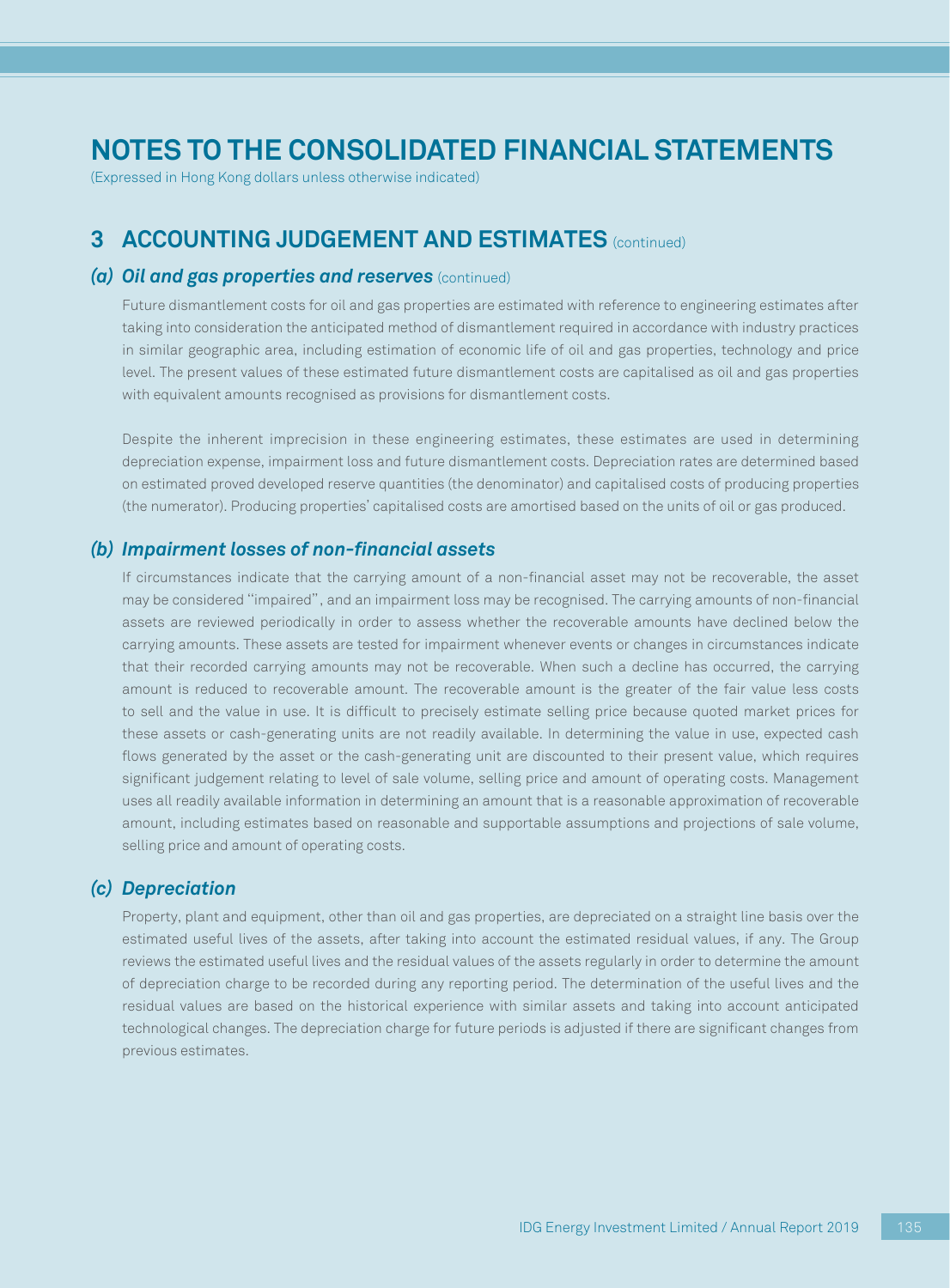(Expressed in Hong Kong dollars unless otherwise indicated)

### **4 TOTAL INCOME FROM PRINCIPAL BUSINESS ACTIVITIES, NET OF COST**

|                                                                    | <b>Year ended 31 March</b> |           |  |
|--------------------------------------------------------------------|----------------------------|-----------|--|
|                                                                    | 2019                       | 2018      |  |
|                                                                    | <b>HK\$'000</b>            | HK\$'000  |  |
| Revenue from contracts with customers within the scope of HKFRS 15 |                            |           |  |
| $-$ sales of crude oil recognised at point in time (note (a))      | 168,026                    | 123,399   |  |
| Cost of sales of crude oil                                         | (93, 359)                  | (91, 218) |  |
|                                                                    | 74,667                     | 32.181    |  |
| Investment income (note (b))                                       | 163,289                    | 74,395    |  |
| Total income from principal business activities, net of cost       | 237,956                    | 106.576   |  |

Notes:

(a) Revenue from sales of crude oil is generated by Hongbo Mining, which is a subsidiary of the Company and engaged in exploration, development, production and sale of crude oil in the PRC.The amount represents the sales value of crude oil supplied to the customers, net of value added tax. There is only one major customer with whom transactions have exceeded 10% of the revenue from sales of crude oil.

The Group has initially applied HKFRS 15 using the cumulative effect method. Under this method, the comparative information is not restated and was prepared in accordance with HKAS 18 (see note 2(c)).

(b) Investment income

|                                                                                     | Year ended 31 March     |                  |  |
|-------------------------------------------------------------------------------------|-------------------------|------------------|--|
|                                                                                     | 2019<br><b>HK\$'000</b> | 2018<br>HK\$'000 |  |
|                                                                                     |                         |                  |  |
| Stonehold investment (note (i))                                                     | 184.361                 | 60.942           |  |
| JOVO investment (note (i))                                                          | 9,002                   | 12,702           |  |
| GNL Quebec investment (note (i))                                                    | 6,102                   | 7,449            |  |
| Trading securities listed in the U.S. (note (i))                                    | (2,762)                 | 4,580            |  |
| LNGL investment (note (i))                                                          | (25, 937)               |                  |  |
| Dividend income (note (ii))                                                         | 4,928                   |                  |  |
| Net realised and unrealised losses on derivative financial instruments (note (iii)) | (11, 122)               | (11, 278)        |  |
| Share of losses of an associate (note (iv))                                         | (829)                   |                  |  |
| Others                                                                              | (454)                   |                  |  |
|                                                                                     | 163.289                 | 74.395           |  |

Notes:

- (i) These amounts represent fair value changes on the Stonehold investment, JOVO investment, GNL Quebec investment, trading securities listed in the U.S. and LNGL investment during the year ended 31 March 2019. Such assets are measured at FVTPL (see note 19), any interest income arising from such assets is included in fair value changes.
- (ii) The amount represents the dividend income from JOVO investment and equity investment designated as FVOCI.
- (iii) The amount represents net changes in the fair value of crude oil price option contract and crude oil price swap contracts held for risk management purpose. The derivative financial instruments are measured at FVTPL (see note 24).
- (iv) The amount represents share of the associate's profit or loss under equity method (see note 18).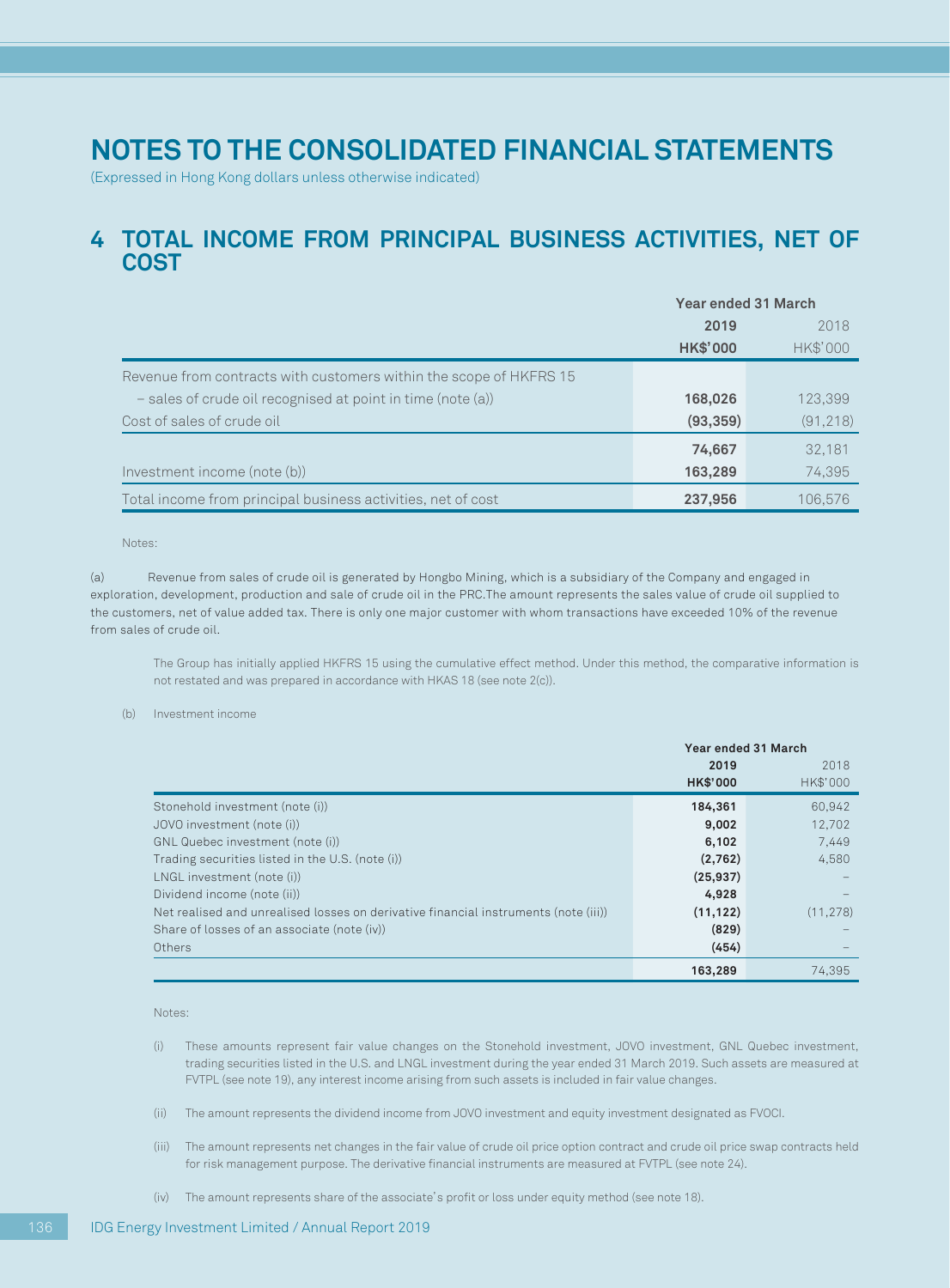(Expressed in Hong Kong dollars unless otherwise indicated)

## **5 OTHER NET GAINS/(LOSSES)**

|                                                                 | <b>Year ended 31 March</b> |          |  |
|-----------------------------------------------------------------|----------------------------|----------|--|
|                                                                 | 2019                       | 2018     |  |
|                                                                 | <b>HK\$'000</b>            | HK\$'000 |  |
| Net gains/(losses) on disposal of property, plant and equipment | 15                         | (163)    |  |

## **6 TAXES OTHER THAN INCOME TAX**

|                                   |                 | <b>Year ended 31 March</b> |  |
|-----------------------------------|-----------------|----------------------------|--|
|                                   | 2019            | 2018                       |  |
|                                   | <b>HK\$'000</b> | HK\$'000                   |  |
| Resources tax                     | 10,082          | 7,404                      |  |
| Petroleum special profit taxation | 3,027           |                            |  |
| City construction tax             | 793             | 493                        |  |
| Education surcharge               | 476             | 296                        |  |
| Water resources tax               | 702             | 12                         |  |
|                                   | 15,080          | 8.205                      |  |

## **7 EXPLORATION EXPENSES, INCLUDING DRY HOLES**

|            | Year ended 31 March |          |
|------------|---------------------|----------|
|            | 2019                | 2018     |
|            | <b>HK\$'000</b>     | HK\$'000 |
| Staff cost | 2,029               | 1,343    |

Exploration expenses, including dry holes were related to the exploration activities conducted by Hongbo Mining.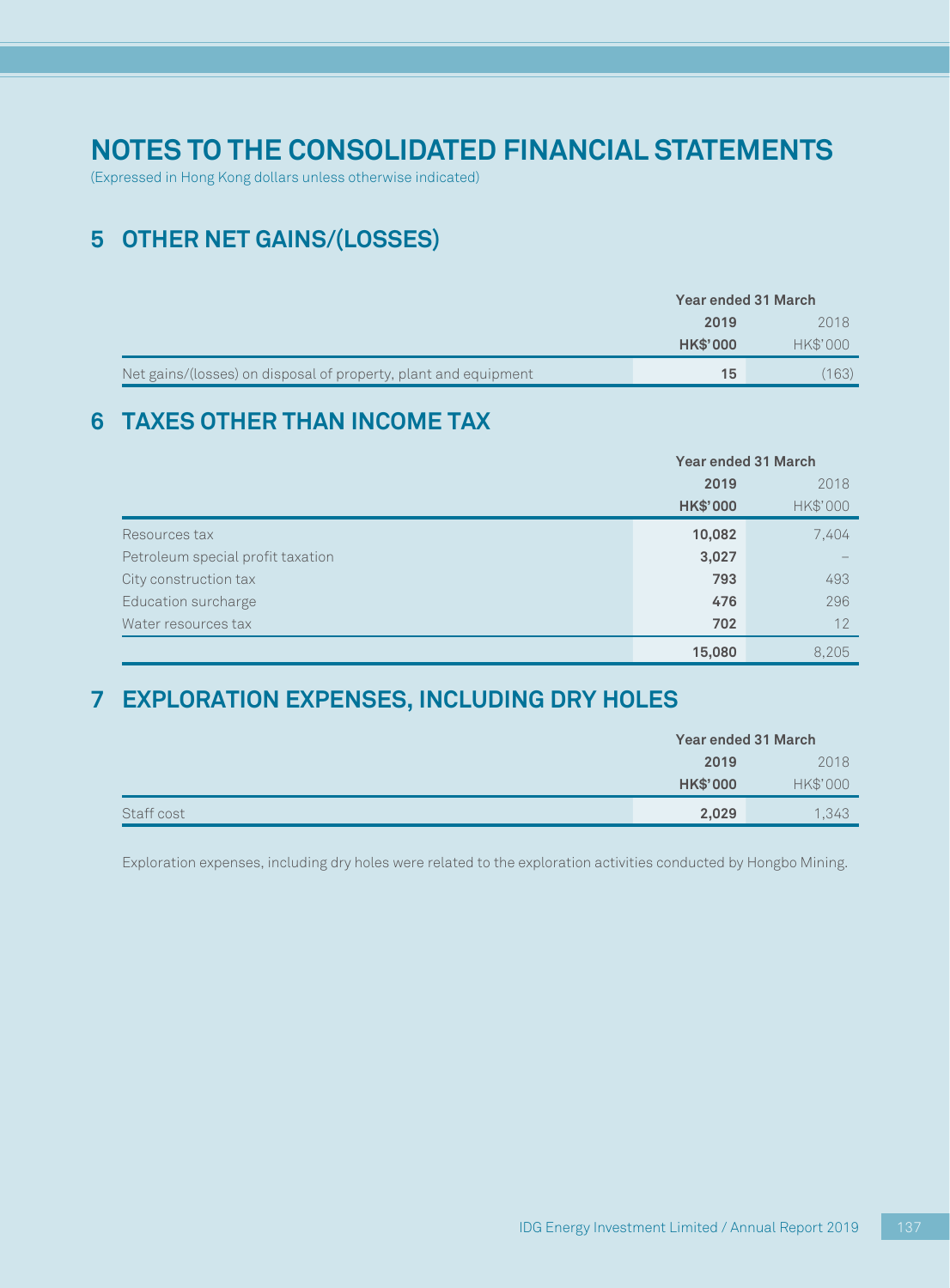(Expressed in Hong Kong dollars unless otherwise indicated)

## **8 PROFIT BEFORE TAXATION**

Profit before taxation is arrived at after charging/(crediting):

### *(a) Net finance (costs)/income*

|                                                                                 | Year ended 31 March |          |
|---------------------------------------------------------------------------------|---------------------|----------|
|                                                                                 | 2019                | 2018     |
|                                                                                 | <b>HK\$'000</b>     | HK\$'000 |
| Interest income                                                                 | 31,347              | 4,306    |
| Net gain on bank financing products                                             | 1,494               | 446      |
| Changes in fair value on the derivative component of convertible note (note 28) | 2,093               | 1,110    |
| Gain on modification of terms of convertible bond                               |                     | 131      |
| Interest on bank and other borrowings                                           |                     | (1,886)  |
| Interest on convertible bond and convertible note (note 27 and 28)              | (17, 786)           | (18,932) |
| Redemption of convertible note (note 28)                                        | (131, 550)          |          |
| Accretion expenses (note 30)                                                    | (2,425)             | (2,092)  |
| Foreign exchange (loss)/gain, net                                               | (1,660)             | 18,344   |
| Others                                                                          | (50)                | (133)    |
|                                                                                 | (118, 537)          | 1.294    |

### *(b) Staff costs*

|                                                       | <b>Year ended 31 March</b> |          |  |
|-------------------------------------------------------|----------------------------|----------|--|
|                                                       | 2019                       | 2018     |  |
|                                                       | <b>HK\$'000</b>            | HK\$'000 |  |
| Salaries, wages and other benefits                    | 42,710                     | 31,611   |  |
| Contributions to defined contribution retirement plan | 1,639                      | 1,392    |  |
|                                                       | 44.349                     | 33,003   |  |

Pursuant to the relevant labour rules and regulations in the PRC, the Company and its subsidiaries participate in defined contribution retirement scheme (the ''Scheme'') organised by the relevant local government authority for their employees. The Company and its subsidiaries are required to make contributions to the Scheme. The local government authority is responsible for the entire pension obligations payable to retired employees. The Company and its subsidiaries have no other material obligation to make payments in respect of pension benefits associated with this scheme other than the annual contribution described above.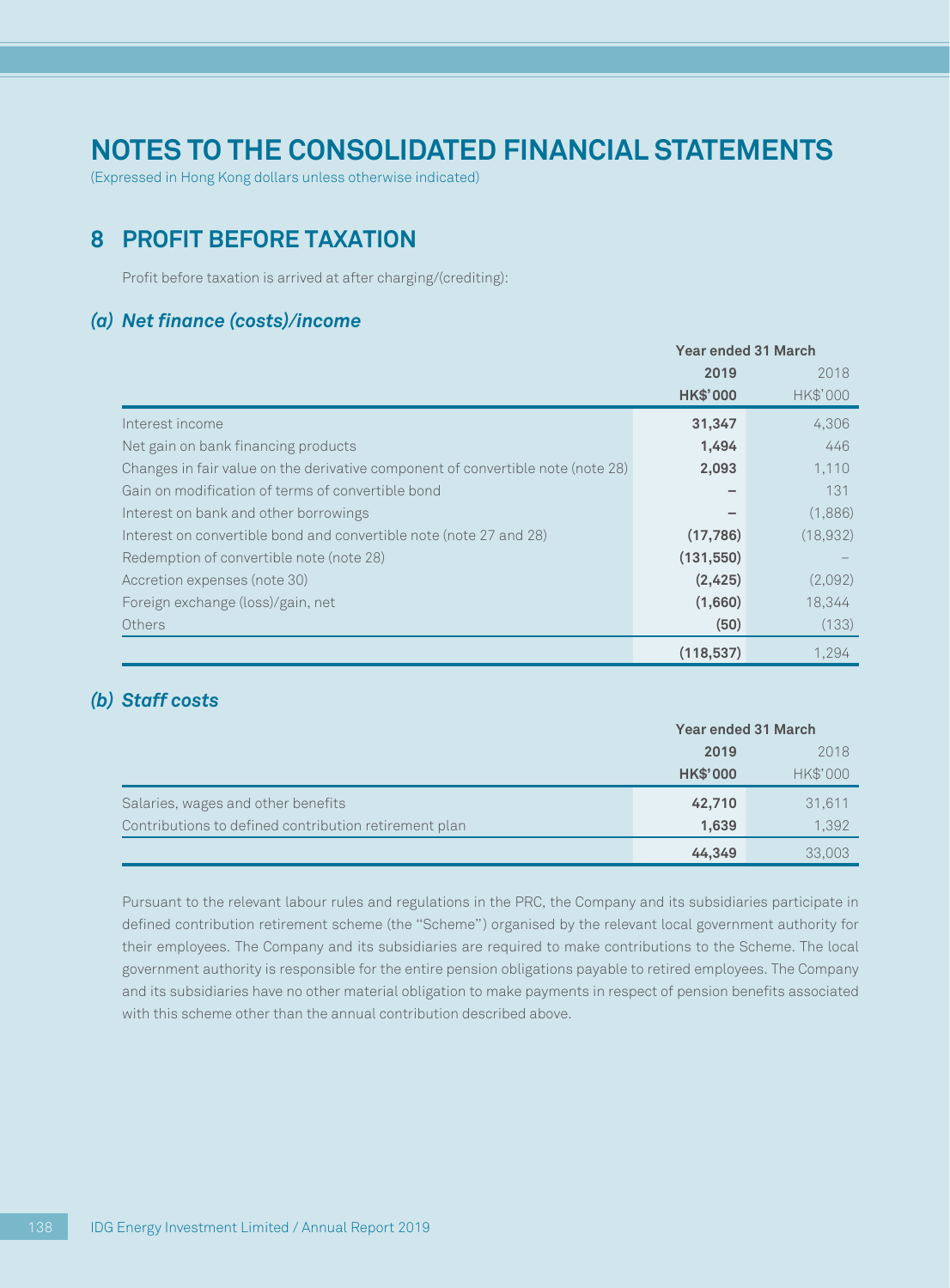(Expressed in Hong Kong dollars unless otherwise indicated)

## **8 PROFIT BEFORE TAXATION** (continued)

### *(c) Other items*

|                                                  | Year ended 31 March |          |
|--------------------------------------------------|---------------------|----------|
|                                                  | 2019<br>2018        |          |
|                                                  | <b>HK\$'000</b>     | HK\$'000 |
| Amortisation                                     |                     |          |
| - intangible assets                              | 860                 | 973      |
| - lease prepayments                              | 300                 | 302      |
| - other non-current assets                       | 3,261               | 3,201    |
|                                                  |                     |          |
| Depreciation                                     |                     |          |
| - property, plant and equipment                  | 47,436              | 52,039   |
|                                                  |                     |          |
| Operating leases charges: minimum lease payments |                     |          |
| - buildings                                      | 1,219               | 1,952    |
|                                                  |                     |          |
| Auditors' remuneration                           |                     |          |
| - audit services                                 | 3,132               | 3,300    |
| - other services                                 |                     | 801      |
|                                                  |                     |          |
| Cost of inventories <sup>#</sup> (note 22(b))    | 93,359              | 91,218   |

# Cost of inventories includes HK\$59,103,000 (2018: HK\$62,145,000) relating to staff costs, depreciation and amortisation charges, which amount is also included in the respective total amounts disclosed separately above or in note 8(b) for each of these types of expenses.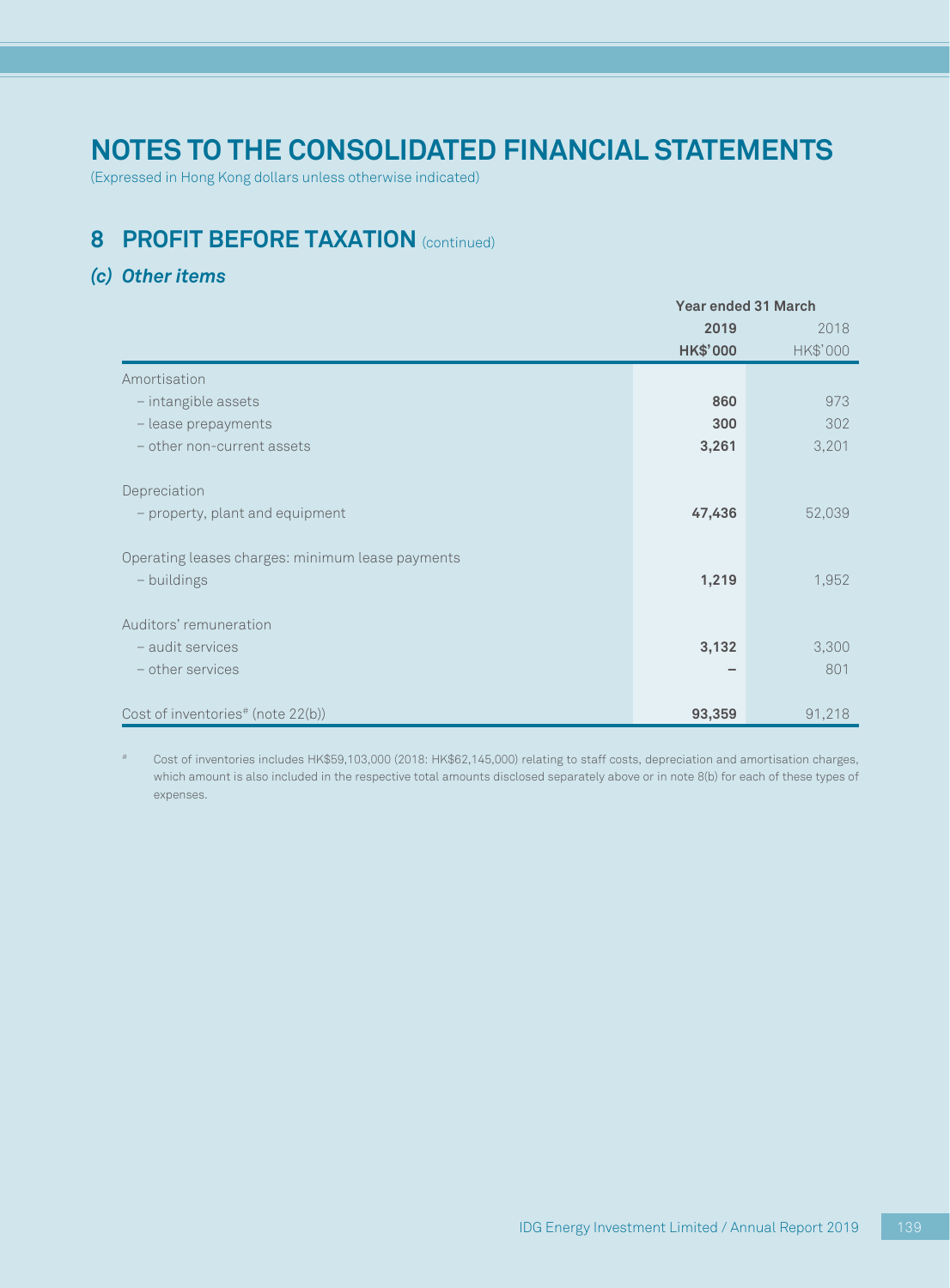(Expressed in Hong Kong dollars unless otherwise indicated)

### **9 INCOME TAX IN THE CONSOLIDATED STATEMENT OF PROFIT OR LOSS**

### *(a) Taxation in the consolidated statement of profit or loss represents:*

|                                                   | <b>Year ended 31 March</b> |          |
|---------------------------------------------------|----------------------------|----------|
|                                                   | 2019                       | 2018     |
|                                                   | <b>HK\$'000</b>            | HK\$'000 |
| Deferred tax                                      |                            |          |
| Origination and reversal of temporary differences | 8,103                      | 9.830    |

### *(b) Reconciliation between tax expense and accounting profit at applicable tax rate:*

|                                                                 | Year ended 31 March |          |
|-----------------------------------------------------------------|---------------------|----------|
|                                                                 | 2019                | 2018     |
|                                                                 | <b>HK\$'000</b>     | HK\$'000 |
| Profit before taxation                                          | 35,482              | 24,323   |
| Notional tax on profit before taxation, calculated at the rates |                     |          |
| applicable to profits in the countries concerned                | 2,297               | 1,818    |
| Effect of non-taxable income                                    | (3,098)             | (2,449)  |
| Effect of non-deductible expenses                               | 7,610               | 7,233    |
| Effect of unrecognised tax losses                               | 8,588               | 5.182    |
| Use of unrecognised tax losses                                  | (7, 294)            | (1,954)  |
| Actual tax expense                                              | 8,103               | 9.830    |

Pursuant to the rules and regulations of Bermuda and the British Virgin Islands (the "BVI"), the Company and its subsidiaries are not subject to any income tax in Bermuda and the BVI.

Hongbo Mining and other PRC incorporated subsidiaries of the Company are subject to PRC enterprise income tax at the statutory rate of 25%.

Certain Hong Kong incorporated subsidiaries of the Company are subject to Hong Kong Profits Tax which is calculated at 16.5% of the estimated assessable profits.

No provisions for Hong Kong profits tax and PRC enterprise income tax have been made as the Company and its subsidiaries do not have any estimated assessable income arising in Hong Kong or the PRC for both the current and prior year.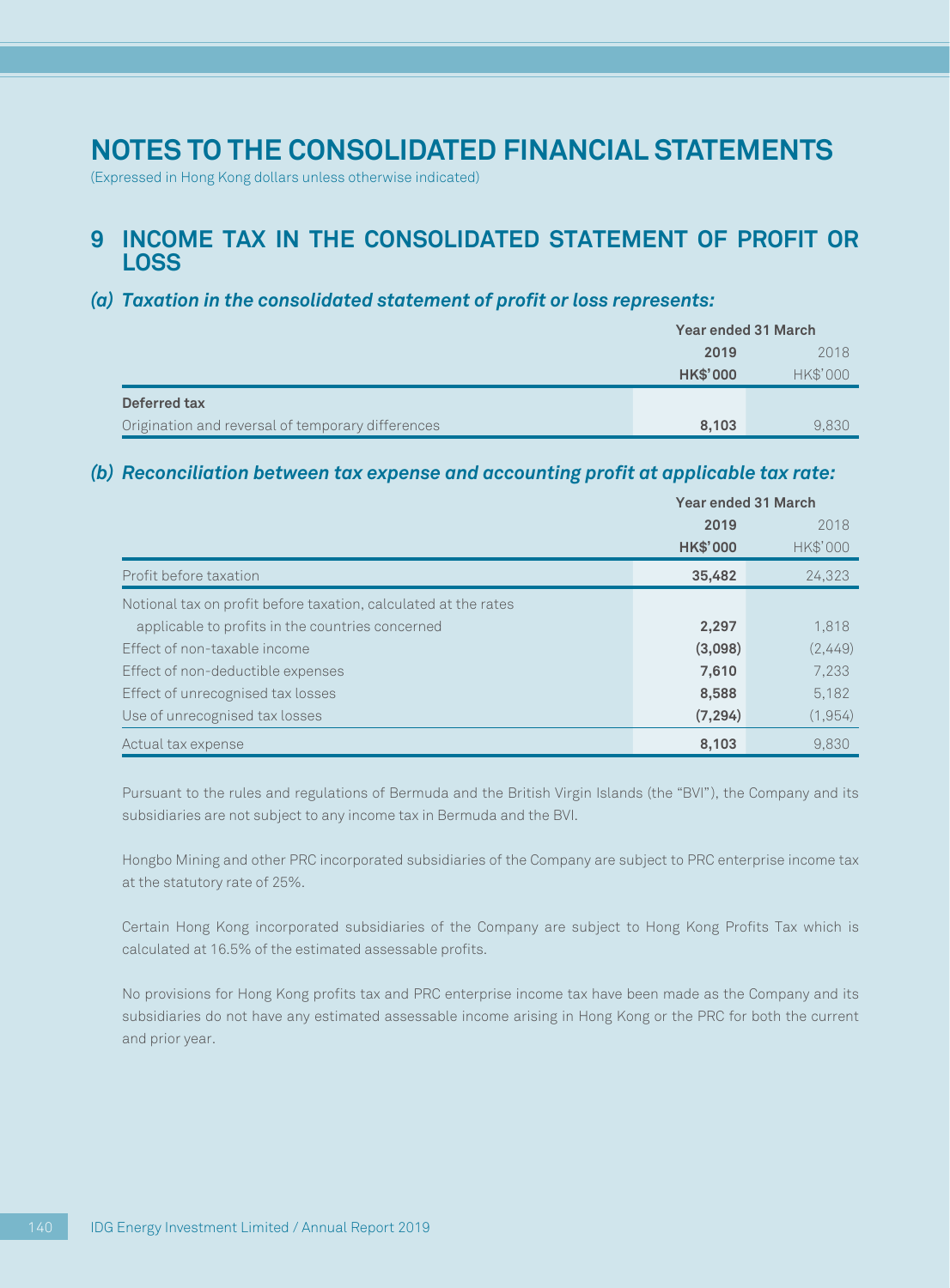(Expressed in Hong Kong dollars unless otherwise indicated)

## **10 DIRECTORS' EMOLUMENTS**

Directors' emoluments disclosed pursuant to section 383(1) of the Hong Kong Companies Ordinance and Part 2 of the Companies (Disclosure of Information about Benefits of Directors) Regulation are as follows:

|                                          | Year ended 31 March 2019 |                 |                      |                 |                 |
|------------------------------------------|--------------------------|-----------------|----------------------|-----------------|-----------------|
|                                          |                          | Salaries,       |                      |                 |                 |
|                                          |                          | allowances      |                      | Retirement      |                 |
|                                          | Directors'               | and benefits    | <b>Discretionary</b> | scheme          | 2019            |
|                                          | fees                     | in kind         | <b>Bonuses</b>       | contributions   | Total           |
|                                          | <b>HK\$'000</b>          | <b>HK\$'000</b> | <b>HK\$'000</b>      | <b>HK\$'000</b> | <b>HK\$'000</b> |
| <b>Executive directors</b>               |                          |                 |                      |                 |                 |
| Wang Jingbo                              |                          | 1,899           |                      | 50              | 1,949           |
| Lee Khay Kok                             |                          | 1,505           | 200                  |                 | 1,705           |
|                                          |                          |                 |                      |                 |                 |
| Non-executive directors                  |                          |                 |                      |                 |                 |
| Lin Dongliang                            |                          |                 |                      |                 |                 |
| Shong Hugo                               |                          |                 |                      |                 |                 |
|                                          |                          |                 |                      |                 |                 |
| Independent non-executive directors      |                          |                 |                      |                 |                 |
| Shi Cen                                  | 300                      |                 |                      |                 | 300             |
| Chau Shing Yim                           | 300                      |                 |                      |                 | 300             |
| Chen Zhiwu (resigned on 19 October 2018) | 165                      |                 |                      |                 | 165             |
| GE Aiji (appointed on 19 October 2018)   | 135                      |                 |                      |                 | 135             |
| Total                                    | 900                      | 3,404           | 200                  | 50              | 4,554           |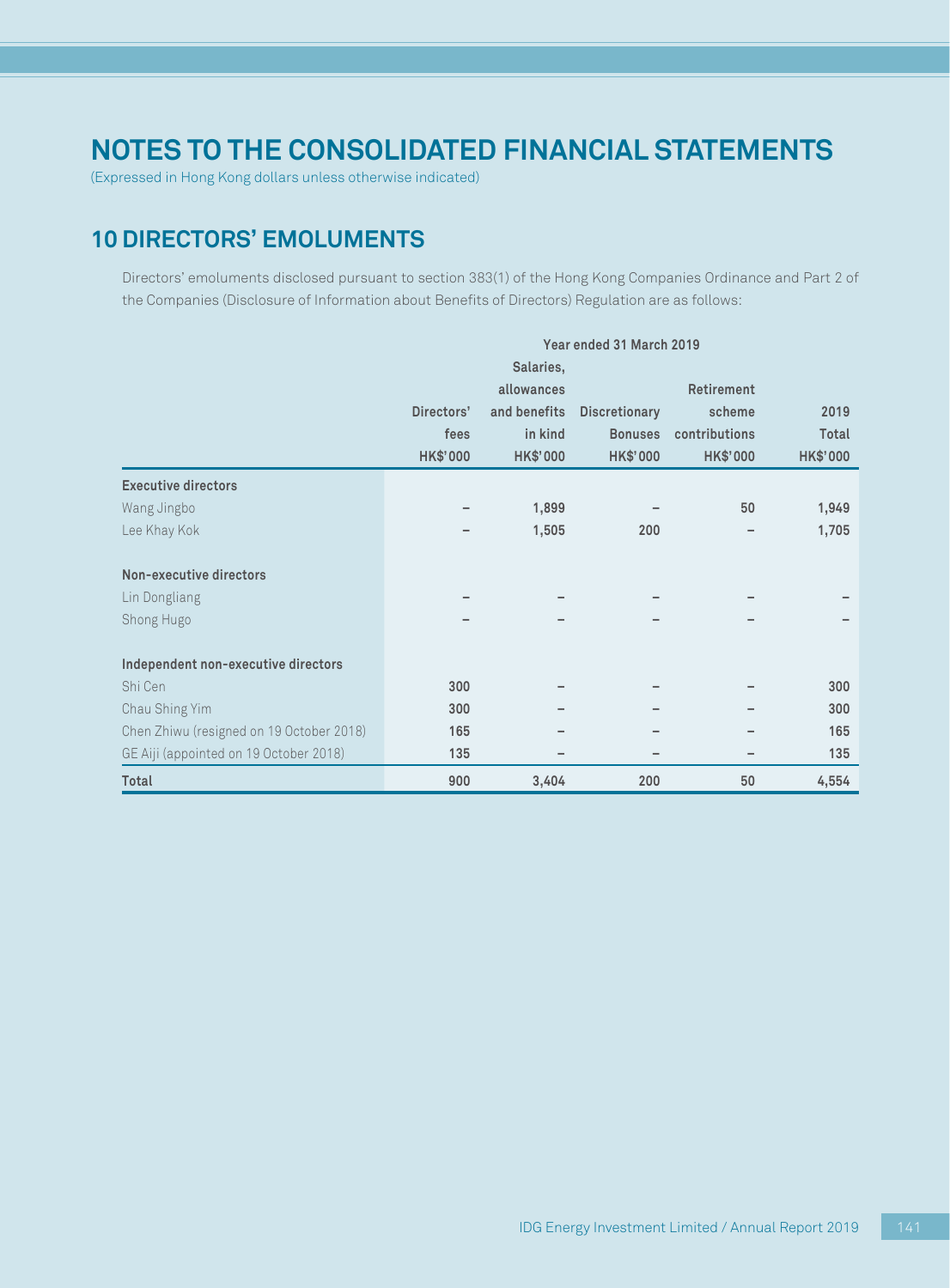(Expressed in Hong Kong dollars unless otherwise indicated)

## **10 DIRECTORS' EMOLUMENTS** (continued)

|                                     | Year ended 31 March 2018 |              |                      |               |          |
|-------------------------------------|--------------------------|--------------|----------------------|---------------|----------|
|                                     |                          | Salaries,    |                      |               |          |
|                                     |                          | allowances   |                      | Retirement    |          |
|                                     | Directors'               | and benefits | <b>Discretionary</b> | scheme        | 2018     |
|                                     | fees                     | in kind      | <b>Bonuses</b>       | contributions | Total    |
|                                     | HK\$'000                 | HK\$'000     | HK\$'000             | HK\$'000      | HK\$'000 |
| <b>Executive directors</b>          |                          |              |                      |               |          |
| Wang Jingbo                         |                          | 1,361        | 252                  | 18            | 1,631    |
| Lee Khay Kok                        |                          | 1,237        | 200                  |               | 1,437    |
| Non-executive directors             |                          |              |                      |               |          |
| Lin Dongliang                       |                          |              |                      |               |          |
| Shong Hugo                          |                          |              |                      |               |          |
| Independent non-executive directors |                          |              |                      |               |          |
| Shi Cen                             | 300                      |              |                      |               | 300      |
| Chau Shing Yim                      | 300                      |              |                      |               | 300      |
| Chen Zhiwu                          | 300                      |              |                      |               | 300      |
| Total                               | 900                      | 2,598        | 452                  | 18            | 3,968    |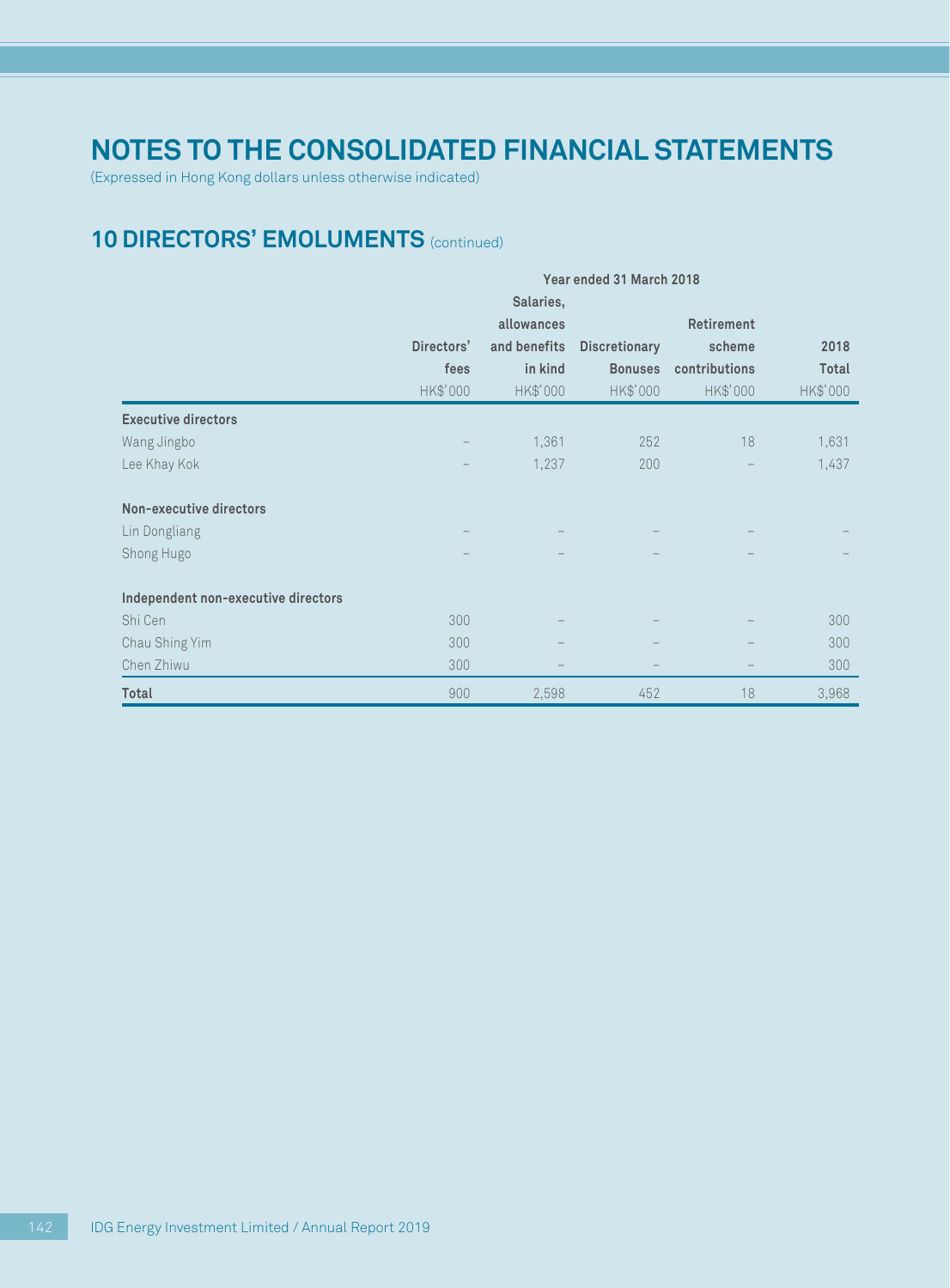(Expressed in Hong Kong dollars unless otherwise indicated)

## **11 INDIVIDUALS WITH HIGHEST EMOLUMENTS**

Of the five individuals with the highest emoluments during the year ended 31 March 2019, two (2018: two) are directors whose emoluments during their appointment as a director of the Company are set out in note 10 above. The aggregate of the emoluments of the five highest paid individuals are as follows:

|                                 | Year ended 31 March |          |
|---------------------------------|---------------------|----------|
|                                 | 2019<br>2018        |          |
|                                 | <b>HK\$'000</b>     | HK\$'000 |
| Salaries and other emoluments   | 6,516               | 5,950    |
| Discretionary bonuses           | 2,362               | 1,454    |
| Retirement scheme contributions | 242                 | 60       |
|                                 | 9,120               | 7,464    |

The emoluments of the 5 (2018: 5) individuals with the highest emoluments are within the following bands:

|                         | 2019         | 2018        |
|-------------------------|--------------|-------------|
|                         | Number of    | Number of   |
|                         | individuals  | individuals |
| HK\$                    |              |             |
|                         |              |             |
| $Nil - 1,000,000$       | -            |             |
| $1,000,001 - 2,000,000$ | 4            | 5           |
| $2,000,001 - 3,000,000$ | $\mathbf{1}$ |             |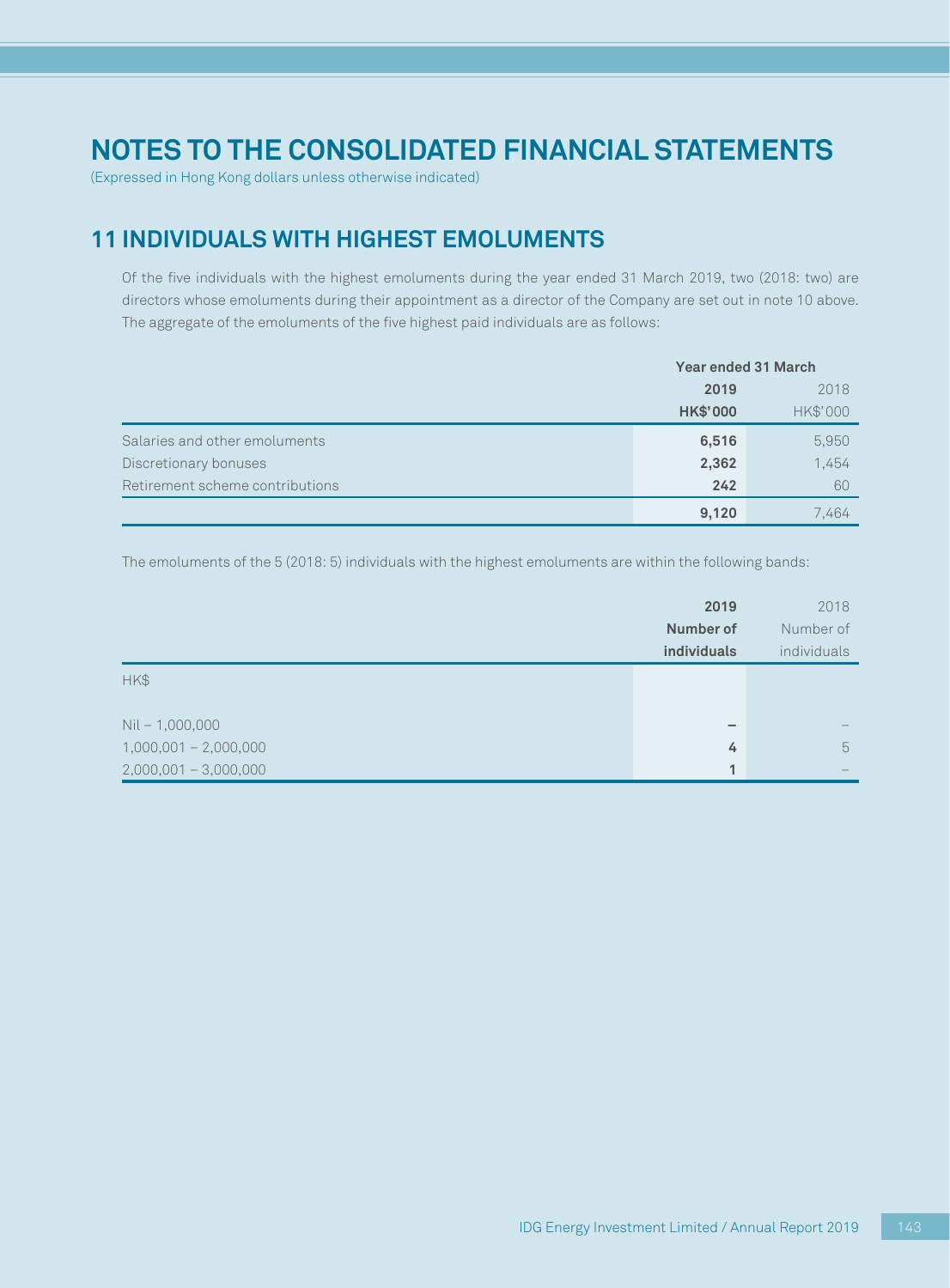(Expressed in Hong Kong dollars unless otherwise indicated)

## **12 EARNINGS PER SHARE**

### *(a) Basic earnings per share*

The calculation of basic earnings per share is based on the profit attributable to ordinary equity shareholders of the Company of HK\$27,379,000 (2018: HK\$14,493,000) and the weighted average of 6,268,569,000 ordinary shares (2018: 3,598,754,000 shares) in issue during the year, calculated as follows:

#### **Weighted average number of ordinary shares**

|                                                               | <b>Year ended 31 March</b> |           |  |
|---------------------------------------------------------------|----------------------------|-----------|--|
|                                                               | 2019                       | 2018      |  |
|                                                               | '000'                      | '000      |  |
| Issued ordinary shares at 1 April                             | 6,094,404                  | 1,616,741 |  |
| Effect of conversion of preferred shares (note 31(c)(iii))    |                            | 1,360,976 |  |
| Effect of conversion of convertible bond (note 27(c) and (e)) | 202,763                    | 177,572   |  |
| Effect of issue of ordinary shares (note $31(c)(iv)$ )        |                            | 443.465   |  |
| Effect of shares repurchased (note $31(c)(v)$ )               | (28, 598)                  |           |  |
|                                                               |                            |           |  |
| Weighted average number of ordinary shares at 31 March        | 6,268,569                  | 3.598.754 |  |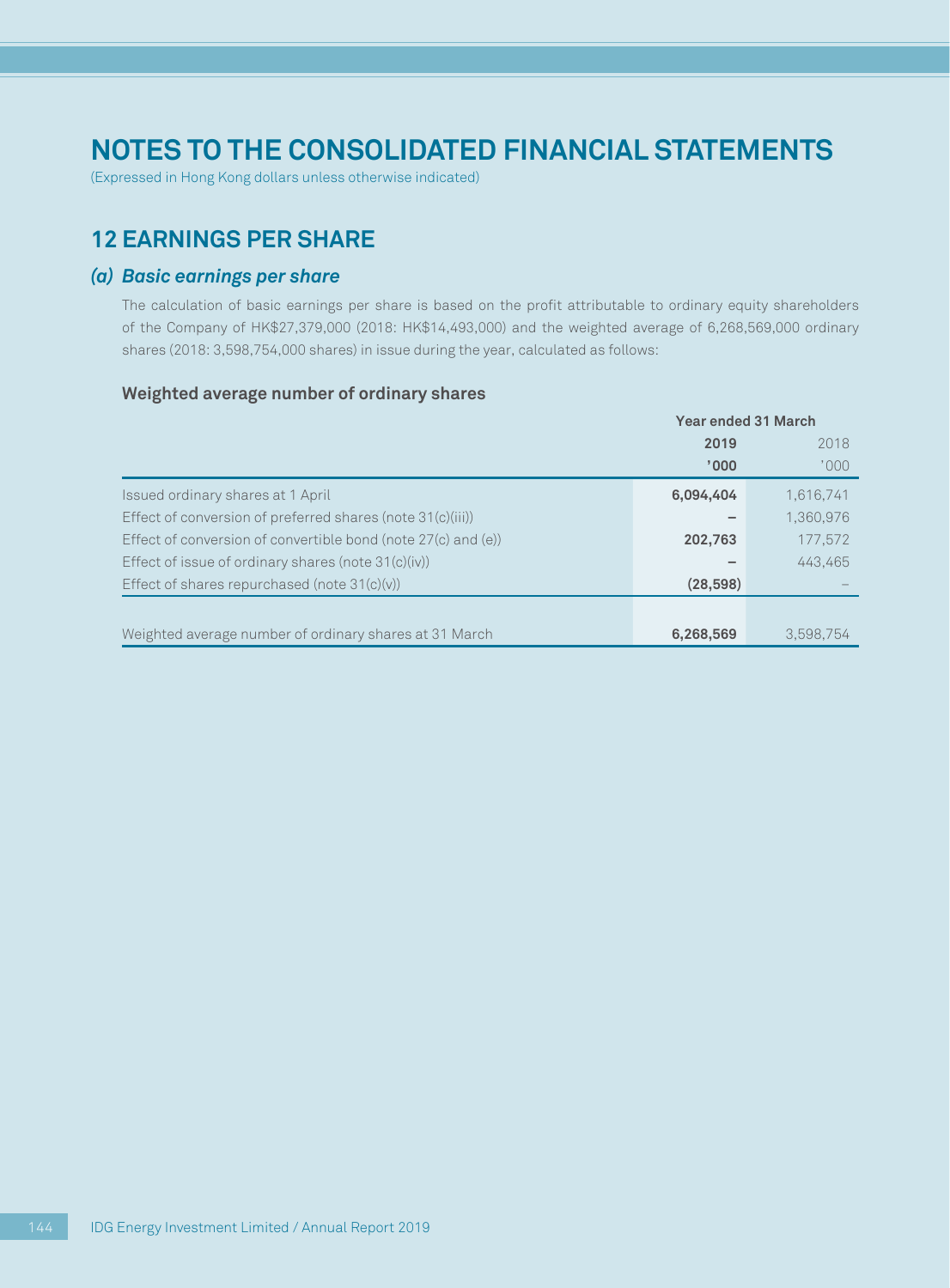(Expressed in Hong Kong dollars unless otherwise indicated)

## **12 EARNINGS PER SHARE** (continued)

#### *(b) Diluted earnings per share*

The calculation of diluted earnings per share for the year ended 31 March 2019 is based on the profit attributable to ordinary equity shareholders of the Company of HK\$32,748,000 (2018: HK\$14,493,000) and the weighted average number of ordinary shares of 7,506,766,000 (2018: 4,935,277,000 shares) shares, calculated as follows:

#### **(i) Profit attributable to ordinary equity shareholders of the Company (diluted)**

|                                                               | <b>Year ended 31 March</b> |          |  |
|---------------------------------------------------------------|----------------------------|----------|--|
|                                                               | 2019                       | 2018     |  |
|                                                               | <b>HK\$'000</b>            | HK\$'000 |  |
| Profit attributable to ordinary equity shareholders           | 27,379                     | 14.493   |  |
| After tax effect of effective interest on the liability       |                            |          |  |
| component of convertible bond                                 | 5,369                      |          |  |
| Profit attributable to ordinary equity shareholders (diluted) | 32,748                     | 14,493   |  |

#### **(ii) Weighted average number of ordinary shares (diluted)**

|                                                                        | <b>Year ended 31 March</b> |           |  |
|------------------------------------------------------------------------|----------------------------|-----------|--|
|                                                                        | 2019                       | 2018      |  |
|                                                                        | '000'                      | '000      |  |
| Weighted average number of ordinary shares at 31 March                 | 6,268,569                  | 3,598,754 |  |
| Effect of deemed conversion of the Company's preferred                 |                            |           |  |
| shares for nil consideration (note 31(c))                              |                            | 1,336,523 |  |
| Effect of conversion of ordinary shares for convertible bond (note 27) | 1,238,197                  |           |  |
| Weighted average number of ordinary shares (diluted) at 31 March       | 7,506,766                  | 4,935,277 |  |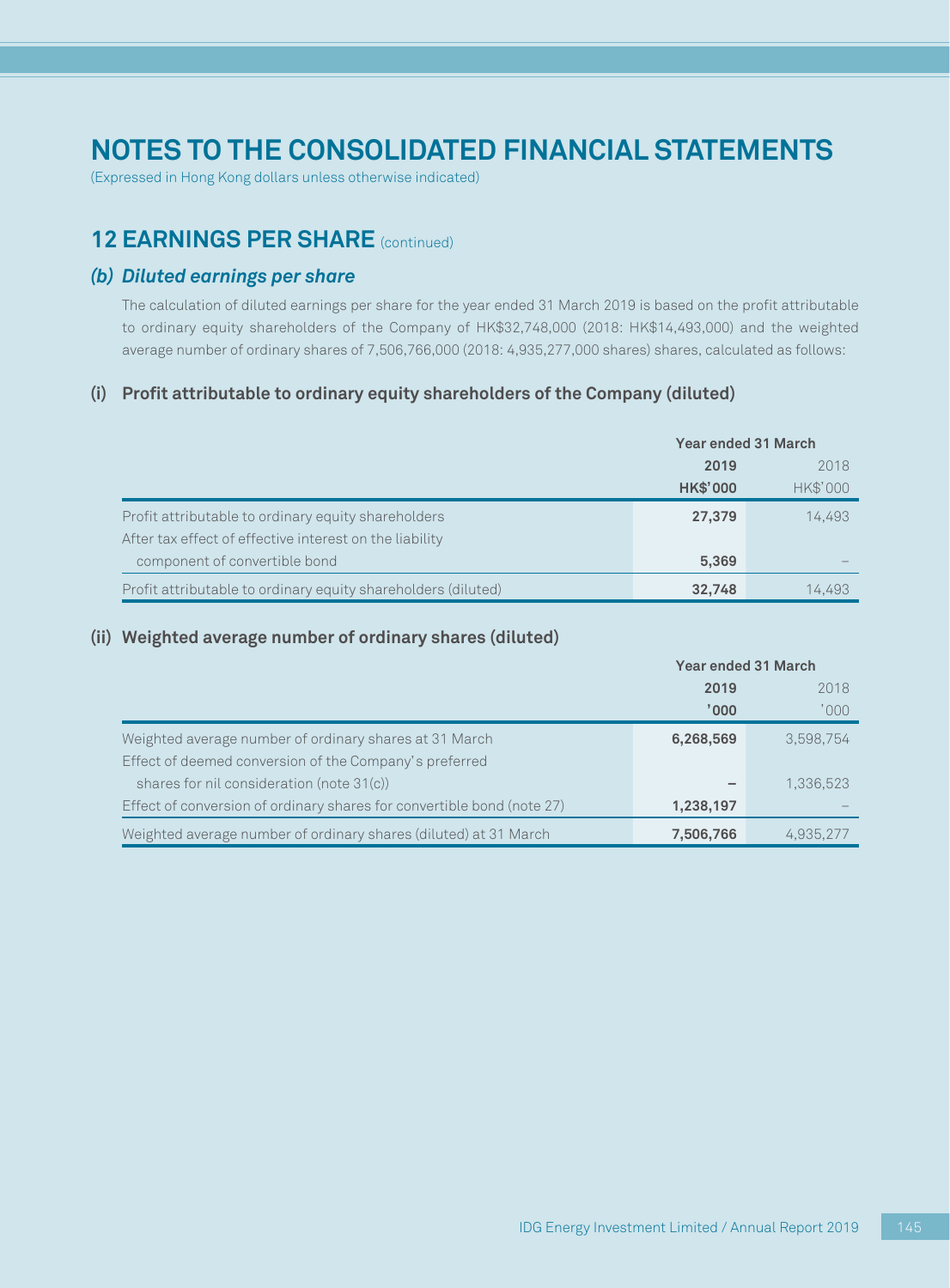(Expressed in Hong Kong dollars unless otherwise indicated)

## **13 PROPERTY, PLANT AND EQUIPMENT**

|                                           | <b>Buildings</b> | <b>Machinery</b> |          |             |                 |              |
|-------------------------------------------|------------------|------------------|----------|-------------|-----------------|--------------|
|                                           | and              | and              | Motor    | Oil and gas |                 |              |
|                                           | structures       | equipment        | vehicle  | properties  | <b>Others</b>   | <b>Total</b> |
|                                           | <b>HK\$'000</b>  | <b>HK\$'000</b>  | HK\$'000 | HK\$'000    | <b>HK\$'000</b> | HK\$'000     |
| Cost:                                     |                  |                  |          |             |                 |              |
| At 1 April 2017                           | 106,065          | 68,680           | 11,000   | 711,899     | 22,587          | 920,231      |
| Additions                                 |                  | 7,050            |          | 6,799       | 55              | 13,904       |
| Reassessment of provision (note 30)       |                  |                  |          | 7,807       |                 | 7,807        |
| Transferred from construction in progress |                  |                  |          | 81,576      |                 | 81,576       |
| Disposals                                 |                  |                  | (626)    |             | (643)           | (1,269)      |
| Exchange adjustments                      | 11,455           | 7,832            | 1,151    | 82,555      | 2,406           | 105,399      |
| At 31 March 2018                          | 117,520          | 83,562           | 11,525   | 890,636     | 24,405          | 1,127,648    |
| Additions                                 |                  | 3,635            | 217      | 4,137       | 207             | 8,196        |
| Reassessment of provision (note 30)       |                  |                  |          | (8,009)     |                 | (8,009)      |
| Transferred from construction in progress |                  |                  |          | 63,059      |                 | 63,059       |
| Disposals                                 |                  |                  | (233)    |             | (62)            | (295)        |
| Exchange adjustments                      | (7, 745)         | (5,835)          | (760)    | (58, 851)   | (1,609)         | (74, 800)    |
| At 31 March 2019                          | 109,775          | 81,362           | 10,749   | 890,972     | 22,941          | 1,115,799    |
| <b>Accumulated depreciation:</b>          |                  |                  |          |             |                 |              |
| At 1 April 2017                           | (13,888)         | (31,049)         | (6, 615) | (339, 218)  | (16, 220)       | (406,990)    |
| Charge for the year                       | (2,822)          | (5,418)          | (1,013)  | (40, 359)   | (2,427)         | (52,039)     |
| Written back on disposals                 |                  |                  | 574      |             | 532             | 1,106        |
| Exchange adjustments                      | (1,665)          | (3,673)          | (735)    | (39,015)    | (1,863)         | (46, 951)    |
| At 31 March 2018                          | (18, 375)        | (40, 140)        | (7,789)  | (418, 592)  | (19,978)        | (504, 874)   |
| Charge for the year                       | (2,798)          | (5, 574)         | (981)    | (36, 280)   | (1,803)         | (47, 436)    |
| Written back on disposals                 |                  |                  | 221      |             | 59              | 280          |
| Exchange adjustments                      | 1,218            | 2,660            | 515      | 27,680      | 1,321           | 33,394       |
| At 31 March 2019                          | (19, 955)        | (43, 054)        | (8,034)  | (427, 192)  | (20, 401)       | (518, 636)   |
| Net book value:                           |                  |                  |          |             |                 |              |
| At 31 March 2018                          | 99,145           | 43,422           | 3,736    | 472,044     | 4,427           | 622,774      |
| At 31 March 2019                          | 89.820           | 38.308           | 2.715    | 463,780     | 2.540           | 597,163      |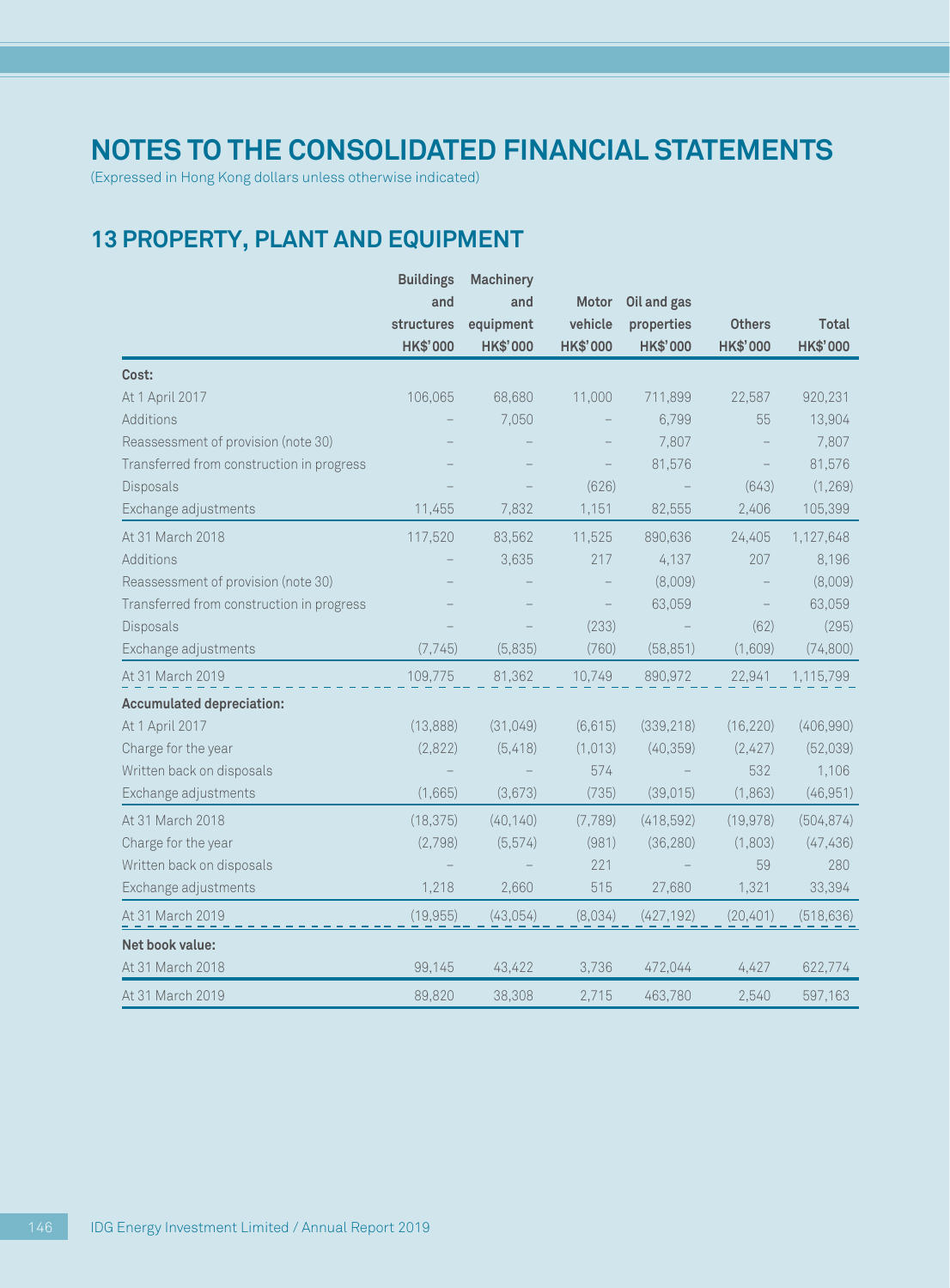(Expressed in Hong Kong dollars unless otherwise indicated)

## **14 CONSTRUCTION IN PROGRESS**

|                                              | Cost of wells<br>drilled and<br>other capital<br>expenditure<br><b>HK\$'000</b> |
|----------------------------------------------|---------------------------------------------------------------------------------|
| At 1 April 2017                              | 4,792                                                                           |
| Additions                                    | 88,375                                                                          |
| Transferred to property, plant and equipment | (81,576)                                                                        |
| Exchange adjustments                         | 918                                                                             |
| At 31 March 2018                             | 12,509                                                                          |
| Additions                                    | 69,584                                                                          |
| Transferred to property, plant and equipment | (63,059)                                                                        |
| Exchange adjustments                         | (841)                                                                           |
| At 31 March 2019                             | 18,193                                                                          |

## **15 INTANGIBLE ASSETS**

|                                  | <b>Cooperation right</b><br><b>HK\$'000</b> |
|----------------------------------|---------------------------------------------|
| Cost:                            |                                             |
| At 1 April 2017                  | 33,792                                      |
| Exchange adjustments             | 3,649                                       |
| At 31 March 2018                 | 37,441                                      |
| Exchange adjustments             | (2,467)                                     |
| At 31 March 2019                 | 34,974                                      |
| <b>Accumulated amortisation:</b> |                                             |
| At 1 April 2017                  | (6,741)                                     |
| Charge for the year              | (973)                                       |
| Exchange adjustments             | (784)                                       |
| At 31 March 2018                 | (8,498)                                     |
| Charge for the year              | (860)                                       |
| Exchange adjustments             | 559                                         |
| At 31 March 2019                 | (8,799)                                     |
| Net book value:                  |                                             |
| At 31 March 2018                 | 28,943                                      |
| At 31 March 2019                 | 26,175                                      |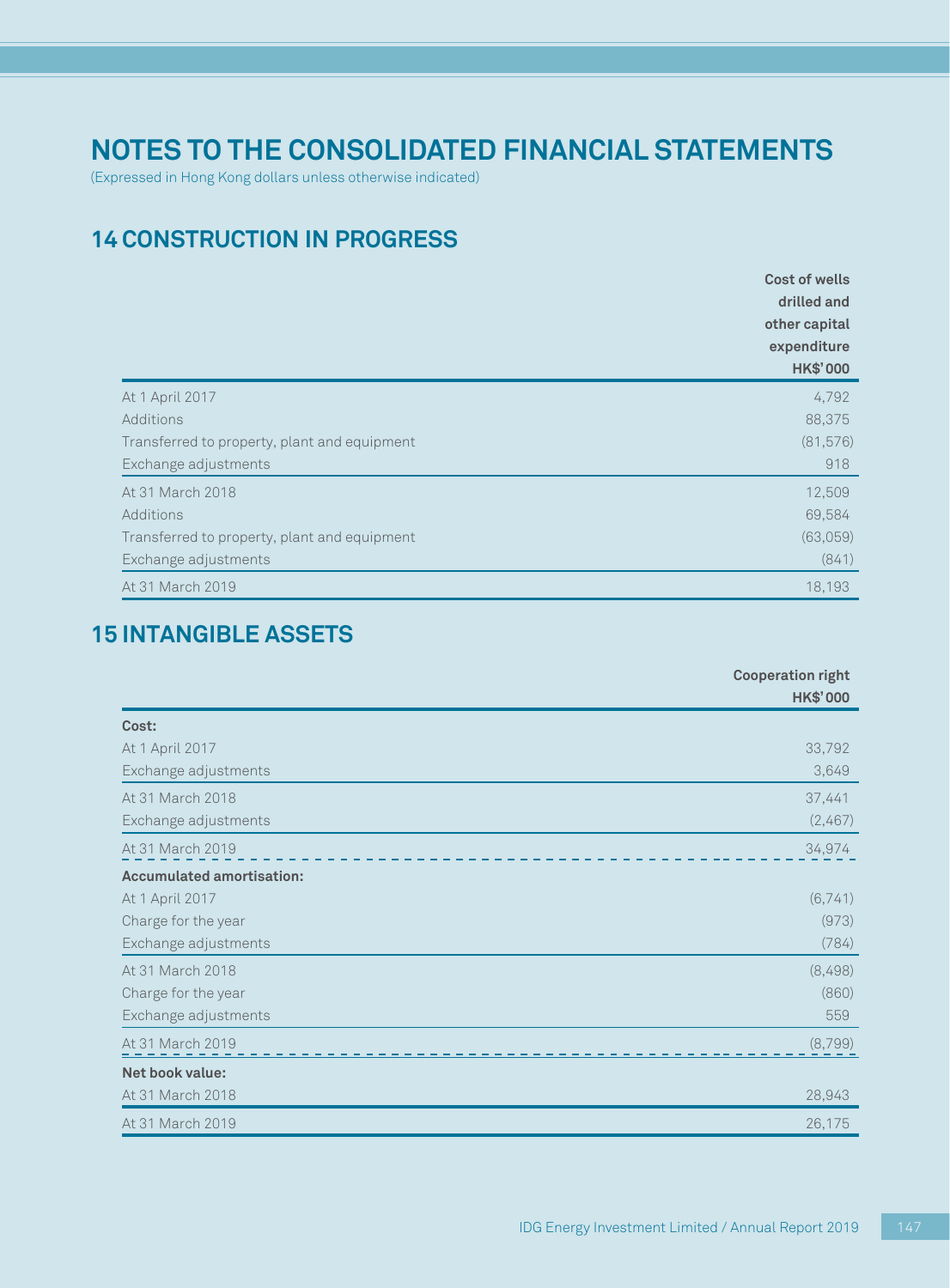(Expressed in Hong Kong dollars unless otherwise indicated)

## **16 LEASE PREPAYMENTS**

Lease prepayments comprise interests in leasehold land held for own use under operating leases located in the PRC as follows:

|                                               | At 31 March     | At 31 March |
|-----------------------------------------------|-----------------|-------------|
|                                               | 2019            | 2018        |
|                                               | <b>HK\$'000</b> | HK\$'000    |
| Land use rights held under medium-term leases | 10,029          | 11.057      |

## **17 INVESTMENTS IN SUBSIDIARIES**

The following list contains only the particulars of subsidiaries which principally affected the results, assets or liabilities of the Group. The class of shares held is ordinary unless otherwise stated.

|                                                  |                        |                       | <b>Effective percentage</b> |          |                                     |
|--------------------------------------------------|------------------------|-----------------------|-----------------------------|----------|-------------------------------------|
|                                                  |                        | <b>Particulars of</b> | of equity attributable      |          |                                     |
|                                                  | Place of incorporation | issued registered     | to the Company              |          |                                     |
| Name of company                                  | and business           | and paid up capital   | <b>Direct</b>               | Indirect | <b>Principal activity</b>           |
| Xilin Gol League Hongbo Mining                   | <b>PRC</b>             | RMB434,920,000        |                             | 100%     | Exploration, development,           |
| Development Company Limited<br>("Hongbo Mining") |                        |                       |                             |          | production and sale of<br>crude oil |
| Think Excel Investments Limited                  | the BVI                | <b>United States</b>  | 100%                        |          | Investment holding                  |
|                                                  |                        | dollars ("US\$") 1    |                             |          |                                     |
| Valuevale Investment Limited                     | Hong Kong ("HK")       | HK\$100,000           | 100%                        |          | Investment holding                  |
| Golden Libra Investment Limited                  | <b>HK</b>              | HK\$100,000           | 100%                        |          | Investment holding                  |
| Beijing Valuevale Technology                     | <b>PRC</b>             | HK\$694.363.214       | 89.92%                      | 10.08%   | Technology development              |
| Limited                                          |                        | (Note)                |                             |          | and consulting                      |
| Beijing Value Top Technology                     | <b>PRC</b>             | RMB596,076,388        |                             | 100%     | Technology development              |
| Limited                                          |                        |                       |                             |          | and consulting                      |

Note: The registered capital of this entity is HK\$779,363,214. As of 31 March 2019, the registered capital of HK\$694,363,214 has been fully paid up.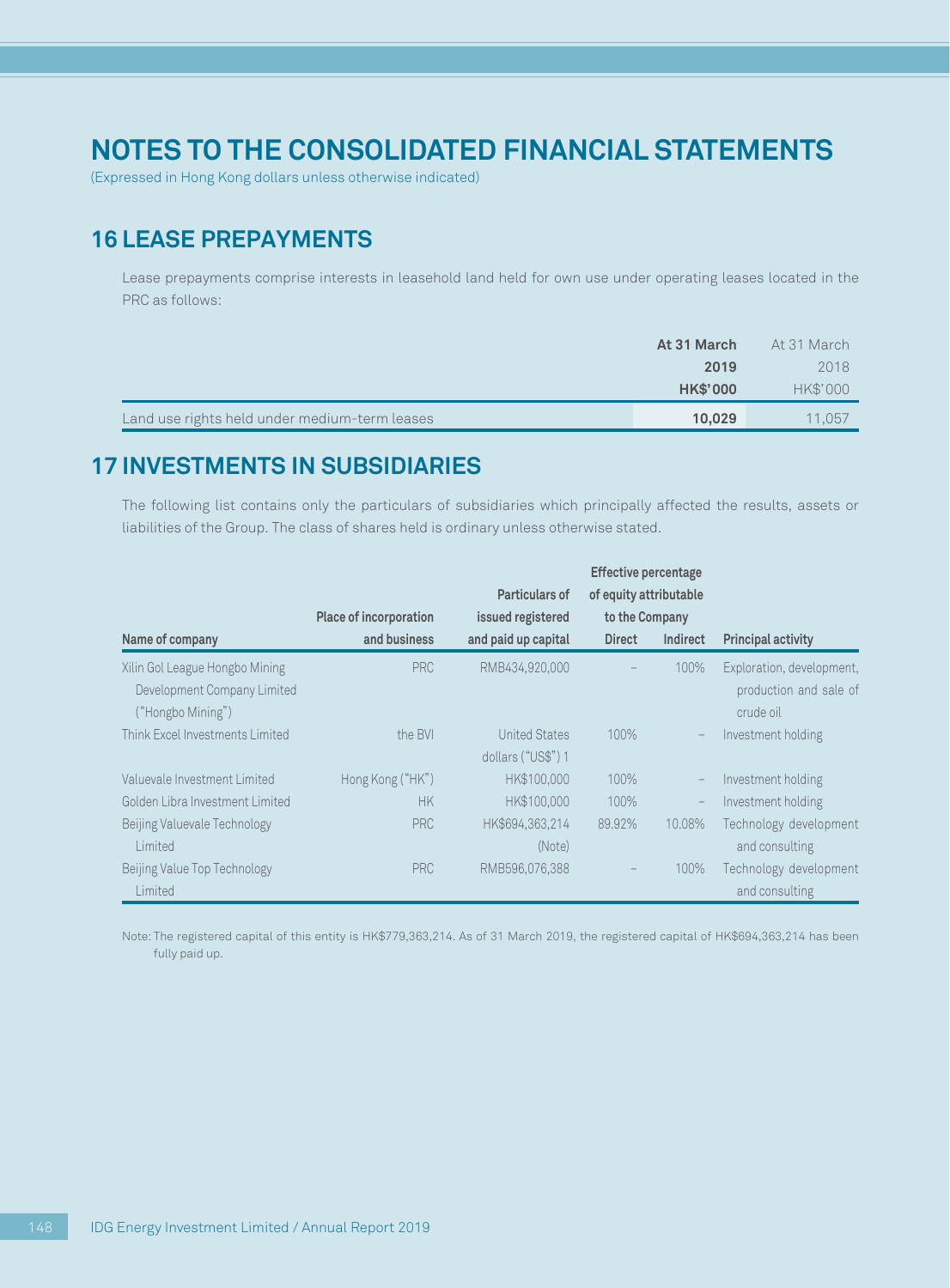(Expressed in Hong Kong dollars unless otherwise indicated)

## **18 INTEREST IN AN ASSOCIATE**

|                          | At 31 March     | At 31 March              |
|--------------------------|-----------------|--------------------------|
|                          | 2019            | 2018                     |
|                          | <b>HK\$'000</b> | HK\$'000                 |
| Interest in an associate | 43,778          | $\overline{\phantom{a}}$ |

On 25 September 2018, Valuevale Investment Limited ("**Valuevale**"), a wholly-owned subsidiary of the Company, entered into the agreement with JUSDA Supply Chain Management International CO., LTD. (準時達國際供應鏈 管理有限公司) (''JUSDA'') (the ''Agreement'') and the management team (the ''Management''), in relation to the formation of JUSDA Energy Technology (Shanghai) Co Ltd. (准時達能源科技(上海)有限公司), which is engaged in liquefied natural gas logistics services. Pursuant to the Agreement, Valuevale agreed to contribute RMB78 million (in equivalent of HK\$91 million) to the investee. At 31 March 2019, the Valuevale has completed its capital injection of the first batch with amount of HK\$43.9 million.

## **19 FINANCIAL ASSETS AT FAIR VALUE THROUGH PROFIT OR LOSS**

|                                     | At 31 March     | At 31 March |
|-------------------------------------|-----------------|-------------|
|                                     | 2019            | 2018        |
|                                     | <b>HK\$'000</b> | HK\$'000    |
| Non-current assets                  |                 |             |
| Stonehold investment (note (a))     | 1,510,062       | 1,389,206   |
| JOVO investment (note (b))          | 138,154         | 129,152     |
| GNL Quebec investment (note (c))    | 45,921          | 32,019      |
| LNGL investment (note (d))          | 142,739         |             |
|                                     | 1,836,876       | 1,550,377   |
| <b>Current assets</b>               |                 |             |
| Trading securities listed in the US | 8,689           | 11,451      |
| Bank financing products             | 9,354           | 15,064      |
|                                     | 18,043          | 26,515      |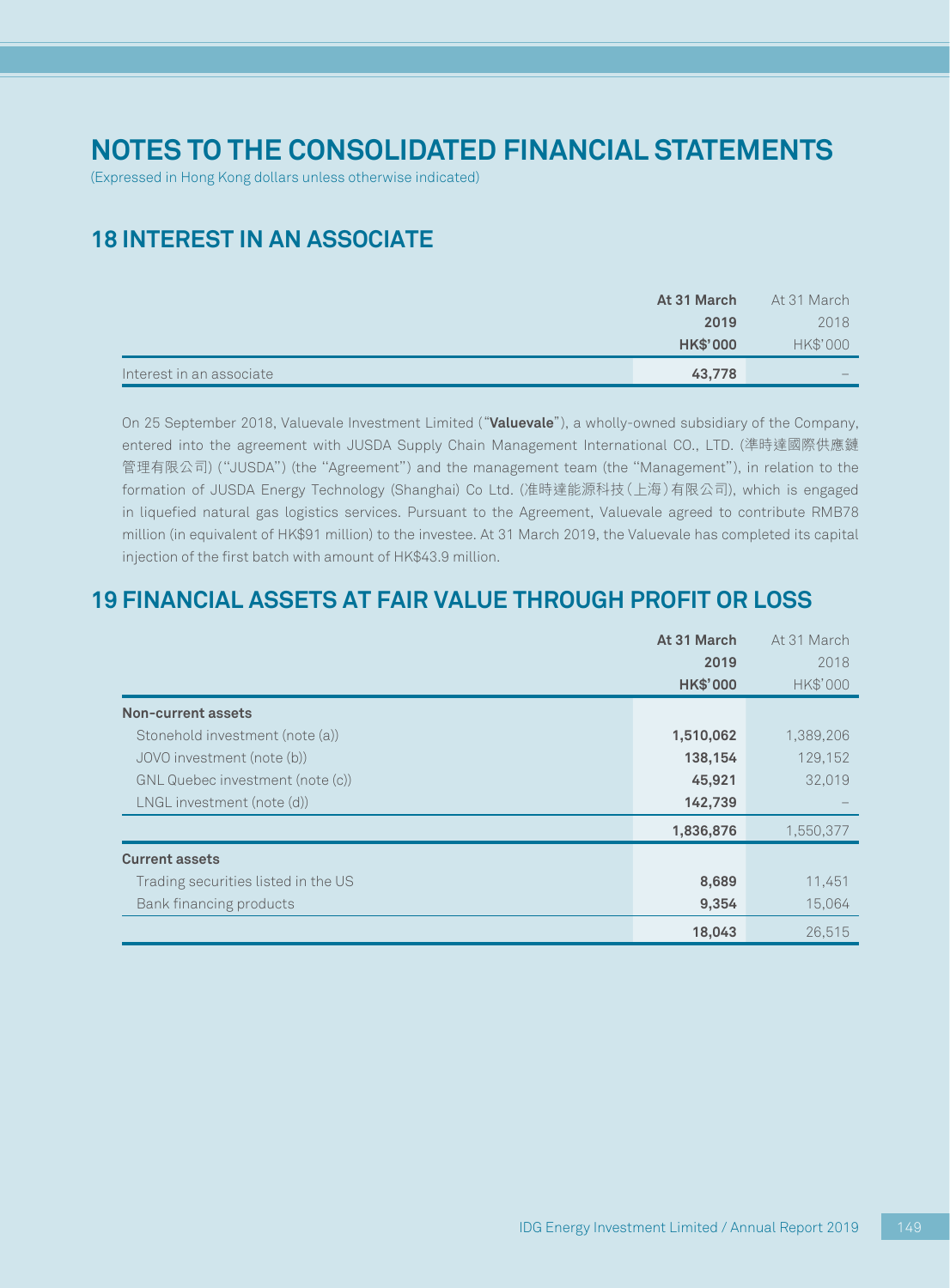(Expressed in Hong Kong dollars unless otherwise indicated)

## **19 FINANCIAL ASSETS AT FAIR VALUE THROUGH PROFIT OR LOSS**

(continued)

#### Notes:

(a) On 14 August 2017 (local time in Houston, Texas, the U.S.), the Company and Think Excel Investments Limited ("Think Excel"), a wholly-owned subsidiary of the Company, entered into a credit agreement (the "Credit Agreement") with Stonehold Energy Corporation ("Stonehold"), pursuant to which, the Company and Think Excel have conditionally agreed to grant a Term Loan to Stonehold (the "Stonehold investment") for the purpose of financing the acquisition of certain oil and gas related assets (the "Target Assets") and the subsequent operations of such assets by Stonehold. On the same date Stonehold entered into an acquisition agreement (the "Acquisition Agreement") with Stonegate Production Company, LLC (the "Stonegate"), pursuant to which, Stonegate has conditionally agreed to sell and Stonehold has conditionally agreed to purchase the Target Assets. All Target Assets are oil and gas assets owned by Stonegate as a non-operator.

On 26 September 2017 (local time in Houston, Texas, the U.S.), the initial payment of the Term Loan with an amount of US\$165.0 million (approximately HK\$1,291.1 million) under the Credit Agreement has been released to Stonehold and the acquisition of the Target Assets by Stonehold from Stonegate has also been consummated in accordance with the terms of the Acquisition Agreement, and a subsequent payment of the Term Loan with an amount of US\$5.0 million (approximately HK\$39.0 million) has been released to Stonehold on 22 November 2017. Under the Credit agreement, the Company and Think Excel are entitled to interest on the principal amount of the Stonehold investment at a rate of 8% per annum (after the making of or the allocation of any applicable withholding tax). The Company and Think Excel are also entitled to additional interest at an amount equal to 92.5% of the remainder cash proceeds received or recovered by Stonehold in respect of any disposal of the Target Assets after deducting outstanding principals and interests pursuant to the Credit Agreement, as well as after deducting any fees, costs and expenses reasonably incurred by Stonehold with respect to such disposal, if applicable. The maturity date of the Stonehold investment is 10 years after the initial payment of the Stonehold investment.

Stonehold holds the unconventional shale oil and gas assets in the Eagle Ford core region in the U.S.

(b) On 14 July 2017, Valuevale entered into a subscription agreement with Jiangxi Jovo Energy Company Limited ("JOVO"), pursuant to which Valuevale has conditionally agreed to subscribe for, and JOVO has conditionally agreed to allot and issue, shares of JOVO at a consideration of RMB100 million (equivalent to approximately HK\$115.2 million). The completion of the subscription took place on 28 July 2017.

JOVO is a limited liability company incorporated in the PRC which engages in clean energy businesses, including importing, processing and sale of LNG and LPG.

(c) On 30 November 2017, Golden Libra Investment Limited ("Golden Libra"), a wholly-owned subsidiary of the Company, entered into an agreement of purchase and sale with an investment fund for purchasing its interests in LNG Quebec Limited Partnership (the "GNL Quebec") at the purchase price of US\$3.15 million (equivalent to approximately HK\$24,633,000). The completion of the acquisition took place on 7 February 2018.

On 26 July 2018, Golden Libra invested another US\$1 million (equivalent to approximately HK\$7,800,000) in GNL Quebec to support ongoing development. On 30 December 2018, Golden Libra has transferred GNL Quebec investment to Valuevale.

GNL Quebec, through its wholly-owned subsidiary GNL Quebec Inc., is developing a state-of-the-art and low-carbon-emission LNG exporting terminal with a maximum nameplate liquefaction capacity of up to eleven million tons per annum.

(d) On 2 June 2018, the Company through its subsidiary, entered into a subscription agreement with Liquefied Natural Gas Limited ("LNGL"), which is listed in Australia, pursuant to which the Company has agreed to subscribe for, and LNGL has agreed to issue, 56,444,500 ordinary shares of LNGL at an aggregate subscription price of A\$28.2 million (equivalent to approximately HK\$166.8 million). Upon completion of the subscription, the Company held 9.9% of the equity interests in LNGL and became the second largest shareholder of LNGL. The completion of the subscription took place on 13 June 2018.

LNGL owns and operates a fully permitted greenfield LNG export terminal, the Magnolia LNG project, in Louisiana of the U.S., with planned capacity of 8 mmtpa or greater and recognized as one of the most viable LNG projects in the U.S.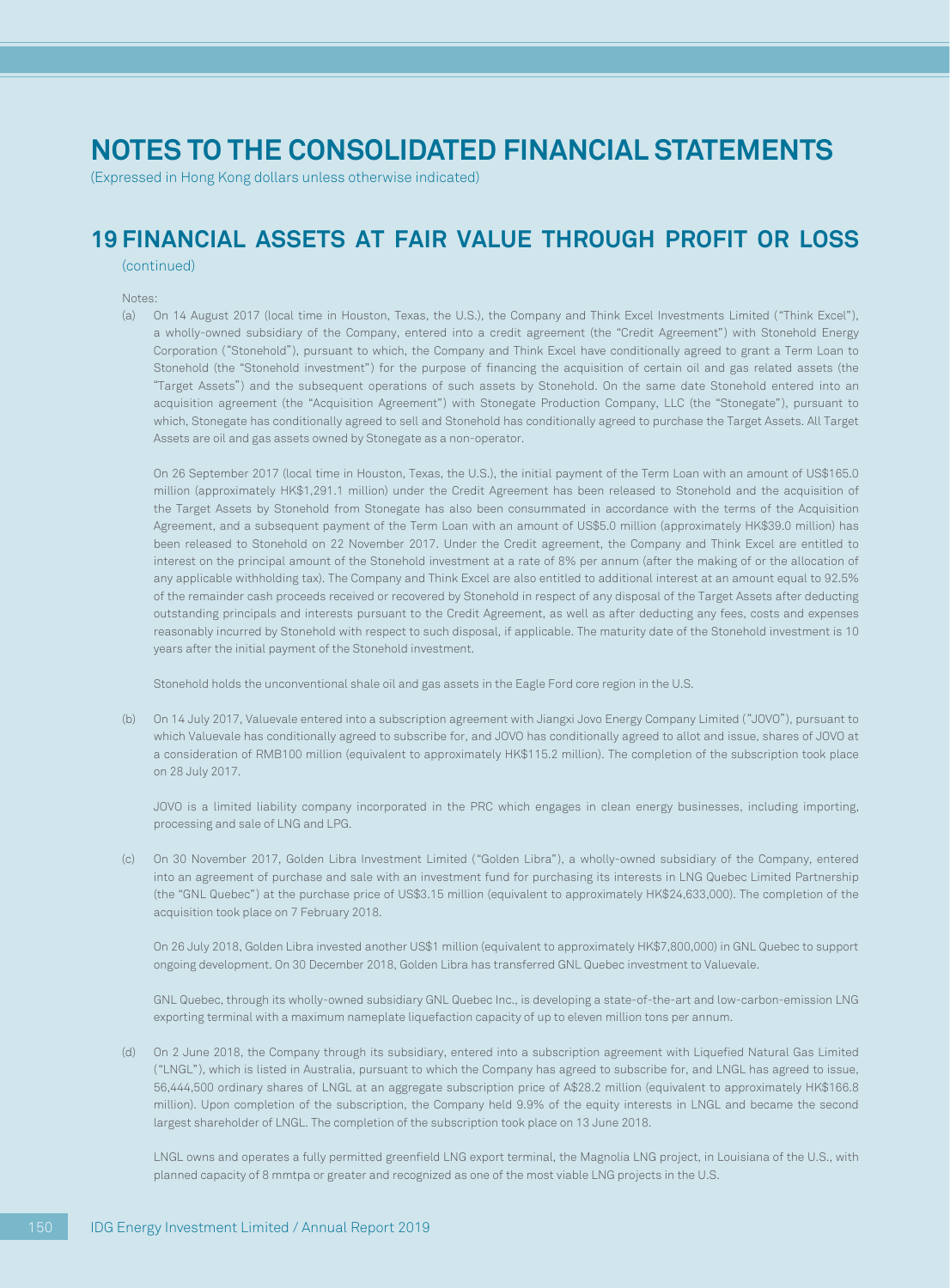(Expressed in Hong Kong dollars unless otherwise indicated)

## **20 FINANCIAL ASSETS AT FAIR VALUE THROUGH OTHER COMPREHENSIVE INCOME**

|                                                                      | At 31 March     | At 31 March |
|----------------------------------------------------------------------|-----------------|-------------|
|                                                                      | 2019            | 2018        |
|                                                                      | <b>HK\$'000</b> | HK\$'000    |
| Equity investment designated as FVOCI (non-recycling) – listed in HK | 44,038          | 56.369      |

The equity investment designated as FVOCI is shares of a company listed in Hong Kong. Golden Libra designated the investment at FVOCI (non-recycling), as the investment is held for strategic purposes. During this current accounting period, dividends amounting to HK\$1,937,676 have been received (2018: Nil) (see note 4(b)).

## **21 OTHER NON-CURRENT ASSETS**

|                                          | At 31 March     | At 31 March |
|------------------------------------------|-----------------|-------------|
|                                          | 2019            | 2018        |
|                                          | <b>HK\$'000</b> | HK\$'000    |
| Prepayments for construction in progress | 7,368           | 6,523       |
| Performance deposit due from Yanchang    | 6,360           | 6,809       |
| Expenditures on public facilities        | 16,227          | 19,379      |
|                                          | 29,955          | 32.711      |

## **22 INVENTORIES**

### *(a) Inventories in the consolidated statement of financial position comprise:*

|                             | At 31 March     | At 31 March |
|-----------------------------|-----------------|-------------|
|                             | 2019            | 2018        |
|                             | <b>HK\$'000</b> | HK\$'000    |
| Spare parts and consumables | 4,518           | 5,303       |
| Finished goods              | 581             | 1,991       |
|                             | 5,099           | 7,294       |

### *(b) The analysis of the amount of inventories recognised as an expense and included in profit or loss is as follows:*

|                                                    | <b>Year ended 31 March</b> |          |
|----------------------------------------------------|----------------------------|----------|
|                                                    | 2019                       | 2018     |
|                                                    | <b>HK\$'000</b>            | HK\$'000 |
| Carrying amount of inventories sold (note $8(c)$ ) | 93,359                     | 91.218   |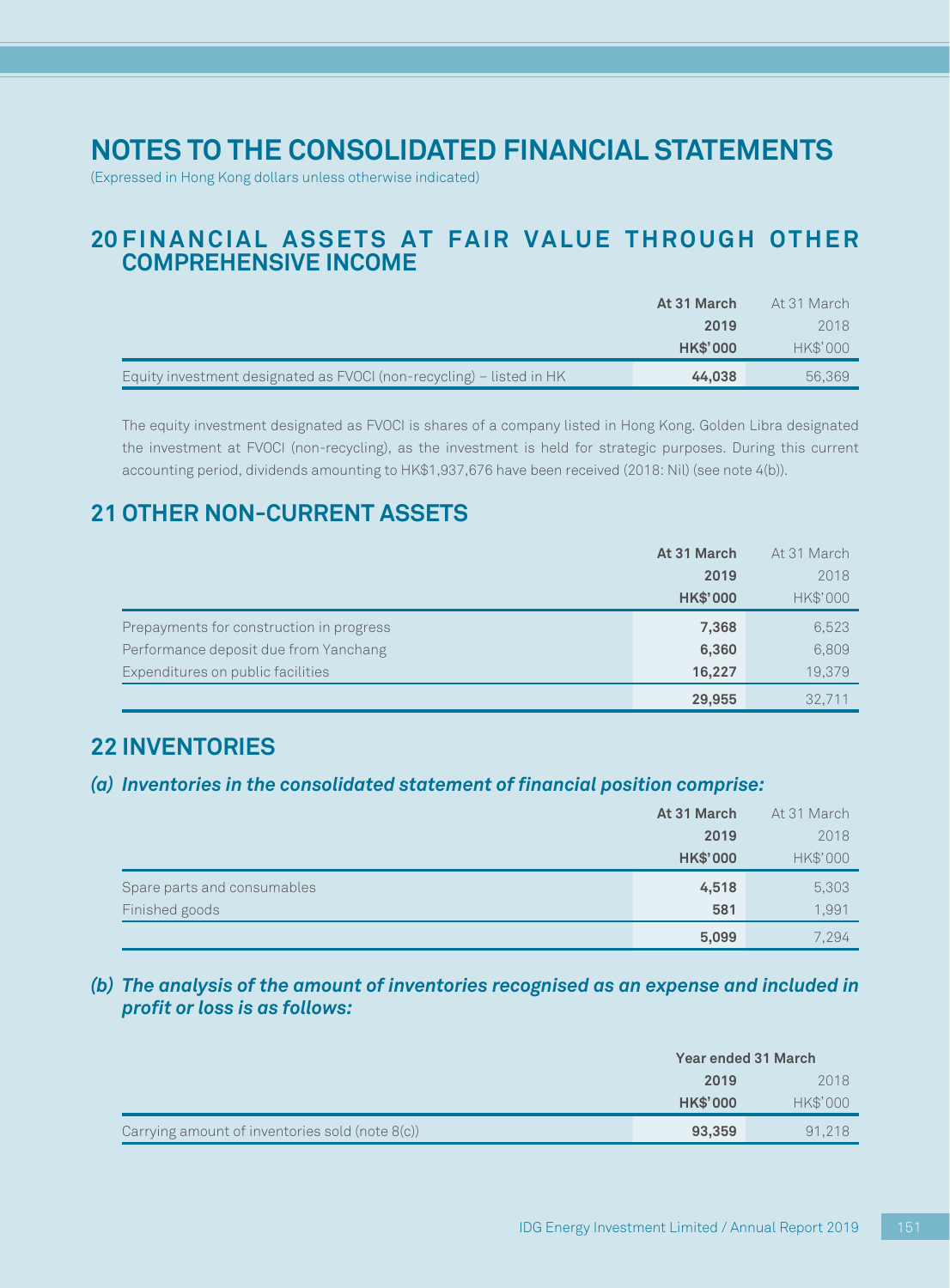(Expressed in Hong Kong dollars unless otherwise indicated)

## **23 TRADE AND OTHER RECEIVABLES**

|                                                                   | At 31 March     | At 31 March |
|-------------------------------------------------------------------|-----------------|-------------|
|                                                                   | 2019            | 2018        |
|                                                                   | <b>HK\$'000</b> | HK\$'000    |
| Trade receivables                                                 | 46,298          | 44,820      |
| Other receivables                                                 | 10,900          | 50,510      |
| Prepayment to suppliers                                           | 17,698          | 16,202      |
| Dividends receivable from financial instruments measured at FVTPL | 2,990           |             |
| Deposit for derivative financial instruments investment           |                 | 15,692      |
|                                                                   | 77,886          | 127.224     |

All of the trade and other receivables are expected to be recovered or recognised as expense within one year.

### *(a) Aging analysis*

As of the end of the reporting period, the ageing analysis of trade receivables, based on the invoice date (or date of revenue recognition, if earlier) and net of allowance for doubtful debts, is as follows:

|                | At 31 March     | At 31 March |
|----------------|-----------------|-------------|
|                | 2019            | 2018        |
|                | <b>HK\$'000</b> | HK\$'000    |
| Within 1 month | 24,344          | 18,647      |
| 1 to 6 months  | 21,954          | 26,173      |
|                | 46,298          | 44,820      |

### *(b) ECLs*

As at 31 March 2018 and 2019, trade receivables were related to an independent customer that was without any historical default record with Hongbo Mining. Based on past experience, current condition and management's view of economic condition over the expected lives of the trade receivables, management believes that there is not any possible default events over the expected lives of the trade receivables, so no loss allowance is necessary in respect of these balances.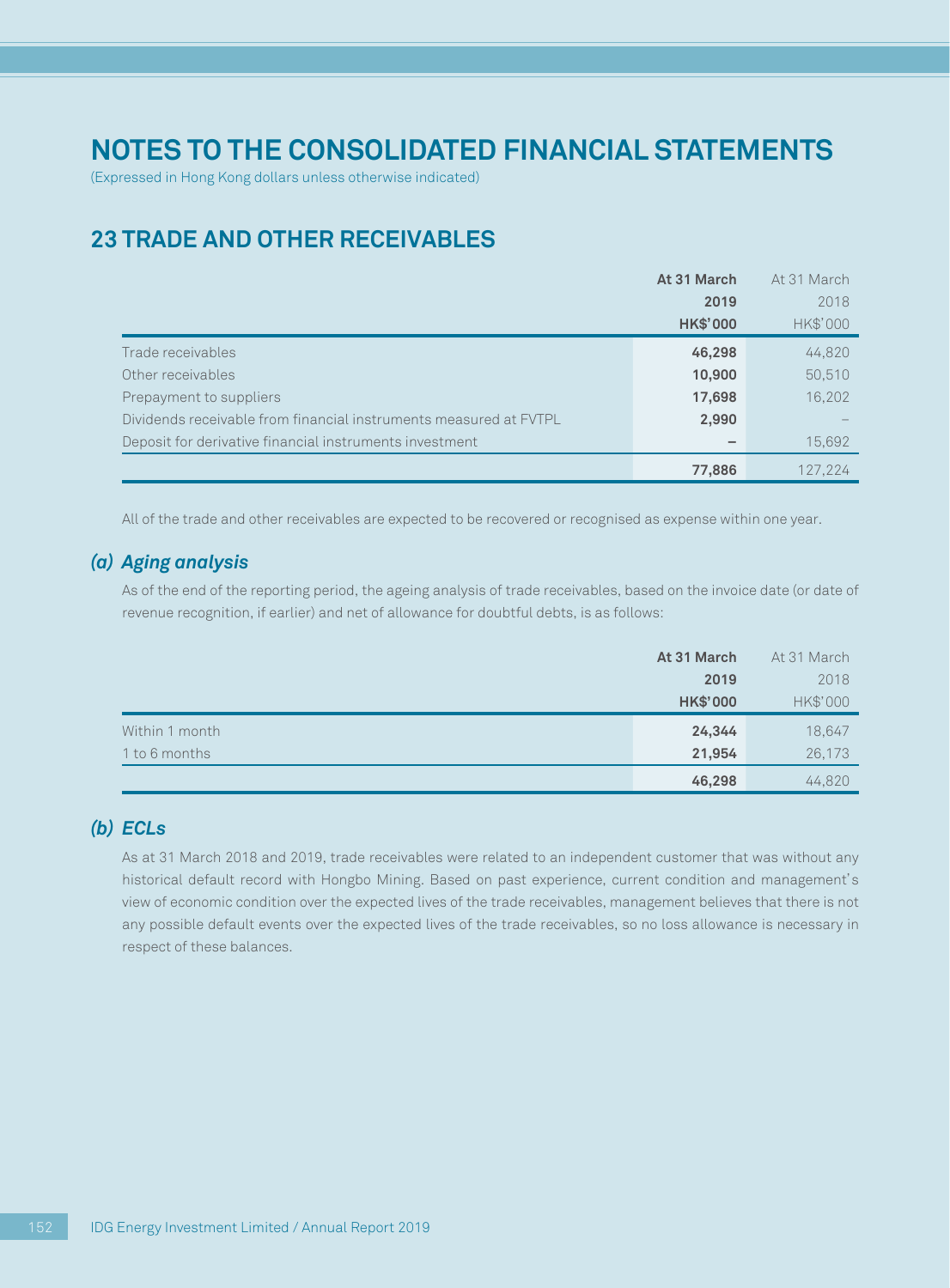(Expressed in Hong Kong dollars unless otherwise indicated)

## **24 DERIVATIVE FINANCIAL INSTRUMENTS**

|                                | <b>At 31 March 2019</b> |                    | At 31 March 2018 |             |
|--------------------------------|-------------------------|--------------------|------------------|-------------|
|                                | <b>Assets</b>           | <b>Liabilities</b> | Assets           | Liabilities |
|                                | <b>HK\$'000</b>         | <b>HK\$'000</b>    | HK\$'000         | HK\$'000    |
| Non-current liabilities        |                         |                    |                  |             |
| - Crude oil price swap         |                         |                    |                  | 3,614       |
|                                |                         |                    |                  |             |
| Current assets and liabilities |                         |                    |                  |             |
| - Crude oil price put option   |                         |                    | 1,285            |             |
| - Crude oil price swap         |                         | $\sim$             |                  | 2,273       |
|                                |                         |                    | 1,285            | 5,887       |

At 31 March 2018, the Company and Valuevale held one crude oil price put option contract and two crude oil price swap contracts in place to manage certain exposure to the changes in crude oil price. All option and swap contracts have been settled during the year ended 31 March 2019.

The net changes in the fair value the above derivative contracts which did not meet the criteria for hedge accounting were debited to the consolidated statements of profit or loss (see note 4).

## **25 CASH AND CASH EQUIVALENTS AND OTHER CASH FLOW INFORMATION**

### *(a) Cash and cash equivalents comprise:*

|                          | At 31 March     | At 31 March |
|--------------------------|-----------------|-------------|
|                          | 2019            | 2018        |
|                          | <b>HK\$'000</b> | HK\$'000    |
| Deposit with banks       | 1,002,259       | 1,131,847   |
| Cash at bank and on hand | 189,275         | 654,556     |
|                          | 1,191,534       | 1,786,403   |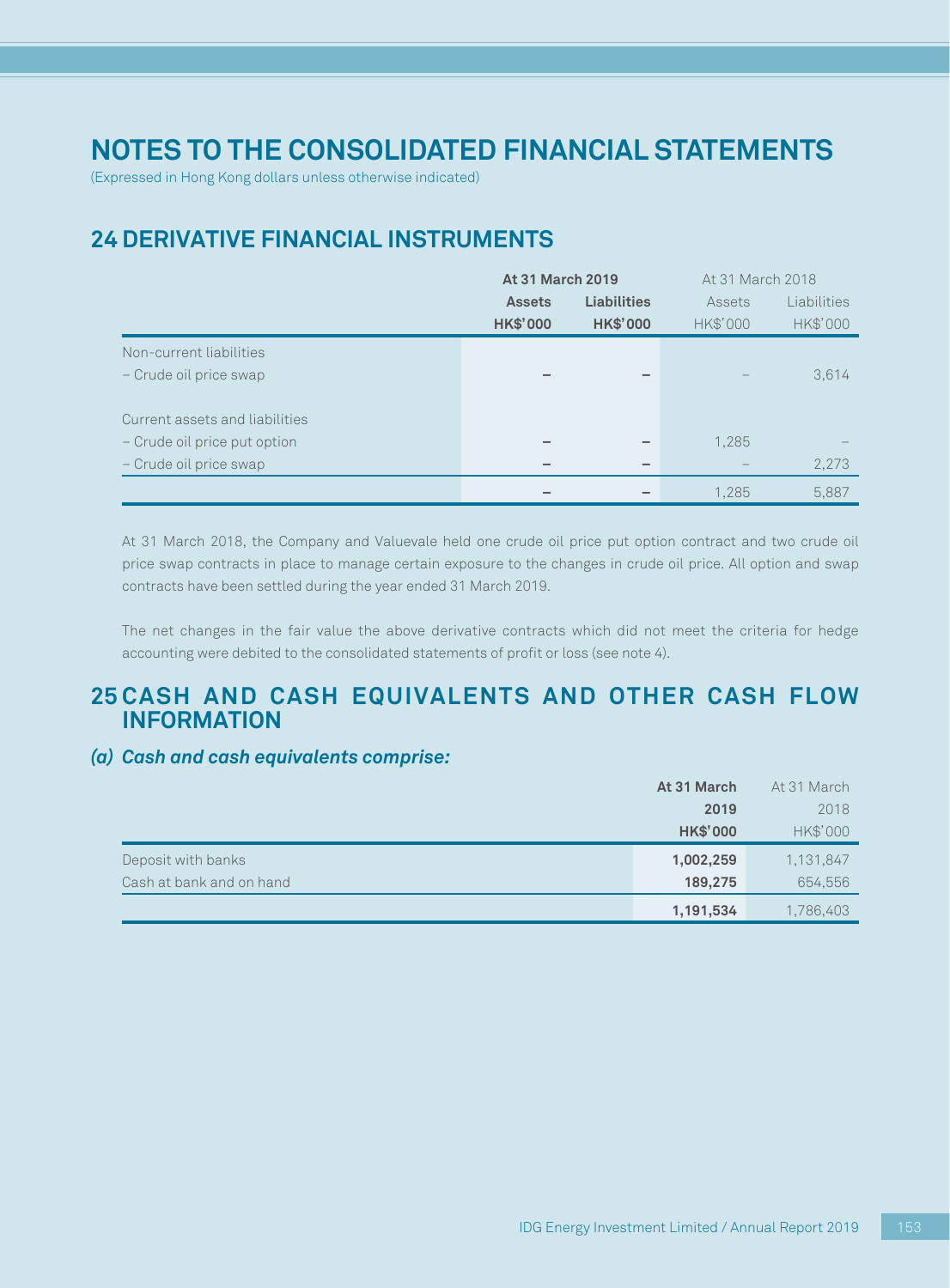(Expressed in Hong Kong dollars unless otherwise indicated)

## **25 CASH AND CASH EQUIVALENTS AND OTHER CASH FLOW INFORMATION** (continued)

### *(b) Reconciliation of profit before taxation to cash generated from operations:*

|                                                                |      | 2019            | 2018      |
|----------------------------------------------------------------|------|-----------------|-----------|
|                                                                | Note | <b>HK\$'000</b> | HK\$'000  |
| Profit before taxation                                         |      | 35,482          | 24,323    |
|                                                                |      |                 |           |
| Adjustments for:                                               |      |                 |           |
| Depreciation                                                   | 8(c) | 47,436          | 52,039    |
| Amortisation of intangible assets                              | 8(c) | 860             | 973       |
| Amortisation of lease prepayments                              | 8(c) | 300             | 302       |
| Amortisation of other non-current assets                       | 8(c) | 3,261           | 3,201     |
| Net financial costs                                            |      | 149,884         | 3,012     |
| Expenses incurred in relation to a terminated acquisition      |      |                 | 6,433     |
| Expenses incurred in relation to the Stonehold investment      |      |                 | 15,950    |
| Net realised and unrealised gains on financial assets          |      |                 |           |
| at FVTPL and derivative financial instruments                  | 4    | (164, 118)      | (74, 395) |
| Share of losses of an associate                                | 4    | 829             |           |
| Net (gain)/losses on disposal of property, plant and equipment | 5    | (15)            | 163       |
| Changes in working capital:                                    |      |                 |           |
| Decrease/(increase) in inventories                             |      | 2,195           | (3,234)   |
| (Increase)/decrease in trade and other receivables             |      | (5,636)         | 8,037     |
| (Decrease)/increase in trade and other payables                |      | (23, 504)       | 10,196    |
| Cash generated from operations                                 |      | 46,974          | 47,000    |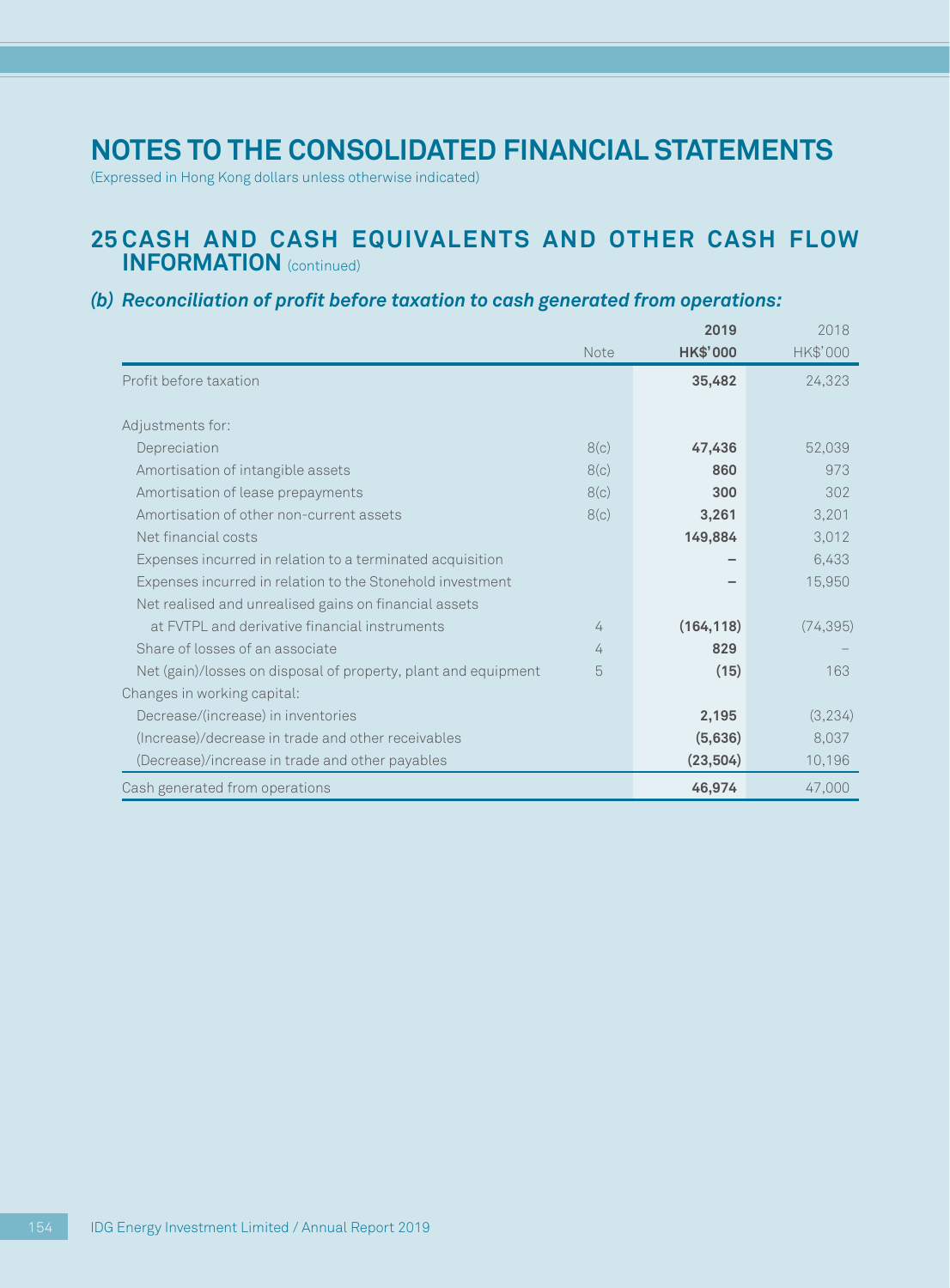(Expressed in Hong Kong dollars unless otherwise indicated)

## **25 CASH AND CASH EQUIVALENTS AND OTHER CASH FLOW INFORMATION** (continued)

### *(c) Reconciliation of liabilities arising from financing activities*

|                                          |                    |                 | <b>Conversion</b>     |                 |                 |
|------------------------------------------|--------------------|-----------------|-----------------------|-----------------|-----------------|
|                                          |                    |                 | option<br>embedded in |                 |                 |
|                                          | <b>Convertible</b> | Convertible     | convertible           | Interest        |                 |
|                                          | bond               | note            | note                  | payable         | <b>Total</b>    |
|                                          | <b>HK\$'000</b>    | <b>HK\$'000</b> | <b>HK\$'000</b>       | <b>HK\$'000</b> | <b>HK\$'000</b> |
|                                          | (Note 27)          | (Note 28)       | (Note 28)             | (Note 26)       |                 |
| <b>At 1 April 2018</b>                   | 67,148             | 232,094         | 2,093                 | 11,084          | 312,419         |
| Changes from financing cash flows:       |                    |                 |                       |                 |                 |
| Redemption of convertible note           |                    | (375,000)       |                       |                 | (375,000)       |
| Interest paid                            |                    |                 |                       | (1, 262)        | (1, 262)        |
| Total changes from financing cash flows: |                    | (375,000)       |                       | (1, 262)        | (376, 262)      |
| Exchange adjustments                     |                    |                 |                       | (683)           | (683)           |
| Changes in fair value                    |                    |                 | (2,093)               |                 | (2,093)         |
| Other changes:                           |                    |                 |                       |                 |                 |
| Interest expenses (note 8(a))            | 6,430              | 11,356          |                       |                 | 17,786          |
| Interest payable                         | (834)              |                 |                       | 834             |                 |
| Conversion of convertible bond           | (27,091)           |                 |                       |                 | (27,091)        |
| Redemption of convertible note           |                    | 131,550         |                       |                 | 131,550         |
| Total other changes                      | (21, 495)          | 142,906         |                       | 834             | 122,245         |
| <b>At 31 March 2019</b>                  | 45,653             |                 |                       | 9,973           | 55,626          |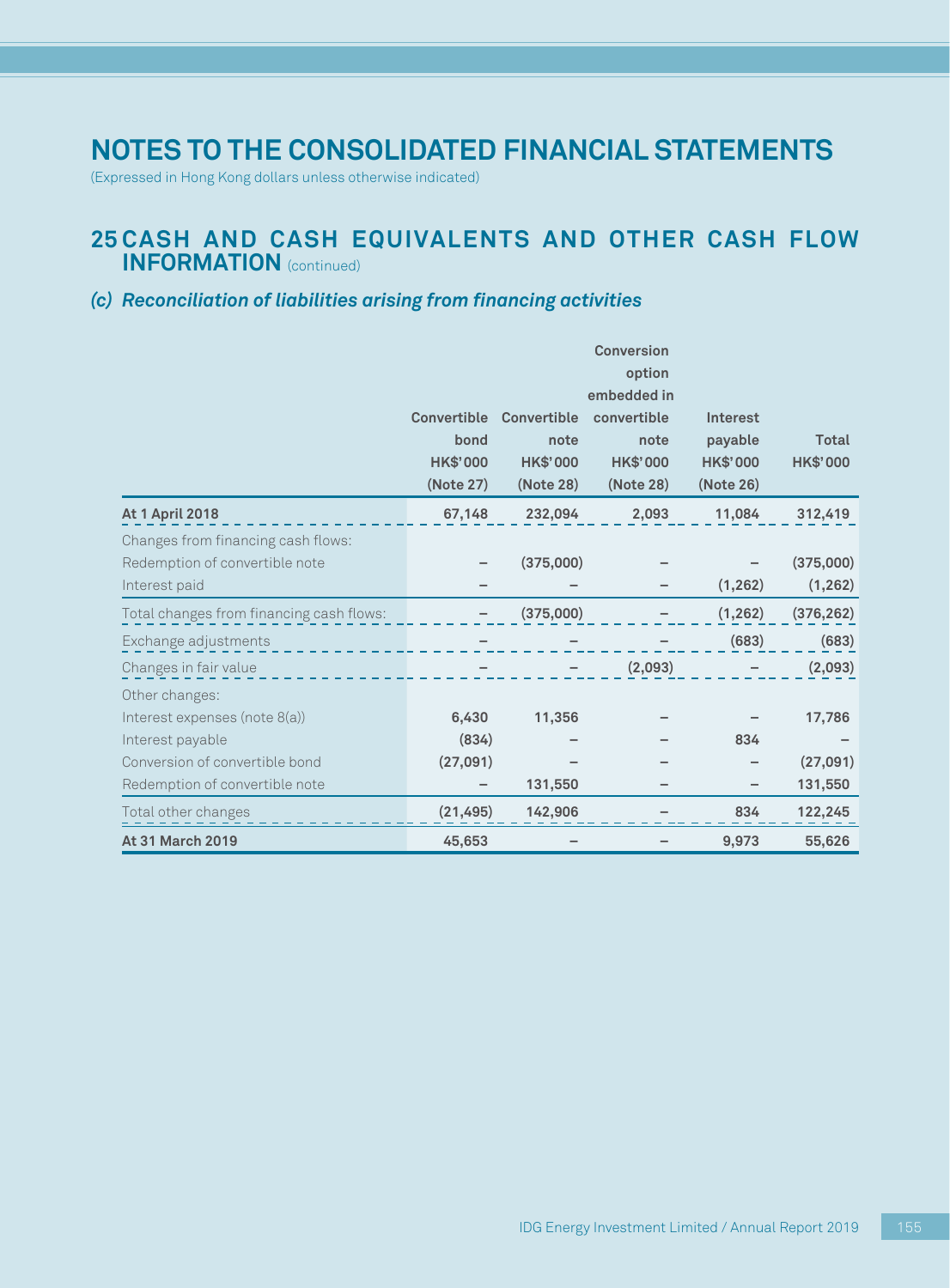(Expressed in Hong Kong dollars unless otherwise indicated)

## **25 CASH AND CASH EQUIVALENTS AND OTHER CASH FLOW INFORMATION** (continued)

### *(c) Reconciliation of liabilities arising from financing activities* (continued)

|                                           |                 |             |             | Conversion  |          |              |
|-------------------------------------------|-----------------|-------------|-------------|-------------|----------|--------------|
|                                           |                 |             |             | option      |          |              |
|                                           | <b>Bank</b> and |             |             | embedded in |          |              |
|                                           | other           | Convertible | Convertible | convertible | Interest |              |
|                                           | borrowings      | bond        | note        | note        | payable  | <b>Total</b> |
|                                           | HK\$'000        | HK\$'000    | HK\$'000    | HK\$'000    | HK\$'000 | HK\$'000     |
|                                           | (Note 27)       | (Note 28)   | (Note 28)   | (Note 26)   |          |              |
| At 1 April 2017                           | 101,375         | 116,541     | 219,412     | 3,203       | 10,126   | 450,657      |
| Changes from financing cash flows:        |                 |             |             |             |          |              |
| Proceeds from new other borrowings        | 79,789          |             |             |             |          | 79,789       |
| Repayment of other borrowings             | (182, 211)      |             |             |             |          | (182, 211)   |
| Interest paid                             | (1,886)         |             |             |             |          | (1,886)      |
| Total changes from financing cash flows   | (104, 308)      |             |             |             |          | (104, 308)   |
| Exchange adjustments                      | 1,047           |             |             |             | (124)    | 923          |
| Changes in fair value                     |                 |             |             | (1, 110)    |          | (1, 110)     |
| Other changes:                            |                 |             |             |             |          |              |
| Interest expenses (note 8(a))             | 1,886           | 6,250       | 12,682      |             |          | 20,818       |
| Interest payable                          |                 | (1,082)     |             |             | 1,082    |              |
| Modification of terms of convertible bond |                 | (31, 720)   |             |             |          | (31, 720)    |
| Conversion of convertible bond            |                 | (22, 841)   |             |             |          | (22, 841)    |
| Total other changes                       | 1.886           | (49, 393)   | 12.682      |             | 1.082    | (33, 743)    |
| At 31 March 2018                          |                 | 67,148      | 232,094     | 2,093       | 11,084   | 312,419      |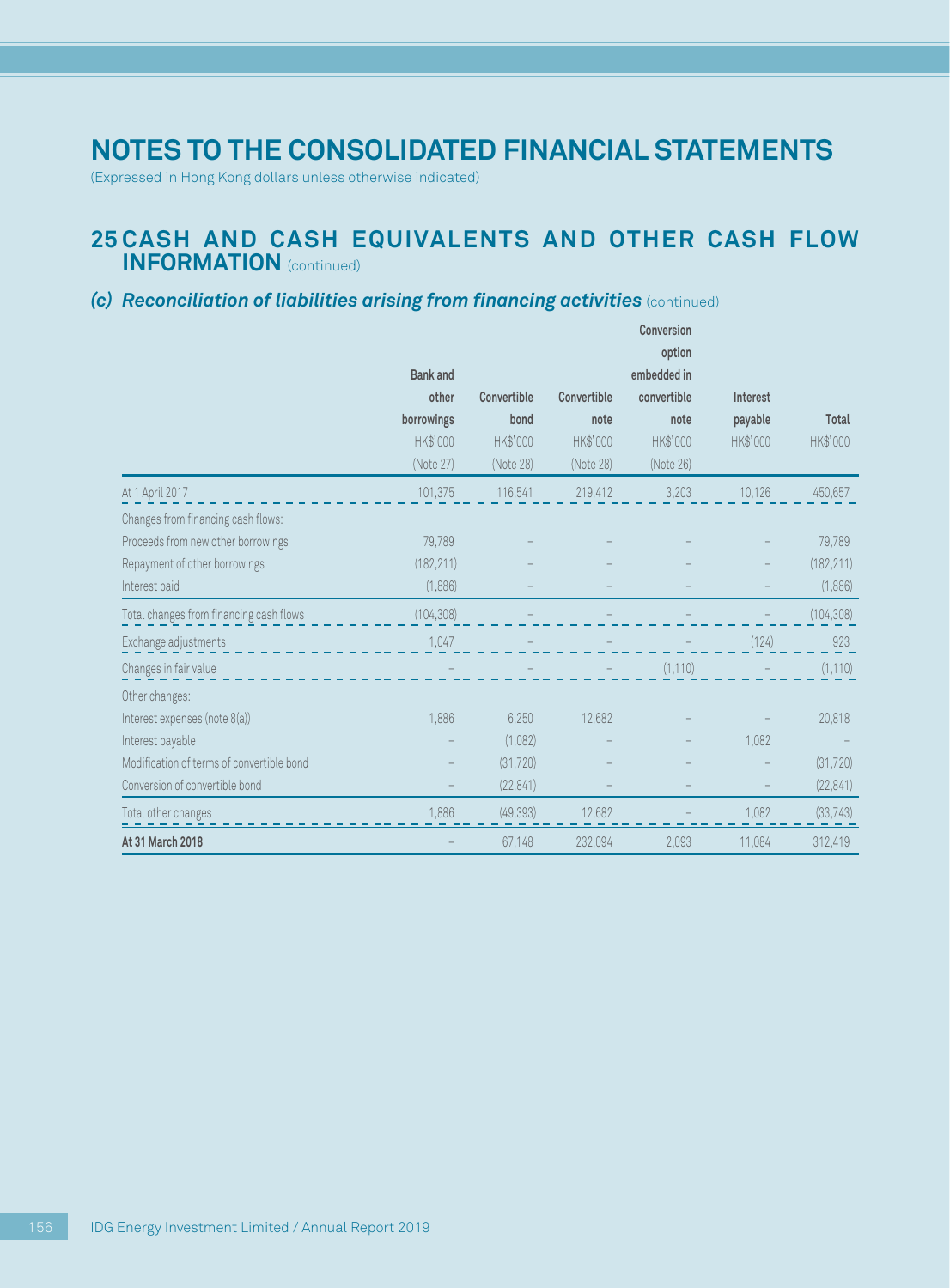(Expressed in Hong Kong dollars unless otherwise indicated)

## **26 TRADE AND OTHER PAYABLES**

|                                     | At 31 March     | At 31 March |
|-------------------------------------|-----------------|-------------|
|                                     | 2019            | 2018        |
|                                     | <b>HK\$'000</b> | HK\$'000    |
| Trade payables                      | 87,897          | 120,694     |
| Taxes other than income tax payable | 15,568          | 12,542      |
| Guarantee deposit                   | 40,803          | 43,682      |
| Payable due to Yanchang             | 63,792          | 83,767      |
| Interest payable                    | 9,973           | 11,084      |
| <b>Others</b>                       | 8,481           | 12,961      |
|                                     | 226,514         | 284,730     |

All of the trade and other payables are expected to be settled within one year or are repayable on demand.

As of the end of the reporting period, the ageing analysis of trade payables, based on the invoice date (or date of recognition, if earlier), is as follows:

|                                 | At 31 March     | At 31 March |
|---------------------------------|-----------------|-------------|
|                                 | 2019            | 2018        |
|                                 | <b>HK\$'000</b> | HK\$'000    |
| Within 1 year                   | 45,604          | 71,422      |
| Over 1 year but within 2 years  | 24,654          | 26,944      |
| Over 2 years but within 3 years | 9,738           | 2,314       |
| Over 3 years                    | 7,901           | 20,014      |
| Trade payables                  | 87,897          | 120,694     |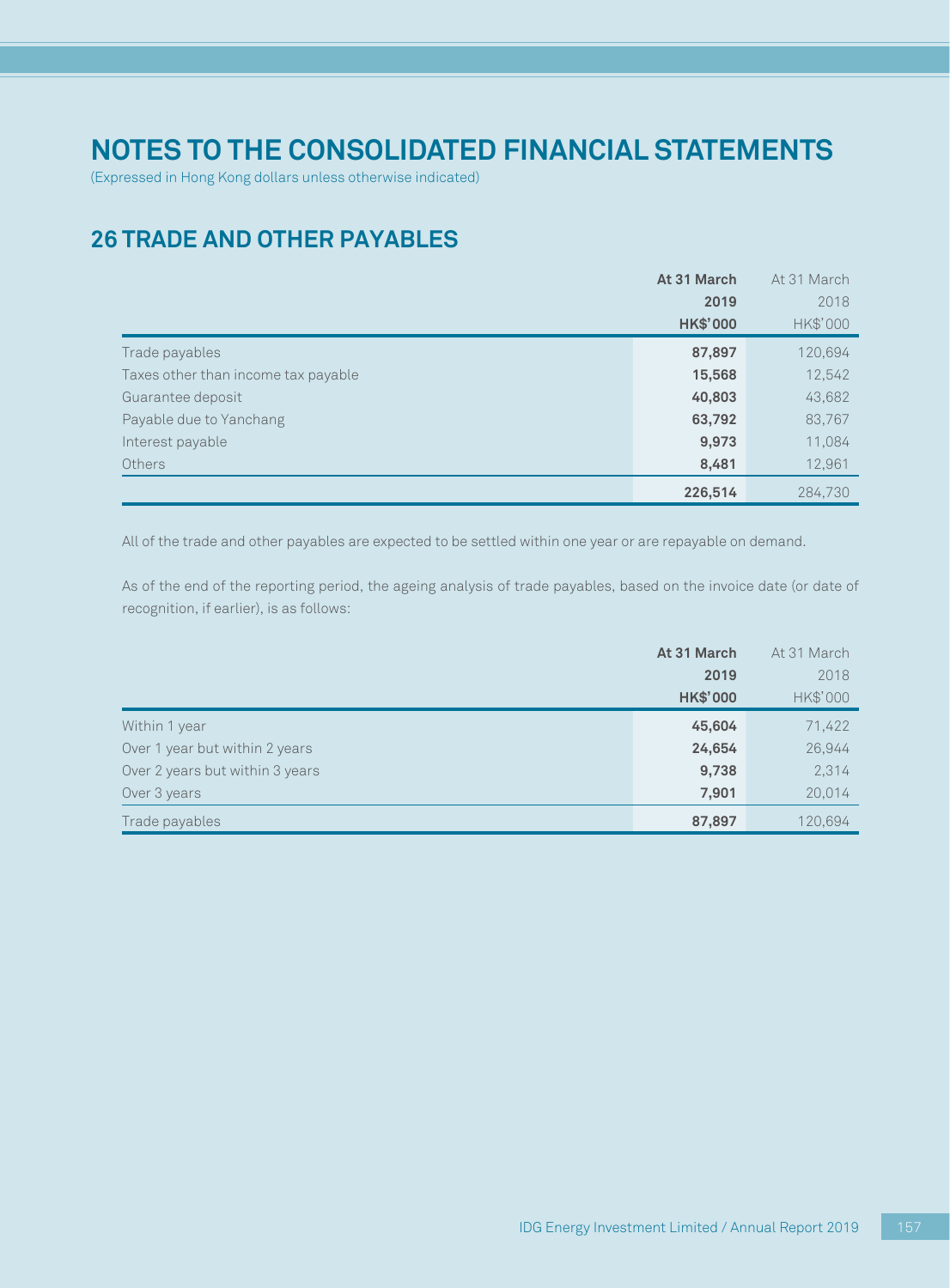(Expressed in Hong Kong dollars unless otherwise indicated)

## **27 CONVERTIBLE BOND**

|                                                      | Liability | <b>Equity</b> |           |
|------------------------------------------------------|-----------|---------------|-----------|
|                                                      | component | component     | Total     |
|                                                      | HK\$'000  | HK\$'000      | HK\$'000  |
| At 31 March 2017                                     | 116.541   | 133,092       | 249,633   |
| Interest expenses (note 8(a))                        | 6,250     |               | 6,250     |
| Interest payable                                     | (1,082)   |               | (1,082)   |
| Modification of terms of convertible bond (note (b)) | (31,720)  | 31.589        | (131)     |
| Conversion of convertible bond (note (c))            | (22, 841) | (25, 695)     | (48,536)  |
| At 31 March 2018                                     | 67.148    | 138,986       | 206,134   |
| Interest expenses (note 8(a))                        | 6,430     |               | 6,430     |
| Interest payable                                     | (834)     |               | (834)     |
| Conversion of convertible bond (note (e))            | (27,091)  | (52, 867)     | (79, 958) |
| <b>At 31 March 2019</b>                              | 45,653    | 86,119        | 131,772   |

Notes:

(a) As at 29 July 2016, the convertible bonds originally had total nominal value of HK\$120,000,000 and interest at 1 % per annum which were payable half year in arrears. The convertible bonds were convertible into the Company's ordinary shares at a conversion price of HK\$0.0672 per share at any time before 30 April 2018.

The convertible bonds have been accounted for as compound financial instruments containing an equity component and a liability component. The liability component was initially measured at fair value of HK\$114,208,000 at discount rate of 4.12% per annum and carried at amortised cost.

(b) On 15 August 2017, the Company entered into a deed of amendment with Titan Gas, one holder of the convertible bond, to further extend the maturity date of the convertible bond with nominal value of HK\$96,832,526 from 30 April 2018 to 30 April 2022, and to remove certain adjustment events to the conversion price.

The modification resulted in the extinguishment of the financial liability of the convertible bond and the recognition of new financial liability and equity component. The fair value of the new financial liability regarding the convertible bond revised portion immediately following the modification was approximately HK\$63,421,000. The fair value of the liability component was determined by discounted cash flows over the remaining terms of the convertible bonds at an effective interest rate of 10.88% per annum.

- (c) On 25 September 2017, Tanisca Investments Limited, another holder of the convertible bond, exercised the conversion rights to convert all the convertible bond held with the nominal value of HK\$23,167,474 into 344,754,077 ordinary shares.
- (d) On 22 August 2018, Titan Gas transferred parts of the convertible bonds with the nominal value of HK\$16,832,526 to three entities.
- (e) On 18 October 2018 and 17 December 2018, convertible bond holders exercised the conversion rights to convert their convertible bond with the nominal value of HK\$18,432,526 and HK\$18,400,000, into 274,293,540 and 273,809,523 ordinary shares respectively. At 31 March 2019, the remaining convertible bond with nominal value of HK\$60,000,000 was solely held by Titan Gas.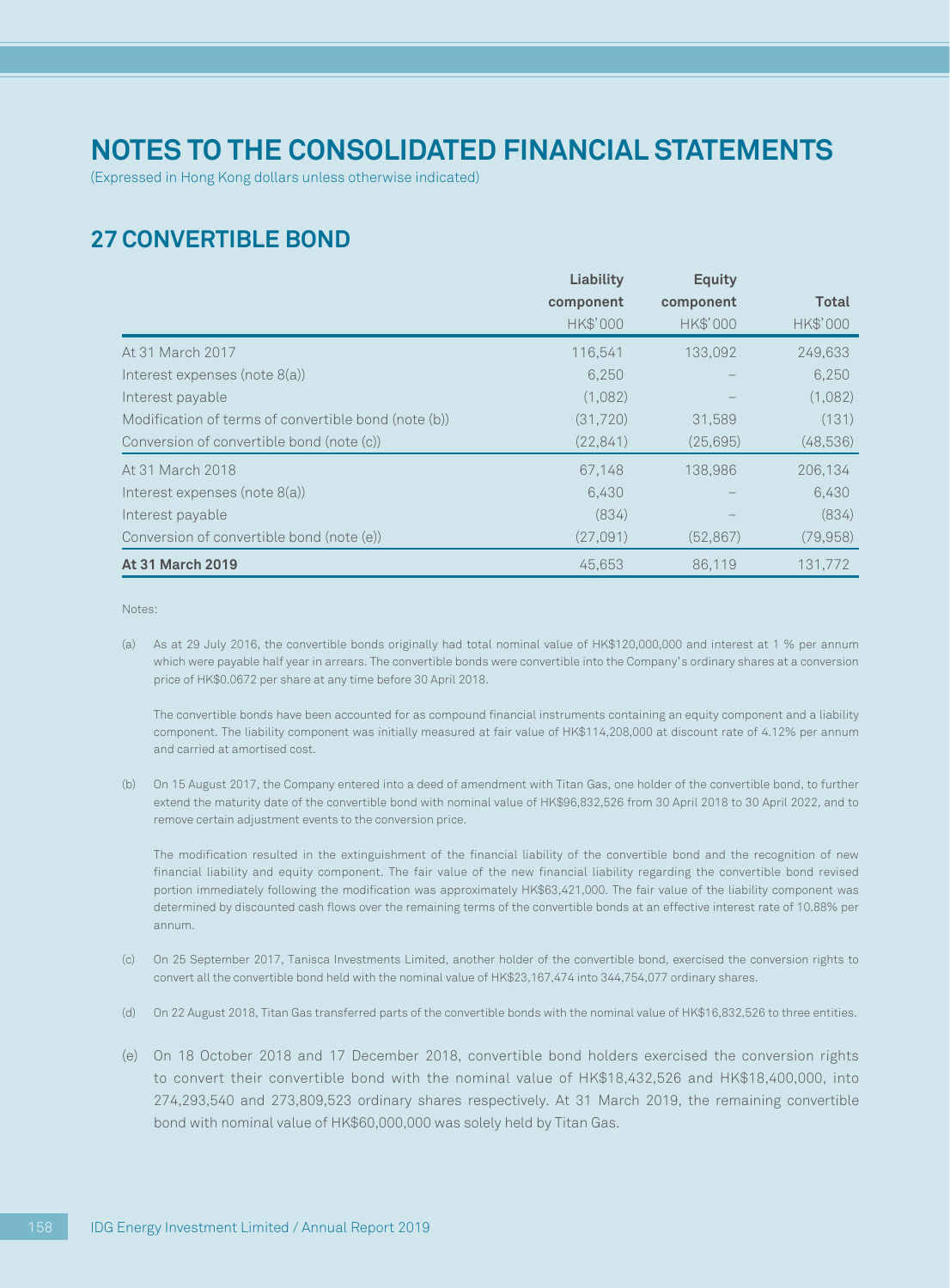(Expressed in Hong Kong dollars unless otherwise indicated)

## **28 CONVERTIBLE NOTE**

|                                      | Liability  | <b>Derivative</b> | <b>Equity</b> |           |
|--------------------------------------|------------|-------------------|---------------|-----------|
|                                      | component  | component         | component     | Total     |
|                                      | HK\$'000   | HK\$'000          | HK\$'000      | HK\$'000  |
| At 1 April 2017                      | 219,412    | 3,203             | 34,583        | 257,198   |
| Interest expenses (note 8(a))        | 12,682     |                   |               | 12,682    |
| Fair value changes on the derivative |            |                   |               |           |
| component (note 8(a))                |            | (1, 110)          |               | (1, 110)  |
| At 31 March 2018                     | 232,094    | 2,093             | 34,583        | 268,770   |
| Interest expenses (note 8(a))        | 11,356     |                   |               | 11,356    |
| Fair value changes on the derivative |            |                   |               |           |
| component (note 8(a))                |            | (2,093)           |               | (2,093)   |
| Redemption of convertible note       | (243, 450) |                   | (34,583)      | (278,033) |
| <b>At 31 March 2019</b>              |            |                   |               |           |

On 29 July 2016, the Company issued the convertible note with an aggregate principal amount of HK\$250,000,000. According to the terms of the convertible note, no interest shall be payable on the entire principal amount and the maturity date is the third anniversary of the Completion Date, i.e. 29 July 2019. The holder of the convertible note ("CN holder") has the right to convert the convertible note into the Company's 373,357,228 ordinary shares at a conversion price of HK\$0.6696 per share. During the period starting from the first day of the 31st month following 29 July 2016, the CN holder has the right to request the Company to redeem the convertible note by paying the CN holder a redemption premium of HK\$125,000,000 as well as the principal amount of HK\$250,000,000.

The convertible note has been accounted for as a compound financial instrument containing an equity component, a liability component and a derivative component. The liability component was initially measured at fair value of HK\$211,218,000 at discount rate of 5.78% per annum and carried at amortised cost. The redemption option is classified as a derivative financial instrument and has been included in the balance of convertible note in the consolidated statement of financial position.

On 4 February 2019, the Company redeemed all of the outstanding convertible note at the amount of HK\$375,000,000 after receiving the redemption notice from CN Holder (the ''Redemption''). As the result, the finance cost amounting to HK\$131,500,000 was recognised due to the Redemption. Following the Redemption, the convertible note has been cancelled and the Company has been discharged from all of its obligations under and in respect of the convertible note.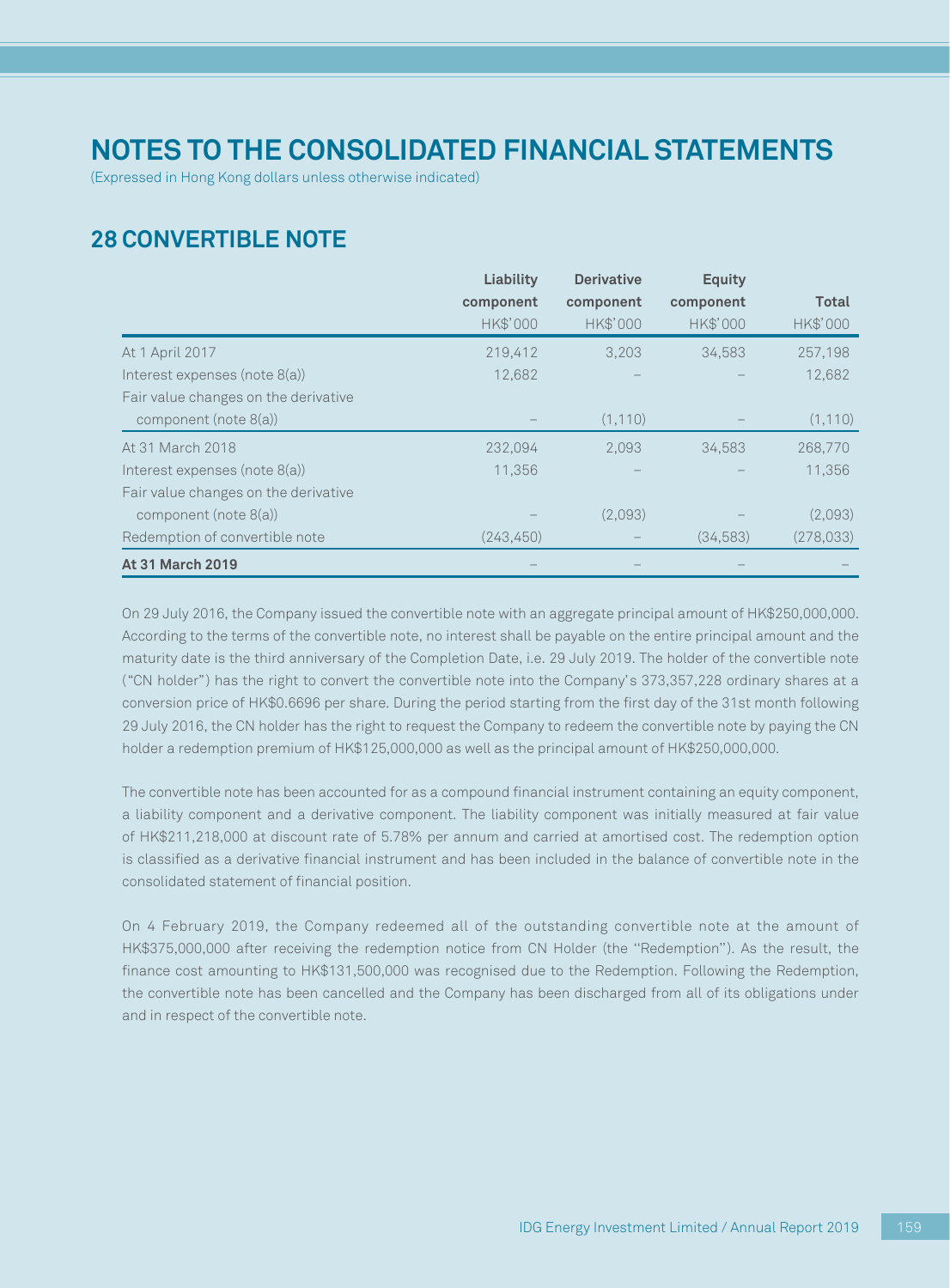(Expressed in Hong Kong dollars unless otherwise indicated)

## **29 INCOME TAX IN THE CONSOLIDATED STATEMENT OF FINANCIAL POSITION**

#### *(a) Deferred tax assets and liabilities recognised:*

The components of deferred tax (assets)/liabilities recognised in the statement of financial position and the movements during the year are as follows:

|                                      | <b>Provision</b> |           |            |                 |              |
|--------------------------------------|------------------|-----------|------------|-----------------|--------------|
|                                      | for assets       | Property, |            |                 |              |
|                                      | retirement       | plant and | Intangible |                 |              |
|                                      | obligation       | equipment | assets     | <b>Accruals</b> | <b>Total</b> |
|                                      | HK\$'000         | HK\$'000  | HK\$'000   | HK\$'000        | HK\$'000     |
| Deferred tax arising from:           |                  |           |            |                 |              |
| At 1 April 2017                      | (3,505)          | 28,649    | 43         | (11.694)        | 13,493       |
| (Credited)/charged to profit or loss | (523)            | 9,414     | (12)       | 951             | 9,830        |
| Exchange adjustments                 | (410)            | 3,649     | 4          | (1,208)         | 2,035        |
| At 31 March 2018                     | (4,438)          | 41,712    | 35         | (11, 951)       | 25,358       |
| (Credited)/charged to profit or loss | (606)            | 9,231     | (12)       | (510)           | 8,103        |
| Exchange adjustments                 | 294              | (2,772)   | (2)        | 789             | (1,691)      |
| At 31 March 2019                     | (4,750)          | 48.171    | 21         | (11, 672)       | 31.770       |

#### *(b) Deferred tax assets not recognised*

In accordance with the accounting policy set out in note 2(u), the Company and its subsidiaries have not recognised deferred tax assets in respect of cumulative tax losses amounting to HK\$123,875,000 (2018: HK\$147,493,000) as at 31 March 2019, as it is not probable that future taxable profits against which the losses can be utilised will be available in the relevant tax jurisdiction of the Company and its subsidiaries.

The unutilised tax losses in the PRC established entities will expire in five years after the tax losses generated under current tax legislation in 2023 and thereafter. The tax losses in those Hong Kong incorporated companies can be utilised to offset any future taxable profits under current tax legislation.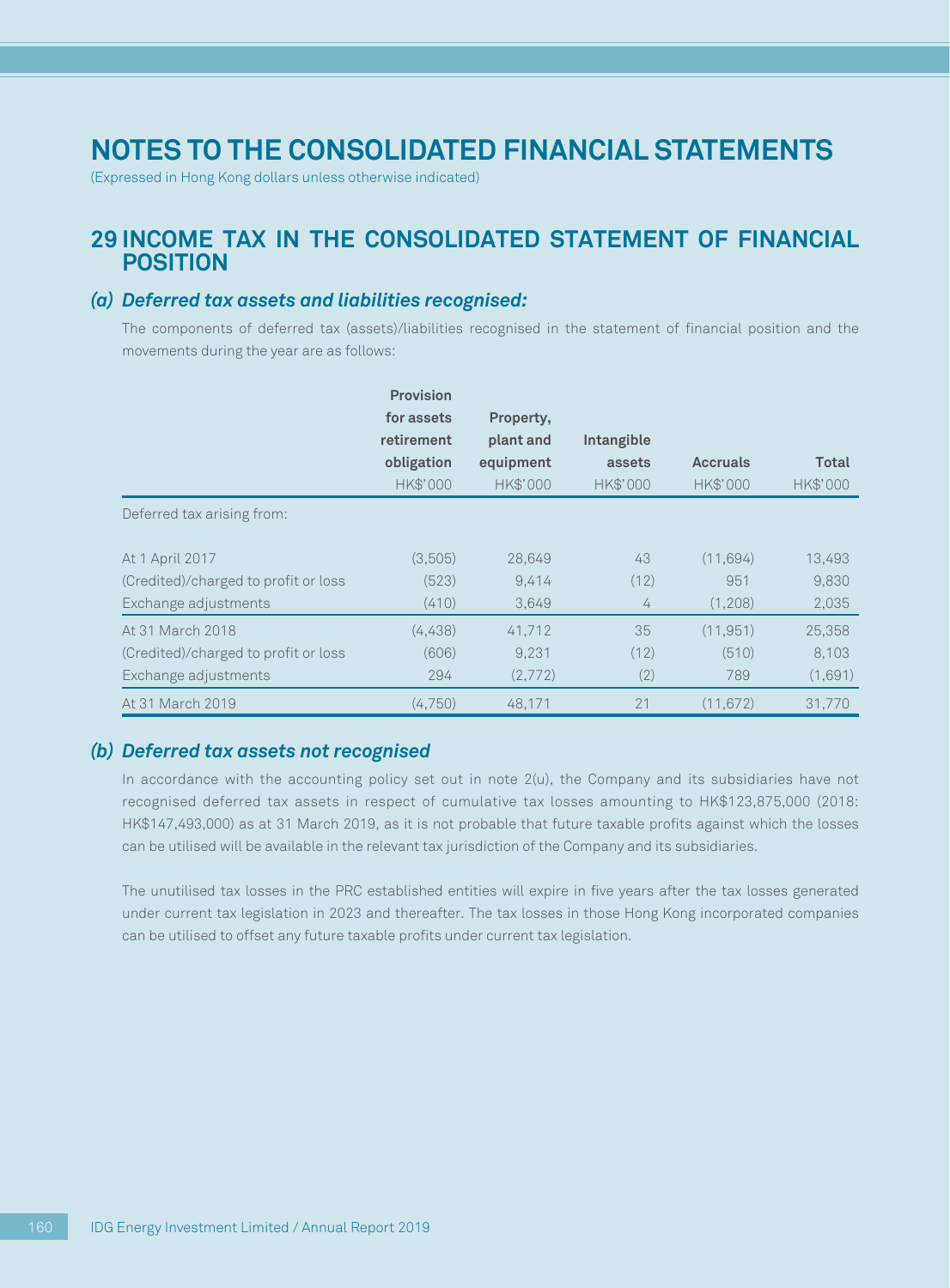(Expressed in Hong Kong dollars unless otherwise indicated)

## **30 PROVISIONS**

The amount represents provision for future dismantlement costs of oil and gas properties. Movements of provision during the reporting period are set out as follows:

|                      | <b>Assets</b> |
|----------------------|---------------|
|                      | retirement    |
|                      | obligations   |
|                      | HK\$'000      |
| At 1 April 2017      | 35,117        |
| Additions            | 6,799         |
| Reassessment         | 7,807         |
| Accretion expense    | 2,092         |
| Exchange adjustments | 4,777         |
| At 31 March 2018     | 56,592        |
| Additions            | 4,137         |
| Reassessment         | (8,009)       |
| Accretion expense    | 2,425         |
| Exchange adjustments | (3,726)       |
| At 31 March 2019     | 51,419        |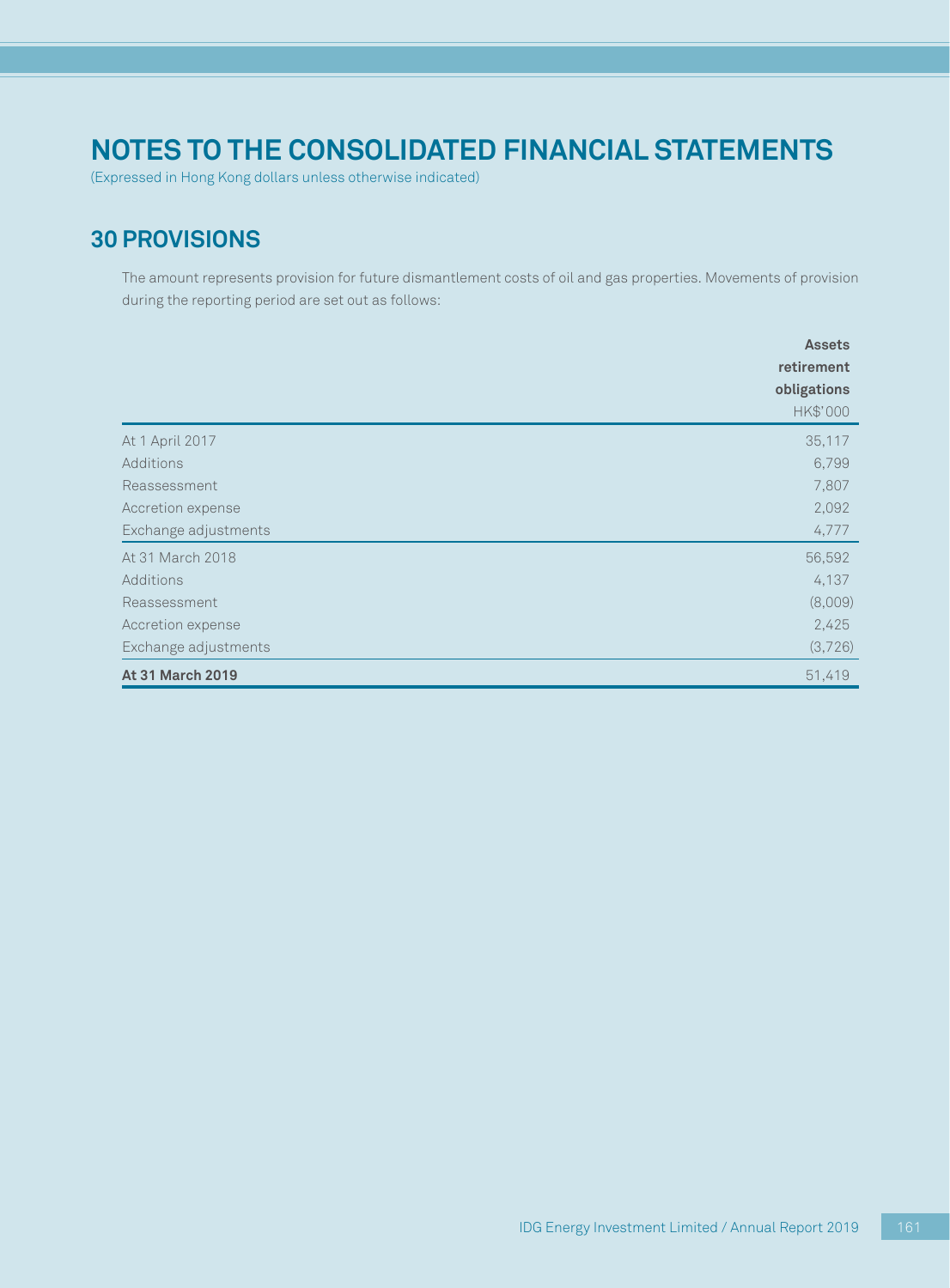(Expressed in Hong Kong dollars unless otherwise indicated)

## **31 CAPITAL, RESERVES AND DIVIDENDS**

### *(a) Movements in components of equity*

The reconciliation between the opening and closing balances of each component of the Company's consolidated equity is set out in the consolidated statement of changes in equity. Details of the changes in the Company's individual components of equity between the beginning and the end of the year are set out below:

#### **Company**

|                                       | <b>Share</b> | <b>Share</b>    | <b>Other</b>    | <b>Accumulated</b> |                     |
|---------------------------------------|--------------|-----------------|-----------------|--------------------|---------------------|
|                                       | capital      | premium         | reserve         | losses             | <b>Total equity</b> |
|                                       | HK\$'000     | HK\$'000        | HK\$'000        | HK\$'000           | HK\$'000            |
|                                       | (note 31(c)) | (note 31(d)(i)) | (note 31(d)(v)) |                    |                     |
| Balance at 31 March 2016 and          |              |                 |                 |                    |                     |
| 1 April 2017                          | 43.646       | 2,768,895       | 228,725         | (538, 595)         | 2,502,671           |
| Changes in equity for the year ended  |              |                 |                 |                    |                     |
| 31 March 2018:                        |              |                 |                 |                    |                     |
| Total comprehensive income for        |              |                 |                 |                    |                     |
| the year                              |              |                 |                 | (49, 319)          | (49, 319)           |
| Conversion of convertible bond        | 3,448        | 45,088          | (25, 695)       |                    | 22,841              |
| Adjustment of unpaid preferred shares | (1,000)      | (65,960)        | 3,348           |                    | (63, 612)           |
| Modification of terms of convertible  |              |                 |                 |                    |                     |
| bond                                  |              |                 | 31,589          |                    | 31,589              |
| Issue of ordinary shares              | 14,850       | 1,467,228       |                 |                    | 1,482,078           |
| Balance at 31 March 2018              | 60,944       | 4,215,251       | 237,967         | (587, 914)         | 3,926,248           |
| Changes in equity for the year        |              |                 |                 |                    |                     |
| ended 31 March 2019:                  |              |                 |                 |                    |                     |
| Total comprehensive income for        |              |                 |                 |                    |                     |
| the year                              |              |                 |                 | (158, 100)         | (158, 100)          |
| Conversion of convertible bond        | 5,481        | 74,477          | (52,867)        |                    | 27,091              |
| Purchase of own shares                | (466)        | (54, 542)       |                 |                    | (55,008)            |
| Redemption of convertible note        |              |                 | (34,583)        | 34,583             |                     |
| Balance at 31 March 2019              | 65,959       | 4,235,186       | 150,517         | (711, 431)         | 3,740,231           |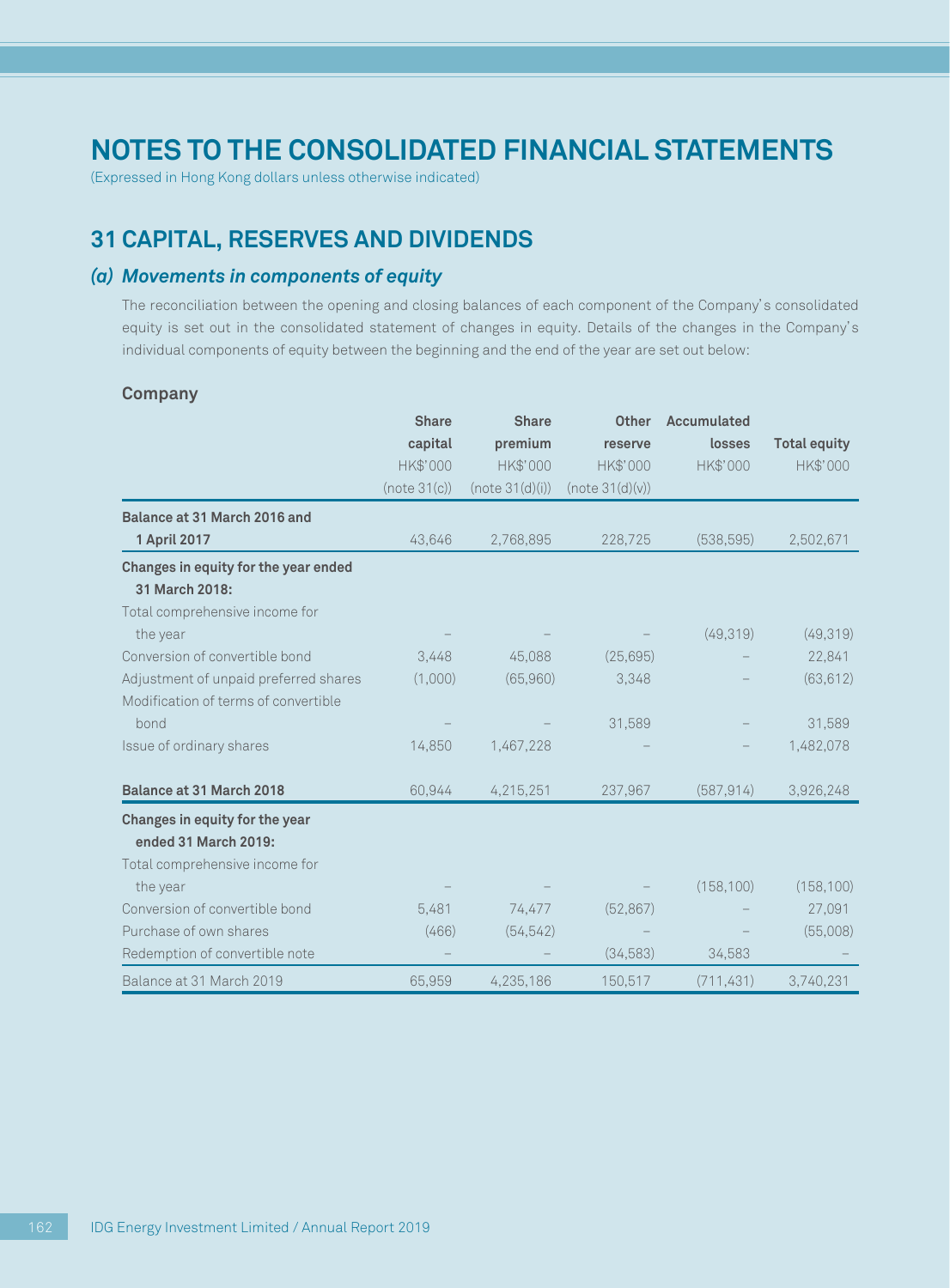(Expressed in Hong Kong dollars unless otherwise indicated)

## **31 CAPITAL, RESERVES AND DIVIDENDS** (continued)

### *(b) Dividends*

No dividends were paid, declared or proposed during the year ended 31 March 2019 and 2018.

### *(c) Share capital*

|                                   |               | <b>Ordinary shares</b> |               | <b>Preferred shares</b> |               | <b>Total</b>   |  |
|-----------------------------------|---------------|------------------------|---------------|-------------------------|---------------|----------------|--|
|                                   | <b>Number</b> | <b>Nominal</b>         | <b>Number</b> | <b>Nominal</b>          | <b>Number</b> | <b>Nominal</b> |  |
|                                   | of shares     | value                  | of shares     | value                   | of shares     | value          |  |
|                                   | '000          | HK\$'000               | '000          | HK\$'000                | '000          | HK\$'000       |  |
| Shares of HK\$0.01 each           |               |                        |               |                         |               |                |  |
| Authorised:                       |               |                        |               |                         |               |                |  |
| At 1 April 2017                   | 8,000,000     | 80,000                 | 5,000,000     | 50,000                  | 13,000,000    | 130,000        |  |
| Increase in authorised            |               |                        |               |                         |               |                |  |
| shares (note (i))                 | 3,000,000     | 30,000                 |               |                         | 3,000,000     | 30,000         |  |
| At 31 March 2018 and              |               |                        |               |                         |               |                |  |
| 31 March 2019                     | 11,000,000    | 110,000                | 5,000,000     | 50,000                  | 16,000,000    | 160,000        |  |
| Issued, paid or payable:          |               |                        |               |                         |               |                |  |
| At 1 April 2017                   | 1,616,741     | 16,167                 | 2,747,909     | 27,479                  | 4,364,650     | 43,646         |  |
| Conversion of convertible         |               |                        |               |                         |               |                |  |
| bond (note 27(c))                 | 344,754       | 3,448                  |               |                         | 344,754       | 3,448          |  |
| Adjustment of unpaid preferred    |               |                        |               |                         |               |                |  |
| shares (note (ii))                |               |                        | (100,000)     | (1,000)                 | (100,000)     | (1,000)        |  |
| Conversion of preferred           |               |                        |               |                         |               |                |  |
| shares (note (iii))               | 2,647,909     | 26,479                 | (2,647,909)   | (26, 479)               |               |                |  |
| Issue of ordinary shares          |               |                        |               |                         |               |                |  |
| (note (iv))                       | 1,485,000     | 14,850                 |               |                         | 1,485,000     | 14,850         |  |
| At 31 March 2018                  | 6,094,404     | 60,944                 |               |                         | 6,094,404     | 60,944         |  |
| Conversion of convertible         |               |                        |               |                         |               |                |  |
| bond (note 27(e))                 | 548,103       | 5,481                  |               |                         | 548,103       | 5,481          |  |
| Purchase of own shares (note (v)) | (46,600)      | (466)                  |               |                         | (46,600)      | (466)          |  |
| At 31 March 2019                  | 6,595,907     | 65,959                 |               |                         | 6,595,907     | 65,959         |  |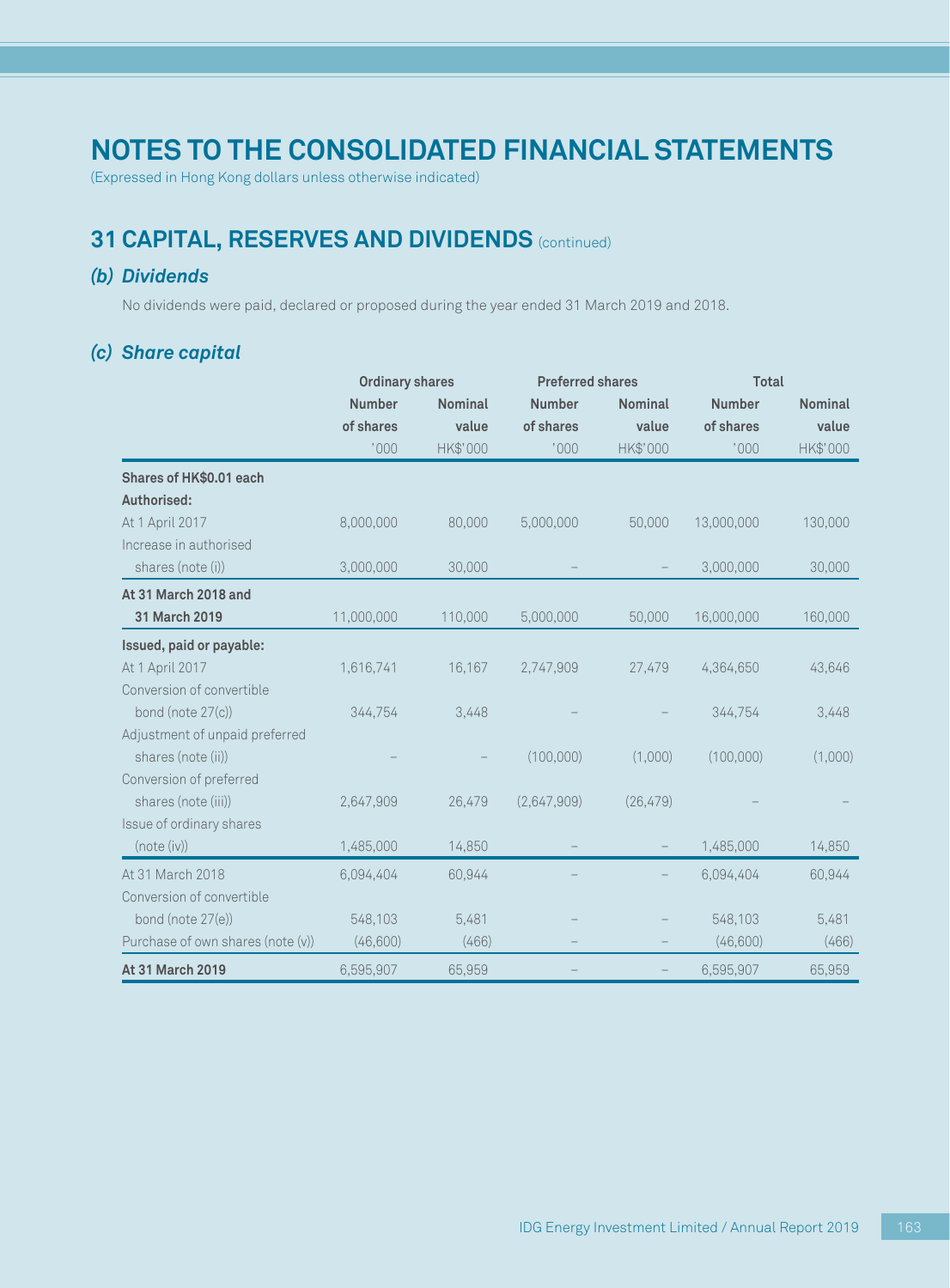(Expressed in Hong Kong dollars unless otherwise indicated)

## **31 CAPITAL, RESERVES AND DIVIDENDS** (continued)

#### **(c) Share capital** (continued)

Notes:

- (i) Pursuant to a special resolution passed on 11 January 2018, the authorised share capital of the Company was increased from HK\$130,000,000 to HK\$160,000,000 by the creation of 3,000,000,000 ordinary shares of HK\$0.01 each.
- (ii) At the Completion Date, the Company issued 1,269,414,575 ordinary shares at a subscription price of HK\$0.6696 per share for cash and 2,747,909,199 preferred shares at a subscription price of HK\$0.6696 per share. The total cash consideration for the subscription is HK\$2,690,000,000, of which HK\$2,626,388,000 have been received during the year ended 31 March 2018. The remaining consideration receivables of HK\$63,612,000 related to 100,000,000 unpaid preferred shares was due from Aquarius Growth Investment Limited ("Aquarius"). Mr. Wang Jingbo is the director of Aquarius and holds a 9% equity interest in Aquarius. On 28 September 2017, the board of directors approved the cancellation and forfeiture of relevant 100,000,000 unpaid preferred shares and reversed the above receivable due from Aquarius.

(iii) During the year ended 31 March 2018, total number of 2,647,909,199 preferred shares have been converted into 2,647,909,199 ordinary shares of the Company.

(iv) On 22 January 2018, the Company issued a total of 1,485,000,000 ordinary shares at an aggregate subscription price of HK\$1,485 million for cash.

| (V) |  |  |  | During the year ended 31 March 2019, the Company repurchased its own shares on the Stock Exchange as follows: |  |
|-----|--|--|--|---------------------------------------------------------------------------------------------------------------|--|
|-----|--|--|--|---------------------------------------------------------------------------------------------------------------|--|

| Month/year               | Number Highest<br>of shares<br>repurchased | price paid<br>per share<br>HK\$ | Lowest<br>price paid<br>per share<br>HK\$ | Aggregate<br>price paid<br>HK\$'000 |
|--------------------------|--------------------------------------------|---------------------------------|-------------------------------------------|-------------------------------------|
| July 2018<br>August 2018 | 42,024,000<br>4.576.000                    | 1.25<br>1.25                    | 1.03<br>1.20                              | 49,414<br>5,594                     |
|                          | 46,600,000                                 |                                 |                                           | 55,008                              |

All the repurchased shares were cancelled by the Company upon such repurchase and, accordingly, the issued share capital of the Company was reduced by the nominal value of these shares. The premium payable on the repurchase was charged against the share premium account.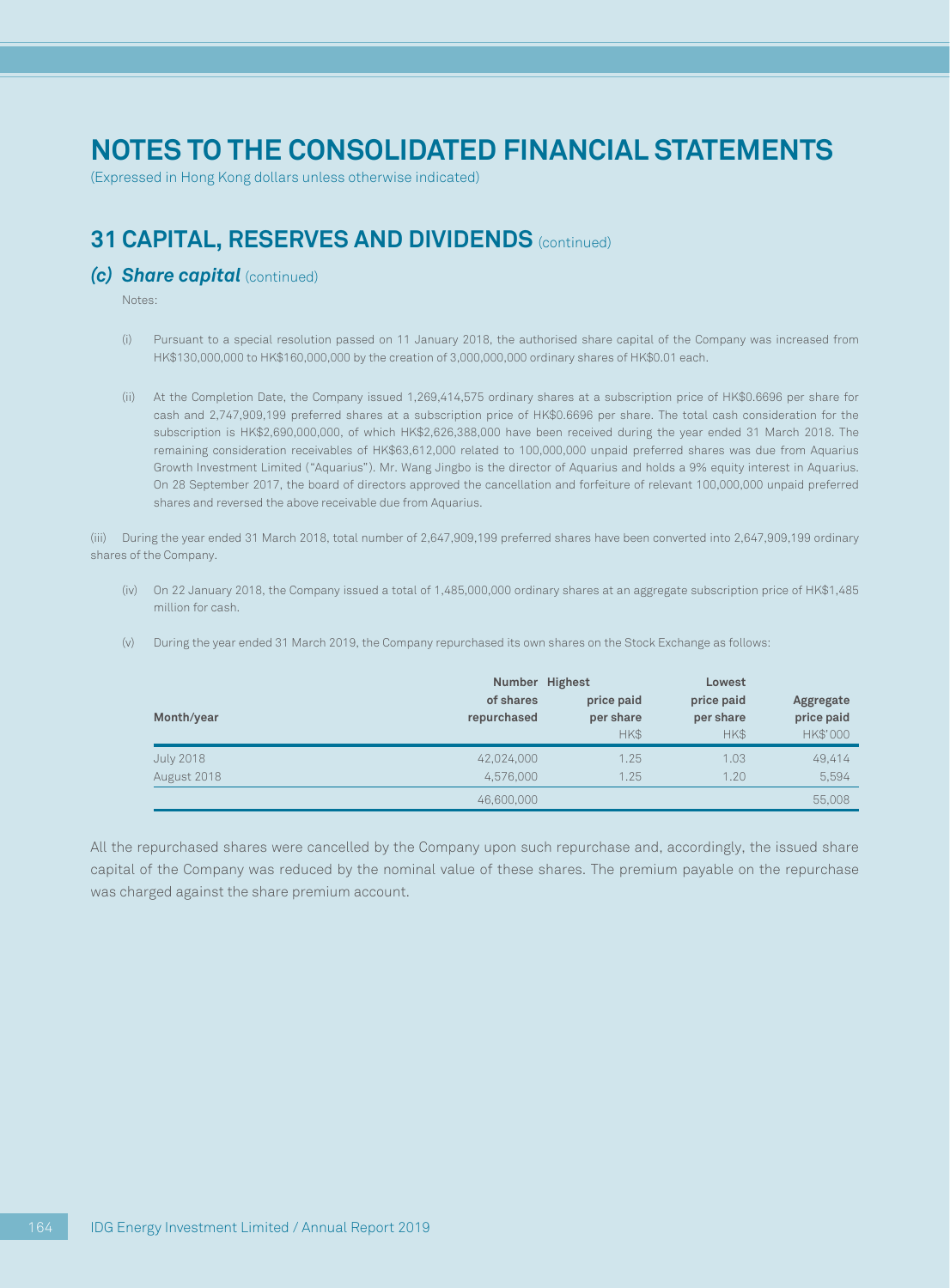(Expressed in Hong Kong dollars unless otherwise indicated)

## **31 CAPITAL, RESERVES AND DIVIDENDS** (continued)

#### *(d) Nature and purpose of reserves*

#### **(i) Share premium**

The share premium represents the difference between the nominal value and the subscription price of ordinary shares and preferred shares issued by the Company.

#### **(ii) Specific reserve**

According to relevant PRC rules and regulations, Hongbo Mining is required to transfer an amount to specific reserve for the safety production fund based on the production volume of crude oil and natural gas. The amount of safety production fund utilised would be transferred from the specific reserve back to retained earnings.

#### **(iii) Exchange reserve**

The exchange reserve comprises all foreign exchange differences arising from the translation of the financial statements of foreign operations as well as the effective portion of any foreign exchange differences arising from hedges of the net investment in these foreign operations. The reserve is dealt with in accordance with the accounting policies set out in note 2(x).

#### **(iv) Fair value reserve (non-recycling)**

The fair value reserve (non-recycling) comprises the cumulative net change in the fair value of equity investment designated at FVOCI under HKFRS 9 that are held at the end of reporting period in accordance with the accounting policy in note 2(f).

#### **(v) Other reserve**

The other reserve comprises the equity component of convertible bond and convertible note, and reserves arising from the Reverse Takeover Transaction.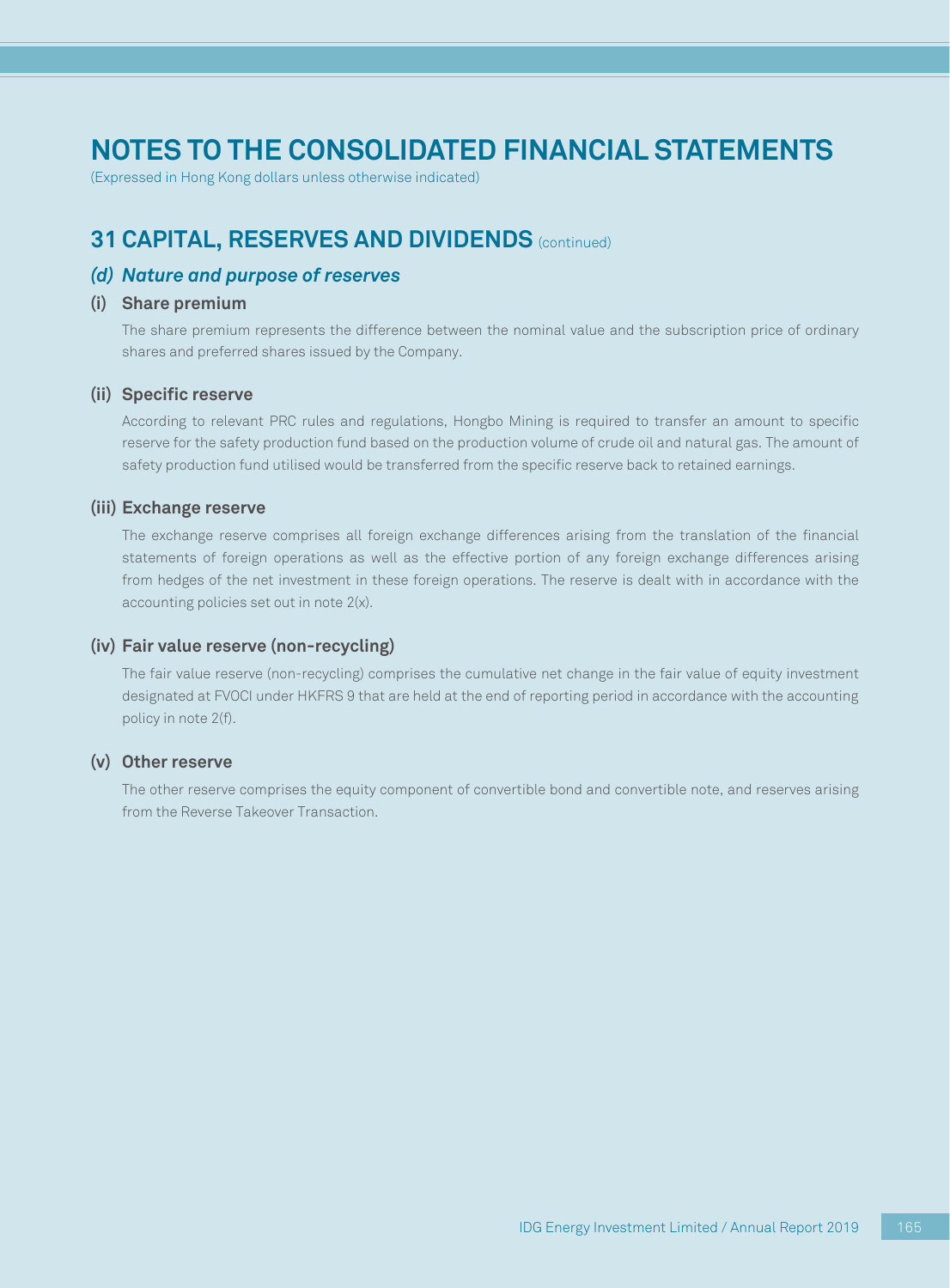(Expressed in Hong Kong dollars unless otherwise indicated)

## **31 CAPITAL, RESERVES AND DIVIDENDS** (continued)

#### *(e) Capital management*

The Company and its subsidiaries' primary objectives when managing capital are to safeguard the Company and its subsidiaries' ability to continue as a going concern, so that it can continue to provide returns for shareholders and benefits for other stakeholders, by pricing products and services commensurately with the level of risk and by securing access to finance at a reasonable cost.

The Company and its subsidiaries actively and regularly review and manage their capital structure to maintain a balance between the higher shareholder returns that might be possible with higher levels of borrowings and the advantages and security afforded by a sound capital position, and makes adjustments to the capital structure in light of changes in economic conditions.

The Company and its subsidiaries monitor their capital structure on the basis of gearing ratio (ratio of the sum of convertible bond and convertible note to the total assets).

The Company and its subsidiaries' strategy is to maintain adequate funding from bank and related parties according to the operating needs and the capital commitments, and to maintain the gearing ratio at a range considered reasonable by management.

The Company and its subsidiaries' gearing ratio at 31 March 2019 and 2018 was as follows:

| Note                    | 2019<br><b>HK\$'000</b> | 2018<br>HK\$'000 |
|-------------------------|-------------------------|------------------|
| Interest-bearing debts: |                         |                  |
| Convertible bond<br>27  | 45,653                  | 67,148           |
| 28<br>Convertible note  |                         | 234,187          |
| Total debt              | 45,653                  | 301,335          |
| Total assets            | 3,898,769               | 4,263,461        |
| Gearing ratio           | 1%                      | 7%               |

Neither the Company nor any of its subsidiaries are subject to externally imposed capital requirements.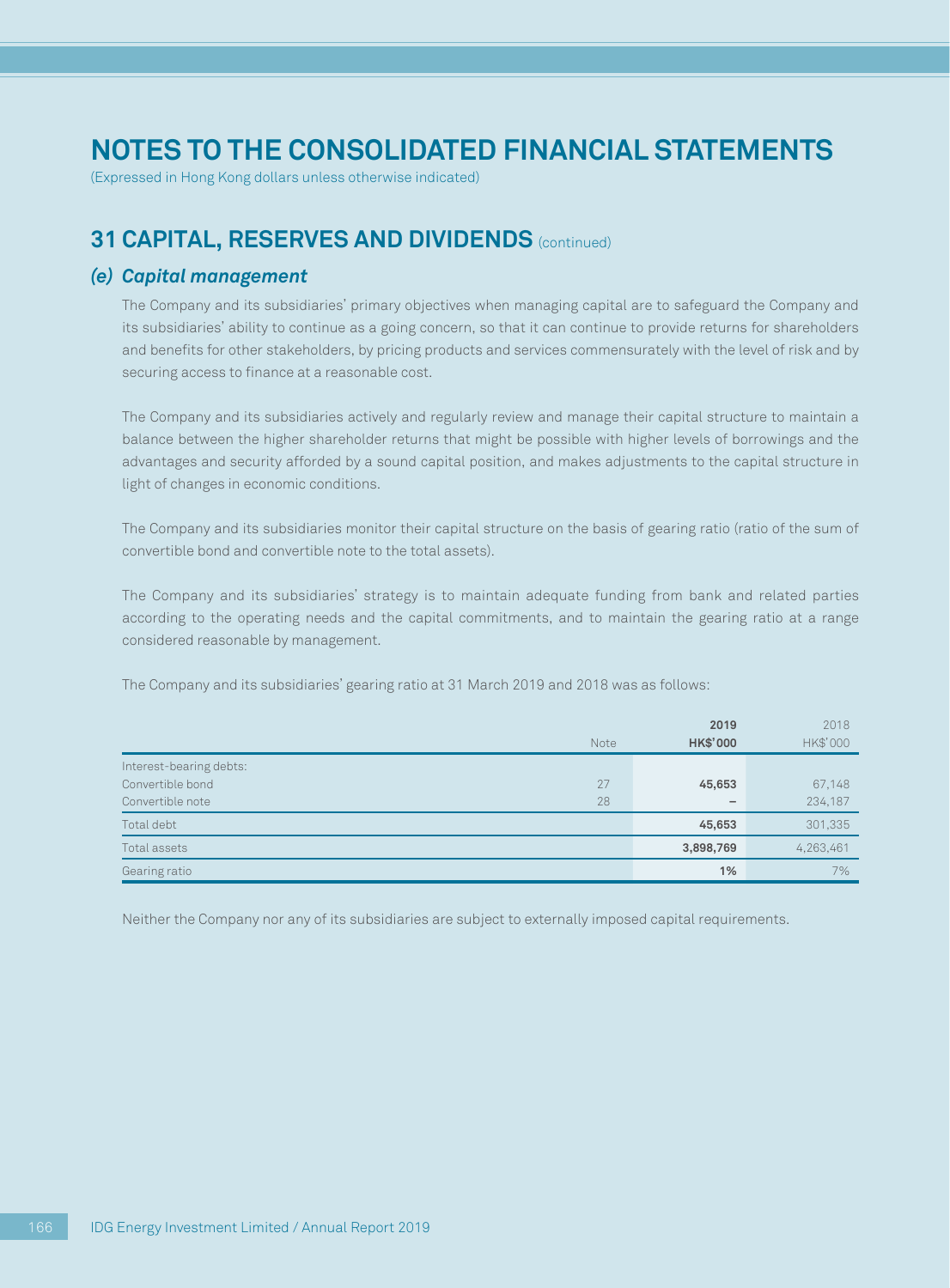(Expressed in Hong Kong dollars unless otherwise indicated)

### **32 FINANCIAL RISK MANAGEMENT AND FAIR VALUES OF FINANCIAL INSTRUMENTS**

Exposure to credit, liquidity, interest rate, currency, oil price and equity price risks arises in the normal course of the Company and its subsidiaries' business.

The Company and its subsidiaries' exposure to these risks and the financial risk management policies and practices used by the Company and its subsidiaries to manage these risks are described below.

### *(a) Credit risk*

Credit risk refers to the risk that a counterparty will default on its contractual obligations resulting in a financial loss to the Company and its subsidiaries. The Company and its subsidiaries' credit risk is primarily attributable to cash at bank, derivative financial instruments and trade and other receivables. Management has a credit policy in place and the exposures to these credit risks are monitored on an ongoing basis.

The Company and its subsidiaries' credit risk arising from cash at bank and derivative financial instruments is limited because the counterparties are state-owned/controlled or listed bank and well-known financial institutions which the directors assessed the credit risk to be insignificant.

In respect of trade and other receivables, individual credit evaluations are performed on all debtors. These evaluations focus on the customer's past history of making payments when due and current ability to pay, and take into account information specific to the customer as well as pertaining to the economic environment in which the customer operates.

According to the crude oil sales agreement, a guarantee deposit of RMB35,000,000 was paid by the customer to Hongbo Mining (as included in trade and other payables) in return for a maximum 180 days credit period for an amount up to RMB35,000,000.

The Company and its subsidiaries does not provide any guarantees which would expose the Company and its subsidiaries to credit risk.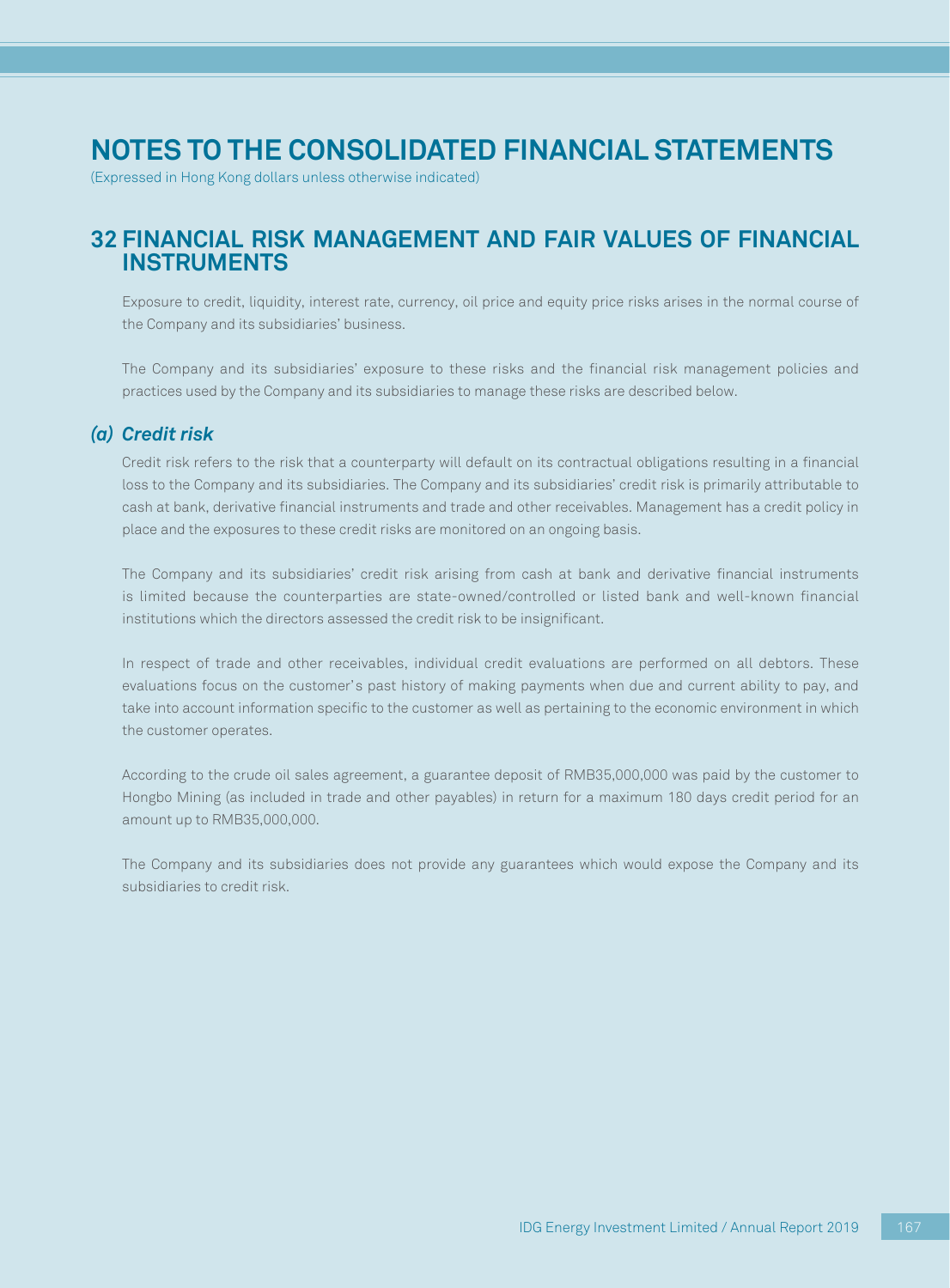(Expressed in Hong Kong dollars unless otherwise indicated)

### **32 FINANCIAL RISK MANAGEMENT AND FAIR VALUES OF FINANCIAL INSTRUMENTS** (continued)

#### *(b) Liquidity risk*

Individual operating entities are responsible for their own cash management, including the short term investment of cash surpluses and the raising of loans to cover expected cash demands, subject to approval by the parent company's board when the borrowings exceed certain predetermined levels of authority. The Company and its subsidiaries' policy is to regularly monitor its liquidity requirements and its compliance with lending covenants, to ensure that it maintains sufficient reserves of cash and readily realisable marketable securities and adequate committed lines of funding from major financial institutions to meet its liquidity requirements in the short and longer term.

The following tables show the remaining contractual maturities at the end of the reporting period of the Company and its subsidiaries' non-derivative financial liabilities, which are based on contractual undiscounted cash flows (including interest payments computed using contractual rates or, if floating, based on rates current at the end of the reporting period) and the earliest date the Company and its subsidiaries can be required to pay:

|                                                                  | Year ended 31 March 2019<br>Contractual undiscounted cash outflow |                                                                    |                                                                     |                          | Year ended 31 March 2018<br>Contractual undiscounted cash outflow |                                              |                                                             |                                                                     |                               |                                               |
|------------------------------------------------------------------|-------------------------------------------------------------------|--------------------------------------------------------------------|---------------------------------------------------------------------|--------------------------|-------------------------------------------------------------------|----------------------------------------------|-------------------------------------------------------------|---------------------------------------------------------------------|-------------------------------|-----------------------------------------------|
|                                                                  | Within<br>1 year or<br>on demand<br><b>HK\$'000</b>               | More than<br>1 year<br>but less<br>than 2 years<br><b>HK\$'000</b> | More than<br>2 years<br>but less<br>than 5 years<br><b>HK\$'000</b> | Total<br><b>HK\$'000</b> | Carrying<br>amount at<br>31 March<br><b>HK\$'000</b>              | Within<br>1 year or<br>on demand<br>HK\$'000 | More than<br>1 year<br>but less<br>than 2 years<br>HK\$'000 | More than<br>2 years<br>but less<br>than 5 years<br><b>HK\$'000</b> | Total<br><b>HK\$'000</b>      | Carrying<br>amount at<br>31 March<br>HK\$'000 |
| Trade and other payables<br>Convertible bond<br>Convertible note | 226,514<br>600<br>$\overline{\phantom{a}}$                        | $\overline{\phantom{a}}$<br>600<br>$\overline{\phantom{a}}$        | $\overline{\phantom{0}}$<br>60,650                                  | 226,514<br>61,850        | 226,514<br>45,653<br>$\overline{\phantom{0}}$                     | 284,730<br>968<br>$\overline{\phantom{a}}$   | 968<br>375,000                                              | 98,850                                                              | 284.730<br>100,786<br>375,000 | 284,730<br>67,148<br>234,187                  |
|                                                                  | 227,114                                                           | 600                                                                | 60,650                                                              | 288,364                  | 272.167                                                           | 285.698                                      | 375,968                                                     | 98.850                                                              | 760,516                       | 586,065                                       |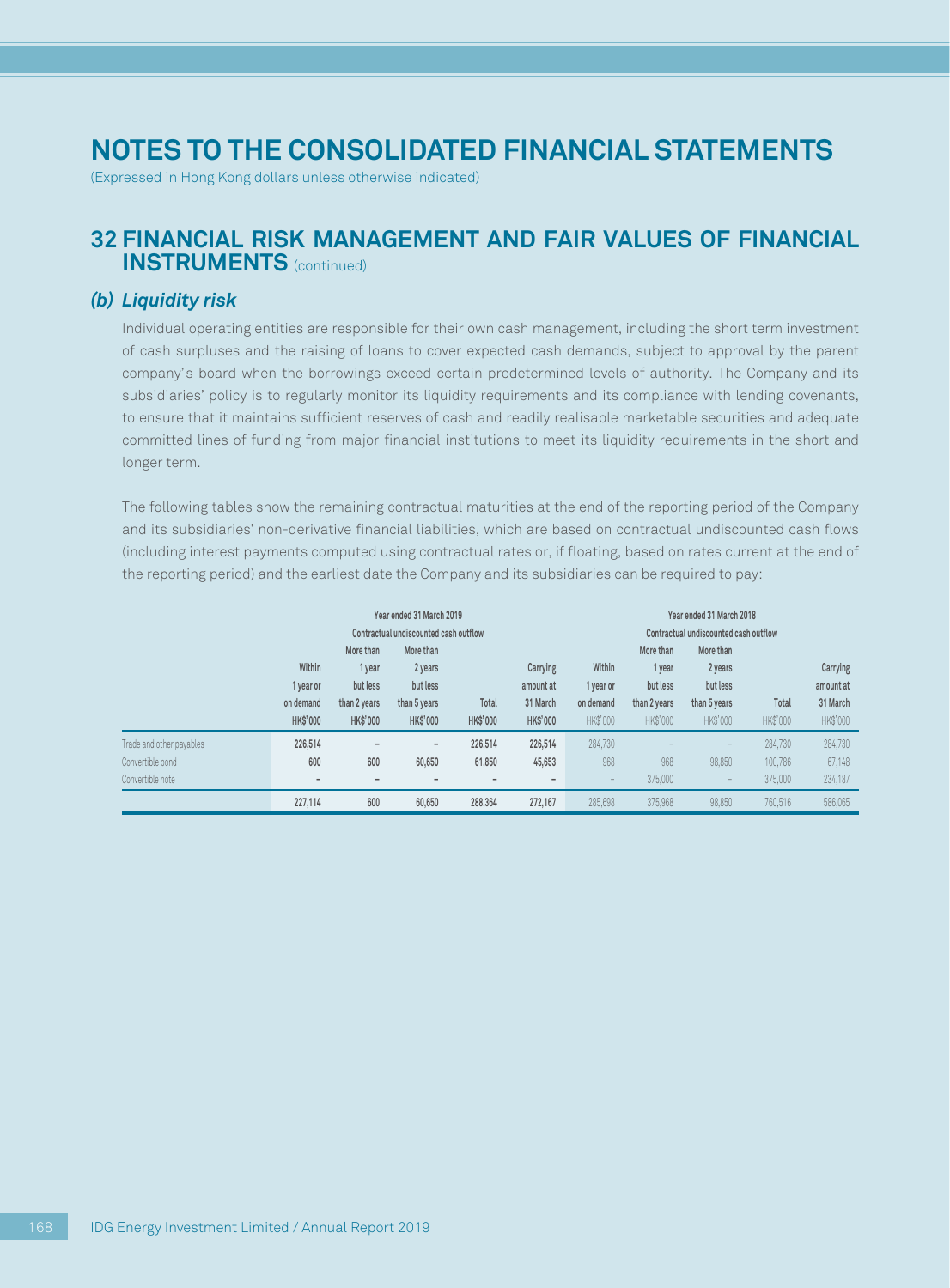(Expressed in Hong Kong dollars unless otherwise indicated)

### **32 FINANCIAL RISK MANAGEMENT AND FAIR VALUES OF FINANCIAL INSTRUMENTS** (continued)

### *(c) Interest rate risk*

Interest rate risk is the risk that the fair value or future cash flows of a financial instrument will fluctuate because of changes in market interest rates. The Company and its subsidiaries' interest rate risk arises primarily from interest-bearing borrowings. The Company and its subsidiaries regularly review and monitor the mix of fixed and variable rate borrowing in order to manage its interest rate risks.

#### **(i) Interest rate profile**

The following table details the interest rate profile of the Company and its subsidiaries' interest-bearing borrowings at the respective reporting period end dates.

|                                       | 31 March 2019<br><b>Effective</b> |                          | 31 March 2018<br><b>Effective</b> |          |
|---------------------------------------|-----------------------------------|--------------------------|-----------------------------------|----------|
|                                       | interest rate                     |                          | interest rate                     |          |
|                                       | %                                 | <b>HK\$'000</b>          | $\%$                              | HK\$'000 |
| <b>Fixed rate borrowings:</b>         |                                   |                          |                                   |          |
| Convertible note                      |                                   | $\overline{\phantom{0}}$ | 5.78%                             | 234,187  |
| Convertible bond                      | 10.88%                            | 45,653                   | 10.88%                            | 67,148   |
|                                       |                                   | 45,653                   |                                   | 301.335  |
| Fixed rate borrowings as a percentage |                                   |                          |                                   |          |
| of total borrowings                   |                                   | 100%                     |                                   | 100%     |

#### **(ii) Sensitivity analysis**

As all the Company and its subsidiaries' interest-bearing borrowings are fixed rate borrowings and carried at other than fair value as at 31 March 2019 and 2018, there is no significant interest rate risk because of changes in market interest rates.

### *(d) Currency risk*

The Company and its subsidiaries are exposed to currency risk primarily through overseas investment which give rise to other receivables and cash balances that are denominated in a foreign currency, i.e. a currency other than the functional currency of the operations to which the transactions relate. The currencies giving rise to this risk are primarily HK\$, US\$, A\$ and RMB. The Company and its subsidiaries manages this risk as follows: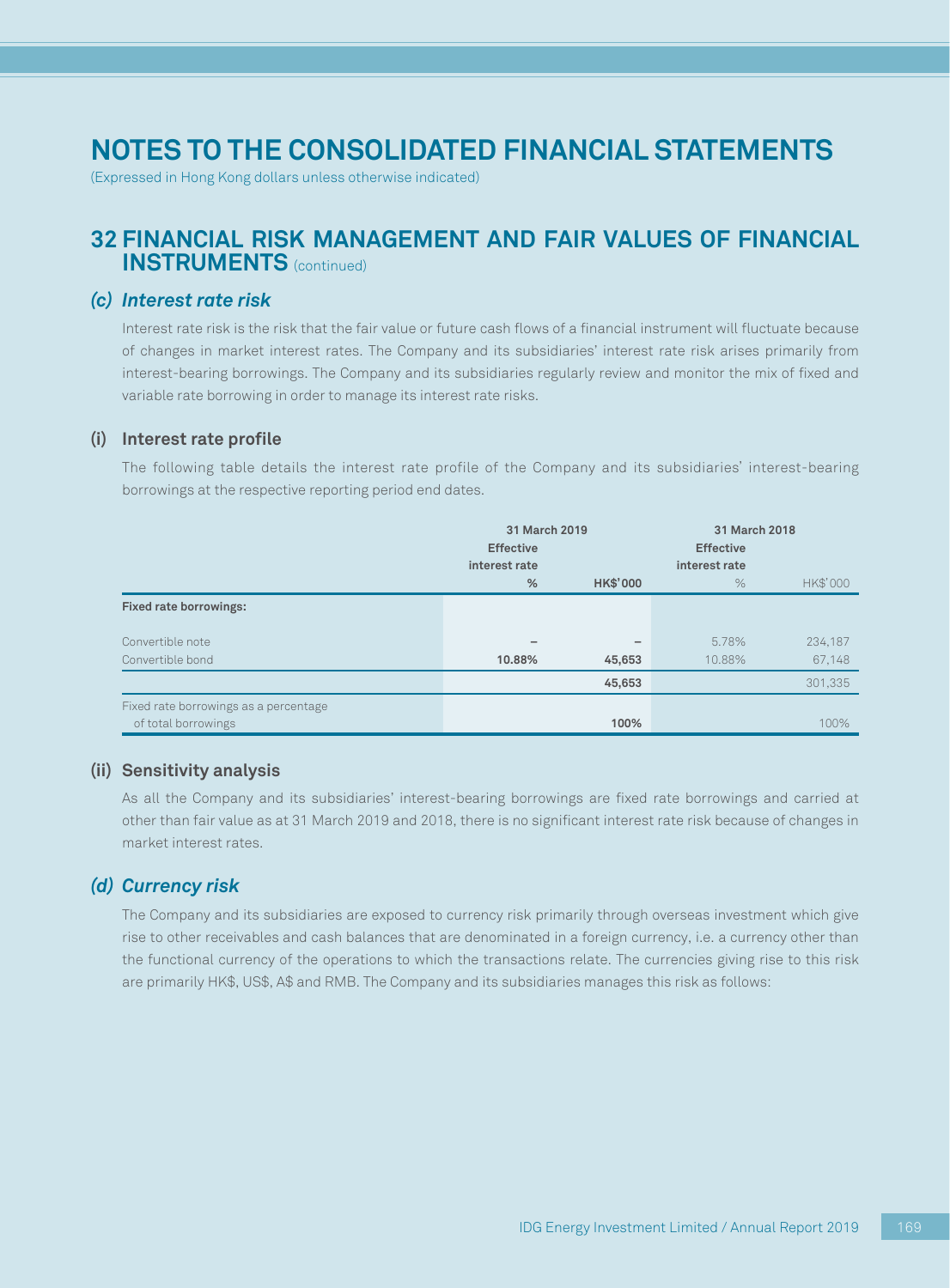(Expressed in Hong Kong dollars unless otherwise indicated)

### **32 FINANCIAL RISK MANAGEMENT AND FAIR VALUES OF FINANCIAL INSTRUMENTS** (continued)

#### **(d) Currency risk** (continued)

#### **(i) Recognised assets and liabilities**

In respect of other receivables and payables denominated in foreign currencies, the Company and its subsidiaries ensures that the net exposure is kept to an acceptable level, by buying or selling foreign currencies at spot rates where necessary to address short-term imbalances. Most of the Company and its subsidiaries' borrowings are denominated in the functional currency of the entity taking out the loan. Given this, management does not expect that there will be any significant currency risk associated with the Company and its subsidiaries' borrowings.

#### **(ii) Exposure to currency risk**

The following table details the Company and its subsidiaries' exposure at the end of the reporting period to currency risk arising from recognised assets or liabilities denominated in a currency other than the functional currency of the entity to which they relate. For presentation purposes, the amounts of the exposure are shown in Hong Kong dollars, translated using the spot rate at the year end date. Differences resulting from the translation of the financial statements of foreign operations into the presentation currency are excluded.

|                               | Exposure to foreign currencies (expressed in Hong Kong dollars) |                 |                          |                      |            |                  |  |
|-------------------------------|-----------------------------------------------------------------|-----------------|--------------------------|----------------------|------------|------------------|--|
|                               |                                                                 | 31 March 2019   |                          | 31 March 2018        |            |                  |  |
|                               | <b>United States</b>                                            |                 | <b>Hong Kong</b>         | <b>United States</b> |            | <b>Hong Kong</b> |  |
|                               | <b>Dollars</b>                                                  | <b>RMB</b>      | <b>Dollars</b>           | <b>Dollars</b>       | <b>RMB</b> | <b>Dollars</b>   |  |
|                               | <b>HK\$'000</b>                                                 | <b>HK\$'000</b> | <b>HK\$'000</b>          | HK\$'000             | HK\$'000   | HK\$'000         |  |
| Cash and cash equivalents     | 823,616                                                         | 36              | 16,488                   | 695.388              | 23         | 25.128           |  |
| Trade and other receivables   |                                                                 |                 | $\overline{\phantom{0}}$ | 58.071               |            |                  |  |
| Amount due to Group companies |                                                                 |                 | $\overline{\phantom{0}}$ |                      |            | (233, 810)       |  |
| Net exposure arising from     |                                                                 |                 |                          |                      |            |                  |  |
| recognised assets and         |                                                                 |                 |                          |                      |            |                  |  |
| liabilities                   | 823,616                                                         | 36              | 16,488                   | 753.459              | 23         | (208.682)        |  |

#### **(iii) Sensitivity analysis**

The directors of the Company considered that the Company and its subsidiaries' exposure to currency risk is not significant. It is assumed that the pegged rate between the Hong Kong dollar and the United States dollar would not be materially affected by any changes in movement in value of the United States dollar against other currencies.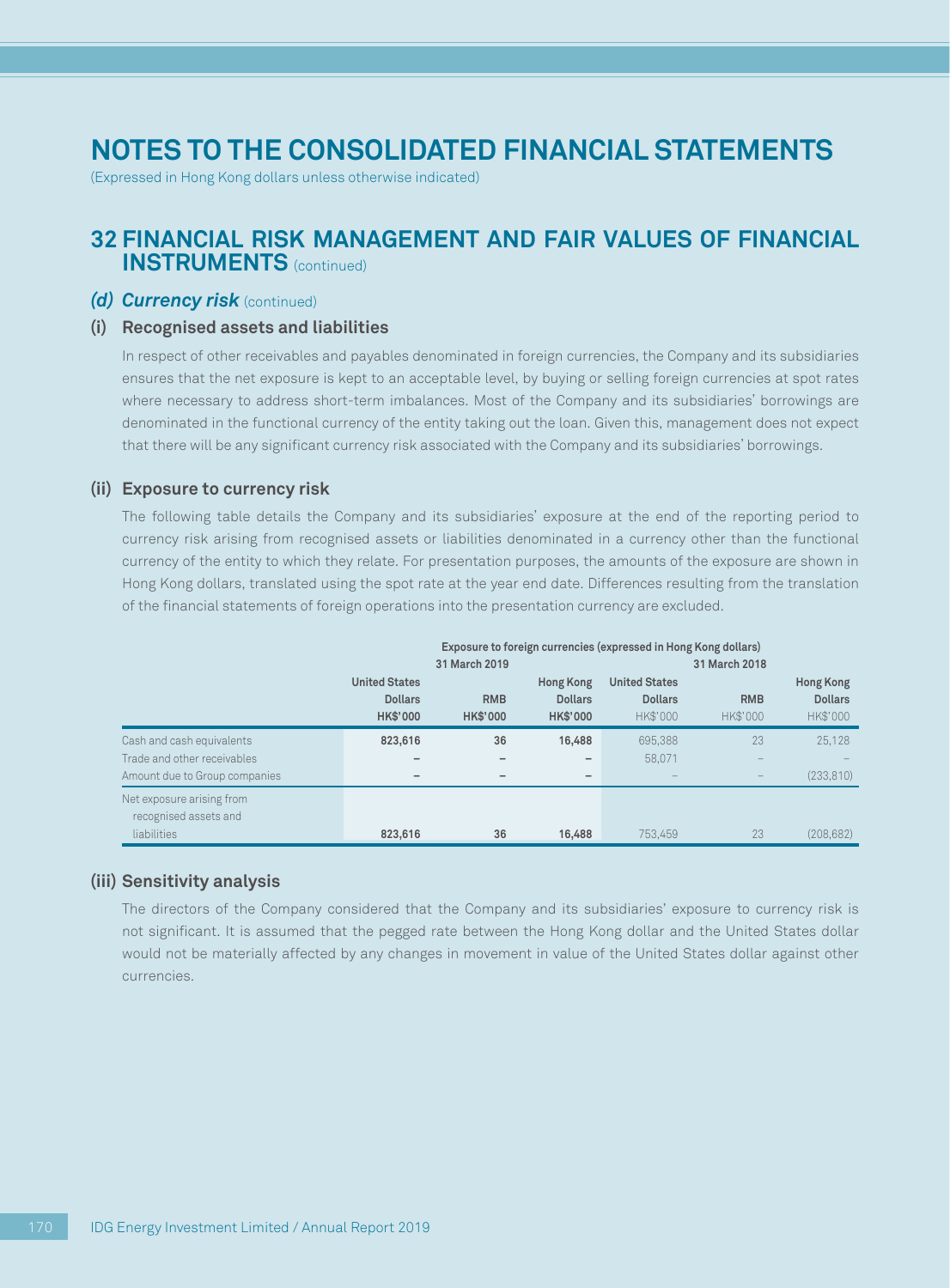(Expressed in Hong Kong dollars unless otherwise indicated)

### **32 FINANCIAL RISK MANAGEMENT AND FAIR VALUES OF FINANCIAL INSTRUMENTS** (continued)

#### *(e) Oil price risk*

The principal activity of the Company is global energy assets investment and management. The principal activities of its subsidiaries and invested portfolios consisted of upstream oil and gas businesses, LNG liquefaction and exporting, LNG importing, processing and sales, and LNG Logistics services, as well as related energy investment fund management. Hongbo Mining, a wholly-owned subsidiary of the Company, is engaged in petroleum-related activities in the PRC. The Company also has the term loan granted to Stonehold, which is engaged in petroleumrelated activities as well. Prices of crude oil are affected by a wide range of global and domestic political, economic and military factors which are beyond the control of the Company and its subsidiaries. A decrease in such prices could adversely affect the financial position of the Company and its subsidiaries. The Company and its subsidiaries actively used derivative instruments to hedge against potential price fluctuations of crude oil.

During the current accounting period, the Company purchased swaps and/or put options for part of the production of Hongbo Mining and Stonehold. Both the swaps and/or the put options place the Company in a hedged position, protecting the Company from a decline in the oil price over the stipulated period of time and preserving the value of the assets of Hongbo Mining and Stonehold. As of 31 March 2019, all derivative instruments of the Company had been settled.

### *(f) Equity price risk*

The Company and its subsidiaries are exposed to equity price changes arising from equity investments classified as financial assets at FVTPL (see note 19) and financial assets at FVOCI (see note 20).

The Company and its subsidiaries holds investments in the securities listed on the Stock Exchange of Hong Kong and National Association of Securities Dealers Automated Quotations. Decisions to buy or sell trading securities are based on daily monitoring of the performance of individual securities compared to that of the Index and other industry indicators, as well as the Company and its subsidiaries' liquidity needs. Securities held in the financial assets at FVOCI portfolio have been chosen based on its longer term growth potential and are monitored regularly for performance against expectations. The portfolio is mainly focused on the energy related industry, in accordance with the limits set by the Company and its subsidiaries.

The Company and its subsidiaries are also exposed to equity price risk arising from changes in the Company's own share price to the extent that the Company's own equity instruments underlie the fair values of derivatives of the Company.

At 31 March 2019, it is estimated that an increase/decrease of 5% in the prices of respective listed financial securities investments, with all other variables held constant, would have increased/decreased the profit after tax (and decreased/increased accumulated losses) by HK\$7,571,000 (2018: HK\$573,000) as a result of the change in fair value of financial assets at FVTPL and would have increased/decreased the other comprehensive income (and total comprehensive income) by HK\$2,202,000 (2018: HK\$2,818,000) as a result of the change in fair value of financial assets at FVOCI.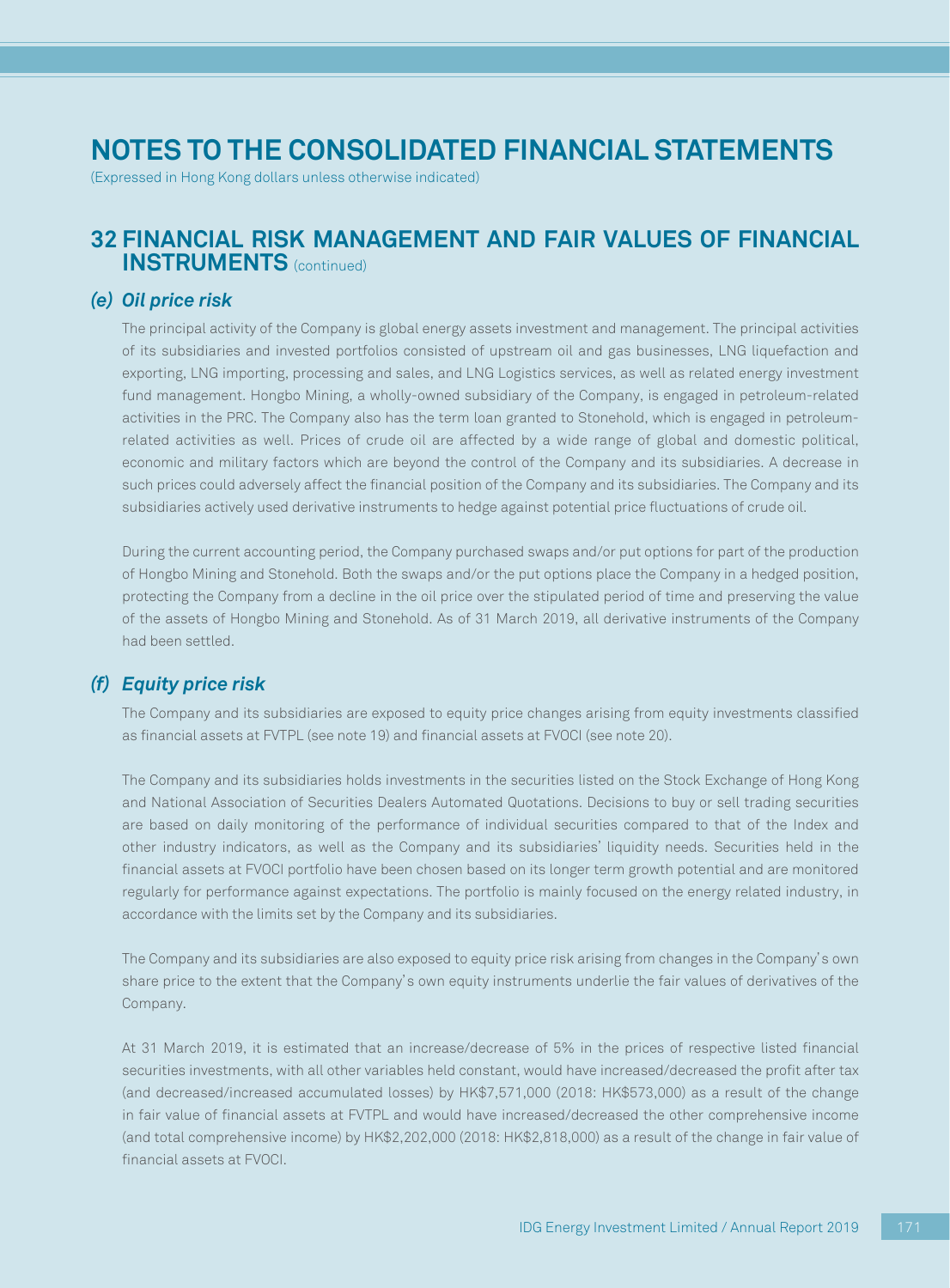(Expressed in Hong Kong dollars unless otherwise indicated)

### **32 FINANCIAL RISK MANAGEMENT AND FAIR VALUES OF FINANCIAL INSTRUMENTS** (continued)

### *(g) Fair value measurement of financial instruments*

The fair value of the Company and its subsidiaries' financial instruments measured at the end of the reporting period on a recurring basis, is categorised into the three-level fair value hierarchy as defined in HKFRS 13, Fair value measurement. The level into which a fair value measurement is classified is determined with reference to the observability and significance of the inputs used in the valuation technique as follows:

- Level 1 valuations: Fair value measured using only Level 1 inputs i.e. unadjusted quoted prices in active markets for identical assets or liabilities at the measurement date
- Level 2 valuations: Fair value measured using Level 2 inputs i.e. observable inputs which fail to meet Level 1, and not using significant unobservable inputs. Unobservable inputs are inputs for which market data are not available

|                                         | Fair value at   |                 | Fair value measurements as        |                    |  |  |
|-----------------------------------------|-----------------|-----------------|-----------------------------------|--------------------|--|--|
|                                         | 31 March 2019   |                 | at 31 March 2019 categorised into |                    |  |  |
|                                         |                 | Level 1         | Level <sub>2</sub>                | Level <sub>3</sub> |  |  |
|                                         | <b>HK\$'000</b> | <b>HK\$'000</b> | <b>HK\$'000</b>                   | <b>HK\$'000</b>    |  |  |
| Recurring fair value measurements       |                 |                 |                                   |                    |  |  |
| Assets:                                 |                 |                 |                                   |                    |  |  |
| - Stonehold investment                  | 1,510,062       |                 |                                   | 1,510,062          |  |  |
| - JOVO investment                       | 138,154         |                 |                                   | 138,154            |  |  |
| - GNL Quebec investment                 | 45,921          |                 | 45,921                            |                    |  |  |
| - Equity investment designate as FVOCI  |                 |                 |                                   |                    |  |  |
| $-$ listed in HK                        | 44,038          | 44.038          |                                   |                    |  |  |
| $-1$ NGL investment                     | 142,739         | 142,739         |                                   |                    |  |  |
| - Trading securities listed in the U.S. | 8,689           | 8,689           |                                   |                    |  |  |
| - Bank financing products               | 9,354           |                 | 9,354                             |                    |  |  |

– Level 3 valuations: Fair value measured using significant unobservable inputs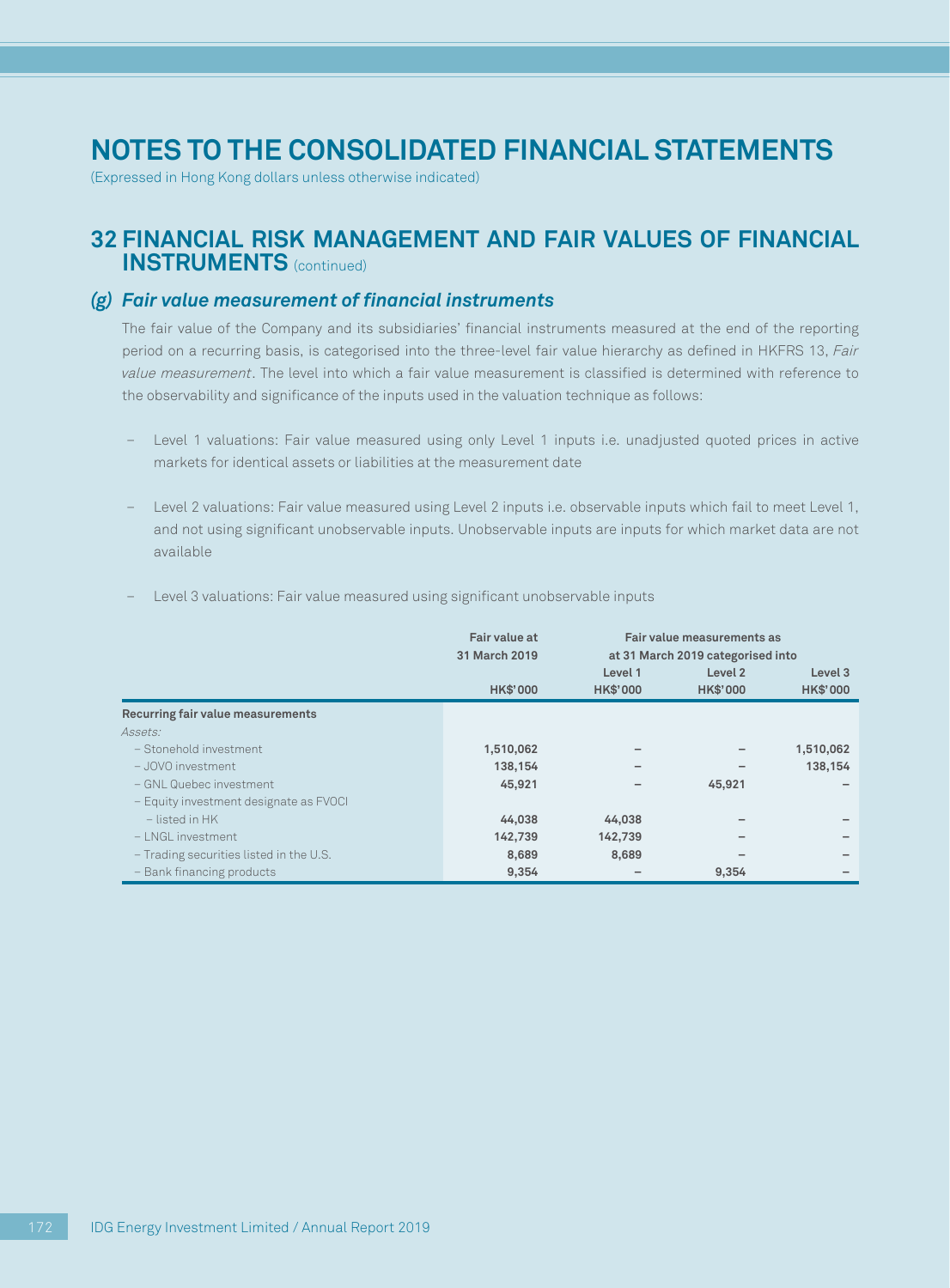(Expressed in Hong Kong dollars unless otherwise indicated)

### **32 FINANCIAL RISK MANAGEMENT AND FAIR VALUES OF FINANCIAL INSTRUMENTS** (continued)

### *(g) Fair value measurement of financial instruments* (continued)

|                                         | Fair value at<br>31 March 2018 |          | Fair value measurements as        |          |
|-----------------------------------------|--------------------------------|----------|-----------------------------------|----------|
|                                         |                                |          | at 31 March 2018 categorised into |          |
|                                         |                                | Level 1  | Level <sub>2</sub>                | Level 3  |
|                                         | HK\$'000                       | HK\$'000 | HK\$'000                          | HK\$'000 |
| Recurring fair value measurements       |                                |          |                                   |          |
| Assets:                                 |                                |          |                                   |          |
| - Stonehold investment                  | 1,389,206                      |          | 1,389,206                         |          |
| - JOVO investment                       | 129,152                        |          |                                   | 129,152  |
| - GNL Quebec investment                 | 32,019                         |          | 32,019                            |          |
| - Equity investment designate as FVOCI  |                                |          |                                   |          |
| - listed in HK                          | 56,369                         | 56,369   |                                   |          |
| - Trading securities listed in the U.S. | 11,451                         | 11,451   |                                   |          |
| - Bank financing products               | 15,064                         |          | 15,064                            |          |
| - Crude oil price put option            | 1,285                          |          | 1,285                             |          |
| Liabilities:                            |                                |          |                                   |          |
| - Derivative component of the           |                                |          |                                   |          |
| convertible note                        | 2,093                          |          | 2,093                             |          |
| - Crude oil price swaps                 | 5,887                          | 4,088    | 1,799                             |          |

During the year ended 31 March 2019, the fair value measurement of the Stonehold investment was transferred from level 2 to level 3 for the reasons explained below. There were no other transfers between Level 1 and Level 2, or transfers into or out of Level 3. The Company and its subsidiaries' policy is to recognise transfers between levels of fair value hierarchy as at the end of the reporting period in which they occur.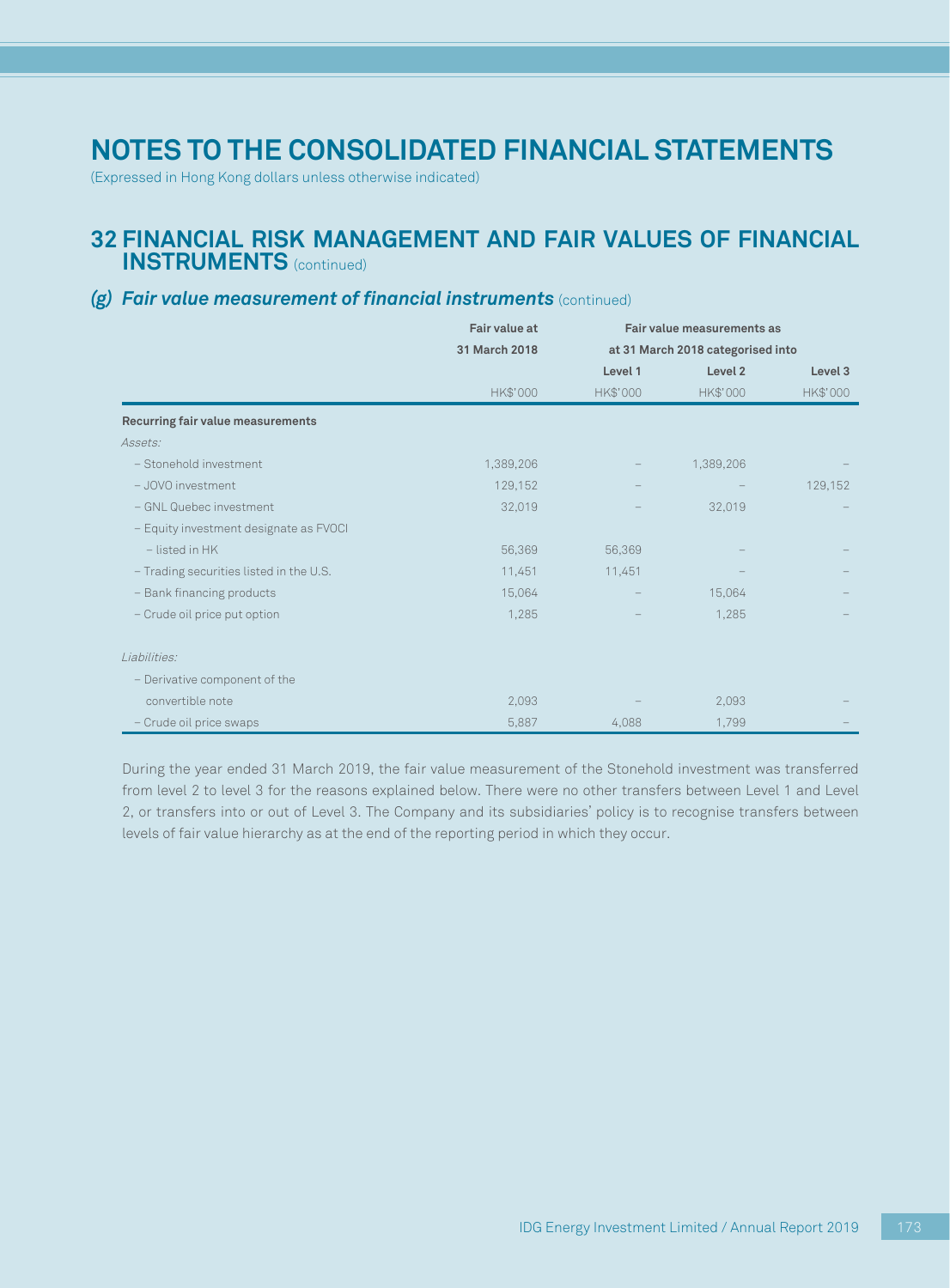(Expressed in Hong Kong dollars unless otherwise indicated)

### **32 FINANCIAL RISK MANAGEMENT AND FAIR VALUES OF FINANCIAL INSTRUMENTS** (continued)

### *(g) Fair value measurement of financial instruments* (continued)

#### **(i) Fair value of financial assets and liabilities measured at fair value**

#### *Valuation techniques and inputs used in Level 2 fair value measurements*

The fair value of GNL Quebec investment in Level 2 is measured determined using market approach by reference to the price of a recent transaction carried out by other investors involving similar instruments with adjustment made to reflect the specific factor to the shares held by Valuevale.

#### *Information about level 3 fair value measurement*

|                      |                             | Significant         |                      |
|----------------------|-----------------------------|---------------------|----------------------|
|                      | <b>Valuation techniques</b> | unobservable inputs | Range                |
| JOVO investment      | Discounted cash flow        | Discount rate       | 19%                  |
|                      |                             |                     | (31 March 2018: 23%) |
| Stonehold investment | Discounted cash flow        | Discount rate       | 9.3%                 |
|                      |                             | Oil price           | USD54.4-97.0/bbl.    |
|                      |                             | Proved reserves     | 17,861.3MBOE         |

The fair value of the JOVO investment measured at FVTPL is based on the Discounted Cash Flow Model. The cost of equity is determined based on the Capital Asset Pricing Model with additional risk premium built in to reflect the risks specific to JOVO. The discount rate is then estimated by using the debt/equity weights of JOVO. As at 31 March 2019, it is estimated that with all other variables held constant, a decrease/increase in discount rate by 1% would have increased/decreased the profit after tax (and decreased/increased accumulated losses) by HK\$6,098,000 and HK\$5,390,000 respectively (31 March 2018: HK\$3,999,000 and HK\$3,639,000 respectively).

Given the extent of the Company and its subsidiaries' exposure to the fluctuation in the value of the underlying assets held by Stonehold, as at 31 March 2019 the fair value of the Stonehold investment is measured using a Discounted Cash Flow Model. The discount rate is estimated by using the debt/equity weights of Stonehold, with Stonehold's cost of equity being determined based on the Capital Asset Pricing Model with additional risk premium built in to reflect the risks specific to Stonehold. The oil prices are forecasted with reference to WTI crude oil price forecast made by an independent valuer adjusted by pricing differentials applied to account for transportation charges, geographical differentials, and quality adjustments. The proved reserves of Stonehold are estimated by an independent valuer.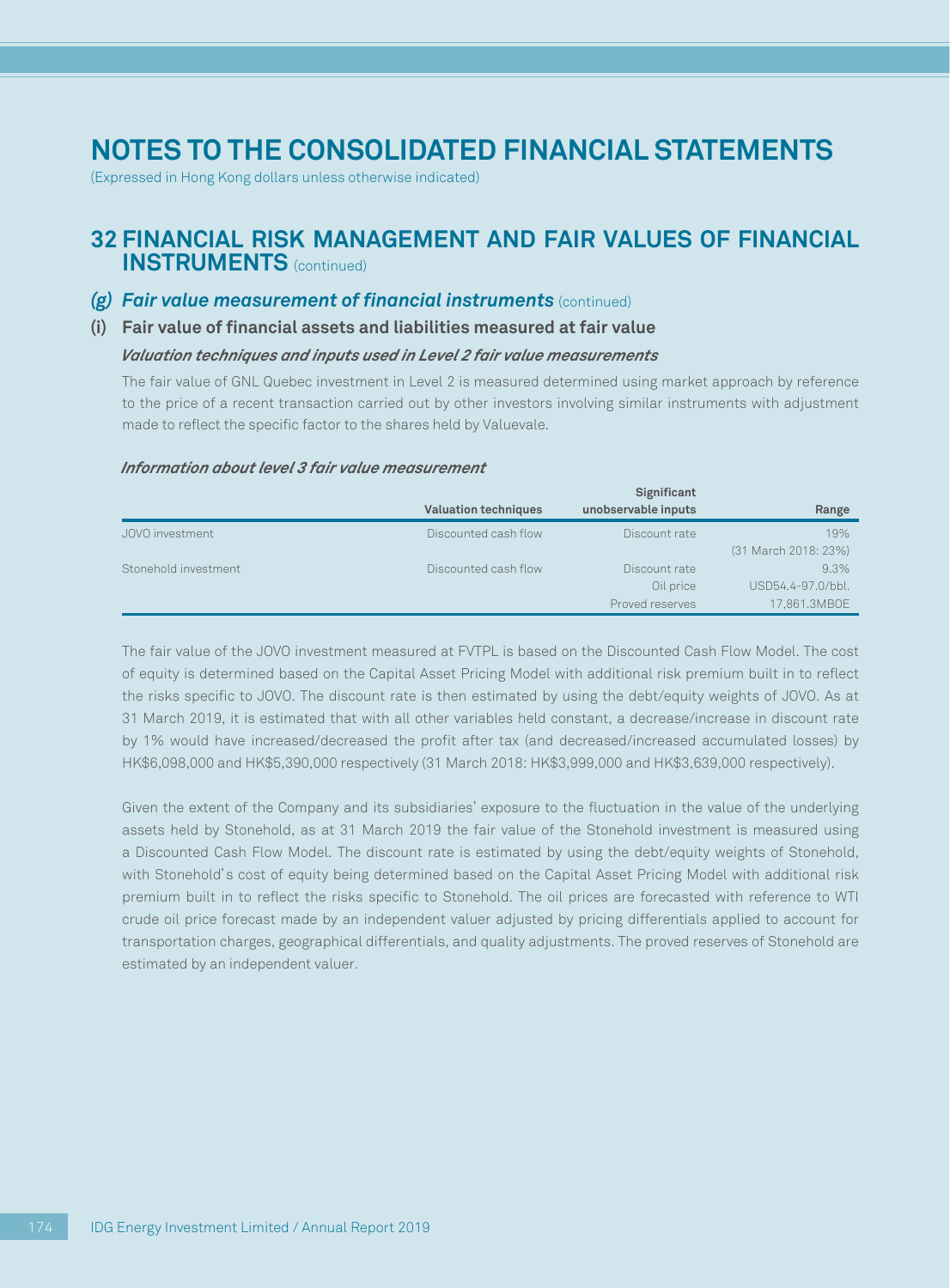(Expressed in Hong Kong dollars unless otherwise indicated)

### **32 FINANCIAL RISK MANAGEMENT AND FAIR VALUES OF FINANCIAL INSTRUMENTS** (continued)

#### *(g) Fair value measurement of financial instruments* (continued)

#### **(i) Fair value of financial assets and liabilities measured at fair value** (continued)

#### *Information about level 3 fair value measurement* (continued)

As at 31 March 2019, it is estimated that with all other variables held constant, (i) a decrease/increase in discount rate by 1% would have increased/decreased the profit after tax (and decreased/increased accumulated losses) by HK\$75,928,000 and HK\$45,028,000 respectively; (ii) an increase/decrease in oil price by 10% would have increased/decreased the profit after tax (and decreased/increased accumulated losses) by HK\$166,387,000 and HK\$61,846,000 respectively; (iii) an increase/decrease in the proved reserves by 5% would have increased/ decreased the profit after tax (and decreased/increased accumulated losses) by HK\$99,609,000 and HK\$61,846,000 respectively.

The movements during the period in the balance of Level 3 fair value measurements is as follows:

|                                                                                                                 | At 31 March<br>2019<br><b>HK\$'000</b> | At 31 March<br>2018<br>HK\$'000        |
|-----------------------------------------------------------------------------------------------------------------|----------------------------------------|----------------------------------------|
| JOVO investment:                                                                                                |                                        |                                        |
| At the beginning of the reporting period<br>Net unrealised gains recognised in profit or loss during the period | 129,152<br>9,002                       | 116,450<br>12,702                      |
| At the end of the reporting period                                                                              | 138,154                                | 129,152                                |
| Total gains for the period included in profit or loss for assets<br>held at the end of the reporting period     | 9,002                                  | 12,702                                 |
|                                                                                                                 |                                        | At 31 March<br>2019<br><b>HK\$'000</b> |
| <b>Stonehold investment:</b>                                                                                    |                                        |                                        |
| At the beginning of the reporting period<br>Transfer into Level 3                                               |                                        | 1,510,062                              |
| At the end of the reporting period                                                                              |                                        | 1,510,062                              |
| Total gains for the period included in profit or loss for assets held at the end of the<br>reporting period     |                                        | 184,361                                |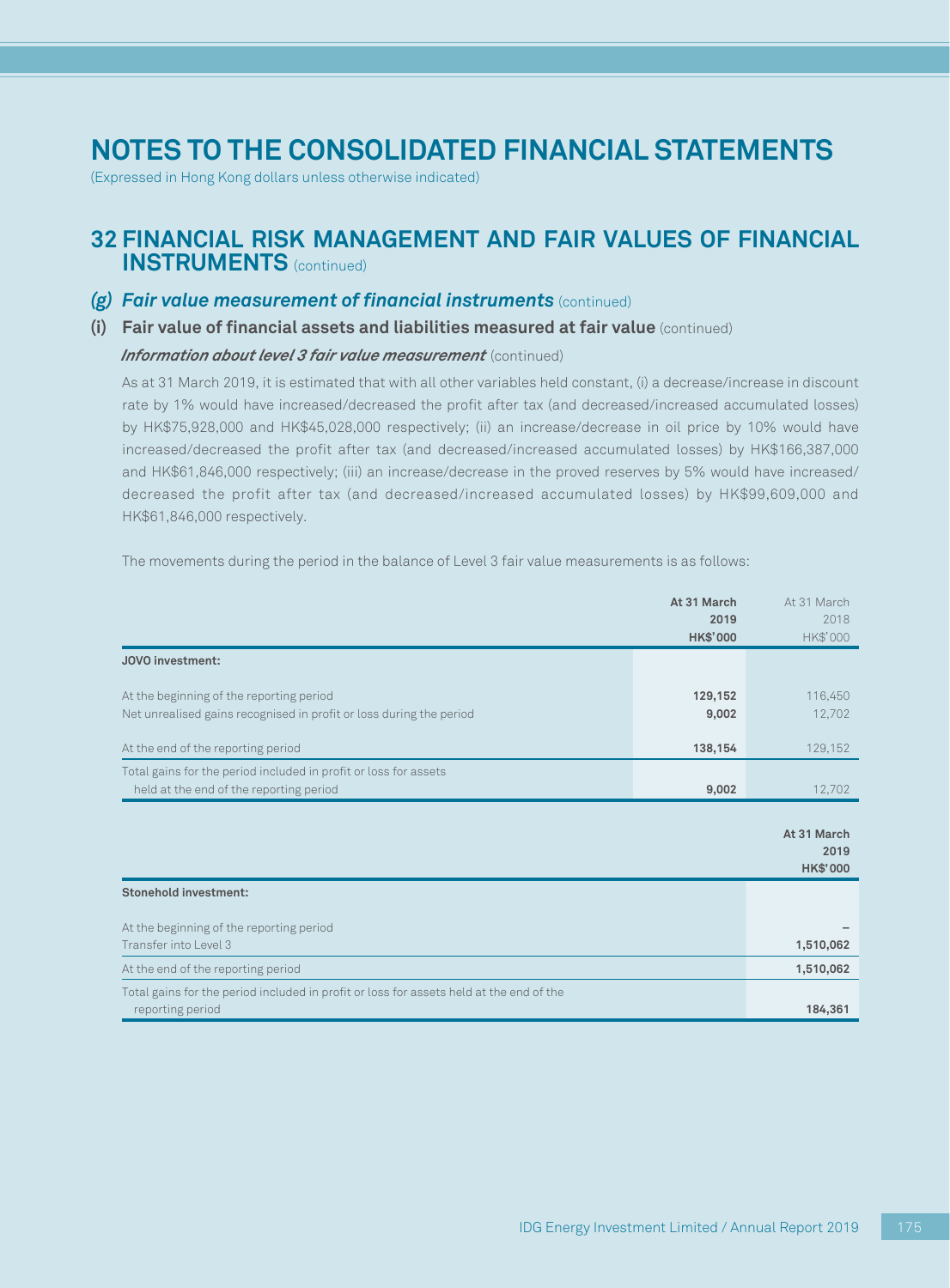(Expressed in Hong Kong dollars unless otherwise indicated)

### **32 FINANCIAL RISK MANAGEMENT AND FAIR VALUES OF FINANCIAL INSTRUMENTS** (continued)

#### *(g) Fair value measurement of financial instruments* (continued)

**(i) Fair value of financial assets and liabilities measured at fair value** (continued)

#### *Transfers between between Level 2 and 3 and change in valuation technique*

During the year ended 31 March 2019, due to the changes in the international oil price, external economic circumstance and regulatory limit, the Company and Think Excel's entitlement to additional interest (i.e. the Company and Think Excel's entitlement to an amount equivalent to 92.5% of the surplus disposal proceeds of the underlying assets, as described above) for the first time had a substantive and practical significance to the fair value of the Stonehold investment. The fair value of the Stonehold investment was determined using the Discounted Cash Flow Model, significant unobservable inputs are disclosed above.

As a result, as at 31 March 2019, the valuation technique changed from a Hull-White Model, which made reference to comparable market data and the probability of call (or put) being exercised, to the discounted cash flow model described above, and transferred the Stonehold investment from level 2 to level 3 in the fair value hierarchy.

#### **(ii) Fair value of financial assets and liabilities carried at other than fair value**

The directors of the Company consider that the carrying amounts of financial assets and financial liabilities recorded at amortised cost in the consolidated financial statements approximate their fair values.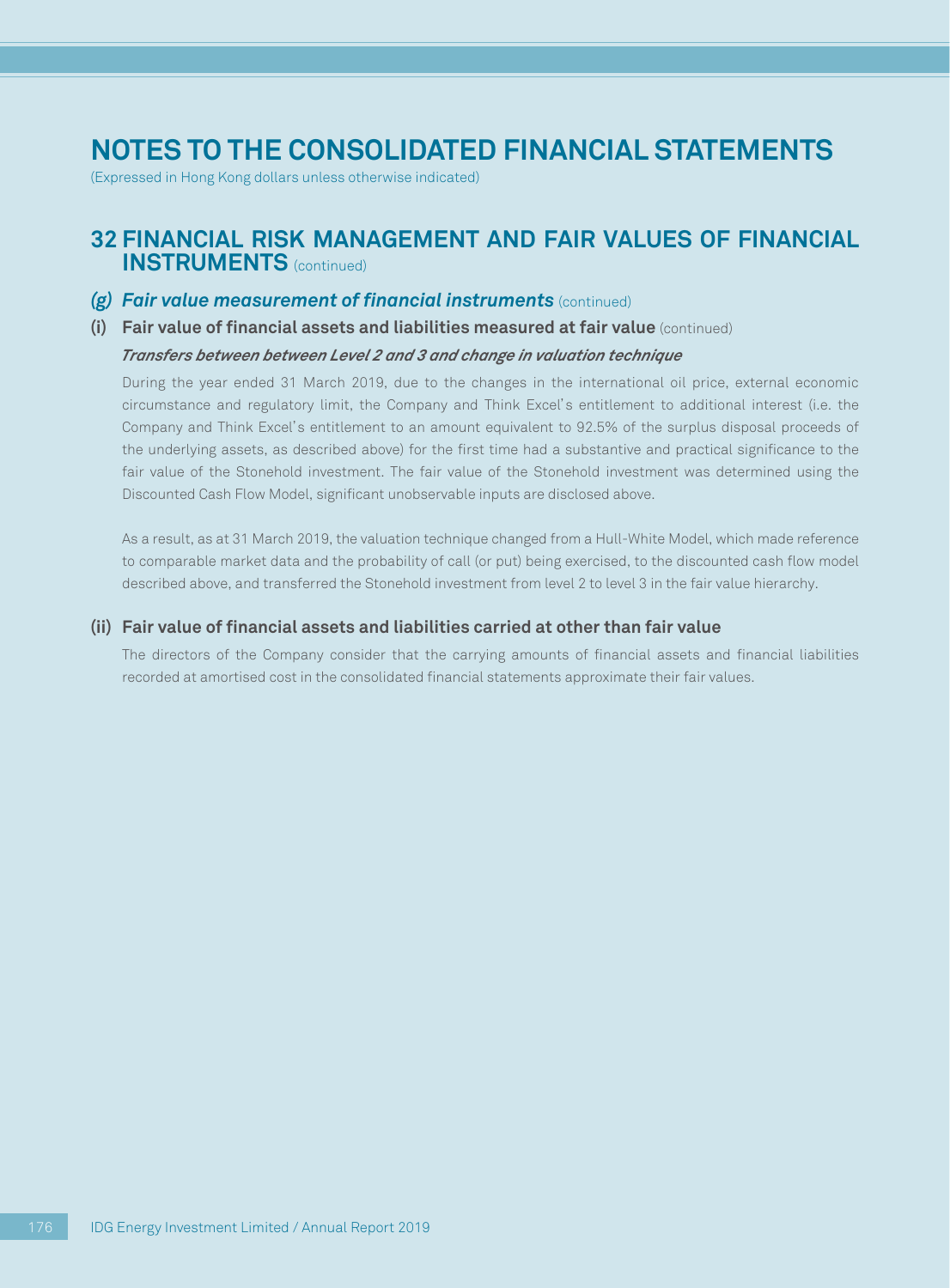(Expressed in Hong Kong dollars unless otherwise indicated)

## **33 COMMITMENTS**

*(a) Capital commitments outstanding at 31 March 2019 not provided for in the financial statements were as follows:*

|                                  | At 31 March     | At 31 March |
|----------------------------------|-----------------|-------------|
|                                  | 2019            | 2018        |
|                                  | <b>HK\$'000</b> | HK\$'000    |
| Contracted, but not provided for |                 |             |
| - property, plant and equipment  | 26,503          | 23.150      |

*(b) At 31 March 2019, total future minimum lease payments under non-cancellable operating leases payable are as follows:*

|                                 | At 31 March     | At 31 March |
|---------------------------------|-----------------|-------------|
|                                 | 2019            | 2018        |
|                                 | <b>HK\$'000</b> | HK\$'000    |
| Within 1 year                   | 1,975           | 376         |
| After 1 year but within 5 years | 3,685           | $-$         |
|                                 | 5,660           | 376         |

The Company and its subsidiaries lease certain buildings through non-cancellable operating leases. These operating leases do not contain provisions for contingent lease rentals. None of the rental agreements contain escalation provisions that may require higher future rental payments.

## **34 MATERIAL RELATED PARTY TRANSACTIONS**

### *(a) Key management personnel remuneration*

Remuneration for key management personnel, including amounts paid to the Company's directors as disclosed in note 10 and certain of the highest paid employees as disclosed in note 11, is as follows:

|                              | Year ended 31 March |          |
|------------------------------|---------------------|----------|
|                              | 2019                | 2018     |
|                              | <b>HK\$'000</b>     | HK\$'000 |
| Short-term employee benefits | 8,646               | 9,742    |
| Post-employment benefits     | 247                 | 80       |
|                              | 8,893               | 9.822    |

Total remuneration is included in ''staff costs'' (see note 8(b)).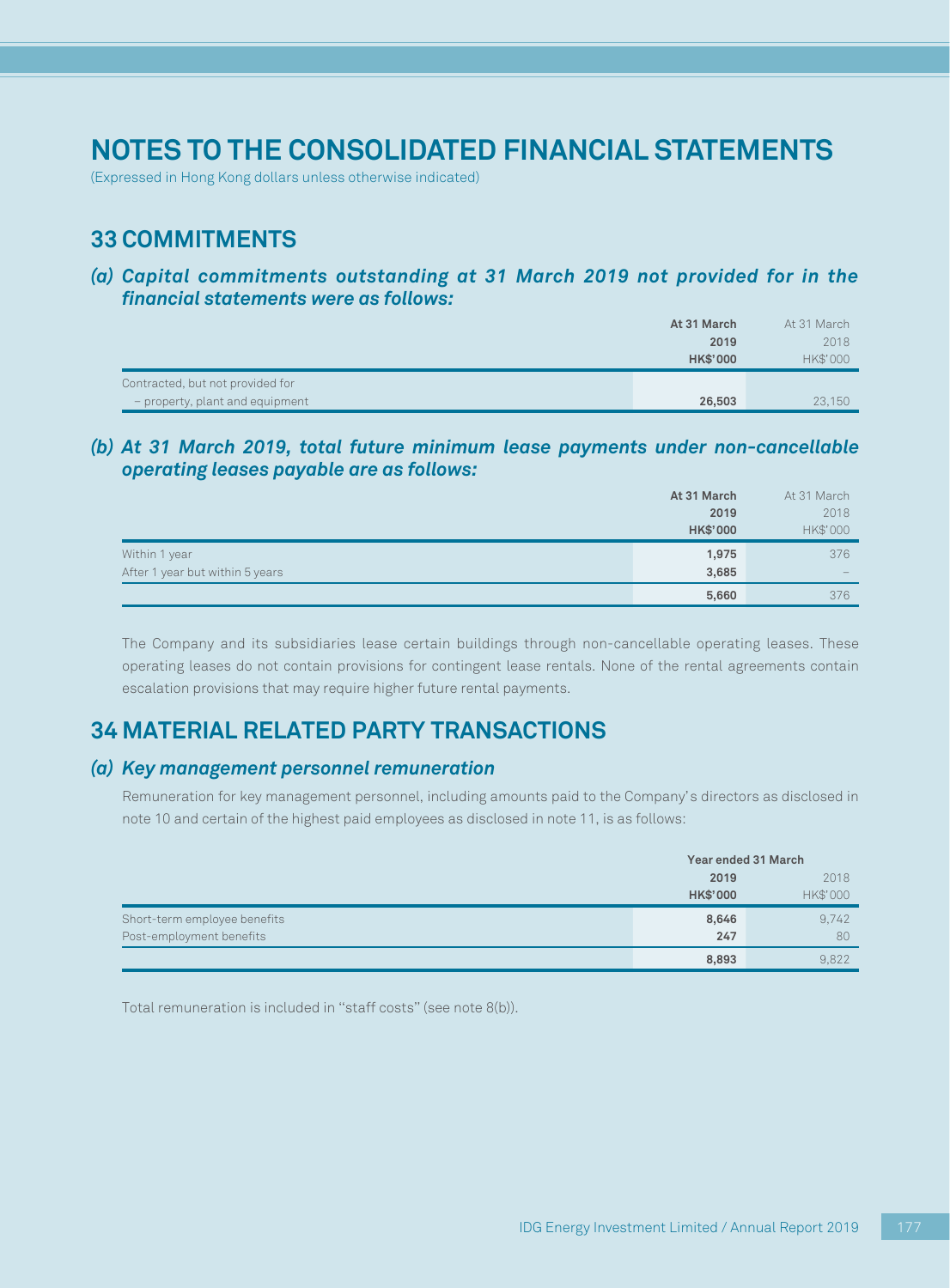(Expressed in Hong Kong dollars unless otherwise indicated)

## **34 MATERIAL RELATED PARTY TRANSACTIONS** (continued)

#### *(b) Material related party transactions*

Apart from the transactions disclosed elsewhere in this annual financial report, there were following material transactions with related parties during the reporting period.

|                                                               | Year ended 31 March |          |
|---------------------------------------------------------------|---------------------|----------|
|                                                               | 2019                | 2018     |
|                                                               | <b>HK\$'000</b>     | HK\$'000 |
| With the immediate holding company                            |                     |          |
| - increase in interest payable on convertible bond (note (i)) | 793                 | 968      |

Note:

(i) Interest on the convertible bonds was payable to Titan Gas at 1% per annum. As at 31 March 2019, Titan Gas held the Company's convertible bonds with principal amount of HK\$60,000,000. Details of the transaction and the terms of the convertible bonds were disclosed in note 27.

### *(c) Related party balances*

The outstanding balances with related parties are as follows:

|                                 | At 31 March     | At 31 March |
|---------------------------------|-----------------|-------------|
|                                 | 2019            | 2018        |
|                                 | <b>HK\$'000</b> | HK\$'000    |
| Trade and other payables        |                 |             |
| - the immediate holding company | 145             | 614         |
| Convertible bond                |                 |             |
| - the immediate holding company | 45,653          | 67,148      |

#### *(d) Applicability of the Listing Rules relating to connected transactions*

None of the above related party transactions falls under the definition of connected transaction or continuing connected transaction defined in Chapter 14A of the Listing Rules.

### **35 CONTINGENT LIABILITIES**

So far as is known to the Directors, as at 31 March 2019, there had been no litigation, arbitration or claim of material importance in which the Company or its respective subsidiaries was engaged or pending or which as threatened against the Company or its respective subsidiaries.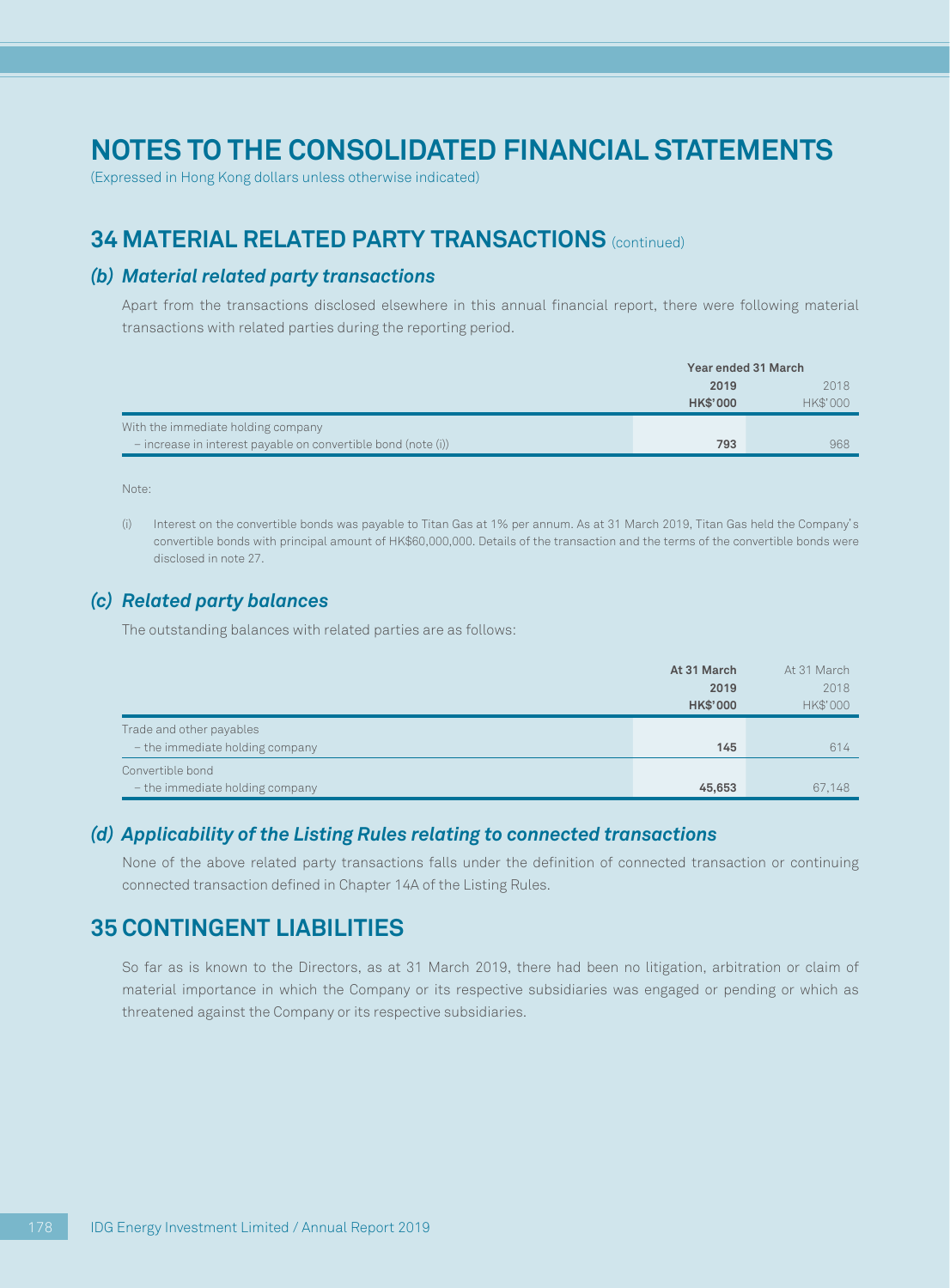(Expressed in Hong Kong dollars unless otherwise indicated)

### **36 COMPANY-LEVEL STATEMENT OF FINANCIAL POSITION AND COMPANY-LEVEL OF STATEMENT OF PROFIT ON LOSS AND OTHER COMPREHENSIVE INCOME**

|                                                       | At 31 March      | At 31 March      |
|-------------------------------------------------------|------------------|------------------|
| Note                                                  | 2019<br>HK\$'000 | 2018<br>HK\$'000 |
| Non-current assets                                    |                  |                  |
| Investments in subsidiaries                           | 886,789          | 652,979          |
| Loan to a subsidiary                                  |                  | 233,810          |
|                                                       | 886,789          | 886,789          |
| <b>Current assets</b>                                 |                  |                  |
| Prepayments, deposits and other receivables           | 1,937,889        | 1,869,713        |
| Financial assets at fair value through profit or loss | 6,302            | 8,305            |
| Derivative financial instruments                      |                  | 1,285            |
| Cash and cash equivalents                             | 967,022          | 1,479,799        |
|                                                       | 2,911,213        | 3,359,102        |
| <b>Current liabilities</b>                            |                  |                  |
| Other payables and accruals                           | 12,118           | 16,509           |
| Derivative financial instruments                      |                  | 1.799            |
|                                                       | 12,118           | 18,308           |
| Net current assets                                    | 2,899,095        | 3,340,794        |
| Total assets less current liabilities                 | 3,785,884        | 4,227,583        |
| <b>Non-current liabilities</b>                        |                  |                  |
| Convertible bond<br>27                                | 45,653           | 67,148           |
| Convertible note<br>28                                |                  | 234,187          |
|                                                       | 45,653           | 301,335          |
| <b>NET ASSETS</b>                                     | 3,740,231        | 3,926,248        |
| <b>CAPITAL AND RESERVES</b>                           |                  |                  |
| 31(c)<br>Share capital                                | 65,959           | 60,944           |
| <b>Reserves</b>                                       | 3,674,272        | 3,865,304        |
| <b>TOTAL EQUITY</b>                                   | 3,740,231        | 3,926,248        |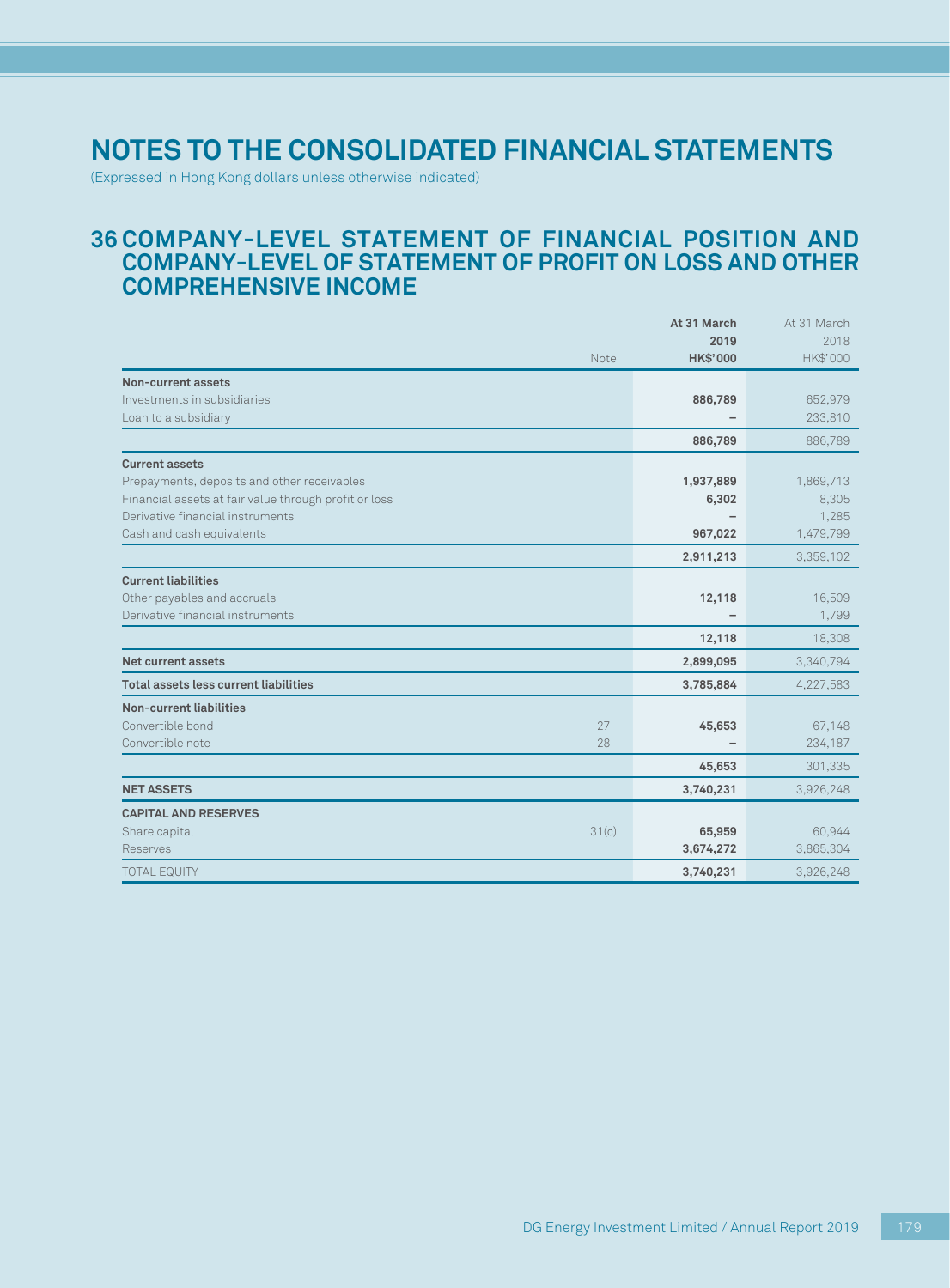# **Notes to the consolidated financial statements**

(Expressed in Hong Kong dollars unless otherwise indicated)

#### **36 COMPANY-LEVEL STATEMENT OF FINANCIAL POSITION AND COMPANY-LEVEL OF STATEMENT OF PROFIT ON LOSS AND OTHER COMPREHENSIVE INCOME** (continued)

|                                                                                                                                       | At 31 March                        |                                    |
|---------------------------------------------------------------------------------------------------------------------------------------|------------------------------------|------------------------------------|
|                                                                                                                                       | 2019<br><b>HK\$'000</b>            | 2018<br>HK\$'000                   |
| Investment income                                                                                                                     | (11, 827)                          | (1, 384)                           |
| Total income from principal business activities, net of cost<br>Administrative expenses<br>Loss before net finance costs and taxation | (11, 827)<br>(23, 207)<br>(35,034) | (1, 384)<br>(41, 827)<br>(43, 211) |
| Finance income<br>Finance costs                                                                                                       | 28,610<br>(151, 676)               | 11,583<br>(17, 691)                |
| Net finance costs                                                                                                                     | (123,066)                          | (6, 108)                           |
| Loss before taxation                                                                                                                  | (158, 100)                         | (49, 319)                          |
| Income tax                                                                                                                            |                                    |                                    |
| Loss for the year                                                                                                                     | (158, 100)                         | (49,319)                           |
| Other comprehensive income for the year                                                                                               |                                    |                                    |
| Total comprehensive income for the year                                                                                               | (158, 100)                         | (49,319)                           |

Approved and authorised for issue by the board of directors on 21 June 2019.

| Wang Jingbo  |          |
|--------------|----------|
|              | Director |
| Lee Khay Kok |          |

## **37 COMPARATIVE FIGURES**

The Group has initially applied HKFRS 15 at 1 April 2018. Under the transaction methods chosen, comparative information is not restated. Further details of the changes in accounting policies are disclosed in note 2(c).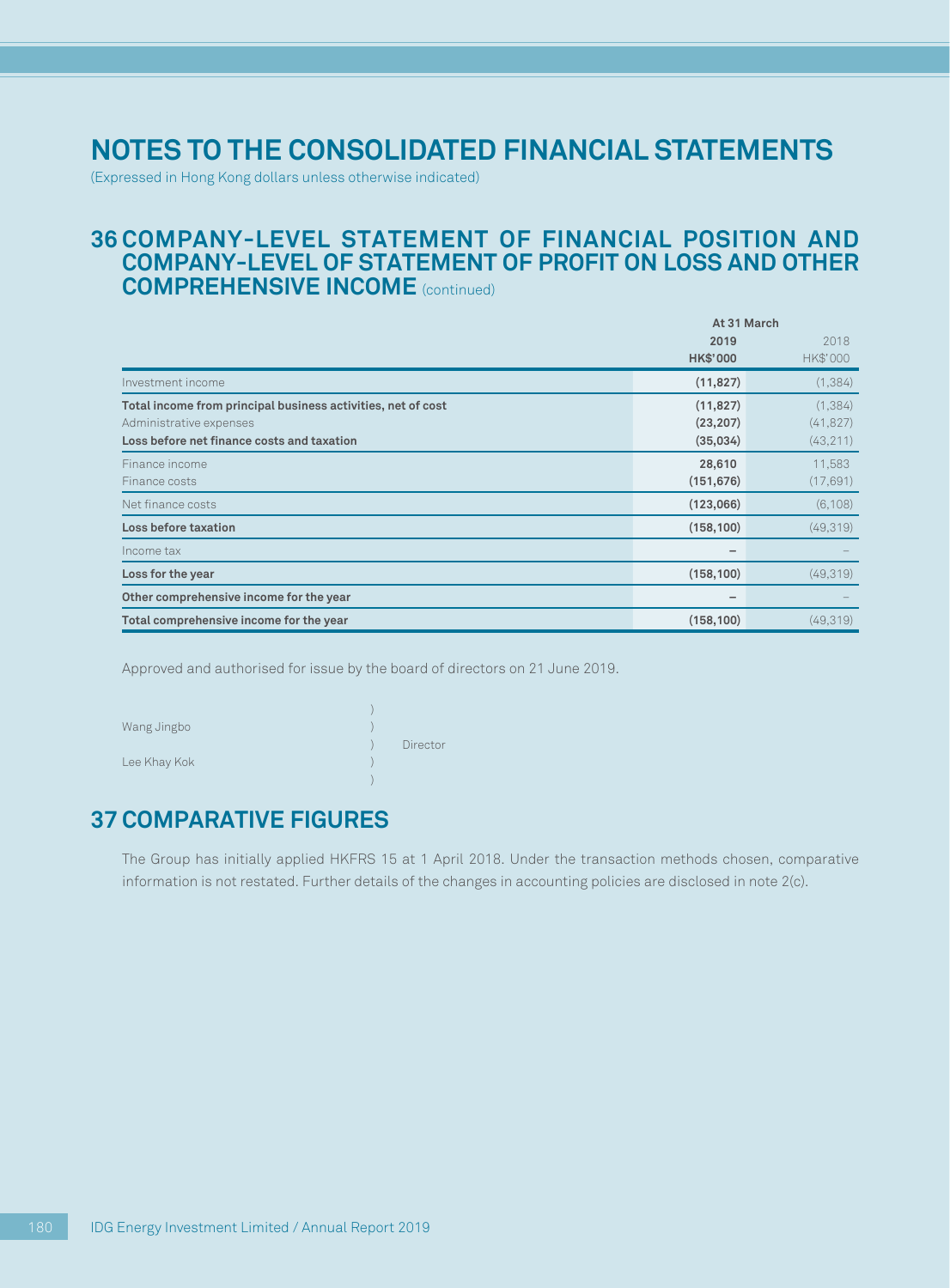# **Notes to the consolidated financial statements**

(Expressed in Hong Kong dollars unless otherwise indicated)

## **38 IMMEDIATE AND ULTIMATE CONTROLLING PARTY**

At 31 March 2019, the directors consider the immediate parent of the Company and its subsidiaries to be Titan Gas, incorporated in the British Virgin Islands, which is 75.73% held by Titan Gas Technology Holdings Limited. Titan Gas Technology Holdings Limited is owned as to 35.13% by Standard Gas Capital Limited, 49.14% by IDG-Accel China Capital II L.P. and IDG-Accel China Capital II Investors L.P., 8.05% by Mr. Wang Jingbo and 6.87% by Kingsbury International Holdings Co., Ltd., 0.73% by Zhang Weiwei and 0.08% by Bryce Wayne Lee.

### **39 POSSIBLE IMPACT OF AMENDMENTS, NEW STANDARDS AND INTERPRETATIONS ISSUED BUT NOT YET EFFECTIVE FOR THE YEAR ENDED 31 MARCH 2019**

Up to the date of issue of these financial statements, the HKICPA has issued a number of amendments, new standards and interpretations which are not yet effective for the year ended 31 March 2019 and which have not been adopted in these financial statements. These include the following which may be relevant to the Group.

|                                                                            | <b>Effective</b><br>for accounting<br>periods beginning<br>on or after |
|----------------------------------------------------------------------------|------------------------------------------------------------------------|
| HKFRS 16, Leases                                                           | 1 January 2019                                                         |
| Amendments to HKAS 28, Long-term interest in associates and joint ventures | 1 January 2019                                                         |

The Group is in the process of making an assessment of what the impact of these amendments, new standards and interpretations is expected to be in the period of initial application. While the assessment has been substantially completed for HKFRS 16, the actual impact upon the initial adoption of this standard may differ as the assessment completed to date is based on the information currently available to the Group, and further impacts may be identified before the standard is initially applied in the Group's interim financial report for the six months ended 30 September 2019. The Group may also change its accounting policy elections, including the transition options, until the standard is initially applied in that financial report.